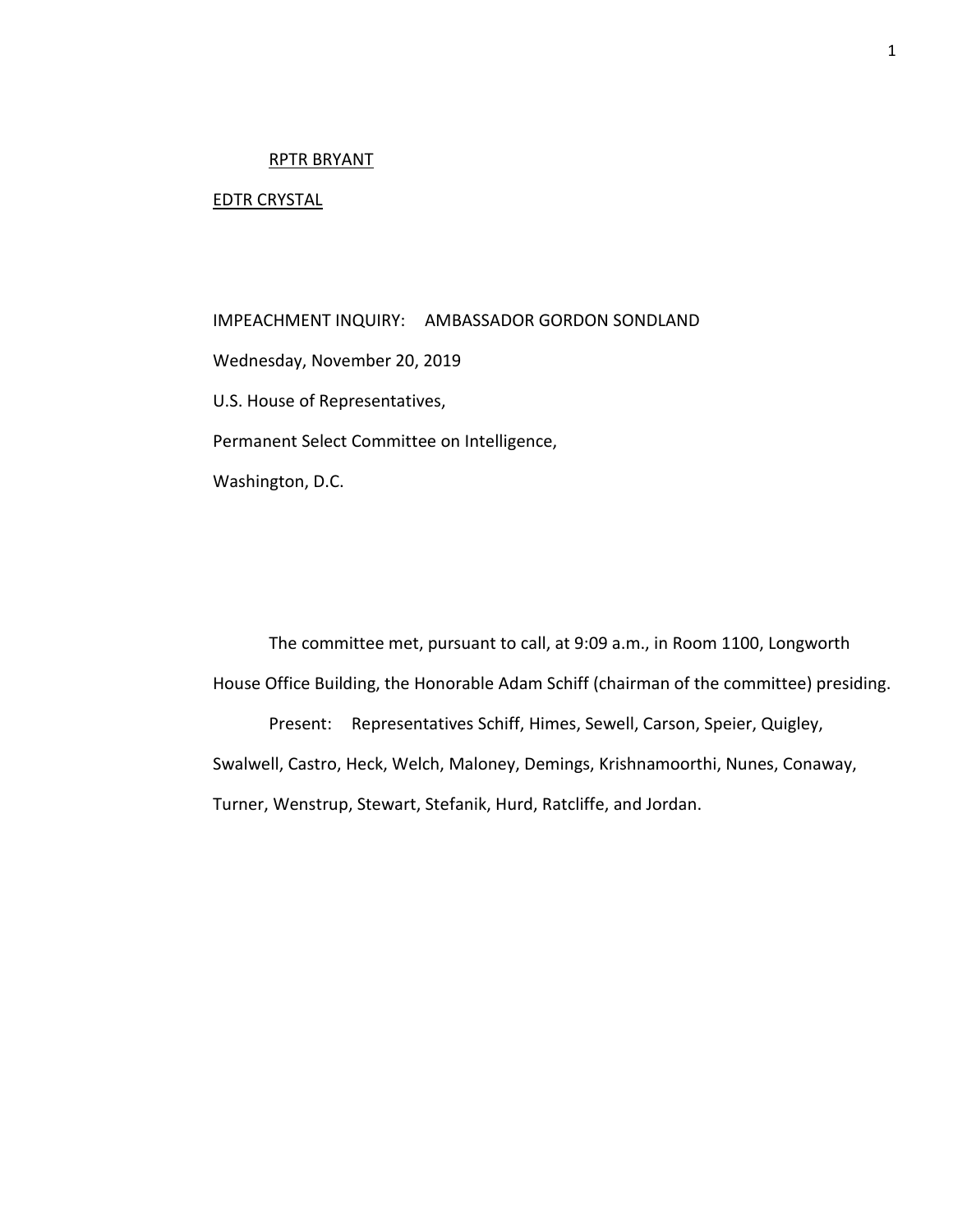The Chairman. The committee will come to order.

Good morning, everyone. This is the fifth in a series of public hearings the committee will be holding as part of the House of Representatives' impeachment inquiry. Without objection, the chair is authorized to declare a recess at any time. There is a quorum present.

We will proceed today in the same fashion as our other hearings. I'll make an opening statement, and then Ranking Member Nunes will have the opportunity to make a statement. Then we will turn to our witness for an opening statement, and then to questions.

For audience members, we welcome you and respect your interest in being here. In turn, we ask for your respect as we proceed with today's hearing. It is the intention of the committee to proceed without disruptions. As chairman, I'll make all necessary and appropriate steps to maintain order and to ensure the committee is run in accordance with House rules and House Resolution 660.

With that, I now recognize myself to give an opening statement in the impeachment inquiry into Donald J. Trump, the 45th President of the United States.

This morning, we will hear from Gordon Sondland, the American ambassador to the European Union. We are here today as part of the House of Representatives' impeachment inquiry because President Donald Trump sought to condition military aid to Ukraine and an Oval Office meeting with the new Ukrainian President, Volodymyr Zelensky, in exchange for politically motivated investigations that Trump believed would help his reelection campaign.

The first investigation was of a discredited conspiracy theory that Ukraine, not Russia, was responsible for interfering in the 2016 election. The second investigation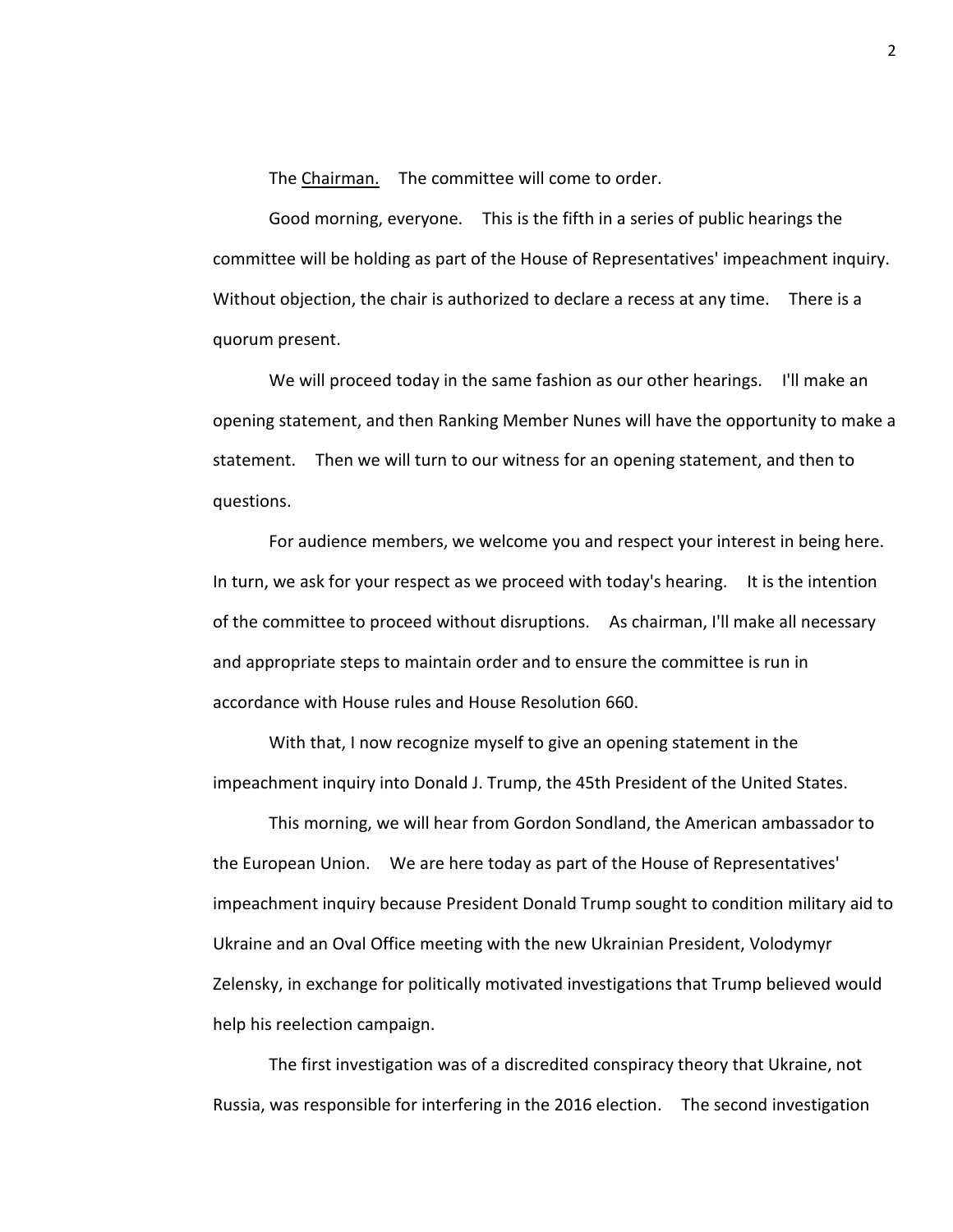that Trump demanded was into a political rival that he apparently feared most, Joe Biden.

Trump sought to weaken Biden and to refute the fact that his own election campaign in 2016 had been helped by a Russian hacking and dumping operation and Russian social media campaign directed by Vladimir Putin to help Trump.

Trump's scheme undermined military and diplomatic support for a key ally and undercut U.S. anticorruption efforts in Ukraine. Trump put his personal and political interests above those of the United States. As Ambassador Sondland would later tell career Foreign Service Officer David Holmes immediately after speaking to the President, Trump "did not give a [expletive]" about Ukraine. He cares about "big stuff" that benefits him, like the "Biden investigations" that Rudy Giuliani was pushing.

Ambassador Sondland was a skilled dealmaker, but in trying to satisfy a directive from the President found himself increasingly embroiled in an effort to press the new Ukrainian President that deviated sharply from the norm in terms of both policy and process.

In February, Ambassador Sondland traveled to Ukraine on his first official trip to that country. While in Kyiv, he met with then U.S. Ambassador to Ukraine Marie Yovanovitch and found her to be an excellent diplomat with a deep command of Ukrainian internal dynamics.

On April 21st, Zelensky was elected President of Ukraine and spoke to President Trump, who congratulated him and said he would "look into" attending Zelensky's inauguration, but pledged to send someone at a "very, very high level."

Between the time of that call and the inaugural on May 20, Trump's attitude towards Ukraine hardened. On May 13th, the President ordered Vice President Mike Pence not to attend Zelensky's inauguration, opting instead to dispatch the self-dubbed "Three Amigos": Energy Secretary Rick Perry, Ambassador Sondland, and Ambassador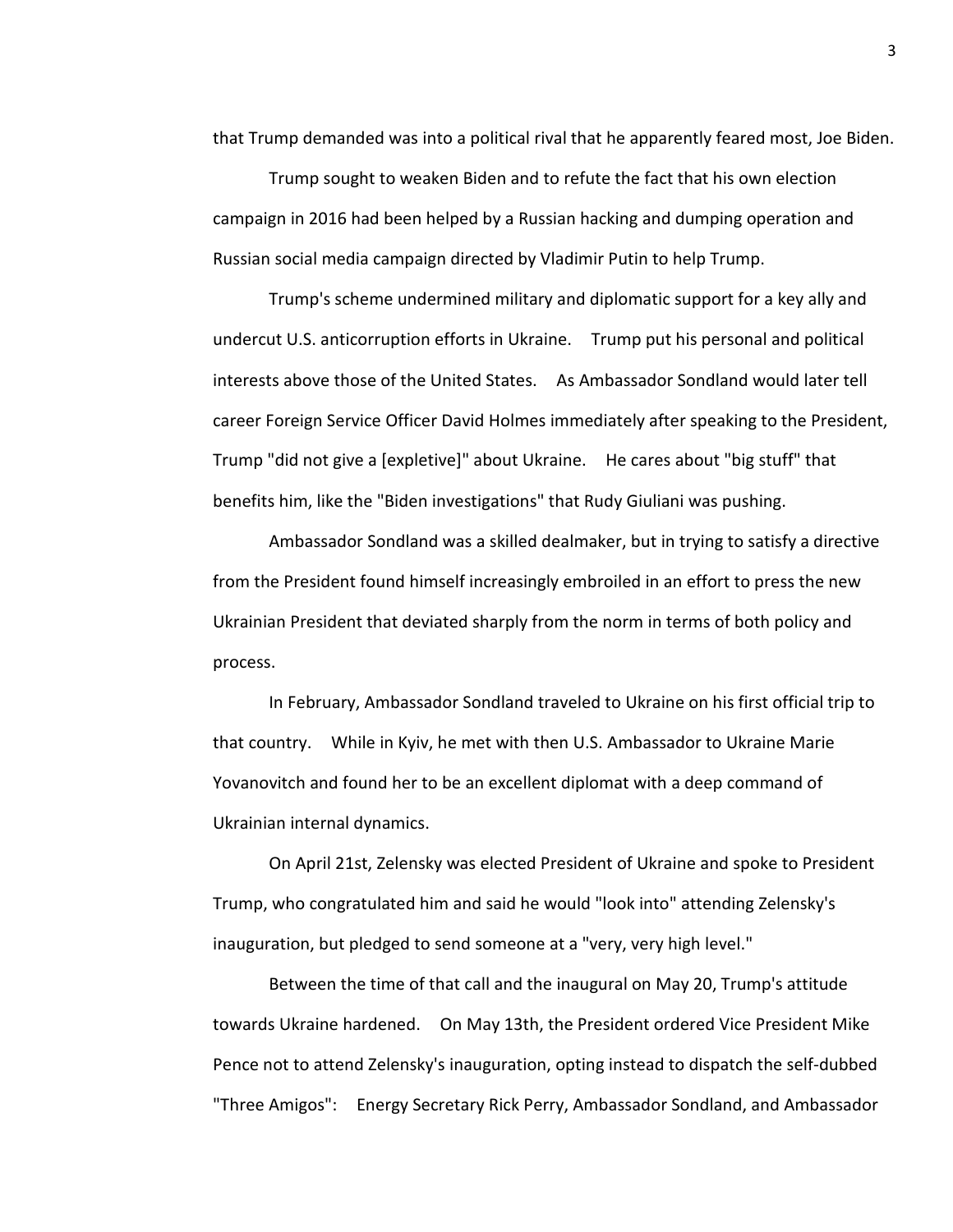Kurt Volker, the special representative for Ukraine negotiations.

After returning from the inauguration, members of the U.S. delegation briefed President Trump on their encouraging first interactions with the new Ukrainian administration. They urged the President to meet with Zelensky, but the President's reaction was decidedly hostile. The President's order was clear, however: "Talk with Rudy."

During this meeting, Ambassador Sondland first became aware of what Giuliani and the President were really interested in. "This whole thing was sort of a continuum," he testified at his deposition, "starting at the May 23rd meeting, ending up at the end of the line when the transcript of the call came out." It was a continuum, he would explain, that became more insidious over time.

The Three Amigos were disappointed with Trump's directive to engage Giuliani, but vowed to press ahead. Ambassador Sondland testified, "We could abandon the goal of a White House meeting for President Zelensky," which the group deemed "crucial" for U.S.-Ukrainian relations, "or we could do as President Trump directed and talk to Mr. Giuliani to address the President's concerns. We chose the latter path."

In the coming weeks, Ambassador Sondland got more clearly involved in Ukraine policymaking, starting with the June 4 U.S. mission to the EU Independence Day event in Brussels 1 month early. Secretary Perry, Ulrich Brechbuhl, the State Department counselor, and Sondland met with President Zelensky, whom Sondland had invited personally, on the margins of the event.

On June 10, 2019, Secretary Perry organized a conference call with Sondland, then National Security Advisor John Bolton, Volker, and others. They reviewed Ukraine's strategy with Bolton and decided that Perry, Sondland, and Volker would assist Ambassador Bill Taylor, the new acting ambassador in Kyiv, on Ukraine and discuss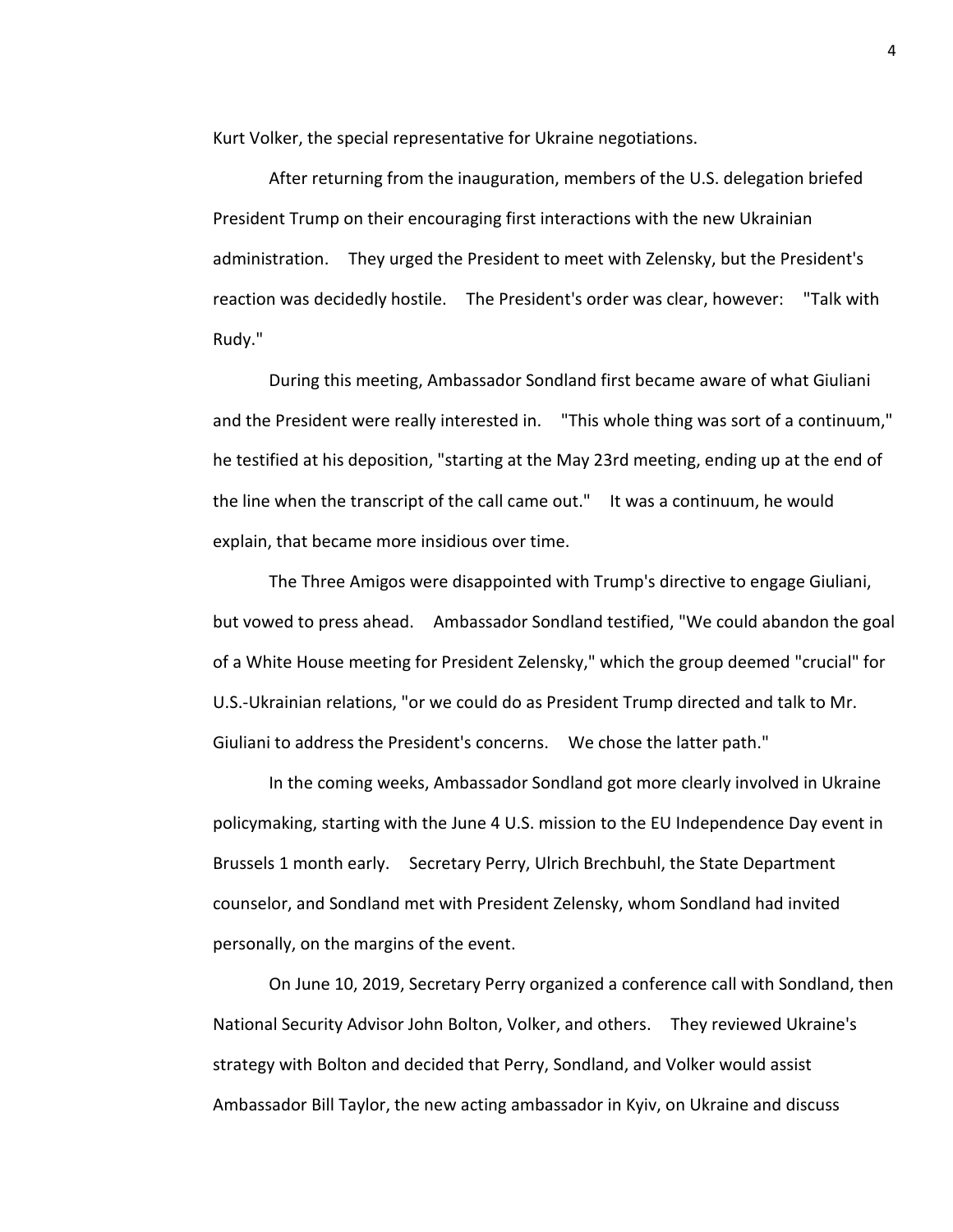Trump's desire for Rudy Giuliani to be somehow involved.

At the end of the call, according to Sondland, "we all felt very comfortable with the strategy moving forward."

Two weeks later, on June 27th, Ambassador Sondland called Taylor to say that, quote, "Zelensky needed to make clear to President Trump that he was not standing in the way of investigations."

On July 10th, Ambassador Sondland and other U.S. officials met at the White House with a group of U.S. and Ukrainian officials. Participants in the meeting have told us that Ambassador Sondland invoked Acting White House Chief of Staff Mick Mulvaney and said that the White House meeting sought by the Ukrainian President with Trump would happen only if Ukraine undertook certain investigations. National Security Advisor Bolton abruptly ended the meeting upon hearing this.

Undeterred, Sondland brought the Ukrainian delegation downstairs to another part of the White House and was more explicit. According to witnesses, Ukraine needed to investigate the Bidens or Burisma and the 2016 election interference if they wanted to get a meeting at all.

Following this meeting in July, Bolton said that he would not "be part of whatever drug deal Sondland and Mulvaney are cooking up on this."

Sondland continued to press for a meeting, but he and others were willing to settle for a phone call as an intermediate step. On July 21, Taylor texted Sondland that, quote, "President Zelensky is sensitive about Ukraine being taken seriously, not merely as an instrument of Washington domestic reelection politics."

Sondland responded, "Absolutely. But we need to get the conversation started and the relationship built, irrespective of the pretext," so that Zelensky and Trump could meet and "all of this will be fixed."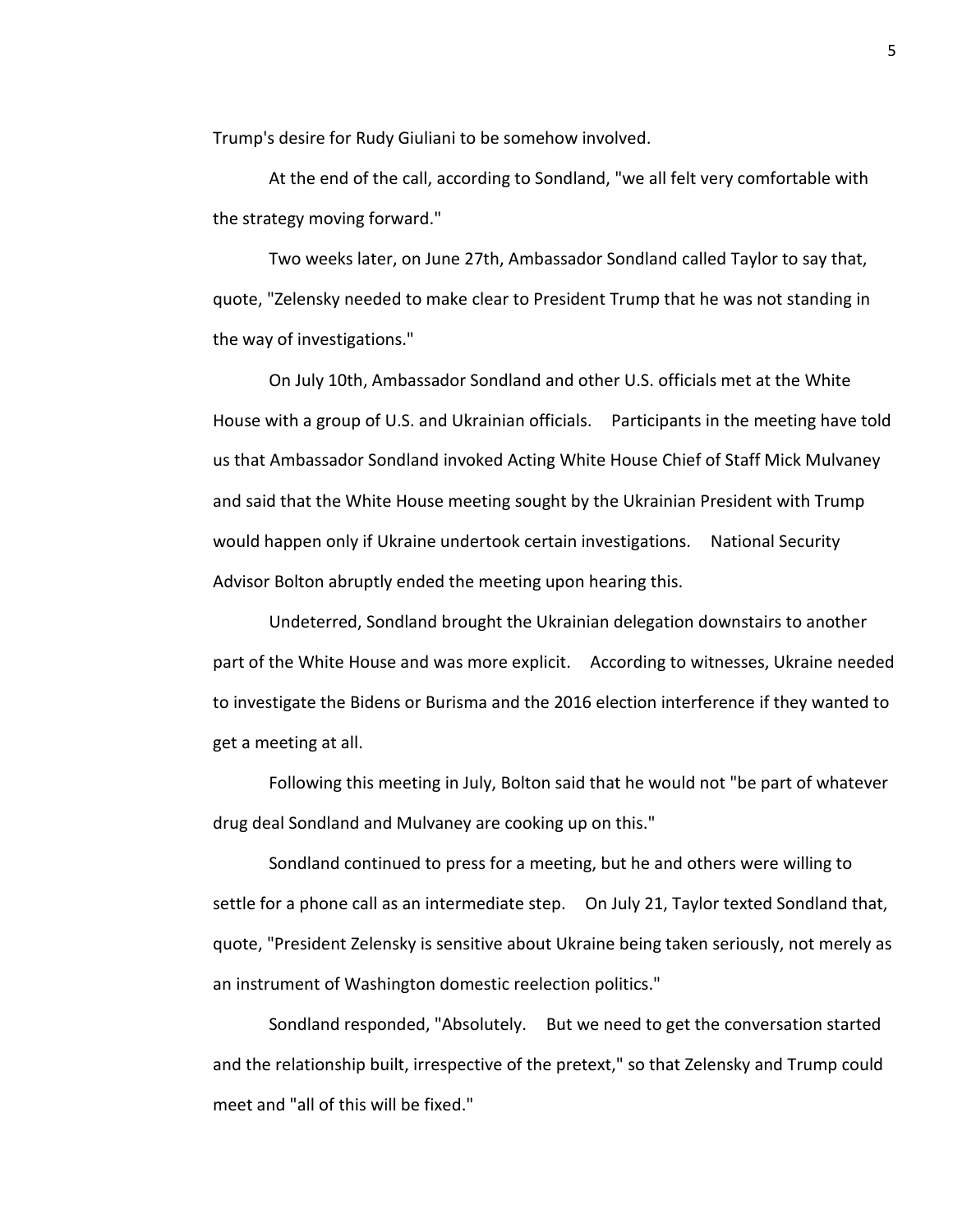On July 25th, the day of the Trump-Zelensky call, Volker had lunch in Kyiv with a senior aide to Ukrainian President Zelensky and later texted the aide to say that he had "heard from the White House -- assuming President Z convinces Trump he will investigate, get to the bottom of what happened in 2016, we will nail down date for visit to Washington. Good luck."

Ambassador Sondland spoke to President Trump a few minutes before the call was placed, but was not on the call.

During that now infamous phone call with Zelensky, Trump responded to the Ukrainian expression of appreciation for U.S. defense support and request to buy more Javelin antitank missiles by saying, "I would like you to do us a favor, though."

Trump asked Zelensky to investigate the discredited 2016 conspiracy theory and, even more ominously, look into the Bidens. Neither had been part of the official preparatory material for the call, but they were in Donald Trump's personal interest and the interests of his reelection campaign. And the Ukrainian President knew about both in advance, in part because of Ambassador Volker and Ambassador Sondland's efforts to make him aware of what the President was demanding.

Around this time, Ambassador Sondland became aware of the suspension of security assistance to Ukraine, which had been announced on a secure interagency videoconference on July 18th, telling us that it was "extremely odd" that nobody involved in making and implementing policy towards Ukraine knew why the aid had been put on hold.

During August, Sondland participated in conference calls and text messages with Volker and Giuliani and said that "the gist of every call was what was going to go in the press statement."

In an August 9 text message with Volker, Sondland stated, "I think POTUS really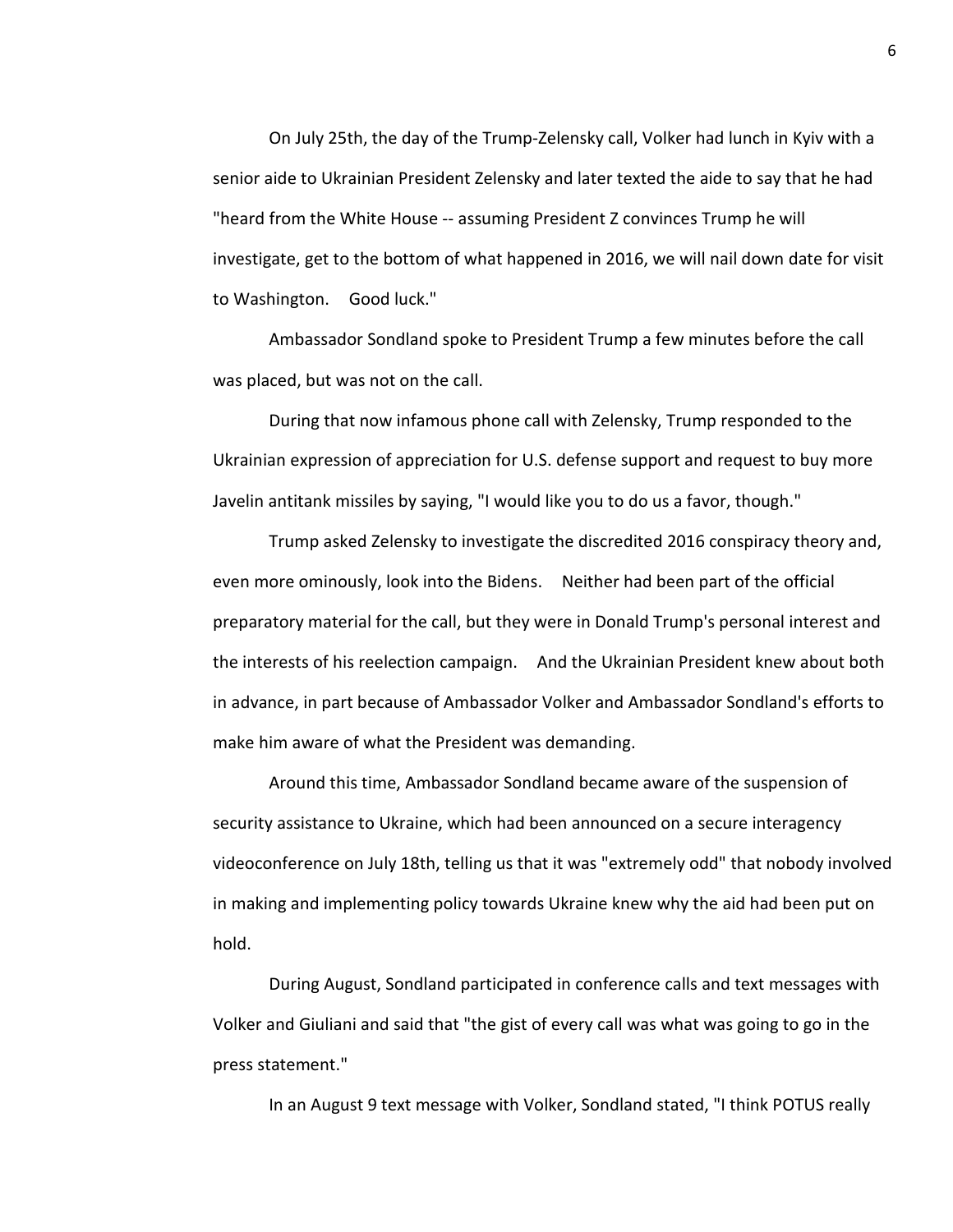wants the deliverable," which was, according to Sondland, a deliverable public statement that President Trump wanted to see or hear before a White House meeting could happen.

On September 1, Ambassador Sondland participated in Vice President Pence's bilateral meeting with Zelensky in Warsaw, during which Zelensky raised the suspended security assistance. Following that meeting, Sondland approached a senior Ukrainian official to tell him that he believed "what could help them move the aid was if the Ukrainian prosecutor general would go to the mike and announce that he was opening the Burisma investigation."

Sondland told Taylor that he had "made a mistake" by telling the Ukrainians that an Oval Office meeting "was dependent on a public announcement of investigations. In fact, everything was dependent on such an announcement, including security assistance."

But even the announcement by the prosecutor general would not satisfy the President. On September 7, Sondland spoke to the President and told Tim Morrison and Bill Taylor about the call shortly thereafter. The President said that although this was "not a quid pro quo," if President Zelensky did not clear things up in public, we would be at a stalemate.

Moreover, an announcement by the prosecutor general would not be enough. President Zelensky must personally -- must announce personally that he would open the investigations.

Sondland told Taylor that President Trump is a businessman. When a businessman is about to sign a check to someone who owes him something, he said, the businessman asks that person to pay up before signing the check. The "check" referred to here was the U.S. military assistance to Ukraine, and Ukraine had to pay up with investigations.

Throughout early September, Volker and Sondland sought to close the deal on an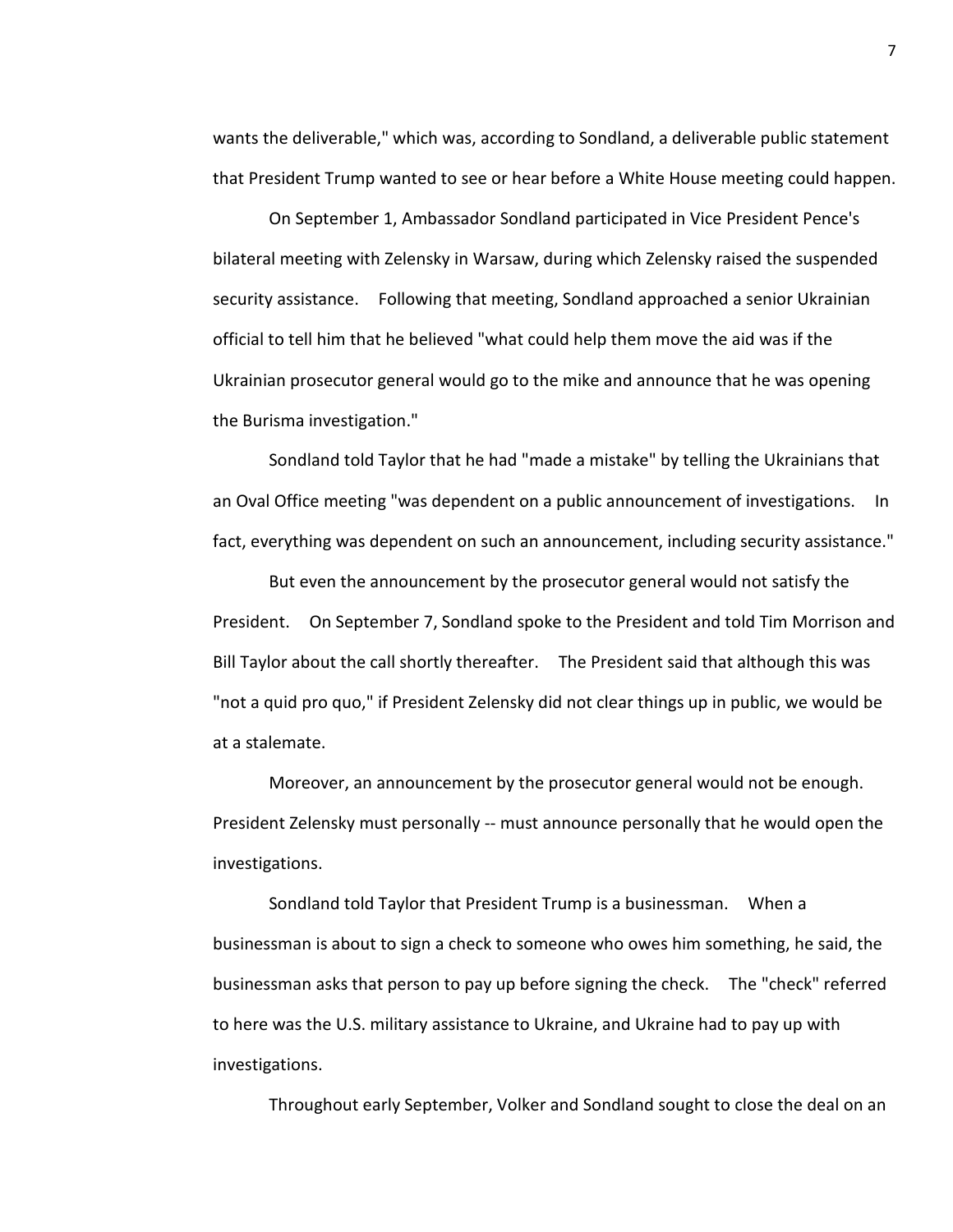agreement that Zelensky would announce investigations. After Taylor texted Sondland on September 9, 2019, that "I think it's crazy to withhold security assistance for help with a political campaign."

Sixteen days later, the transcript of the July 25th call was made public and the American people learned the truth of how our President tried to take advantage of a vulnerable ally.

Now it is up to Congress, as the people's representatives, to determine what response is appropriate. If the President abused his power and invited foreign interference in our elections, if he sought to condition, coerce, extort, or bribe an ally into conducting investigations to aid his reelection campaign and did so by withholding official acts, a White House meeting or hundreds of millions of dollars of needed military aid, it will be up to us to decide whether those acts are compatible with the office of the Presidency.

Finally, I want to say a word about the President and Secretary Pompeo's obstruction of this investigation.

We have not received a single document from the State Department, and, as Ambassador Sondland's opening statement today will make clear, those documents bear directly on this investigation and this impeachment inquiry.

I think we know now, based on a sample of the documents attached to Ambassador Sondland's statement, that the knowledge of this scheme was far and wide, and included, among others, Secretary of State Pompeo, as well as the Vice President.

We can see why Secretary Pompeo and President Trump have made such a concerted and across-the-board effort to obstruct this investigation and this impeachment inquiry. And I will just say this: They do so at their own peril. I remind the President that Article 3 of the impeachment articles drafted against President Nixon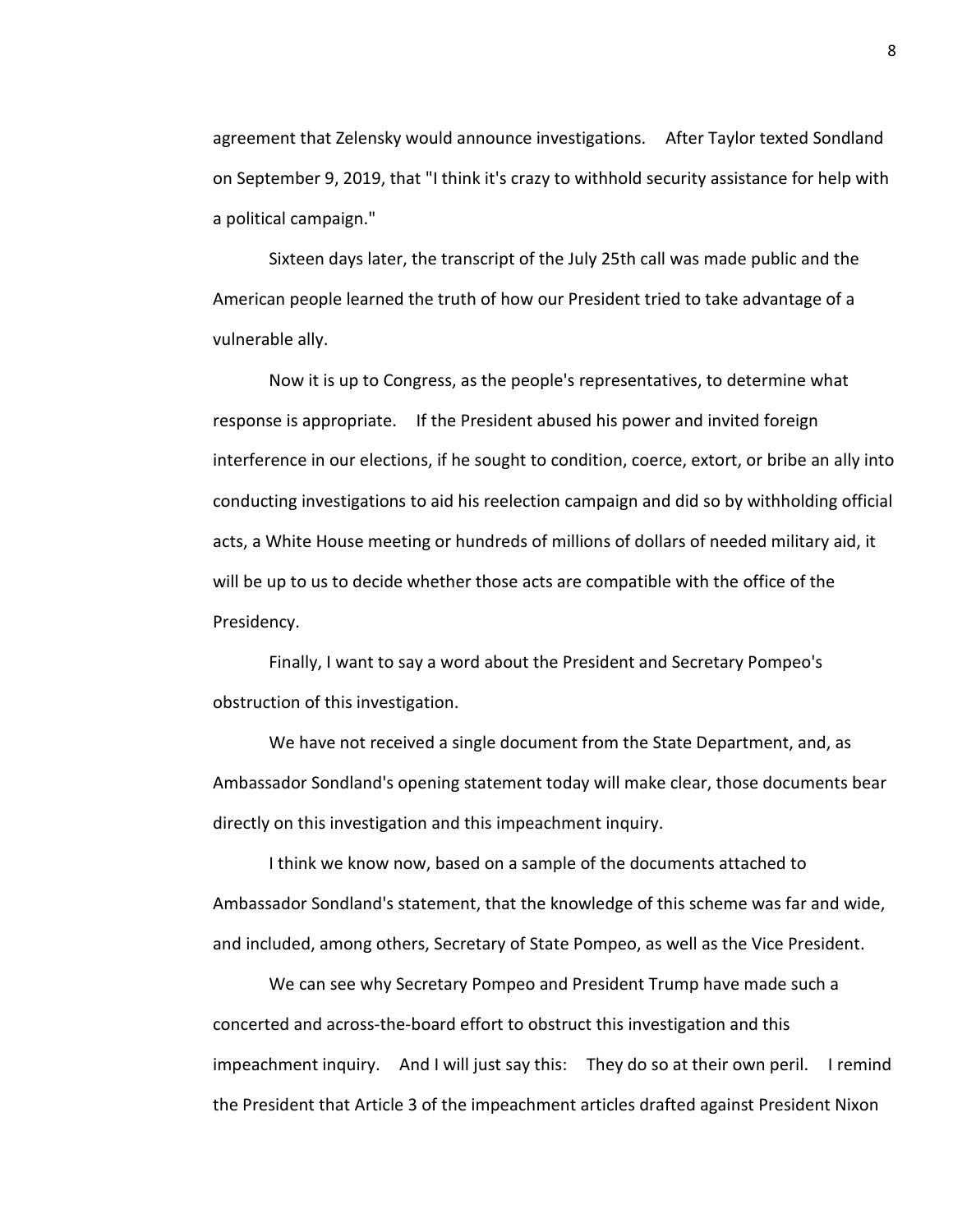was his refusal to obey the subpoenas of Congress.

And with that, I recognize Ranking Member Nunes for any remarks that he would wish to make.

[The statement of The Chairman follows:]

\*\*\*\*\*\*\*\* COMMITTEE INSERT \*\*\*\*\*\*\*\*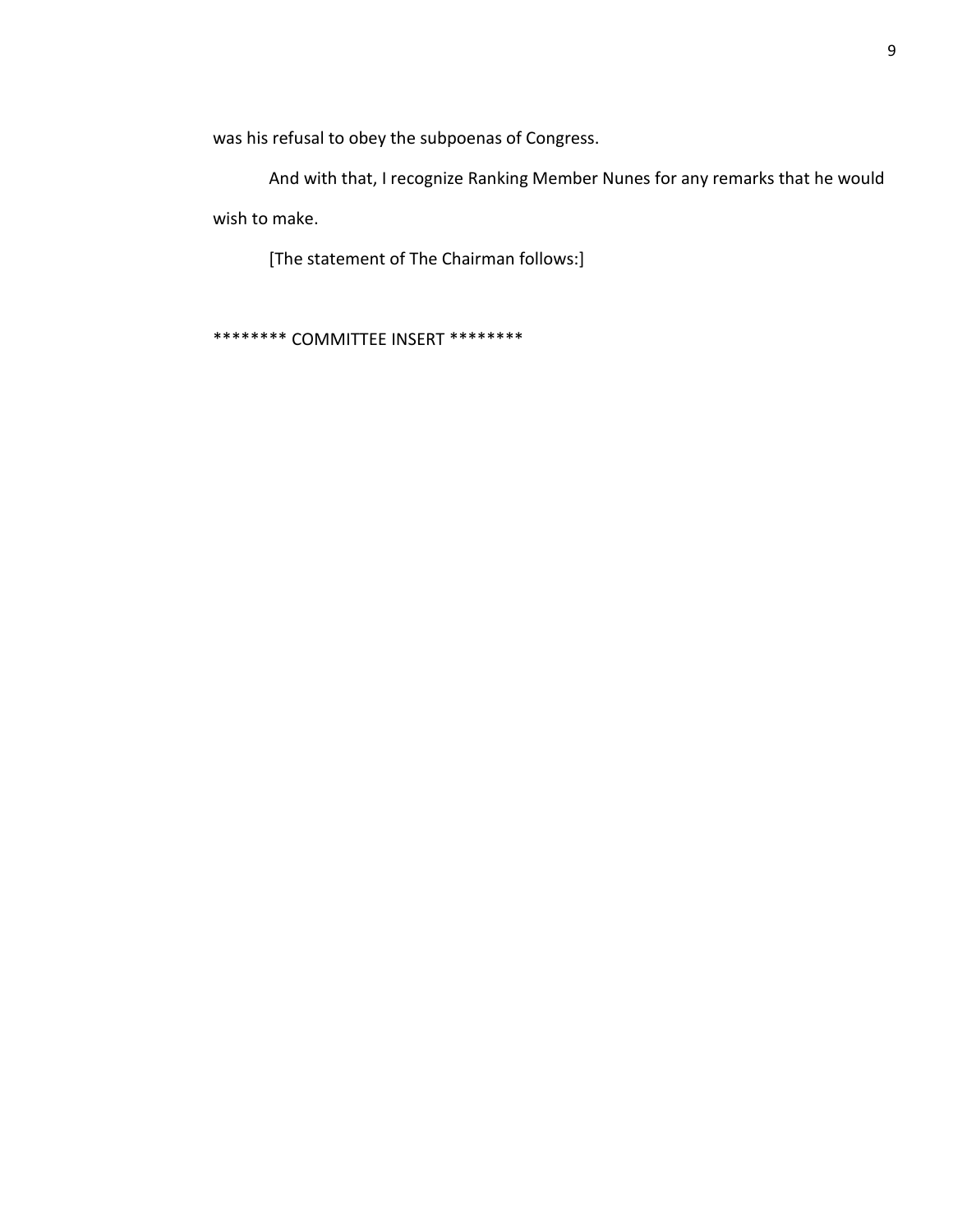Mr. Nunes. I thank the gentleman.

As we learned last night, story time last night, we get story time first thing this morning.

Ambassador Sondland, welcome. I'm glad you're here. I'm really not glad you are here, but welcome to the fifth day of this circus.

As I've noted before, the Democrats on this committee spent 3 years accusing President Trump of being a Russian agent. In March 2018, after a year-long investigation, Intelligence Committee Republicans issued a 240-page report describing in detail how the Russians meddled in the 2016 elections and making specific recommendations to improve our election security.

Denouncing the report as a whitewash and accusing Republicans of subverting the investigation, the Democrats issued their own report, focusing on their now-debunked conspiracy theory that the Trump campaign colluded with Russia to hack the elections.

Notably, the Democrats vowed at the time to present a further, quote, "comprehensive report," unquote, after they finished their investigation into Trump's treasonous collusion with Russia. For some completely inexplicable reason, after the implosion of their Russia hoax the Democrats failed to issue that comprehensive report. We're still waiting.

This episode shows how the Democrats have exploited the Intelligence Committee for political purposes for 3 years, culminating in these impeachment hearings. In their mania to attack the President, no conspiracy theory is too outlandish for the Democrats. Time and time again they floated the possibility of some farfetched malfeasance by Trump, declared the dire need to investigate it, and then suddenly dropped the issue and moved on to their next asinine theory.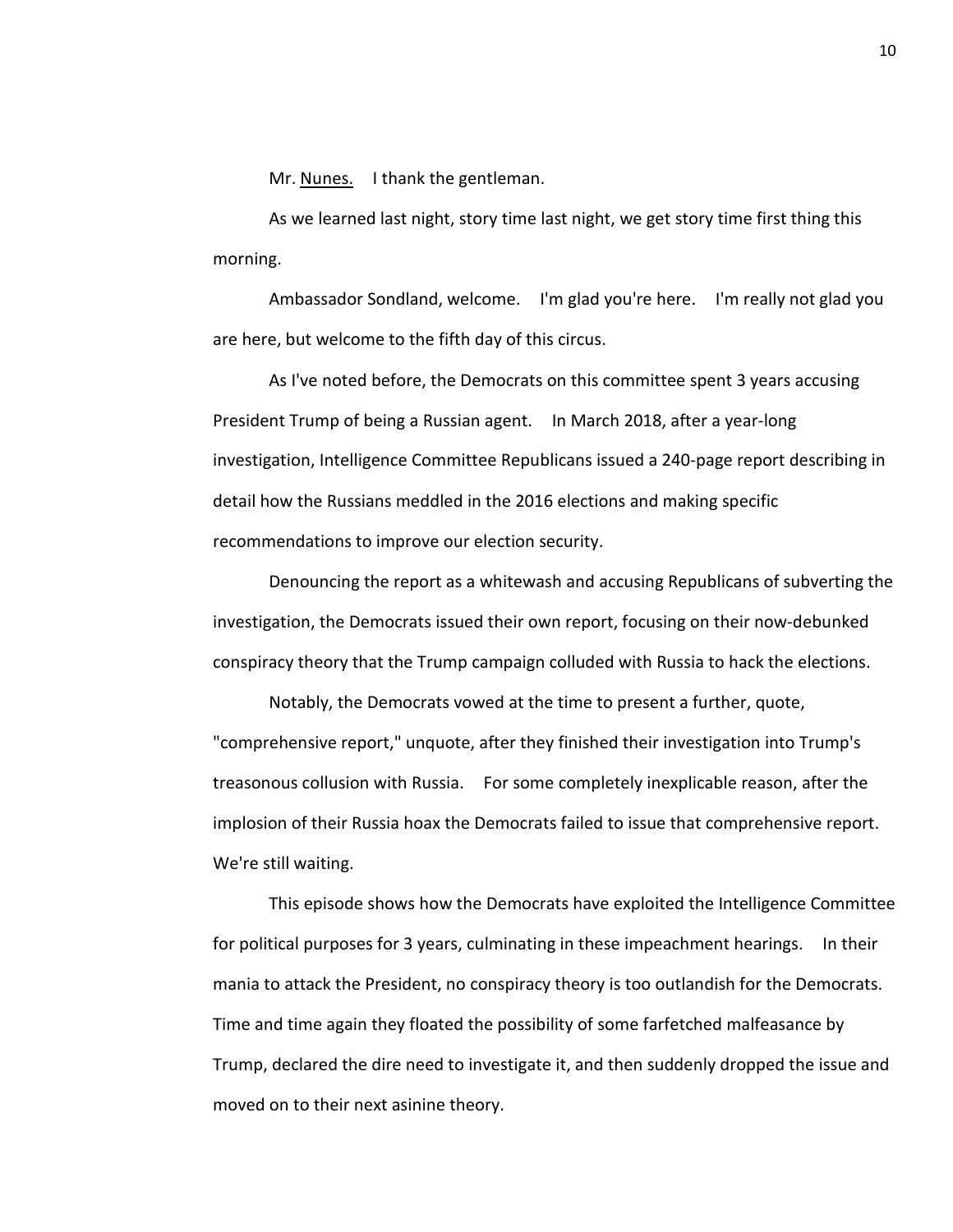A sampling of their accusations and insinuations includes these: Trump is a long-time Russian agent, as described in the Steele dossier. The Russians gave Trump advance access to emails stolen by the DNC and the Hillary Clinton campaign. The Trump campaign based some of its activities on these stolen documents. Trump received nefarious materials from the Russians through a Trump campaign aide. Trump laundered Russian money through real estate deals. Trump was blackmailed by Russia through his financial exposure with Deutsche Bank. Trump had a diabolical plan to build a Trump Tower in Moscow. Trump changed the Republican National Committee platform to hurt Ukraine and benefit Russia. The Russians laundered money through the NRA for the Trump campaign. Trump's son-in-law lied about his Russian contacts while obtaining his security clearance.

It's a long list of charges, all false, and I could go on and on and on, but I will spare you for these moments.

Clearly, these ludicrous accusations don't reflect committee members who are honestly searching for the truth. They are the actions of partisan extremists who hijacked the Intelligence Committee, transformed it into the impeachment committee, abandoned its core oversight functions, and turned it into a beachhead for ousting an elected President from office.

You have to keep that history in mind as you consider the Democrats' latest catalog of supposed Trump outrages. Granted, a friendly call with the Ukrainian President wouldn't seem to rise to the same level as being a Russian agent, but the Democrats were running out of time. If they waited any longer, their impeachment circus would intervene with their own candidates' 2020 campaigns. So you have to give them points for creativity in selling this absurdity as an impeachable offense.

All this explains why the Democrats have gathered zero Republican support in the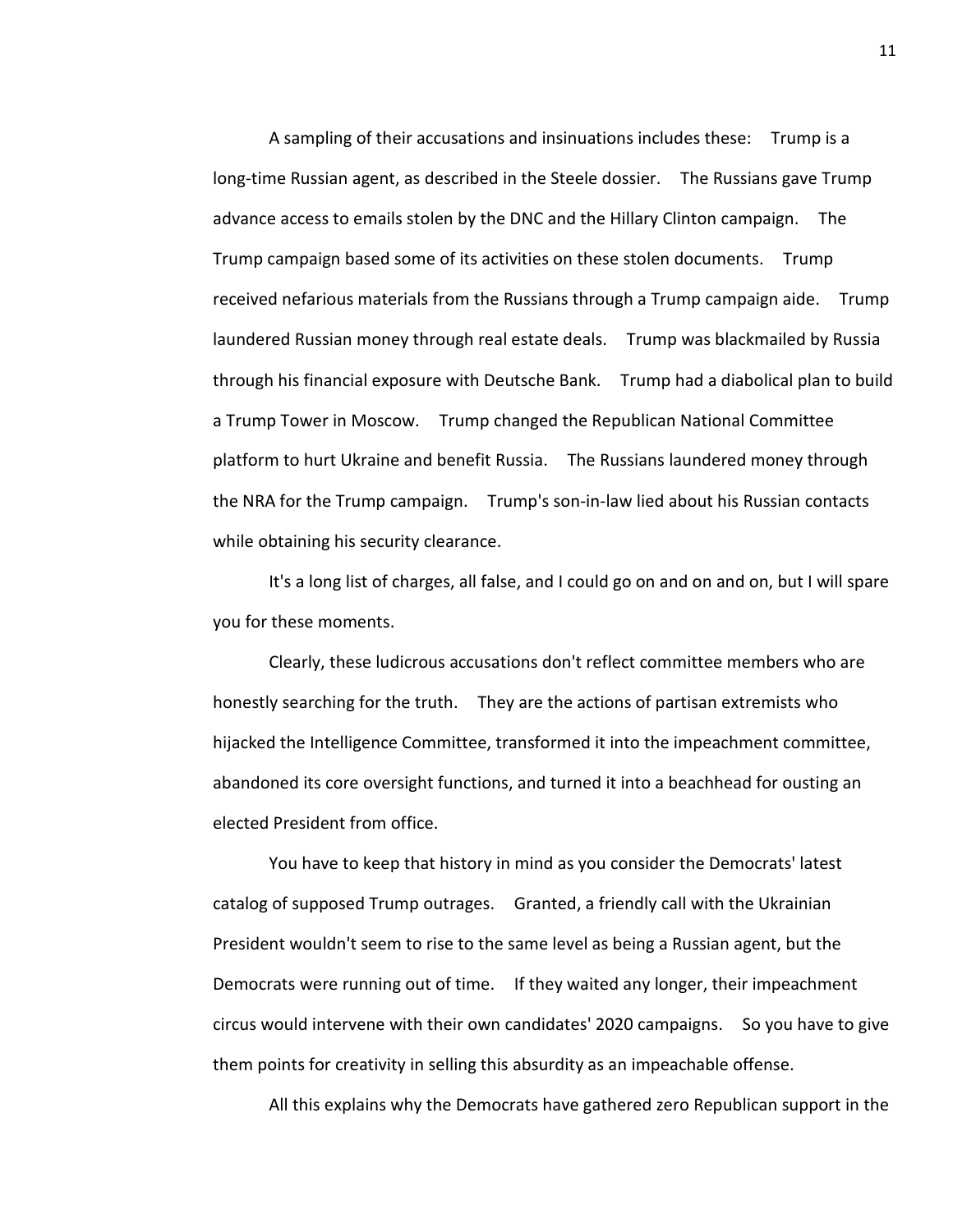House of Representatives for their impeachment crusade. In fact, the vote we held was a bipartisan vote against this impeachment inquiry.

Speaker Pelosi, Chairman Schiff, and Chairman Nadler, the key figures behind this impeachment crusade, all proclaimed that impeachment is so damaging to the country that it can only proceed with bipartisan support.

Are those declarations suddenly no longer true? Did impeachment become less divisive? Of course not. They know exactly what kind of damage they're inflicting on this Nation, but they've passed the point of no return.

After 3 years of preparation work, much of it spearheaded by the Democrats on this committee, using all the tools of Congress to accuse, investigate, indict, and smear the President, they stoked a frenzy amongst their most fanatical supporters that they can no longer control.

Ambassador Sondland, you are here today to be smeared. You'll make it through it, and I appreciate your service to this country, and I am sorry that you've had to go through this.

In closing, the Democrats have zeroed in on an anonymous whistleblower complaint that was cooked up in cooperation with the Democrats on this very committee. They lied to the American people about that cooperation and refused to let us question the whistleblower to discover the truth.

Meanwhile, the Democrats lash out against anyone who questions or casts doubt on this spectacle. When Ukrainian President Zelensky denies anything improper happened on the phone call, the Democrats say that he's a liar. When journalists report on Ukraine election meddling and Hunter Biden's position on the board of corrupt Ukrainian companies, the Democrats label them conspiracy theorists. When the Democrats can't get any traction for their allegations of quid pro quo, they move the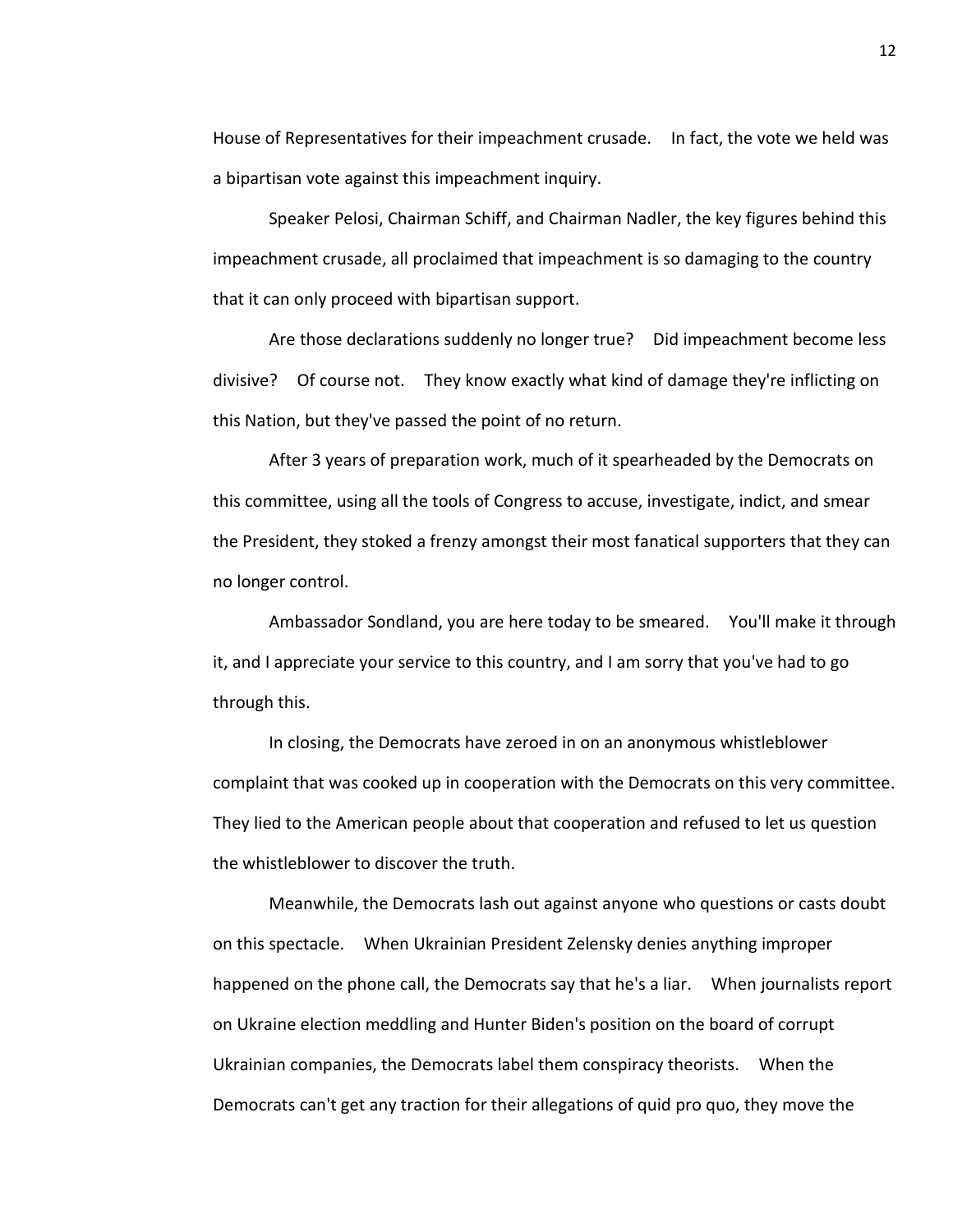goalposts and accuse the President of extortion, then bribery, and at last resort, obstruction of justice.

The American people sent us to Washington to solve problems, not to wage scorched earth political warfare against the other party. This impeachment is not helping the American people, it's not a legitimate use of taxpayer dollars, and it's definitely not improving our national security.

Finally, the Democrats' fake outrage that President Trump used his own channel to communicate with Ukraine. I remind my friends on the other side of the aisle that our first President, George Washington, directed his own diplomatic channel to secure a treaty with Great Britain. If my Democratic colleagues were around in 1794, they'd probably want to impeach him, too.

Mr. Chairman, this morning we have transmitted to you a letter exercising our rights under H. Res. 660 to subpoena documents and witnesses. We take this step because you have failed to ensure fairness and objectivity in this inquiry. As such, we need to subpoena Hunter Biden and the whistleblower for closed door depositions as well as relevant documents from the DNC, Hunter Biden's firm, Rosemont Seneca, and the whistleblower. In the interest of some basic level of fairness, we expect you to concur with these subpoenas.

And I will submit that letter for the record, and yield back the balance of my time. [The statement of Mr. Nunes follows:]

\*\*\*\*\*\*\*\* COMMITTEE INSERT \*\*\*\*\*\*\*\*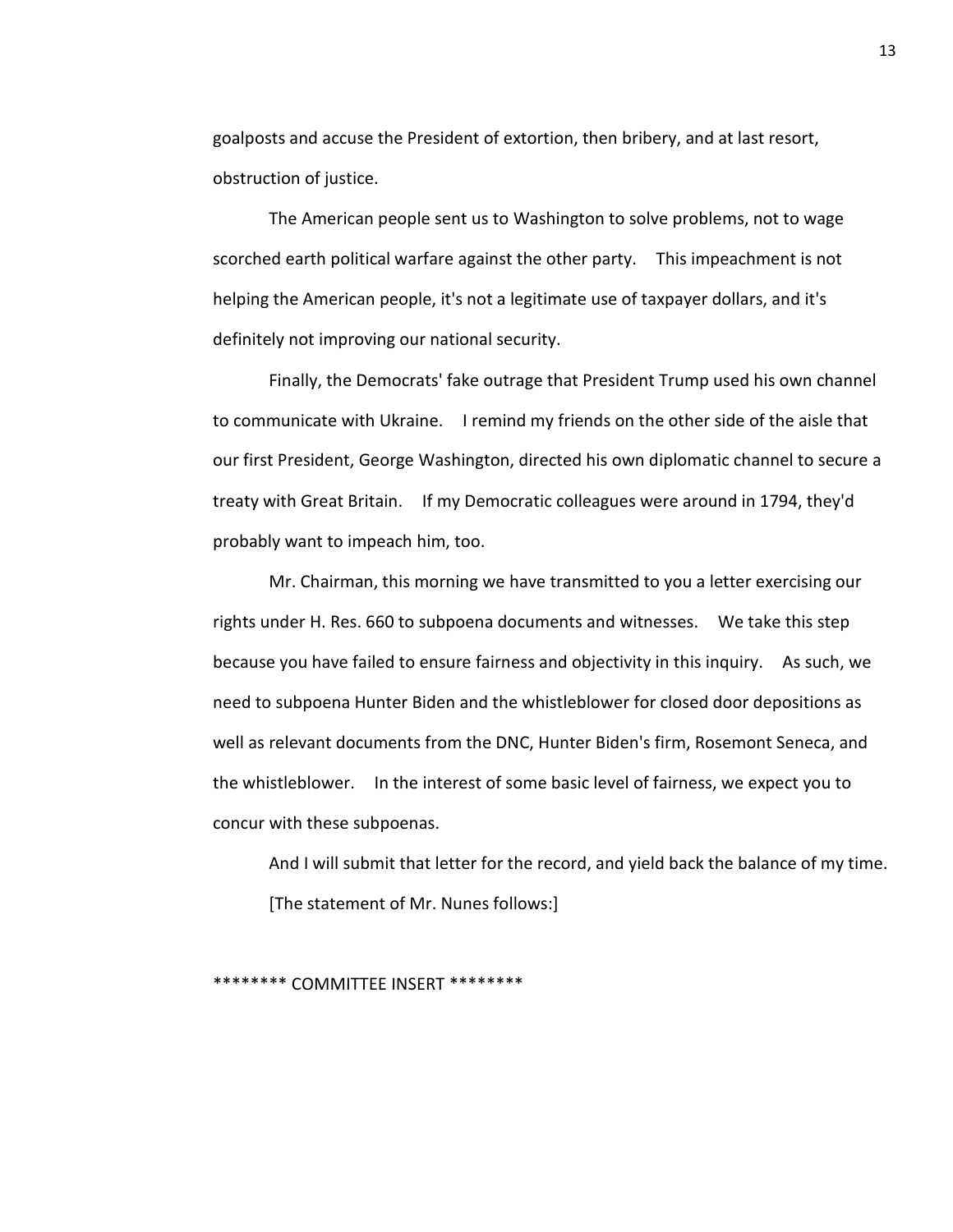The Chairman. I thank the gentleman.

We are joined this afternoon by Ambassador Gordon Sondland -- I'm sorry, this morning. It was a long day yesterday. Gordon Sondland is the U.S. Representative to the European Union with the rank of ambassador.

Before joining the State Department, Ambassador Sondland was the founder and CEO of Provenance Hotels, a national owner and operator of full-service hotels. Also prior to his government service, Ambassador Sondland was engaged in charitable enterprises.

Two final points before our witness is sworn.

First, witness depositions as part of this inquiry were unclassified in nature, and all open hearings will also be held at the unclassified level. Any information that may touch on classified information will be addressed separately.

Second, Congress will not tolerate any reprisal, threat of reprisal, or attempt to retaliate against any U.S. Government official for testifying before Congress, including you or any of your colleagues.

If you would please rise and raise your right hand, I will begin by swearing you in.

Do you swear or affirm that the testimony you are about to give is the truth, the whole truth, and nothing but the truth, so help you God?

Ambassador Sondland. I do.

The Chairman. Let the record show the witness has answered in the affirmative. Thank you, and please be seated.

The microphone is sensitive, so please speak directly into it. Without objection, your written statement will be made part of the record.

And with that, Ambassador Sondland, you are now recognized for your opening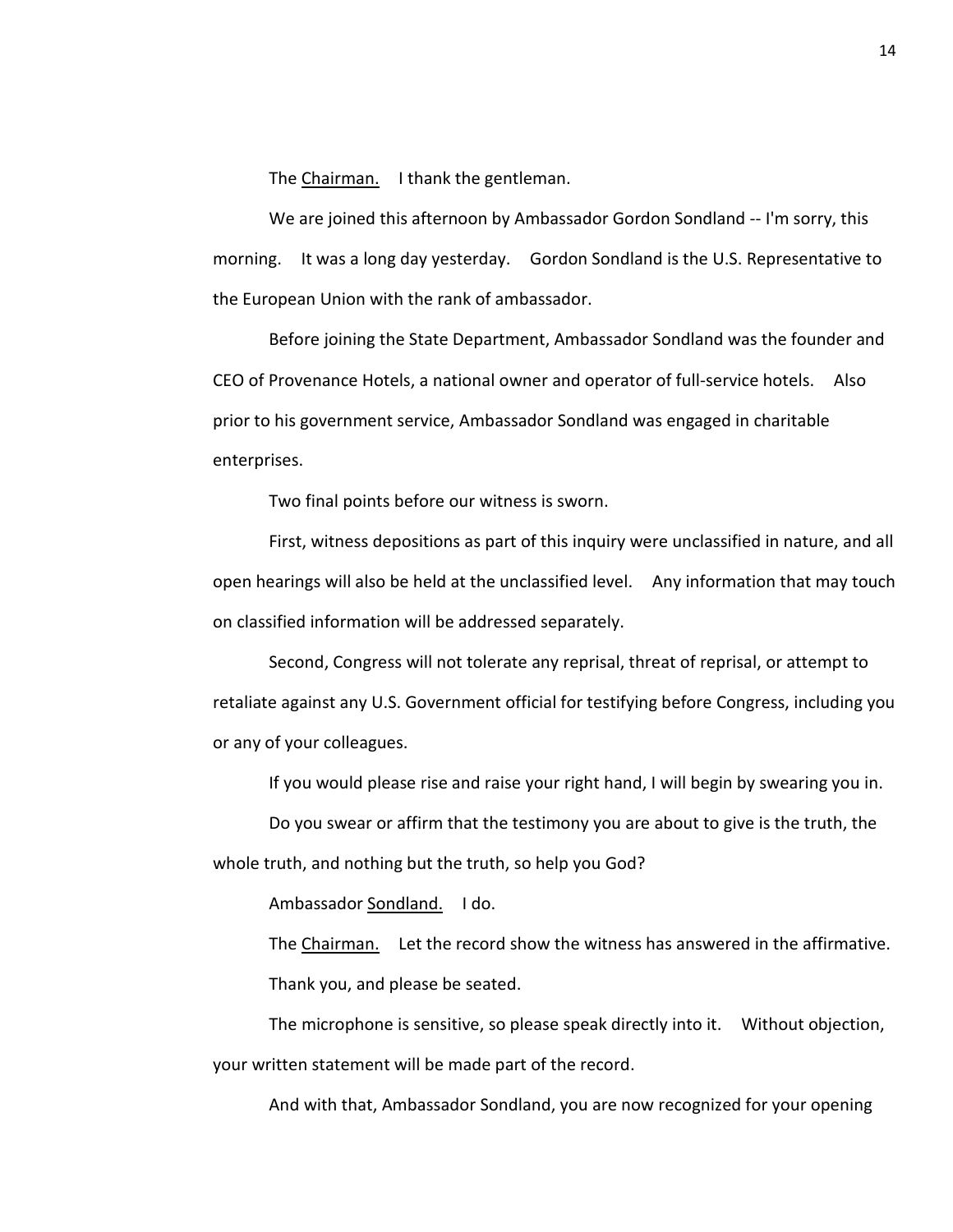statement.

Ambassador Sondland. Thank you, Mr. Chairman, and thank you, Ranking Member Nunes. I appreciate the opportunity to speak again to the members of this committee.

First, let me offer my thanks to the men and women of the U.S. Department of State who have committed their professional lives to support the foreign policy work of the United States.

In particular, I want to thank my staff at the U.S. Mission to the European Union. Your integrity, dedication, and hard work, often performed without public acclaim or recognition, serve as a shining example of true public service, and I am personally grateful to work beside you each and every day.

It is my honor to serve as the U.S. ambassador to the European Union. The U.S. Mission to the EU is the direct link between the United States and the European Union and its members, America's longest standing allies and one of the largest economic blocs in the world.

Every day, I work to support a strong, united, and peaceful Europe. Strengthening our ties with Europe serves both American and European goals as we together promote political stability and economic prosperity around the world.

I expect that few Americans have heard my name before these events, so before I begin my substantive testimony, please let me share some of my personal background.

My parents fled Europe during the Holocaust. Escaping the atrocities of that time, my parents left Germany for Uruguay, and then in 1953 emigrated to Seattle, Washington, where I was born and raised.

Like so many immigrants, my family was eager for freedom and hungry for opportunity. They raised my sister and me to be humble, hardworking, and patriotic,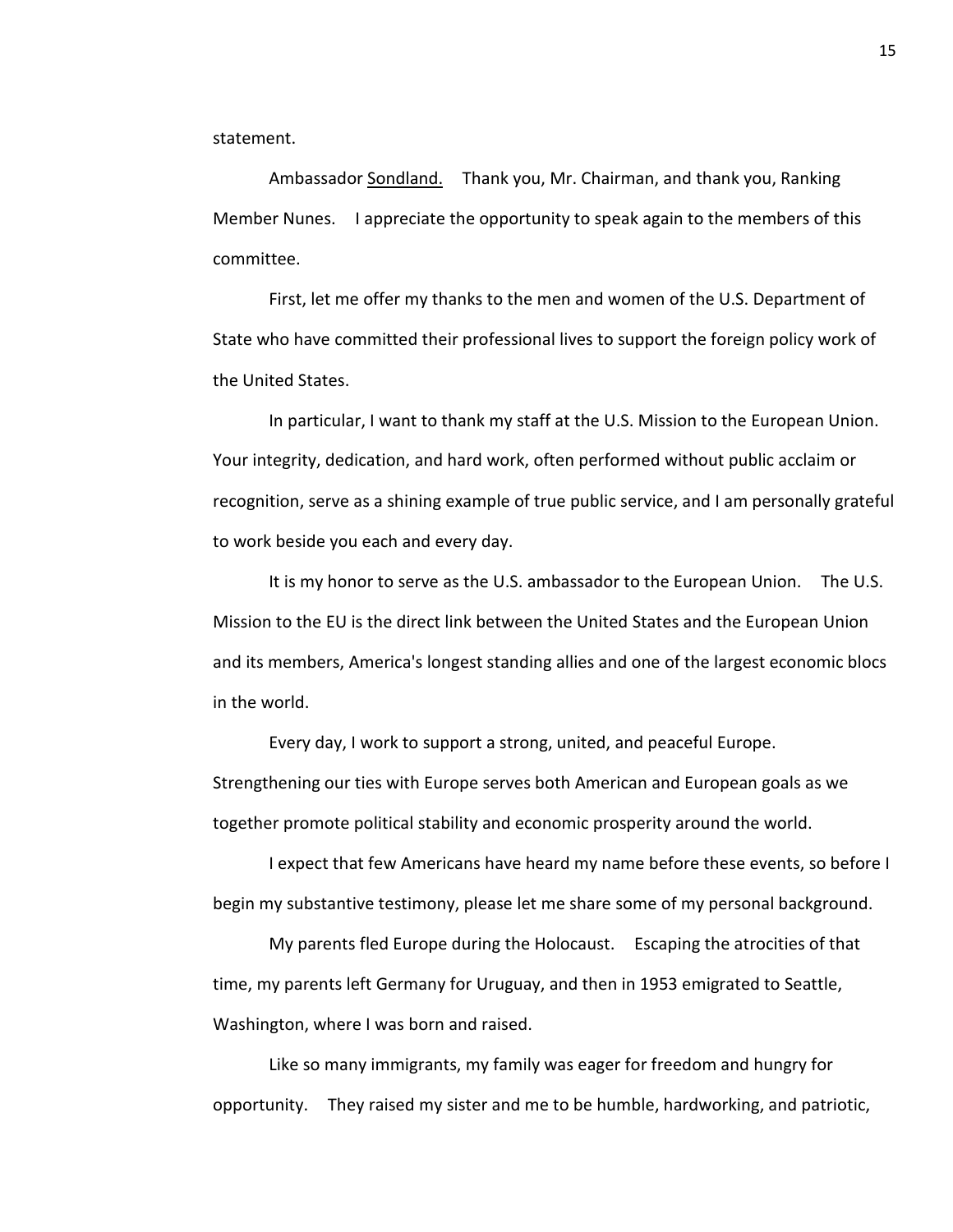and I am forever grateful for the sacrifices they made on our behalf.

Public service has always been important to me. As a lifelong Republican, I have contributed to initiatives of both Republican and Democratic administrations.

In 2003, I served as a member of the transition team for Oregon Democratic Governor Ted Kulongoski. Governor Kulongoski also appointed me to serve on various statewide boards.

In 2007, President George W. Bush appointed me as a member of the Commission on White House Fellows. I worked with President Bush on charitable events for his foundation's military service initiative, and I also worked briefly with former Vice President Joe Biden's office in connection with the Vice President's nationwide anticancer initiative at a local Northwest hospital.

And of course, the highest honor in my public life came when President Trump asked me to serve as the United States ambassador to the European Union. The Senate confirmed me as an ambassador on a bipartisan voice vote, and I assumed the role in Brussels on July 9th, 2018.

Although today is my first public testimony on the Ukraine matters, this is not my first time cooperating with this committee. As you know, I've already provided 10 hours of deposition testimony, and I did so despite directives from the White House and the State Department that I refuse to appear, as many others have done. I agreed to testify because I respect the gravity of the moment and I believe I have an obligation to account fully for my role in these events.

But I also must acknowledge that this process has been challenging and in many respects less than fair. I have not had access to all of my phone records, State Department emails, and many, many other State Department documents. And I was told I could not work with my EU staff to pull together the relevant files and information.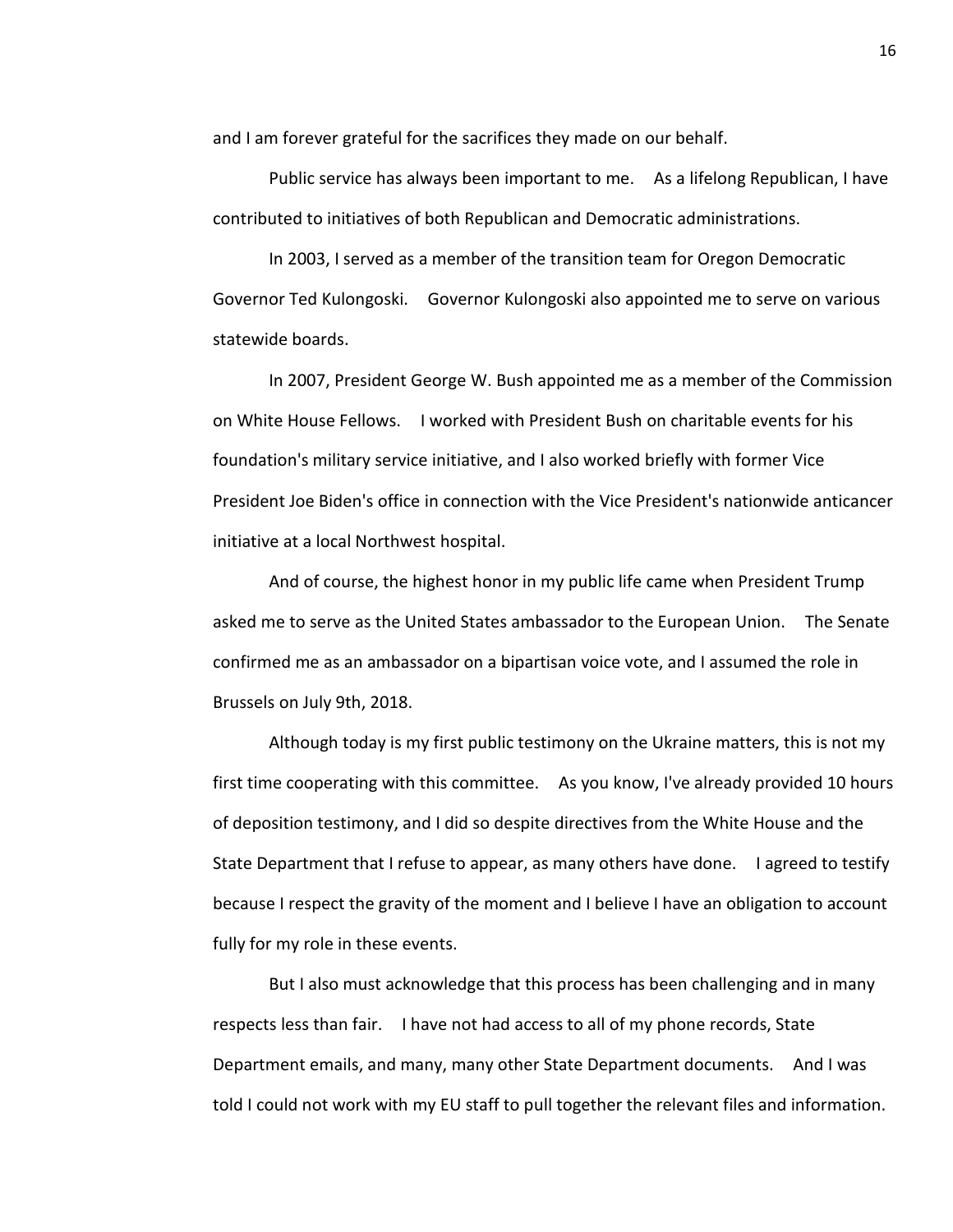Having access to the State Department materials would have been very helpful to me in trying to reconstruct with whom I spoke and met and when and what was said. As ambassador, I've had hundreds of meetings and calls with individuals, but I'm not a notetaker or a memo writer, never have been.

My job requires that I speak with heads of state, senior government officials, members of the Cabinet, the President, almost each and every day. Talking with foreign leaders might be memorable to some people, but this is my job. I do it all the time.

My lawyers and I have made multiple requests to the State Department and the White House for these materials, yet these materials were not provided to me, and they have also refused to share these materials with this committee. These documents are not classified and, in fairness -- and in fairness -- should have been made available.

In the absence of these materials, my memory, admittedly, has not been perfect, and I have no doubt that a more fair, open, and orderly process of allowing me to read the State Department records and other materials would have made this process far more transparent.

I don't intend to repeat my prior opening statement or attempt to summarize 10 hours of previous deposition testimony. However, a few critical points have been obscured by noise over the last few days and weeks, and I'm worried that the bigger picture is being ignored. So let me make a few key points.

First, Secretary Perry, Ambassador Volker, and I worked with Mr. Rudy Giuliani on Ukraine matters at the express direction of the President of the United States. We did not want to work with Mr. Giuliani. Simply put, we were playing the hand we were dealt. We all understood that if we refused to work with Mr. Giuliani, we would lose a very important opportunity to cement relations between the United States and Ukraine. So we followed the President's orders.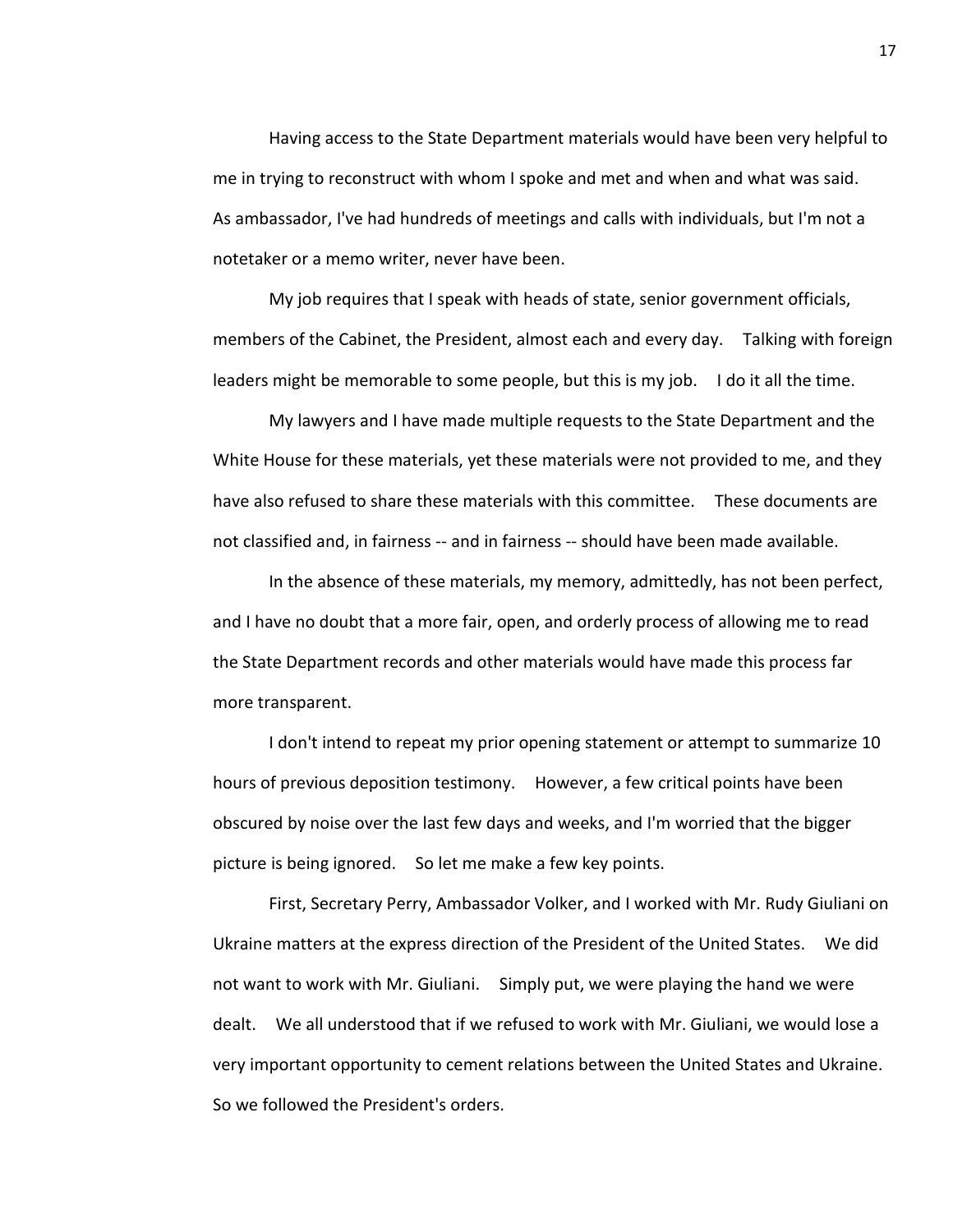Second, although we disagreed with the need to involve Mr. Giuliani, at the time we did not believe that his role was improper. As I previously testified, if I had known of all of Mr. Giuliani's dealings or his associations with individuals, some of whom are now under criminal indictment, I personally would not have acquiesced to his participation. Still, given what we knew at the time, what we were asked to do did not appear to be wrong.

Third, let me say, precisely because we did not think that we were engaging in improper behavior, we made every effort to ensure that the relevant decisionmakers at the National Security Council and the State Department knew the important details of our efforts. The suggestion that we were engaged in some irregular or rogue diplomacy is absolutely false.

I have now identified certain State Department emails and messages that provide contemporaneous support for my view. These emails show that the leadership of the State Department, the National Security Council, and the White House were all informed about the Ukraine efforts from May 23rd, 2019, until the security aid was released on September 11th, 2019. I will quote from some of those messages with you shortly.

Fourth, as I testified previously -- as I testified previously -- Mr. Giuliani's requests were a quid pro quo for arranging a White House visit for President Zelensky. Mr. Giuliani demanded that Ukraine make a public statement announcing the investigations of the 2016 election, DNC server, and Burisma. Mr. Giuliani was expressing the desires of the President of the United States, and we knew these investigations were important to the President.

Fifth, in July and August of 2019, we learned that the White House had also suspended security aid to Ukraine. I was adamantly opposed to any suspension of aid -- I was adamantly opposed to any suspension of aid -- as the Ukrainians needed those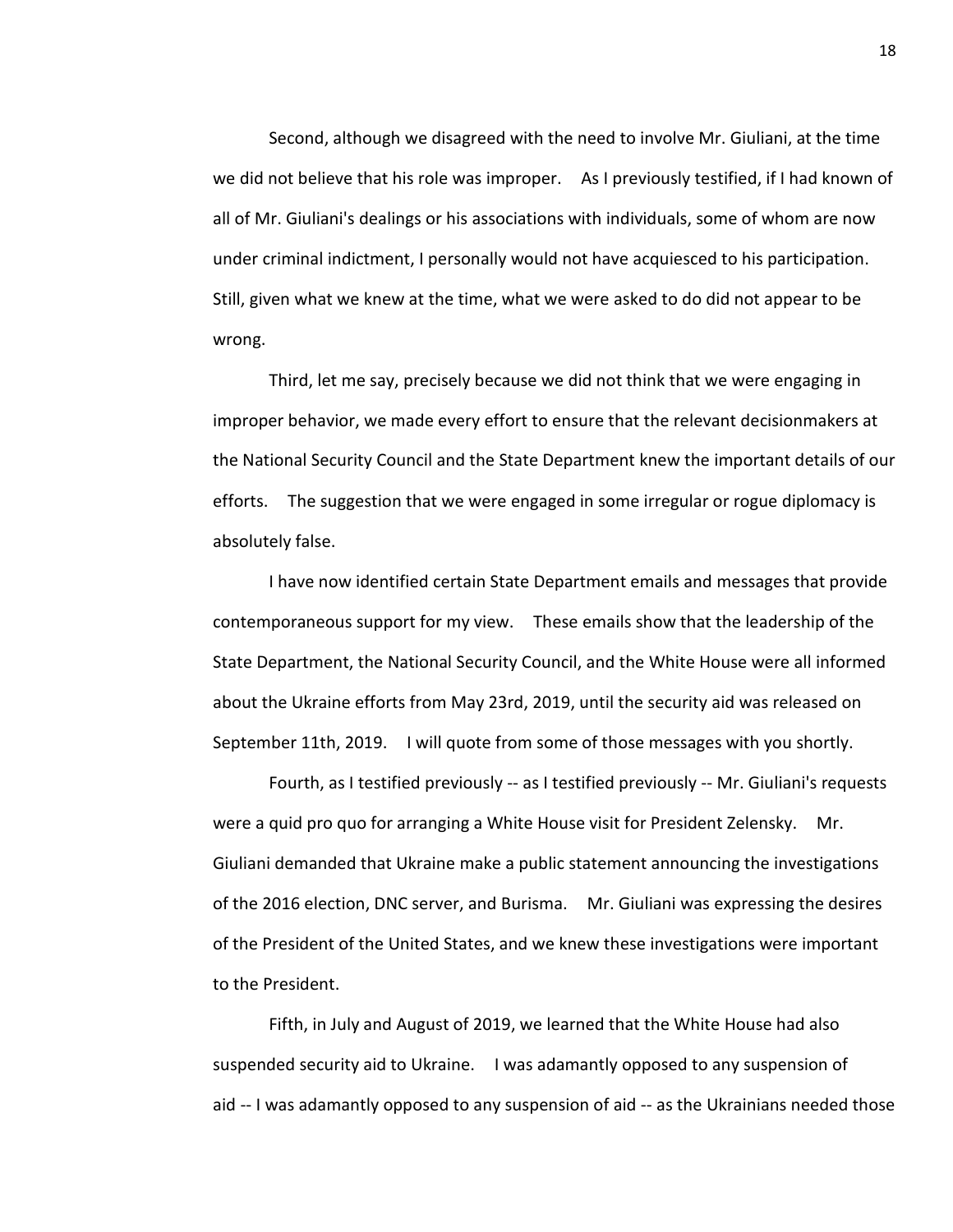funds to fight against Russian aggression. I tried diligently to ask why the aid was suspended, but I never received a clear answer. I still haven't to this day.

In the absence of any credible explanation for the suspension of aid, I later came to believe that the resumption of security aid would not occur until there was a public statement from Ukraine committing to the investigations of the 2016 elections and Burisma, as Mr. Giuliani had demanded. I shared concerns of the potential quid pro quo regarding the security aid with Senator Ron Johnson, and I also shared my concerns with the Ukrainians.

Finally, at all times I was acting in good faith -- I was acting in good faith. As a Presidential appointee, I followed the directions of the President. We worked with Mr. Giuliani because the President directed us to do so.

We had no desire to set any conditions -- we had no desire to set any conditions on the Ukrainians. Indeed, my own personal view, which I shared repeatedly with others, was that the White House and security assistance should have proceeded without preconditions of any kind.

We were working to overcome the problems, given the facts as they existed. Our only interest -- and my only interest -- was to advance longstanding U.S. policy and to support Ukraine's fragile democracy.

Now, let me provide additional details specifically about Ukraine and my involvement.

First, my very first days as ambassador to the EU, which was starting back in July of 2018, Ukraine has featured prominently in my broader portfolio. Ukraine's political and economic development are critical to the longstanding and long-lasting stability of Europe.

Moreover, the conflict in eastern Ukraine and Crimea remains one of the most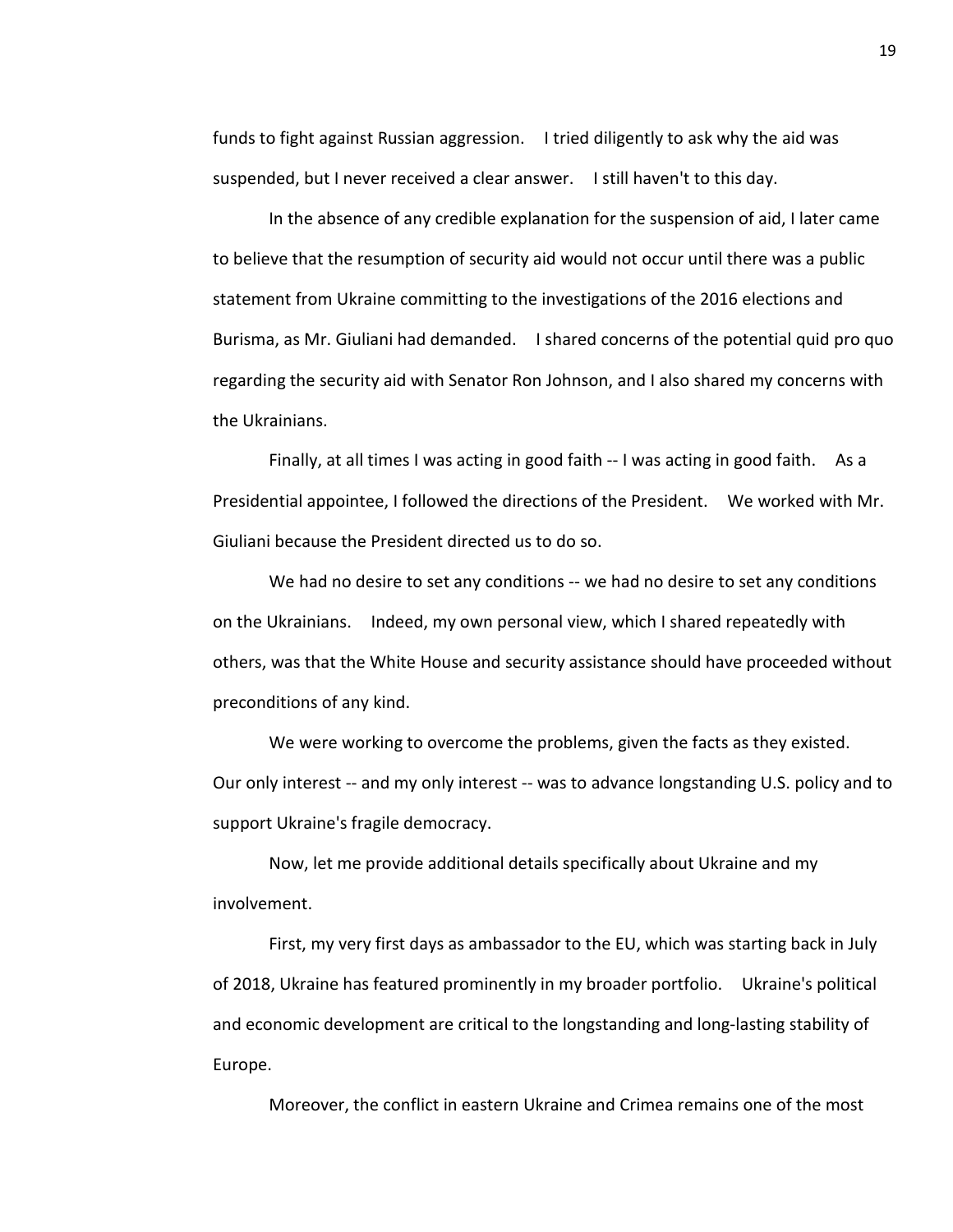significant security crises for Europe and the United States. Our efforts to counterbalance an aggressive Russia depend in substantial part on a strong Ukraine.

On April 21st, 2019, Volodymyr Zelensky was elected President of Ukraine in an historic election. With the express support of Secretary Pompeo, I attended President Zelensky's inauguration on May 20th as part of the U.S. delegation, which was led by Energy Secretary Rick Perry. The U.S. delegation also included Senator Johnson, Ukraine Special Envoy Volker, and Lieutenant Colonel Alex Vindman of the National Security Council.

My attendance at President Zelensky's inauguration was not my first involvement with Ukraine. As I testified previously, just 4 days after assuming my post as ambassador in July of 2018, I received an official delegation from the government of then-Ukraine President Petro Poroshenko. The meeting took place at the U.S. Mission in Brussels and was prearranged by my career EU mission staff, and I've had several meetings since then in Brussels.

Later, in February of 2019, I worked well with U.S. Ambassador Marie Yovanovitch in making my first official visit to Ukraine for a U.S. Navy visit to the strategic Black Sea port of Odessa.

The reason I raise these prior Ukraine activities -- the meetings in Brussels, my visit to Odessa -- is to emphasize that Ukraine has been a part of my portfolio from my very first days as the U.S. Ambassador. Any claim that I somehow muscled my way into the Ukraine relationship is simply false.

During the Zelensky inauguration on May 20th, the U.S. delegation developed a very positive view of the Ukraine Government. We were impressed by President Zelensky's desire to promote a stronger relationship with the United States. We admired his commitment to reform, and we were excited about the possibility of Ukraine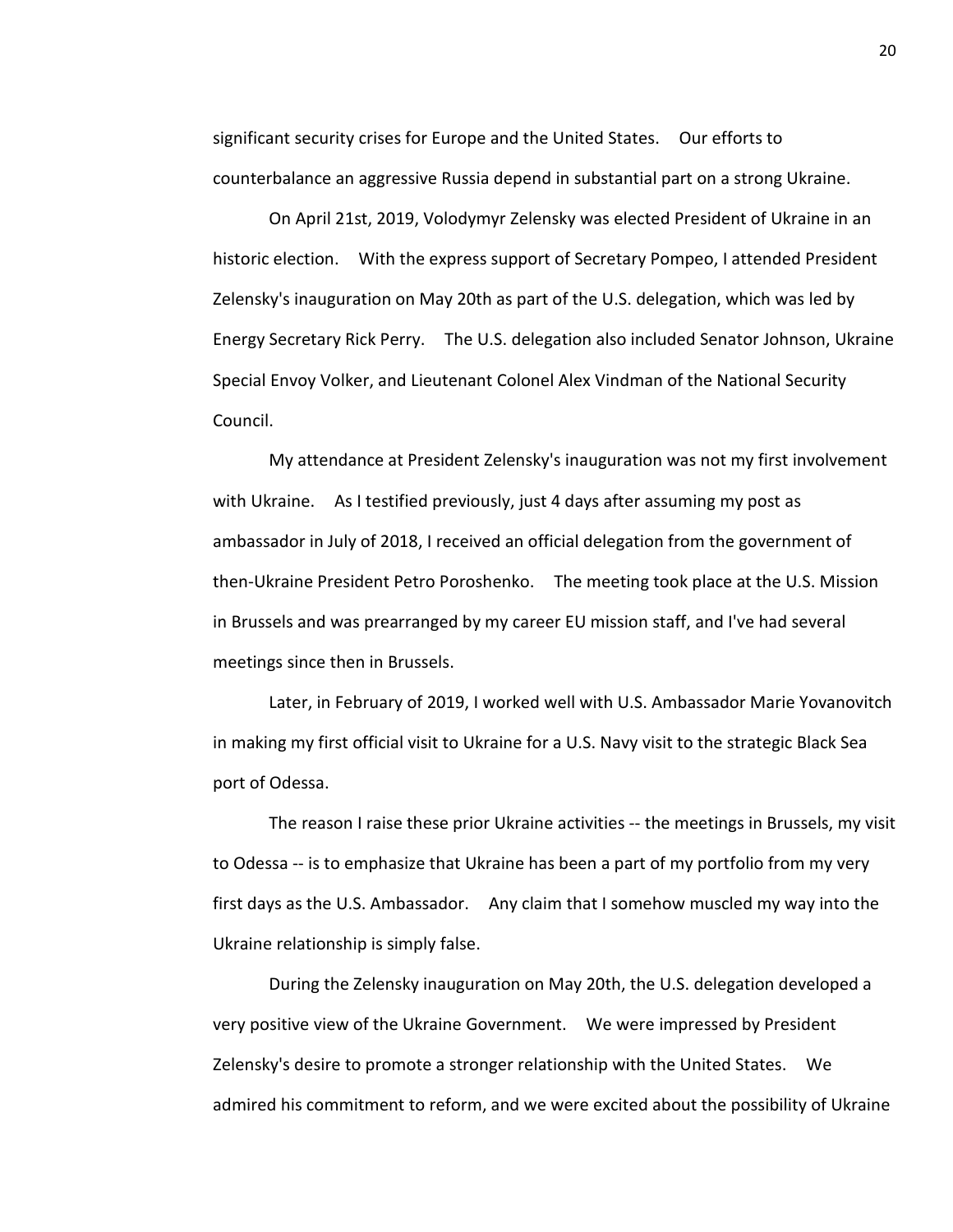making the changes necessary to support a greater Western economic investment. And we were excited that Ukraine might, after years and years of lip service, finally get serious about addressing its own well-known corruption problems.

With that enthusiasm, we returned to the White House on May 23rd to brief President Trump. We advised the President of the strategic importance of Ukraine and the value of strengthening the relationship with President Zelensky.

To support this reformer, we asked the White House for two things: first, a working phone call between Presidents Trump and Zelensky; and second, a working Oval Office visit. In our view, both were vital to cementing the U.S.-Ukraine relationship, demonstrating support for Ukraine in the face of Russian aggression, and advancing broader U.S. foreign policy interests.

Unfortunately, President Trump was skeptical. He expressed concerns that the Ukrainian Government was not serious about reform, and he even mentioned that Ukraine tried to take him down in the last election.

In response to our persistent efforts in that meeting to change his views, President Trump directed us to, quote, "Talk with Rudy." We understood that "talk with Rudy" meant talk with Mr. Rudy Giuliani, the President's personal lawyer.

Let me say again, we weren't happy with the President's directive to talk with Rudy. We did not want to involve Mr. Giuliani. I believed then, as I do now, that the men and women of the State Department, not the President's personal lawyer, should take responsibility for Ukraine matters.

Nonetheless, based on the President's direction, we were faced with a choice. We could abandon the efforts to schedule the White House phone call and a White House visit between Presidents Trump and Zelensky, which was unquestionably in our foreign policy interest, or we could do as President Trump had directed and talk with Rudy.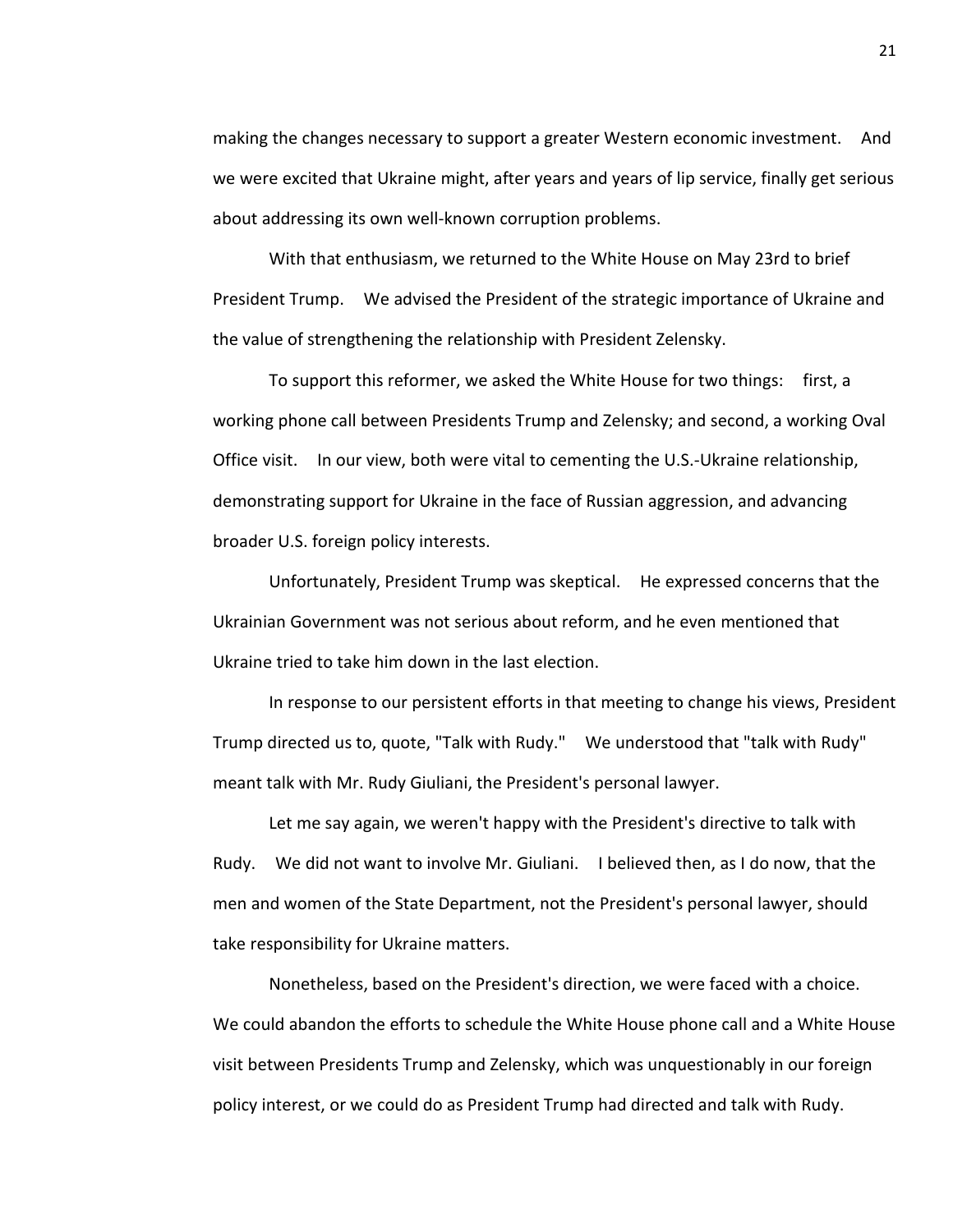We chose the latter course, not because we liked it, but because it was the only constructive path open to us.

Over the course of the next several months, Secretary Perry, Ambassador Volker, and I were in communication with Mr. Giuliani. Secretary Perry volunteered to make the initial calls with Mr. Giuliani, given their prior relationship. Ambassador Volker made several of the early calls and generally informed us of what was discussed.

I first communicated with Mr. Giuliani in early August, several months later. Mr. Giuliani emphasized that the President wanted a public statement from President Zelensky committing Ukraine to look into the corruption issues. Mr. Giuliani specifically mentioned the 2016 election, including the DNC server, and Burisma as two topics of importance to the President.

We kept the leadership of the State Department and the NSC informed of our activities, and that included communications with Secretary of State Pompeo; his counselor, Ulrich Brechbuhl; his executive secretary, Lisa Kenna, and also communications with Ambassador Bolton, Dr. Hill, Mr. Morrison, and their staff at the NSC. They knew what we were doing and why.

On July 10th, 2019, senior Ukrainian national security officials met with Ambassador Bolton, Ambassador Volker, Dr. Hill, Secretary Perry, myself, and several others in Washington, D.C. During that meeting, we all discussed the importance of the two action items I identified earlier: one, a working phone call; and two, a White House meeting between Presidents Trump and Zelensky.

From my perspective, the July 10th meeting was a positive step toward accomplishing our shared goals. While I am now aware of accounts of the meeting from Dr. Hill and Lieutenant Colonel Vindman, their recollections of those events simply don't square with my own or with those of Ambassador Volker or Secretary Perry.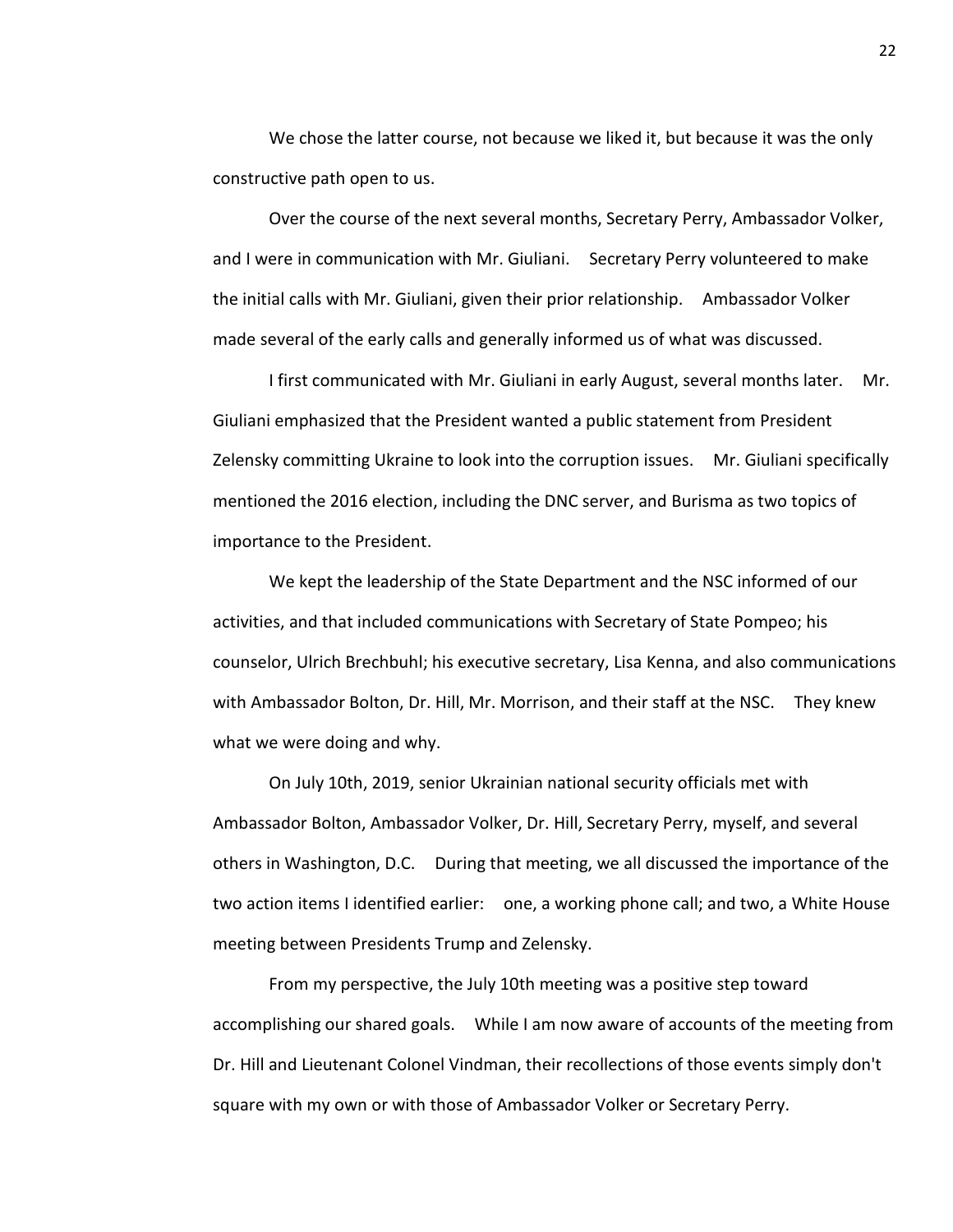I recall mentioning the prerequisite of investigations before any White House call or meeting, but I do not recall any yelling or screaming or abrupt terminations, as others have said. Instead, after the meeting, Ambassador Bolton walked outside with our group and we all took some great pictures together outside on the White House lawn.

More important, those recollections of protest do not square with the documentary record of our interactions with the NSC in the days and weeks that followed. We kept the NSC apprised of our efforts, including specifically our efforts to secure a public statement from the Ukrainians that would satisfy President Trump's concerns.

For example, on July 13th -- and this is 3 days after that July 10th meeting -- I emailed Tim Morrison. He had just taken over Dr. Hill's post as the NSC Eurasia director, and I met him that day for the first time.

I wrote to Mr. Morrison with these words: "The call between Zelensky and POTUS," President of the United States, "should happen before 7/21," which is the parliamentary elections in Ukraine. "Sole purpose is for Zelensky to give POTUS assurances of 'new sheriff' in town, corruption ending, unbundling moving forward, and" -- and I emphasize -- "any hampered investigations will be allowed to move forward transparently. Goal is for POTUS to invite him to Oval. Volker, Perry, Bolton and I strongly recommend."

Mr. Morrison acknowledged and said, "Thank you," and specifically noted that he was "tracking" these issues.

Again, there was no secret regarding moving forward and the discussion of investigations. Moreover, I've reviewed other State Department documents, some of which are not currently in the public domain, detailing Mr. Giuliani's efforts.

For example, on July 10th, the very same day that Ambassador Volker, Secretary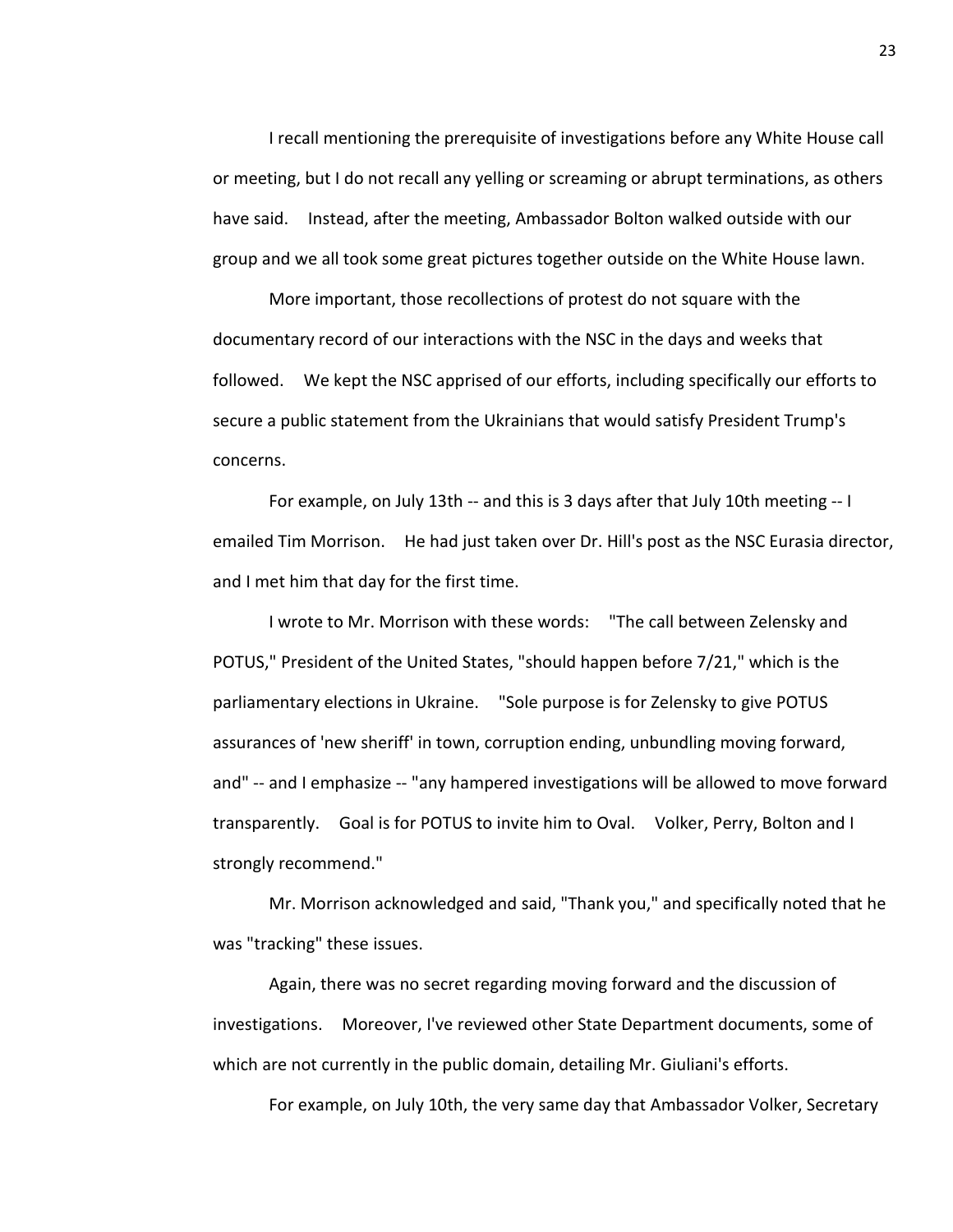Perry, and I were meeting with the Ukraine officials in Washington, Ambassador Taylor received a communication that Mr. Giuliani was still talking with Ukrainian Prosecutor Yuriy Lutsenko.

In WhatsApp messages with Ambassador Volker and I, Ambassador Taylor wrote to us as follows: "Just had a meeting with Andriy and Vadym," referring to Ukraine Foreign Minister Vadym Prystaiko. Taylor said the Ukrainians were, quote, "very concerned about what Lutsenko told them, that according to RG," meaning Rudy Giuliani, "the Zelensky-POTUS meeting will not happen."

Volker responded: "Good grief. Please tell Vadym to let the official U.S. Government representatives speak for the U.S. Lutsenko has his own self-interest here."

Taylor confirmed that he had communicated that message to the Ukrainians, and he added, "I briefed Ulrich this afternoon on this," referring to State Department Counselor Ulrich Brechbuhl. Again, everyone's in the loop.

Three things are critical about this WhatsApp exchange.

First, while the Ukrainians were in Washington at the White House, Mr. Giuliani was communicating with the Ukrainians without our knowledge. Ambassador Taylor, Ambassador Volker, and I were all surprised by this.

Second, Mr. Giuliani was communicating with the reportedly corrupt Ukrainian prosecutor Lutsenko and discussing whether a Zelensky-Trump meeting was going to happen, again without our knowledge.

And third, with this alarming news, Ambassador Taylor briefed Ulrich Brechbuhl, who is the counselor to Secretary of State Pompeo. And even as late as September 24th of this year, Secretary Pompeo was directing Kurt Volker to speak with Mr. Giuliani. In a WhatsApp message, Kurt Volker told me, in part, "Spoke with Rudy per guidance from S."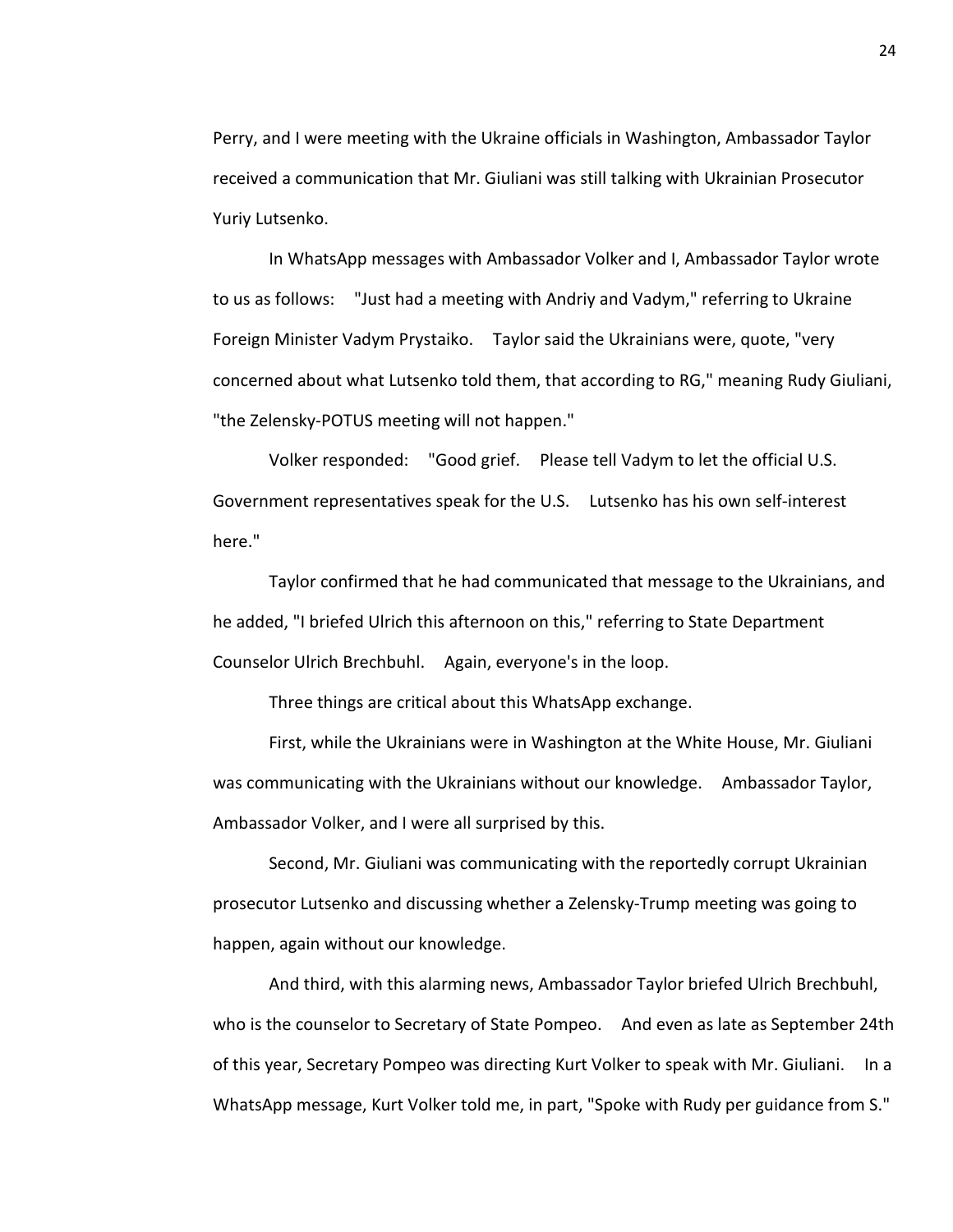S is the State Department's official designator for the Secretary. "Spoke with Rudy per guidance from S."

Look, we tried our best to fix the problem, while keeping the State Department and the NSC closely apprised of the challenges we faced.

On July 25th, Presidents Trump and Zelensky had their official call. I was not on the call and I don't think I was invited to be on the call. In fact, I first read the transcript on September 25th, the day it was publicly released. All I had heard at that time was that the call had gone well.

Looking back, I find it very odd -- very odd -- that neither I nor Ambassador Taylor nor Ambassador Volker ever received a detailed readout of that call with the Biden references. Now, there are people who say they had concerns about the call, but no one shared any concerns about the call with me at the time, which, frankly, would have been very helpful to know.

On July 26th, Ambassador Taylor, Ambassador Volker, and I were all in Kyiv to meet with President Zelensky. The timing of that trip, immediately after the call between Presidents Trump and Zelensky, was entirely, entirely coincidental. The Kyiv meetings had been scheduled well before the date that the White House finally fixed the call.

During our Kyiv meeting, I do not recall President Zelensky discussing the substance of his July 25th call with President Trump, nor did he discuss any request to investigate Vice President Biden, which we all later learned was discussed on the July 25th call. And this is consistent with the reported comments from Ambassadors Volker and Taylor.

After the Zelensky meeting, I also met with Zelensky's senior aide, Andriy Yermak. I don't recall the specifics of our conversation, but I believe the issue of investigations was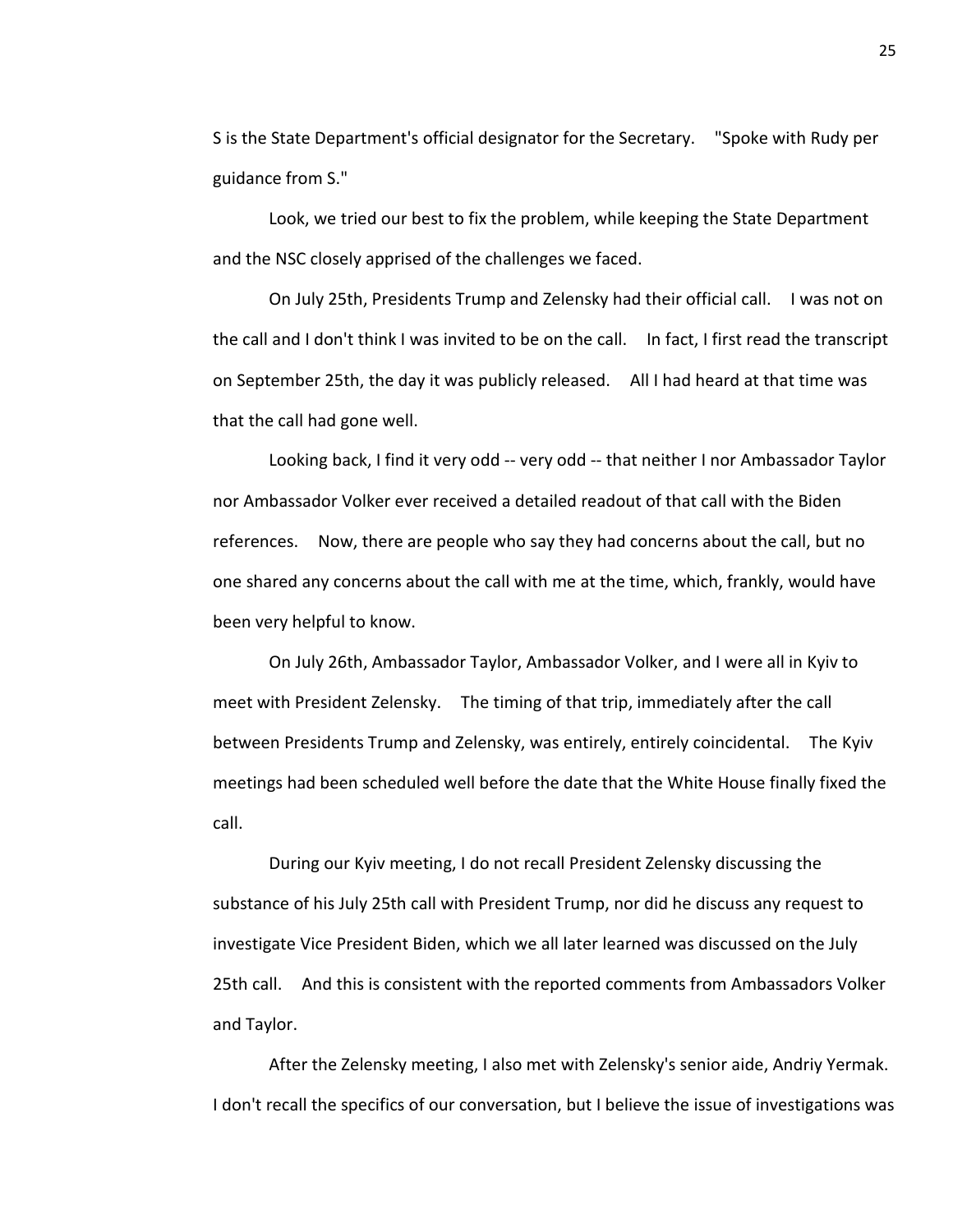probably a part of that agenda or meeting.

Also, on July 26th, shortly after our Kyiv meetings, I spoke by phone with President Trump. The White House, which has finally, finally shared certain call dates and times with my attorneys, confirms this. The call lasted 5 minutes.

I remember I was at a restaurant in Kyiv, and I have no reason to doubt that this conversation included the subject of investigations. Again, given Mr. Giuliani's demand that President Zelensky make a public statement about investigations, I knew that investigations were important to President Trump. We did not discuss any classified information.

Other witnesses have recently shared their recollection of overhearing this call. For the most part, I have no reason to doubt their accounts. It's true that the President speaks loudly at times, and it's also true I think we primarily discussed A\$AP Rocky.

It's true that the President likes to use colorful language. Anyone who has met with him any reasonable amount of time knows this.

While I cannot remember the precise details, again, the White House has not allowed me to see any readouts of that call and the July 26th call did not strike me as significant at the time.

Actually, actually, I would have been more surprised if President Trump had not mentioned investigations, particularly given what we were hearing from Mr. Giuliani about the President's concerns. However, I have no recollection of discussing Vice President Biden or his son on that call or after the call ended.

I know that members of this committee frequently frame these complicated issues in the form of a simple question: Was there a quid pro quo? As I testified previously with regard to the requested White House call and the White House meeting, the answer is yes.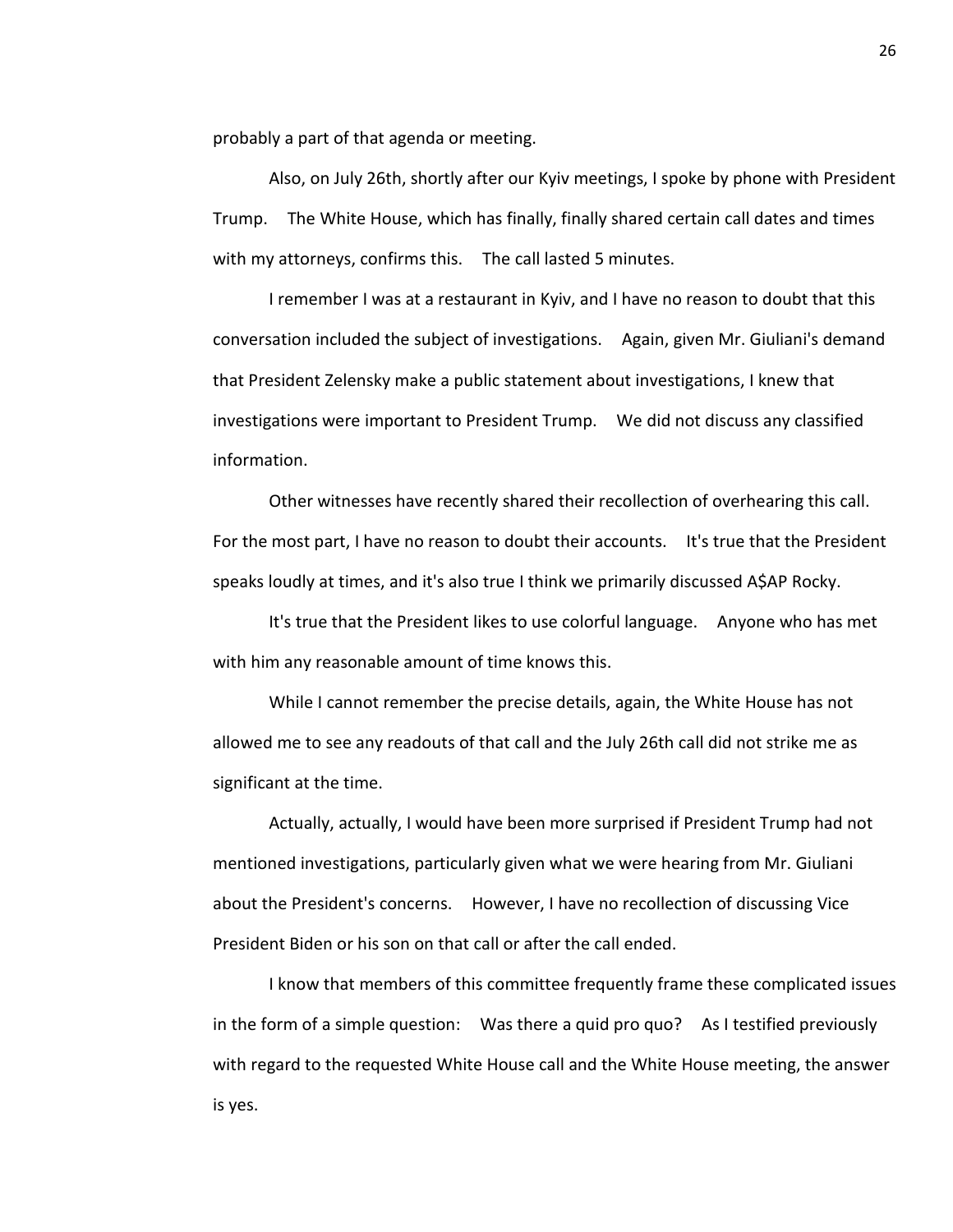Mr. Giuliani conveyed to Secretary Perry, Ambassador Volker, and others that President Trump wanted a public statement from President Zelensky committing to investigations of Burisma and the 2016 election.

Mr. Giuliani expressed those requests directly to the Ukrainians, and Mr. Giuliani also expressed those requests directly to us. We all understood that these prerequisites for the White House call and the White House meeting reflected President Trump's desires and requirements.

Within my State Department emails, there is a July 19th email. This email was sent -- this email was sent to Secretary Pompeo; Secretary Perry; Brian McCormack, who was Secretary Perry's chief of staff at the time; Ms. Kenna, who is the acting -- pardon me, who is the executive secretary for Secretary Pompeo; Chief of Staff Mulvaney; and Mr. Mulvaney's senior adviser, Rob Blair. A lot of senior officials, a lot of senior officials.

Here is my exact quote from that email: "I talked to Zelensky just now. He is prepared to receive POTUS' call. Will assure him that he intends to run a fully transparent investigation and will 'turn over every stone.' He would greatly appreciate a call prior to Sunday so that he can put out some media about a 'friendly and productive call' -- no details -- prior to Ukraine election on Sunday."

Chief of Staff Mulvaney responded: "I asked the NSC to set it up for tomorrow."

Everyone was in the loop. It was no secret. Everyone was informed via email on July 19th, days before the Presidential call. As I communicated to the team, I told President Zelensky in advance that assurances to run a fully transparent investigation and turn over every stone were necessary in his call with President Trump.

On July 19th, in a WhatsApp message between Ambassador Taylor, Ambassador Volker, and me, Ambassador Volker stated: "Had breakfast with Rudy this morning." That's Ambassador Volker and Rudy Giuliani. "Teeing up call with Yermak Monday."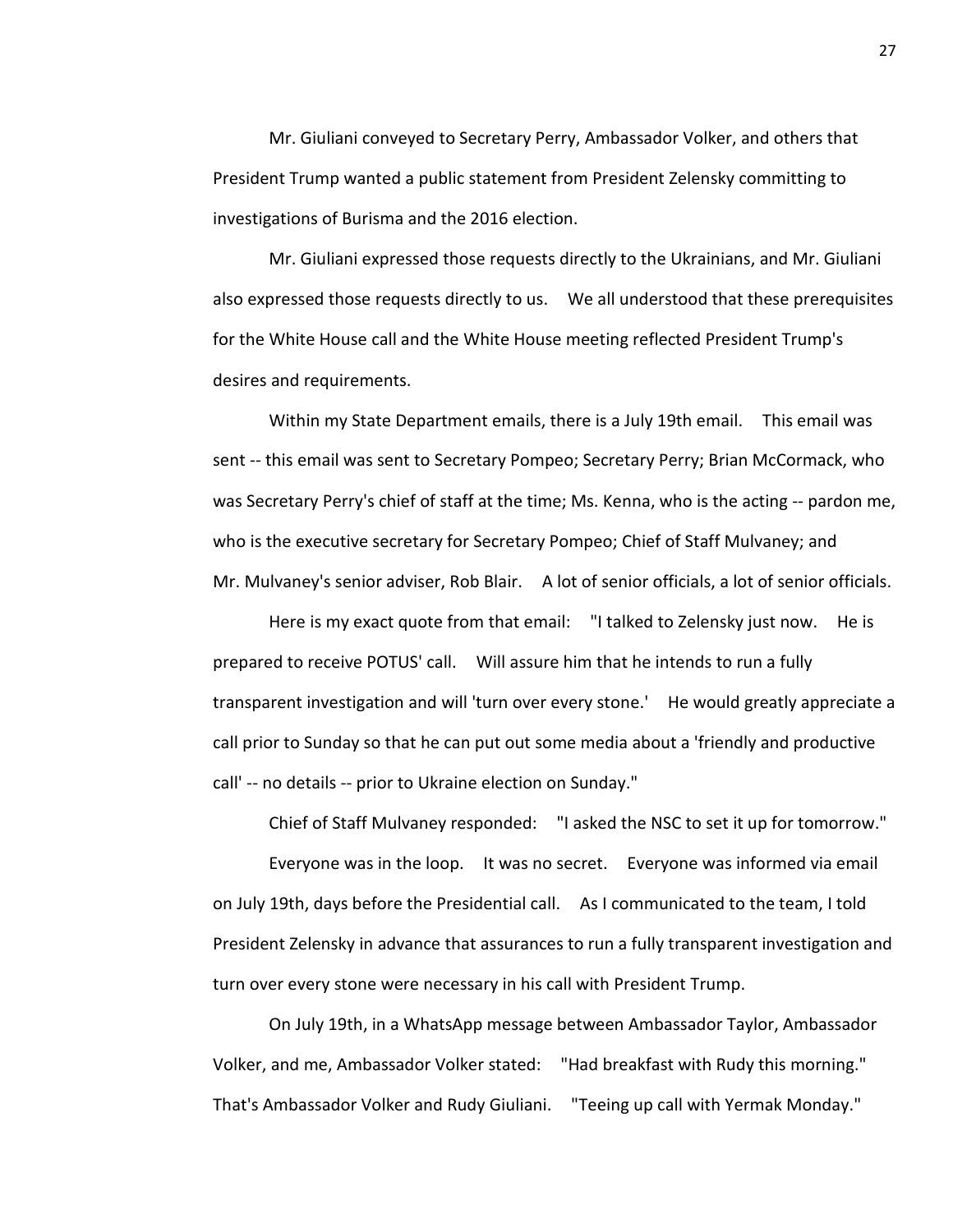That's Senior Adviser Andriy Yermak. "Must have helped. Most important is for Zelensky to say that he will help investigation -- and address any specific personnel issues -- if there are any."

On August 10th, the next day, Mr. Yermak texted me: "Once we have a date," which is a date for the White House meeting, we "will call for a press briefing, announcing upcoming visit and outlining vision for the reboot of the U.S.-Ukraine relationship, including, among other things, Burisma and election meddling in investigations." This is from Mr. Yermak to me.

The following day, August 11th, and this is critical, I sent an email to Counselor Brechbuhl and Lisa Kenna. Lisa Kenna was frequently used as the pathway to Secretary Pompeo, as sometimes he preferred to receive his emails through her. She would print them out and put them in front of him.

With the subject "Ukraine," I wrote: "Mike," referring to Mike Pompeo, "Kurt and I negotiated a statement from Zelensky to be delivered for our review in a day or two. The contents will hopefully make the boss happy enough," the boss being the President, "to authorize an invitation. Zelensky plans to have a big presser," press conference, "on the openness subject (including specifics) next week," all of which referred to the 2016 and the Burisma.

Ms. Kenna replied: "Gordon, I'll pass to [the Secretary.] Thank you." Again, everyone was in the loop.

Curiously, and this was very interesting to me, on August 26th, shortly before his visit to Kyiv, Ambassador Bolton's office requested Mr. Giuliani's contact information from me. I sent Ambassador Bolton the information directly. They requested Mr. Giuliani's contact information on August 26th.

I was first informed that the White House was withholding security aid to Ukraine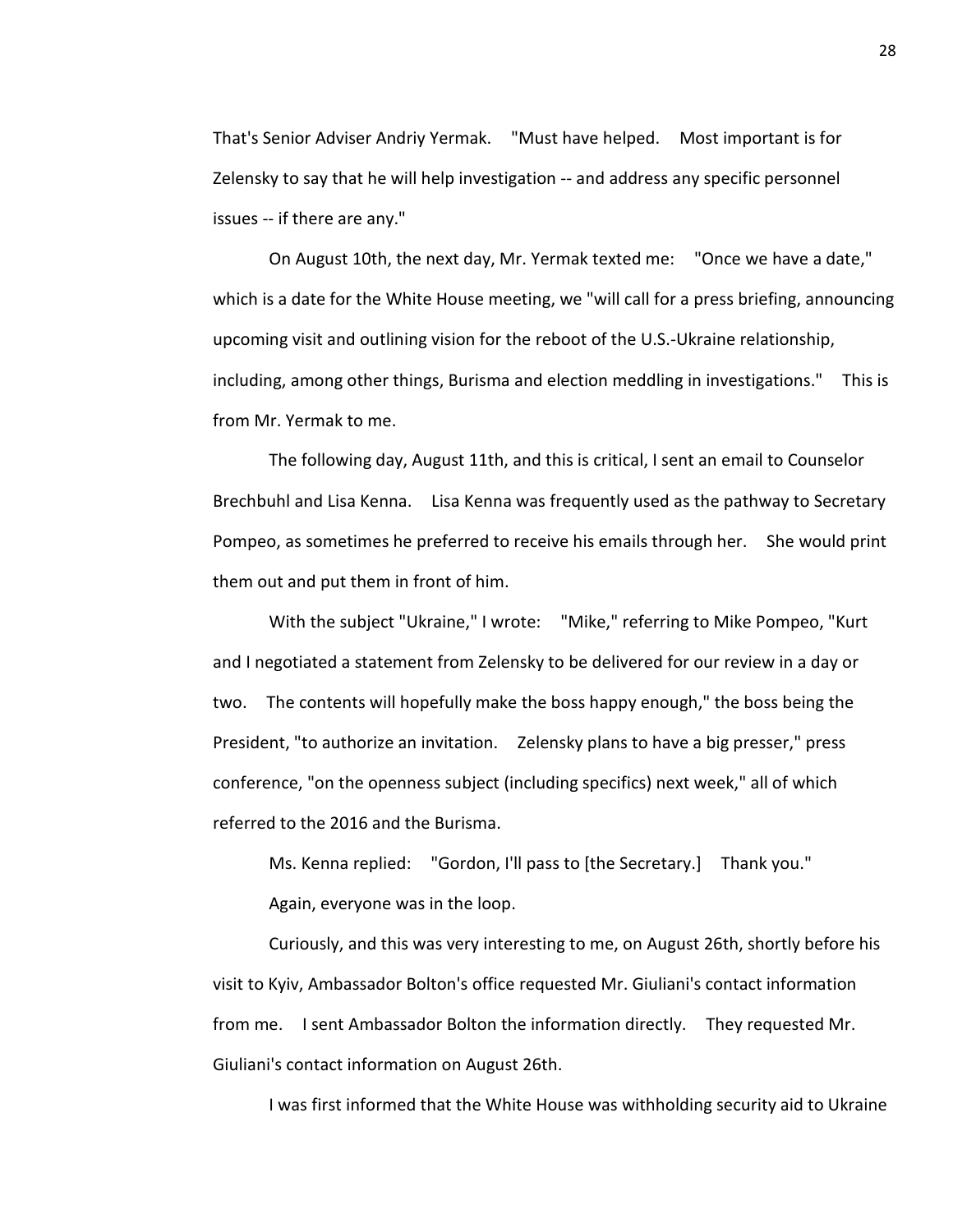during conversations with Ambassador Taylor on July 18th, 2019. However, as I testified before, I was never able to obtain a clear answer regarding the specific reason for the hold, whether it was bureaucratic in nature, which often happens, or reflected some other concern in the interagency process.

I never participated in any of the subsequent DOD or DOS review meetings that others have described, so I can't speak to what was discussed in these meetings.

Nonetheless, before the September 1st Warsaw meeting, the Ukrainians had become aware that security funds had yet to be disbursed. In the absence of any credible explanation for the hold, I came to the conclusion that the aid, like the White House visit, was jeopardized.

In preparation for the September 1 Warsaw meeting, I asked Secretary Pompeo whether a face-to-face conversation between Trump and Zelensky would help to break the logjam, and this was when President Trump was still intending to travel to Warsaw.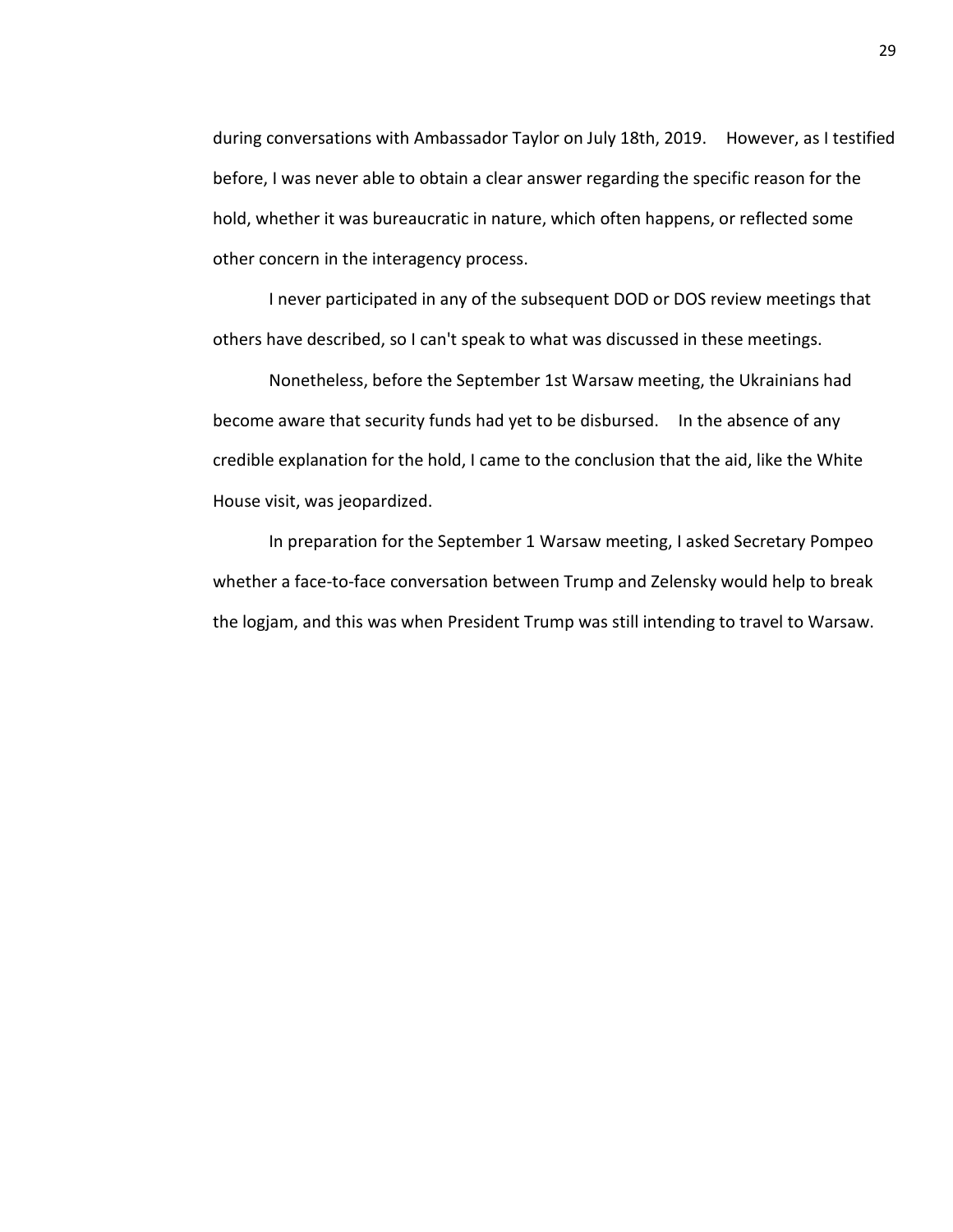## RPTR ZAMORA

## EDTR HUMKE

[10:08 a.m.]

Ambassador Sondland. Specifically, on August 22, I emailed Secretary Pompeo directly copying Secretariat Kenna. I wrote -- and this is my email to Secretary Pompeo -- "should we block time in Warsaw for a short pull-aside for POTUS to meet Zelensky? I would ask Zelensky to look him in the eye and tell him that once Ukraine's new justice folks are in place in mid-September that Zelensky, he Zelensky, should be able to move forward publicly and with confidence on those issues of importance to POTUS and the U.S. Hopefully that will break the log jam." The Secretary replied, "yes."

I followed up the next day asking to get 10 to 15 minutes on the Warsaw schedule for this. I said, "we would like to know when it's locked so that I can tell Zelensky and brief him." Executive Secretary Kenna replied, I will try for sure.

Moreover, given my concerns about the security aid, I have no reason to dispute that portion of Senator Johnson's recent letter in which he recalls conversations he and I had on August 30. By the end of August, my belief was that if Ukraine did something to demonstrate a serious intention to fight corruption, and specifically addressing Burisma and the 2016, then the hold on military aid would be lifted.

There was a September 1 meeting with President Zelensky in Warsaw. Unfortunately, President Trump's attendance at the Warsaw meeting was canceled due to Hurricane Dorian. Vice President Pence attended instead.

I mentioned to Vice President Pence before the meetings with the Ukrainians that I had concerns that the delay in aid had become tied to the issue of investigations. I recall mentioning that before the Zelensky meeting. During the actual meeting, President Zelensky raised the issue of security assistance directly with Vice President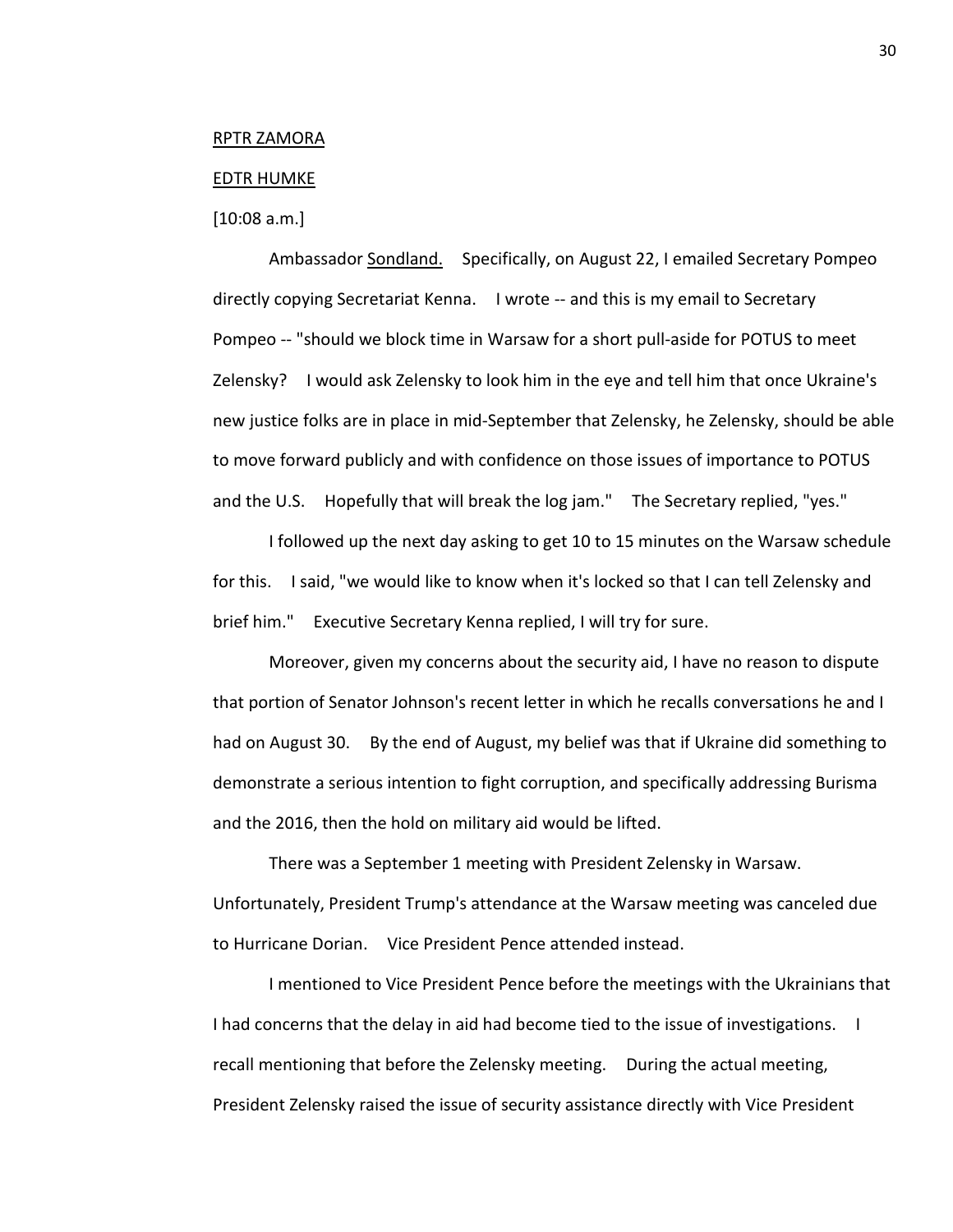Pence, and the Vice President said that he would speak to President Trump about it.

Based on my previous communication with Secretary Pompeo, I felt comfortable sharing my concerns with Mr. Yermak. It was a very, very brief pull-aside conversation that happened within a few seconds. I told Mr. Yermak that I believed that the resumption of U.S. aid would likely not occur until Ukraine took some kind of action on the public statement that we had been discussing for many weeks.

As my other State Department colleagues have testified, this security aid was critical to Ukraine's defense and should not have been delayed. I expressed this view to many during this period, but my goal at the time was to do what was necessary to get the aid released, to break the log jam. I believed that the public statement we had been discussing for weeks was essential to advancing that goal.

You know, I really regret that the Ukrainians were placed in that predicament, but I do not regret doing what I could to try to break the log jam and to solve the problem. I mentioned at the outset that throughout these events we kept State Department leadership and others apprised of what we were doing. State Department was fully supportive of our engagement in Ukraine efforts and was aware that a commitment to investigations was among the issues we were pursuing.

To provide just two examples, on June 5, the day after the U.S. EU mission hosted our Independence Day -- we did it a month early -- Acting Assistant Secretary Phil Reeker sent an email to me, to Secretary Perry, and to others forwarding some positive media coverage of President Zelensky's attendance at our event.

Mr. Reeker wrote, and I quote, "this headline underscores the importance and timeliness of Zelensky's visit to Brussels and the critical -- and the critical -- perhaps historic role of the dinner and engagement Gordon coordinated. Thank you for your participation and dedication to this effort."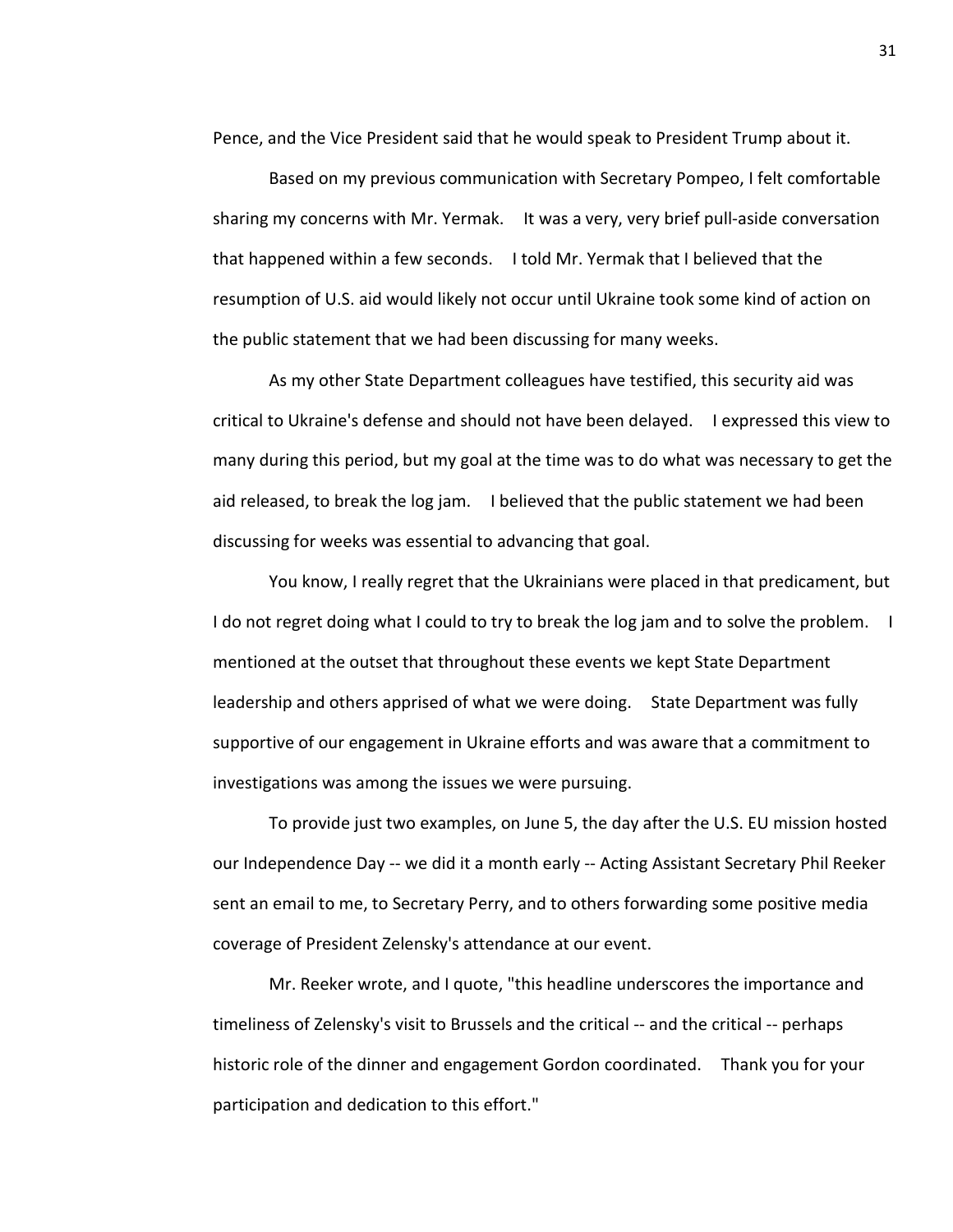Months later, on September 3, I sent Secretary Pompeo an email to express my appreciation for his joining a series of meetings in Brussels following the Warsaw trip. I wrote, "Mike, thanks for schlepping to Europe. I think it was really important and the chemistry seems promising. Really appreciate it." Secretary Pompeo replied the next day, on Wednesday, September 4, quote, "all good. You're doing great work. Keep banging away." State Department leadership expressed total support for our efforts to engage the new Ukrainian administration.

Look, I have never doubted the strategic value of strengthening our alliance with Ukraine, and at all times -- at all times -- our efforts were in good faith and fully transparent to those tasked with overseeing them. Our efforts were reported and approved, and not once do I recall encountering an objection.

It remains an honor to serve the people of the United States as their United States Ambassador to the European Union. I look forward to answering the committee's questions. Thank you.

[The statement of Ambassador Sondland follows:]

\*\*\*\*\*\*\*\* COMMITTEE INSERT \*\*\*\*\*\*\*\*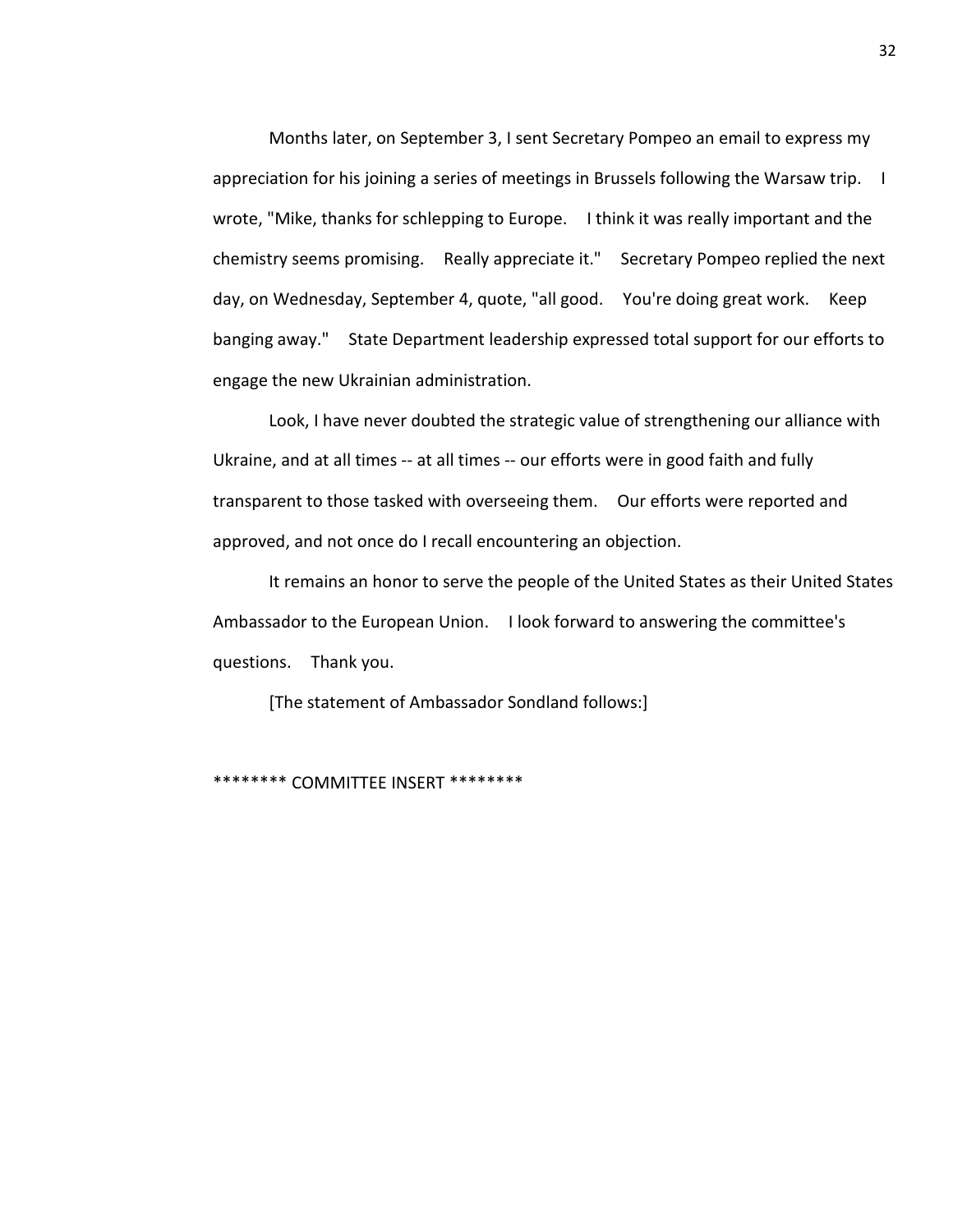The Chairman. We'll now proceed to the first round of questions. As detailed in the memo provided to committee members, there will be 45 minutes of questions conducted by the chairman and majority counsel followed by 45 minutes for the ranking member or minority counsel.

Following that, unless I specify additional equal time for extended questioning, we'll proceed under the 5-minute rule, and every member will have the chance to ask questions.

I recognize myself or majority counsel for the first round of questions.

Ambassador Sondland, there's a lot of new material in your opening statement for us to get through, but I want to start with a few top-line questions before passing it over to Mr. Goldman. In your deposition you testified that you found yourself on a continuum that became more insidious over time. Can you describe what you mean by this continuum of insidiousness?

Ambassador Sondland. Well, Mr. Chairman, when we left the Oval Office, I believe on May 23, the request was very generic for an investigation of corruption in a very vanilla sense and dealing with some of the oligarch problems in Ukraine, which were longstanding problems.

And then as time went on, more specific items got added to the menu, including the Burisma and 2016 election meddling, specifically the DNC server specifically. And over this continuum it became more and more difficult to secure the White House meeting because more conditions were being placed on the White House meeting.

The Chairman. And then, of course, on July 25, although you were not privy to the call, another condition was added, that being the investigation of the Bidens?

Ambassador Sondland. I was not privy to the call, and I did not know that the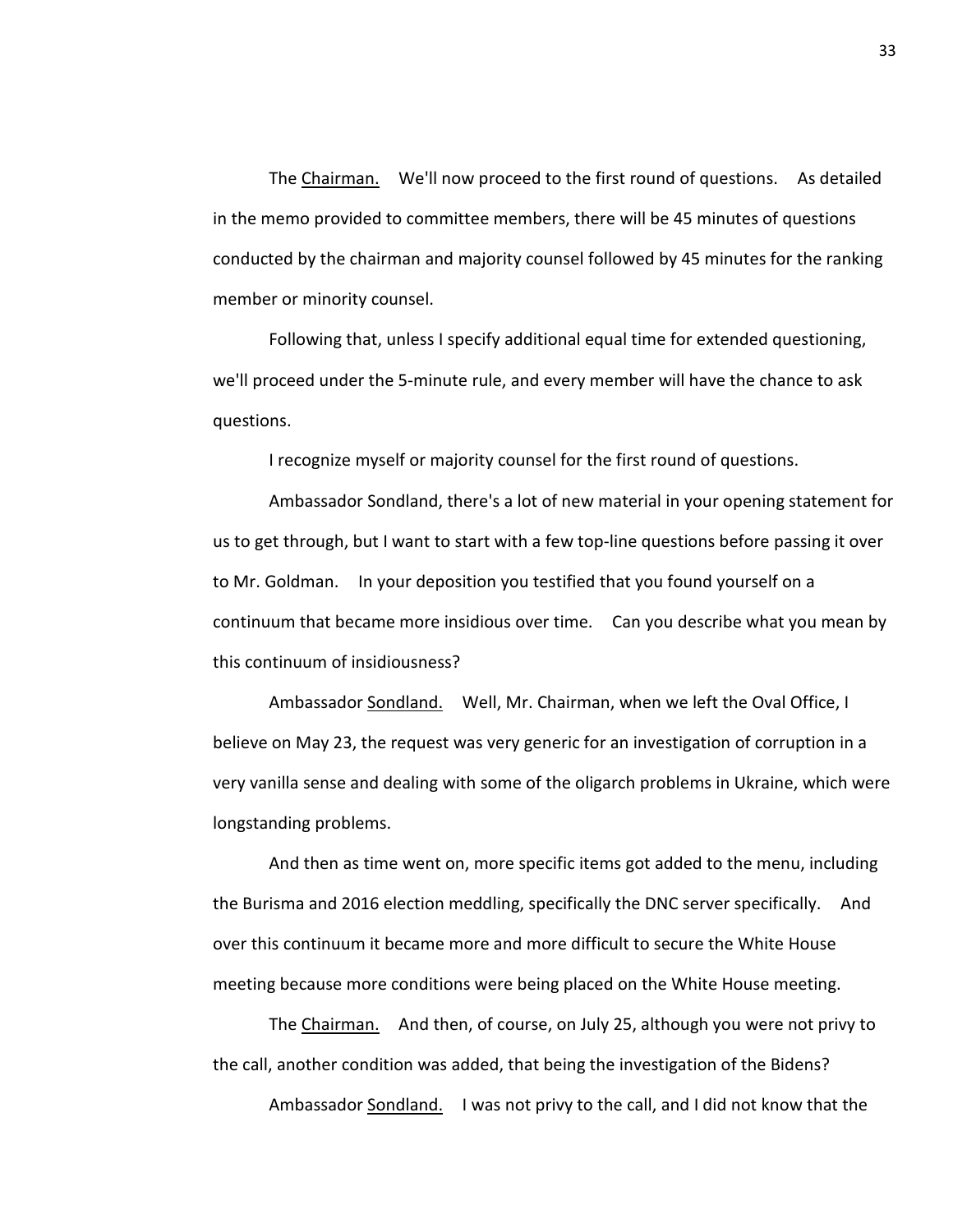condition of investigating the Bidens was a condition, correct.

The Chairman. You saw that in the call record, correct?

Ambassador Sondland. It was not in any record I received.

The Chairman. But when you did receive --

Ambassador Sondland. Yes. I saw that in September, correct.

The Chairman. So on this continuum, the beginning of the continuum begins on May 23 when the President instructs you to talk to Rudy?

Ambassador Sondland. Correct.

The Chairman. And you understood that as a direction by the President that you needed to satisfy the concerns that Rudy Giuliani would express to you about what the President wanted in Ukraine?

Ambassador Sondland. Not to me, to the entire group, Volker, Perry, and myself, correct.

The Chairman. Now, in your opening statement you confirm that there was a quid pro quo between the White House meeting and the investigations into Burisma and the 2016 election that Giuliani was publicly promoting. Is that right?

Ambassador Sondland. Correct.

The Chairman. And, in fact, you say that other senior officials in the State Department and the chiefs of staff's office, including Mick Mulvaney, Secretary Pompeo, were aware of this quid pro quo that in order to get the White House meeting there were going to have to be these investigations the President wanted?

Ambassador Sondland. Correct.

The Chairman. And those, again, are investigations into 2016 and Burisma slash the Bidens?

Ambassador Sondland. 2016, Burisma. The Bidens did not come up.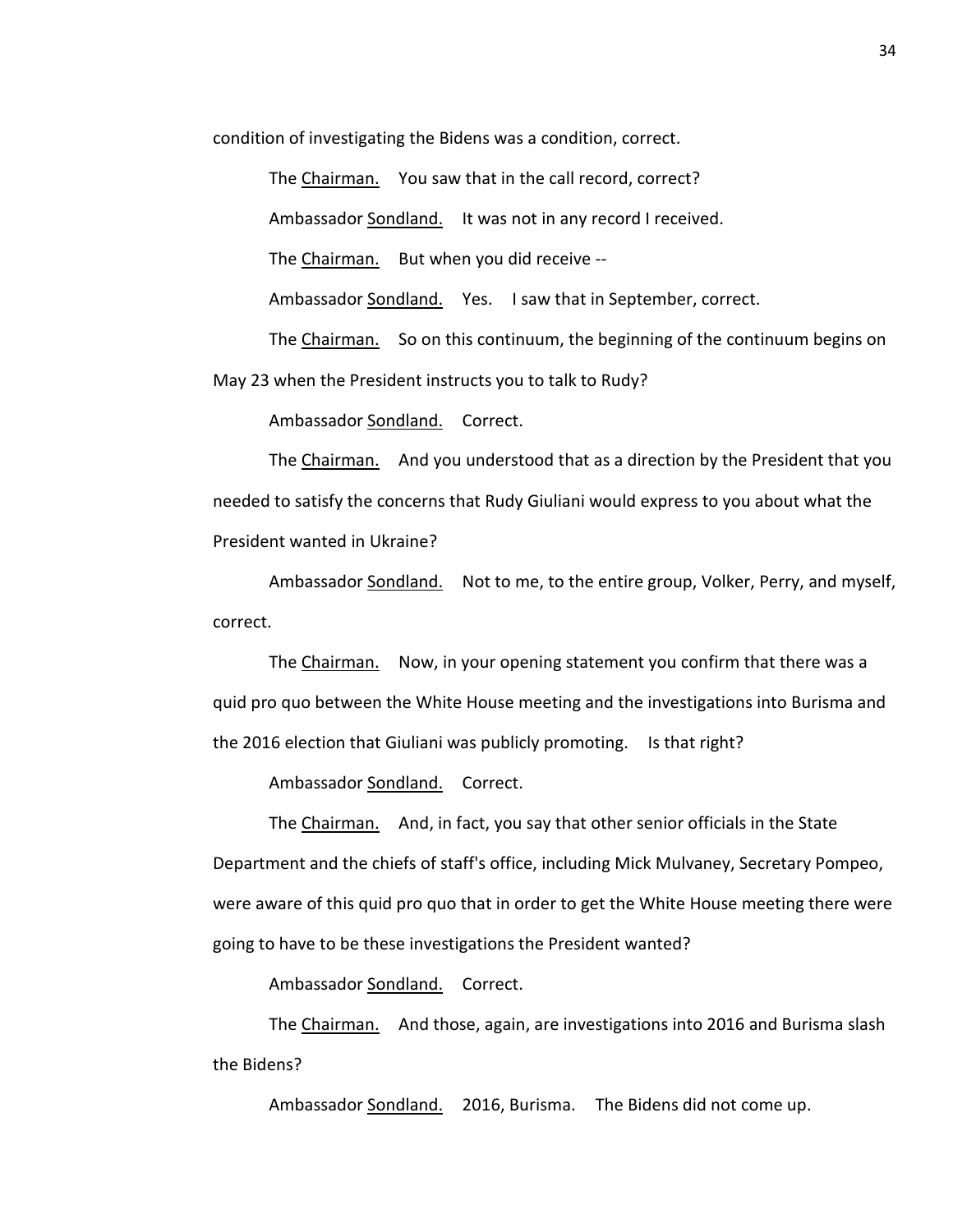The Chairman. But you would ultimately learn that Burisma meant the Bidens when you saw the call record, correct?

Ambassador Sondland. Of course. Today I know exactly what it means. I didn't know at the time.

The Chairman. And then on July 26 you confirm you did indeed have the conversation with President Trump from a restaurant in Kyiv that David Holmes testified about last week. Is that right?

Ambassador Sondland. Correct.

The Chairman. And you have no reason to doubt Mr. Holmes' recounting of your conversation with the President?

Ambassador Sondland. The only part of Mr. Holmes' recounting that I take exception with is I do not recall mentioning the Bidens. That did not enter my mind. It was Burisma and 2016 elections.

The Chairman. You have no reason to believe that Mr. Holmes would make that up if that's what he recalls you saying? You have no reason to question that, do you?

Ambassador Sondland. I don't recall saying Biden. I never recalled saying Biden.

The Chairman. But the rest of Mr. Holmes' recollection is consistent with your own?

Ambassador Sondland. Well, I can't testify as to what Mr. Holmes might or might not have heard through the phone. I don't know how he heard the conversation.

The Chairman. Are you familiar with his testimony?

Ambassador Sondland. Vaguely, yes.

The Chairman. And the only exception you take is to the mention of the name "Biden"?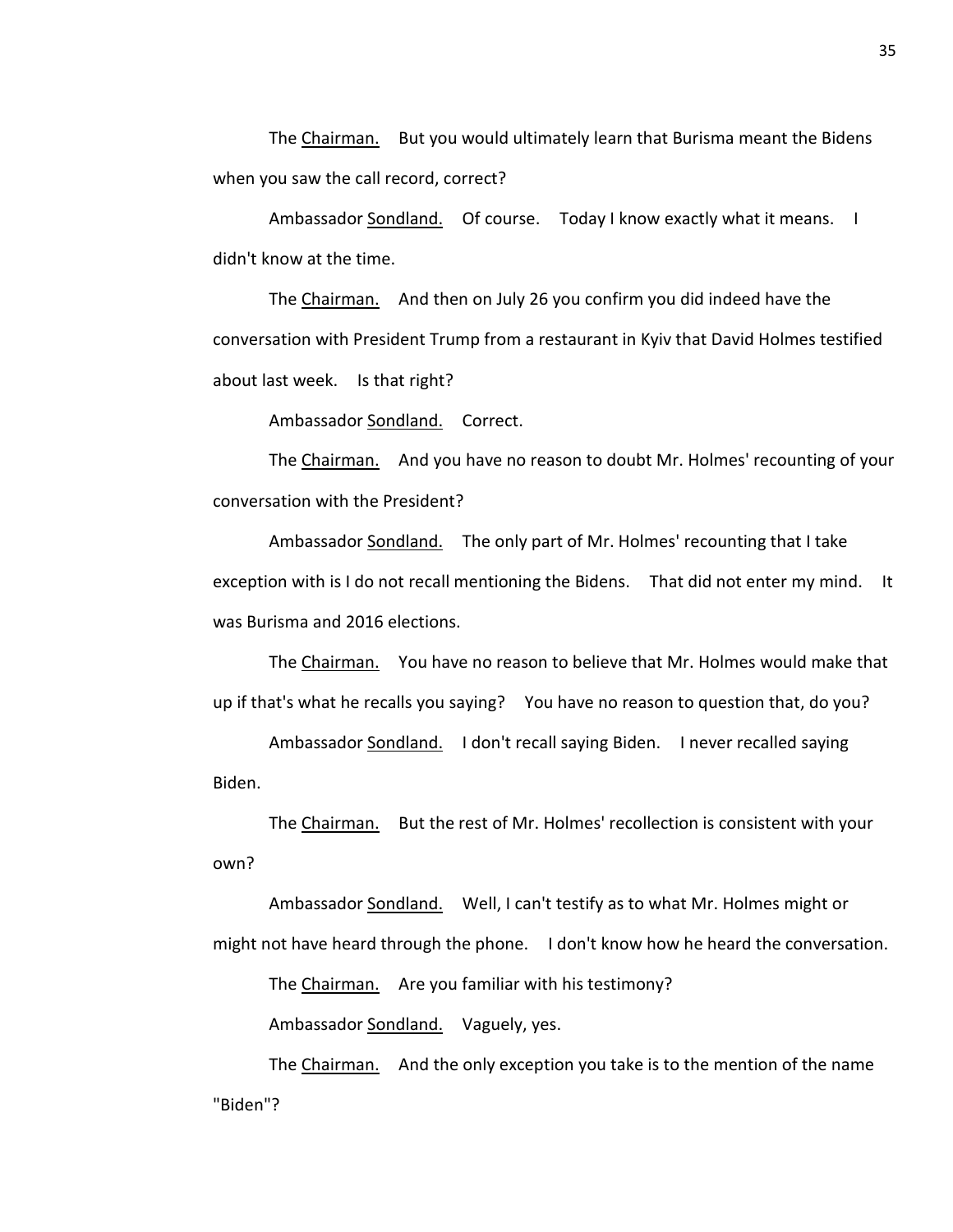Ambassador Sondland. Correct.

The Chairman. And I think you said in your testimony this morning that not only is it correct that the President brought up with you investigations on the phone the day after the July 25 call, but you would have been surprised had he not brought that up. Is that right?

Ambassador Sondland. Right. Because we had been hearing about it from Rudy and we presumed Rudy was getting it from the President, so it seemed like a logical conclusion.

The Chairman. Mr. Holmes also testified that you told him President Trump doesn't care about Ukraine. He only cares about big stuff that relates to him personally. I take it from your comment, you don't dispute that part of the conversation?

Ambassador Sondland. Well, he made that clear in the May 23 meeting, that he was not particularly fond of Ukraine, and we had a lot of heavy lifting to do to get him to engage.

The Chairman. So you don't dispute that part of Mr. Holmes' recollection? Ambassador Sondland. No.

The Chairman. In August, when you worked with Rudy Giuliani and a top Ukrainian aide to draft a public statement for President Zelensky to issue that includes the announcement of investigations into Burisma, you understood that was required by President Trump before he would grant the White House meeting to President Zelensky?

Ambassador Sondland. That's correct.

The Chairman. And the Ukrainians understood that as well?

Ambassador Sondland. I believe they did.

The Chairman. And you informed Secretary Pompeo about that statement as well?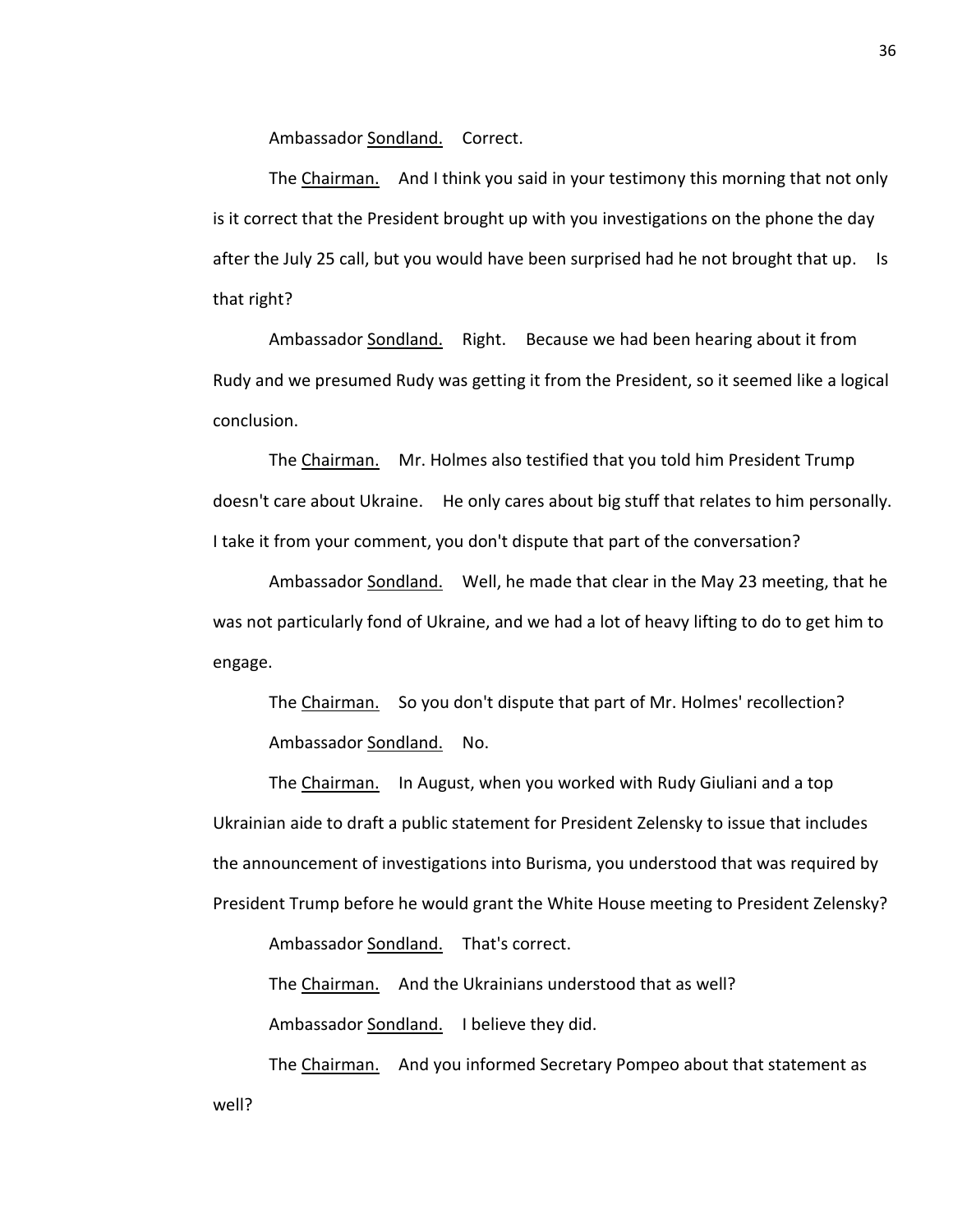Ambassador Sondland. I did.

The Chairman. Later in August, you told Secretary Pompeo that President Zelensky would be prepared to tell President Trump that his new justice officials would be able to announce matters of interest to the President, which could break the logjam. When you say matters of interest to the President, you mean the investigations that President Trump wanted. Is that right?

Ambassador Sondland. Correct.

The Chairman. And that involved 2016 and Burisma or the Bidens?

Ambassador Sondland. 2016 and Burisma.

The Chairman. And when you're talking here about breaking the logjam, you're talking about the logjam over the security assistance, correct?

Ambassador Sondland. I was talking logjam generically because nothing was moving.

The Chairman. But that included the security assistance, did it not? Ambassador Sondland. Correct.

The Chairman. And based on the context of that email, this was not the first time you had discussed these investigations with Secretary Pompeo, is it?

Ambassador Sondland. No.

The Chairman. He was aware of the connections that you were making between the investigations and the White House meeting and the security assistance?

Ambassador Sondland. Yes.

The Chairman. Did he ever take issue with you and say, no, that connection is not there or you're wrong?

Ambassador Sondland. Not that I recall.

The Chairman. Now, you mentioned that you also had a conversation with Vice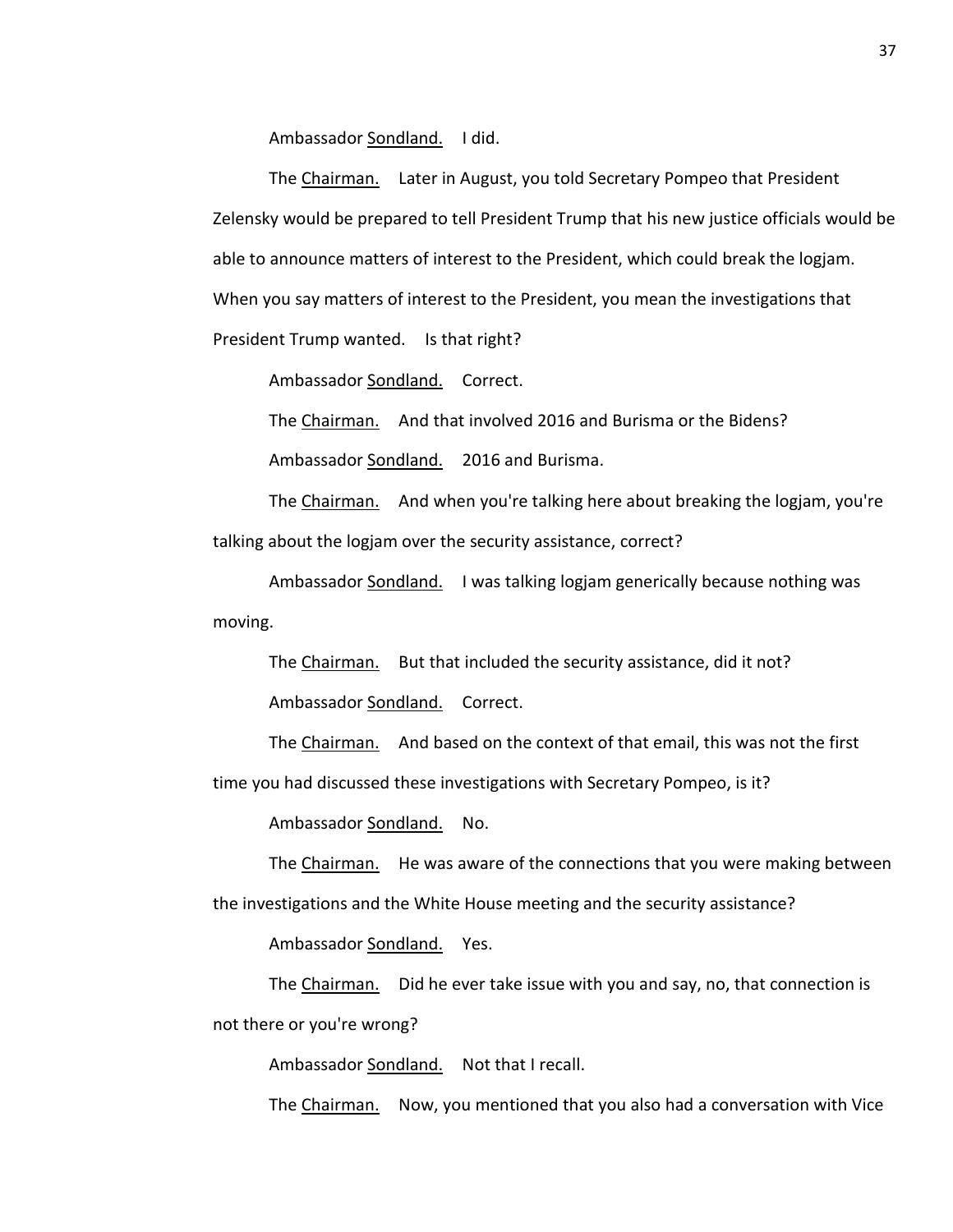President Pence before his meeting with President Zelensky in Warsaw, and that you raised the concern you had as well that the security assistance was being withheld because of the President's desire to get a commitment from Zelensky to pursue these political investigations. What did you say to the Vice President?

Ambassador Sondland. I was in a briefing with several people, and I just spoke up and I said, it appears that everything is stalled until this statement gets made, something -- words to that effect, and that's what I believed to be the case based on, you

know, the work that the three of us had been doing, Volker, Perry, and myself. And the Vice President nodded like, you know, he heard what I said, and that was pretty much it, as I recall.

The Chairman. And you understood that the Ukrainians were going to raise the security assistance with the Vice President at this meeting?

Ambassador Sondland. I didn't know what they were going to raise, but they, in fact, did raise it, Mr. Chairman.

The Chairman. Well, it was public by that point that there was a hold on the security assistance, correct?

Ambassador Sondland. Yeah. But I didn't know what they were going to raise. I didn't get a pre-brief from the Ukrainians.

The Chairman. Well, you knew certainly they were concerned about the hold on the security assistance, right?

Ambassador Sondland. They were concerned obviously.

The Chairman. And you wanted to help prepare the Vice President for the meeting by letting him know what you thought was responsible for the hold on the security assistance?

Ambassador Sondland. That's fair.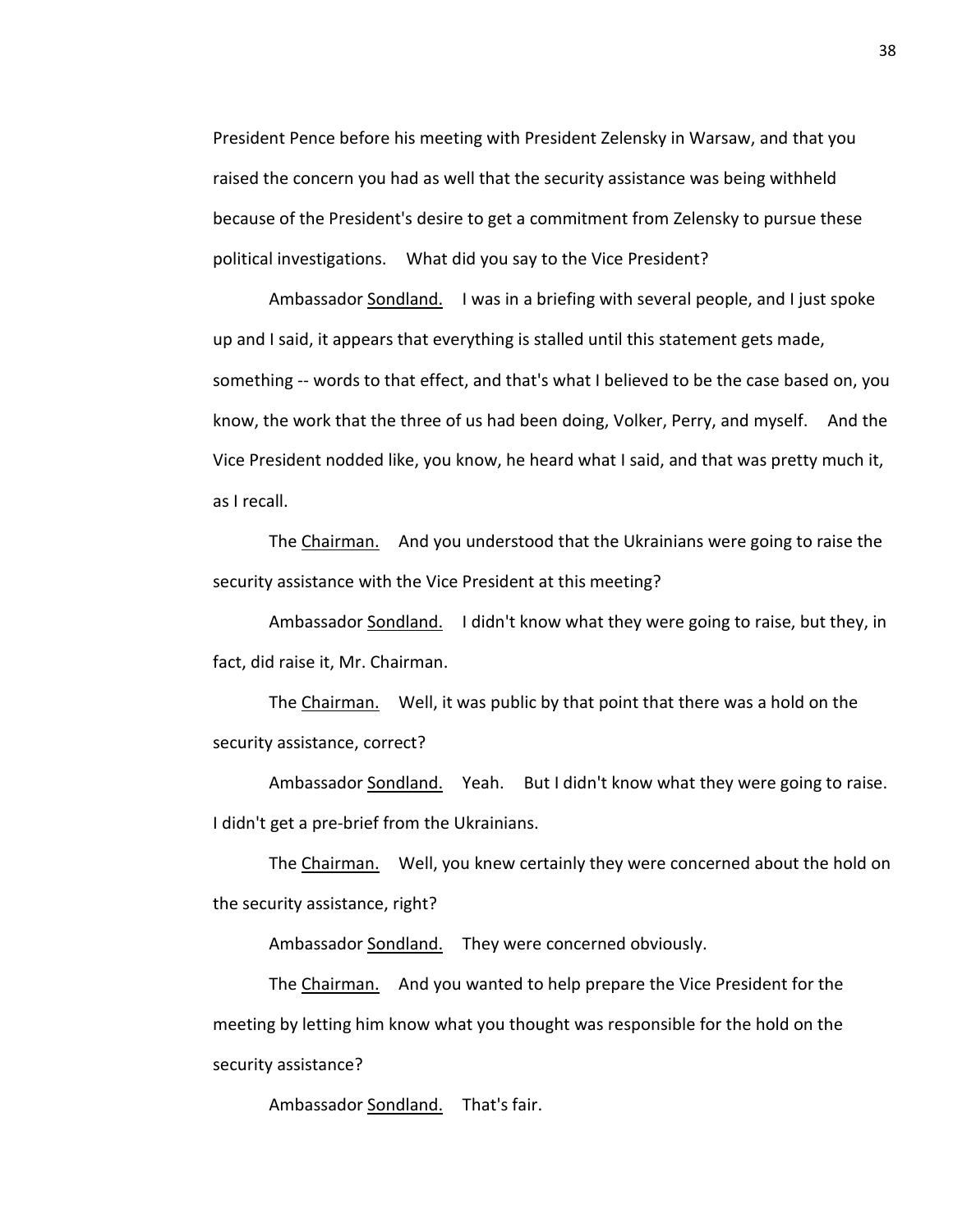The Chairman. Do you recall anything else the President -- the Vice President said other than nodding his head when you made him aware of this fact?

Ambassador Sondland. No. I don't have a readout of that meeting, so I can't remember anything else.

The Chairman. And it was immediately after this meeting between the Vice President and Zelensky that you went to speak with Yermak and you told him similarly that in order to release the military assistance they were going to have to publicly announce these investigations?

Ambassador Sondland. Yeah. Much has been made of that meeting, and it really wasn't a meeting. What happened was everyone got up after the bilateral meeting between President Zelensky and Vice President Pence, and people do what they normally do. They get up, they mill around, they shake hands. And I don't know if I came over to Yermak or he came over to me, but he said, you know, what's going on here? And I said, I don't know. It might all be tied together now. You know, I have no idea. I was presuming that it was. But it was a very short conversation.

The Chairman. Well, in that short conversation, as you would later relay to Mr. Morrison and Ambassador Taylor, you informed Mr. Yermak that they would need to announce these investigations in order to get the aid. Did you not?

Ambassador Sondland. Well, Mr. Yermak was already working on those investigation -- or on the statement about the investigations.

The Chairman. And you confirmed for him that he needed to get it done if they were going to get the military aid?

Ambassador Sondland. I likely did.

The Chairman. Mr. Morrison and Ambassador Taylor have also related a conversation you had with the President following the Warsaw meeting in which the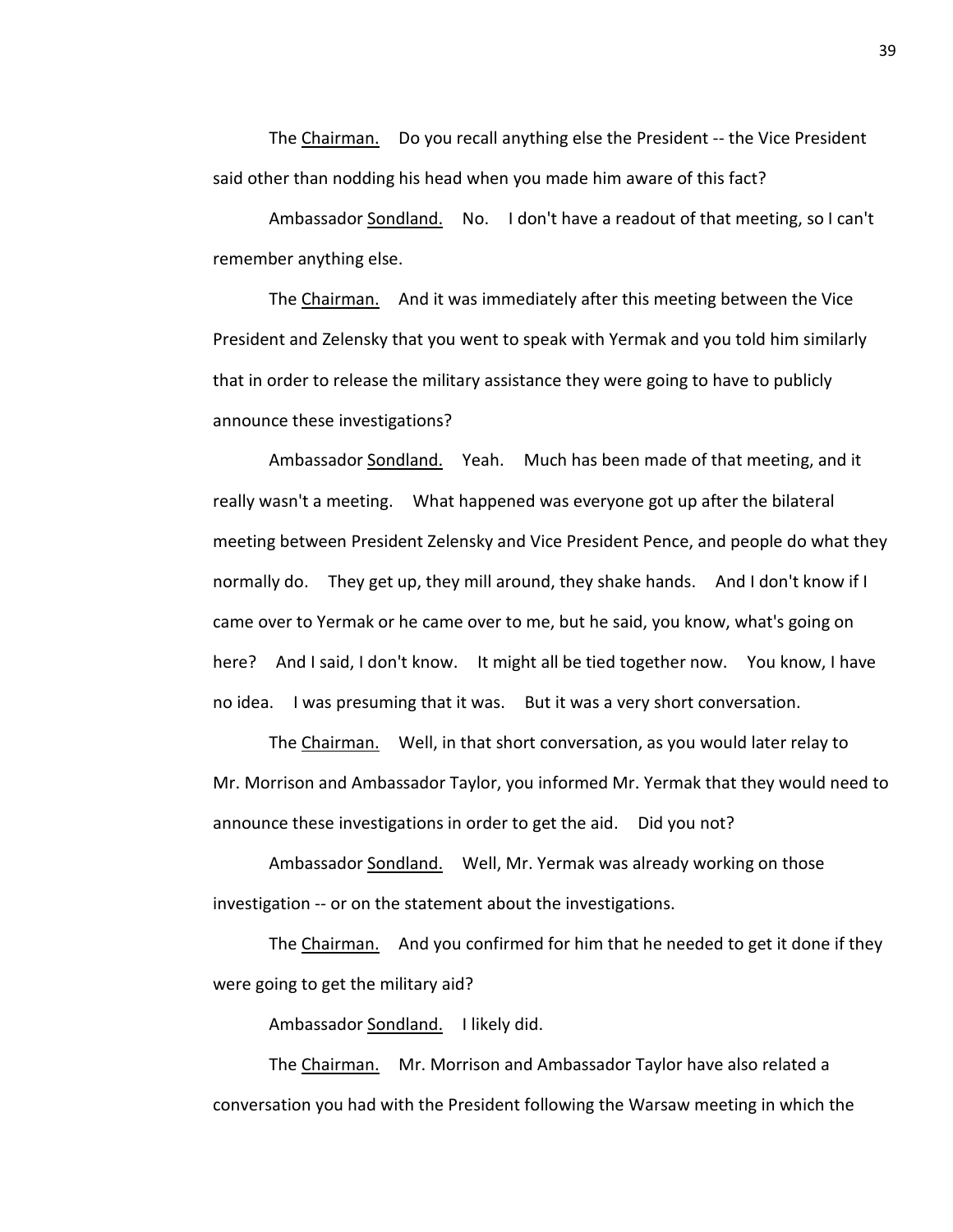President relayed to you that there was no quid pro quo, but nevertheless, unless Zelensky went to the mike and announced these investigations, they would be a stalemate over the aid. Is that correct?

Ambassador Sondland. That's correct.

The Chairman. And that was an accurate reflection of your discussion with the President?

Ambassador Sondland. Well, that email was not artfully written. I'm the first to admit. What I was trying to convey to Ambassador Taylor after his frantic emails to me and to others about the security assistance -- which, by the way, I agreed with him. I thought it was a very bad idea to hold that money.

I finally called the President. I believe it was on the 9th of September. I can't find the records and they won't provide them to me. But I believe I just asked him an open-ended question, Mr. Chairman. What do you want from Ukraine? I keep hearing all these different ideas and theories and this and that. What do you want?

And it was a very short, abrupt conversation. He was not in a good mood. And he just said, I want nothing. I want nothing. I want no quid pro quo. Tell Zelensky to do the right thing, something to that effect.

So I typed out a text to Ambassador Taylor, and my reason for telling him this was not to defend what the President was saying, not to opine on whether the President was being truthful or untruthful, but simply to relay, I've gone as far as I can go. This is the final word that I heard from the President of the United States. If you're still concerned, you, Ambassador Taylor, are still concerned, please get a hold of the Secretary. Maybe he can help.

The Chairman. Ambassador, I'm not asking you about your text message. I'm asking about your conversations with Mr. Morrison and Ambassador Taylor after you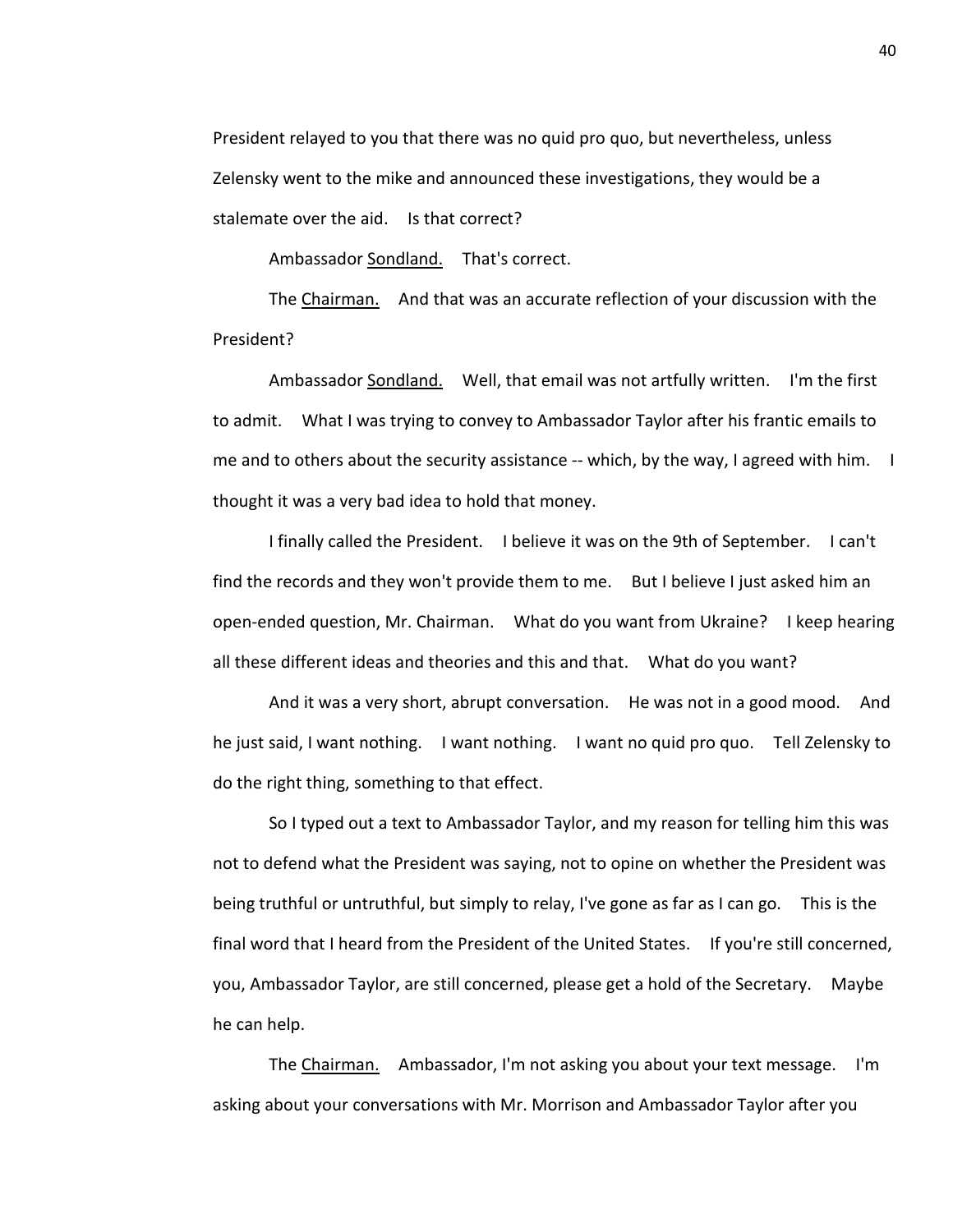spoke with the President, either in that call or in a different call.

Ambassador Sondland. I'm confused, Mr. Chairman. Which conversations with Mr. Morrison and Mr. Taylor?

The Chairman. Well, Mr. Morrison testified that you related a conversation you had with the President in which the President told you no quid pro quo, but President Zelensky must go to a microphone and announce these investigations and that he should want to.

Similarly, you told Ambassador Taylor that while the President said no quid pro quo, unless Zelensky announced these investigations they would be at a stalemate, presumably a stalemate over the military assistance. Do you have any reason to question those conversations that Mr. Morrison and Ambassador Taylor took notes about?

Ambassador Sondland. Well, I think it's tied to my text, Mr. Chairman, because in my text I think I said something to the effect that he wants Zelensky to do what he ran on, I believe is transparency, et cetera, et cetera, which was my clumsy way of saying he wanted these announcements to be made.

The Chairman. Again, Ambassador, I'm not asking you about your text message. I'm asking you about what you relayed to Ambassador Taylor and Mr. Morrison about your conversation with the President. Do you have any reason to question their recollection of what you told them?

Ambassador Sondland. All I can say is that I expressed what I told or what the President told me in that text, and if I had relayed anything other than what was in that text, I don't recall.

The Chairman. You don't recall? Ambassador Sondland. I don't recall.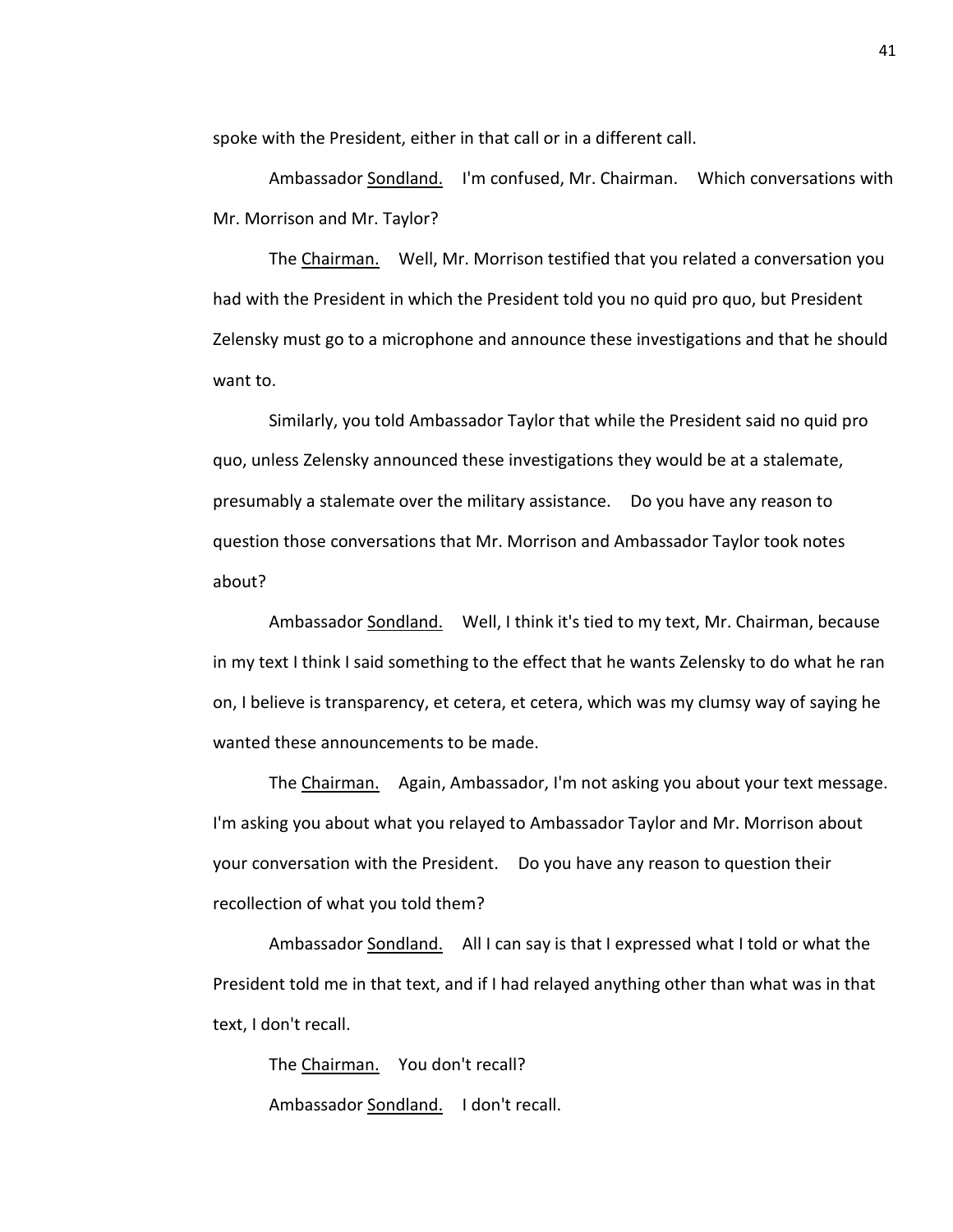The Chairman. You have no reason to question Ambassador Taylor or Mr. Morrison of what they wrote in their notes about your conversation with them?

Ambassador Sondland. Could you kindly repeat what they wrote? The Chairman. I'll have Mr. Goldman go through that with you. Ambassador Sondland. That'd be great.

The Chairman. But let me get to the very -- the top line here, Ambassador Sondland.

Ambassador Sondland. Okay.

The Chairman. You've testified that the White House meeting that President Zelensky desperately wanted -- and that was very important to President Zelensky, was it not?

Ambassador Sondland. Absolutely.

The Chairman. You testified that that meeting was conditioned, was a quid pro

quo, for what the President wanted, these two investigations. Is that right?

Ambassador Sondland. Correct.

The Chairman. And that everybody knew it?

Ambassador Sondland. Correct.

The Chairman. Now, that White House meeting was going to be an official

meeting between the two Presidents, correct?

Ambassador Sondland. Presumably.

The Chairman. It would be an Oval Office meeting, hopefully?

Ambassador Sondland. A working meeting, yes.

The Chairman. A working meeting. So an official act, correct?

Ambassador Sondland. Yeah.

The Chairman. And in order to perform that official act, Donald Trump wanted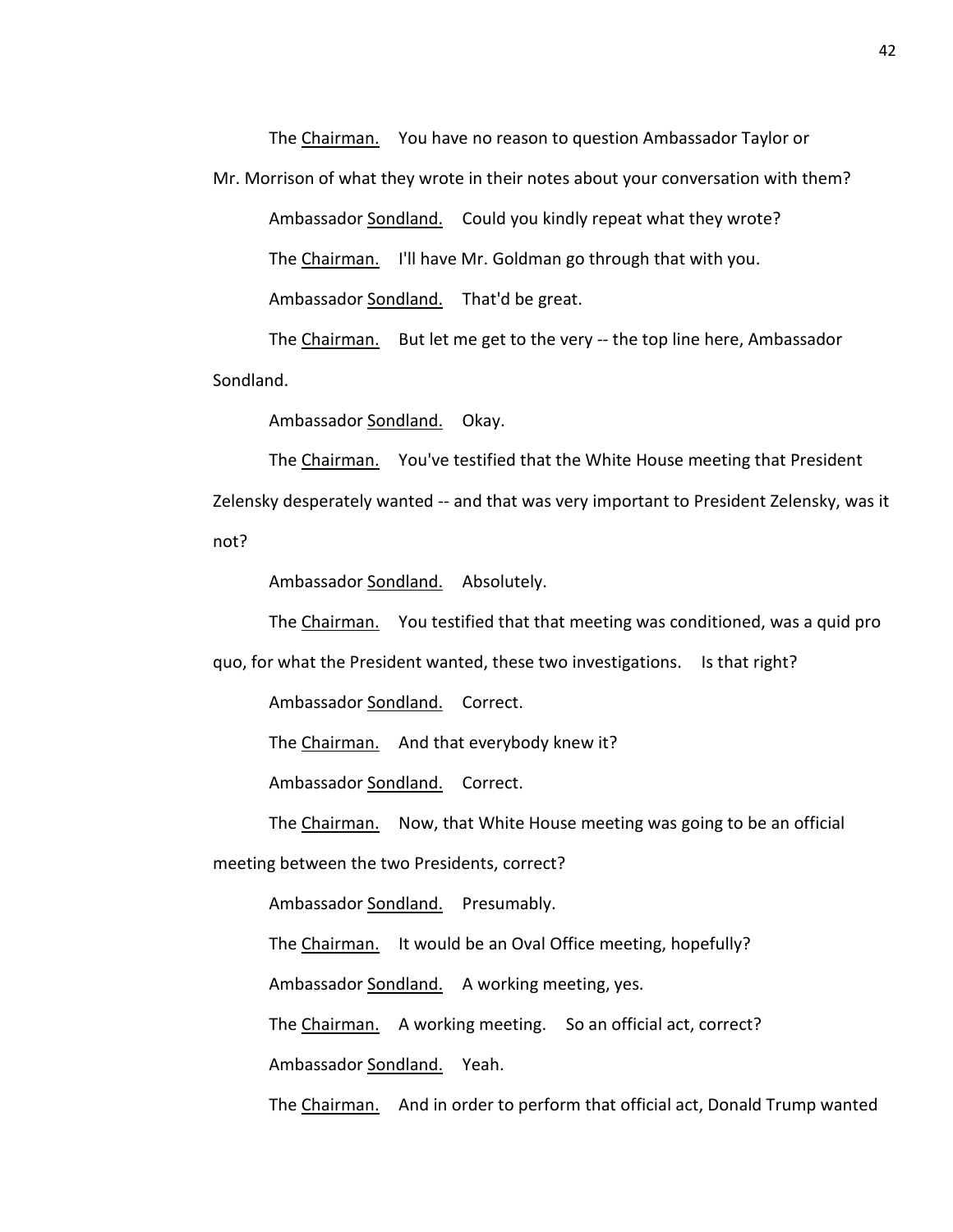these two investigations that would help his reelection campaign, correct?

Ambassador Sondland. I can't characterize why he wanted them. All I can tell you is this is what we heard from Mr. Giuliani.

The Chairman. But he had to get those two investigations if that official act was going to take place, correct?

Ambassador Sondland. He had to announce the investigations. He didn't actually have to do them, as I understood it.

The Chairman. Okay. President Zelensky had to announce the two investigations the President wanted, make a public announcement, correct?

Ambassador Sondland. Correct.

The Chairman. And those were of great value to the President. He was quite insistent upon them and his attorney was insistent upon them?

Ambassador Sondland. I don't want to characterize whether they were of value or not value. Again, through Mr. Giuliani, we were led to believe that that's what he wanted.

The Chairman. Well, and you said that Mr. Giuliani was acting at the President's demand, correct?

Ambassador Sondland. Right. When the President says talk to my personal lawyer, Mr. Giuliani, we followed his direction.

The Chairman. And so that official act of that meeting was being conditioned on the performance of these things the President wanted as expressed both directly and through his lawyer, Rudy Giuliani, correct?

Ambassador Sondland. As expressed through Rudy Giuliani, correct.

The Chairman. And you've also testified that your understanding, it became your clear understanding that the military assistance was also being withheld pending Zelensky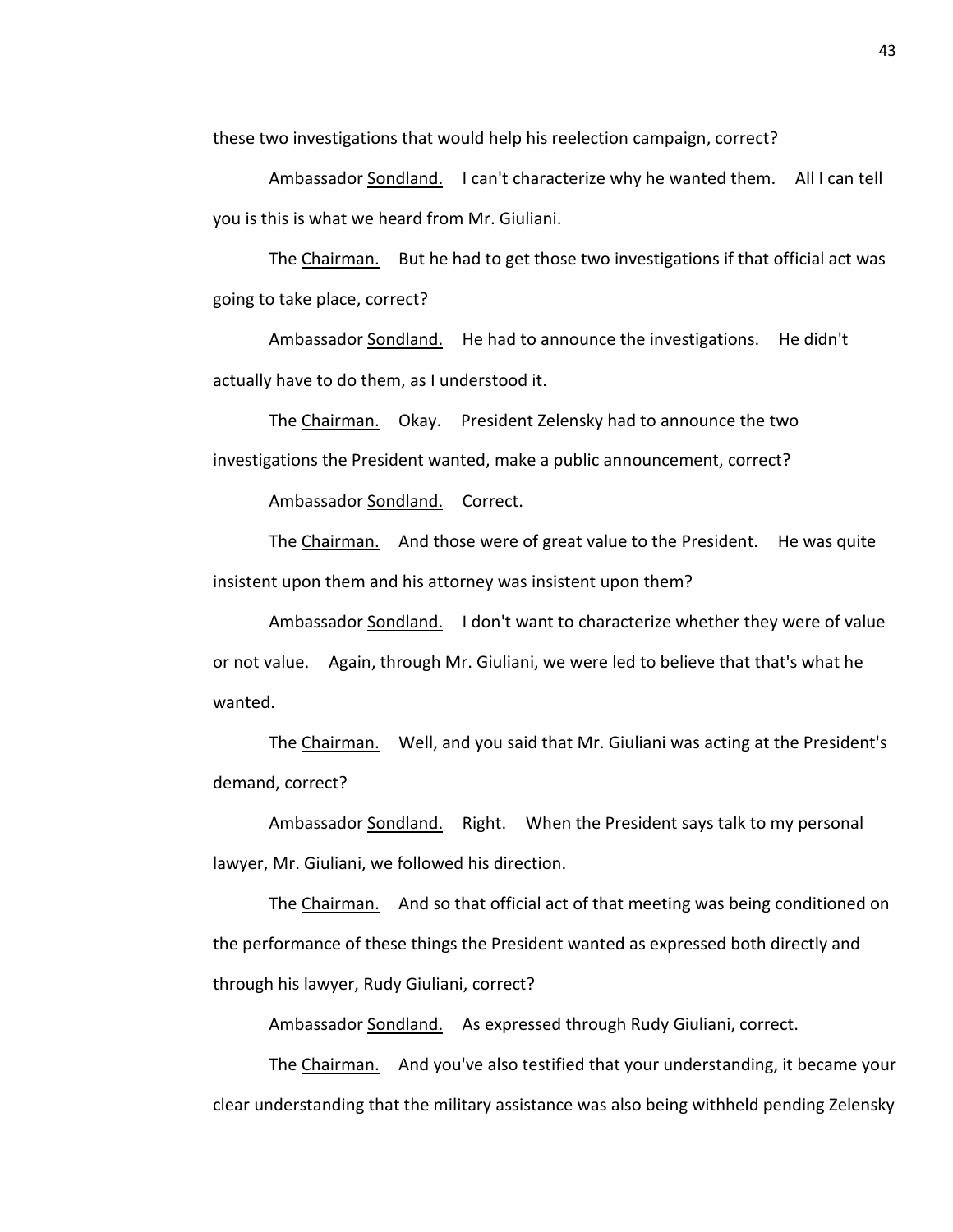announcing these investigations, correct?

Ambassador Sondland. That was my presumption, my personal presumption based on the facts at the time. Nothing was moving.

The Chairman. And, in fact, you had a discussion, communication with the Secretary of State in which you said that logjam over aid could be lifted if Zelensky announced these investigations, right?

Ambassador Sondland. I did not -- I don't recall saying the logjam over aid. I recall saying the logjam. I don't know that --

The Chairman. That's what you meant, right, Ambassador?

Ambassador Sondland. I meant that whatever was holding up the meeting, whatever was holding up our deal with Ukraine, I was trying to break. Again, I was presuming --

The Chairman. Well, here's what you said in your testimony a moment ago -- Ambassador Sondland. Okay.

The Chairman. -- page 18: But my goal at the time was to do what was necessary to get the aid released to break the logjam. Okay. That's still your testimony, right?

Ambassador Sondland. Yeah.

The Chairman. So the military aid is also an official act, am I right? Ambassador Sondland. Yes.

The Chairman. This is not President Trump's personal bank account he's writing a check from. This is \$400 million of U.S. taxpayer money. Is it not?

Ambassador Sondland. Absolutely.

The Chairman. And there was a logjam in which the President would not write that U.S. check you believed until Ukraine announced these two investigations the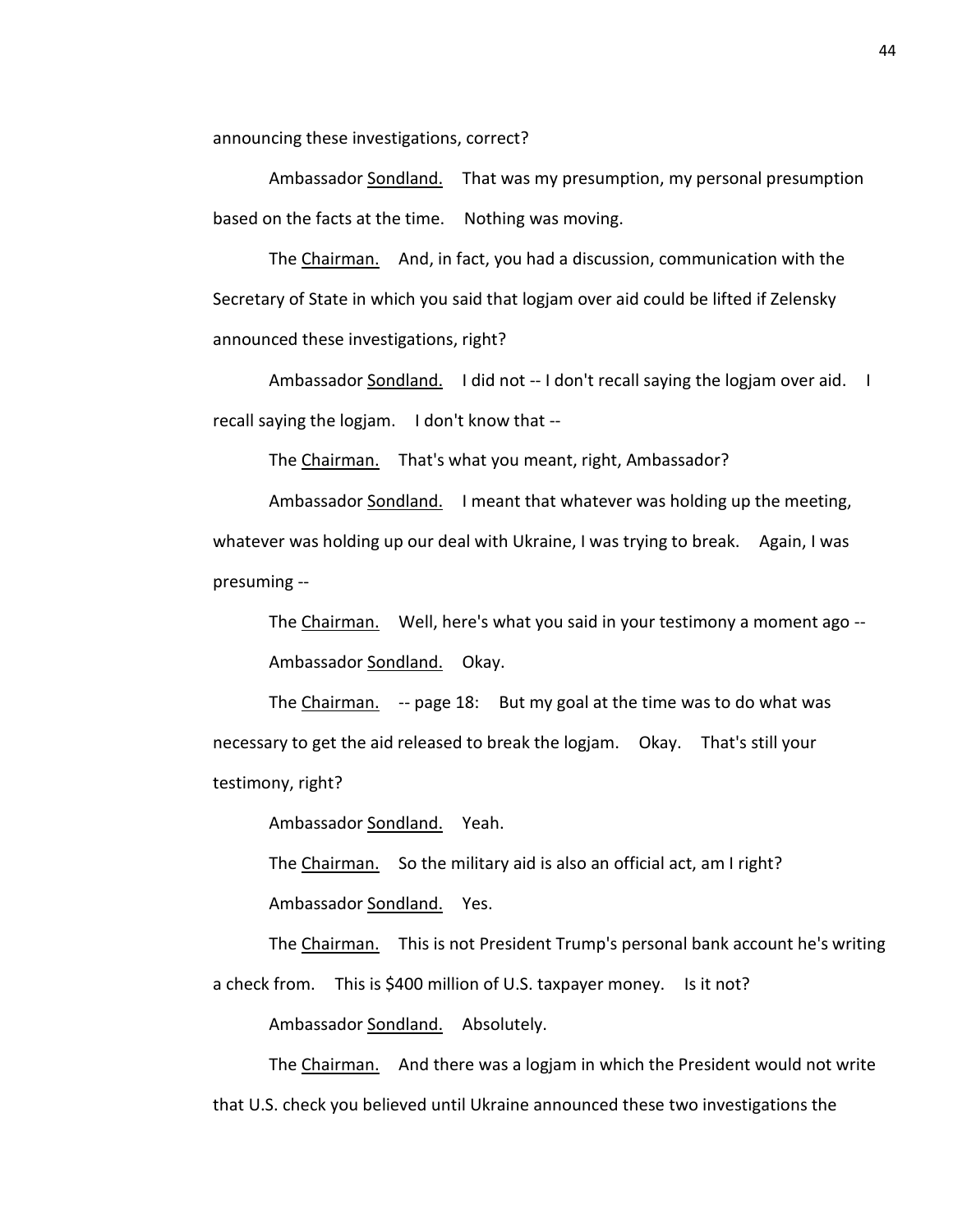President wanted, correct?

Ambassador Sondland. That was my belief.

The Chairman. Mr. Goldman.

Mr. Goldman. Thank you, Mr. Chairman.

In your opening statement, Ambassador Sondland, you detailed the benefits that you have gained from obtaining some additional documents over the past few weeks. Is that right?

Ambassador Sondland. In terms of refreshing my recollection.

Mr. Goldman. Right. Because reviewing these documents has helped you to remember the events that we're asking about. Is that correct?

Ambassador Sondland. Correct.

Mr. Goldman. Because you acknowledge, of course, that when you can place a document and a date and a context, it helps to jog your memory?

Ambassador Sondland. That's correct.

Mr. Goldman. And so you would agree that for people unlike yourself who take notes that that is very helpful to their own recollection of events, right?

Ambassador Sondland. I think you asked your question backwards. Are you saying people that take notes it's helpful to have those documents, or people that don't take notes it's helpful to have those documents?

Mr. Goldman. No. No. You are not a note taker, right?

Ambassador Sondland. I am not a note taker, never have been.

Mr. Goldman. But you would agree that people who do take contemporaneous notes generally are more able to remember things than people who don't?

Ambassador Sondland. Some, yes.

Mr. Goldman. And there are additional documents that you've been unable to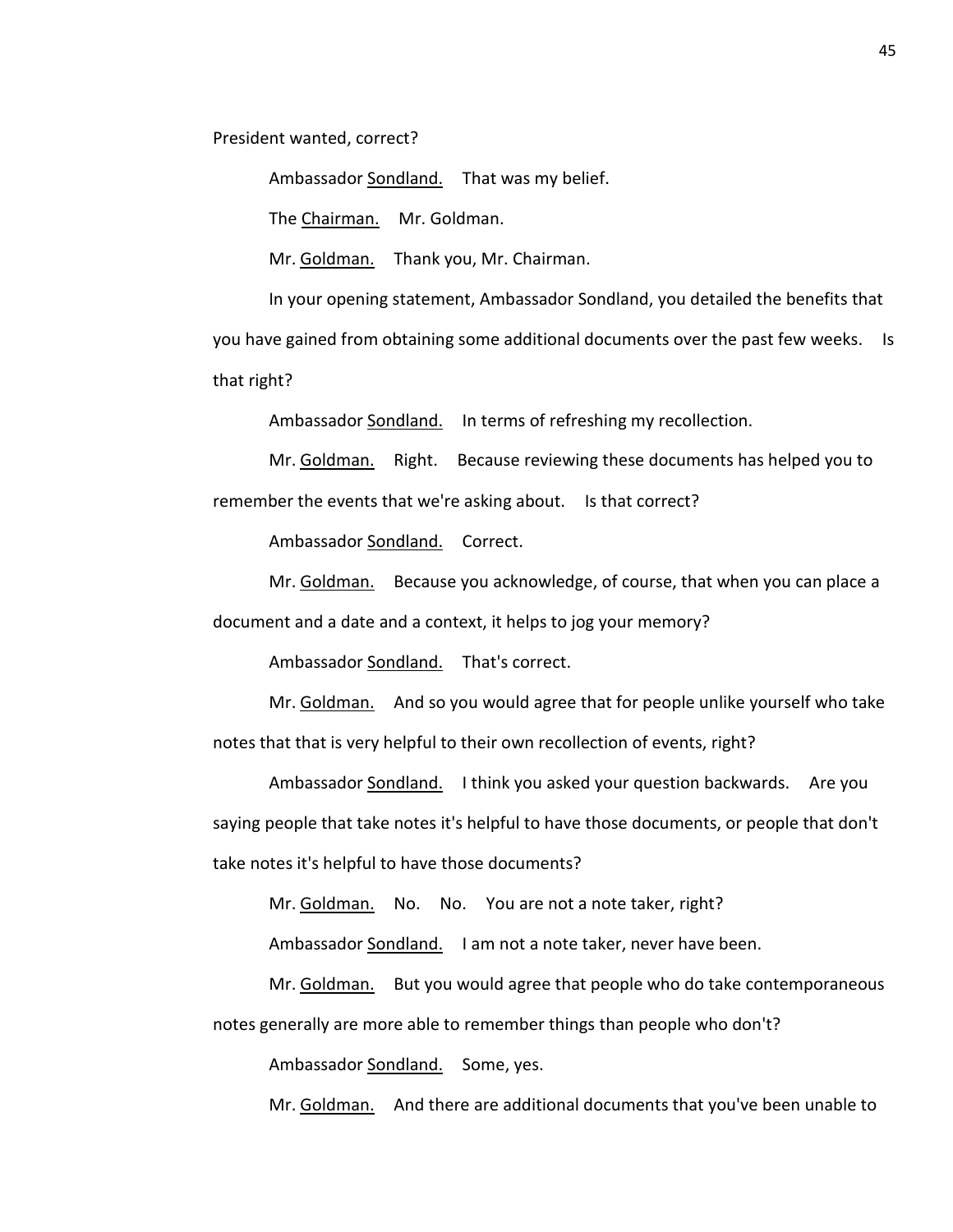obtain. Is that right?

Ambassador Sondland. That's correct.

Mr. Goldman. And I think you even said in your opening statement that the State Department prevented you and your staff from trying to gather more documents. Is that correct?

Ambassador Sondland. Certain documents, yes.

Mr. Goldman. Which documents?

Ambassador Sondland. Documents that I didn't have immediate access to.

Mr. Goldman. And who at the State Department prevented you from doing that?

Ambassador Sondland. You'll have to ask my counsel. He was dealing with them.

Mr. Goldman. But certainly based on the additional memory that you have gained over the past few weeks from reading the testimony of others based on their notes and reviewing your own documents, you have remembered a lot more than you did when you were deposed. Is that right?

Ambassador Sondland. That's correct.

Mr. Goldman. And one of the things that you now remember is the discussion that you had with President Trump on July 26 in that restaurant in Kyiv, right?

Ambassador Sondland. Yeah. What triggered my memory was someone's reference to A\$AP Rocky, which was, I believe, the primary purpose of the phone call.

Mr. Goldman. Certainly. So that's one way a memory works, isn't it?

And you were sitting in a restaurant with David Holmes in Kyiv, right, having lunch?

Ambassador Sondland. I think I took the whole team out to lunch after the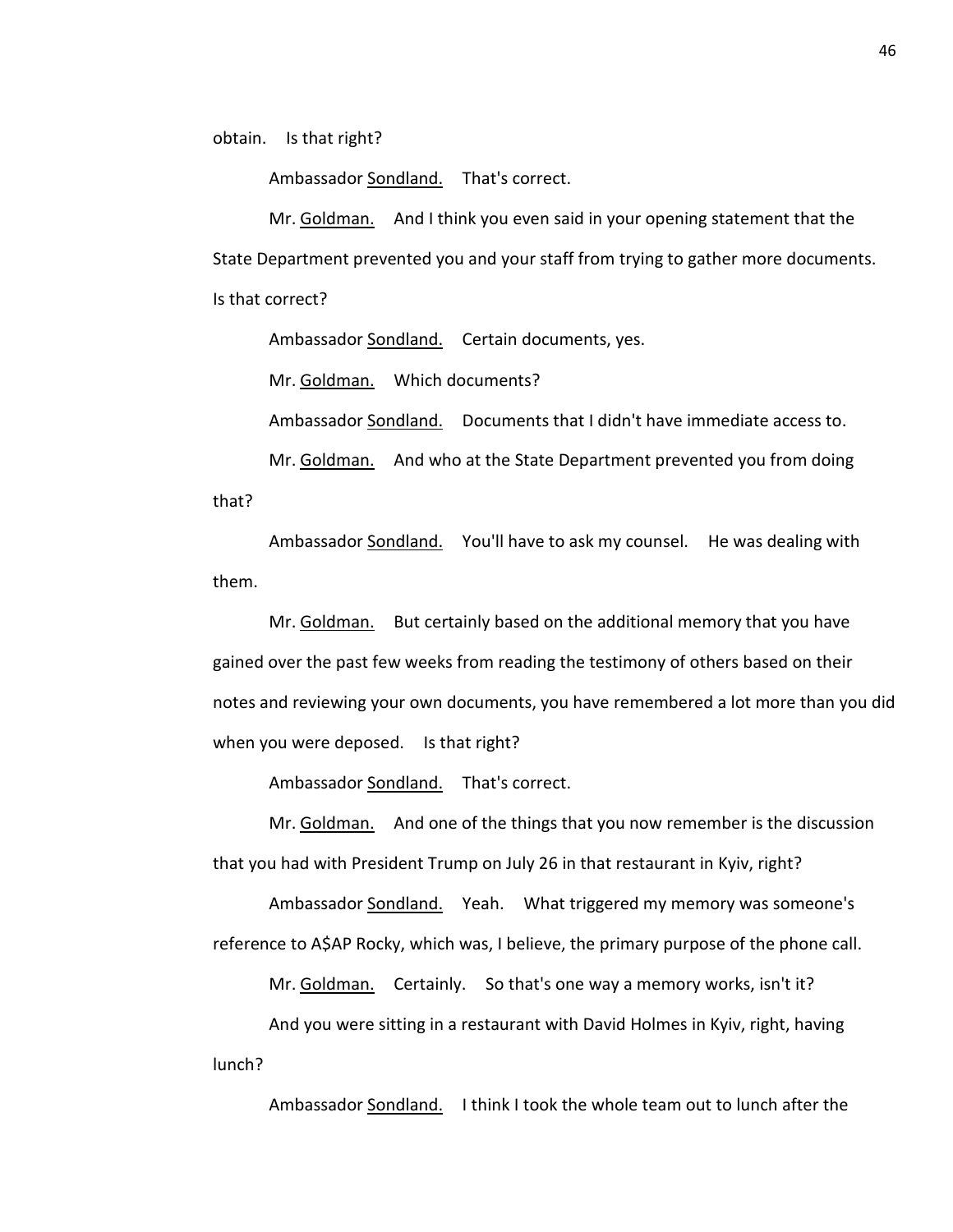meeting, yeah.

Mr. Goldman. And it was a meeting, a one-on-one meeting you had with Andriy Yermak?

Ambassador Sondland. Again, trying to reconstruct a very busy day without the benefit, but if someone said I had a meeting and I went to the meeting, then I am not going to dispute that.

Mr. Goldman. And particularly if that person took notes at that meeting? Ambassador Sondland. Correct.

Mr. Goldman. Or sat outside the door when you didn't let them in?

Ambassador Sondland. I have no control over who goes into a meeting in

Ukraine. That was the Ukrainians that didn't let them in.

Mr. Goldman. And you had also met with President Zelensky among others that

day. Is that right?

Ambassador Sondland. That is correct.

Mr. Goldman. And you called President Trump from your cell phone from the restaurant. Is that right?

Ambassador Sondland. That's right.

Mr. Goldman. And this was not a secure line, was it?

Ambassador Sondland. No. It was an open line.

Mr. Goldman. Did you worry that a foreign government may be listening to your phone call with the President of the United States?

Ambassador Sondland. Well, I have unclassified conversations all the time from landlines that are unsecured and cell phones. If the topic is not classified and it's up to the President to decide what's classified and what's not classified, and we were having -- he was aware that it was an open line as well.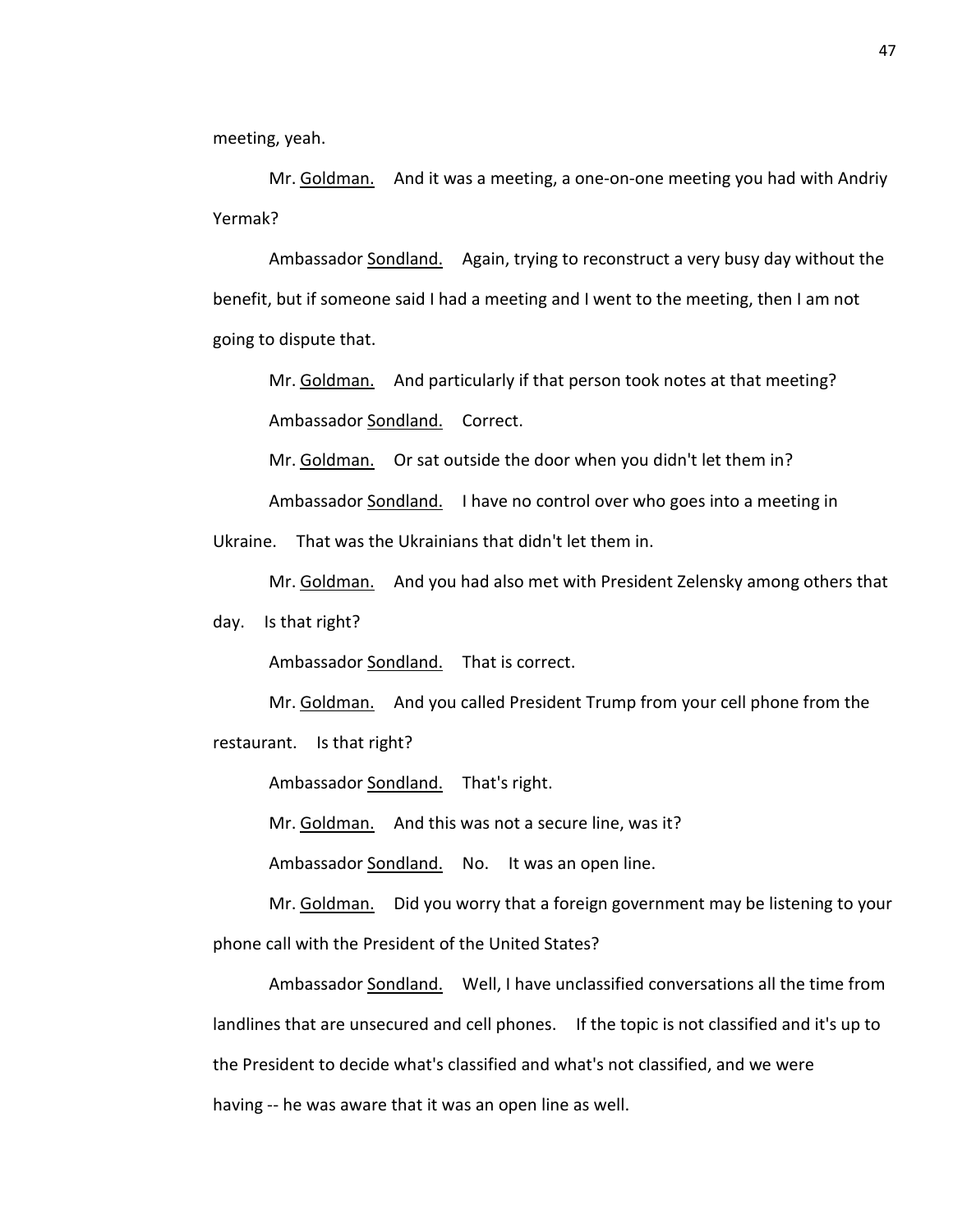Mr. Goldman. And you don't recall the specifics of holding your phone outside -- far away from your ear as Mr. Holmes testified, but you have no reason to question his recollection of that, do you?

Ambassador Sondland. I mean, it seems a little strange I would hold my phone here. I probably had my phone close to my ear, and he claims to have overheard part of the conversation, and I'm not going to dispute what he did or didn't hear.

Mr. Goldman. Well, he also testified that you confirmed to President Trump that you were in Ukraine at the time and that President Zelensky, quote, "loves your ass," unquote. Do you recall saying that?

Ambassador Sondland. Yeah. That sounds like something I would say. That's how President Trump and I communicate, a lot of four-letter words, in this case three letter.

Mr. Goldman. Holmes then said that he heard President Trump ask, quote, "is he," meaning Zelensky, "going to do the investigation?" To which you replied, "he's going to do it." And then you added that President Zelensky will do anything that you, meaning President Trump, ask him to. Do you recall that?

Ambassador Sondland. I probably said something to the effect because I remember the meeting -- the President -- or President Zelensky was very -- "solicitous" is not a good word. He was just very willing to work with the United States and was being very amicable. And so putting it in Trump speak by saying he loves your ass, he'll do whatever you want, meant that he would really work with us on a whole host of issues.

Mr. Goldman. He was not only willing. He was very eager, right? Ambassador Sondland. That's fair.

Mr. Goldman. Because Ukraine depends on the United States as its most significant ally. Isn't that correct?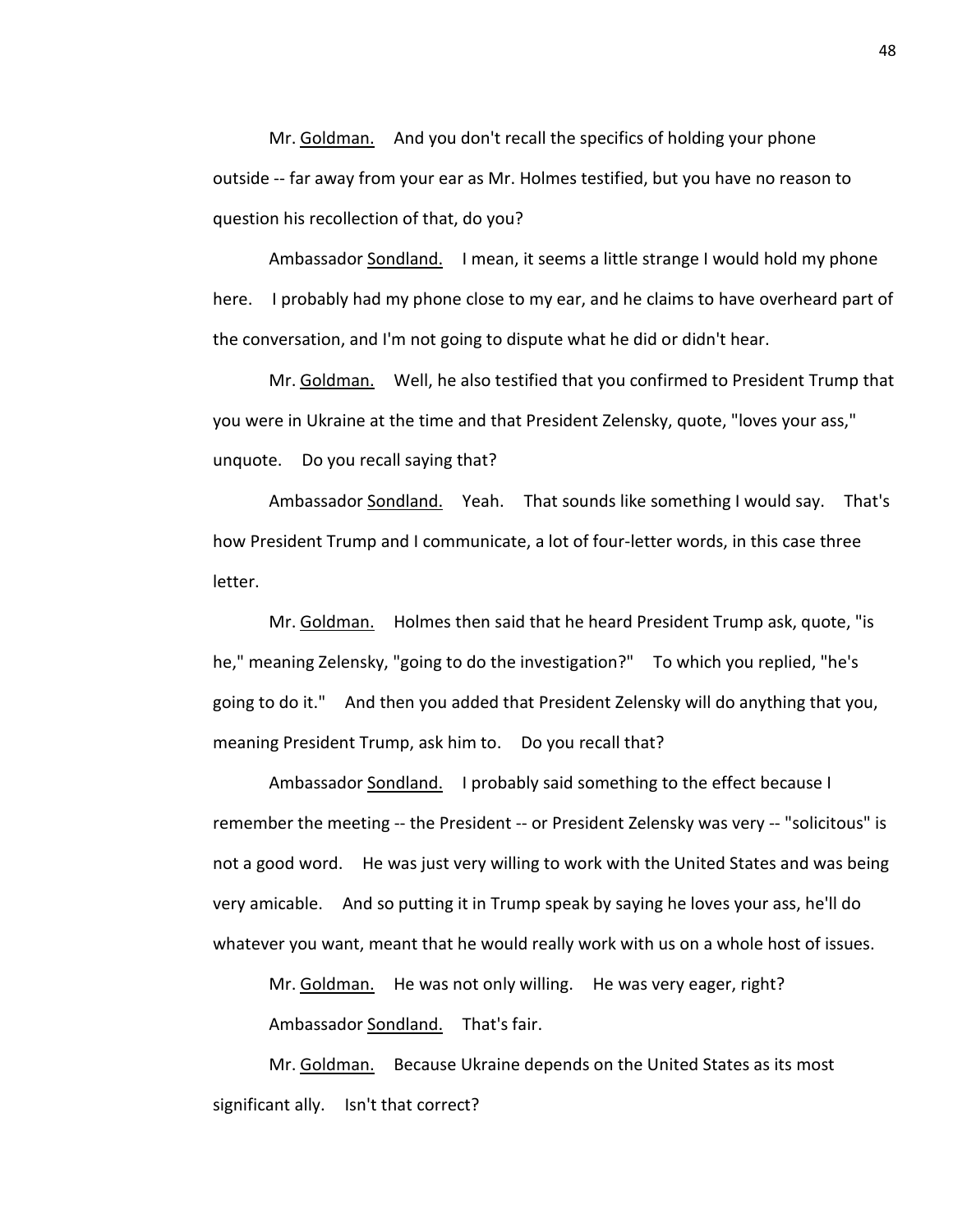Ambassador Sondland. One of its most, absolutely.

Mr. Goldman. So just so we understand, you were in Kyiv the day after President Trump spoke to President Zelensky on the phone. And you now know from reading the call record that in that phone call he requested a favor for President Zelensky to do investigations related to the Bidens and the 2016 election, right?

Ambassador Sondland. I do now know that, yes.

Mr. Goldman. And you met with President Zelensky and his aides on the day after that phone call. And then you had a conversation with President Trump from your cell phone from a restaurant terrace, and he asked you whether President Zelensky will do the investigations. And you responded that he's going to do them -- or it. And that President Zelensky will do anything you ask him to do. Is that an accurate recitation of what happened there?

Ambassador Sondland. It could have been words to that effect. I don't remember my exact response.

Mr. Goldman. But you don't have any reason to dispute Mr. Holmes' recollection, correct?

Ambassador Sondland. I won't dispute it, but, again, I don't recall.

Mr. Goldman. After you hung up with the President, Mr. Holmes testified about a conversation that you and he had where he says that you told Mr. Holmes that the President does not care about Ukraine, but the President used the more colorful language, including a four-letter word that you just referenced to -- you've just referenced. Do you recall saying that to Mr. Holmes?

Ambassador Sondland. Again, I don't recall my exact words, but clearly the President, beginning on May 23, when we met with him in the Oval Office, was not a big fan.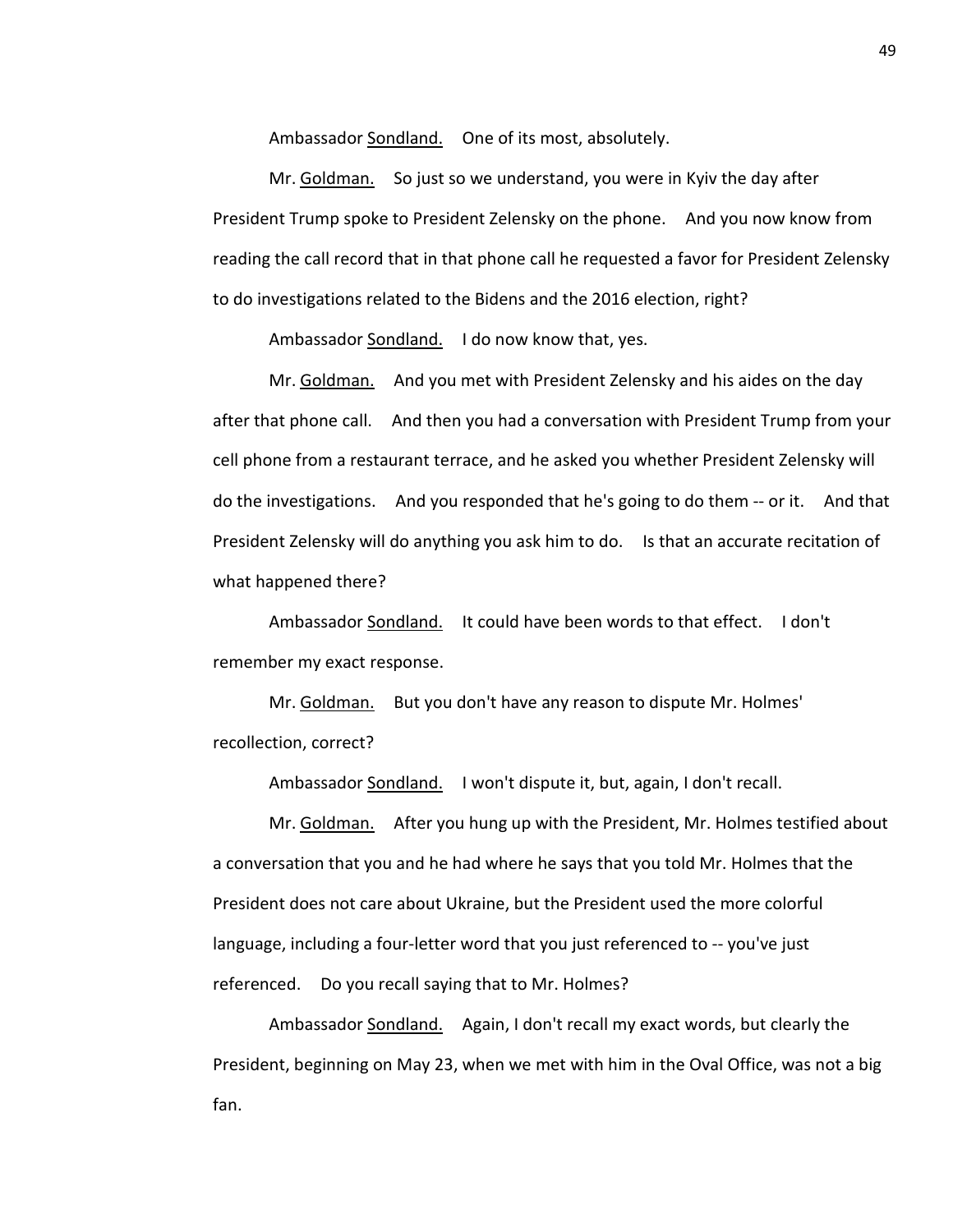Mr. Goldman. But he was a big fan of the investigations?

Ambassador Sondland. Apparently so.

Mr. Goldman. And, in fact, Mr. Holmes said that you said that President Trump only cares about the, quote, big stuff that benefits himself. Is that something that you would have said at the time?

Ambassador Sondland. I don't think I would have said that. I would have honestly said that he was not a big fan of Ukraine, and he wants the investigations that we had been talking about for quite some time to move forward. That's what I would have said because that's the fact.

Mr. Goldman. Mr. Holmes also remembers that you told him in, giving an example of the big stuff, the Biden investigation that Rudy Giuliani was pushing. Do you recall that?

Ambassador Sondland. I don't. I recall Burisma, not Biden.

Mr. Goldman. But do you recall saying -- at least referring to an investigation that Rudy Giuliani was pushing? Is that something that you likely would have said?

Ambassador Sondland. I would have, yes.

Mr. Goldman. Now, even if you don't recall specifically mentioning the Biden investigation to David Holmes, we know that it was certainly on President Trump's mind, because just the day before in his call with President Zelensky he mentions specifically the Biden investigation.

And I want to show you that exhibit or that excerpt from the call on July 25 where President Trump says, "The other thing, there's a lot of talk about Biden's son, that Biden stopped the prosecution, and a lot of people want to find out about that. So whatever you can do with the attorney general would be great. Biden went around bragging that he stopped the prosecution, so if you can look into it. It sounds horrible to me."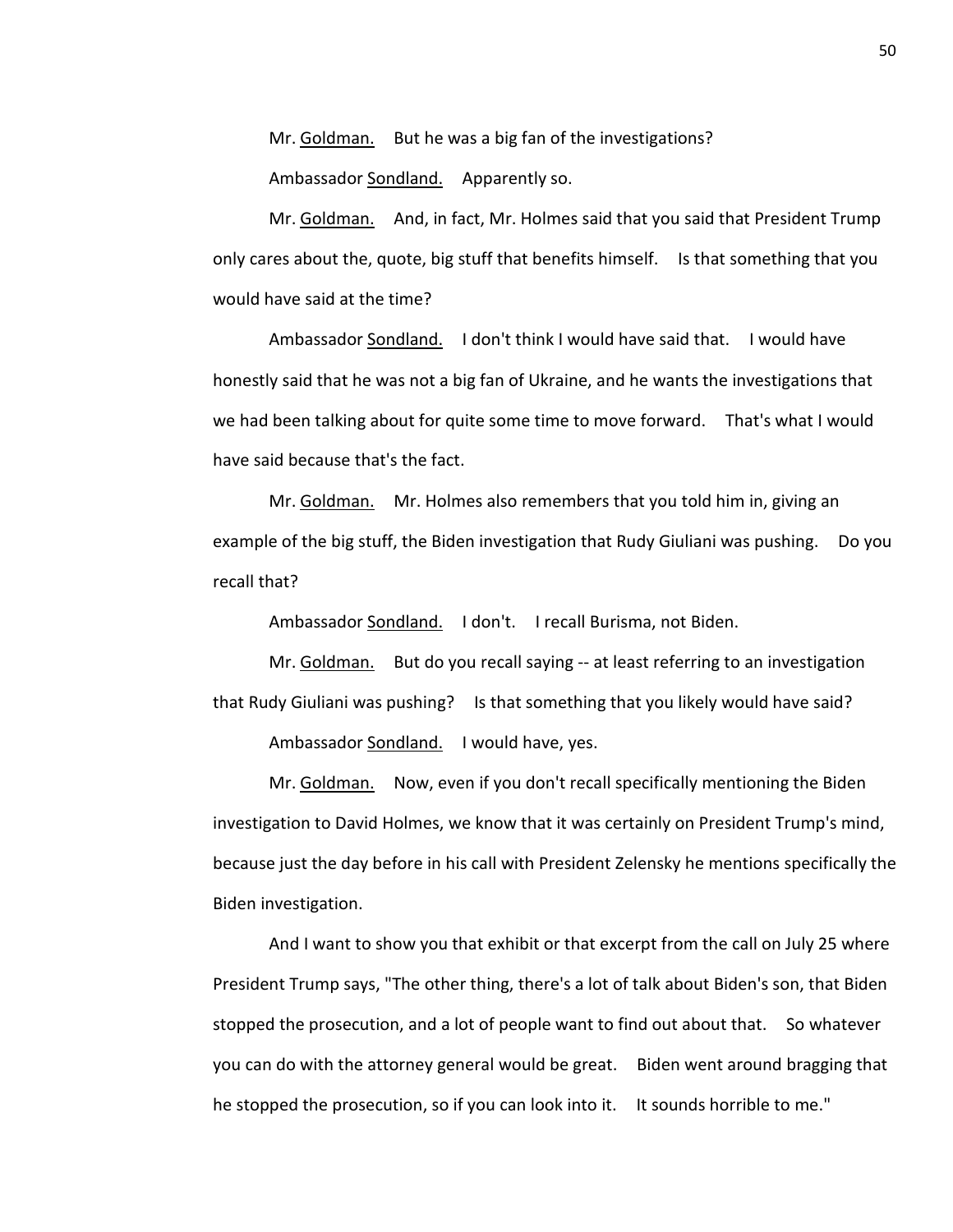President Zelensky then responds with a reference to the company that he's referring to, and two witnesses yesterday said that when President Zelensky actually said "the company" he said "Burisma."

So you would agree that regardless of whether you knew about the connection to the Bidens, at the very least that you now know that that's what President Trump wanted at the time through the Burisma investigation?

Ambassador Sondland. I now know it all, of course.

Mr. Goldman. And at this time you were aware of the President's desire, along with Rudy Giuliani, to do these investigations including the 2016 election interference investigation. Is that right?

Ambassador Sondland. That's correct.

Mr. Goldman. And you said President Trump had directed you to talk -- you and the others to talk to Rudy Giuliani at the Oval Office on May 23. Is that right?

Ambassador Sondland. If we wanted to get anything done with Ukraine, it was apparent to us we needed to talk to Rudy.

Mr. Goldman. Right. You understood that Mr. Giuliani spoke for the President, correct?

Ambassador Sondland. That's correct.

Mr. Goldman. And, in fact, President Trump also made that clear to President Zelensky. In that same July 25 phone call, he said, Mr. Giuliani is a highly respected man. He was the mayor of New York City, a great mayor, and I would like him to call you. I will ask him to call you along with the attorney general. Rudy very much knows what's happening, and he is a very capable guy. And after this President Trump then mentions Mr. Giuliani twice more in that call.

Now, for Mr. Giuliani, by this point, you understood that in order to get that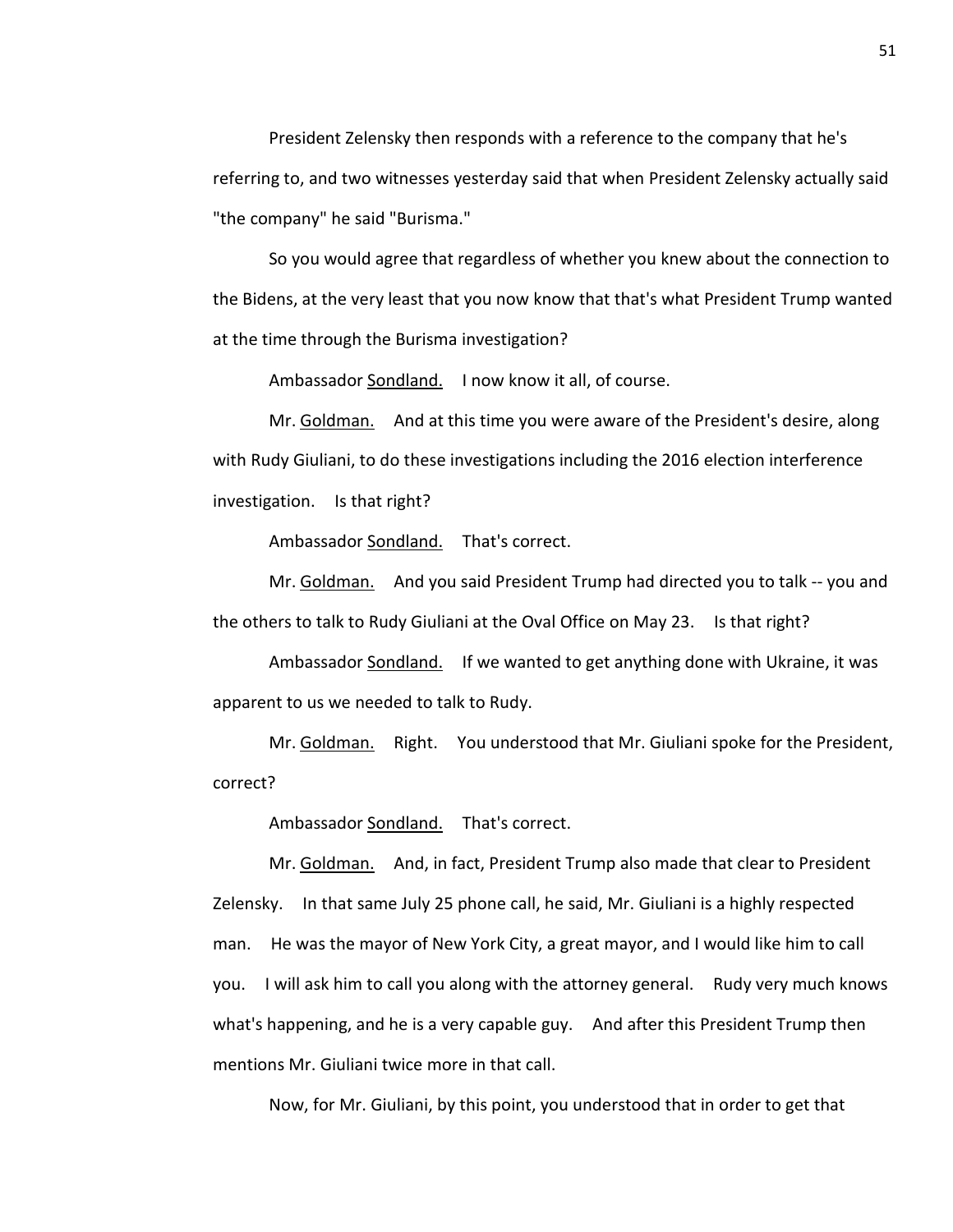White House meeting that you wanted President Zelensky to have and that President Zelensky desperately wanted to have that Ukraine would have to initiate these two investigations. Is that right?

Ambassador Sondland. Well, they would have to announce that they were going to do it.

Mr. Goldman. Right. Because Giuliani and President Trump didn't actually care if they did them, right?

Ambassador Sondland. I never heard, Mr. Goldman, anyone say that the investigations had to start or had to be completed. The only thing I heard from Mr. Giuliani or otherwise, was that they had to be announced in some form and that form kept changing.

Mr. Goldman. Announced publicly?

Ambassador Sondland. Announced publicly.

Mr. Goldman. And you, of course, recognize that there would be political benefits to a public announcement as opposed to a private confirmation, right?

Ambassador Sondland. Well, the way it was expressed to me was that the Ukrainians had a long history of committing to things privately and then never following through. So President Trump presumably, again, communicated through Mr. Giuliani, wanted the Ukrainians on record publicly that they were going to do these investigations. That's the reason that was given to me.

Mr. Goldman. But you never heard anyone say that they really wanted them to do the investigations, just that they wanted to announce them?

Ambassador Sondland. I didn't hear either way.

Mr. Goldman. Now, your July 26 call with the President was not the only time that you spoke to the President surrounding that Ukraine trip, was it?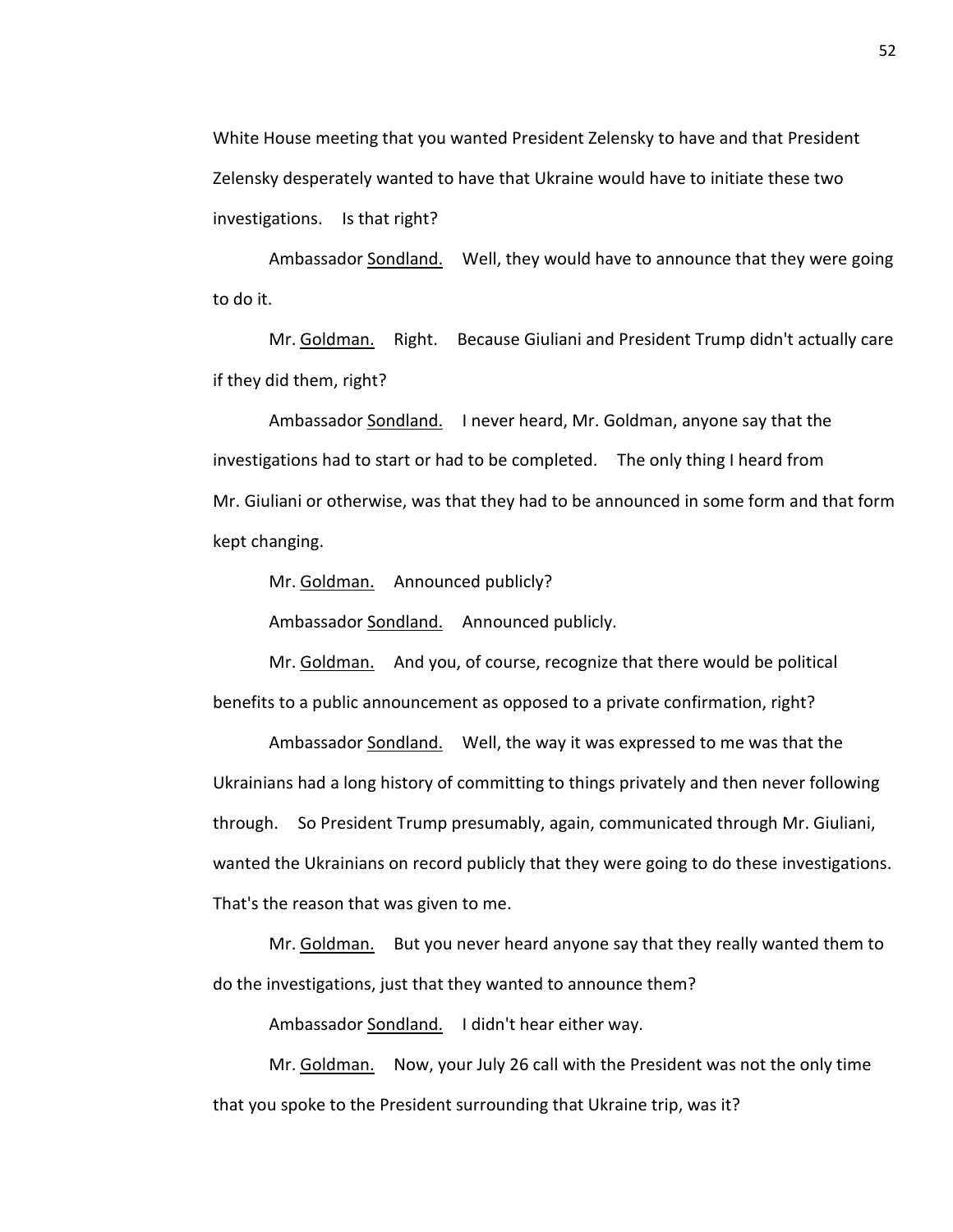Ambassador Sondland. I believe I spoke to him before his call.

Mr. Goldman. So that would be on July 25, the day before?

Ambassador Sondland. Yeah. I think I was flying to Ukraine and I spoke with him, if I recall correctly, just before I got on the plane.

Mr. Goldman. So that's two private telephone calls with President Trump in the span of 2 days. Is that right?

Ambassador Sondland. Correct.

Mr. Goldman. You have direct access then to President Trump, correct?

Ambassador Sondland. I had occasional access when he chose to take my calls. Sometimes he would. Sometimes he wouldn't.

Mr. Goldman. Well, he certainly took your call twice as it related to Ukraine on these 2 days. Is that right?

Ambassador Sondland. He did.

Mr. Goldman. Now, the morning of July 25, you texted Ambassador

Volker -- and we can bring up the next text exchange -- at 7:54 a.m., and you said call ASAP. Ambassador Volker did not respond to you for another hour and a half, and he said, "Hi, Gordon. Got your message. Had a great lunch with Yermak and then passed your message to him. He will see you tomorrow. Think everything is in place."

Volker though, an hour before that and about a half an hour before the phone call, had texted Andriy Yermak, a top aide for President Zelensky. And he wrote, "Good lunch. Thanks. Heard from White House. Assuming President Z convinces Trump he will investigate, get to the bottom of what happened in 2016, we will nail down date for visit to Washington. Good luck. See you tomorrow."

Ambassador Sondland, was this message that Kurt Volker passed to Andriy Yermak the message you left for Kurt Volker on that voicemail that he referenced?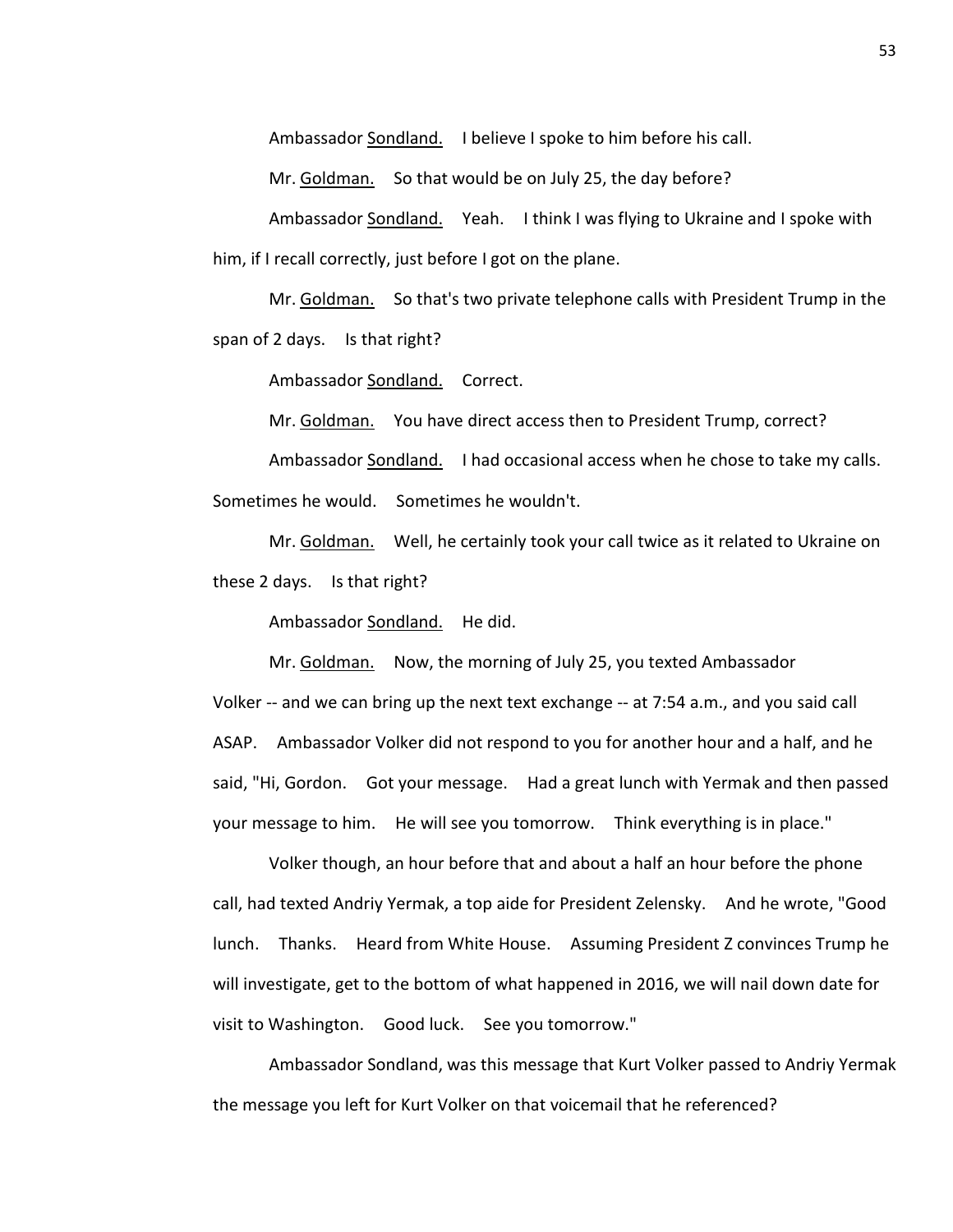Ambassador Sondland. You know, I don't remember, Mr. Goldman, but it very well could have been.

Mr. Goldman. You don't have any reason to think it wasn't, right?

Ambassador Sondland. Again, I honestly, honestly don't remember, but seems logical to me.

Mr. Goldman. And if Ambassador Volker testified that he did get that message from you, you have no reason to doubt that, right?

Ambassador Sondland. No. If he testified that he got that message from me then I would concur with that.

Mr. Goldman. So is it fair to say that this message is what you received from President Trump on that phone call that morning?

Ambassador Sondland. Again, if he testified to that, to refresh my own memory, then, yes, likely I would have received that from President Trump.

Mr. Goldman. But the sequence certainly makes sense, right?

Ambassador Sondland. Yeah, it does.

Mr. Goldman. You talked to President Trump.

Ambassador Sondland. Yeah.

Mr. Goldman. You told Kurt Volker to call you. You left a message for Kurt Volker. Kurt Volker sent this text message to Andriy Yermak to prepare President Zelensky and then President Trump had a phone call where President Zelensky spoke very similar to what was in this text message, right?

Ambassador Sondland. Right.

Mr. Goldman. And you would agree that the message in this -- that is expressed here is that President Zelensky needs to convince Trump that he will do the investigations in order to nail down the date for a visit to Washington, D.C. Is that correct?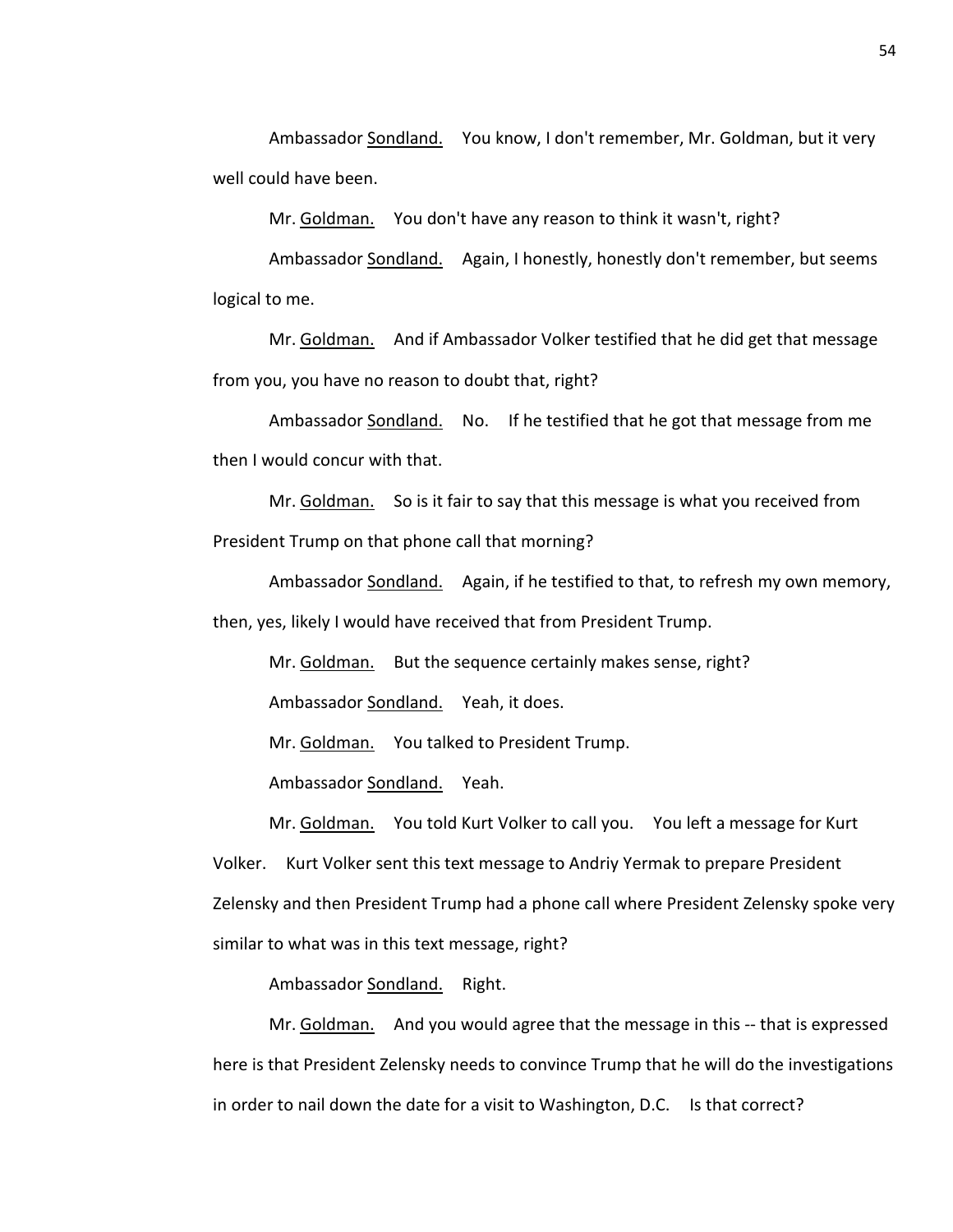Ambassador Sondland. That's correct.

Mr. Goldman. Now, I am going to move ahead in time to the end of August and early September when you came to believe, I believe, as you testified, that it wasn't just the White House meeting that was contingent on the announcement of these investigations that the President wanted but security assistance as well.

You testified that, in the absence of any credible explanation for the hold on security assistance, you came to the conclusion that like the White House visit the aid was conditioned on the investigations that President Trump wanted. Is that what you said in your opening statement?

Ambassador Sondland. It is.

Mr. Goldman. So let me break this down with you. By this time you and many top officials knew that that coveted White House meeting for President Zelensky was conditioned on these investigations, right?

Ambassador Sondland. The announcement of the investigations, correct.

Mr. Goldman. Thank you. And that includes Secretary Pompeo, right?

Ambassador Sondland. Many, many people.

Mr. Goldman. Well, Secretary Pompeo?

Ambassador Sondland. Yes.

Mr. Goldman. And acting Chief of Staff Mulvaney?

Ambassador Sondland. Yes.

Mr. Goldman. And you testified that this was a quid pro quo. Is that right? Ambassador Sondland. I did.

Mr. Goldman. And you at this point, by the end of August, knew that the aid had been held up for at least 6 weeks. Is that correct?

Ambassador Sondland. I believe I found out through Ambassador Taylor that the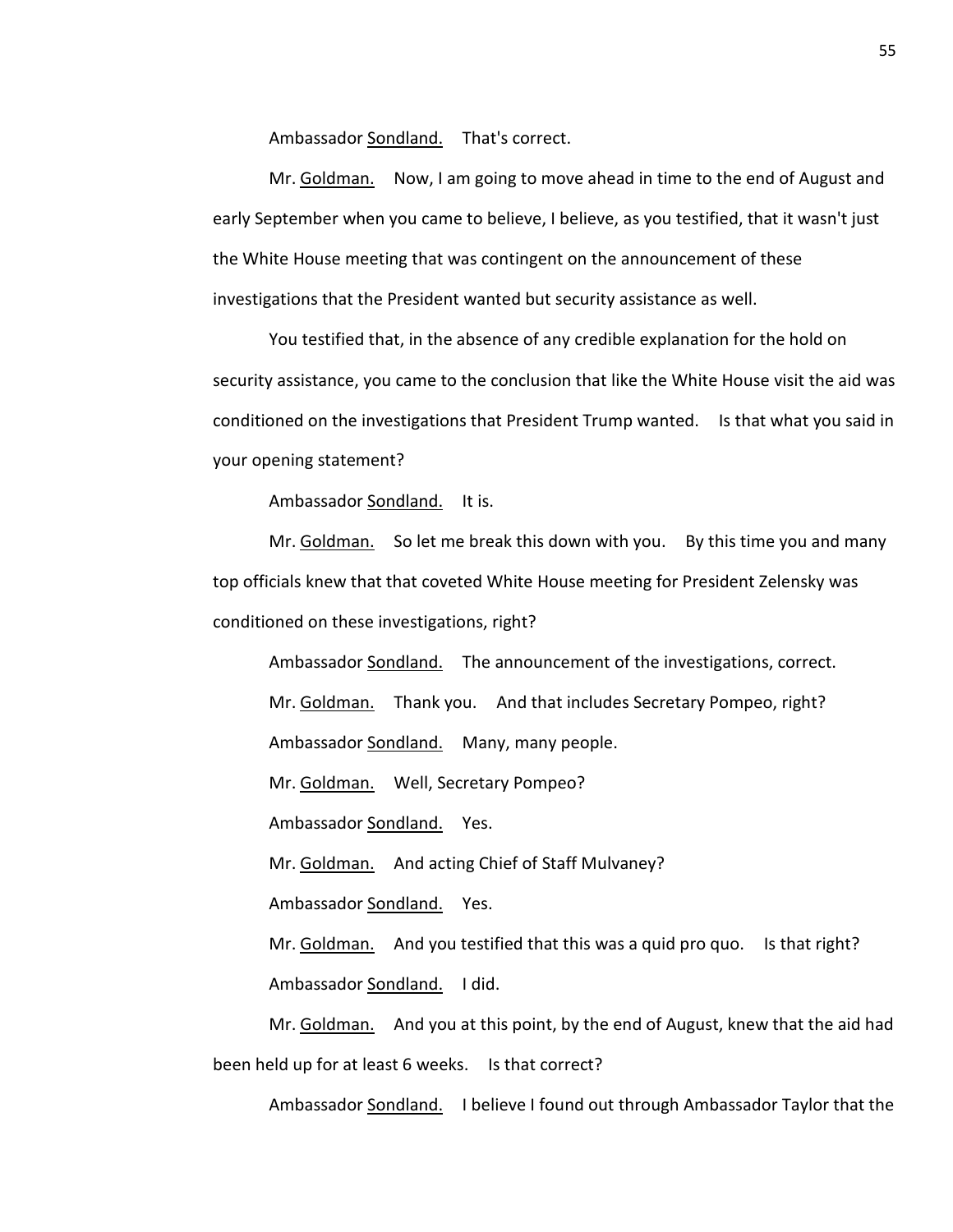aid had been held up around July 18, is when I heard originally.

Mr. Goldman. And even though you searched for reasons, you were never given a credible explanation. Is that right?

Ambassador Sondland. That's right.

Mr. Goldman. And no one you spoke to thought that the aid should be held, to your knowledge, is that right?

Ambassador Sondland. I never heard anyone advocate for holding the aid.

Mr. Goldman. And now by this point, at the end of August, it went public and the Ukrainians knew about it, right?

Ambassador Sondland. I believe there was some press reports, you know, presuming, or who knows, but I think at that point it became sort of common knowledge that everything might be tied together.

Mr. Goldman. And, in fact, President Zelensky brought it up at that September 1 meeting with Vice President Pence that you were at, right?

Ambassador Sondland. I don't know if he brought it up specifically, but asked where the aid was, I think, was more -- I think he sort of asked, again, very vague recollection because I don't have a readout of the bilateral meeting, but why don't I have my check, essentially.

Mr. Goldman. And you understood the Ukrainians received no credible explanation. Is that right?

Ambassador Sondland. I certainly couldn't give them one.

Mr. Goldman. So is this kind of a two-plus-two-equals-four conclusion that you reached?

Ambassador Sondland. Pretty much.

Mr. Goldman. It's the only logical conclusion to you that given all of these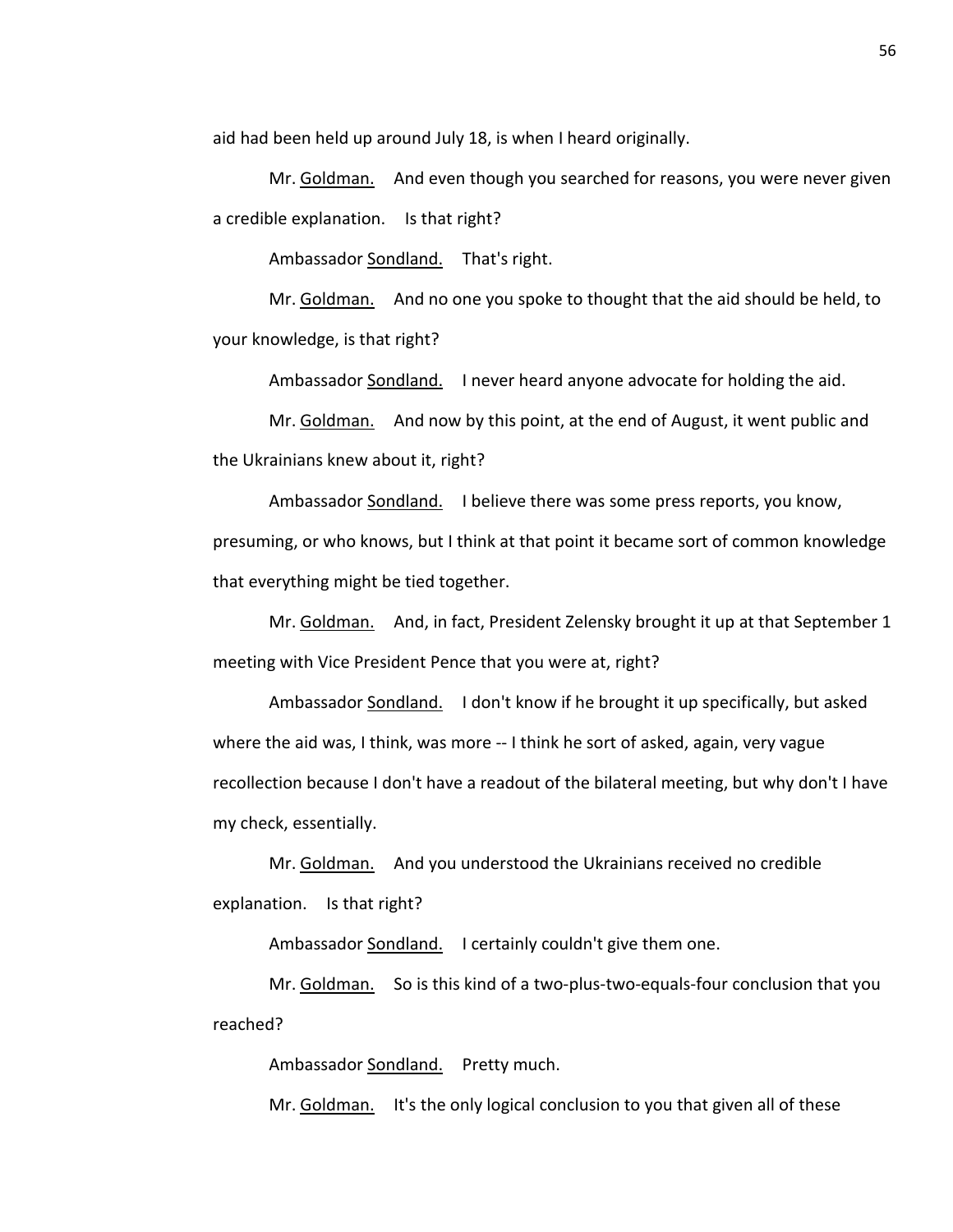factors that the aid was also a part of this quid pro quo?

Ambassador Sondland. Yep.

Mr. Goldman. Now, I want to go back to that conversation that you had with Vice President Pence right before that meeting in Warsaw. And you indicated that you said to him that you were concerned that the delay in the aid was tied to the issue of investigations. Is that right?

Ambassador Sondland. I don't know exactly what I said to him. This was a briefing attended by many people, and I was invited at the very last minute. I wasn't scheduled to be there. But I think I spoke up at some point late in the meeting and said, it looks like everything is being held up until these statements get made, and that's my, you know, personal belief.

Mr. Goldman. And Vice President Pence just nodded his head?

Ambassador Sondland. Again, I don't recall any exchange or where he asked me any questions. I think he -- it was sort of a duly noted response.

Mr. Goldman. Well, he didn't say, Gordon, what are you talking about?

Ambassador Sondland. No, he did not.

Mr. Goldman. He didn't say, what investigations?

Ambassador Sondland. He did not.

Mr. Goldman. Now, after this meeting you discussed this pull-aside you had with Mr. Yermak where you relayed your belief that they needed to announce these investigations prior to the aid being released. Is that right?

Ambassador Sondland. I said I didn't know exactly why but this could be a reason.

Mr. Goldman. And obviously you had been speaking with Mr. Yermak for quite a while about a public announcement of these investigations, right?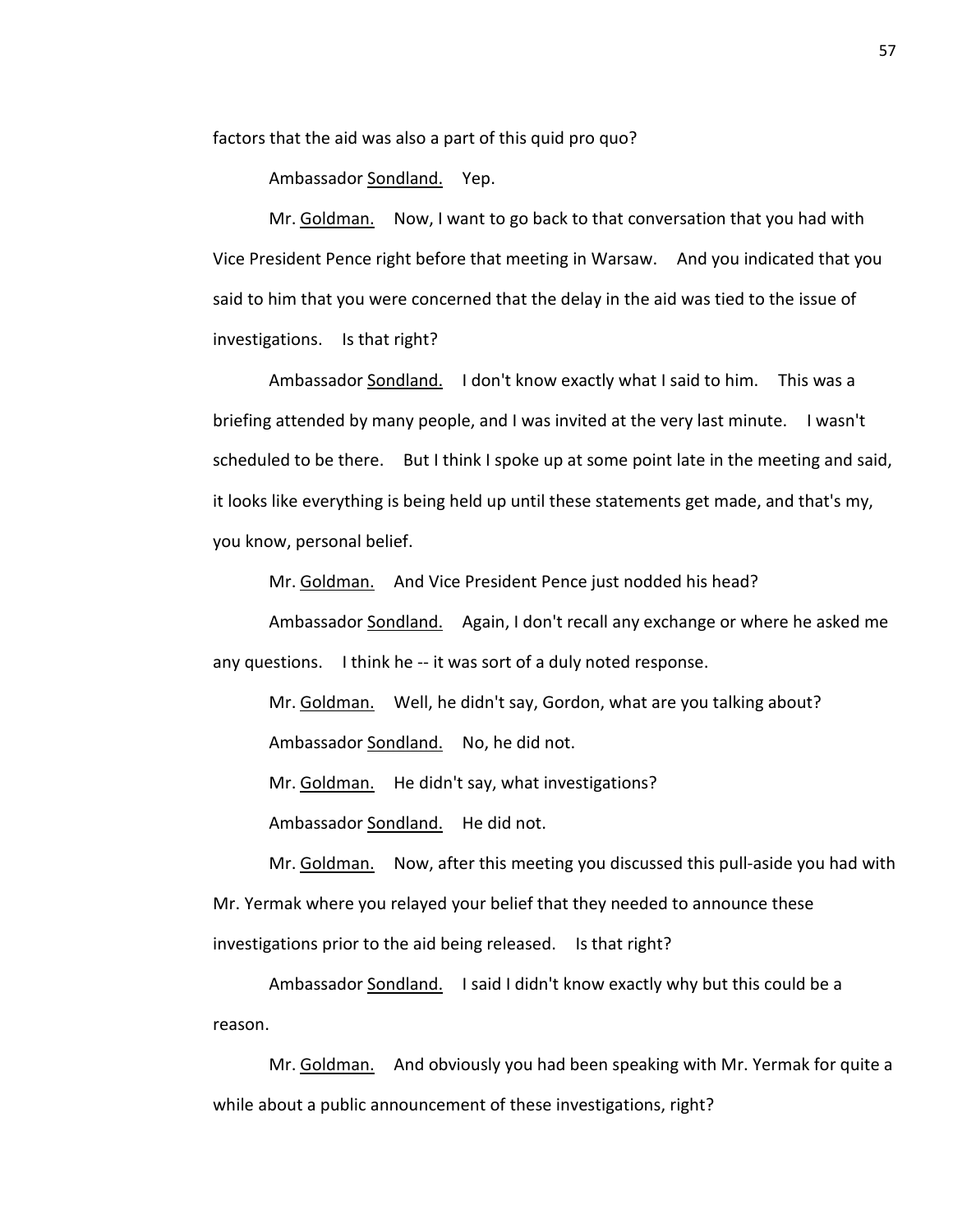Ambassador Sondland. We had all been working on toward that end, yes.

Mr. Goldman. So you indicated to him that in addition to the White House meeting security aid was now also involved in that --

Ambassador Sondland. As I said, I said it could have been involved, yes.

Mr. Goldman. Now, I'm going to show you another text exchange you had on September 1, where Ambassador Taylor says to you, are we now saying that security assistance and White House meeting are conditioned on investigations? And you respond, call me.

Ambassador Taylor recalls that he did call you and you did have a conversation. And in that conversation you told Ambassador Taylor that the announcement of these investigations by President Zelensky needed to be public and that that announcement was conditioned on -- that announcement would ultimately release the aid. Do you recall that conversation with Ambassador Taylor?

Ambassador Sondland. Again, my conversation with Ambassador Taylor, my conversation with Senator Johnson were all my personal belief just based on, as you put it, two plus two equals four.

Mr. Goldman. Well, in his testimony, Ambassador Taylor says that you said that President Trump had told you that he wanted President Zelensky to state publicly, as of September 1. Do you have any reason to doubt Ambassador Taylor's testimony, which he said was based on his meticulous contemporaneous notes?

Ambassador Sondland. President Trump never told me directly that the aid was conditioned on the meetings. The only thing we got directly from Giuliani was that the Burisma and 2016 elections were conditioned on the White House meeting. The aid was my own personal, you know, guess based again on your analogy two plus two equals four.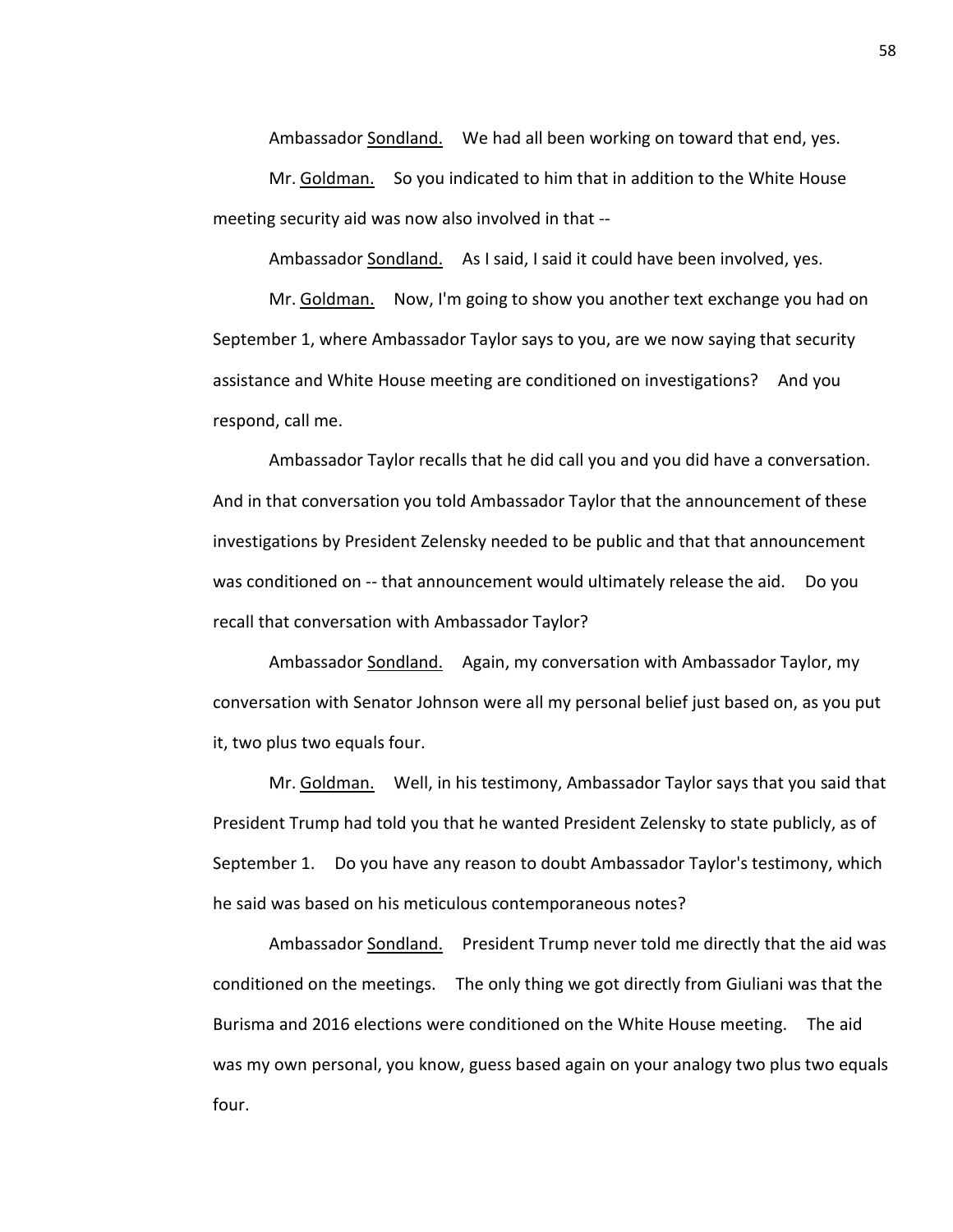Mr. Goldman. So you didn't talk to President Trump when Ambassador Taylor says that that's what you told him? Is that your testimony here?

Ambassador Sondland. My testimony is, I never heard from President Trump that aid was conditioned on an announcement of elections.

Mr. Goldman. So you never heard those specific words --

Ambassador Sondland. Correct.

Mr. Goldman. -- right? But --

Ambassador Sondland. Never heard those words.

Mr. Goldman. Well, let's move ahead because you have another conversation in -- a little bit later that both Tim Morrison and Ambassador Taylor recount. But in this September 1 conversation, Ambassador Taylor also says that -- testified under oath that you said that President Trump wanted Zelensky in a public box. Do you recall using that expression?

Ambassador Sondland. Yeah. It goes back to my earlier comment that, again, coming from the Giuliani source, because we didn't discuss this specifically with President Trump, that they wanted whatever commitments Ukraine made to be made publicly so that they would be on the record and be held more accountable, whatever those commitments were.

Mr. Goldman. You also testified -- or Ambassador Taylor rather testified that you told him that you had made a mistake in telling the Ukrainians that only the White House meeting was conditioned on the announcement of the investigations and that, in fact, everything was, including the security assistance. Do you remember saying that?

Ambassador Sondland. When I referenced a mistake, what I recall was I thought that a statement made by the new Ukrainian prosecutor that these investigations would be started up again or commenced would be sufficient to satisfy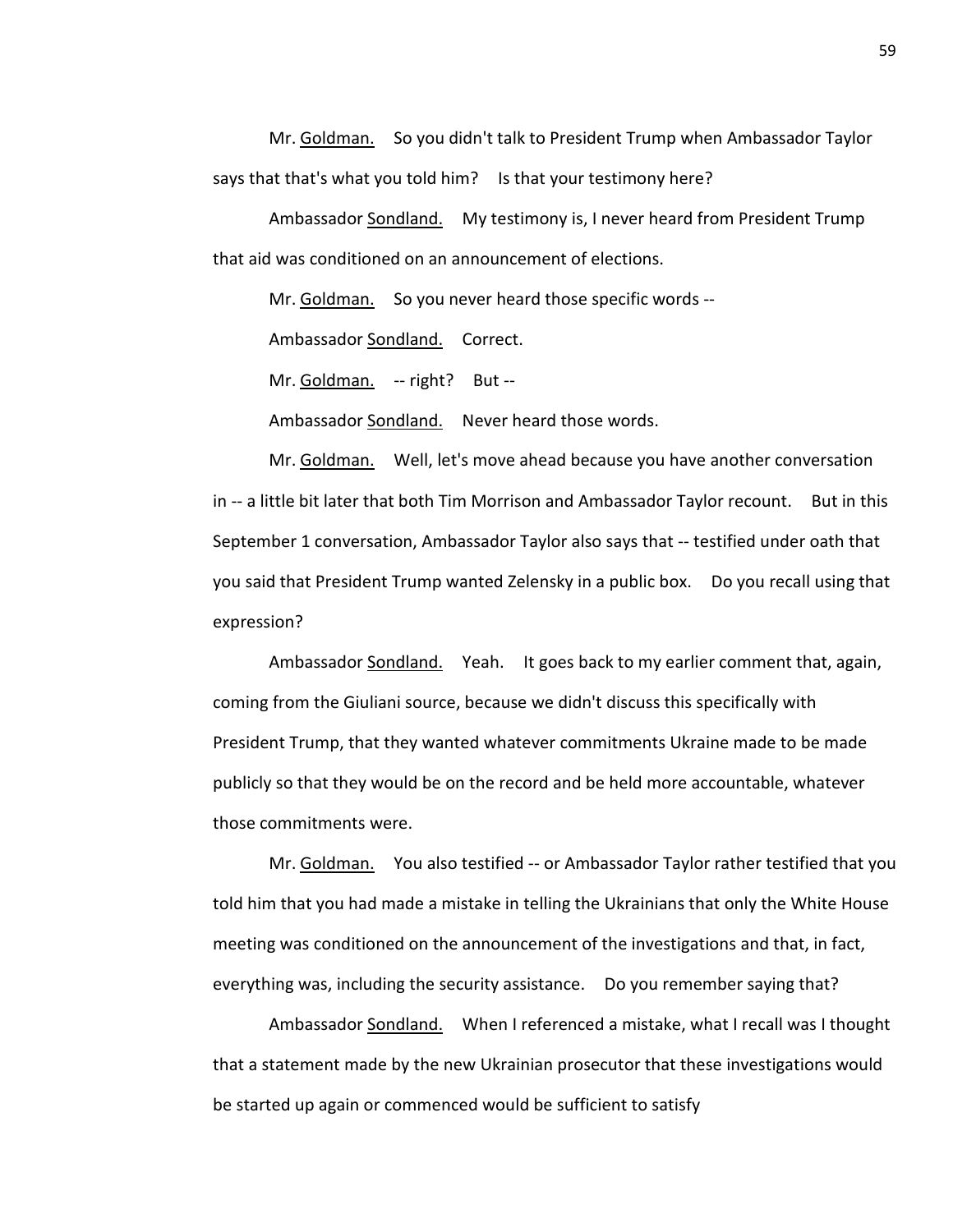Mr. Giuliani/President Trump.

As I recall, my mistake was someone came back through Volker or otherwise and said, no, it's not going to do if the prosecutor makes these statements. The President wants to hear it from Zelensky directly. That's the mistake I think I made.

Mr. Goldman. Do you have any reason to question Ambassador Taylor's testimony based on his meticulous and careful contemporaneous notes?

Ambassador Sondland. I'm not going to question or not question. I'm just telling you what I believe I was referring to.

Mr. Goldman. Let me fast forward a week and show you another text exchange, which may help refresh your recollection. On September 8 you had a -- you sent a text to Ambassador Taylor and Ambassador Volker. Can you read what you wrote there?

Ambassador Sondland. "Guys, multiple convos with Zelensky, POTUS. Let's talk."

Mr. Goldman. And so this was September 8 at 11:20 in the morning? Ambassador Sondland. Uh-huh.

Mr. Goldman. And Ambassador Taylor responds immediately, "Now is fine with me."

And if we could go to the next exchange. Ambassador Taylor then 15 minutes later says, "Gordon and I just spoke" -- or 20 minutes later rather. "I can brief you if you and Gordon don't connect," speaking to Ambassador Taylor.

Then Ambassador Taylor an hour later says, "The nightmare is they give the interview and don't get the security assistance, the Russians love it, and I quit."

You would agree that in this text message after you had spoken earlier, an hour earlier with Ambassador Taylor, that he is linking the security assistance to this interview, this public announcement by President Zelensky. Is that right?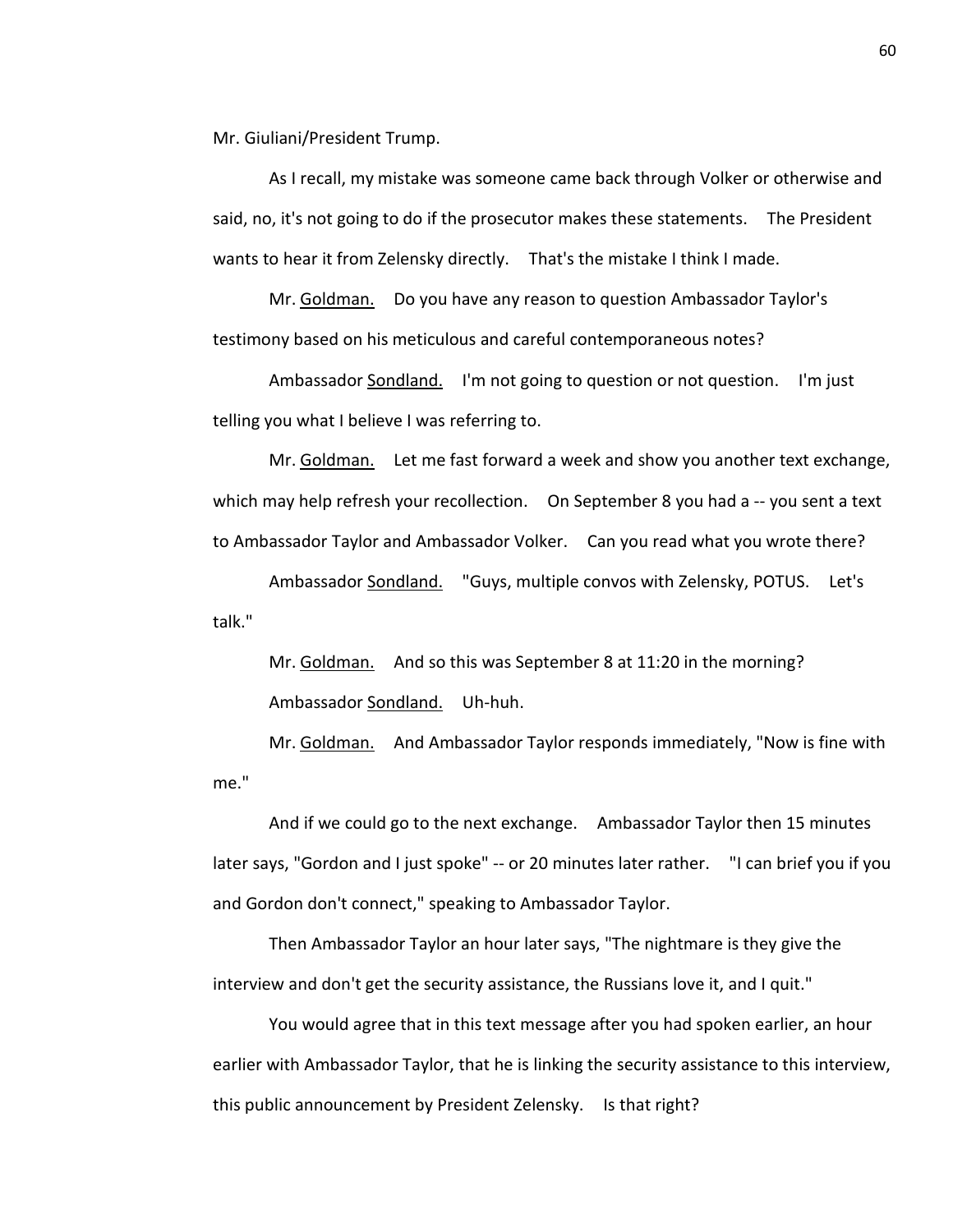Ambassador Sondland. Absolutely.

Mr. Goldman. And, in fact, Ambassador Taylor testified that you did have a conversation with him at that point and he did -- and that you told him that just as your text message indicates, you did have a conversation with President Trump prior to that text message. Does that help to refresh your recollection that you, in fact, spoke to President Trump at that time?

Ambassador Sondland. Again, I don't recall President Trump ever talking to me about any security assistance ever. What this tells me, refreshing my memory, is that by the 8th of September it was abundantly clear to everyone that there was a link, and that we were discussing the chicken and egg issue of should the Ukrainians go out on a ledge and make the statement that President Trump wanted them to make and then they still don't get their White House visit and their aid, that would be really bad for our credibility. I think that's what he was referring to.

Mr. Goldman. So you do acknowledge you spoke to President Trump as you indicated in that text, right?

Ambassador Sondland. If I said I did, I did.

Mr. Goldman. And that after that conversation you were still under the impression that the aid was contingent on these public announcements?

Ambassador Sondland. I did not get that from President Trump, but I was under the impression that absolutely it was contingent.

Mr. Goldman. Well, you weren't dissuaded then, right, because you still thought that the aid was conditioned on the public announcement of the investigations after speaking to President Trump?

Ambassador Sondland. By September 8 I was absolutely convinced it was. Mr. Goldman. And President Trump did not dissuade you of that in the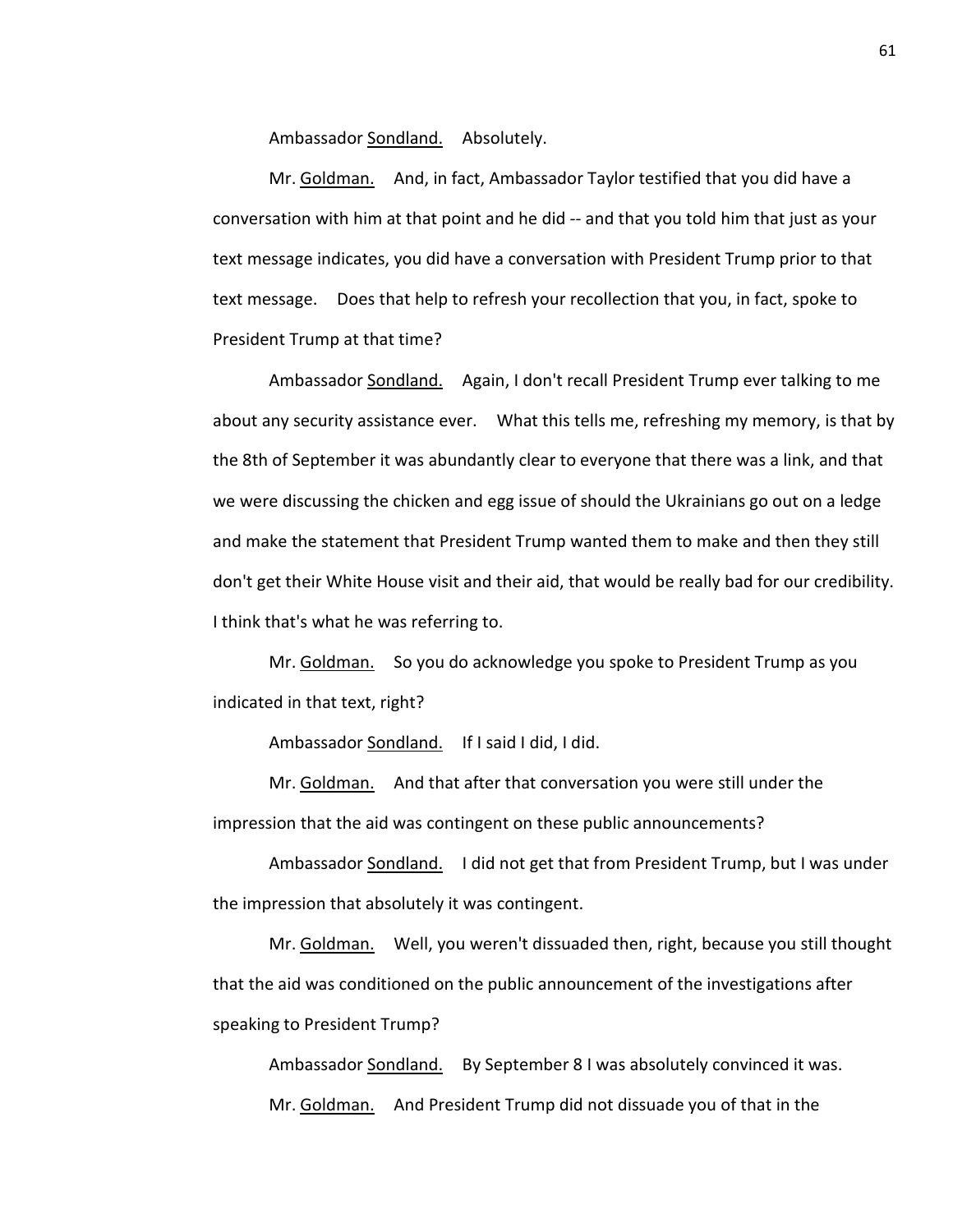conversation that you acknowledge you had with him?

Ambassador Sondland. I don't ever recall -- because that would have changed my entire calculus. If President Trump had told me directly, I'm not --

Mr. Goldman. That's not what I'm asking, Ambassador Sondland. I'm just saying, you still believed that the security assistance was conditioned on the investigation after you spoke to President Trump. Yes or no?

Ambassador Sondland. From a timeframe standpoint, yes.

Mr. Goldman. Now, Ambassador Taylor also testified that -- and Mr. Morrison, both of them testified that you told them that President Trump said there was no quid pro quo, which you also included in that text message that you referred, but then you went on -- and they had slight variations as to what you told them, but then you said that, to Ambassador Taylor, that President Zelensky himself, not the prosecutor general, needed to clear things up in public or there would be a stalemate. And Mr. Morrison recounted something similar. You don't have any reason to doubt that both of their very similar recollections of the conversations they had with you, do you, Ambassador Sondland?

Ambassador Sondland. Let me break that down, Mr. Goldman. The text, as I said, about the no quid pro quo was my effort to respond to Ambassador Taylor's concerns to go to President Trump. Apparently Ambassador Taylor had access to Secretary Pompeo. He did not have access to President Trump. So I made the phone call. I said, what do you want? President Trump responded with what I put in the text. And then I strongly encouraged Ambassador Taylor to take it up with the Secretary, and he responded, "I agree," when I said that.

As far as the other part of your question relating to whether or not the prosecutor could make the statement or Zelensky could make the statement, I don't recall who told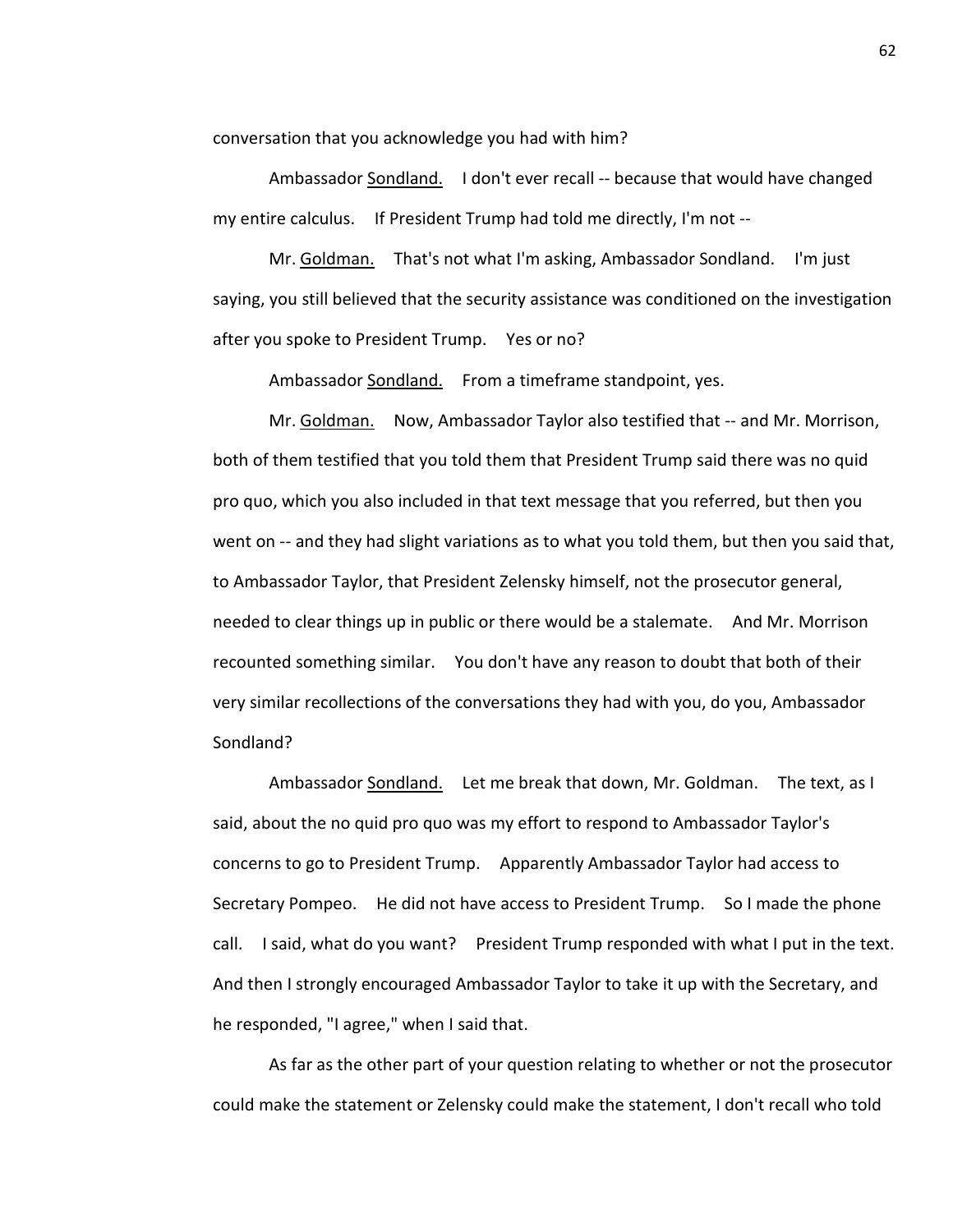me, whether it was Volker, whether it was Giuliani, or whether it was President Trump, it has got to be Zelensky. It can't be the prosecutor. But that's what I relayed. Whoever I got that information from I relayed that to, I believe, both Mr. -- or excuse me, Ambassador Taylor and to Mr. Morrison.

Mr. Goldman. But as of September 9 you understood, did you not, that President Trump either himself or through his agents required that President Zelensky make a public announcement of the two investigations that President Trump cared about in order to get both the White House meeting and to release the security assistance. Is that correct?

Ambassador Sondland. I believe that is correct.

Mr. Goldman. Mr. Chairman. I yield back.

The Chairman. That concludes our 45 minutes. I now recognize Mr. Nunes.

Oh, okay. Why don't we take a 5 or 10-minute break?

Ambassador Sondland. Thank you.

[Recess.]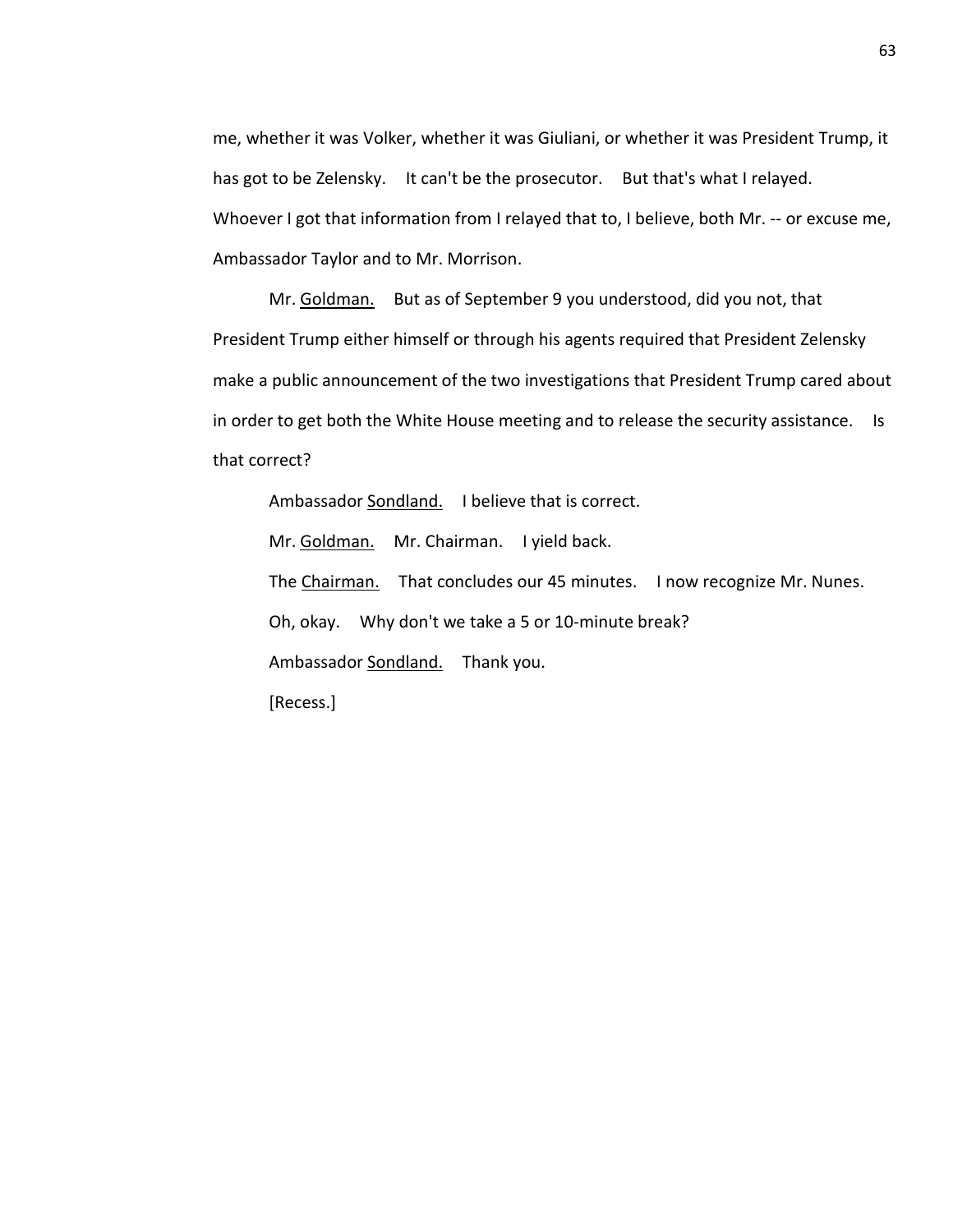## RPTR BRYANT

## EDTR HUMKE

[11:20 a.m.]

The Chairman. The committee will come to order. I now recognize Ranking Member Nunes and minority counsel for 45 minutes of questions.

Mr. Nunes. I thank the gentleman. For those of you watching at home, that was not a bathroom break. That was actually a chance for the Democrats to go out and hold a press conference, Ambassador, for all the supposed bombshells that were in your opening testimony.

I want to get back to the facts of the matter here. And the thing that the Democrats have been unwilling to accept is that their operatives got campaign dirt from Ukrainians in the 2016 election. Now, they know it. They know it's true, because we have financial records that show it. So they were -- the Democrats were heavily involved working with Ukrainians to dirty up the Trump campaign in 2016.

So, Ambassador, I want to go through just a few of the incidents that we know. I know you may not know all about them. You may know about them now. But I want to walk through some of those examples of why the President may be very upset with Ukraine and think that they're a country that's out to get him, as I think both you've said that and Ambassador Volker have said that from that May 23rd meeting.

The first question I have is, were you aware of the anti-Trump efforts by DNC operative Alexandra Chalupa?

Ambassador Sondland. I am not aware of it.

Mr. Nunes. So in 2000 -- there was a 2017 article that also quotes a Ukrainian Parliamentarian Artemenko saying, quote, it was clear that they were supporting, meaning Ukraine, supporting Hillary Clinton's candidacy, and they did everything from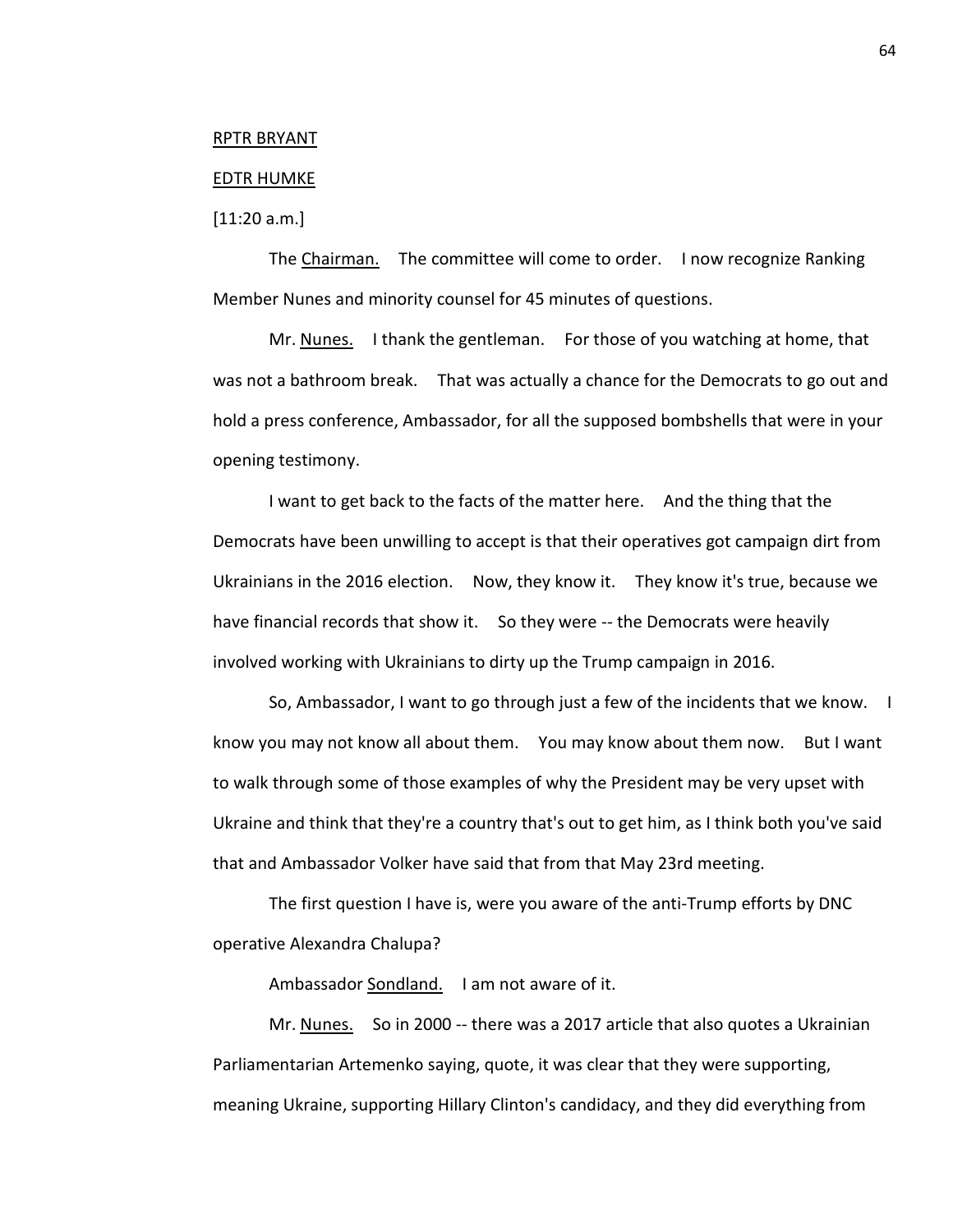organizing meetings with the Clinton team to publicly supporting her to criticizing Trump. I think that they simply didn't meet with the Trump campaign because they thought Hillary would win.

Do you know that Ukrainian official, by any chance, that stated that?

Ambassador Sondland. I don't.

Mr. Nunes. Were you aware that then-Ukrainian Ambassador to U.S. Chaly wrote an op-ed in The Hill during the 2016 Presidential campaign criticizing then-candidate Trump?

Ambassador Sondland. I'm not aware.

Mr. Nunes. But you know that now after the last few months? Ambassador Sondland. Correct.

Mr. Nunes. So probably one of the more disturbing ones is the Ukraine Internal Affairs Minister Avakov mocked and disparaged then-candidate Trump on Facebook and Twitter.

Were you aware that Serhiy Leshchenko, a Ukrainian parliamentarian, admitted that part of his motivation in spreading the information about the so-called black ledger, a disputed document purporting to reveal corruption by a former Trump campaign official, was to undermine the Trump candidacy?

Ambassador Sondland. I wasn't aware.

Mr. Nunes. So you may be familiar the black ledger was used in the 2016 election to dirty up a campaign associate, and later Mueller didn't use that as evidence in his report on election meddling.

So, knowing all these facts from high-ranking Ukrainian officials, Ambassador, it probably makes a little more sense now as to why the President may think that there's problems with Ukraine and that Ukraine was out to get him. Is that correct?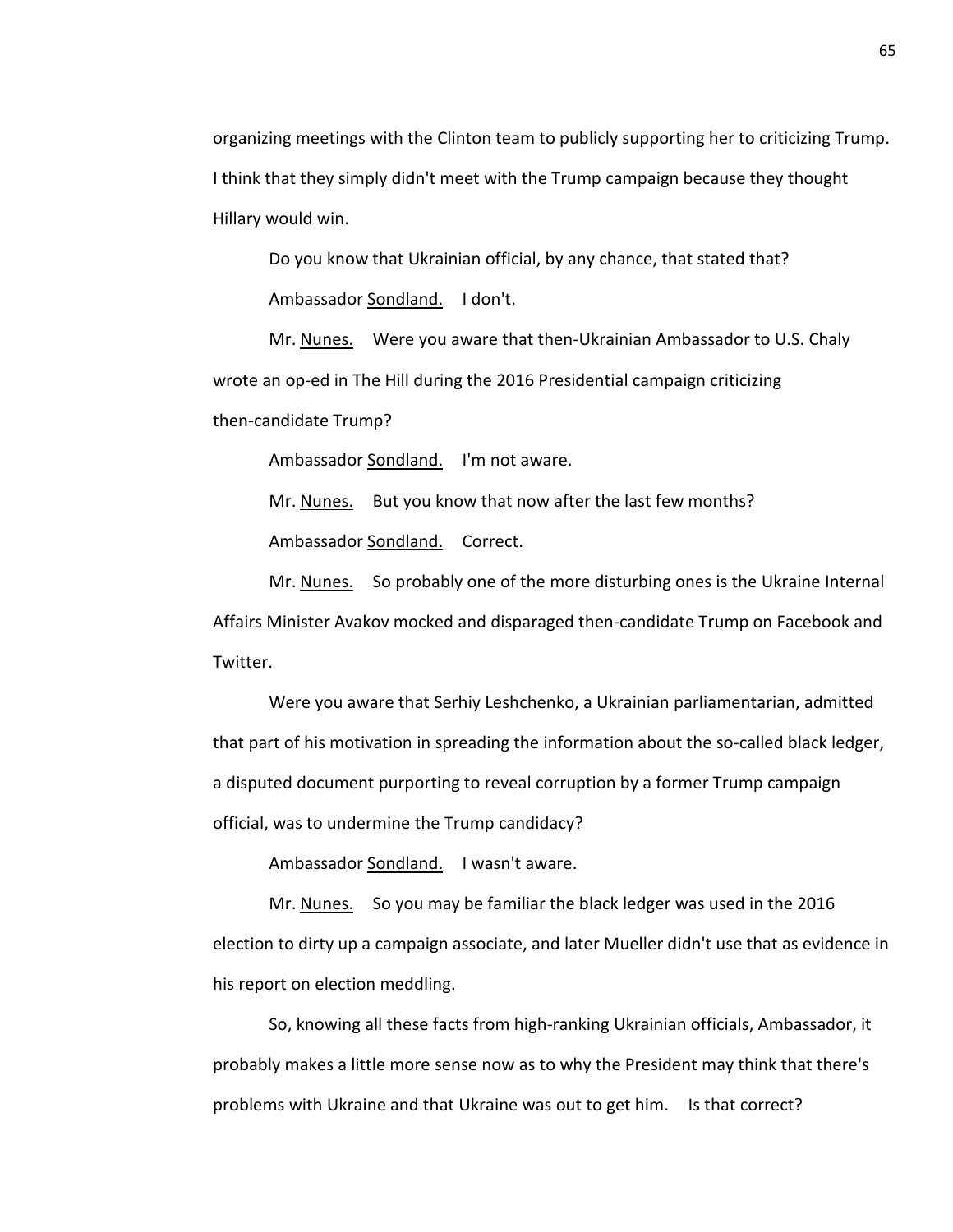Ambassador Sondland. I understand your -- I understand your point, yes, Chairman -- or Ranking Member.

Mr. Nunes. Because you said in your deposition, and I'm just going to make sure this was your -- just read it back to you. On page 279, for your legal team. Quote: "They are all corrupt." This is what you said about your conversation with the President. So this is your words about what the President told you.

Ambassador Sondland. This is the May 23rd meeting?

Mr. Nunes. That is correct.

They are all corrupt. They are all terrible people and, you know, I don't want to spend any time with that. And he also said, they tried to take me down.

Ambassador Sondland. That is correct.

Mr. Nunes. When they tried to take him down, I think any logical person that wants to do two plus two equals four games would say that that was in the 2016 election, wasn't it?

Ambassador Sondland. I believe that's what he was referring to, yes, Ranking Member.

Mr. Nunes. Right. So during all this time -- and remember, in the spring the Democrats' Russia hoax witch hunt is still ongoing. They're still claiming that President Trump is a Russian agent. They're out to get -- they're out to get President Trump at the time.

His personal attorney is then interested in trying to figure out who are these Ukrainians that are trying to get to my candidate? As those of us, the Republicans on this committee, who are also trying to get to the bottom of who were the sources in the Steele dossier that the Democrats had paid for? The House Republicans wanted to know that all through the spring and even the summer of -- and even as of today, we'd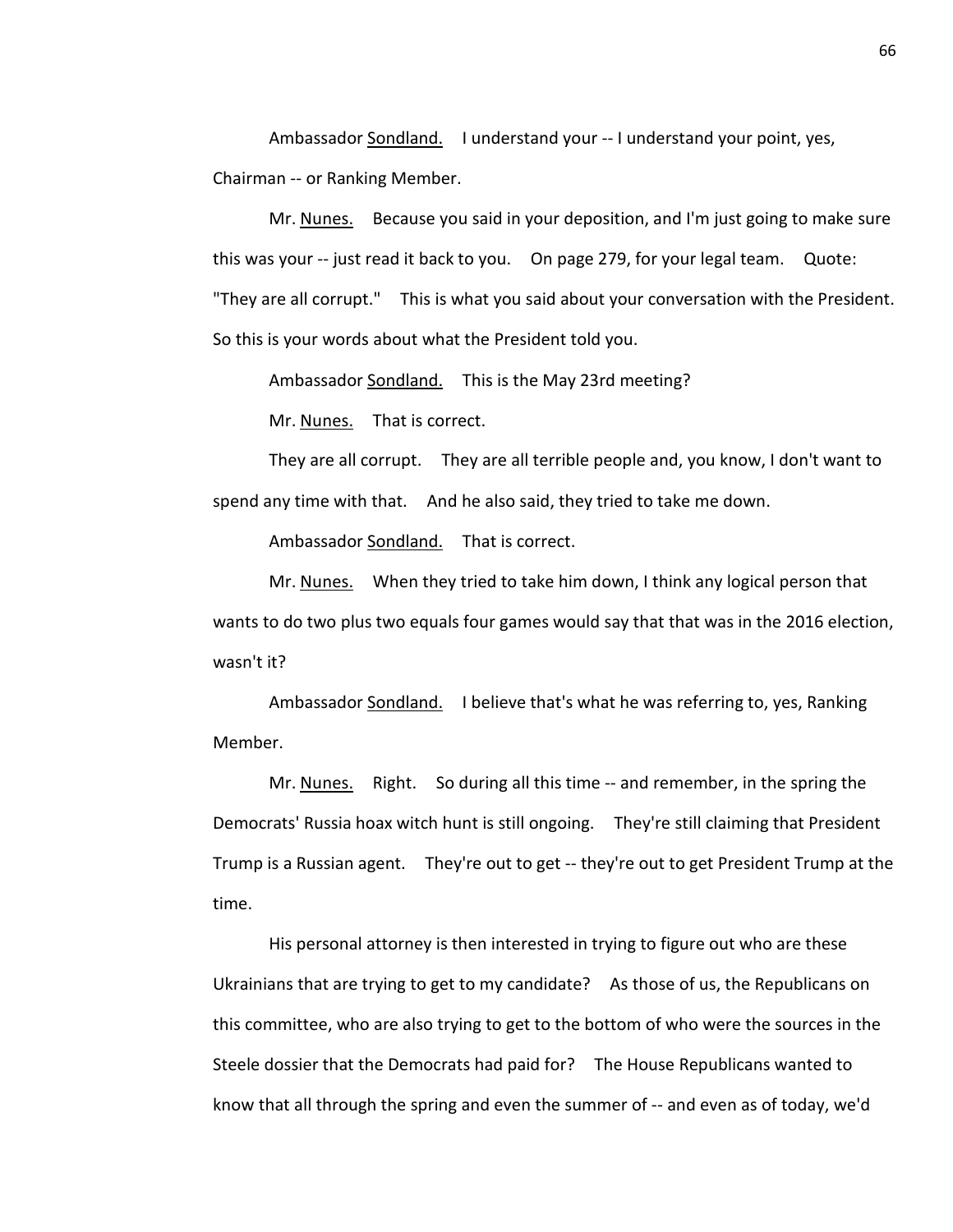still like to know.

That's why we've subpoenaed the DNC operatives that they refuse to subpoena. We sent a letter this morning. I doubt we'll see those subpoenas. We want to know exactly -- get to the bottom of exactly who were these Democratic operatives that were dirtying up the Trump campaign in 2016. And they just can't get over that the President would send his personal attorney over there to try to get to the bottom of that.

And, Ambassador, you had very few dealings with Rudy Giuliani and a few text messages.

Ambassador Sondland. A few text messages and a few phone calls.

Mr. Nunes. All right. So the whistleblower, we're trying to put together here with their timeline. They seem to have a timeline problem, because the whistleblower that only they know, who they won't subpoena, who clearly Mr. Vindman knows who they blocked testimony yesterday from -- would not allow Mr. Vindman to answer our questions, that whistleblower says on July 25th that there were all these promises being made.

Yet, the -- I forget what they call it. The drug deal that the Three Amigos were cooking up seems to be their latest. You're part of the Three Amigos and the drug deal, Ambassador. Were you aware of any drug deal on July 25th, when the phone call actually occurred?

Ambassador Sondland. I don't know about any drug deal.

Mr. Nunes. Right. And did you know you were part of the Three Amigos? Ambassador Sondland. I am. I'm a proud part of the Three Amigos.

Mr. Nunes. And that's the same thing Ambassador Volker said yesterday, because by the time that the phone call that supposedly the whistleblower claims was the reason, was the original quid pro quo, has now got down to -- we're now a month later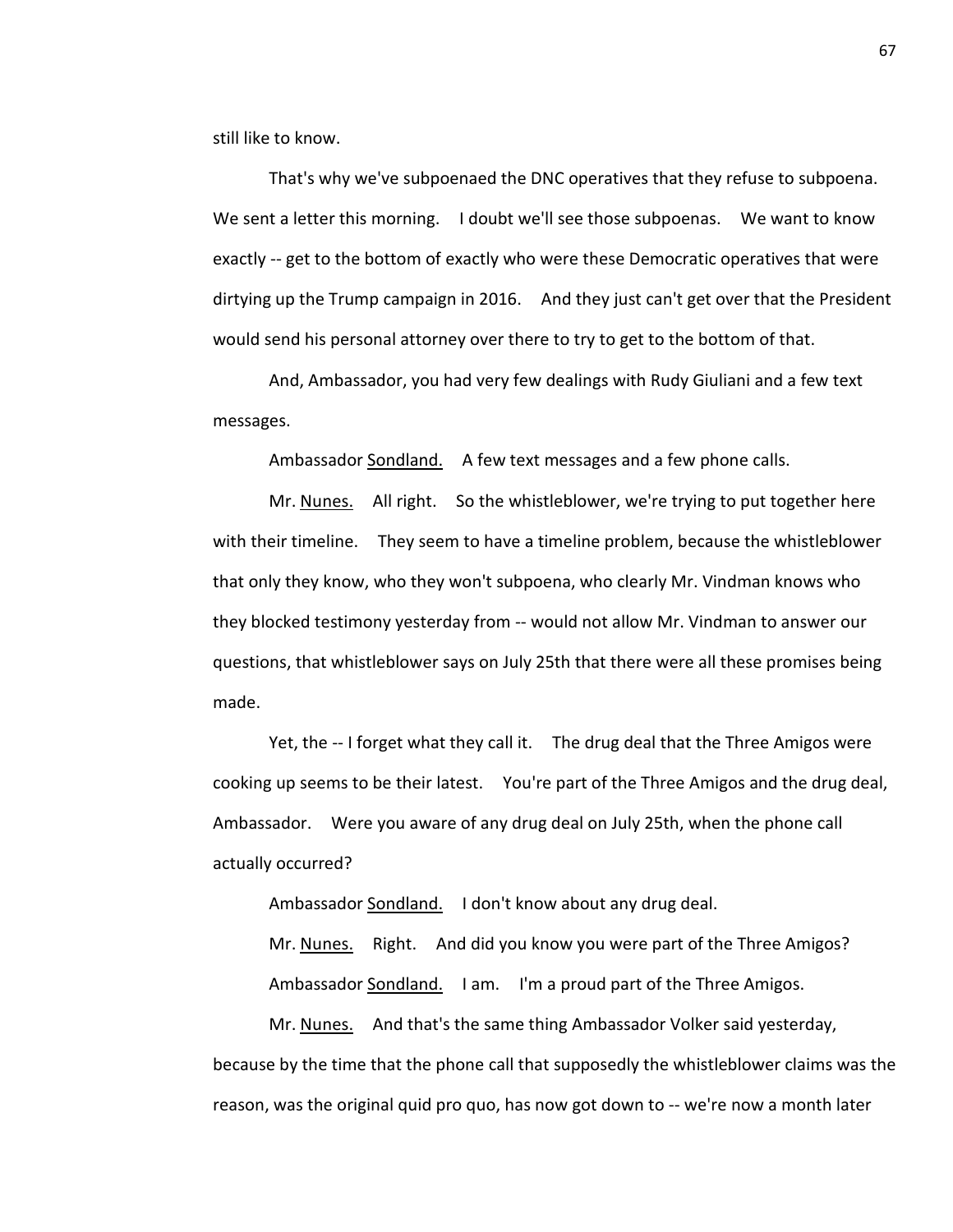where you're involved, and their quid pro quo has gotten down to the low level of, well, they want a statement. And you didn't even know about anything to do with -- on July 25th, you knew nothing about military aid being withheld.

Ambassador Sondland. I knew military aid was withheld beginning I believe on July 18th, when Ambassador Taylor told both of us that that was the case.

Mr. Nunes. But on July -- but you don't know about -- you were not on the July 25th call.

Ambassador Sondland. I was not.

Mr. Nunes. Where the aid doesn't come up at all.

Ambassador Sondland. Again, I just read the readout when everyone else did.

Mr. Nunes. Everybody has testified that was on the July 25th call that there was no aid discussed on the July 25th call.

So then you're in the process. You have no idea that this is tied to Burisma or anybody else. You say you don't realize this until the end of August.

Ambassador Sondland. I didn't realize that aid was tied. The Burisma and 2016 piece was much earlier, Mr. -- or Ranking Member.

Mr. Nunes. I'm glad you bring up Burisma, because this is another issue that the Democrats don't want to go into. They refuse to call in Hunter Biden. Hunter Biden could get to the bottom of all of this. He could come in and talk about whether or not it was appropriate for him to receive over \$50,000 a month while his dad was Vice President and when they -- they actually were able to stop and get an investigator fired. They could call in Hunter Biden, but they don't want to do it.

But let's talk about Burisma, Ambassador. I know you're the Ambassador to the EU, and I think some of the members later will get into whether or not it was appropriate for you to be in Ukraine or not. I believe it was. I think you have a clear mandate to do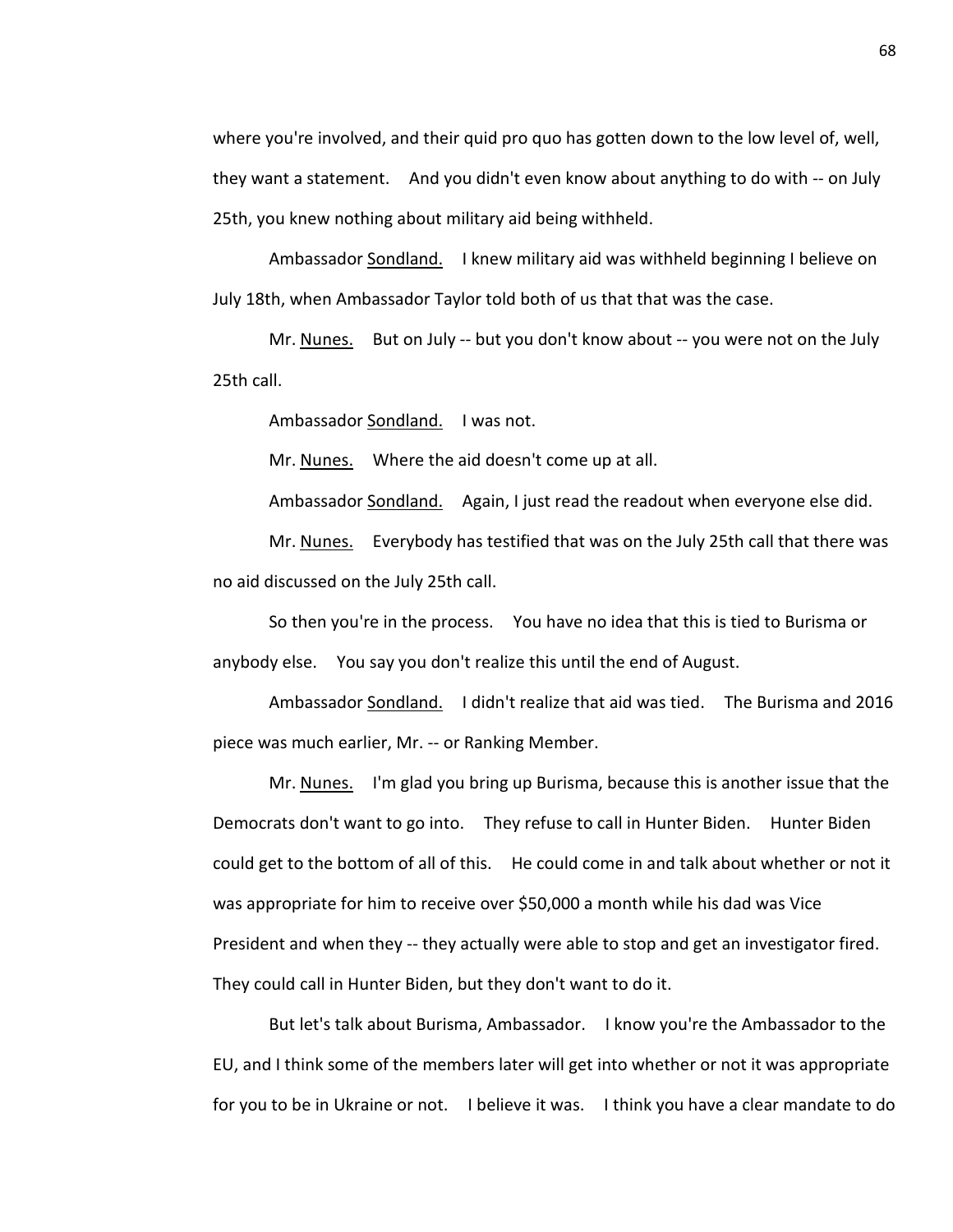But you wouldn't be the first Ambassador to actually be interested in Burisma. Did you know that in September 2015, then Ambassador to Ukraine, Jeffrey Pyatt, publicly called for an investigation into Zlochevsky, the president of Burisma? This was the Ukrainian Ambassador appointed by President Obama in Ukraine.

Ambassador Sondland. I wasn't aware of that, no.

Mr. Nunes. You were not aware of it?

Ambassador Sondland. No.

Mr. Nunes. So you would not be the first one to be mentioning that investigations should be done on Burisma, because it happened during the Obama administration.

Did you know that financial records show Burisma routed more than \$3 million to the American accounts tied to Hunter Biden?

Ambassador Sondland. I did not know that.

Mr. Nunes. Did you know that Burisma's American lawyers tried to secure a meeting with the new state prosecutor the same day his predecessor, Viktor Shokin, who the Vice President wanted fired, was announced?

Ambassador Sondland. I did not know that.

Mr. Nunes. Well, we're not going to get to the answer to many of these questions, because the witnesses that need to come in and clarify exactly what the Democrats were doing in 2016, we're not going to be able to visit with those witnesses.

And so it's an inconvenient truth that the Democrats don't want to admit. Their operatives that were dirtying up the Trump campaign using Ukrainian sources in 2016 and they do not want us to get to the bottom of it. They don't want you, Ambassador, to get to the bottom of it. They don't want the President's personal attorney, even though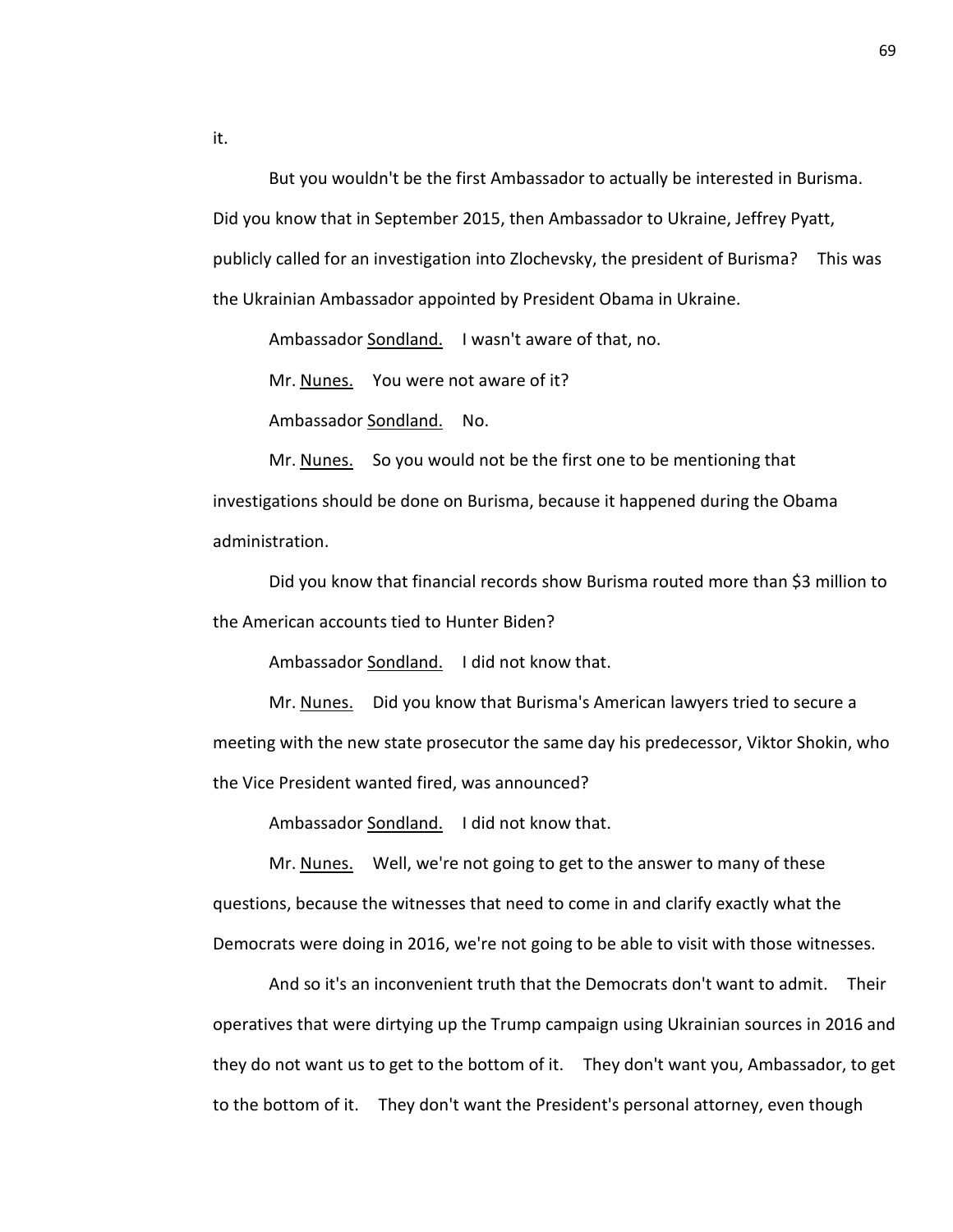he's under a special counsel investigation that they fed into the FBI, that we've dealt with for over 3 years, they don't want to get to the bottom of that, Ambassador.

I think Mr. Castor has some questions for you.

Mr. Castor. Thank you, Mr. Nunes.

Good morning, Ambassador, how are you?

Ambassador Sondland. Good morning, Mr. Castor.

Mr. Castor. Welcome back. You were here all day on the 17th late into the night, so thank you for your cooperation with the investigation.

Did the President ever tell you personally about any preconditions for anything? Ambassador Sondland. No.

Mr. Castor. Okay. So the President never told you about any preconditions for the aid to be released?

Ambassador Sondland. No.

Mr. Castor. The President never told you about any preconditions for a White House meeting?

Ambassador Sondland. Personally, no.

Mr. Castor. You said you didn't have your records or your documents from the State Department, but if you did, there wouldn't be any document or record that ties President Trump personally to any of this, correct?

Ambassador Sondland. Boy, I don't want to speculate what would be on --

Mr. Castor. Your documents or records.

Ambassador Sondland. I don't recall anything like that, no.

Mr. Castor. Okay. Good heavens. Okay.

You testified Mr. Giuliani's requests for a quid pro quo for the White House meeting, and you indicated that you believe that was -- he was evincing President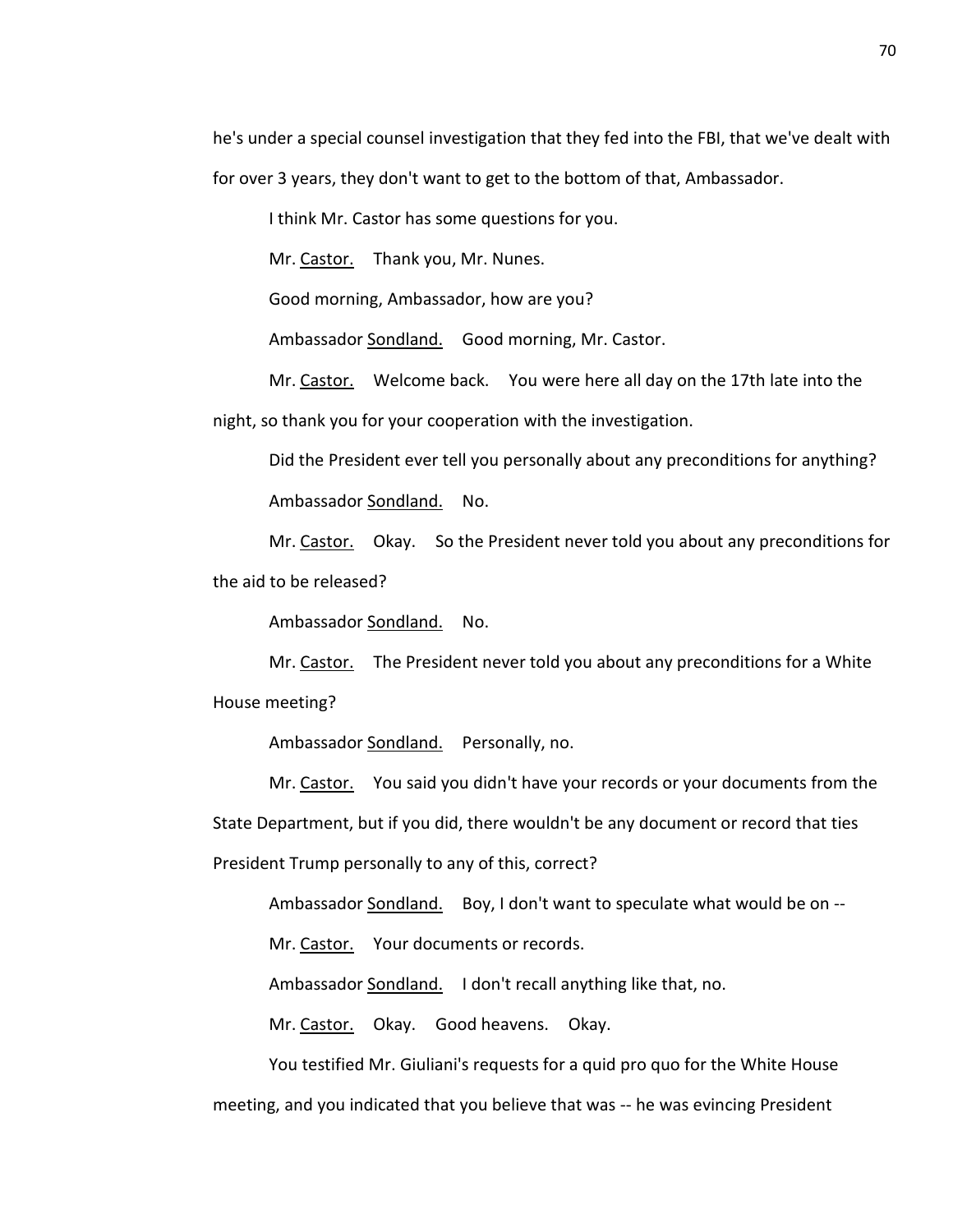Trump's interests, correct?

Ambassador Sondland. My contact with Mr. Giuliani began, as I said, very late in the process, after August 1st, when I was first introduced to him by a text from Ambassador Volker. So we had already begun those discussions, I believe, with the Ukrainians prior to August 1st. So everything was being funneled through others, including Mr. Volker.

Mr. Castor. Okay. You testified that Mr. Giuliani was expressing the desires of the President, correct?

Ambassador Sondland. That's our understanding, yes.

Mr. Castor. But how did you know that? Who told you?

Ambassador Sondland. Well, when the President says, talk to my personal attorney, and then Mr. Giuliani, as his personal attorney, makes certain requests or demands, we assume it's coming from the President. I don't -- I don't -- I'm not testifying that I heard the President tell Mr. Giuliani to tell us. So if that's your question.

Mr. Castor. But at your deposition, you said -- the question was, at the May 23rd meeting, when the President said go talk to -- go talk to Rudy, you responded, he didn't even say go talk. He said, talk to Rudy. You subsequently said, it was sort of like I don't want to talk about this. So it wasn't an order or a direction to go talk with Mr. Giuliani, correct?

Ambassador Sondland. Our conclusion and the conclusion of the three of us was that if we did not talk to Rudy, nothing would move forward on Ukraine.

Mr. Castor. Okay. And that was May 23rd. And then you never had any personal communications with Giuliani until August, right?

Ambassador Sondland. That is correct.

Mr. Castor. And Volker was handling -- Ambassador Volker was the primary --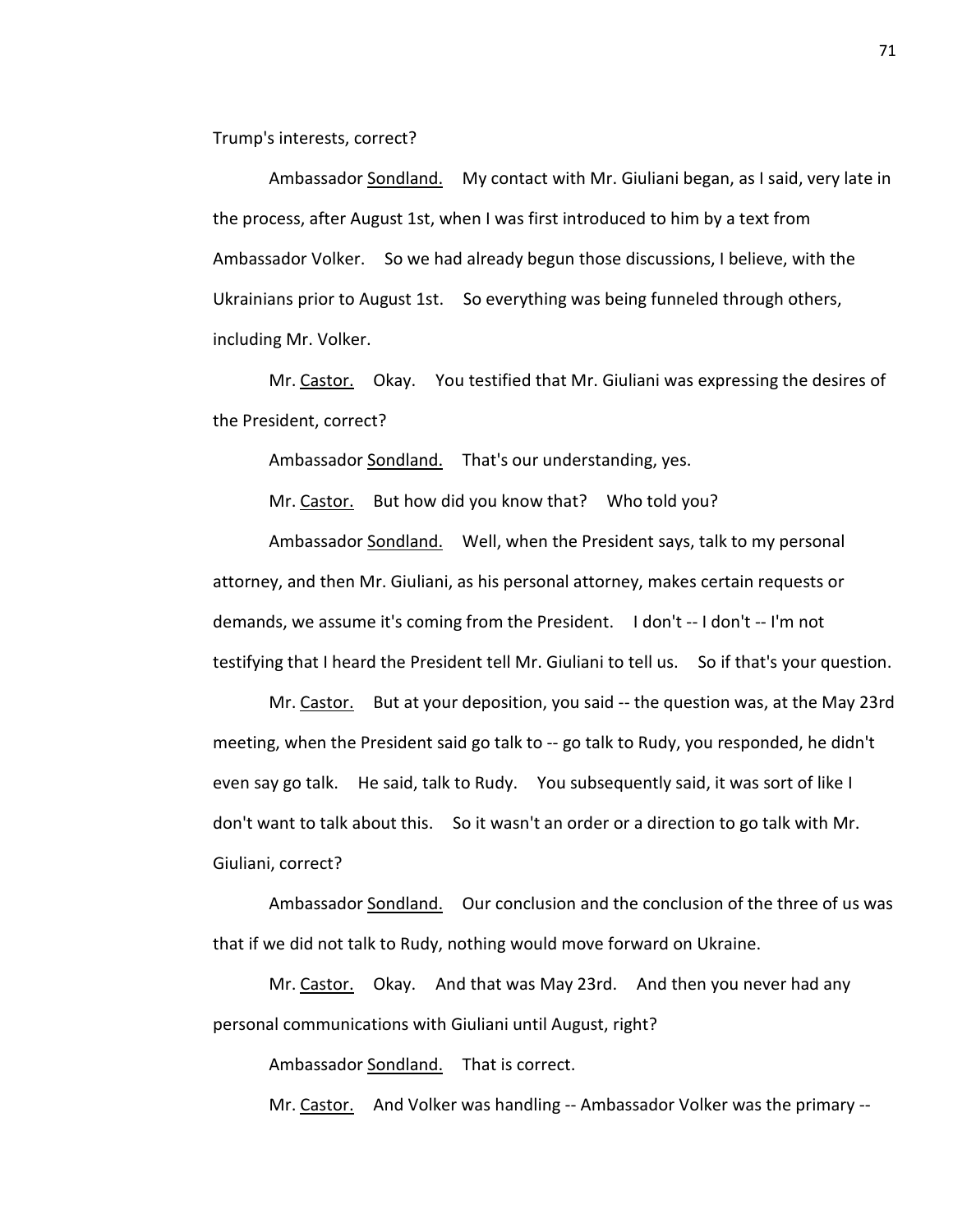Ambassador Sondland. Volker, Perry, and others.

Mr. Castor. Okay. Ambassador Volker, you testified he's a professional diplomat, correct?

Ambassador Sondland. Yes, he is.

Mr. Castor. And you said you had a great relationship with him?

Ambassador Sondland. I do, yes.

Mr. Castor. You said he was a very smart guy.

Ambassador Sondland. Yes.

Mr. Castor. Ambassador Yovanovitch said he's a brilliant diplomat, in fact. Do you agree with that?

Ambassador Sondland. He's pretty smart.

Mr. Castor. You stated that he's one of those people I'd hand my wallet to.

Ambassador Sondland. I would.

Mr. Castor. And so did you hear his testimony yesterday?

Ambassador Sondland. I did not.

Mr. Castor. Okay. Because --

Ambassador Sondland. I was busy getting ready for you.

Mr. Castor. He didn't have any -- he didn't have any evidence of any of these

preconditions. And he was the one most engaged with the Ukrainians, wasn't he?

Ambassador Sondland. Yes.

Mr. Castor. Okay. I mean, you testified, you know, this was his full-time job, although he was doing it for free.

Ambassador Sondland. He was the special envoy.

Mr. Castor. And you testified you came in and out of the events, correct? Ambassador Sondland. That is correct.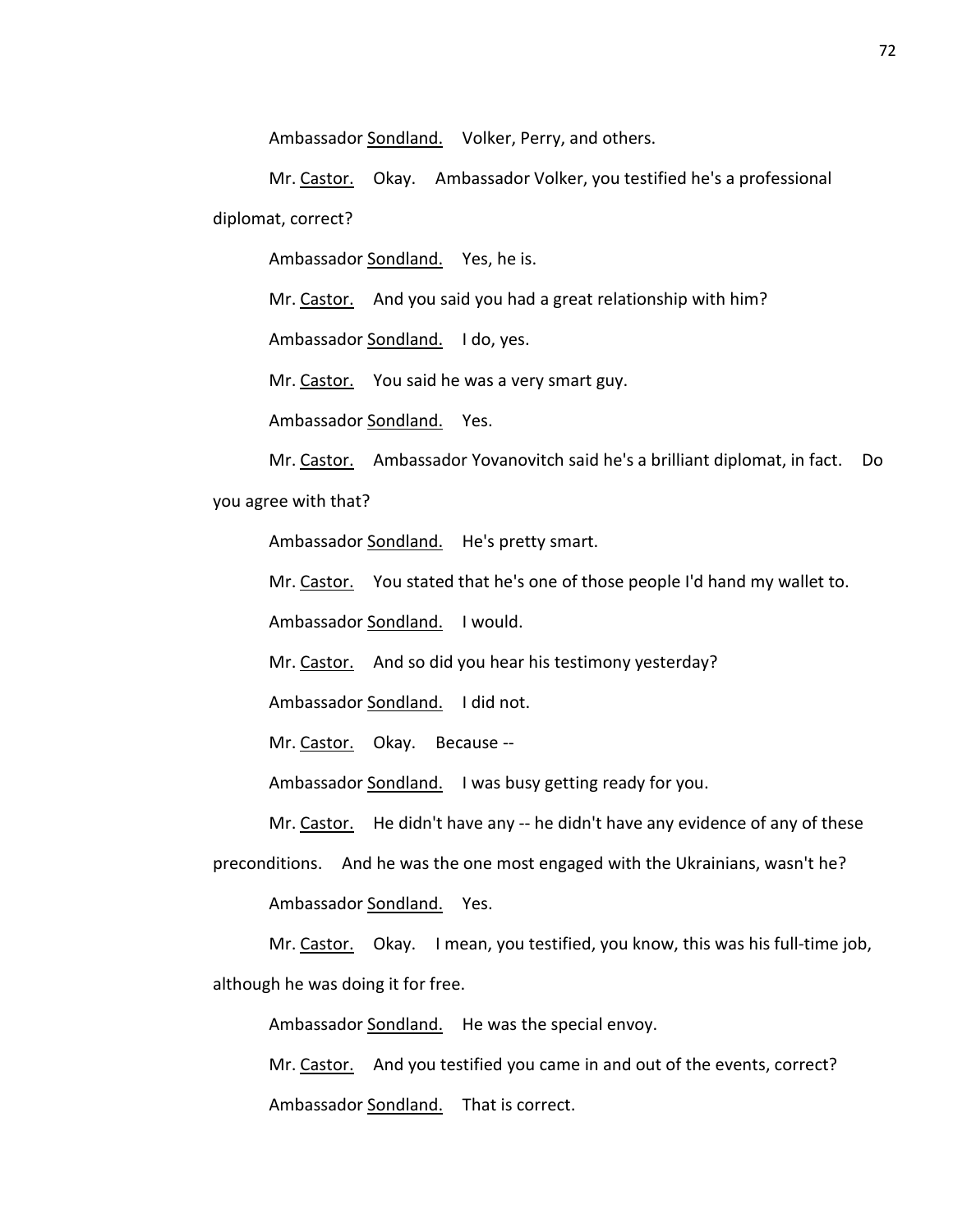Mr. Castor. Okay. At your deposition, we asked you about your communications with the President, and we asked you whether there were so many that it would be impossible to chronicle. And you said, no, it wasn't that many. And we went down the path of building a list of communications you remember with the President, right?

Ambassador Sondland. Correct.

Mr. Castor. We talked about May 23rd in the Oval Office.

Ambassador Sondland. Yes.

Mr. Castor. You mentioned on July 25th, before you went to Ukraine, you called the President, but there was no material information on the 25th call, correct?

Ambassador Sondland. Not that I recall.

Mr. Castor. Okay. Then last Friday, Mr. Holmes came in, and I guess his testimony refreshed your recollection?

Ambassador Sondland. Yeah. What refreshed my recollection was when he mentioned A\$AP Rocky. Then all of a sudden it came back to me.

Mr. Castor. Okay. And talking about President Zelensky loving the President and so forth?

Ambassador Sondland. Well, the whole thing sort of came back to me after he mentioned A\$AP Rocky.

Mr. Castor. And then the next time -- you know, we tried to unpack this. The next time you talk with the President was -- on the telephone was September 9th, according to your deposition, right?

Ambassador Sondland. I may have even spoken to him on September 6th, but, again, I just don't have all the records. I wish I could get them. Then I could answer your questions very easily.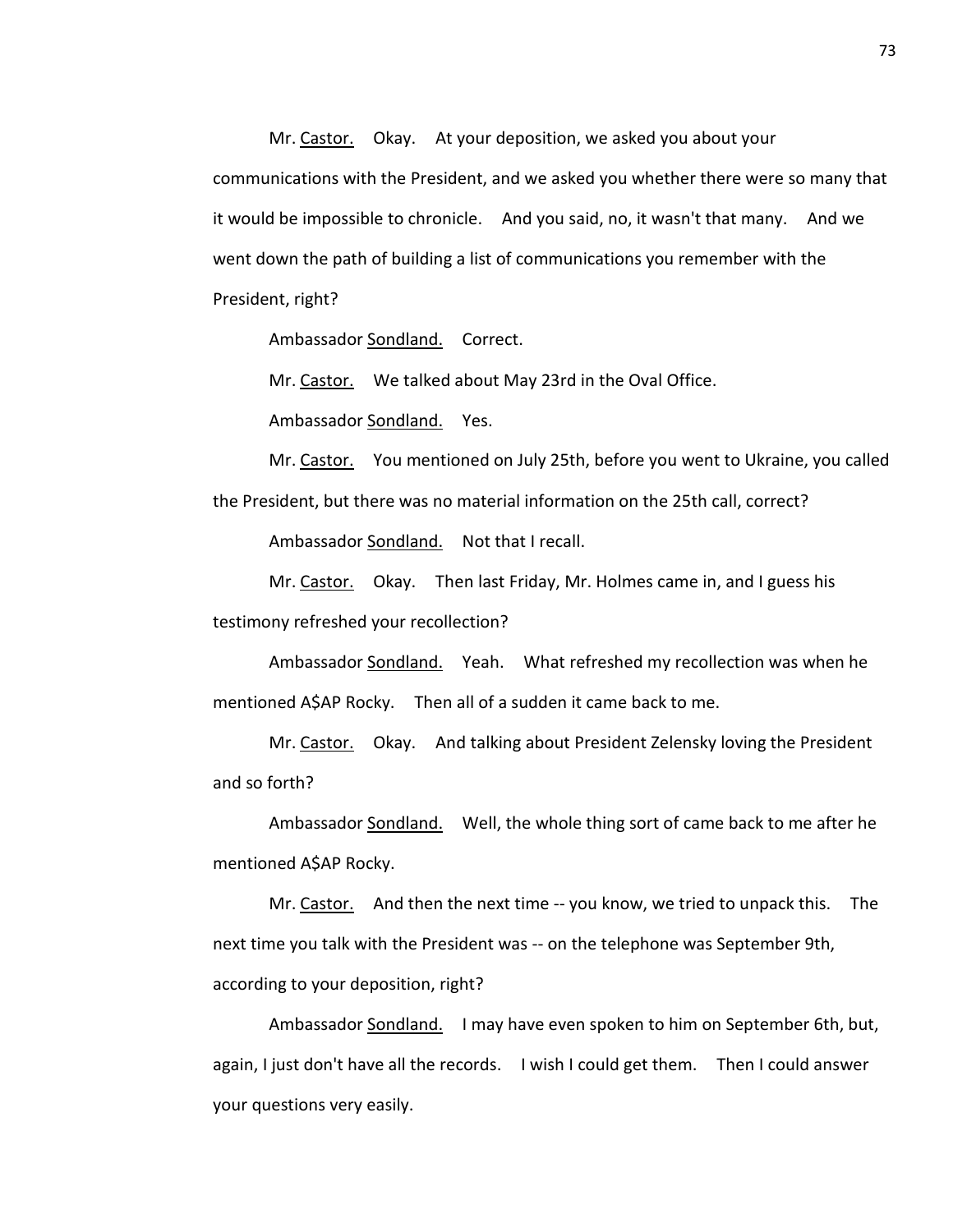Mr. Castor. Okay. But on September 9th, at least at your deposition, you were extremely clear. You called the President. You said he was feeling cranky that day, right?

Ambassador Sondland. He seemed very cranky to me.

Mr. Castor. And you said in no uncertain terms -- and this is on the heels of the Bill Taylor text, right?

Ambassador Sondland. Right.

Mr. Castor. And why don't you tell us, what did the President say to you on September 9th that you remember?

Ambassador Sondland. Well, words to the effect -- I decided to ask the President the question in an open-ended fashion, because there were so many different scenarios floating around as to what was going on with Ukraine.

So, rather than ask the President nine different questions, is it this, is it this, is it that, I just said, what do you want from Ukraine? I may have even used a four-letter word. And he said, I want nothing. I want no quid pro quo. I just want Zelensky to do the right thing, to do what he ran on, or words to that effect.

And that gave me the impetus to respond to Ambassador Taylor with the text that I sent. As I said to Mr. Goldman, it was not an artfully written text. I should have been more specific, put it in quotes, something like that. But, basically, I wanted Mr. Taylor, Ambassador Taylor to pick up the ball and take it from there. I had gone as far as I could go.

Mr. Castor. And you believed the President, correct?

Ambassador Sondland. You know what, I'm not going to characterize whether I believed or didn't believe. I was just trying to convey what he said on the phone.

Mr. Castor. Okay. And at that point in time, the pause in the aid, the aid was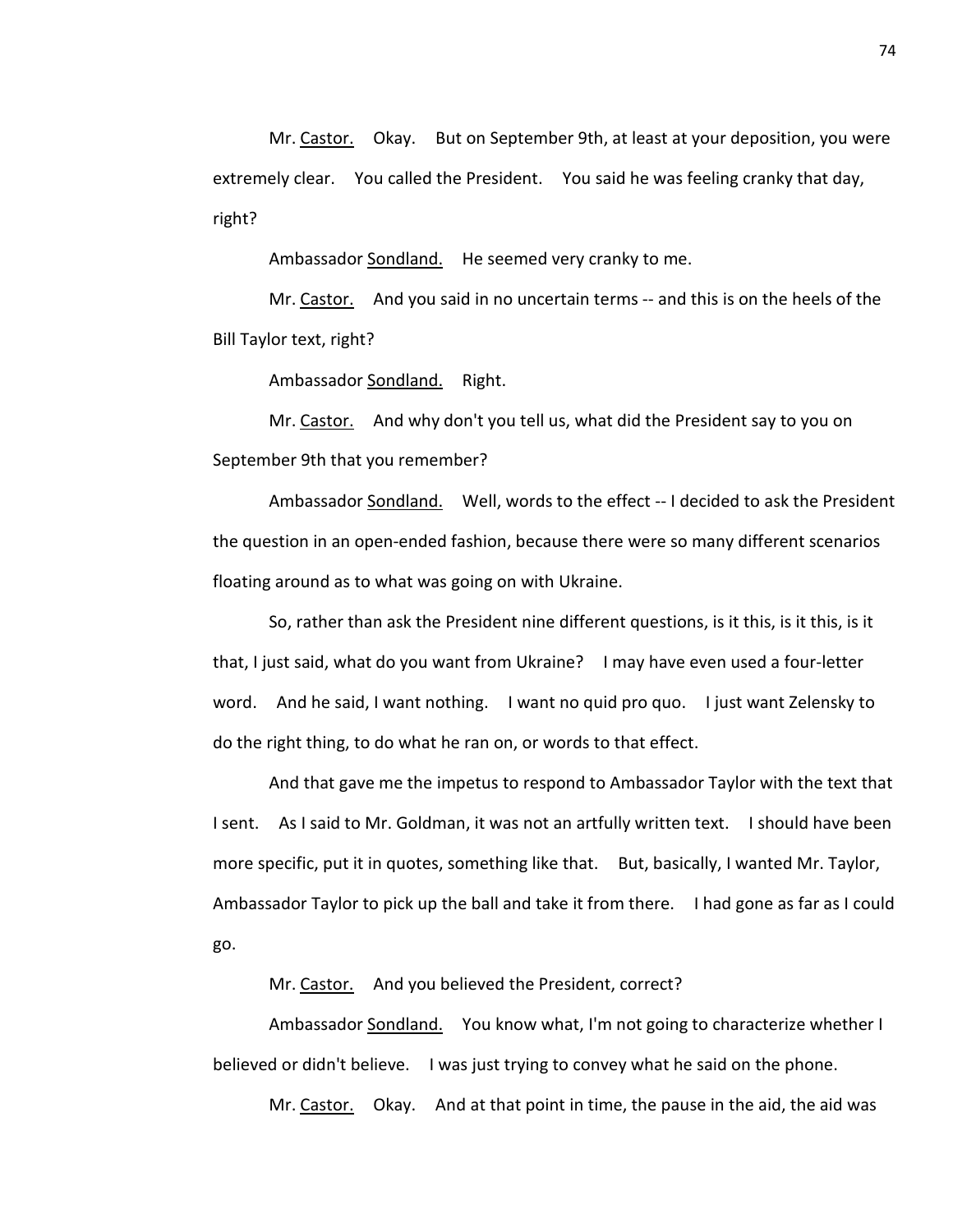paused for 55 days. There was a news article in Politico on August 28th talking about it. So by that point in time, the President had been receiving calls from Senators. He had been getting pressure to lift the aid, correct?

Ambassador Sondland. That's what I understand, yes.

Mr. Castor. I want to turn back to your opener on page 5, under -- when you talk about, in the absence of any credible explanation for the suspension of aid, I later came to believe that the resumption of security aid would not occur until there was a public statement from Ukraine committing to the investigations, correct?

Ambassador Sondland. Correct.

Mr. Castor. And you acknowledge that this is speculation, right? Ambassador Sondland. It was a presumption.

Mr. Castor. Okay. It was a guess, in fact, I think you even said this morning.

Ambassador Sondland. Well, I want to say that it goes back to Mr. Goldman's

point or Chairman Schiff's two plus two equaled four in my mind at that point.

Mr. Castor. Okay. But you didn't have any evidence of that, correct?

Ambassador Sondland. Other than the aid wasn't being released and we weren't getting anywhere with the Ukrainians.

Mr. Castor. Okay. But did Ambassador Volker clue you in that that was the issue? I mean, this is a pretty high -- I mean, this is a pretty serious conclusion you've reached without precise evidence.

Ambassador Sondland. Well, I sent that email to Secretary Pompeo to set up a potential meeting between President Trump and President Zelensky in Warsaw. And when I referred to the logjam, I referred to the logjam in a very inclusive way. Everything was jammed up at that point. And Secretary Pompeo essentially gave me the green light to brief President Zelensky about making those announcements.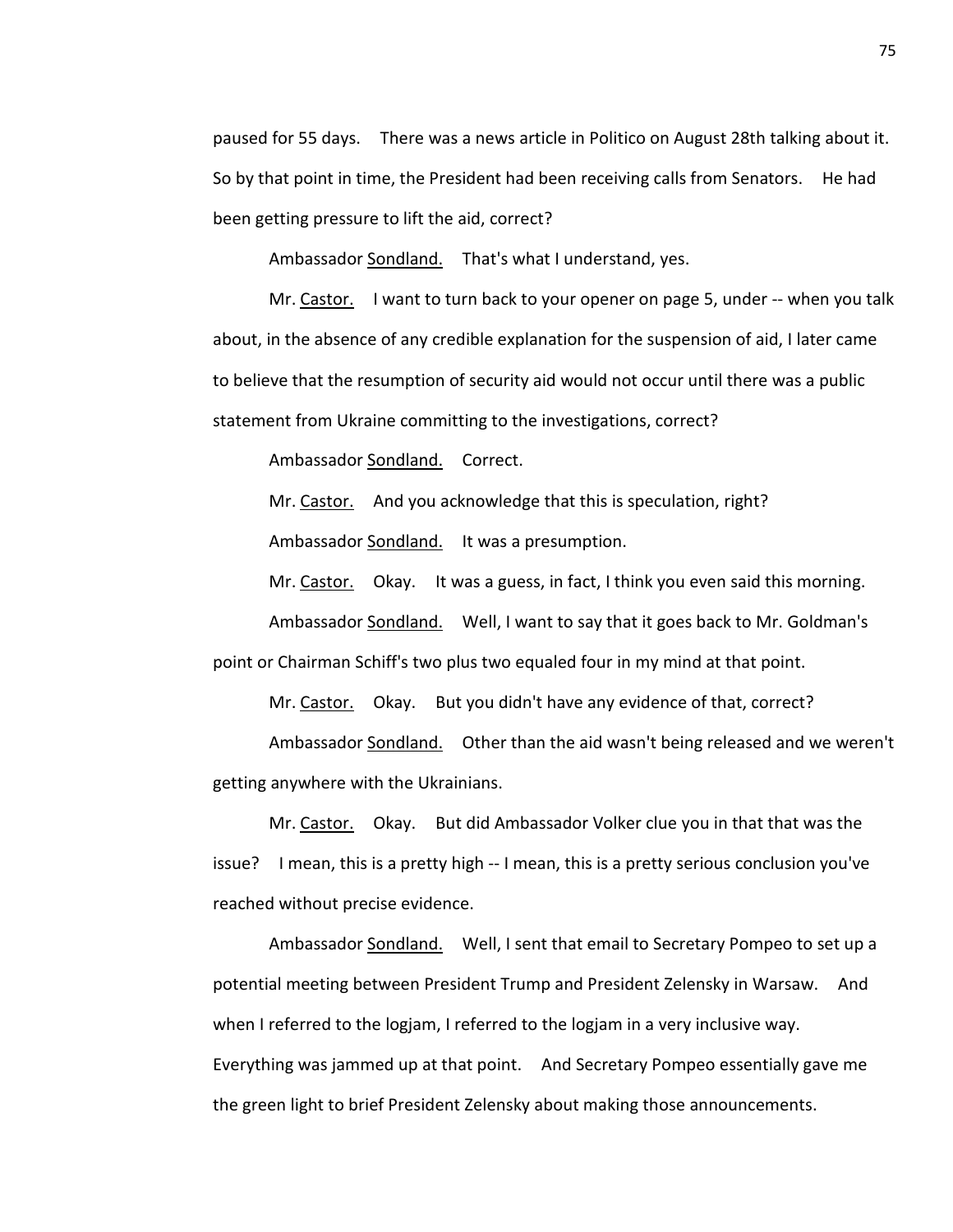Mr. Castor. Okay. We can turn to that. And that was your email dated what date?

Ambassador Sondland. Do you have the page there?

Mr. Castor. Your email to Secretary Pompeo, was that August 11th? Ambassador Sondland. August 22nd.

Mr. Castor. Okay. So you're asking Secretary Pompeo whether we should block time -- I mean, is there any discussion of specific investigations? Is there any discussion of Biden or Burisma or anything linking to aid in this email that you sent to Pompeo, Secretary Pompeo?

Ambassador Sondland. No. This was a proposed briefing that I was going to give President Zelensky, and I was going to call President Zelensky and ask him to say what is in this email. And I was asking essentially President Pompeo's permission to do that, which he said yes.

Mr. Castor. But at that point in time, we're talking about investigations into the origins of the 2016 election. We're not talking about anything to do with Joe Biden.

Ambassador Sondland. Joe Biden did not come up.

Mr. Castor. Okay. Stepping back a page to your email to the State Department on August 11th, you email Secretary Pompeo and you say: Kurt and I negotiated a statement from Zelensky to be delivered for our review in a day or two.

And the question I have here is that, I mean, that statement never was issued and, in fact, Ambassador Volker has testified that he didn't think it was a good idea and ultimately the Ukrainians didn't think it was a good idea, and so the statement never reached a finalized state.

Ambassador Sondland. That is correct.

Mr. Castor. But even if it had, it doesn't talk about Bidens or Burisma or anything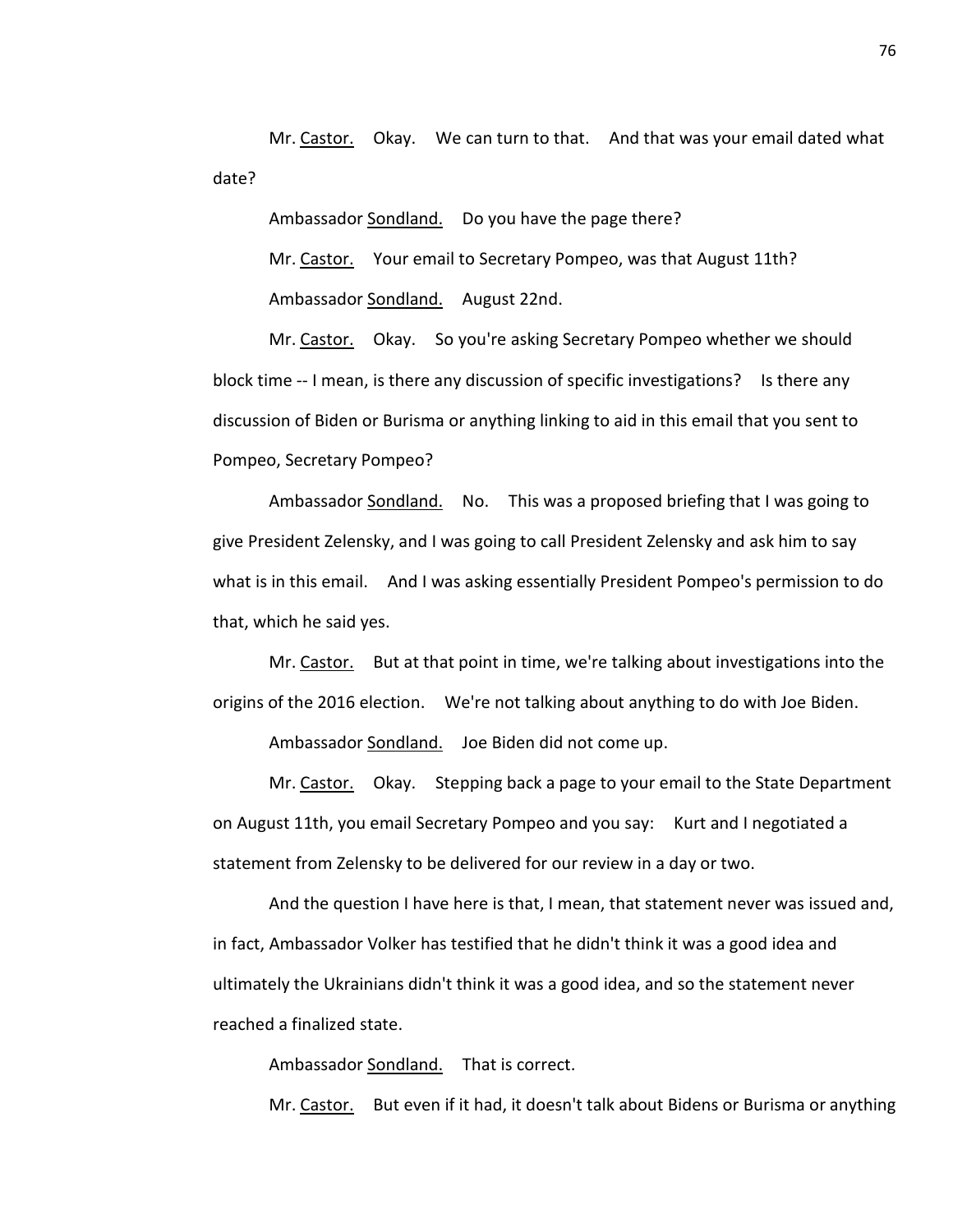insidious, correct?

Ambassador Sondland. Well, the statement, as I recall, would have mentioned the 2016 election/DNC server and Burisma. It would not have mentioned the Bidens.

Mr. Castor. Okay. And have you heard Ambassador Volker, how he talks about what might be an investigation into Burisma?

Ambassador Sondland. No.

Mr. Castor. Okay. I mean, he has said that if there were Ukrainians engaged in violations of Ukrainian law, then the prosecutor general with the new administration ought to investigate that. Did Ambassador Volker ever relate that to you?

Ambassador Sondland. No. We just talked in generic terms about, quote, "investigating Burisma."

Mr. Castor. But it had nothing to do with Vice President Biden?

Ambassador Sondland. I had never heard Vice President Biden come up until very late in the game.

Mr. Castor. When?

Ambassador Sondland. I don't recall the exact date, but when it all sort of came together. Maybe after the transcript of the July 25th call. I don't know. I don't know the exact date when I made the connection.

Mr. Castor. Okay.

Ambassador Sondland. Apparently, a lot of people did not make the connection.

Ambassador Sondland. I want to turn to the letter from Senator Johnson.

When he heard about some of these issues and the hold on the aid, he called the

President. He called the President on August 31st. It's page 6 of his letter.

Senator Johnson states, or he writes: I asked him, the President, whether there was some kind of arrangement where Ukraine would take some action and the hold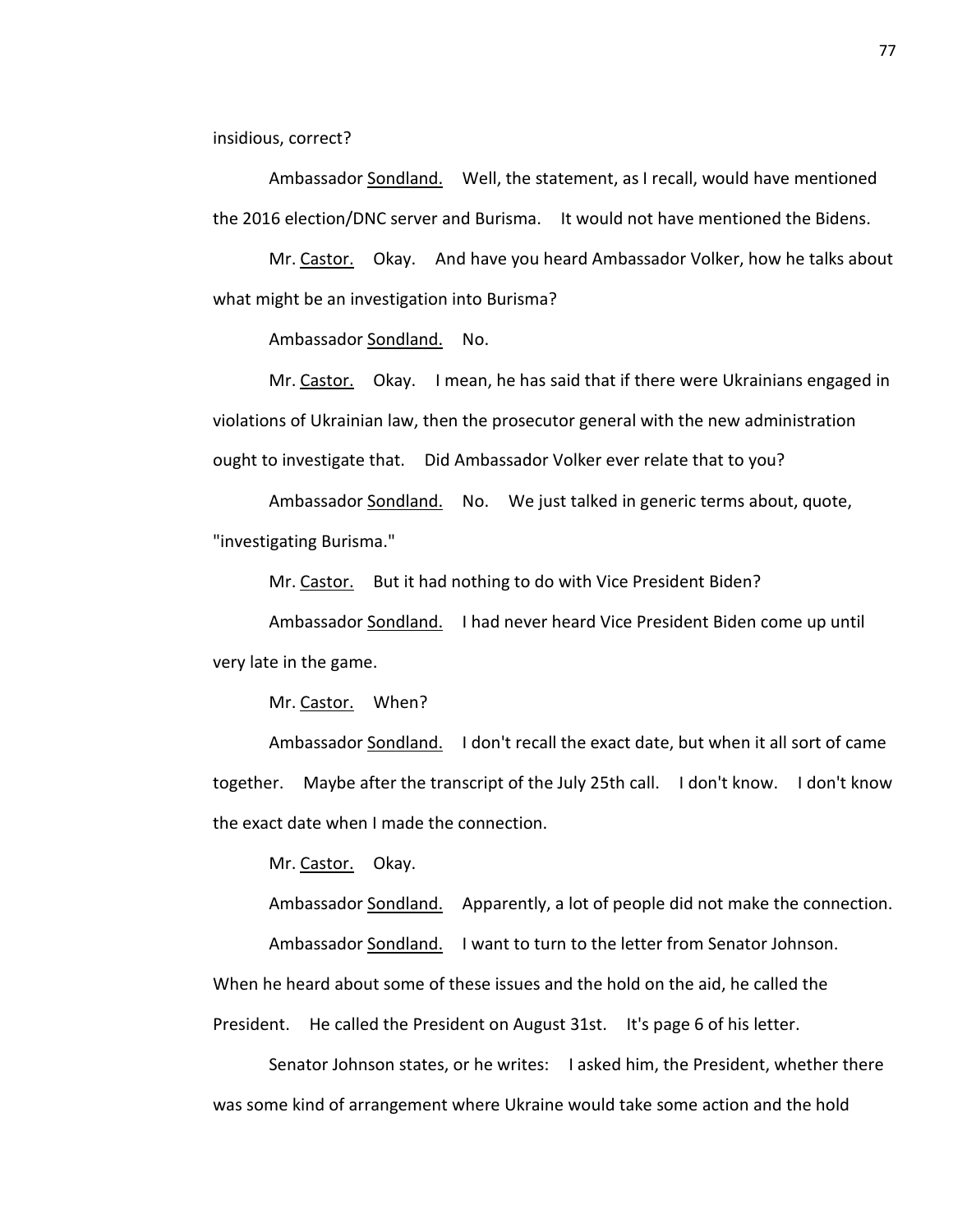would be lifted. Without hesitation, President Trump immediately denied such an arrangement existed. Senator Johnson quotes the President saying, no, and he prefaced it with a different word. No way. I would never do that. Who told you that? I have -- Senator Johnson says, I have accurately characterized the President's reaction as adamant, vehement, and angry.

Senator Johnson's telephone call with the President wasn't a public event. It was capturing a genuine, you know, moment with the President. And he had -- at this point in time on August 31st, he was adamant, vehement, and angry that there was no connections to aid, there were no preconditions.

Ambassador Sondland. I had my meeting with Senator Johnson where, again, I had made the presumption that I had made to both Mr. Yermak and the email I had sent to Secretary Pompeo. And we were sort of ruminating about what was going on, and Senator Johnson, I believe, said, I'm going to call President Trump, you know, and find out. And then he obviously had that phone call. I wasn't involved in that phone call.

Mr. Castor. Okay. But you have no reason to disbelieve that wasn't the way it went down, right?

Ambassador Sondland. No, no reason to disbelieve Senator Johnson.

Mr. Castor. Okay. And now that you've had some time since your deposition and you submitted an addendum relating to the Warsaw get-together with Mr. Yermak, as you sit here today, I mean, are we missing a lot of your communications with the President?

Ambassador Sondland. I haven't had that many communications with the President and, in fact, a bunch of the call records that I have had access to, just the short period of time on the call indicates I never got through. In other words, I was put on hold for 1 or 2 minutes and the call never connected.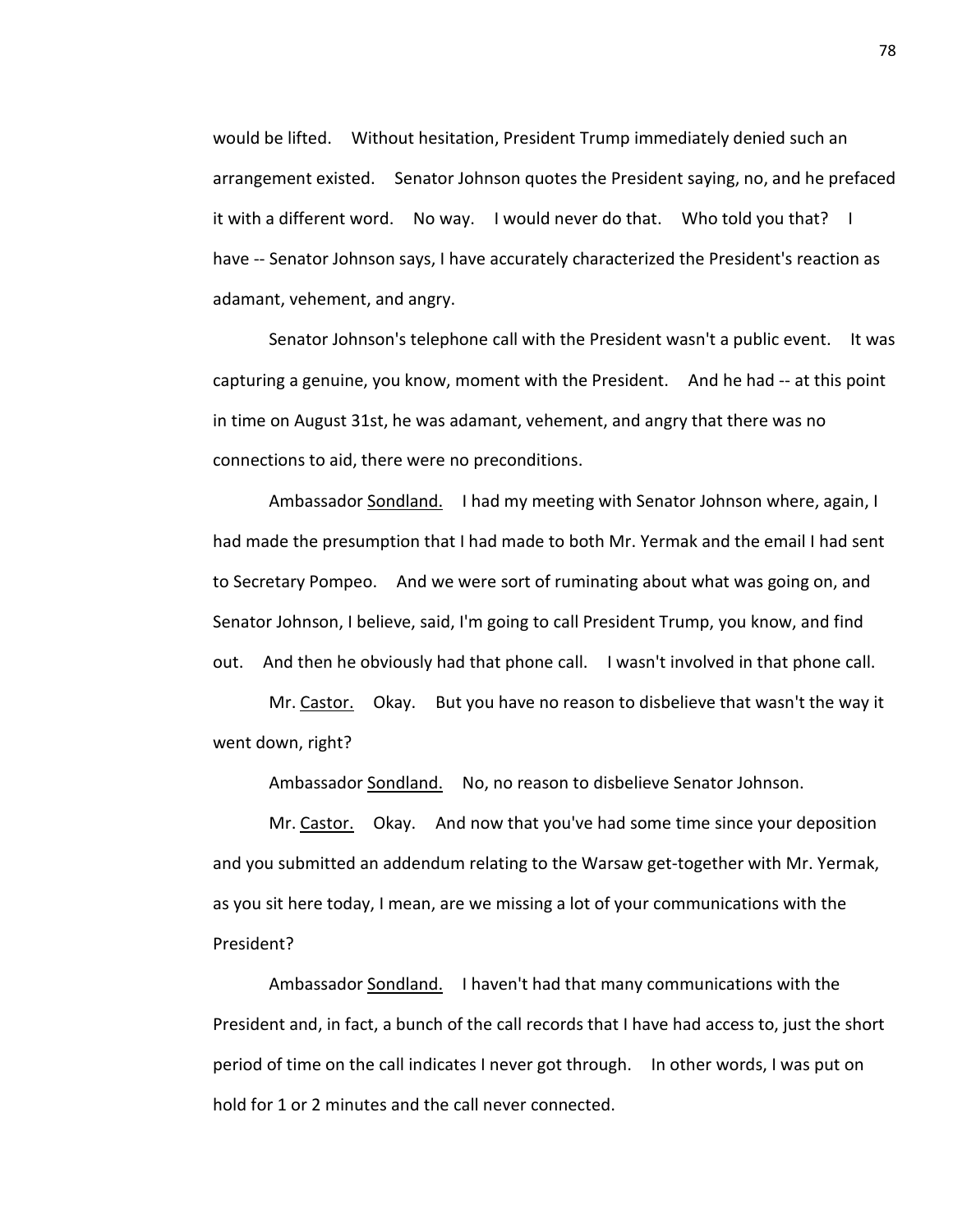So I really can't give you an accurate count of how many conversations. Plus, Mr. Castor, I've had a lot of conversations with the President about completely unrelated matters that have nothing to do with Ukraine.

Mr. Castor. But you don't think we're missing any material conversations that you had with the President?

Ambassador Sondland. I don't recall any material conversations today as I'm sitting here.

Mr. Castor. Or with Rudy Giuliani?

Ambassador Sondland. Yeah. My memory about the conversations with Rudy Giuliani, whether they were direct, whether they were conference calls with Ambassador Volker or Secretary Perry, is really vague without seeing the -- you know, the call logs.

Mr. Castor. Are there any other key fact witnesses that would help us get to the bottom of whether there was any link to the aid and the --

Ambassador Sondland. Maybe Brian McCormack, the chief of staff for Secretary Perry, who was involved in and out as well.

Mr. Castor. Okay. Now, the aid was ultimately lifted on September 11th, correct?

Ambassador Sondland. I believe that is correct.

Mr. Castor. Okay. And Senator Johnson, in his letter on page 6, quotes the President on August 31st: Ron, I understand your position. We're reviewing it now and you'll probably like my final decision.

So even on August 31st -- and this is before any congressional investigation started -- the President was signaling to Senator Johnson that he was going to lift the aid, lift the --

Ambassador Sondland. Sounds like it, yeah.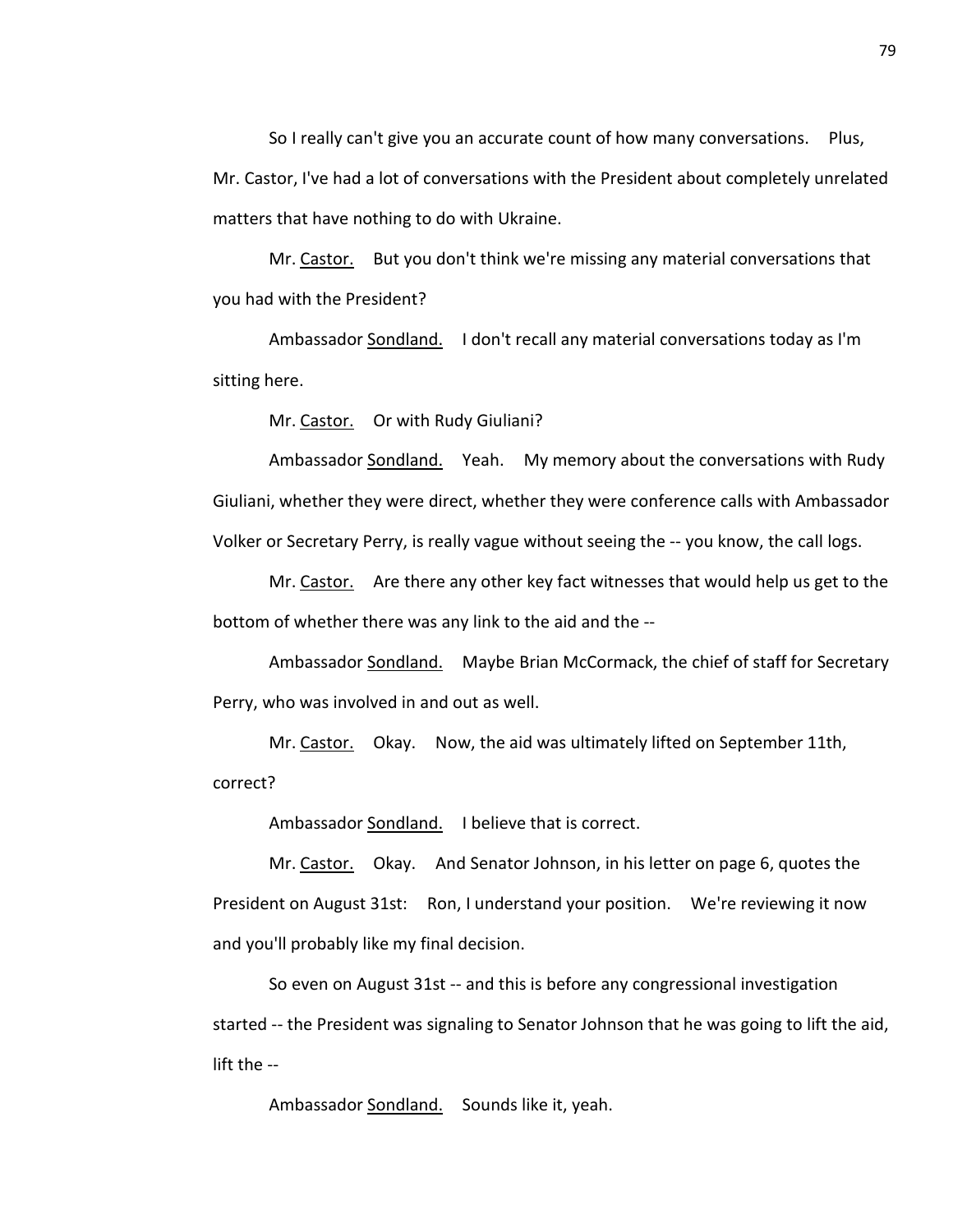Mr. Castor. Okay. And most of the other witnesses we talked to, whether it's from the Department of Defense or OMB or -- you know, have told us that all along during this 55-day period, they genuinely believed the hold would be lifted. Was that your feeling too at the time?

Ambassador Sondland. I didn't know, because every time I asked about the hold, I was never given a straight answer as to why it had been put in place to begin with.

Mr. Castor. Now, what do you know about the Ukrainians' knowledge of the hold?

Ambassador Sondland. Oh, that's very vague. I don't know if the Politico article triggered it. I don't know if they were told by Mr. Giuliani. It would be pure, you know, guesswork on my part, speculation. I don't know.

Mr. Castor. Okay. I mean, during your deposition, you testified that you did not believe the Ukrainians believed the -- were aware of the hold until the Politico article.

Ambassador Sondland. Yeah. Again, I think -- I think I testified that I was not clear on the exact dates of when these things -- when the light went on. There were a lot of conversations going on with the Ukrainians by a lot of people, so I don't know who communicated what to them.

Mr. Castor. We have testimony from several witnesses that the President was concerned about foreign aid generally, and so he had an appetite to put holds on aid, because he was trying to be a good steward of U.S. taxpayer dollars. Do you agree with that?

Ambassador Sondland. I'm aware that that's been his position on aid in other matters, yes.

Mr. Castor. And are you aware that he was also interested in better understanding the contributions of our European allies?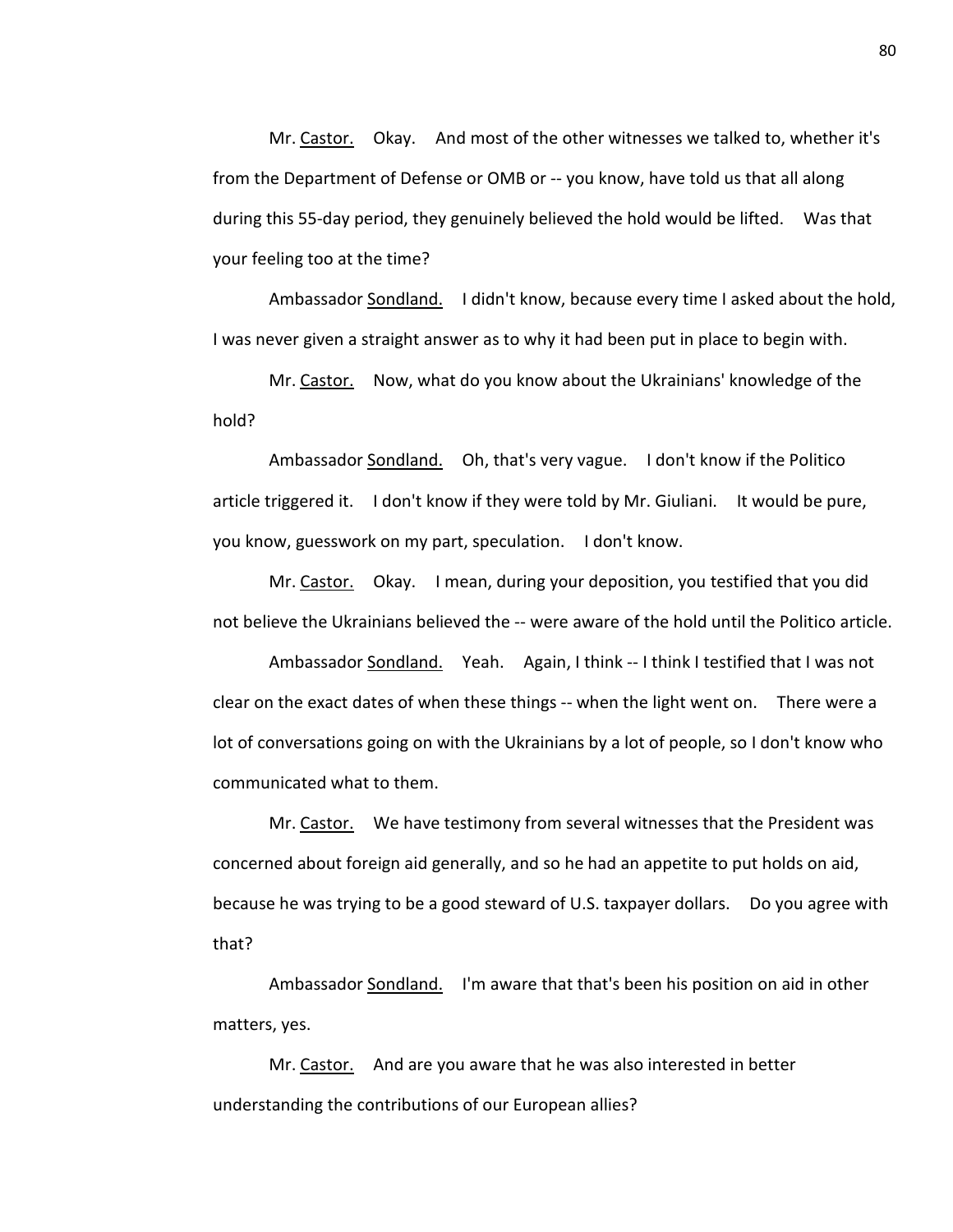Ambassador Sondland. That I'm definitely aware of.

Mr. Castor. And there was some back-and-forth between the State Department officials trying to better understand that information for the President?

Ambassador Sondland. Yes, that is correct.

Mr. Castor. And how do you know that wasn't the reason for the hold? Ambassador Sondland. I don't.

Mr. Castor. But yet, you speculate that there was, you know, a link to this announcement.

Ambassador Sondland. I presumed it, yes.

Mr. Castor. Okay. I want to turn quickly to the July 10th meeting. The July 10th meeting in Ambassador Bolton's office involving Ambassador Volker, Mr. Danylyuk, Mr. Yermak, has been the subject of some controversy.

Ambassador Volker yesterday testified that it wasn't until the end of the meeting -- Mr. Danylyuk he said was going through some real detailed -- some real detailed information about some of the plans he had, but it wasn't until the end of the meeting Ambassador Volker recollects that you mentioned something general about investigations.

What do you remember from that meeting?

Ambassador Sondland. Well, again, I'm not going to dispute Ambassador Volker's recollection, particularly if he had notes. I know that the desire to have the 2016 election, DNC server, and Burisma were already being discussed by them. Again, I had no direct contact with Mr. Giuliani on July 10th but through Ambassador Volker. And I probably mentioned that this needs to happen in order to move the process forward. That seemed to be the conventional wisdom at the time.

I don't recall any abrupt ending of the meeting or people storming out or anything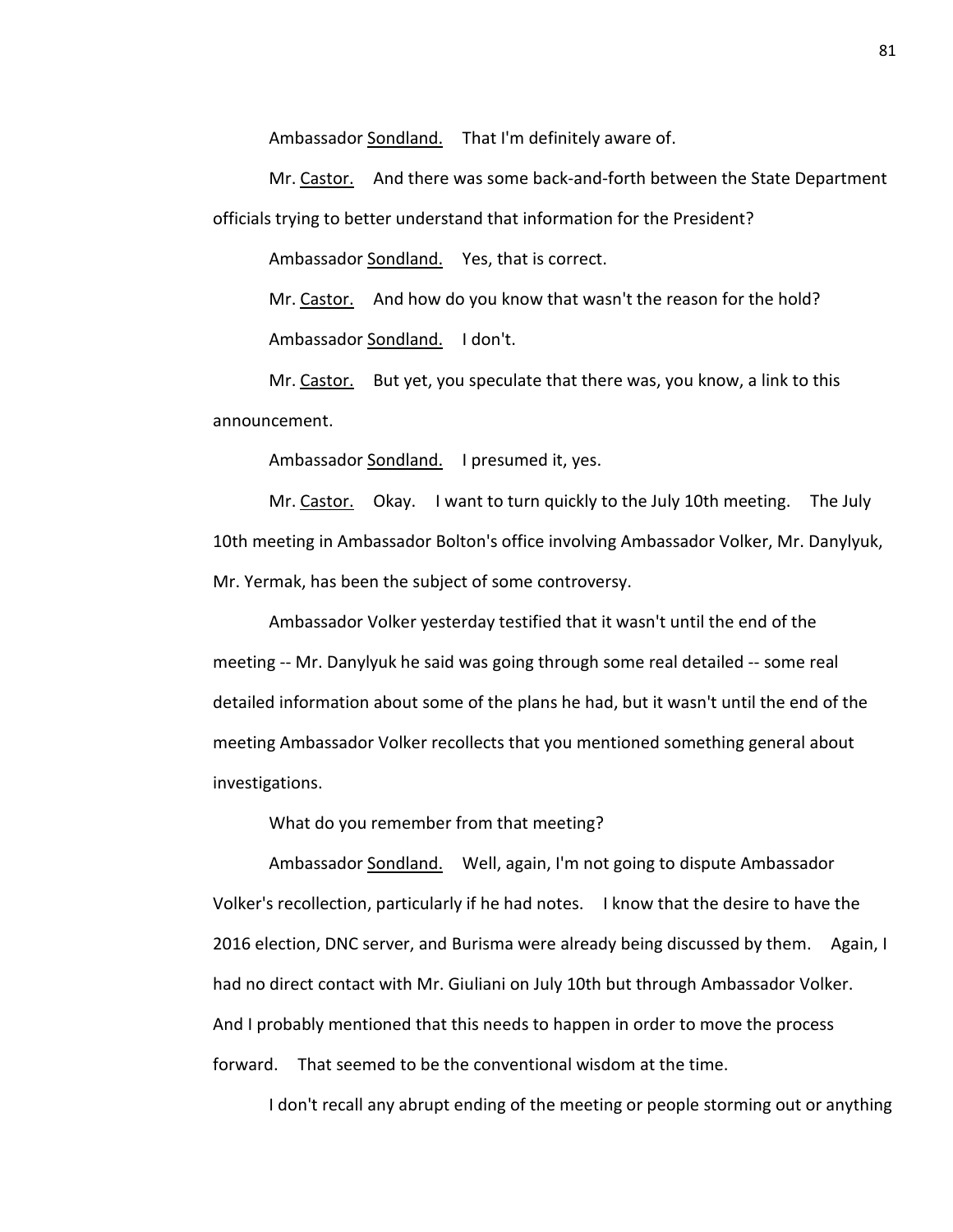like that. That would have been very memorable if someone had stormed out of a meeting, based on something I said.

Mr. Castor. Okay. And nobody accused you at that point in time of being involved with some sort of drug deal?

Ambassador Sondland. No.

Mr. Castor. Did Dr. Hill ever relate to you her concerns about you being involved in a drug deal?

Ambassador Sondland. Never.

Mr. Castor. Okay. So you were surprised when testimony emerged that she thought there was a drug deal going on?

Ambassador Sondland. I was shocked.

Mr. Castor. Okay. And, in fact, after the meeting, you went out and you took a picture, right?

Ambassador Sondland. Yeah. We -- Ambassador Bolton -- or his assistant indicated that he was out of time, that he needed -- he had another meeting to attend. And we all walked out of the White House. Everyone was smiling, everyone was happy, and we took a picture on the lawn on a nice sunny day.

Mr. Castor. Okay. Then did you retire to the Ward Room?

Ambassador Sondland. I think Secretary Perry asked to use the Ward Room to continue the conversation. And the real subject that was under debate -- and it wasn't an angry debate, it was a debate -- should the call from President Trump to President Zelensky be made prior to the parliamentary elections in Ukraine or after the parliamentary elections? And there was good reason for both.

We felt -- Ambassador Perry, Ambassador Volker, and I thought it would help President Zelensky to have President Trump speak to him prior to the parliamentary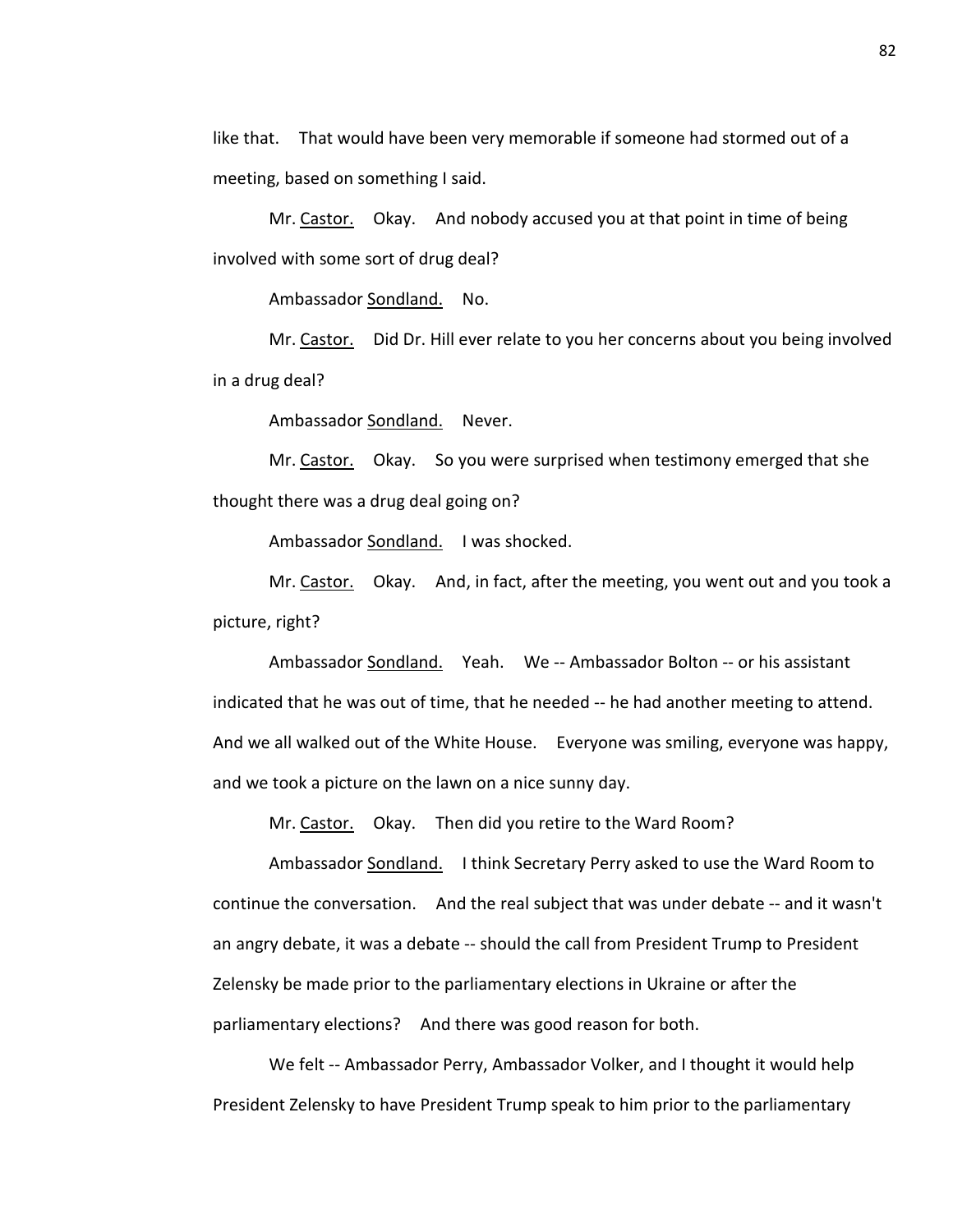elections, because it would give President Zelensky more credibility, and ultimately he would do better with his people in the parliamentary elections.

Others, I believe, pushed back and said, no, it's not appropriate to do it before. It should be done after. And ultimately, it was done after.

Mr. Castor. Okay. There was no mention of Vice President Biden in the Ward Room?

Ambassador Sondland. Not that I remember, no.

Mr. Castor. Or any specific investigation?

Ambassador Sondland. Just the generic investigations.

Mr. Castor. Okay. When, again, did the Vice President Biden nexus come to your attention?

Ambassador Sondland. Very late. Again, I don't -- I can't recall the exact date the light bulb went on. It could have been as late as once the transcript was out. But it was always Burisma to me, and I didn't know about the connection between Burisma and Biden.

Mr. Castor. To the best of your knowledge, you never understood that anyone was asking Ukrainians to investigate U.S. persons, correct?

Ambassador Sondland. Ukrainians to investigate U.S. persons?

Mr. Castor. Right.

Ambassador Sondland. No, no.

Mr. Castor. Okay. And just to sort of be clear here, ultimately, the aid was lifted on September 11th. There was never any announcement by the Ukrainians about any investigations they were going to do, correct?

Ambassador Sondland. Correct.

Mr. Castor. The Ukrainians never, to your knowledge, started any of these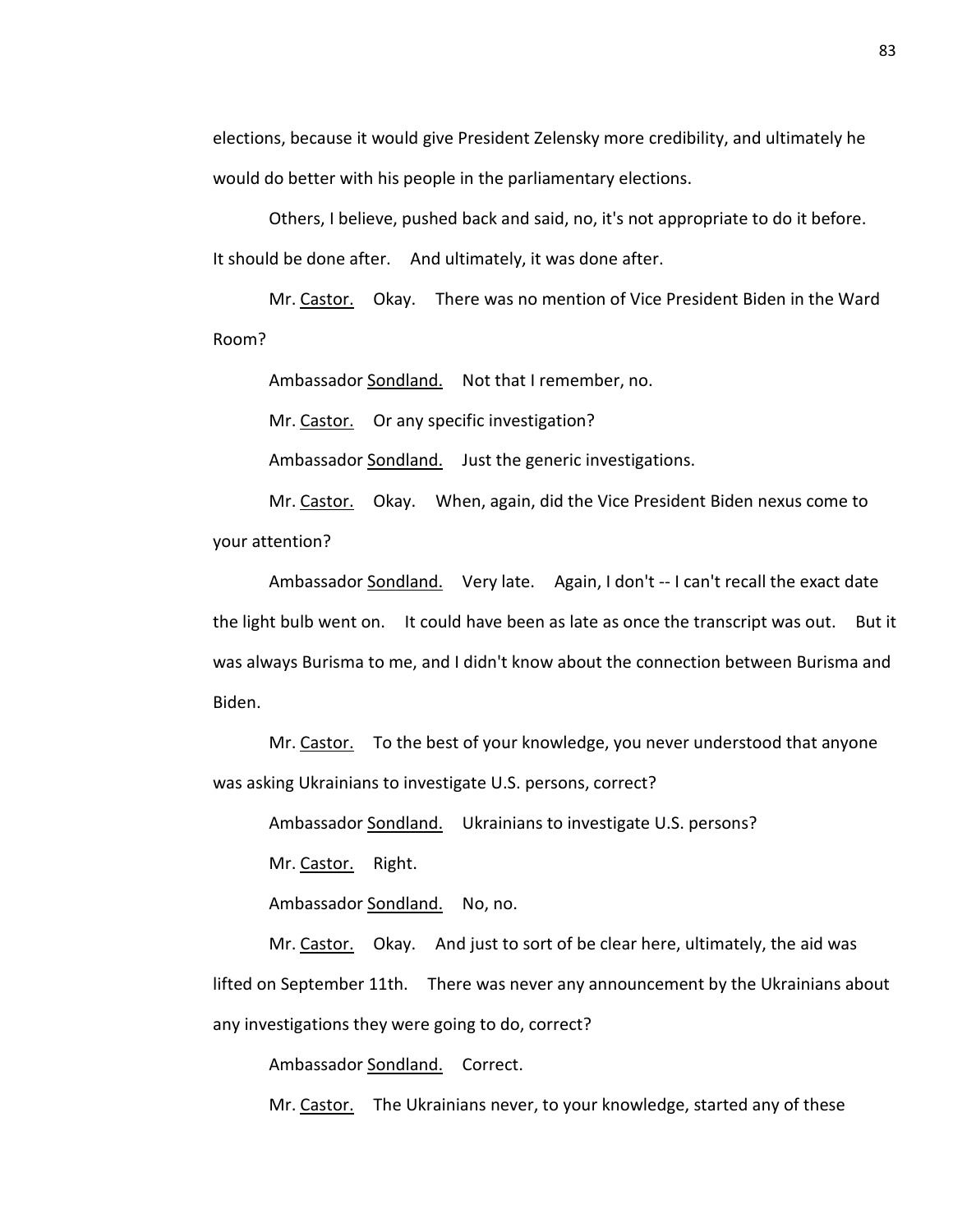investigations, correct?

Ambassador Sondland. Not to my knowledge.

Mr. Castor. And consequently, these allegations that there was a quid pro quo that had to be enforced before the aid is released, that never came to fruition, right?

Ambassador Sondland. I don't believe so.

Mr. Castor. I want to just step back a little bit and just verify with you that the President had some genuinely deep-rooted concerns about corruption in Ukraine, correct?

Ambassador Sondland. That's what he expressed to us, yes.

Mr. Castor. Okay. And you believed him, right, given his business dealings in the region?

Ambassador Sondland. When we had the conversation, I did.

Mr. Castor. And when you first started discussing the concerns the President had with corruption, Burisma wasn't the only company that was mentioned, right?

Ambassador Sondland. It was a generic -- as I think I testified to Chairman Schiff, it was a generic corruption, oligarchs, just bad stuff going on in Ukraine.

Mr. Castor. Okay. But other companies came up, didn't they?

Ambassador Sondland. I don't know if they were mentioned specifically. It might have been Naftogaz, because we were working on another issue with Naftogaz. So that might have been one of them.

Mr. Castor. At one point in your deposition, I believe you said, yeah, Naftogaz comes up at every conversation. Is that fair?

Ambassador Sondland. Probably.

Mr. Castor. Okay. You had -- I guess Dr. Hill at one point attributed to you the terminology that the President has given you a large remit. Are you familiar with her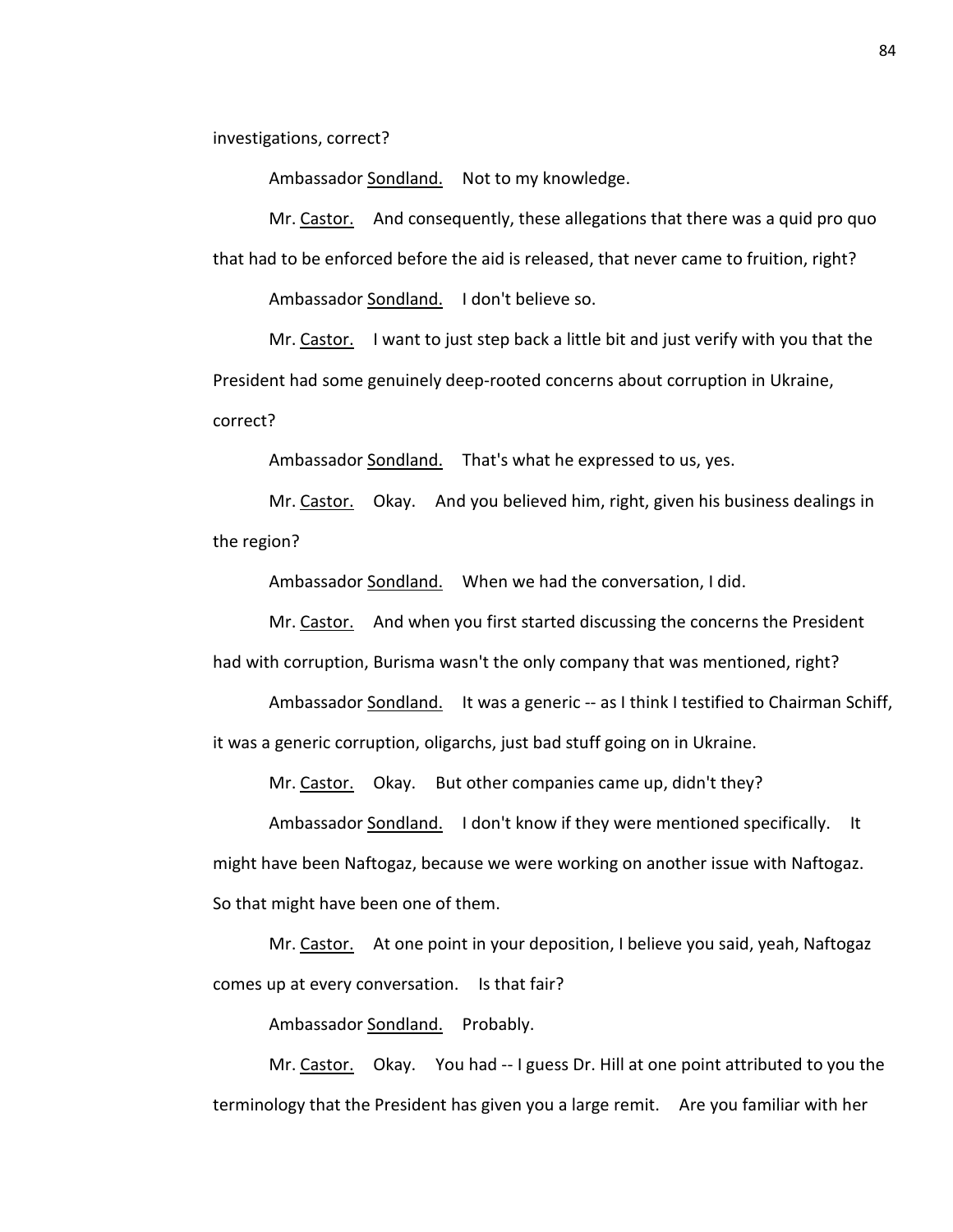assertion of that?

Ambassador Sondland. I didn't understand what she was talking about.

Mr. Castor. Okay. But you have -- and we got into this a little bit in your deposition. You know, you said that the President gave you a special assignment with regard to Ukraine, correct?

Ambassador Sondland. Well, when the President appointed me to the -- as the U.S. Ambassador to the European Union, Ukraine was part of my portfolio. What made my assignment larger than just being part of my portfolio were the unique circumstances where there was no current sitting Ambassador in Ukraine and there was a new President in Ukraine.

And the discussions that we had, the Three Amigos, Perry, Volker, and I, was that Ukraine needed extraordinary, as high-level support as it could get from the United States during this period, which we cleared with both Ambassador Bolton and with Chief of Staff Mulvaney to continue working on it.

So, by extension, yes, if the National Security Advisor and the chief of staff approve your remit, it really is coming from the President.

Mr. Castor. Okay. When we asked you that at the deposition, you said, I was spinning a little bit.

Ambassador Sondland. I was spinning about something else I think in the interview in Kyiv.

Mr. Castor. Okay. And you further testified: So when I said the President gave me an assignment, it wasn't really the President, it was the Secretary through the President, and that's where I received my direction, correct?

Ambassador Sondland. Correct.

Mr. Castor. Okay. Did Ambassador Taylor ever bring any concerns to your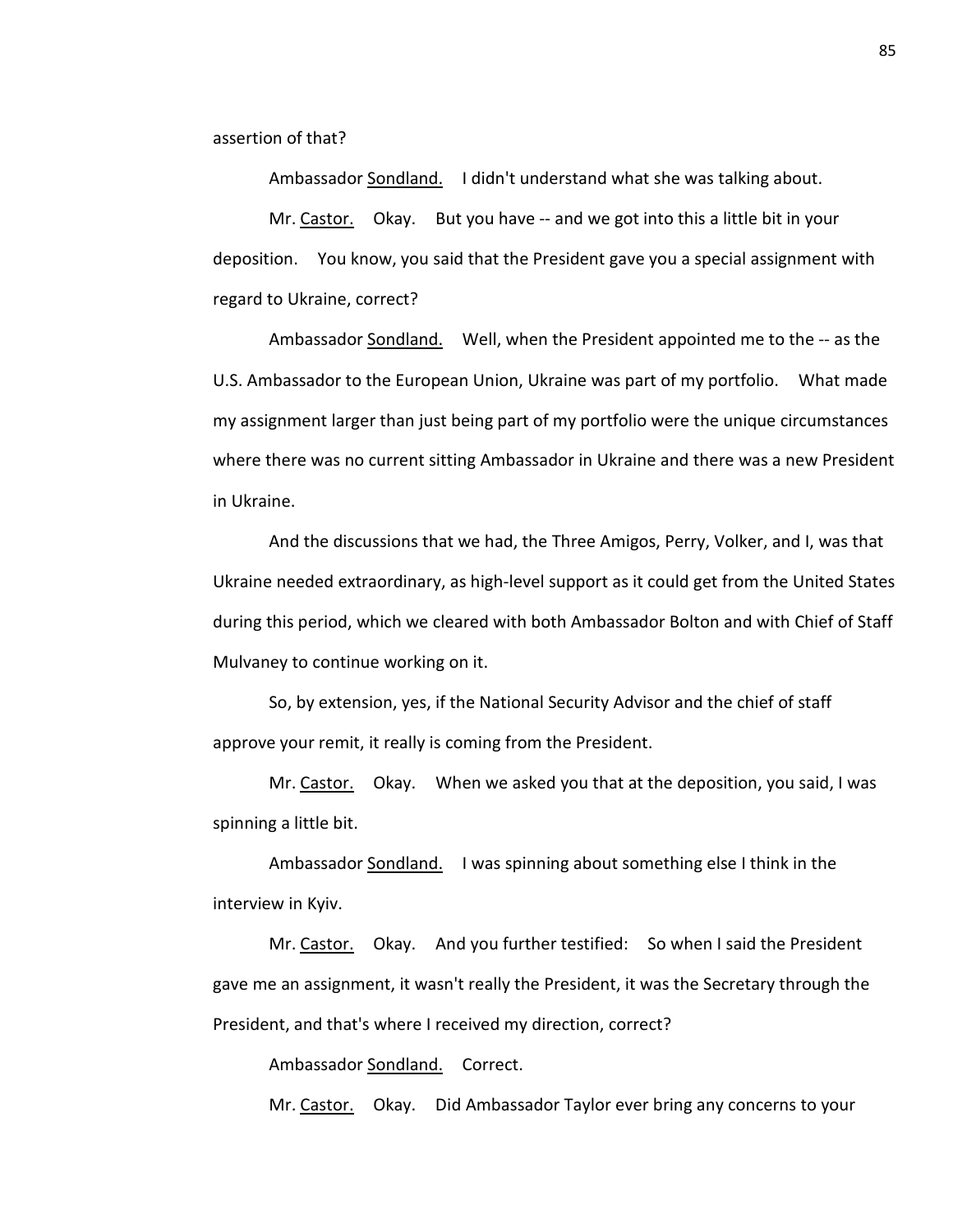attention about the so-called -- the channel he dubbed irregular?

Ambassador Sondland. No. In fact, the opposite. When he came to post, I think -- I know I called him or he called me. I think he spoke with Secretary Perry and Ambassador Volker separately. And in the course of the first few weeks, he was highly appreciative that a new Ambassador coming to post like himself was getting the kind of support he was getting from all three of us.

Having a Cabinet member, a Special Envoy, and a fellow Ambassador all helping to raise the profile of Ukraine, he was highly appreciative and highly complimentary.

Mr. Castor. And you maintained an open line with him, correct?

Ambassador Sondland. Correct. I think there are a number of texts, some of which I have and some of which I don't, where he is reaching out constantly to me and to the others for advice and help.

Mr. Castor. Okay. We had, I think -- we tried to count them up. There's 215 or something text messages between you, Volker, and Ambassador Taylor, you know, during the early August timeframe. Does that make sense to you?

Ambassador Sondland. Yeah. I think he -- I think Taylor started in late June or early July was when he first took post, and I think we began communicating fairly shortly thereafter.

Mr. Castor. Okay. And he never communicated any concerns to you during this timeframe that he had issues with what was going on?

Ambassador Sondland. What do you mean by "what was going on"?

Mr. Castor. This request for some sort of investigation.

Ambassador Sondland. Not in the early stages. You know, as his -- as time went on, his emails began to be a little more pointed and frantic. And that's when we had very little visibility as to what was going on either. I think it had to do more with the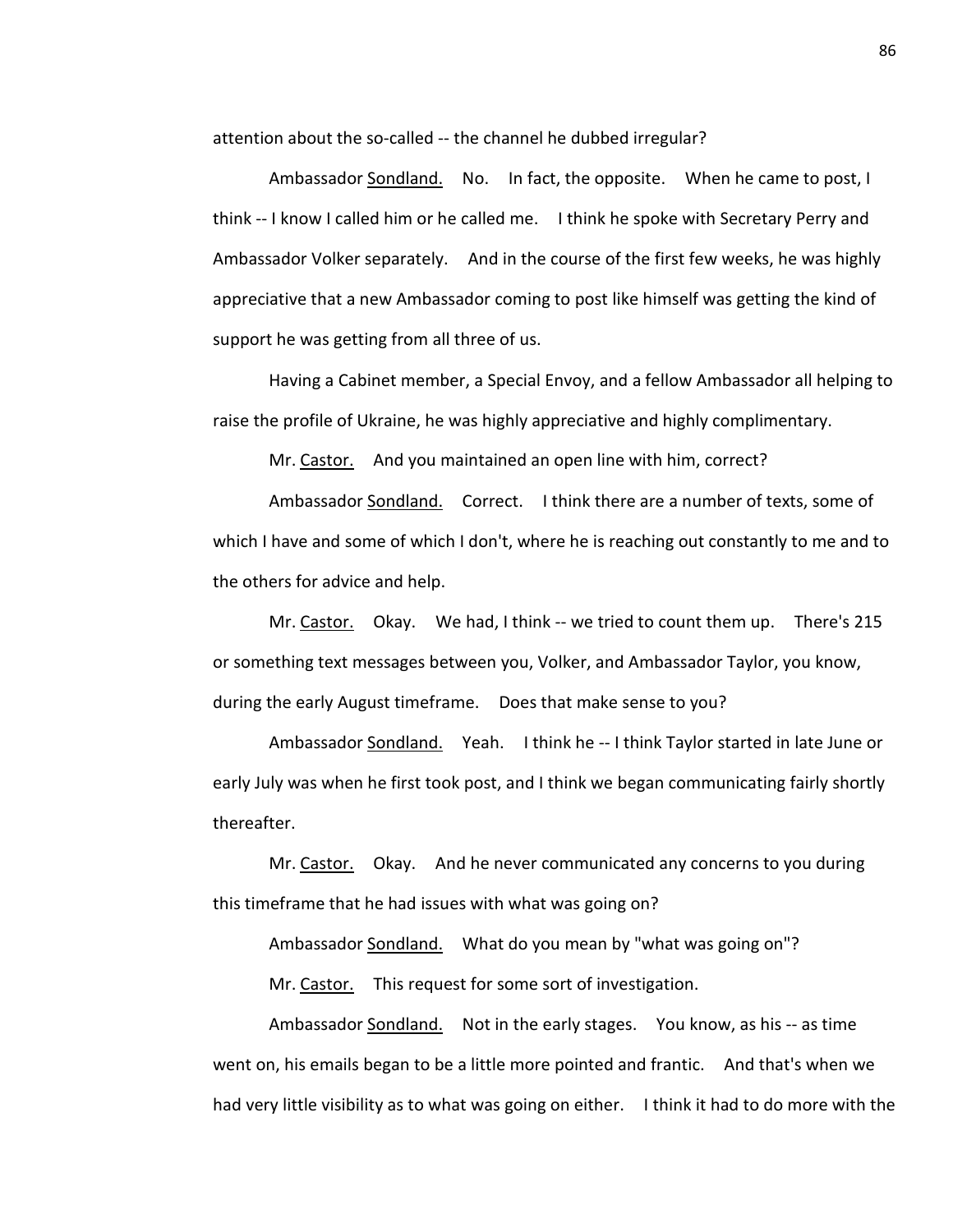aid and as to why the aid was suspended.

Mr. Castor. Right. And ultimately, you put a period on that issue by having the September 9th communication with the President, correct?

Ambassador Sondland. That is correct.

Mr. Castor. And when you shared that feedback with Ambassador Taylor, was he satisfied that this issue was now behind them?

Ambassador Sondland. I don't really know, because he responded -- when I said, you know, get a hold of the Secretary, he said, I agree. And I never knew whether he reached out to the Secretary or not. That was sort of the end of that --

Mr. Castor. At one point in your text, you said, let's get on the phone, right? And you said you're an individual that doesn't like to walk through these issues on text when you can talk about it on the telephone, correct?

Ambassador Sondland. I say that to everybody when something becomes more substantive than just a few lines of text. I say, let's talk.

Mr. Castor. Okay. And did you talk with Ambassador Taylor?

Ambassador Sondland. I don't recall. I mean, I don't recall whether we spoke right after that, whether he called the Secretary. I basically, Mr. Castor, wanted to get the notion across that I've gone as far as I can go with this. You need to pick up the -- you're the Ambassador. You need to pick up the ball and run with it at this point.

Mr. Castor. Okay. Just getting back to the irregular channel, did anyone else express any concerns to you about this so-called irregular channel?

Ambassador Sondland. I'm not sure how someone could characterize something as an irregular channel when you're talking to the President of the United States, the Secretary of State, the National Security Advisor, the chief of staff of the White House, the Secretary of Energy. I don't know how that's irregular.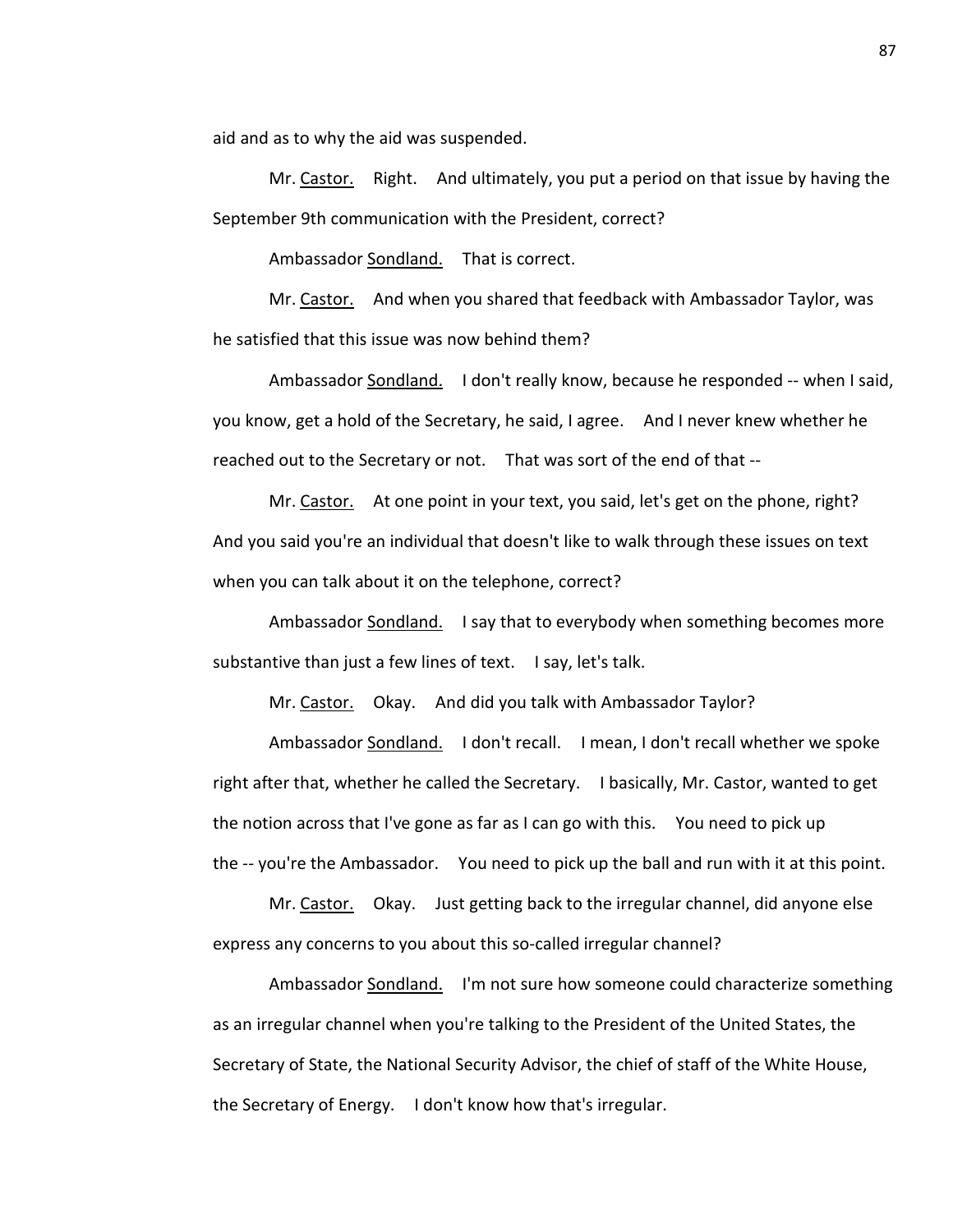If a bunch of folks that are not in that channel are aggrieved for some reason for not being included, I don't know how they can consider us to be the irregular channel and they to be the regular channel when it's the leadership that makes the decisions.

Mr. Castor. And so the concerns, you know, raised were never brought to -- were never brought to a head?

Ambassador Sondland. Well, they were never raised. They were never raised. No one said, back off of Ukraine, this is dangerous, you're doing something that's untoward. We have concerns. There was a bad phone call on July 25th. There's talk about a drug cocktail or something. No one ever said that to me by phone, by text, by email.

I don't remember anybody sounding any alarm bell, because, of course, had someone mentioned it, I would have sat up and taken notice. Everyone's hair was on fire, but no one decided to talk to us.

Mr. Castor. Okay. When you talk in your statement about in the absence of any credible explanation for the suspension of aid, I later came to believe, it was your speculation, it was your guess that the resumption of security aid would not occur until there was a public statement from Ukraine committing to the investigations of 2016. And I believe you said that at this point you believed everyone, everyone knew this. Is that correct?

Ambassador Sondland. I think once that Politico article broke, it started making the rounds that, you know, if you can't get a White House meeting without the statement, what makes you think you're going to get a, you know, \$400 million check? I mean, again, that was my presumption.

Mr. Castor. Okay. But you had no evidence to prove that, correct? Ambassador Sondland. That is correct.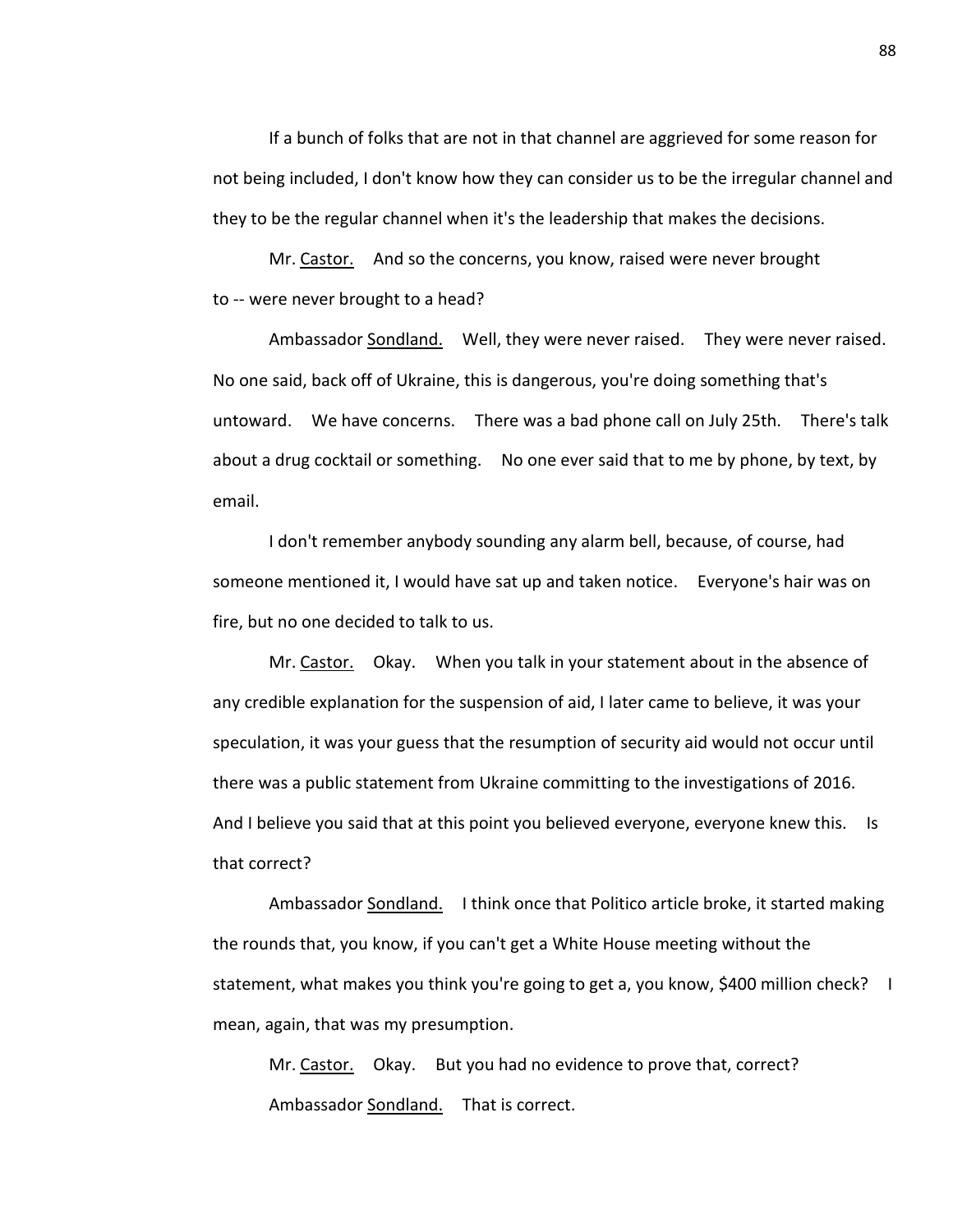Mr. Castor. You've stated that you haven't been able to access your records. Is that correct?

Ambassador Sondland. Not all of them. And there are lots of notes, records, readouts of calls. Can't get to them.

Mr. Castor. But you've also stated that you don't take notes, right?

Ambassador Sondland. I don't take notes, but there are a lot of others out there.

Mr. Castor. And you freely admit that -- you know, when asked at your deposition, we put together a list of all the times you said you don't recall. It's like two pages long. So --

Ambassador Sondland. Is that all?

Mr. Castor. So, you know, you don't -- on a lot of these questions, I mean, there's nuance, there are ambiguities. And we don't have records, we don't have notes, and we don't have recollections, correct?

Ambassador Sondland. Right. I mean, it's situational things that sort of trigger memory, especially when I'm -- you know, I'm dealing with the European Union. I'm dealing with the 28 member countries. I'm dealing with other countries that are not in the European Union that are part of my mandate. I'm dealing with the White House leadership. There's a lot of stuff to juggle.

And, as I said in my opening statement, a phone call for me with the President of the United States or the President of fill in the blank country, while people who get a call like that maybe once in a lifetime, a call like that might be very memorable. They might remember every single thing about it. I'm doing that all day long. And I'm not saying it in a way of being braggadocio or anything like that, but it's part of my routine day.

So all of these calls, these meetings with very important people tend to sort of blend together until I have someone that can show me what we discussed, what the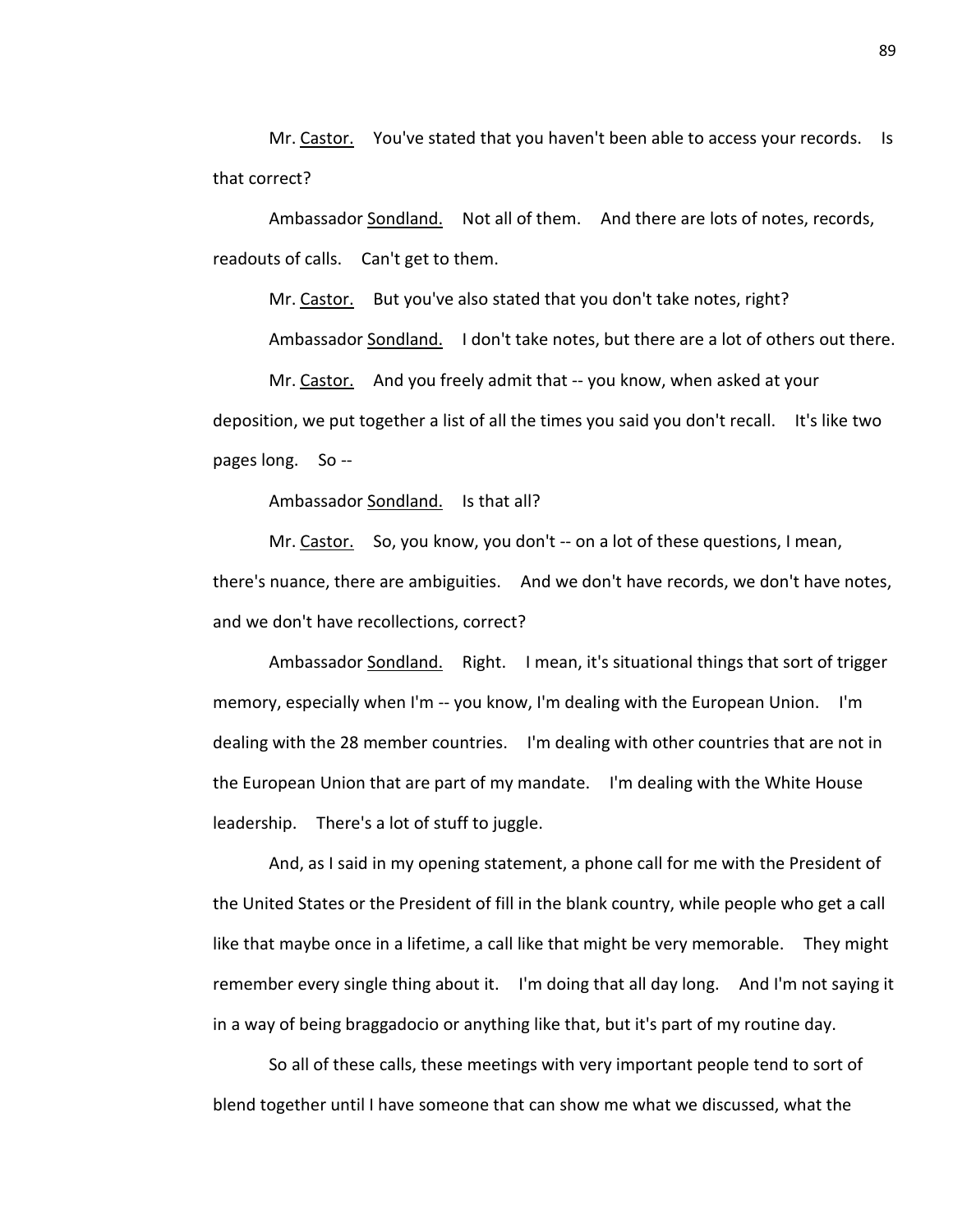subject was, then all of a sudden it comes back.

Mr. Castor. I mean, we're trying to get to the facts here. We're trying to find out what actually happened, what's reliable, what's accurate. Bill Taylor kept notes. He brought a little notebook in his pocket at his deposition and he held it up and he says, when I'm not at my desk and I'm on the phone, I use this notebook. When I'm at my desk, I use a notebook. George Kent said he wrote just innumerable memos to the file. Catherine Croft, she testified that she didn't believe George Kent's notes would be accurate.

And so, you know, we have all this, you know, back-and-forth, but, you know, as we get to the end here, you don't have records, you don't have your notes, because you didn't take notes. You don't have a lot of recollections. I mean, this is like the trifecta of unreliability. Isn't that true?

Ambassador Sondland. Well, what I'm trying to do today is to use the limited information I have to be as forthcoming as possible with you and the rest of the committee. And as these recollections have been refreshed by subsequent testimony, by some texts and emails that I've now had access to, I think I filled in a lot of blanks.

Mr. Castor. But a lot of it's speculation, a lot of it is your guess. And we're talking about, you know, an impeachment of the President of the United States. So the evidence here ought to be pretty darn good.

Ambassador Sondland. I've been very clear as to when I was presuming, and I was presuming on the aid.

On the other things, Mr. Castor, I did have some texts that I read from. So when it comes to those, I'll rely on those texts, because I don't have any reason to believe that those texts were, you know, falsely sent or that there's some subterfuge there. They are what they are. They say what they say.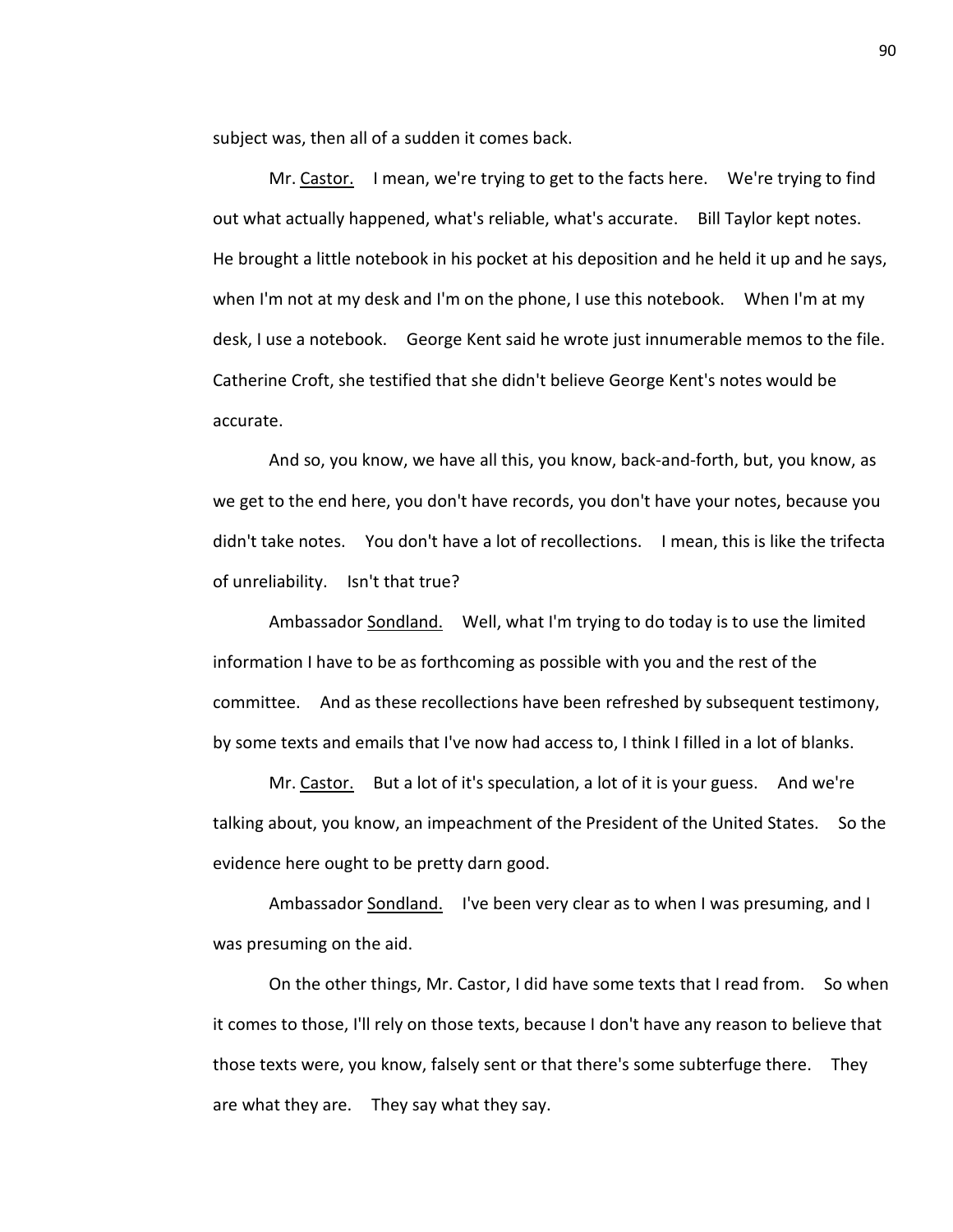Mr. Castor. Okay. Thank you, sir.

Ambassador Sondland. Thank you.

The Chairman. The time of the gentleman has expired. We'll now move to a second staff-led round of 30 minutes.

Mr. Volker, I just have a few questions before I turn it back to Mr. Goldman. You testified in response to my colleagues in the minority something along the lines of a lot of people did not make the connection between Burisma and Biden. I think a lot of people have real difficulty understanding that. Tim Morrison testified that I think it took him all of doing a Google search to find out, oh, this is the significance of Burisma, it involves the Bidens.

Are you saying during all this time up until the call, you never made the connection between Burisma and the Bidens? You just thought that the President and Rudy Giuliani were interested in this one particular Ukrainian company?

Ambassador Sondland. Again, my role, Mr. Chairman, was just to get the meeting.

The Chairman. I understand that, but my question is, are you saying that for months and months, notwithstanding everything Rudy Giuliani was saying on TV and all the discussion with Rudy Giuliani, that you never put Burisma together with the Bidens?

Ambassador Sondland. I didn't. And I wasn't paying attention to what Mr. Giuliani was saying on TV. We were talking to him directly.

The Chairman. Let me ask you this: Ambassador Volker testified yesterday to a similar epiphany, for lack of a better word. This is what he said: In hindsight, I now understand that others saw the idea of investigating possible corruption involving Ukrainian company Burisma as equivalent to investigating former Vice President Biden. I saw them very different, as very different, the former being appropriate and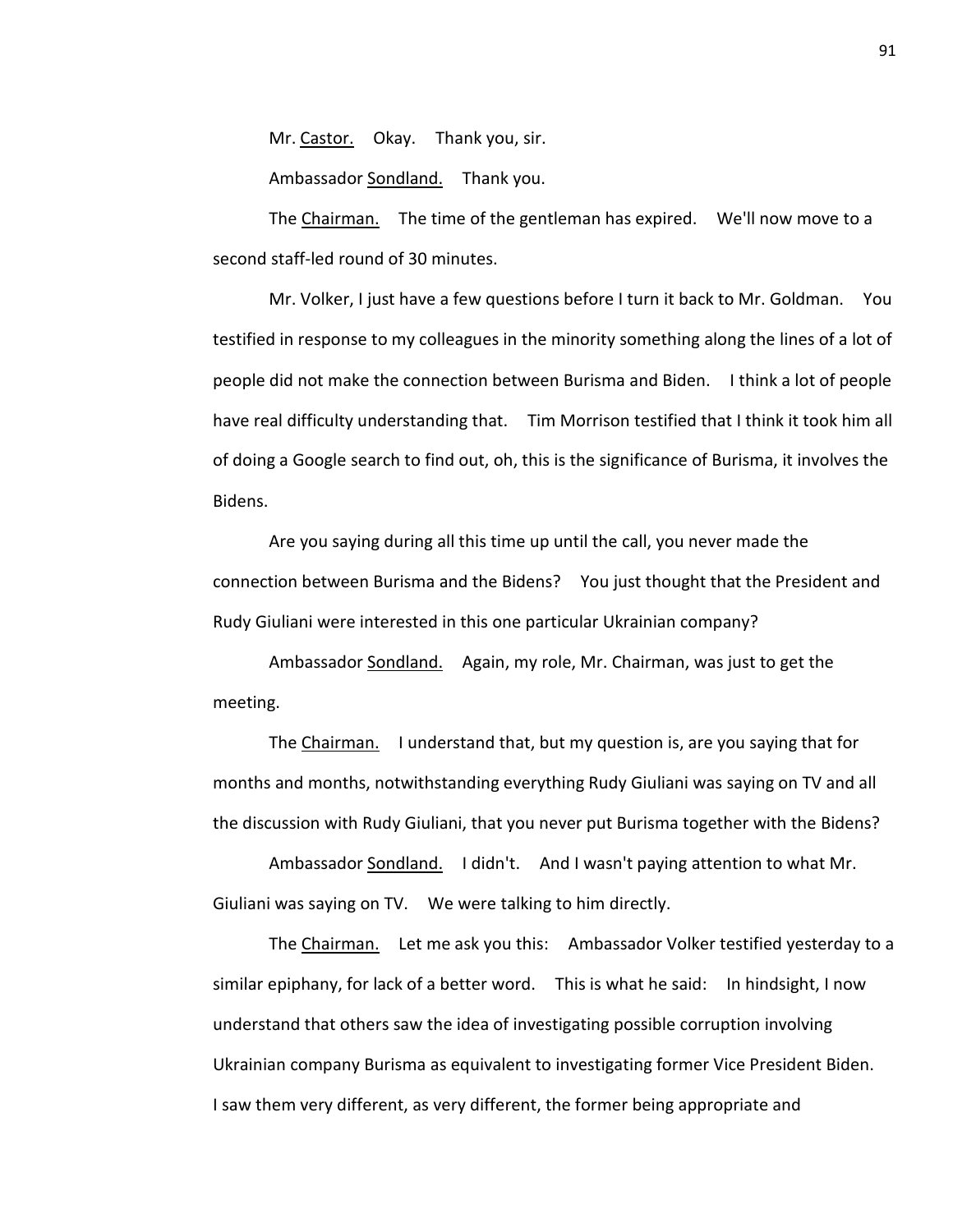unremarkable, the latter being unacceptable. In retrospect, I should have seen that connection differently, and had I done so, I would have raised my own objections.

Does that sum up your views as well?

Ambassador Sondland. It does.

The Chairman. Now, I think you were asked a question with a bit of an incorrect premise by my colleagues in the minority about Fiona Hill saying that -- referring to a drug deal between you and Mr. Mulvaney. It was Ambassador Bolton who made the comment that he didn't want to be part of any drug deal that Ambassador Sondland and Mulvaney were cooking up.

No one thinks they're talking about a literal drug deal here or a drug cocktail. The import I think of the Ambassador's comments is quite clear, that he believed that this bargain, this quid pro quo, as you've described it, over a meeting, the investigations to get the meeting, was not something he wanted to be a part of.

What I want to ask you about is, he makes reference in that drug deal to a drug deal cooked up by you and Mulvaney. It's the reference to Mulvaney that I want to ask you about. You've testified that Mulvaney was aware of this quid pro quo, of this condition that the Ukrainians had to meet, that is, announcing these public investigations to get the White House meeting. Is that right?

Ambassador Sondland. Yeah. A lot of people were aware of it. And -- The Chairman. Including Mr. Mulvaney? Ambassador Sondland. Correct.

The Chairman. And including the Secretary of State?

Ambassador Sondland. Correct.

The Chairman. Now, have you seen the acting chief of staff's press conference, in which he acknowledged that the military aid was withheld, in part, because of a desire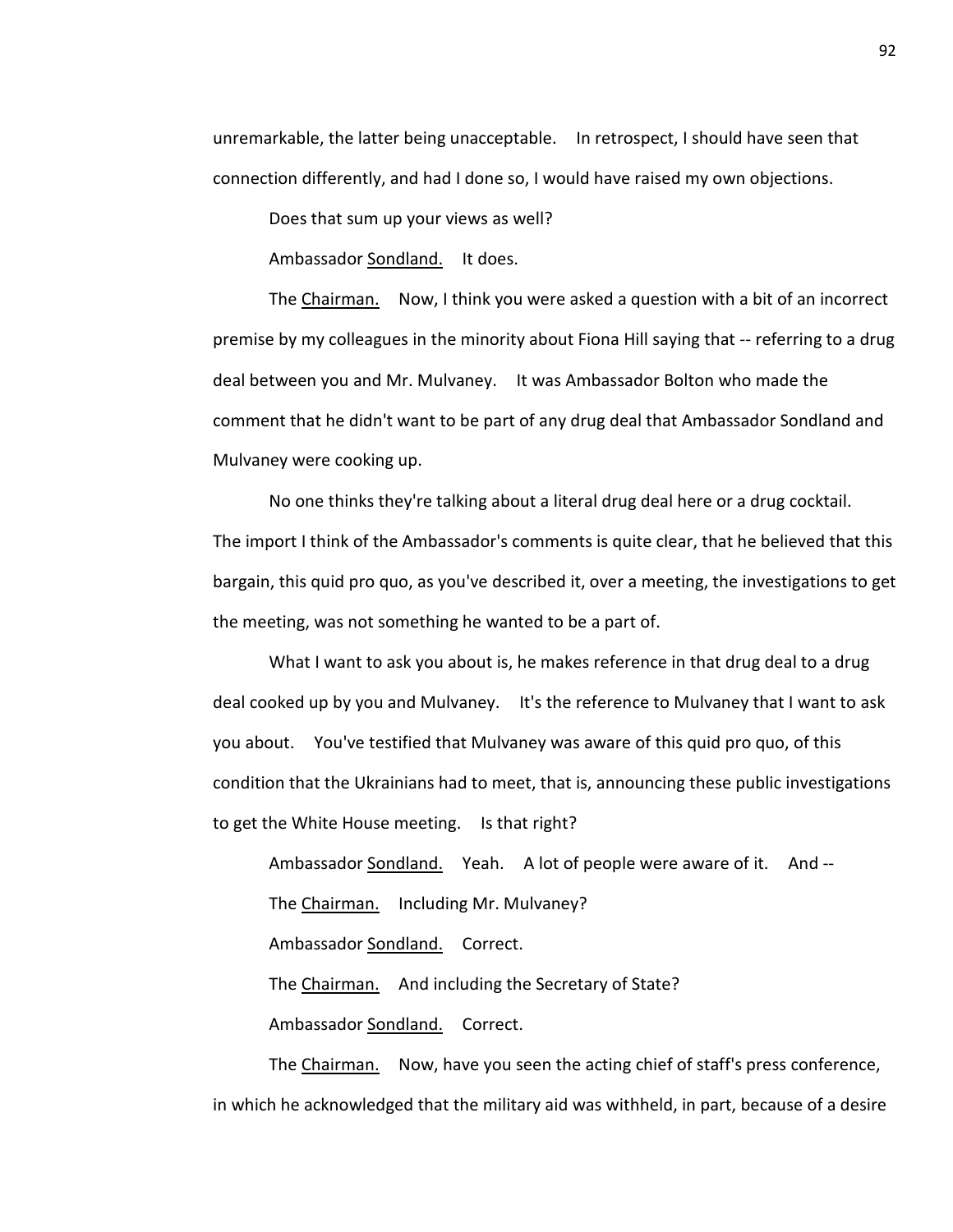to get that 2016 investigation you've talked about?

Ambassador Sondland. I don't think I saw it live. I saw it later, yeah.

The Chairman. So you saw him acknowledge publicly what you have confirmed too, that Mr. Mulvaney understood that two plus two equals four. Is that right?

Ambassador Sondland. Well, again, I didn't know that the aid was conclusively tied. I was presuming. He was in a position to say yes, it was, or no, it wasn't, because --

The Chairman. And he said, yes, it was, did he not?

Ambassador Sondland. He said, yes, it was.

The Chairman. Mr. Goldman.

Mr. Goldman. Thank you, Mr. Chairman.

And thank you again, Ambassador Sondland. We do appreciate your efforts to refresh your recollection through the documents, and we understand, we share your frustration in not having the documents to help guide this investigation. So we do appreciate those efforts.

One of the documents that you provided to us goes back to the conversation you and the chairman were having about Mr. Mulvaney. And you had been trying for some time before the July 25th call to set up that call. Is that right?

Ambassador Sondland. To set up the call between President Trump and President Zelensky, yes.

Mr. Goldman. Correct, yes.

Ambassador Sondland. Yes.

Mr. Goldman. And I want to show you an email that you reference in your opening statement that is a July 19th email. And who is this from?

Ambassador Sondland. It looks like it's -- is it from me? I don't know.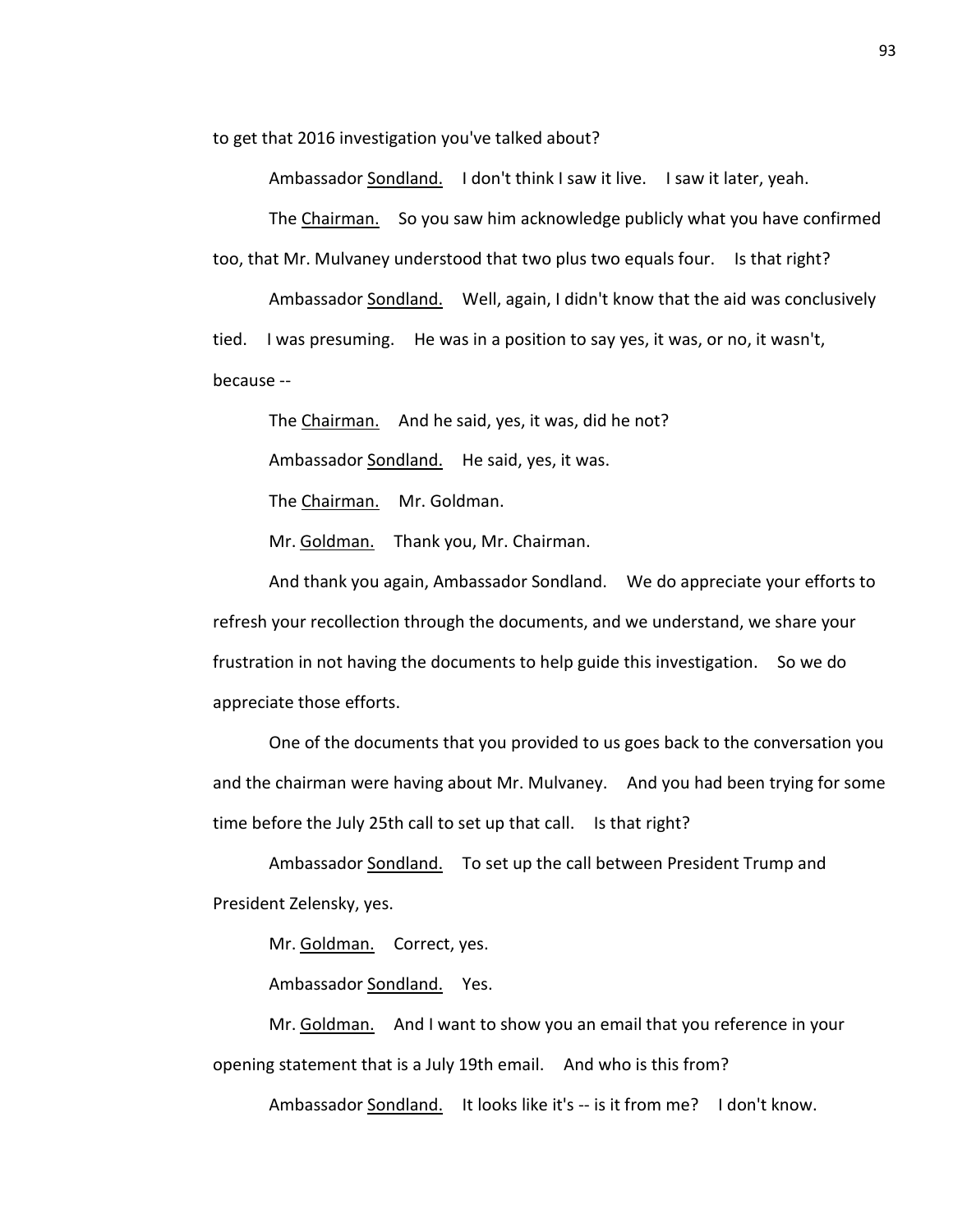Mr. Goldman. It's from you, I believe.

Ambassador Sondland. Yeah it's from me to the group.

Mr. Goldman. Now, who is the group?

Ambassador Sondland. People mentioned on the email: Blair, Kenna, McCormack, Mulvaney, Perry, Pompeo.

Mr. Goldman. And who's Robert Blair?

Ambassador Sondland. I believe he's a deputy chief of staff or an adviser to the chief of staff.

Mr. Goldman. And you've already told us that Lisa Kenna is the Executive Secretary for Secretary Pompeo. Who's Brian McCormack?

Ambassador Sondland. The chief of staff for -- he was the chief of staff for Secretary Perry.

Mr. Goldman. And then we see Mr. Mulvaney, Secretary Perry, and Secretary Pompeo.

Can you read what you wrote on July 19th to this group, please?

Ambassador Sondland. He is prepared to receive POTUS call. Will assure him that he intends to run a fully transparent investigation. Will turn over every stone. He would greatly appreciate a call prior to Sunday so he can put out some media about a friendly and productive call, no details, prior to Ukraine election on Sunday.

Mr. Goldman. So Sunday was the 21st, which was the date of the parliamentary elections in Ukraine. Is that right?

Ambassador Sondland. That's right.

Mr. Goldman. When you say, will assure him that he intends to run a fully transparent investigation and will, quote, "turn over every stone," unquote, what do you mean there?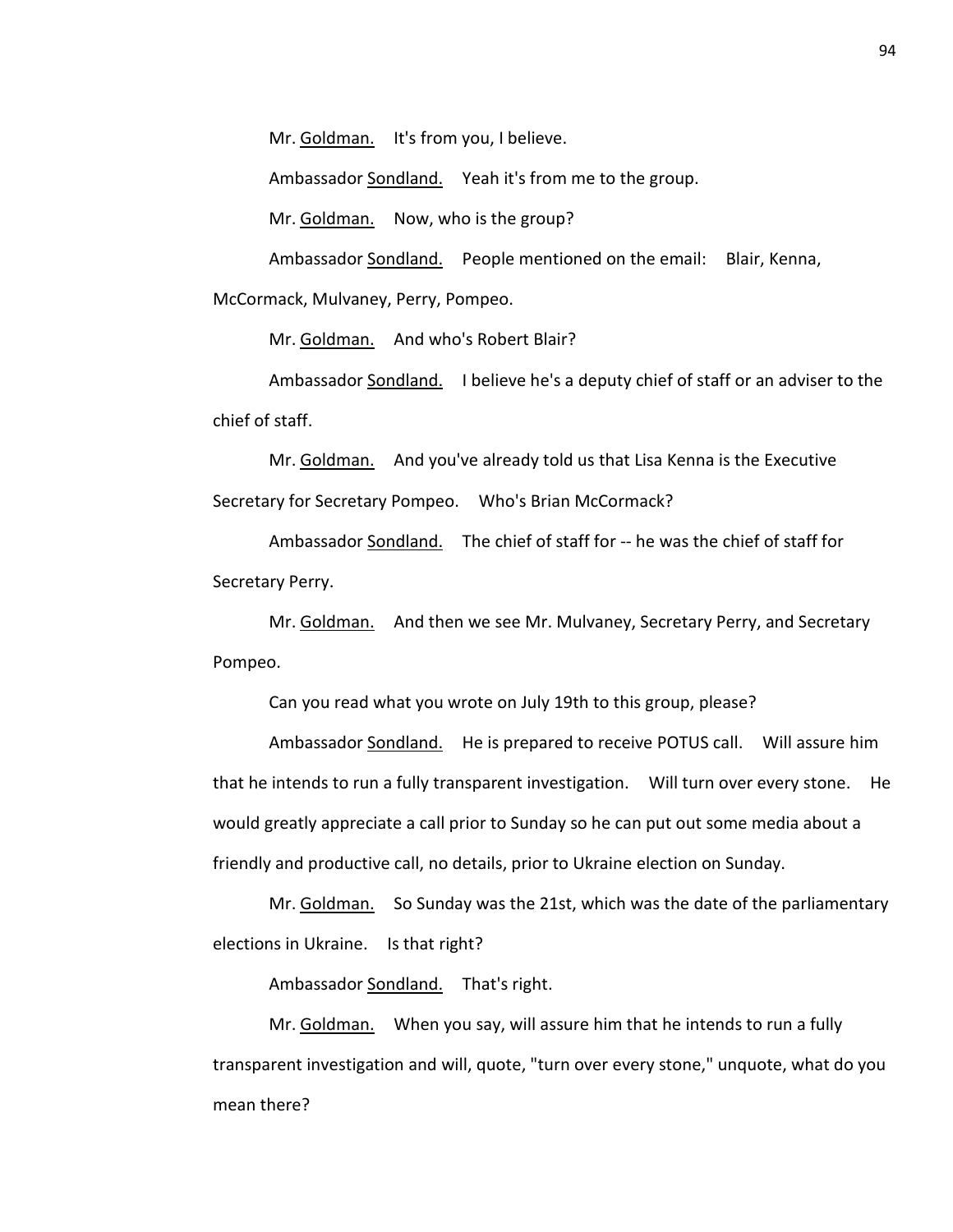Ambassador Sondland. I'm referring to the Burisma and the 2016/DNC server investigations.

Mr. Goldman. Later that evening, Secretary Perry responds just to you and Brian McCormack, saying, Mick just confirmed the call being set up for tomorrow by NSC. RP. And then a little later, Mr. Mulvaney replies to all, saying: I asked NSC to set it up for tomorrow.

Were these the only responses that you received to this email?

Ambassador Sondland. I don't know. If I have them, I would show them. I don't -- I don't know.

Mr. Goldman. No one wrote back to you and said, what are you talking about, in terms of these investigations and turning over every stone?

Ambassador Sondland. No. There was a chain, and I don't know if it's part of this email or a subsequent email, where I believe Ambassador Bolton pushed back and said he did not want a call to President Zelensky made by President Trump until after the parliamentary elections.

Mr. Goldman. So that would explain why it was moved from the next day, July 20th, to the 25th, right?

Ambassador Sondland. That's right.

Mr. Goldman. But Ambassador Bolton is not on this email, is he?

Ambassador Sondland. I don't think he is, no.

Mr. Goldman. Now, you were asked by Mr. Castor if there are any other key witnesses who might be able to help with our investigation. And you mentioned Brian McCormack, right, the chief of staff for Secretary Perry?

Ambassador Sondland. I did.

Mr. Goldman. You are aware that the committee subpoenaed him, are you not?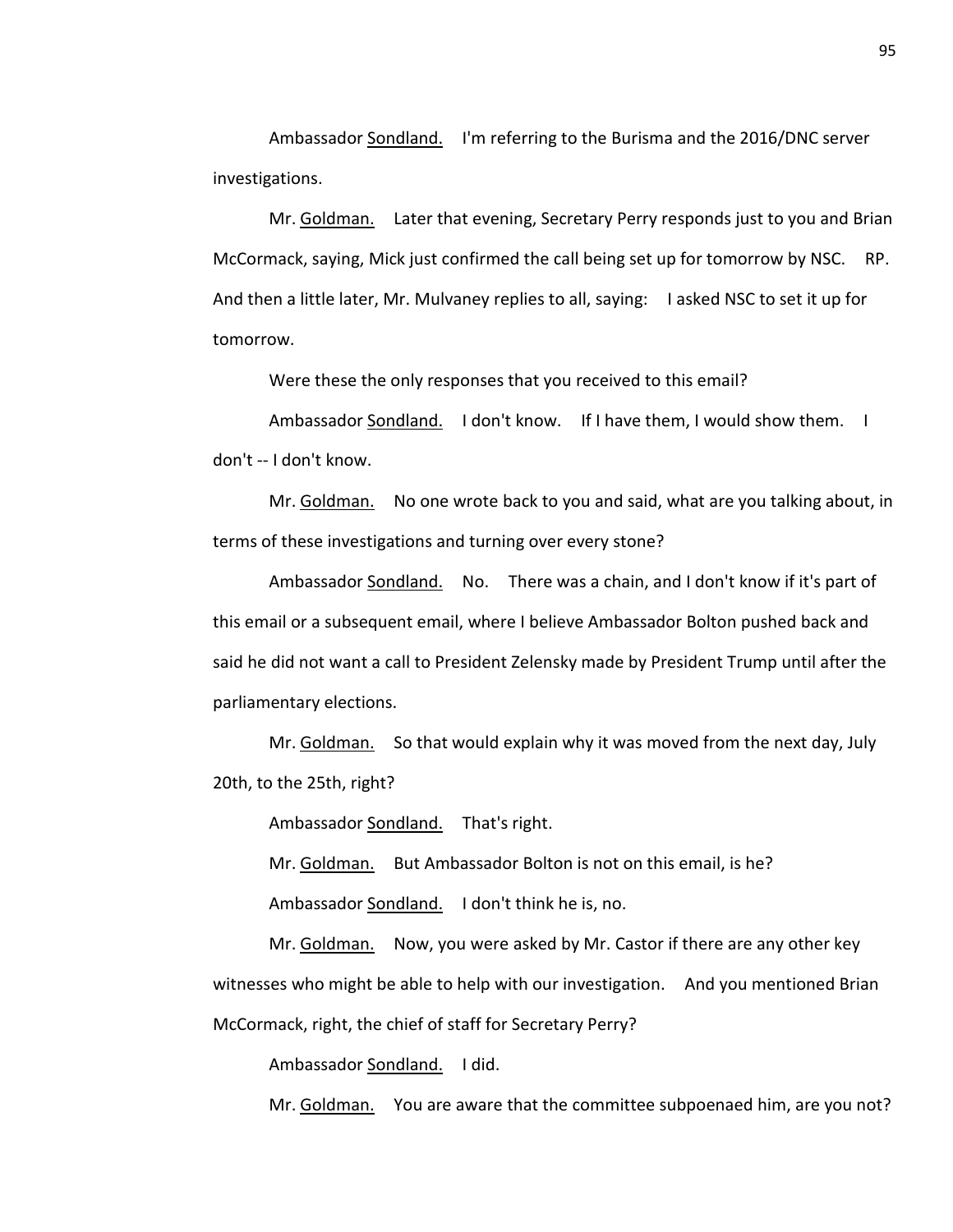Ambassador Sondland. I wasn't aware of that.

Mr. Goldman. And that he refused to come testify. Are you also aware that Mr. Mulvaney was subpoenaed by the committee and refused to come testify?

Ambassador Sondland. I did read that in the newspaper, yes.

Mr. Goldman. Are you also aware that Robert Blair was subpoenaed and refused to come testify?

Ambassador Sondland. I think I'm aware of that.

Mr. Goldman. And that Secretary Perry was asked to come testify and refused? Ambassador Sondland. I am aware of that as well.

Mr. Goldman. So would you include them as well as Secretary Pompeo as key witnesses that would be able to provide some additional information on this inquiry?

Ambassador Sondland. I think they would.

Mr. Goldman. Now, this was not the first time, as you indicated, that

Mr. Mulvaney heard about these investigations into Burisma and the 2016 election. Is that right?

Ambassador Sondland. I don't know what Mr. Mulvaney heard or didn't hear. I think there's been a huge amount of exaggeration over my contact with Mr. Mulvaney. It was actually quite limited.

Mr. Goldman. Well, he certainly didn't indicate -- he certainly indicated a familiarity with what you were talking about in this July 19th email. Is that right?

Ambassador Sondland. Right. Because I think Mr. Mulvaney was in the May 23rd briefing with President Trump. I don't remember, because there were people sitting behind us that were coming and going when we were sitting in front of President Trump's desk.

Mr. Goldman. Okay. Now, you've said that you don't have a recollection of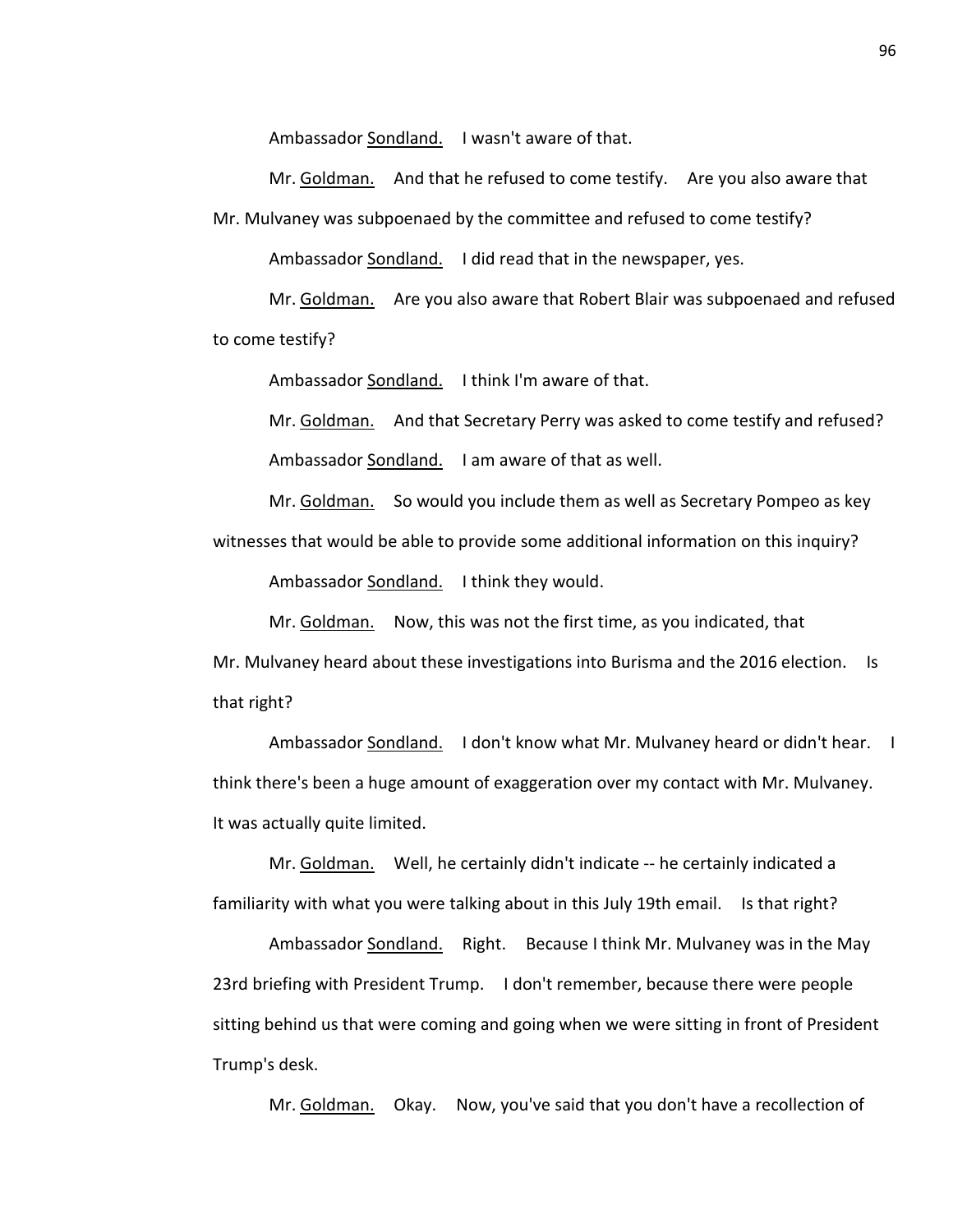saying -- referencing Mulvaney in the July 10th meeting in Ambassador Bolton's office. Is that right or --

Ambassador Sondland. I don't recall.

Mr. Goldman. So when both Fiona Hill and Colonel Vindman testify that in response to a question from Ukrainian officials at that July 10th meeting about scheduling a White House visit that you said, well, I spoke with Mr. Mulvaney and it will be scheduled after they announce these investigations, do you have any reason to dispute that characterization?

Ambassador Sondland. I don't have any reason to agree or dispute. I just don't remember.

Mr. Goldman. So if they both remembered it and they both then went and spoke to the NSC legal adviser about it, you would trust that whatever they relayed to the NSC legal adviser would likely be an accurate reflection?

Ambassador Sondland. Again, I trust that they relayed it to the NSC legal adviser. I don't know whether I said it, and I don't know which conversation -- again, I've had very, very limited conversations with Mr. Mulvaney.

Mr. Goldman. This email indicates that you spoke to President Zelensky and were relaying what he said to very senior officials. Is that right?

Ambassador Sondland. Which email, again?

Mr. Goldman. Sorry. The July 19th email, where you say, the subject is: I talked to Zelensky just now.

Ambassador Sondland. Yes, I've got it.

Mr. Goldman. Was there some sort of assurance that President Zelensky needed to provide about what he would say to President Trump in order just to get the phone call?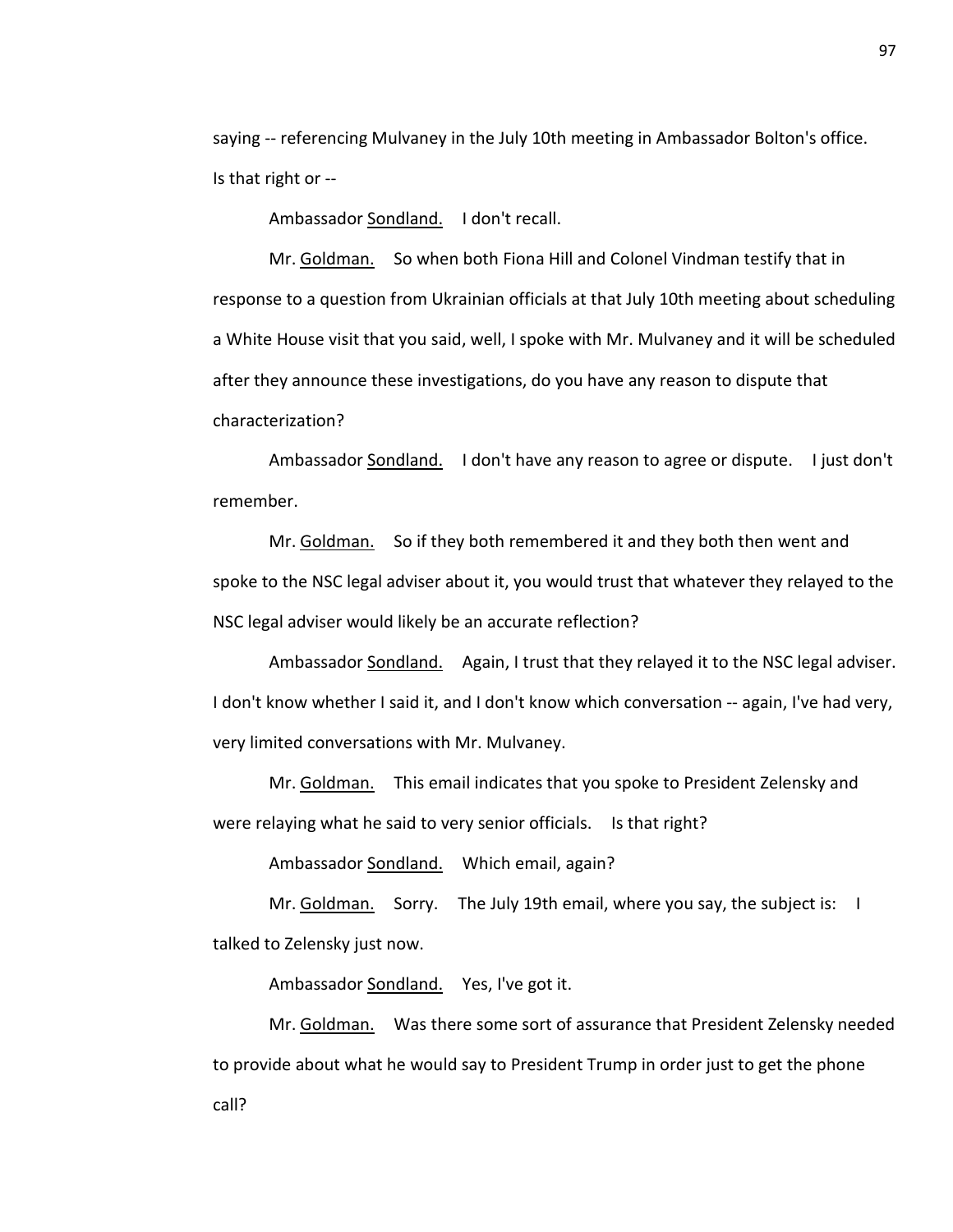Ambassador Sondland. I think that part was verbal. And then there were a lot of communications going around back and forth with the Ukrainians, and that's when someone -- and I don't remember who -- came up with the idea of a draft statement so there would be no misunderstanding about what, in fact, the Ukrainians would say and would be willing to say that we could rely on and negotiate, something on a piece of paper.

Mr. Goldman. So just to place you in time, we're going to get to that draft statement, which was in August. This is July 19th, before the July 25th call. Do you remember whether there was a need from any of the White House officials or other national security officials for President Zelensky to provide some assurance of what he would say to President Trump before a phone call, not the meeting but a phone call was scheduled?

Ambassador Sondland. There was initially apparently a condition, but that condition was obviously dropped, because the phone call took place and there was no such statement made. The phone call took place, as you said, on the 25th of July.

Mr. Goldman. When you say there was no such statement that took place, what do you mean?

Ambassador Sondland. Well, the Ukrainians never made their public statement prior to the phone call on the 25th of July.

Mr. Goldman. Right. But we're not talking about a public statement. What I was asking is whether President Zelensky needed to relay to you or the other American officials that he would assure President Trump that he would do these investigations in a phone call. That is --

Ambassador Sondland. Well, in my email, I obviously had just spoken with him, and he, "he" being Zelensky, and he said that he was prepared to receive the call, and he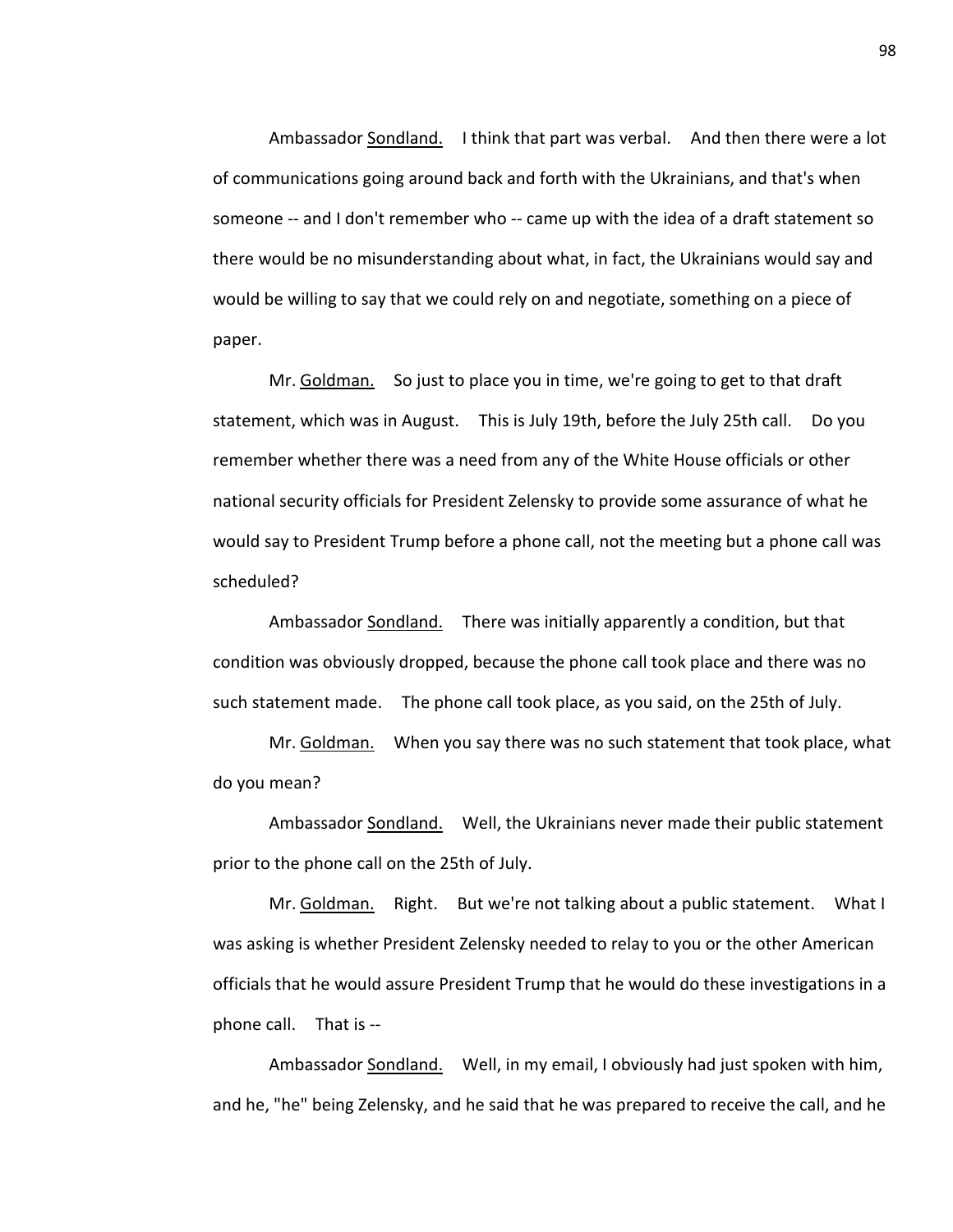would make those assurances to President Trump on that call, and then presumably that would then lead to the White House meeting.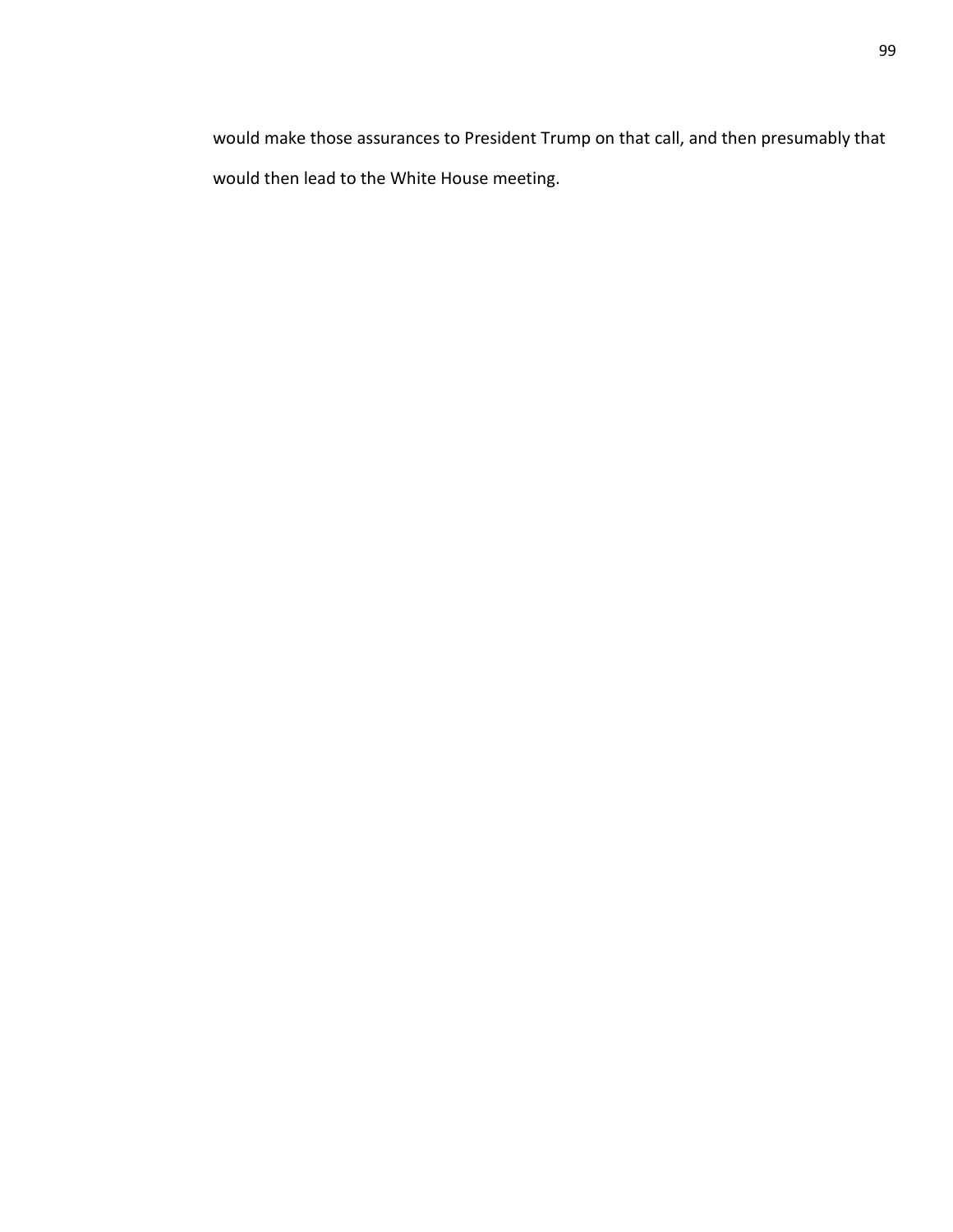## RPTR ZAMORA

## EDTR CRYSTAL

 $[12:19 \text{ p.m.}]$ 

Mr. Goldman. And you had been discussing this phone call for quite -- for several weeks now. Is that right?

Ambassador Sondland. Yes, with -- I think with Volker, with Perry, with Giuliani through Volker and Perry.

Mr. Goldman. And then right after you sent this email assuring the others that he will discuss the investigations and will turn over every stone, the Burisma and 2016 election investigations, Mr. Mulvaney responded that he asked to set up the call for the next day. Is that right?

Ambassador Sondland. That's what it says.

Mr. Goldman. Now, let's go to that press statement that you were discussing in August. And you testified, I believe, that you understood that Rudy Giuliani was representing the President's interests with regard to Ukraine. Is that right?

Ambassador Sondland. That's what we all understood.

Mr. Goldman. And you all. Who do you mean "we all"?

Ambassador Sondland. Secretary Perry, Ambassador Volker, myself.

Mr. Goldman. In August, you and Ambassador Volker were coordinating with Andriy Yermak, the Zelensky aide, about a press statement. And I want to pull up some of the text exchanges that you are referring to, which, as you acknowledge, helps you refresh your recollection. Is that right?

Ambassador Sondland. And I think Taylor was involved in those initial discussions as well.

Mr. Goldman. Well, he's not on any of these text messages, so perhaps he was.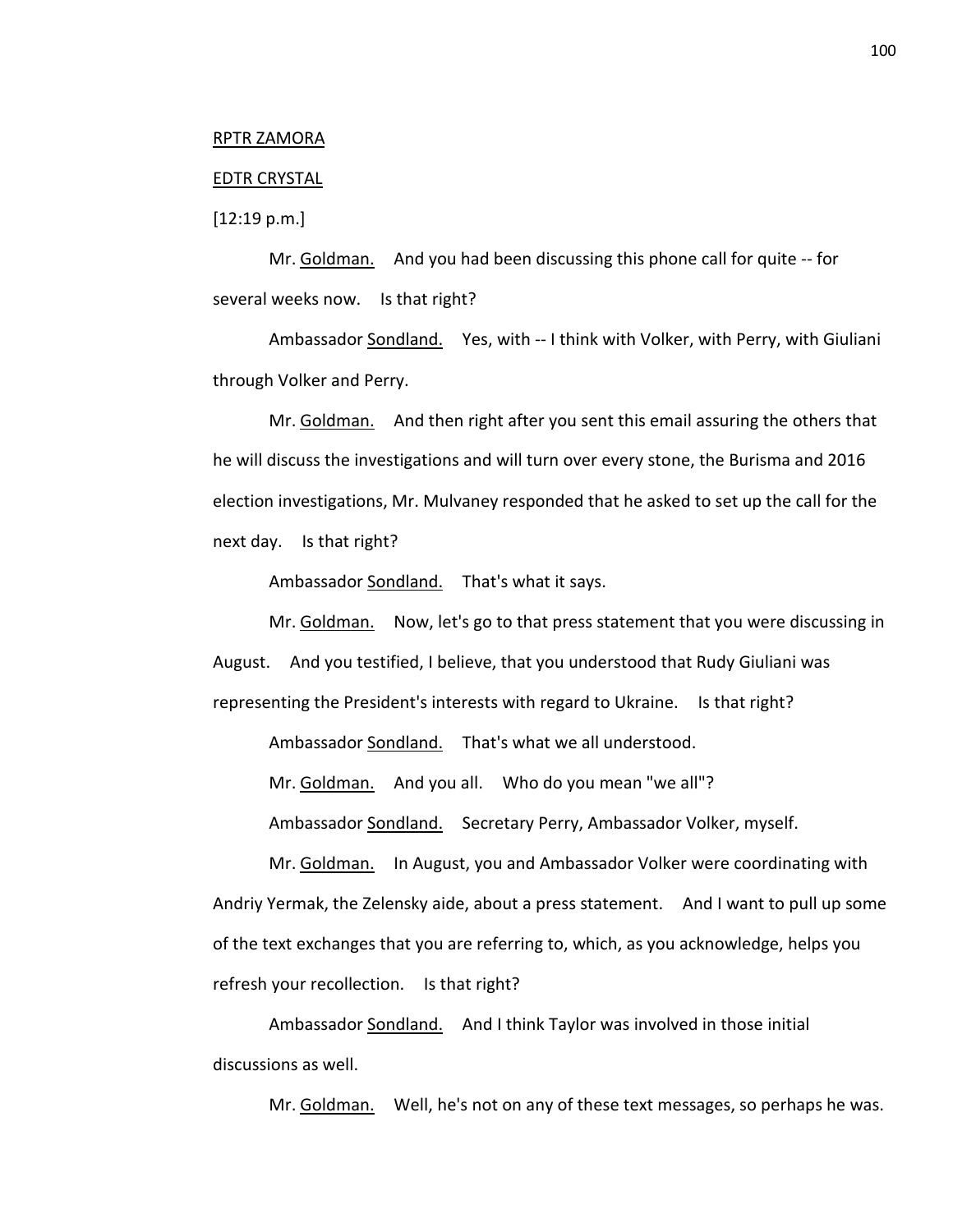He does not remember that.

But let's go to the first one on August 9th. There's an exchange between Ambassador Volker and you where you are discussing setting up -- we'll try to bring it up in a second, but I'll just summarize for you.

You're discussing trying to set up a White House meeting -- here it is -- and you say, "Morrison ready to get dates as soon as Yermak confirms."

Mr. Volker -- Ambassador Volker says, "Excellent. How did you sway him?"

You said, "Not sure I did. I think POTUS really wants the deliverable."

What did you mean there?

Ambassador Sondland. The commitment to do the investigations.

Mr. Goldman. And how did you know that the President wanted the deliverable?

Ambassador Sondland. I don't recall. I may have had a conversation with him, or I may have heard it from someone else. But I don't recall, again, without all these records.

Mr. Goldman. Going to the next exhibit, exhibit 10, where -- or August 10 rather -- this is between you and Andriy Yermak. What did you say initially in this exchange?

Ambassador Sondland. "Hello. Good." Oh, no, that's Yermak. "How was your conversation?"

Mr. Goldman. And Mr. Yermak responds, "Hello. Good. My proposal, we receive date and then we make general statement with discussed things. Once we have a date will call for a press briefing announcing upcoming visit and outlining vision for the reboot of U.S.-Ukraine relationship, including, among other things, Burisma and election meddling in investigations."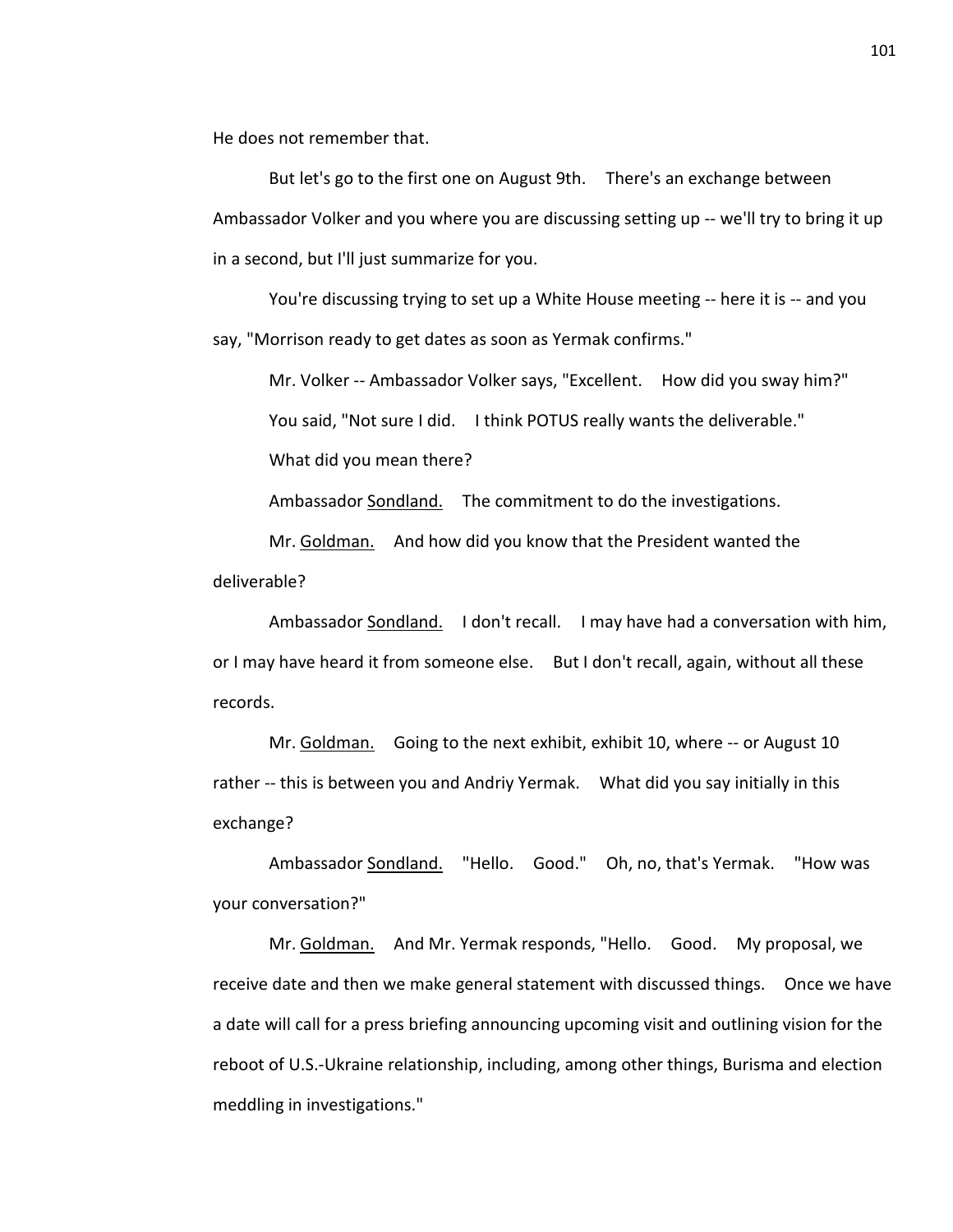And you respond, "Got it."

That was your understanding of what this statement had to say to satisfy

Mr. Giuliani. Is that right?

Ambassador Sondland. Yes.

Mr. Goldman. And then ultimately to satisfy the POTUS deliverable? Ambassador Sondland. Yes.

Mr. Goldman. Now, the next day you write an email to Ulrich Brechbuhl and Lisa Kenna. Are you able to see that on your --

Ambassador Sondland. Yeah, I can see it on the screen, yeah.

Mr. Goldman. Okay. What is the subject of the email?

Ambassador Sondland. Ukraine.

Mr. Goldman. And can you read what you wrote there?

Ambassador Sondland. "Mike," and I'm referring to Secretary Pompeo, "Kurt and I negotiated a statement from Zelensky to be delivered for our review in a day or two. The contents will hopefully make the boss happy enough to authorize an invitation. Zelensky plans to have a big presser on the openness subject, including specifics, next week."

Mr. Goldman. And in your opening statement you said that the specifics -- what did the specifics represent?

Ambassador Sondland. The 2016 and the Burisma.

Mr. Goldman. And when you say "the boss," who do you mean by that?

Ambassador Sondland. President Trump.

Mr. Goldman. And the invitation is what?

Ambassador Sondland. To the White House meeting.

Mr. Goldman. And Lisa Kenna responds, "Gordon, I'll pass to S." And "S" is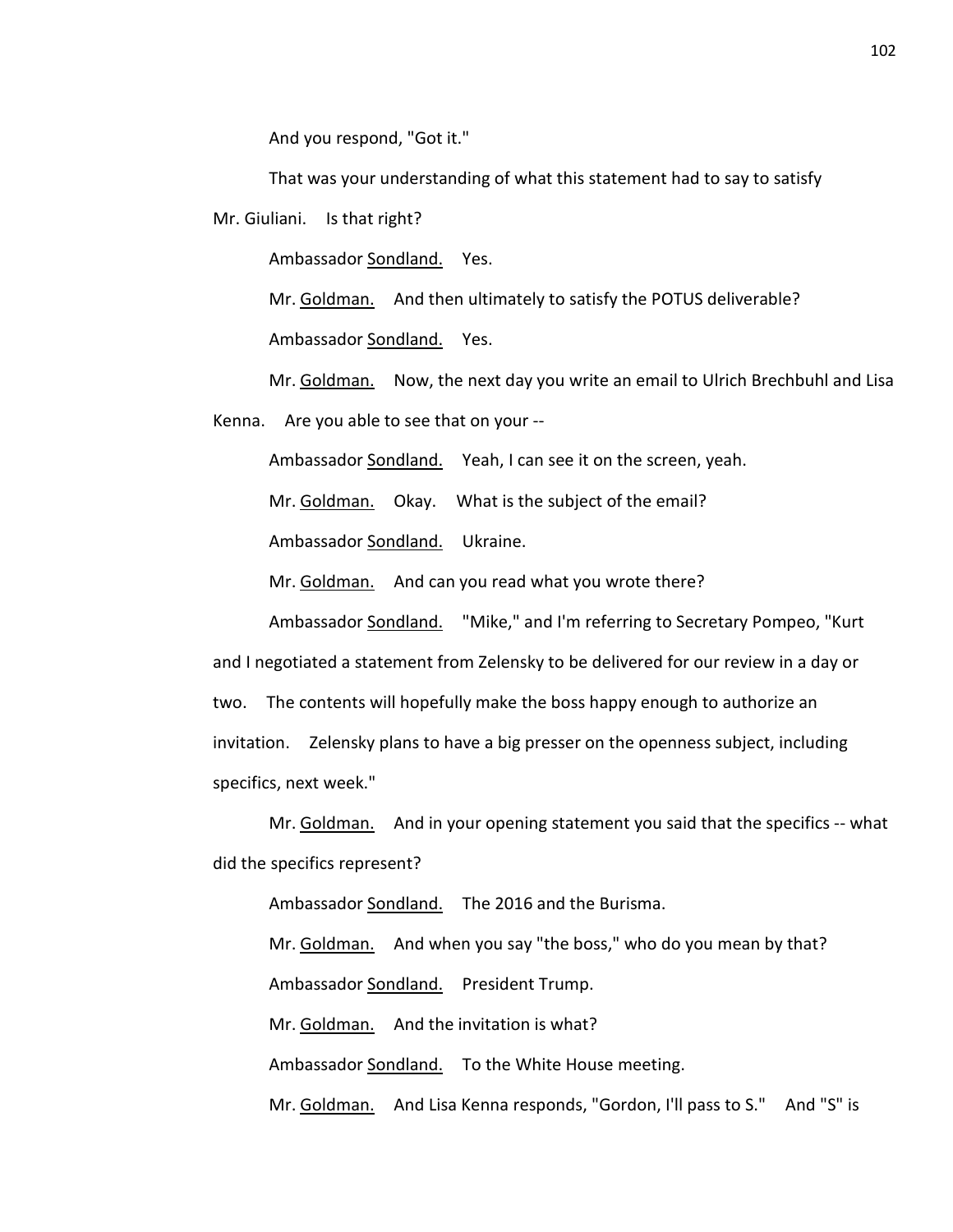Secretary Pompeo?

Ambassador Sondland. Correct.

Mr. Goldman. "Thank you. Lisa."

Now, 2 days later you have a text exchange with Ambassador Volker again, and this is at the end of it, but the earlier text, which we don't have here, you may recall includes the press statement, the revised press statement that includes Burisma and the 2016 election. Is that -- do you recall that?

Ambassador Sondland. Yes. If I could see it, that would be helpful, but yes.

Mr. Goldman. So but you ultimately remembered that after your conversation with Mr. Giuliani you did pass along a statement to the Ukrainians that included Burisma and the 2016 election. Is that right?

Ambassador Sondland. I think there were statements being passed back and forth between Volker, the Ukrainians, and others to try and negotiate acceptable language.

Mr. Goldman. And ultimately that statement was not issued, was it?

Ambassador Sondland. Correct.

Mr. Goldman. And the White House meeting did not --

Ambassador Sondland. Still hasn't occurred.

Mr. Goldman. Still hasn't occurred.

But you certainly understood at that time, did you not, that it was the President's direction and instruction that a White House meeting with President Zelensky would not occur until President Zelensky announced publicly the investigations that the President wanted. Is that right?

Ambassador Sondland. That's correct.

Mr. Goldman. And you now know that the investigations the President wanted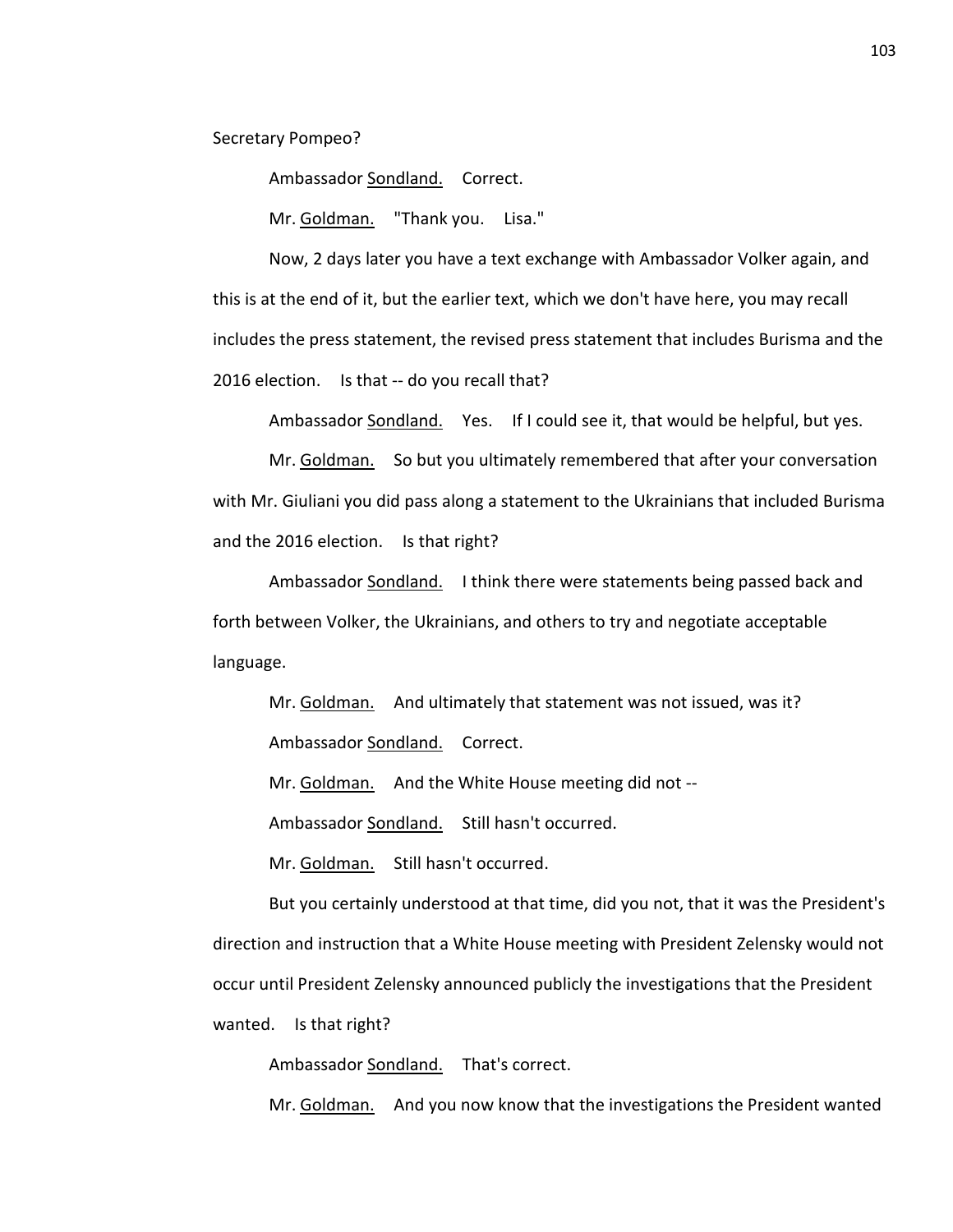was an investigation into the Bidens and an investigation into the 2016 election?

Ambassador Sondland. I know that now, yes.

Mr. Goldman. I'm going to move ahead to August 22nd. And you wrote an email to Secretary Pompeo, directly to Secretary Pompeo, cc'ing Lisa Kenna, with the subject of Zelensky. And could you please read what you wrote to Secretary Pompeo?

Ambassador Sondland. "Mike, should we block time in Warsaw for a short pull-aside for POTUS to meet Zelensky? I would ask Zelensky to look him in the eye and tell him that once Ukraine's new Justice folks are in place mid-September, Zelensky should be able to move forward publicly and with confidence on those issues of importance to POTUS and to the U.S. Hopefully that will break the logjam."

Mr. Goldman. And Secretary Pompeo responds to you 3 minutes later, "Yes."

Now, I want to unpack this a little bit. You said that -- in the middle -- "once Ukraine's new Justice folks are in place." What did you mean by that?

Ambassador Sondland. The new prosecutor that was going to be working for President Zelensky. The old prosecutor, I believe his term was up or he was being let go. He was the Poroshenko prosecutor, and Zelensky wanted to wait until his person was in place.

Mr. Goldman. So once that new prosecutor was in place then Z, "President Zelensky, should be able to move forward publicly and with confidence on those issues of importance to POTUS."

What did you mean by "those issues of importance to POTUS"?

Ambassador Sondland. Again, the 2016 election and Burisma investigation.

Mr. Goldman. Were you aware at this time that Secretary Pompeo had listened into the July 25th phone call?

Ambassador Sondland. I was not.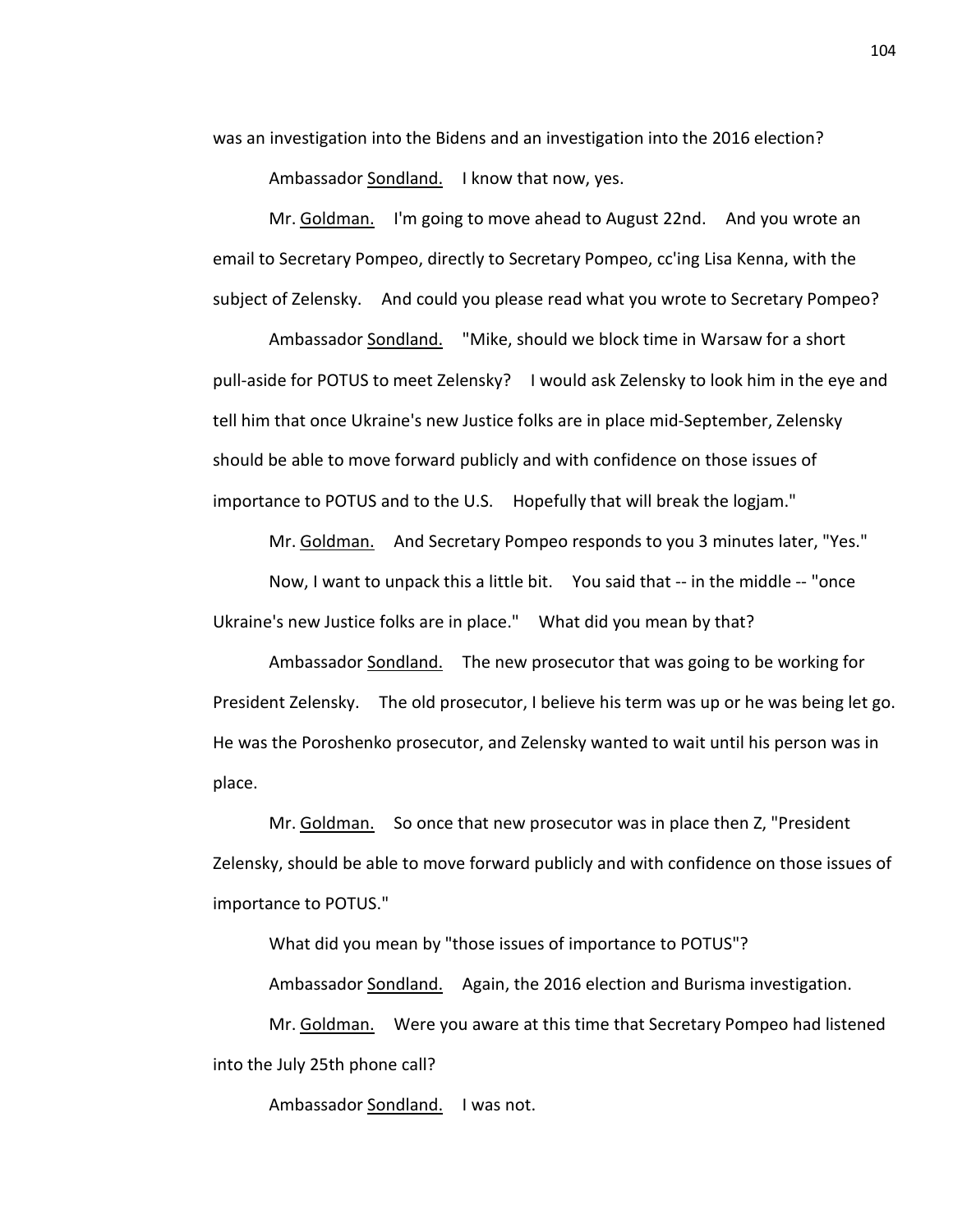Mr. Goldman. If he had, do you believe that he would fully understand what the issues of importance to POTUS related to Ukraine would be?

Ambassador Sondland. I mean, I can't characterize his state of mind. He listened in on the phone call and he concluded what he concluded.

Mr. Goldman. But now that you've read the phone call, it's quite clear what the issues of importance to POTUS are?

Ambassador Sondland. Yes.

Mr. Goldman. Biden investigation --

Ambassador Sondland. Yes.

Mr. Goldman. -- and the 2016 election investigation. Is that right? Ambassador Sondland. That's correct.

Mr. Goldman. Then it says, "Hopefully that will break the logjam."

Now, by this point you were aware that security assistance had been on hold for

about 5 weeks. Is that right?

Ambassador Sondland. I became aware on the 18th of July.

Mr. Goldman. And you understood that there was a lot of activity within the

State Department and elsewhere to try to get that hold lifted. Is that right?

Ambassador Sondland. That's right.

Mr. Goldman. Just about everybody in the interagency, meaning the national

security apparatus, wanted to lift the hold and wanted the aid to go to Ukraine?

Ambassador Sondland. Correct.

Mr. Goldman. So what did you mean here when you said logjam?

Ambassador Sondland. Well, as I said to Chairman Schiff, I meant inclusively anything that was holding up moving forward on the meeting and the Ukraine-U.S. relationship.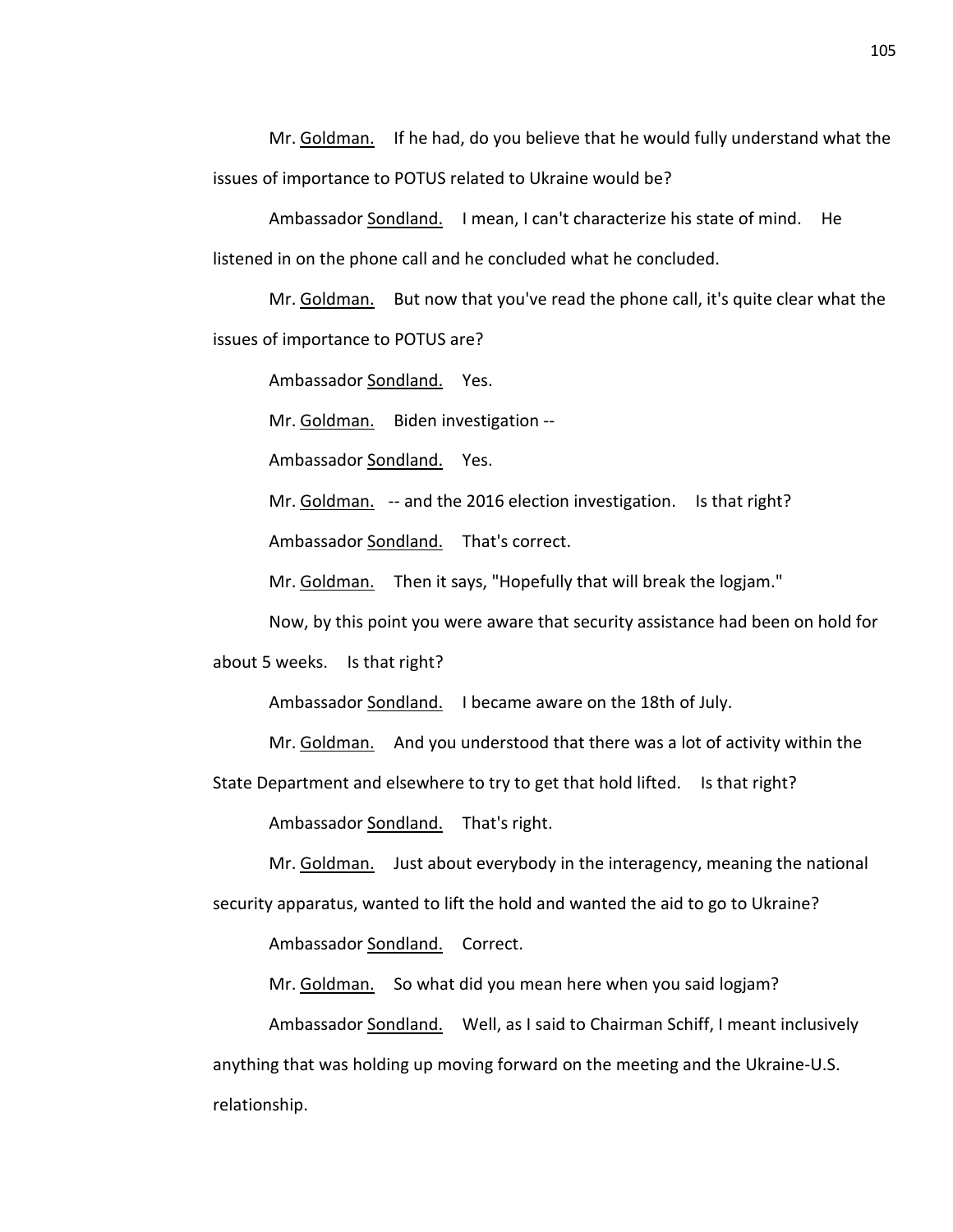Mr. Goldman. And what was holding that up?

Ambassador Sondland. At that point it was the statements about Burisma and the 2016 election.

Mr. Goldman. But what was being held up?

Ambassador Sondland. Well, the aid was being held up obviously.

Mr. Goldman. Four days later, you said in your opening statement, that you sent Rudy Giuliani's contact information to John Bolton. Is that right?

Ambassador Sondland. I did.

Mr. Goldman. Did you know why he asked for that?

Ambassador Sondland. No idea.

Mr. Goldman. Did you know that he was going to Ukraine the next day?

Ambassador Sondland. I knew he was about to go to Ukraine. I didn't know exactly when his trip was, but I thought it was kind of an odd request given that the White House can pretty much get anyone's phone number they want.

Mr. Goldman. Now, in this email to Secretary Pompeo you reference a trip to Warsaw. Ultimately, the Vice President went on that trip?

Ambassador Sondland. That's correct.

Mr. Goldman. And that was the conversation that you talked about -- or you testified earlier to that -- where you said that we really need to get these investigations from Ukraine in order to release the aid in the pre-meeting?

Ambassador Sondland. That's right.

Mr. Goldman. And Vice President Pence just nodded?

Ambassador Sondland. He heard what I said.

Mr. Goldman. And didn't respond in any way?

Ambassador Sondland. I don't recall any substantive response.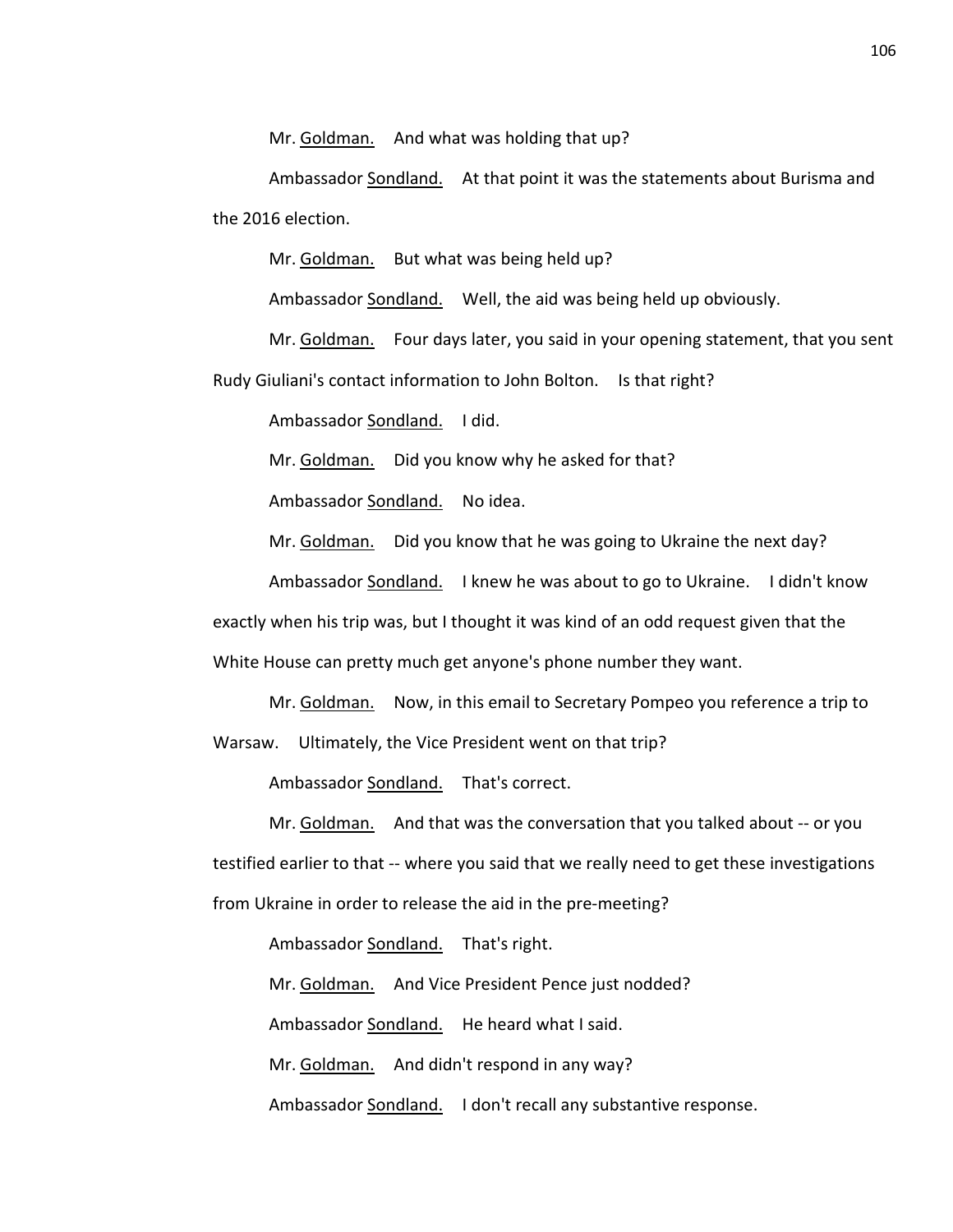Mr. Goldman. But you never specifically referenced the Bidens or Burisma in that meeting, did you?

Ambassador Sondland. I don't remember ever mentioning the Bidens. I may have mentioned Burisma.

Mr. Goldman. And that meeting was with a group. You were not alone with Vice President Pence. Is that right?

Ambassador Sondland. That's correct.

Mr. Goldman. And you know that at that bilateral meeting with President Zelensky, I believe you testified earlier, that Vice President Pence did not mention these investigations at all, right?

Ambassador Sondland. I don't recall him mentioning the investigations.

Mr. Goldman. So that -- your testimony is just simply in a pre-meeting with a group of Americans before the bilateral meeting you referenced the fact that Ukraine needed to do these investigations in order to lift the aid. Is that right?

Ambassador Sondland. I think I referenced -- I didn't say that Ukraine had to do the investigations. I think I said that we heard from Mr. Giuliani that that was the case.

Mr. Goldman. So that helps inform your presumption, correct?

Ambassador Sondland. Correct.

Mr. Goldman. So it wasn't really a presumption. You heard from Mr. Giuliani?

Ambassador Sondland. Well, I didn't hear from Mr. Giuliani about the aid. I

heard about the Burisma and 2016.

Mr. Goldman. And you understood at that point, as we discussed, two plus two equals four --

Ambassador Sondland. That's right.

Mr. Goldman. -- that the aid was there as well?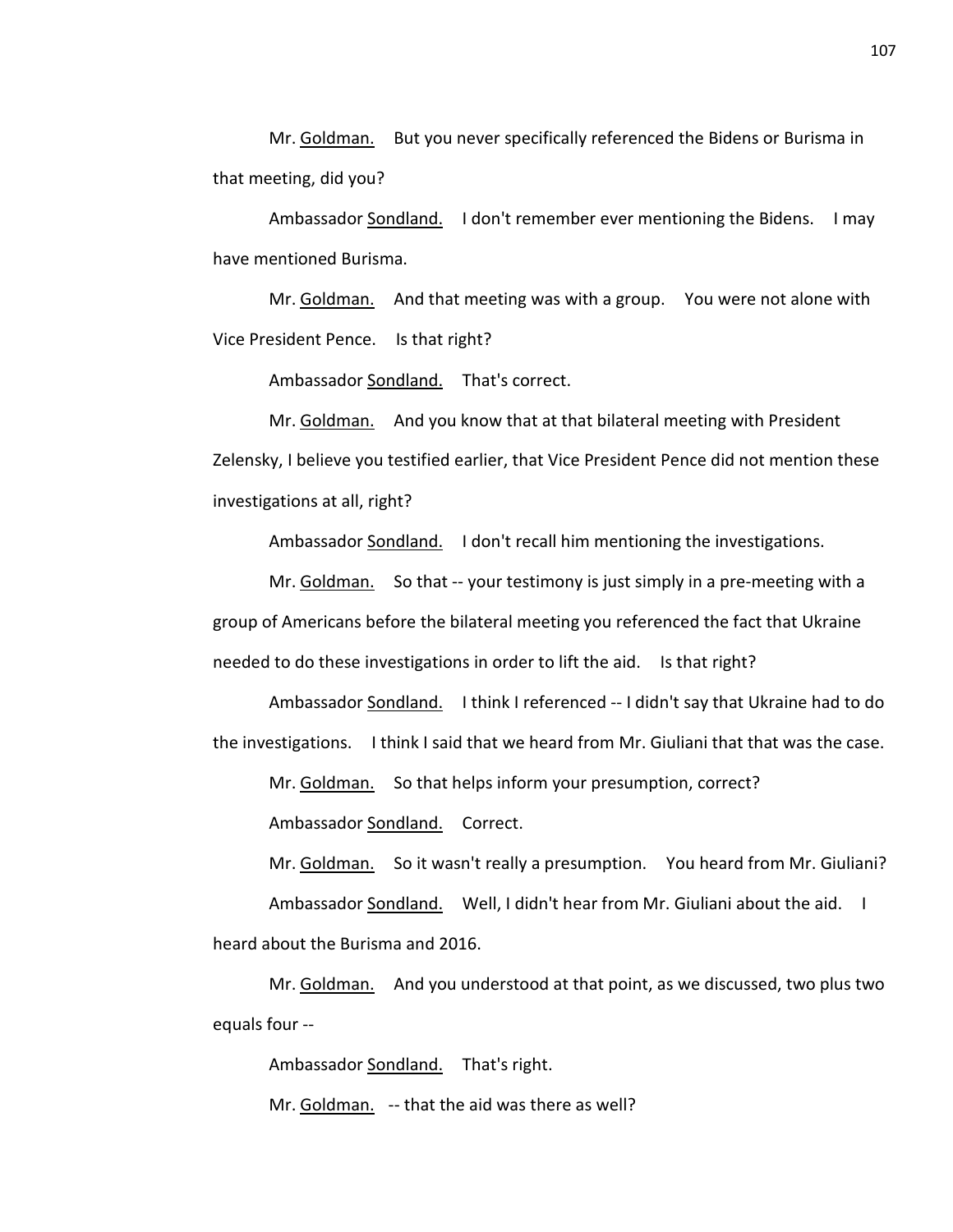Ambassador Sondland. That was the problem, Mr. Goldman. No one told me directly that the aid was tied to anything. I was presuming it was.

Mr. Goldman. Right. Well, I want to go ahead to -- I want to go back, on September 1st -- or I'm going to jump actually ahead to September 7th, okay. When we discussed those text messages where you said there were multiple convos with President Zelensky and POTUS. Do you recall that?

Ambassador Sondland. Do you have the email by any chance?

Mr. Goldman. We could try to pull it up in a second. But you don't remember, I showed it to you earlier this morning?

Ambassador Sondland. Yeah. Go ahead, though, with your question.

Mr. Goldman. And you confirmed that that likely meant, as you said it did, that you spoke with President Trump. Is that right?

Ambassador Sondland. Again, if my email said I spoke with President Trump, presumably I did.

Mr. Goldman. You are relying pretty heavily in your testimony on the texts and emails that you were able to review. Is that right?

Ambassador Sondland. That's right.

Mr. Goldman. So certainly, if someone else had contemporaneous texts, emails, or notes, you would presume that what they were saying was accurate. Is that correct?

Ambassador Sondland. Well, if they had texts or emails, I would. If they had notes, I don't know. Some people's notes are great. Some people's aren't. I don't know.

Mr. Goldman. But certainly, it would be a helpful refresher to anyone's memory?

Ambassador Sondland. Including my own.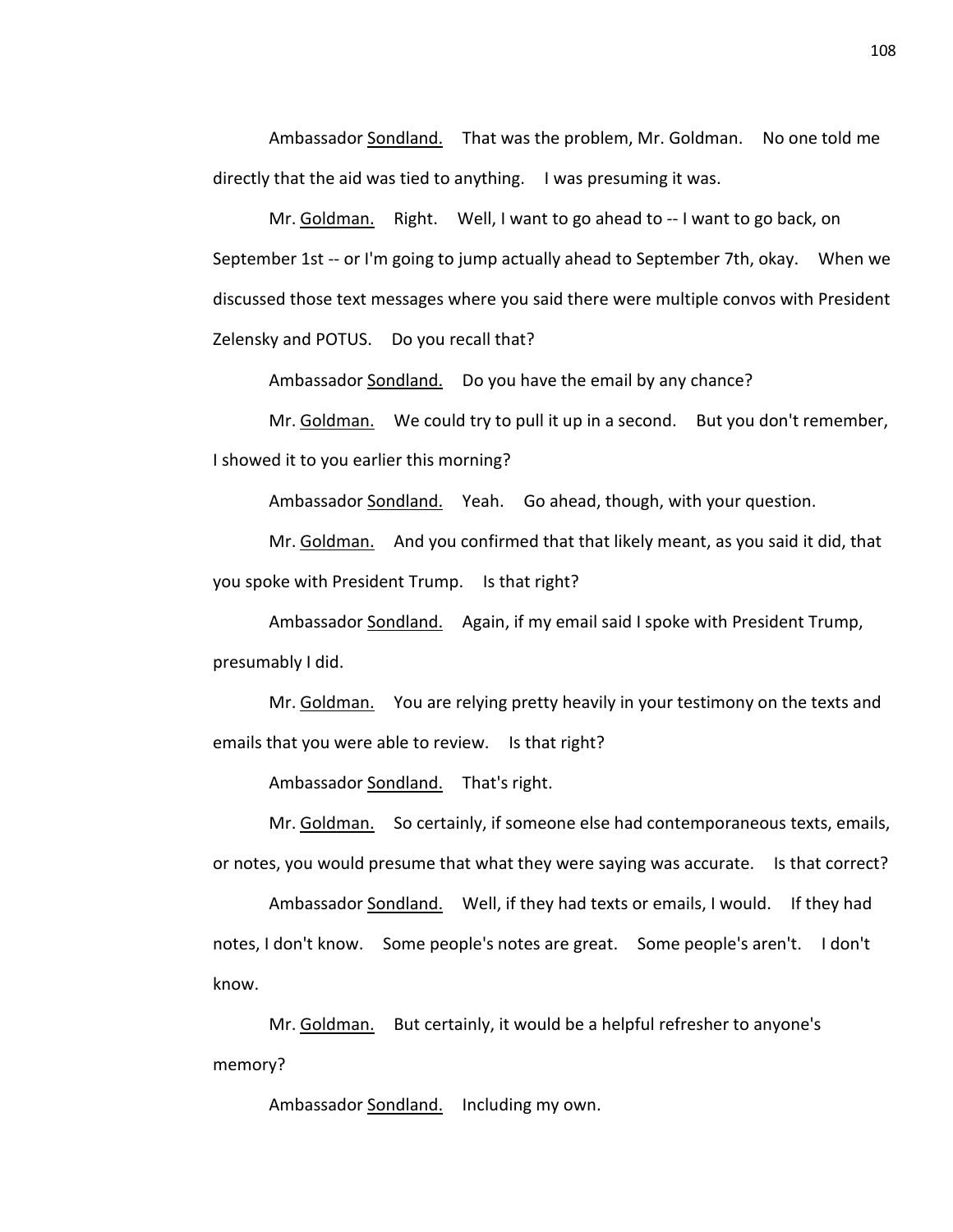Mr. Goldman. Now, you had a conversation on September 7th, according to both Ambassador Taylor and Tim Morrison, with Tim Morrison where you told Mr. Morrison that President Trump told you that he was not asking for a quid pro quo, but that he did insist that President Zelensky go to a microphone and say that he is opening investigations of Biden and 2016 election interference, and that President Zelensky should want to do this himself.

You don't have any reason to dispute both Ambassador Taylor's and Mr. Morrison's testimony about that conversation, do you?

Ambassador Sondland. No.

Mr. Goldman. On September 8th, you then had a conversation directly with Ambassador Taylor about this same phone call where Ambassador Taylor said that you confirmed that you spoke to President Trump, as he had suggested earlier to you, and that President Trump was adamant that President Zelensky himself, meaning not the prosecutor general, had to, quote, "clear things up and do it in public," unquote.

Do you recall -- you don't have any reason to think that Ambassador Taylor's testimony based on his contemporaneous notes was incorrect?

Ambassador Sondland. I don't know if I got that from President Trump or I got it from Giuliani. That's the part I'm not clear on.

Mr. Goldman. Well, Ambassador Taylor is quite clear that you said President Trump. Mr. Morrison is also quite clear that you said President Trump. You don't have any reason to dispute their very specific recollections, do you?

Ambassador Sondland. No. If they have notes and they recall that, I don't have any reason to dispute it. I just personally can't remember where I got it from.

Mr. Goldman. And then you also told Ambassador Taylor in that same conversation that if President Zelensky -- that rather you told President Zelensky and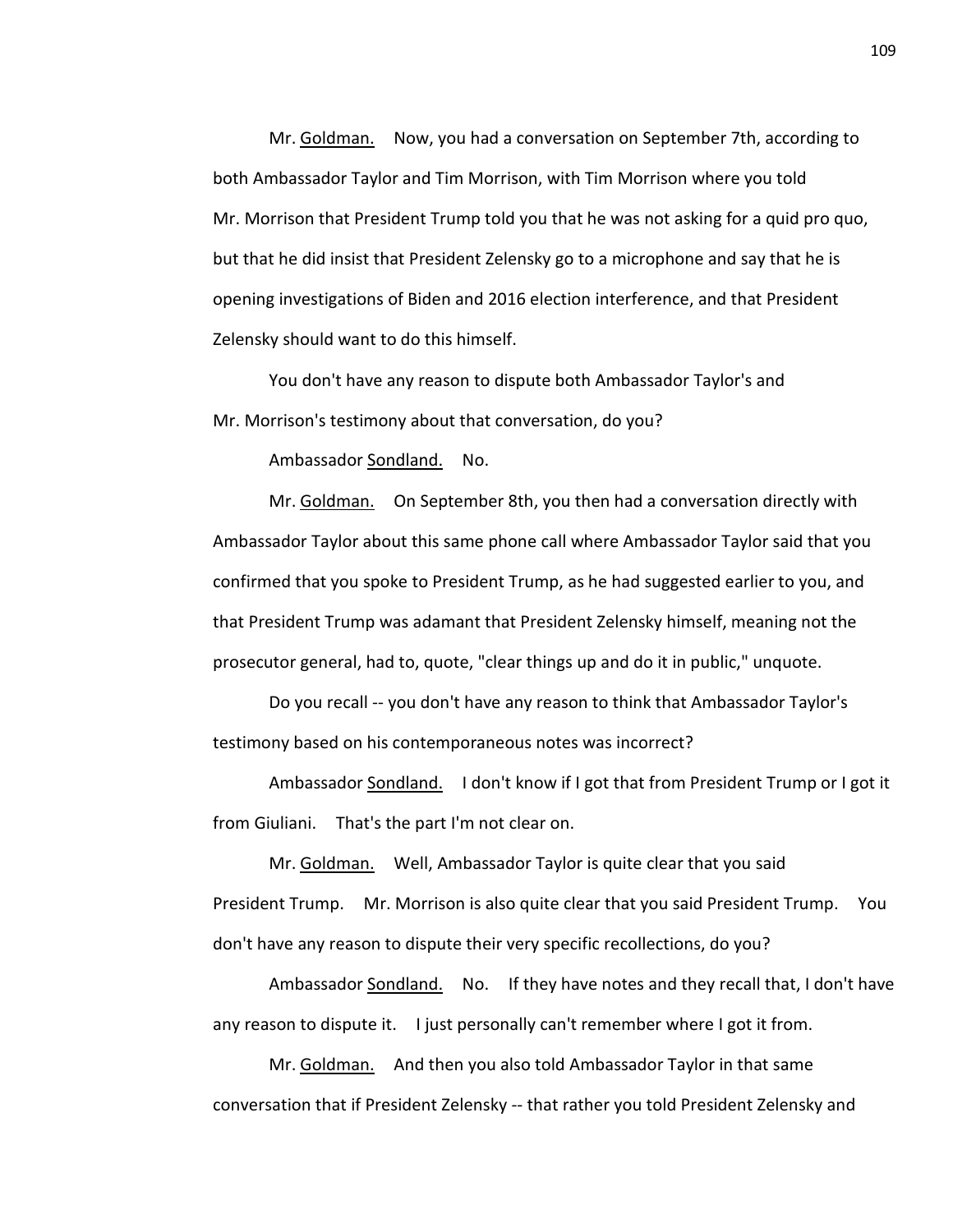Andriy Yermak that although this was not a quid pro quo, as the President had very clearly told you, it was, however, required for President Zelensky to clear things up in public or there would be a stalemate.

You don't have any reason to dispute Ambassador Taylor's recollection of that conversation you had with President Zelensky, do you?

Ambassador Sondland. No.

Mr. Goldman. And that you understood the stalemate referenced the aid. Is that correct?

Ambassador Sondland. At that point, yes.

Mr. Goldman. Ambassador Taylor also described a comment that you made where you were trying to explain what President Trump's view of this was. And you said that President Trump is a businessman, when a businessman is about to sign a check to someone who owes him something, the businessman asks the person to pay up before signing the check.

Do you recall saying that to Ambassador Taylor?

Ambassador Sondland. I don't recall it specifically, but I may have.

Mr. Goldman. And Ambassador Volker also said that you did.

Ambassador Sondland. Okay.

Mr. Goldman. So just to summarize here, by the end of the first week of September, before the aid had been released, you had expressed twice to the Ukrainians that you understood that the aid -- that the investigations needed to be publicly announced on CNN in order for the aid to be released. Do you recall that?

Ambassador Sondland. I didn't say that they had to be announced on CNN. The Ukrainians said to me or to Ambassador Volker or both of us that they had planned to do an interview anyway on CNN and they would use that occasion to mention these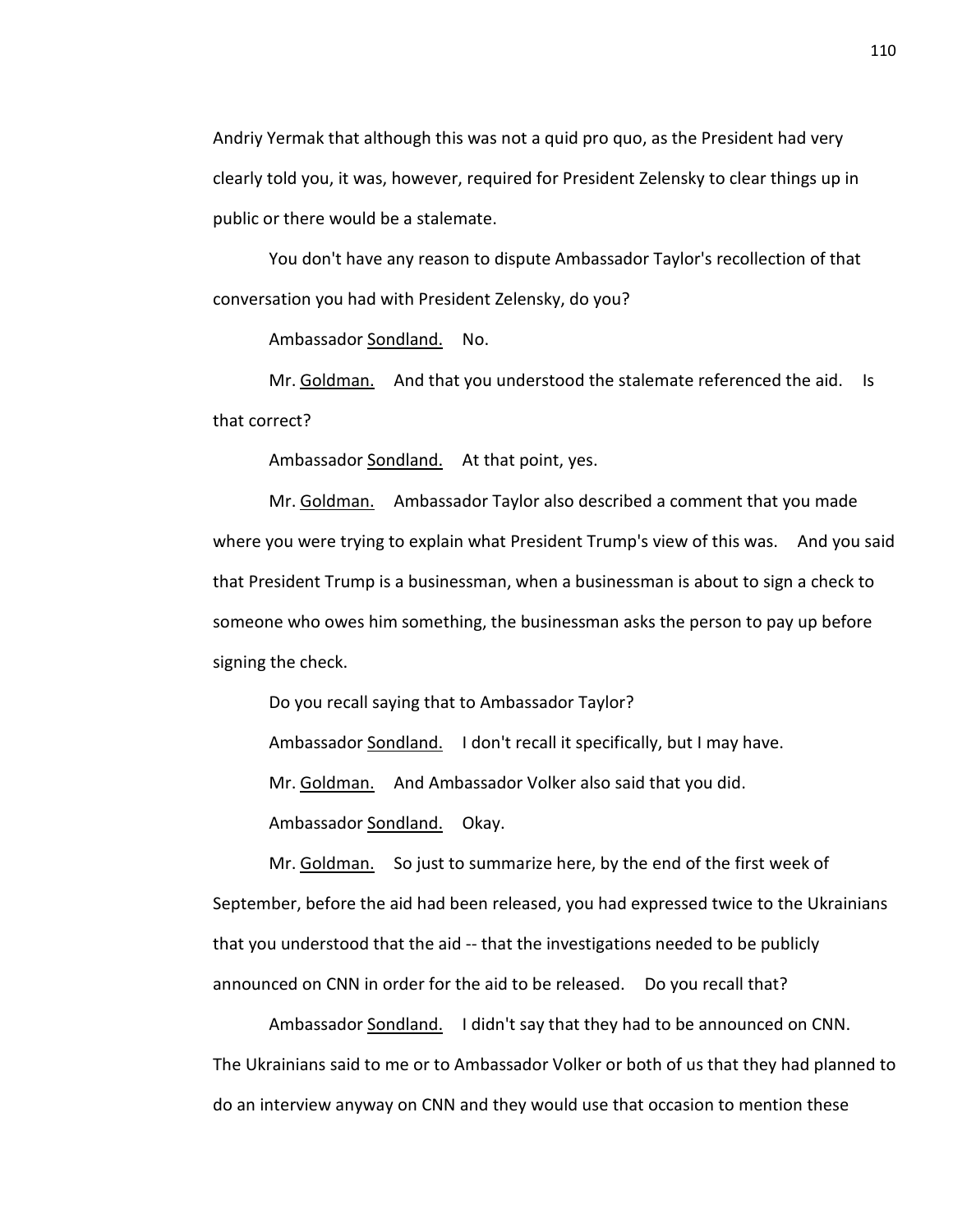items.

Mr. Goldman. And that even though at some point you had calculated two plus two to equal four and therefore you believed that the aid was conditioned on the investigations, that you had a phone call with President Trump that you relayed to both Tim Morrison and Ambassador Taylor, whose accounts of that conversation you do not dispute, where President Trump confirmed that President Zelensky needed to publicly announce the investigations or otherwise the obvious implication of the stalemate would be that the aid would not be released. Is that correct?

Ambassador Sondland. Again, the implication. I did not hear directly from President Trump that the aid would be held up until the statement was made. I did not hear those words.

Mr. Goldman. Well, you agree with whatever Mr. Morrison and Ambassador Taylor testified to about the conversation you had with President Trump. Is that right?

Ambassador Sondland. Remind me again. I don't want to misspeak.

Mr. Goldman. Well, you just said you have no reason to dispute their accounts based on their detailed notes.

Ambassador Sondland. Were they saying that I told them that President Trump said that the aid would not be released until the statements were made? Because I said repeatedly I don't recall President Trump ever saying that to me.

Mr. Goldman. Okay.

The Chairman. I think what they said, if I could just finish this line of questioning --

Mr. Goldman. Yeah.

The Chairman. -- was that President Trump was adamant that President Zelensky himself had to clear things up, quote, "clear things up and do it in public,"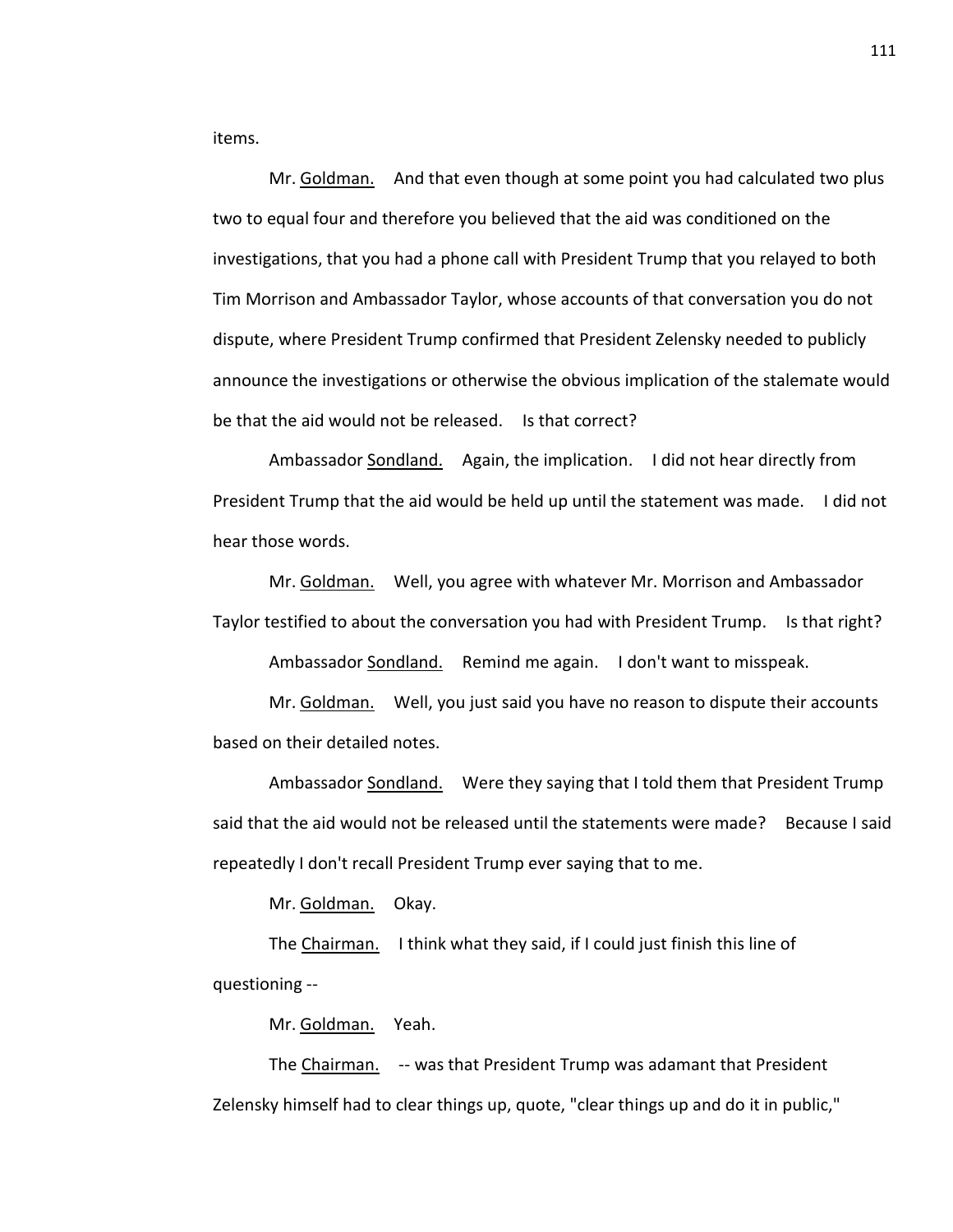unquote.

So what they related was although President Trump claimed to you there was no quid pro quo, he also made it clear to you in that call that President Zelensky had to, quote, "clear things up and do it in public."

You don't have a reason to dispute that's what you told --

Ambassador Sondland. I don't have any reason to dispute the clear things up and do it in public. What I'm trying to be very clear about was President Trump never told me directly that the aid was tied to that statement.

The Chairman. But in that same conversation you had with him about the aid, about the quid pro quo, he told you that President Zelensky had to, quote, "clear things up and do it in public," correct?

Ambassador Sondland. I did not have a conversation with him about the aid. I had a conversation with him, as referenced in my text, about quid pro quo.

The Chairman. Well, the quid pro quo you were discussing was over the aid, correct?

Ambassador Sondland. No. President Trump, when I asked him the open-ended question, as I testified previously, what do you want from Ukraine? -- his answer was, I want nothing. I want no quid pro quo. Tell Zelensky to do the right thing. That's all I got from President Trump.

The Chairman. Did you also get from President Trump, as reflected by Ambassador Taylor, that he said he was adamant that President Zelensky had to, quote, "clear things up and do it in public"?

Ambassador Sondland. That part I can agree to, yes.

The Chairman. Time is now with the minority for 20 minutes -- I'm sorry, 33 minutes.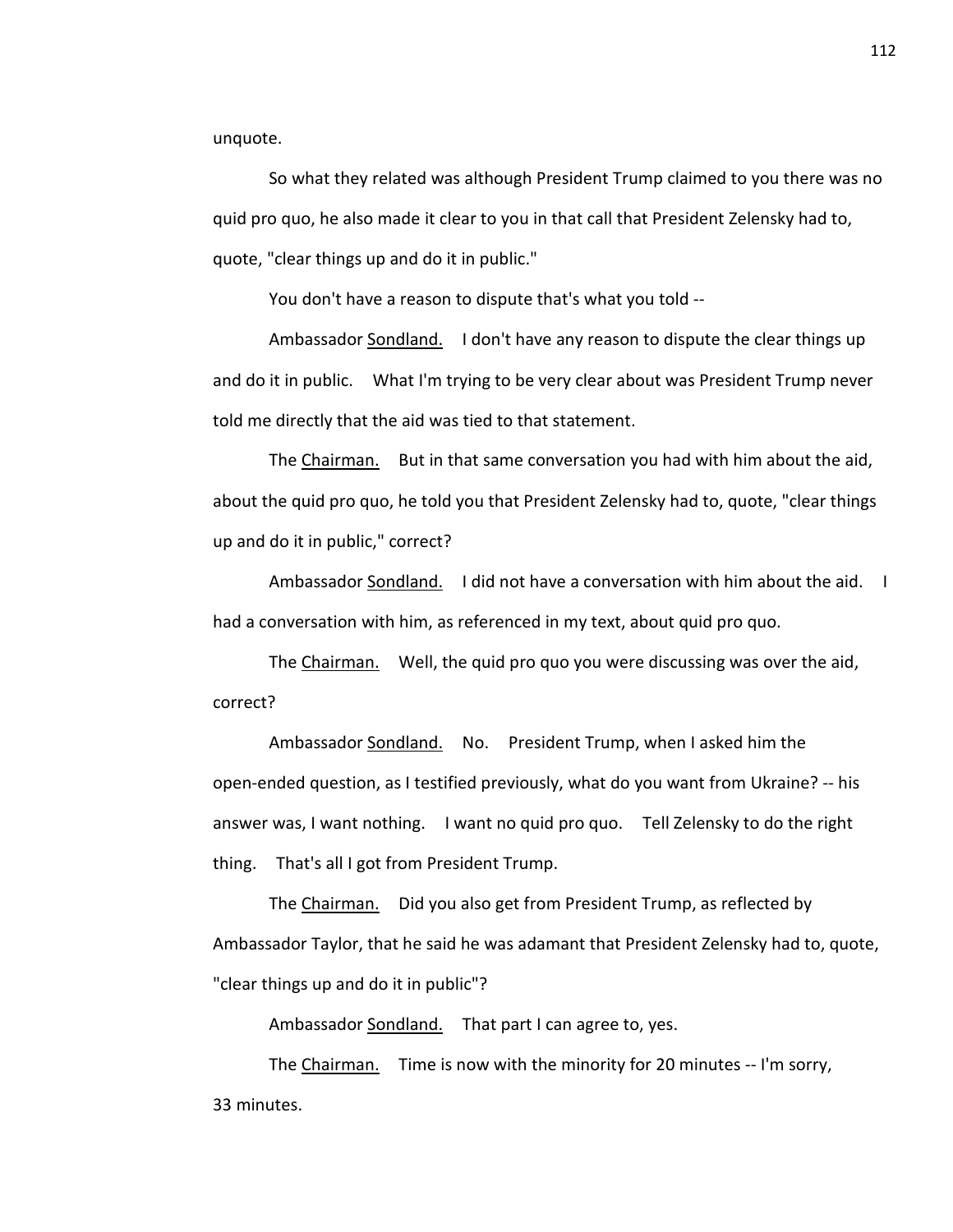Mr. Nunes. Thirty-three minutes. Thank you, Mr. Chair.

Ambassador, you've been in business for a long time.

Ambassador Sondland. I have.

Mr. Nunes. So if you want to get to the bottom of something, somebody that's running a department or one of your buildings or something, who do you go to?

Ambassador Sondland. The boss.

Mr. Nunes. The manager of whatever company it is?

Ambassador Sondland. Exactly.

Mr. Nunes. Right?

Ambassador Sondland. Correct.

Mr. Nunes. So if you want to get to the bottom of foreign aid, you'd probably go to the people that are in charge of foreign aid here in this town, wouldn't you? Because you're not in charge of foreign aid.

Ambassador Sondland. I'm not in charge of foreign aid.

Mr. Nunes. And you've had to testify that you've presumed foreign aid was this or that, and you're guessing that this was tied to foreign aid.

But there are people in this town who are in charge of the foreign aid. And, in fact, I don't think it's very fair to you at all, or to us or to the American people, you might be surprised that we had that person here in the Capitol in a secret deposition in the basement last Saturday.

Now, that testimony might be pretty important to you before you're here to testify, if you could've read that, your lawyers could've went through that, because it may have clarified some more things for you about the -- about your recollection about the foreign aid.

So, you know, we've heard -- earlier we heard about the -- we had the chair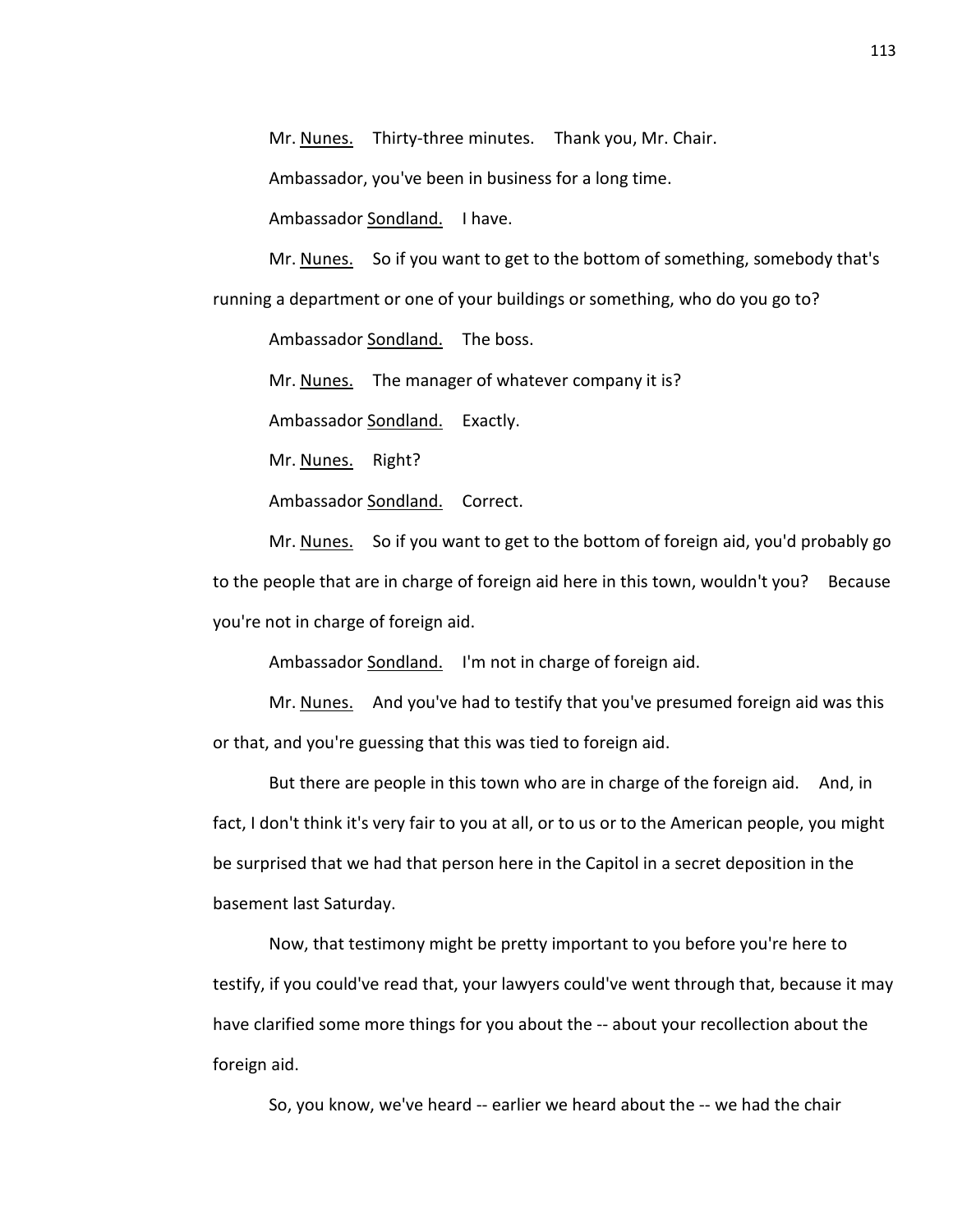looking at the cameras telling the American people, talking about Watergate, with their Watergate fantasies that they continue to -- I guess they fantasize about this at night. And then they come here and talk about obstruction of justice because they're not giving you documents that you think you should have.

So now they've laid out their clear Watergate argument for Articles of Impeachment. So I just have to remind the gentleman, I know we're not in a court of law because you wrote the rules, the chair here did, but I would think it's obstruction of justice to not give the American people and give the ambassador the right to look at the transcript of the man who's in charge of the foreign aid in this town.

Now, I could get into what he said but -- and the chair could release what he said. And we're not even allowed to call that witness here today.

So let's talk about things that we do know are facts, okay, as best as I think you and I and most people know them.

President Trump does not like foreign aid to start with. Is that correct, Ambassador?

Ambassador Sondland. I've heard that, yes.

Mr. Nunes. And you've testified that watching over the EU, you have 28 countries, you have neighboring countries that you work with. One of his biggest complaints is the lack of participation that those countries participate in programs around the world. Isn't that correct?

Ambassador Sondland. That's correct.

Mr. Nunes. Especially NATO?

Ambassador Sondland. Yes.

Mr. Nunes. Right? That's one of your -- when you start -- when you go down the list of the jobs that -- when you get directions from the White House, when you first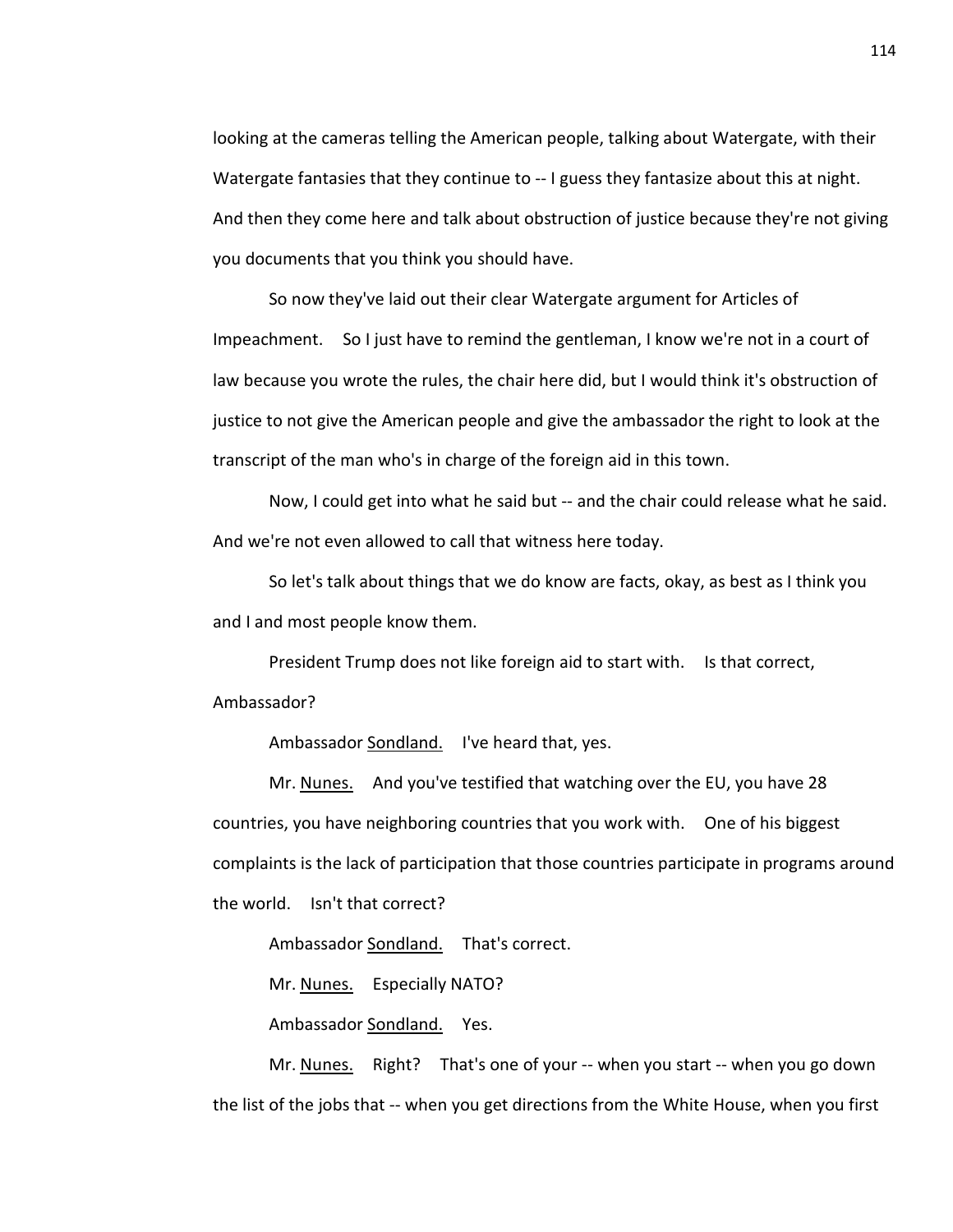became ambassador, probably one of the number one things -- I don't want to put words in your mouth -- but on the top of the list was making sure countries pay their fair share, especially with NATO?

Ambassador Sondland. Yeah. And we have a very capable ambassador to NATO, so I'm not going to take her lane.

Mr. Nunes. But it's one of the -- but you work with those countries. It's one of the issues that you bring up in your meetings, correct?

Ambassador Sondland. It is.

Mr. Nunes. So now, I know you weren't on the July 25th phone call, but one of the first things that the President of the United States brings up is Germany's lack of participation -- I think he names the President of Germany directly -- that they're not participating in helping out Ukraine, who's one of their neighbors. Is that what you read in the transcript?

Ambassador Sondland. I've heard that, yes.

Mr. Nunes. So the whole idea that the President, starting out with he doesn't like foreign aid, he doesn't think countries pay their fair share, that's looking out for the taxpayer, but there's more. And we talked about this in your deposition. We talked about it, about how we have requirements.

The Congress writes requirements into the law that require you and all the diplomats to carry out the foreign policy of this country for the President of the United States. Before the President can certify foreign aid and send foreign aid, there has to be certification that there's no corruption. You're aware of that now?

Ambassador Sondland. I am now, yes.

Mr. Nunes. So being that you learned about that in your deposition, now looking back at clearly the challenges and concerns the President had with the involvement of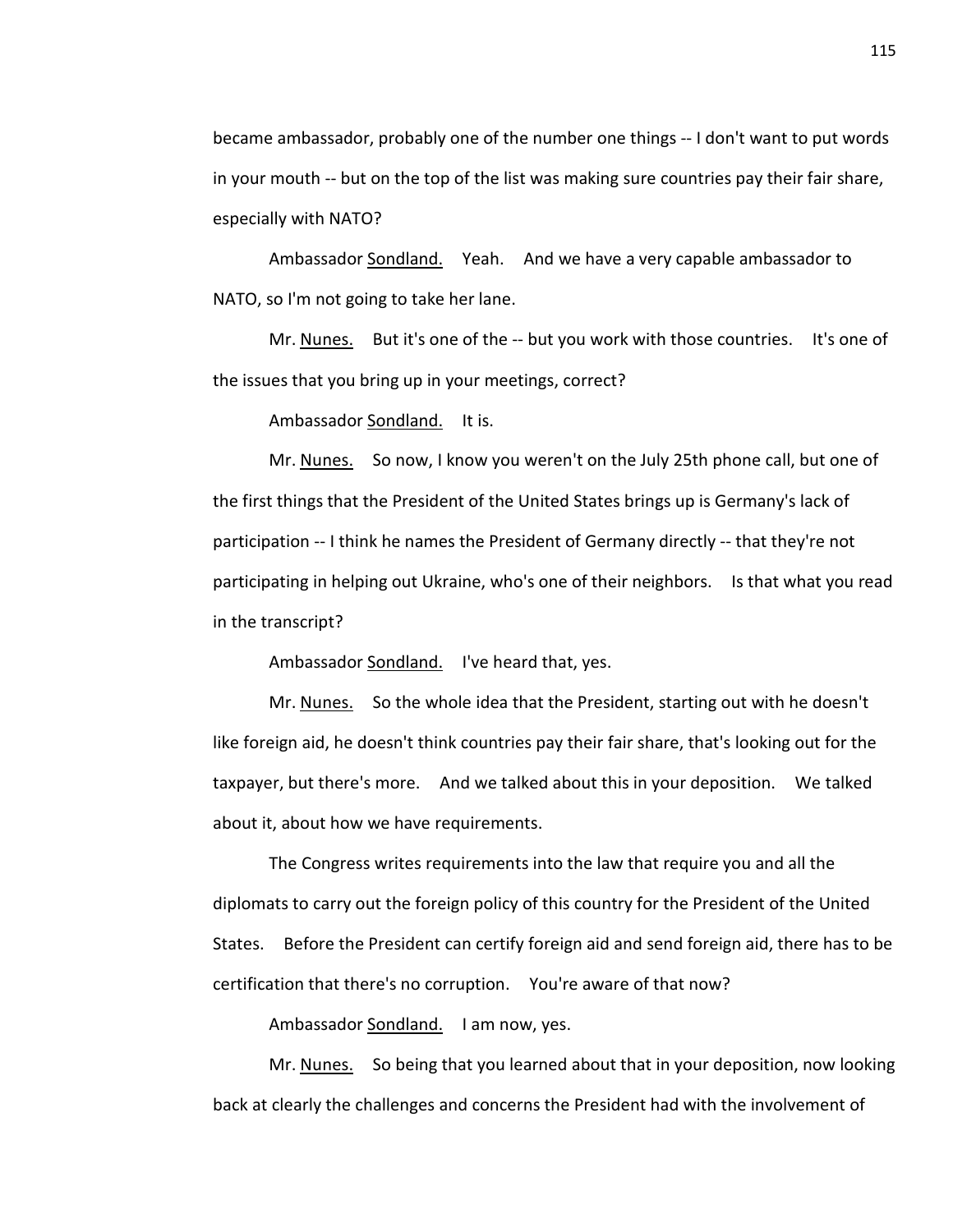high-level Ukrainian Government officials, including the ambassador here in the United States that attacked him during his Presidential campaign, the concerns of leaks that were leaks or just made up stories and conspiracy theories that were spun in the Steele dossier that the Democrats on this committee own, they paid for it, other DNC operatives that were working with the Ukrainian ambassador here in Washington, D.C., to dirty up your boss, the President of the United States, we're not going to hear from those witnesses.

Just like we're not going to hear from the person we deposed on Saturday. We're not going to hear about what the real reason, the person who's in charge of making sure that foreign aid is delivered, we're not going to hear about what actually happened with the foreign aid.

Wouldn't that have made it a lot easier for you to testify instead of guessing and doing little funny math problems up here, two plus two equals four? It's great for all the viewers to hear that. Wouldn't it be easier if you just knew exactly why the foreign aid wasn't given?

Ambassador Sondland. It would have been easier to testify if I had a totality of the record.

Mr. Nunes. And would you trust the person who's in charge of cutting the checks for foreign aid, a top career diplomat, or the top career official?

Ambassador Sondland. I'd have no reason not to.

Mr. Nunes. Well, Ambassador, I don't know if we'll get to speak again, if we have some more magical minutes, but I'm done with questions with you. I know the rest of our members have more questions.

And let me turn to -- I know Mr. Castor has some more questions.

Mr. Castor. Hello again, Ambassador.

Ambassador Sondland. Hi.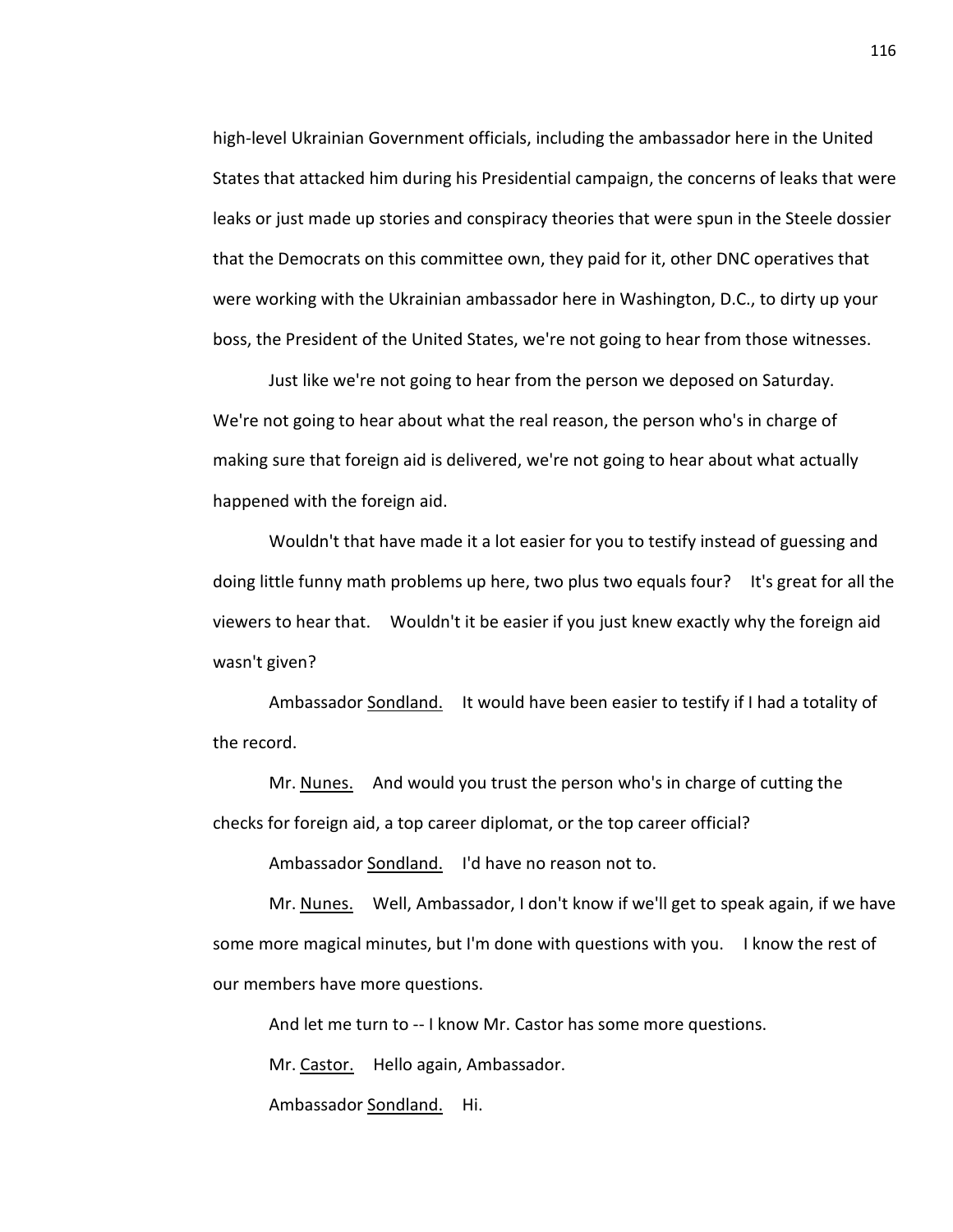Mr. Castor. I will try not to use all of this time as a courtesy to you. I just want to go through some distinctions between your opener and your deposition and some other witnesses.

In your opening statement today you said President Trump directed us to talk with Rudy, correct?

Ambassador Sondland. Correct.

Mr. Castor. But then you and I had a little bit of a back and forth about the President just said, talk to Rudy. And I believe, and correct me if I'm wrong, you took that to mean if we wanted to move forward with these types of things, Rudy was the place to go?

Ambassador Sondland. Rudy was the guy.

Mr. Castor. Okay. But President Trump didn't direct you to talk to Rudy, correct?

Ambassador Sondland. It wasn't an order. It was, if you want to work on this, this is the guy you've got to talk to.

Mr. Castor. Ambassador Volker in his deposition said, I didn't take it as an instruction but just as a comment. Talk to Rudy. You know, he knows these things. And you've got some bad people around him, I mean, referring to the Ukrainians. So, I mean, Ambassador Volker hasn't testified that there's any sort of order or direction to talk to Rudy?

Ambassador Sondland. I don't know what he testified. It became very clear to all three of us that if we wanted to move the relationship forward, President Trump was not really interested in engaging. He wanted Rudy to handle it. And as I said in my opening statement, Secretary Perry took the lead and made the initial contact with Rudy, and that's when we began working with him.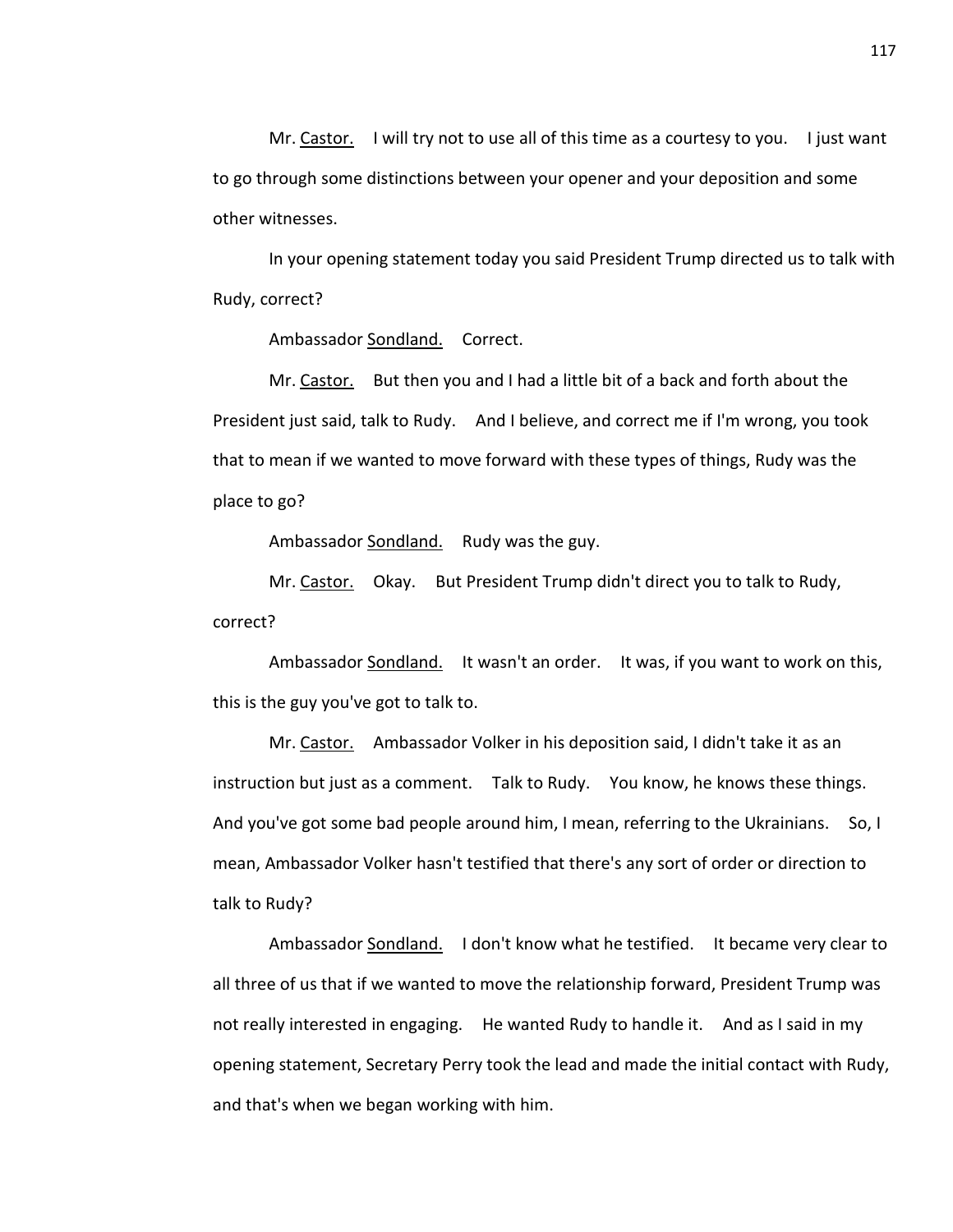Mr. Castor. And as to the question of whether Mr. Giuliani was expressing the desire specifically to the President of the United States, in your deposition you said, I don't know, I don't know if this was coming out of Rudy Giuliani irrespective of the President. Correct?

Ambassador Sondland. Yeah. I'm not going to dispute what I said in my deposition. That's true, yeah.

Mr. Castor. Okay. And we walked through all your communications with Rudy Giuliani, and there are not a lot, right?

Ambassador Sondland. Correct.

Mr. Castor. Ambassador Volker in his deposition on the same question said, I did not have that impression, I believe Mr. Giuliani was doing his own communications.

And, you know, granted, Mr. Giuliani had business interests in Ukraine, correct?

Ambassador Sondland. Now I understand he did. I didn't know that at the time.

Mr. Castor. Okay. With Messrs. Parnas and Fruman, correct?

Ambassador Sondland. A lot of new names I've learned.

Mr. Castor. Okay. And you had never met with those folks?

Ambassador Sondland. No.

Mr. Castor. And then in your September 9th communication with the President -- during your deposition that was a striking moment when you walked us through your telephone call with President Trump on September 9th.

Ambassador Sondland. By the way, I still cannot find a record of that call because the State Department and the White House cannot locate it, but I'm pretty sure I had the call on that day.

Mr. Castor. But whether it was the 9th or the 8th, you had this call. It was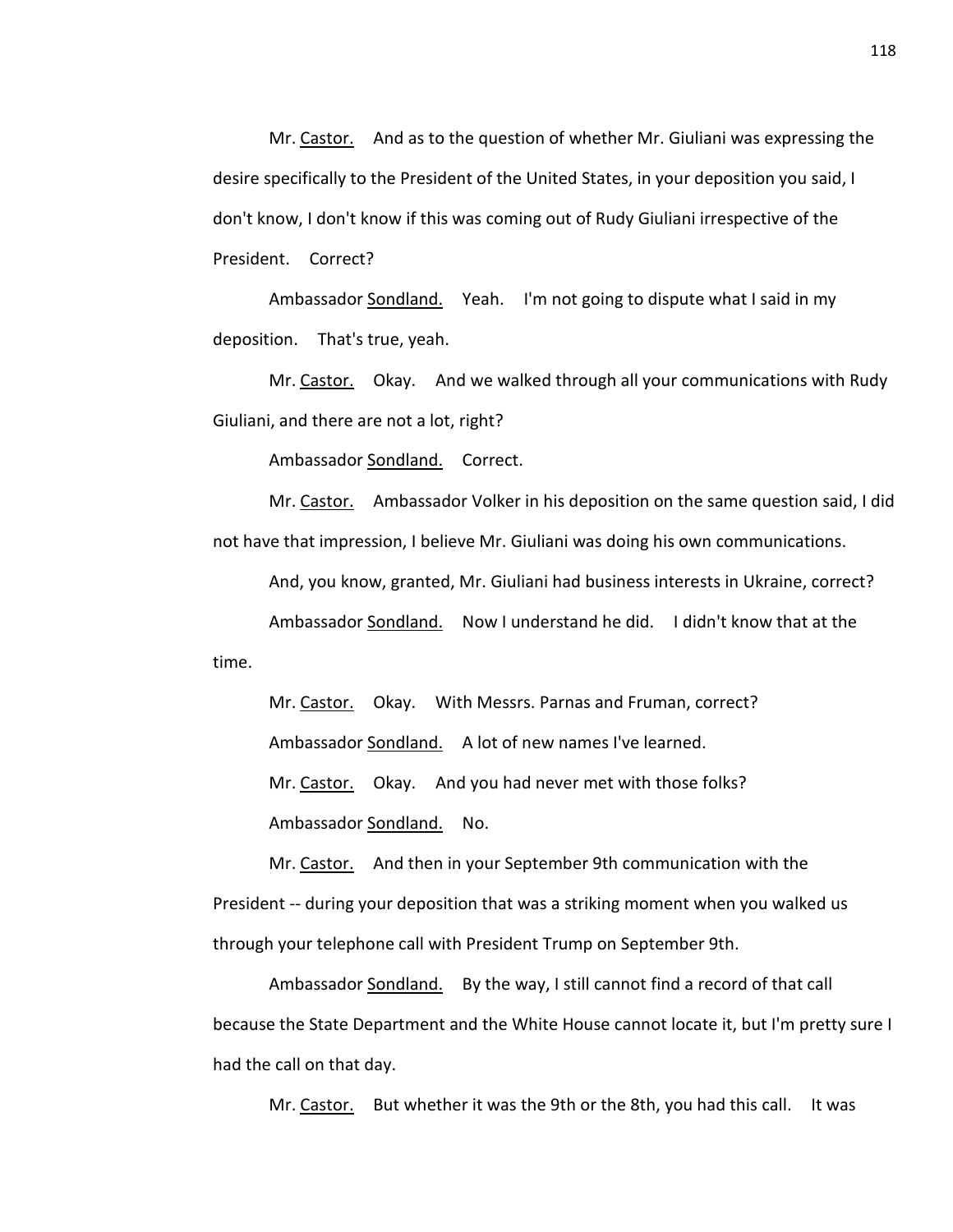extremely memorable, right?

Ambassador Sondland. It was.

Mr. Castor. And you've been very honest, and we're not trying to give you a hard time on all the times you don't recall. We're just trying to say that there's a lot of important events that have happened that the committee has asked you about, and you've honestly said, I don't recall.

But the call with President Trump, on September 9th or the 8th, you recall it vividly, right?

Ambassador Sondland. I recall it vividly because it was keyed by the sort of frantic emails from Ambassador Taylor. I had, again, prior to that call had all kinds of theories as to why things weren't moving, why there was no White House meeting, why there was no aid, why there was no this, why there was no that. And I was getting tired of going around in circles, frankly.

So I made the call, and I asked, as I said, the open-ended question, what do you want from Ukraine? And that's when I got the answer.

Mr. Castor. And he was unequivocal: Nothing.

Ambassador Sondland. What I said in the text is what I heard.

Mr. Castor. I'm curious, was that vignette in your opener today?

Ambassador Sondland. I don't think so.

Mr. Castor. How come? It's so memorable, so striking.

Ambassador Sondland. I don't know. It was in my previous testimony, and I assumed if people had questions, they would bring it up.

Mr. Castor. Okay. I mean, this is an example, you know, a lot of witnesses during the course of this investigation have dealt with ambiguities in different ways, and some have resolved them in the light least favorable to the President over and over again.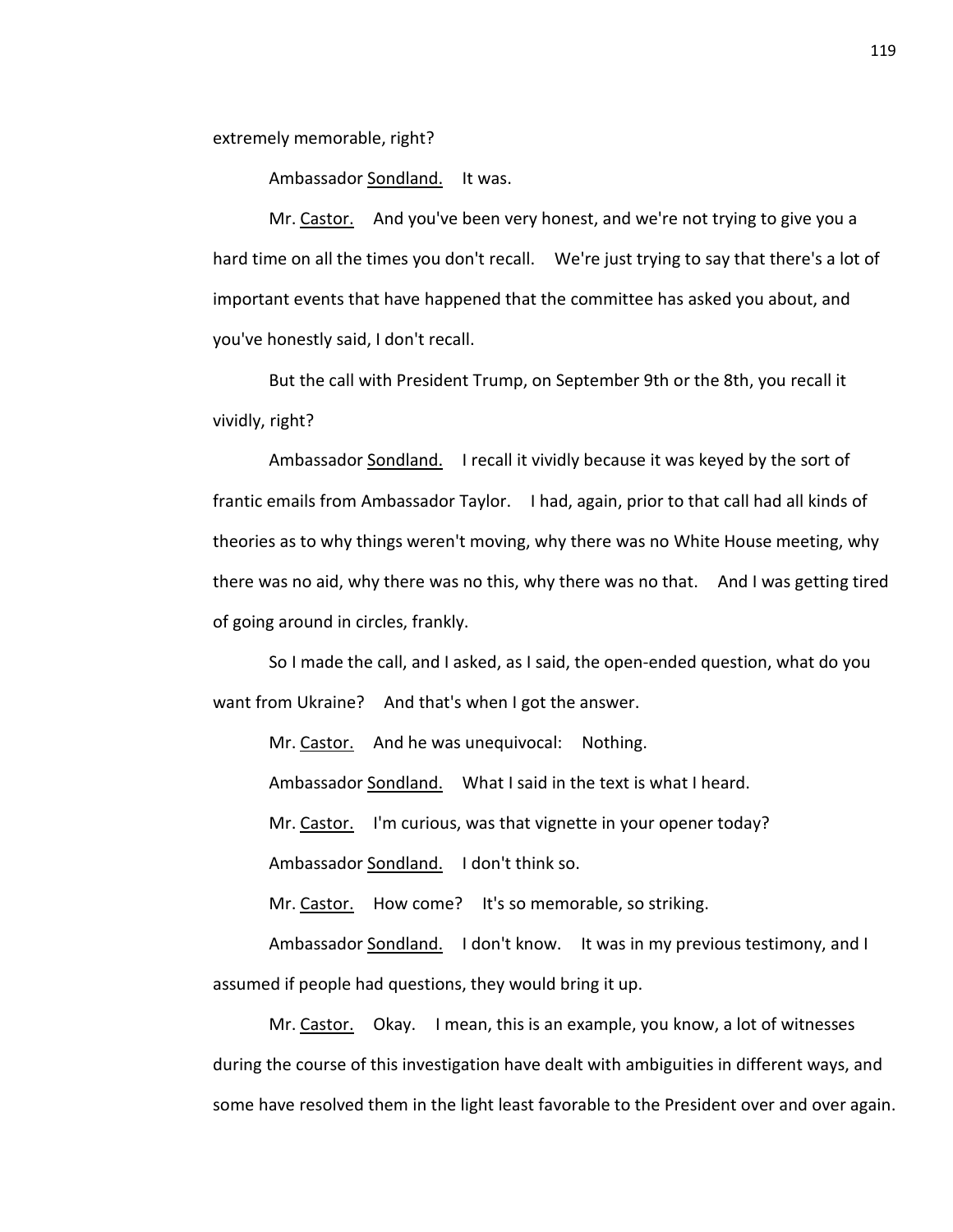This is an exculpatory fact shedding some light on the President's state of mind about the situation about the --

Ambassador Sondland. And I'm happy to discuss it.

Mr. Castor. So I'm just wondering why you didn't mention it in your opener.

Ambassador Sondland. There were so many things I wanted to include in my opening, and my opening was already, I think, 45 minutes or something. It would have been an hour and a half. There were a lot of things I'd liked to have mentioned in my --

Mr. Castor. Okay. But you only had a couple conversations with the President, and we're trying to evaluate whether the --

Ambassador Sondland. It was not -- it was not -- it was not purposeful. Trust me.

Mr. Castor. Okay. Talking about striking conversations, Mr. Holmes, when he came here last Friday in the basement, he, I'll tell you, he thought your conversation that you had with the President was like the most memorable thing he's ever experienced.

Ambassador Sondland. How many conversations has he had with the President?

Mr. Castor. He probably hasn't had any. But he was energized, enthusiastic about telling us about this conversation. And he --

Ambassador Sondland. So not only did I buy him lunch, but I also provided entertainment?

Mr. Castor. And he -- I mean, he conferred with us that he regaled anyone that he came across with this story. And that's, I guess, a discussion for Thursday.

But other than the colorful language, and he was definitely moved by the color, but he was unequivocal that you brought up the Bidens in the post-call discussion.

And he said something to the effect of the President's only interested in big things, and Mr. Holmes said that, oh, there's a lot of big things going on in Ukraine, like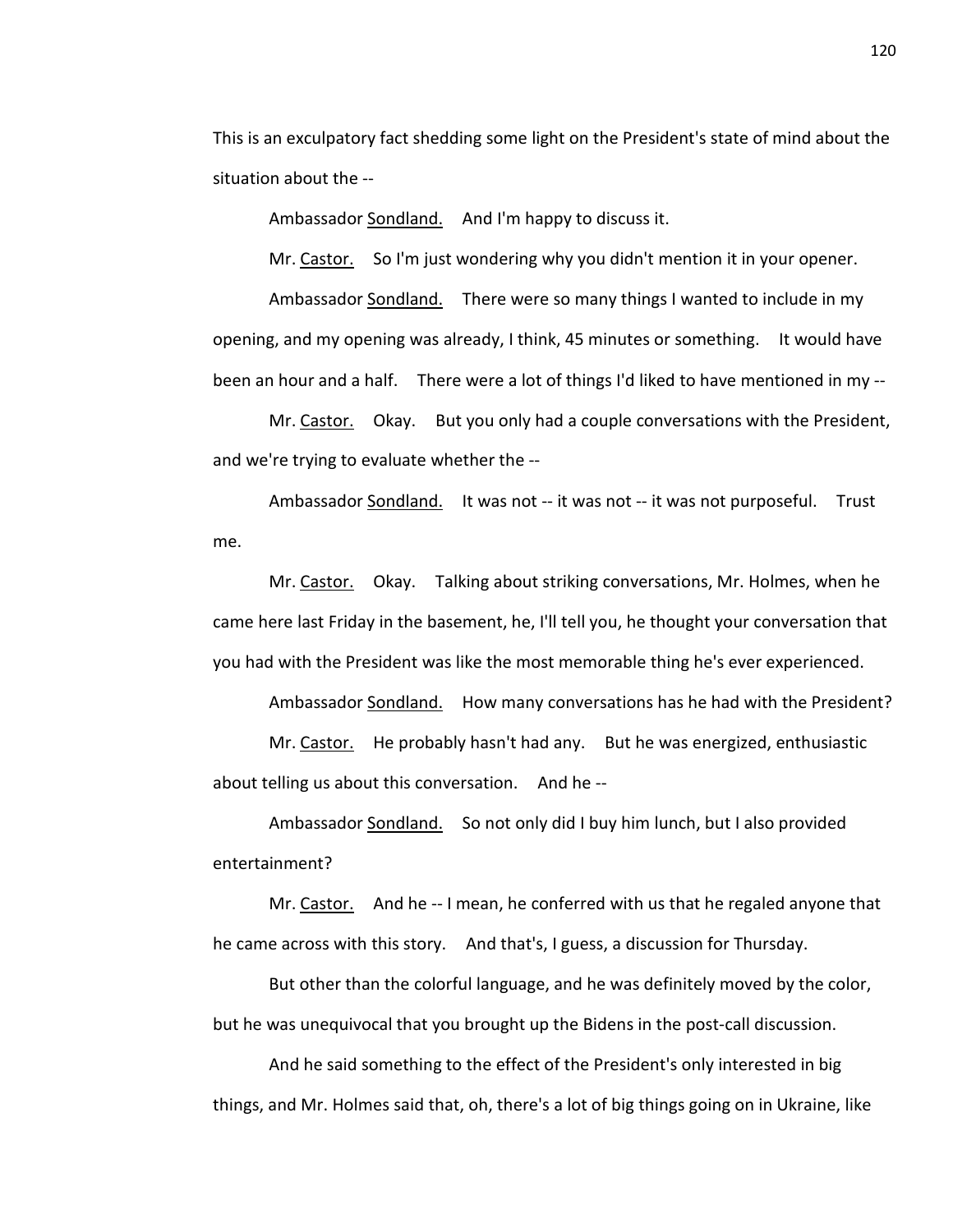there are, there's a war. Ukraine's under attack from the east by Russia. And he puts words in your mouth to the effect of, no, the President only cares about investigations like Rudy is pitching about the Bidens.

And what's important about this, this is the day after the 7/25 call. And what's reported by Mr. Holmes and you, to the extent you've confirmed it, isn't anything different than happened on the 7/25 call, agreed? From the President's standpoint?

Ambassador Sondland. No. With 20/20 hindsight, now that we've had the transcript of the call, the Bidens were clearly mentioned on the call. But I don't -- I wasn't making the connection with the Bidens.

Mr. Castor. Right. But with regard to the President, it was just mentioning investigations.

Ambassador Sondland. That's all he said on the phone was investigations, I think.

Mr. Castor. Right. But you told us time and again that you never realized the Bidens were part of any of this, that the Burisma, and you talked about a continuum, and you never came to understand that until maybe as late as September 25th, correct?

Ambassador Sondland. I don't know the exact date, but it was pretty late.

Mr. Castor. Okay. And Ambassador Volker said the Bidens never came up after his one breakfast meeting with Mayor Giuliani where he testified that he tried to disabuse the mayor of anything relating to the Bidens.

Ambassador Sondland. And I think Secretary Perry publicly stated that he never heard Biden either until the end, so --

Mr. Castor. Okay. So when you testify here today that you have no recollection of mentioning the Bidens to Mr. Holmes, that's not just a recollection. That's based on your state of mind at that point in time and your state of mind up to, you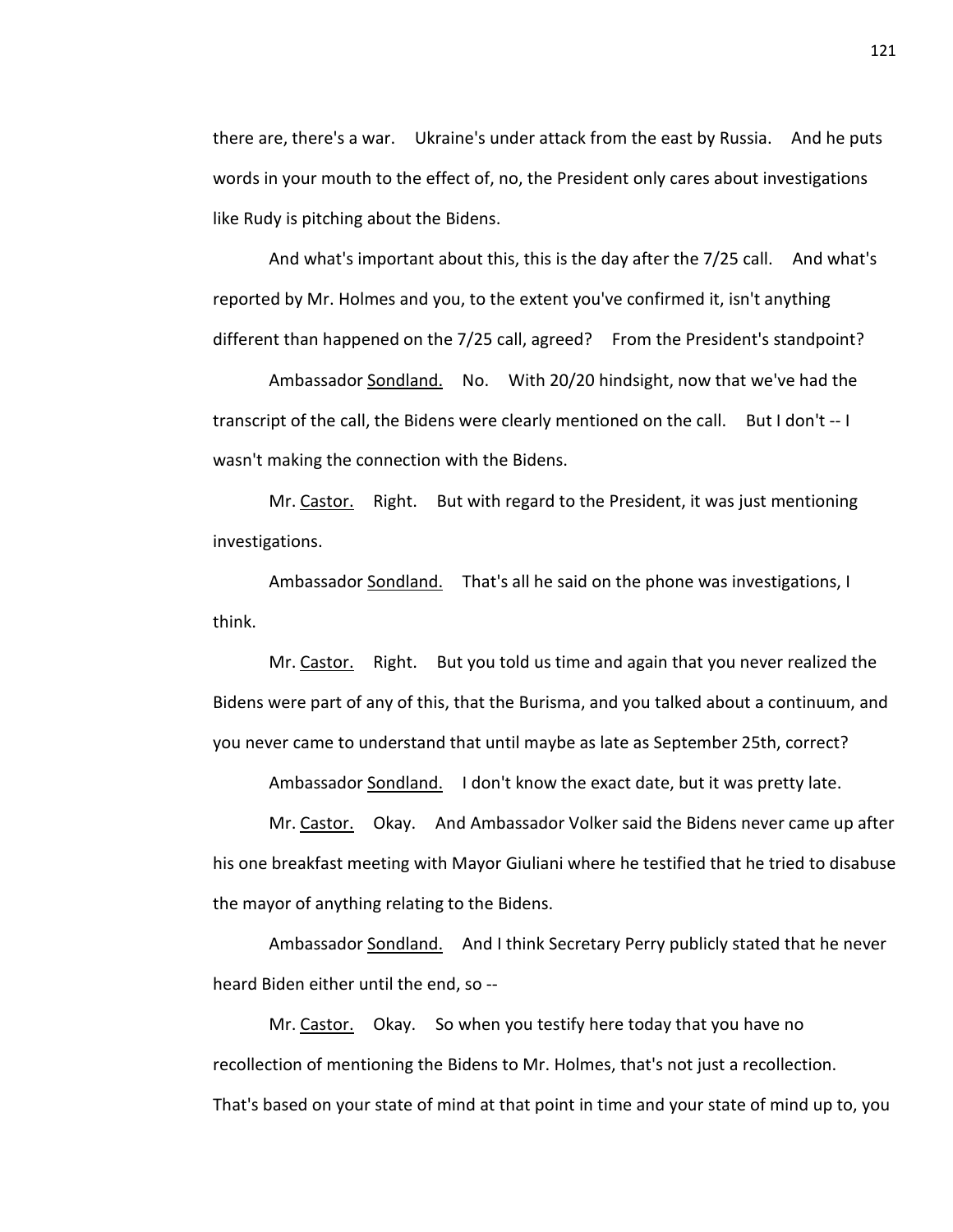know, September 25th, correct?

Ambassador Sondland. I wasn't into investigating the Bidens.

Mr. Castor. So it's very surprising to you that he would mention that, right? Ambassador Sondland. It was very surprising to me.

Mr. Castor. I want to go back to a couple things in your statement. This July 26th meeting with President Zelensky, earlier in the day, from this lunchtime event we've been talking about.

During the course of the meeting with President Zelensky did any of the parties discuss what came up on the telephone call?

Ambassador Sondland. I don't believe so.

Mr. Castor. Okay. So President Zelensky didn't express any concerns about the content of the call, right?

Ambassador Sondland. I mean, all I heard about that call was that it was a good call. It was friendly. Everyone was happy, you know. I was delighted to hear that so that we could now move to the next phase, which was the meeting.

Mr. Castor. Okay. So you can tell us with certainty that nobody talked about demands in that meeting or fulfilling the President's demands?

Ambassador Sondland. I don't remember exactly. Again, this is a great example, Mr. Castor, of where I would have loved to have seen the notes from the meeting. I didn't take any notes, but I know there were notes taken.

But I don't remember any heated conversation in the meeting. I remember it being a really, really friendly, good meeting. And that's why I said what I did to the President the next day, which was, you know, Zelensky will do whatever you want, he's very happy.

Mr. Castor. And you don't remember any discussion of -- by President Zelensky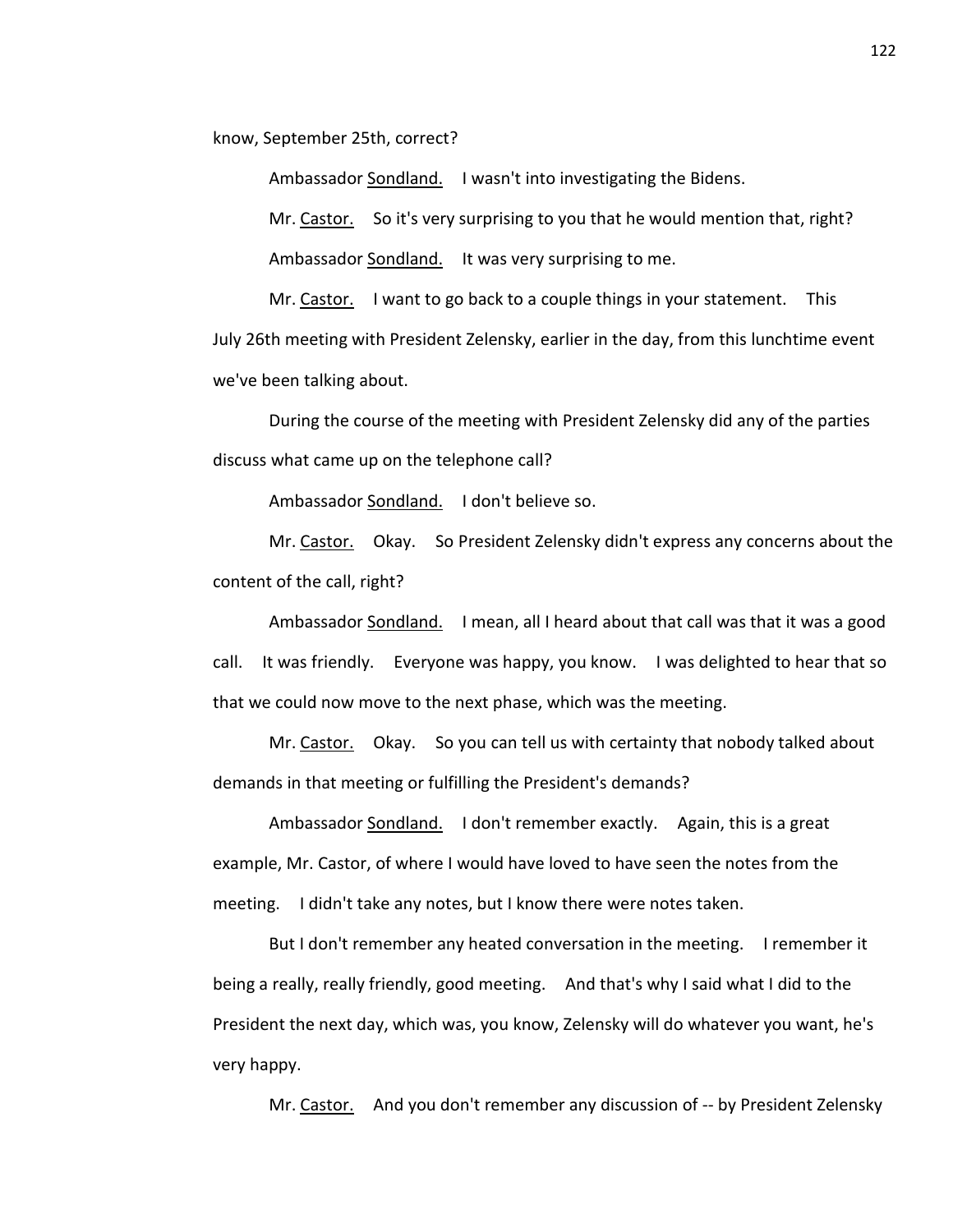of lamenting how he had to navigate this difficult situation, right?

Ambassador Sondland. I don't -- I don't know. I know that that was in the whistleblower complaint, something about navigating something. I didn't --

Mr. Castor. It was.

Ambassador Sondland. I didn't remember anything like that.

Mr. Castor. Okay. And I want to get back to your --

Mr. Nunes. Will the gentleman yield a second?

Mr. Castor. Of course.

Mr. Nunes. Which would be another helpful thing also, Ambassador, is if we actually had heard from the whistleblower and we had testimony of the whistleblower. Then you wouldn't have to be up here speculating as much and guessing because you would have a source that would have been interviewed. We have his complaint. We could've matched it up with your testimony along with the people from OMB.

That would have made it very easy for you to testify, so you wouldn't have to just try to remember all this stuff and chase conspiracy theories around that the Democrats have continued to lay out for the last 6 weeks, moving from quid pro quo to extortion to bribery to -- where are we at today? -- obstruction of justice, and now back to quid pro quo.

We wouldn't have had to do all that if the whistleblower would have testified. You wouldn't have to speculate about what the whistleblower only had in his or her complaint, that nobody seems to know.

Yield back to Mr. Castor.

Mr. Castor. Thank you, Mr. Nunes.

I want to turn to your -- a couple of times in your opener you said everyone was in the loop. And I just want to -- you know, these televised proceedings, sometimes you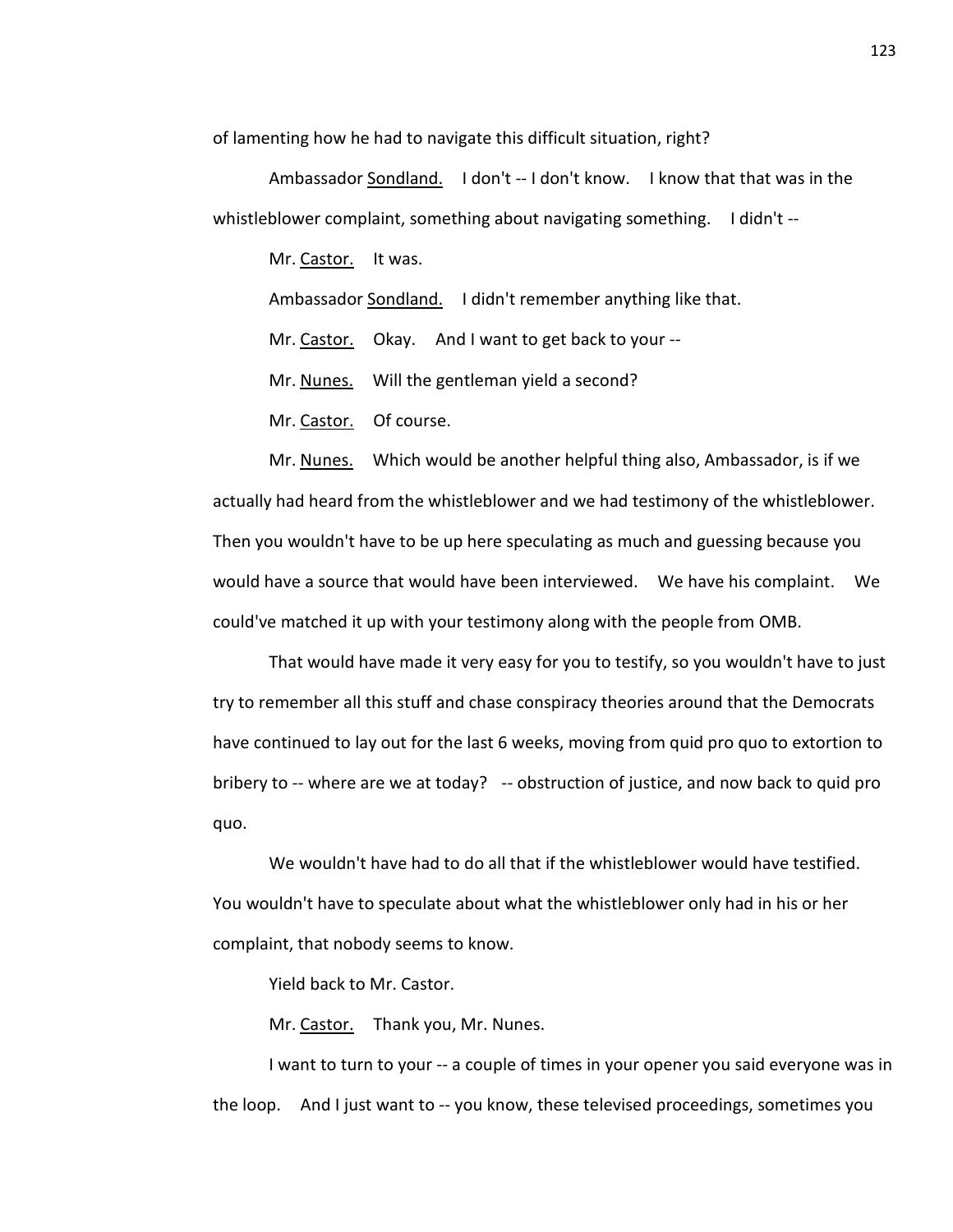lose track of things. And, you know, everyone was not in the loop with your speculation or your guess that: In the absence of any credible explanation for the suspension of aid I later came to believe that the presumption of security aid would not occur without public statement from the Ukraine. Everyone wasn't in the loop with that, right?

Ambassador Sondland. Well, the Secretary was, because that's why I sent my email.

Mr. Castor. But your emails -- let's look at your emails. There's two emails that you sent to the Secretary, right, that are here?

Ambassador Sondland. August 22nd?

Mr. Castor. And August 11th?

Ambassador Sondland. August 11th.

Mr. Castor. So the August 11th email -- we went through this before, I'm sorry to go through it again -- you said to the Secretary, "Kurt and I negotiated a statement from Z to be delivered for our review in a day or two. The contents will hopefully make the boss happy enough to authorize an invitation. Z plans to have a big presser on the openness subject next week."

A couple things here. This is only relating to the White House meeting, correct? Ambassador Sondland. Yes, I believe so.

Mr. Castor. Okay. And this is only -- this is just investigations generally making a public statement of openness generally, right?

Ambassador Sondland. Well, I think by August 11th, Mr. Castor, I think we were talking about 2016 and Burisma. The investigations generally was really early in the --

Mr. Castor. Okay. But do we know that Secretary Pompeo knows that?

Ambassador Sondland. I think so. I think --

Mr. Castor. Why?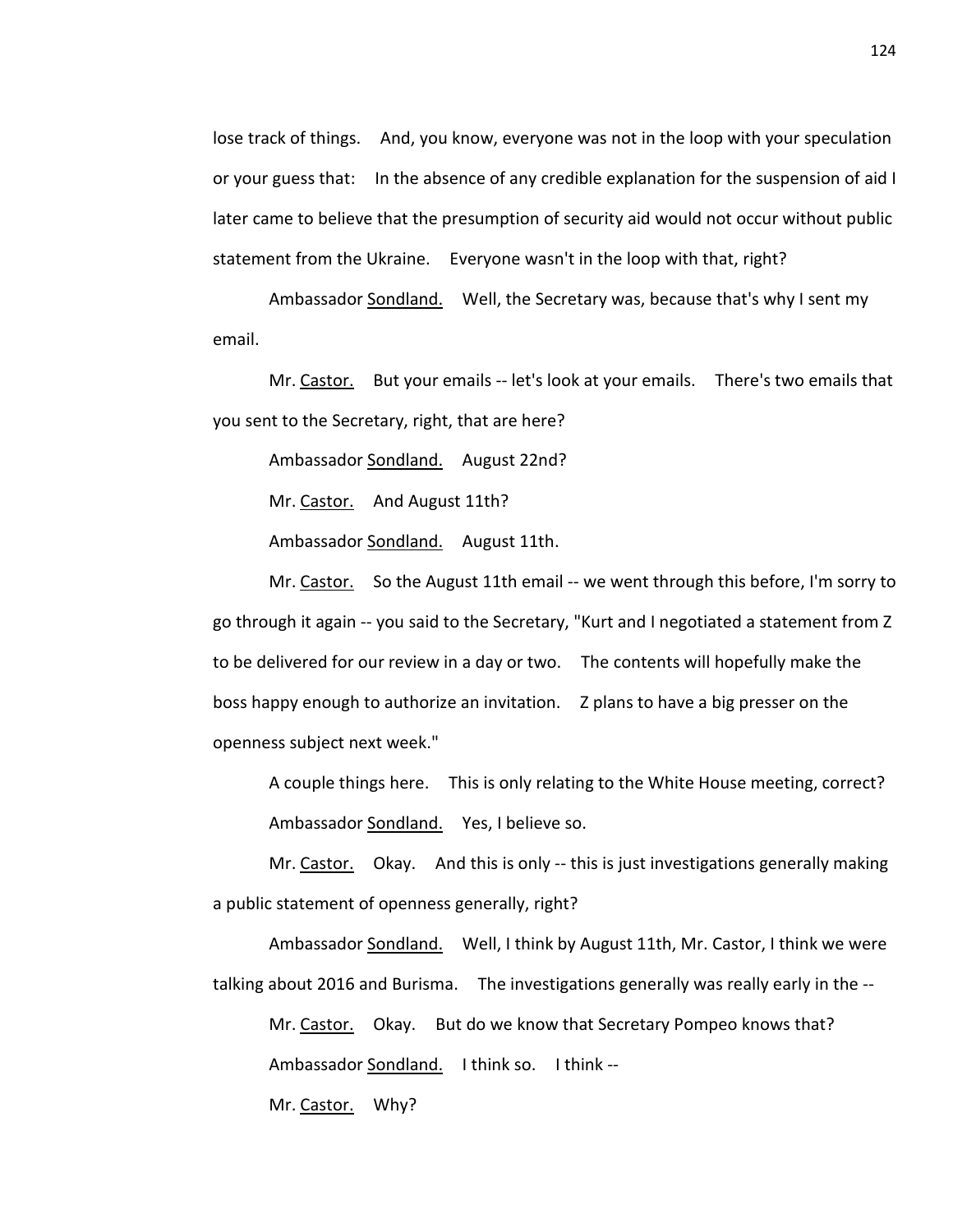Ambassador Sondland. Well, only because I think Ambassador -- or, I'm sorry, Counselor Brechbuhl was briefed on all of these things and --

Mr. Castor. By who? By you?

Ambassador Sondland. By, I believe, Ambassador Volker, by myself, various --

Mr. Castor. That's not what he testified to. I mean, did you -- did you --

Ambassador Sondland. Ambassador -- or Counselor Brechbuhl testified? I didn't know he had testified.

Mr. Castor. No. No. Ambassador Volker.

Ambassador Sondland. Oh, okay.

Mr. Castor. He didn't testify that he briefed Mr. Brechbuhl. I mean, this email to the Secretary is talking about this statement -- which, by the way, I mean, you said: Kurt and I negotiated a statement and the statement never went --

Ambassador Sondland. It didn't go anywhere.

Mr. Castor. Ambassador Volker said it wasn't a good idea. Mr. Yermak said it wasn't a good idea.

But what you're writing to the Secretary here is just, you know, it relates to a generic openness subject, right?

Ambassador Sondland. Yeah. I think the Secretary, though, was on the July 25 call, which, obviously, I wasn't on, and I didn't know about.

Mr. Castor. Okay. But you used this email to suggest that everyone was in the loop, that like security sector assistance was tied to some sort of act by the Ukrainians.

Ambassador Sondland. No. No. I don't think I said that -- I don't think I said that the assistance was involved here. I think I was --

Mr. Castor. Okay. So what was everyone in the loop about then? Ambassador Sondland. Well, the Secretary was in the loop that we had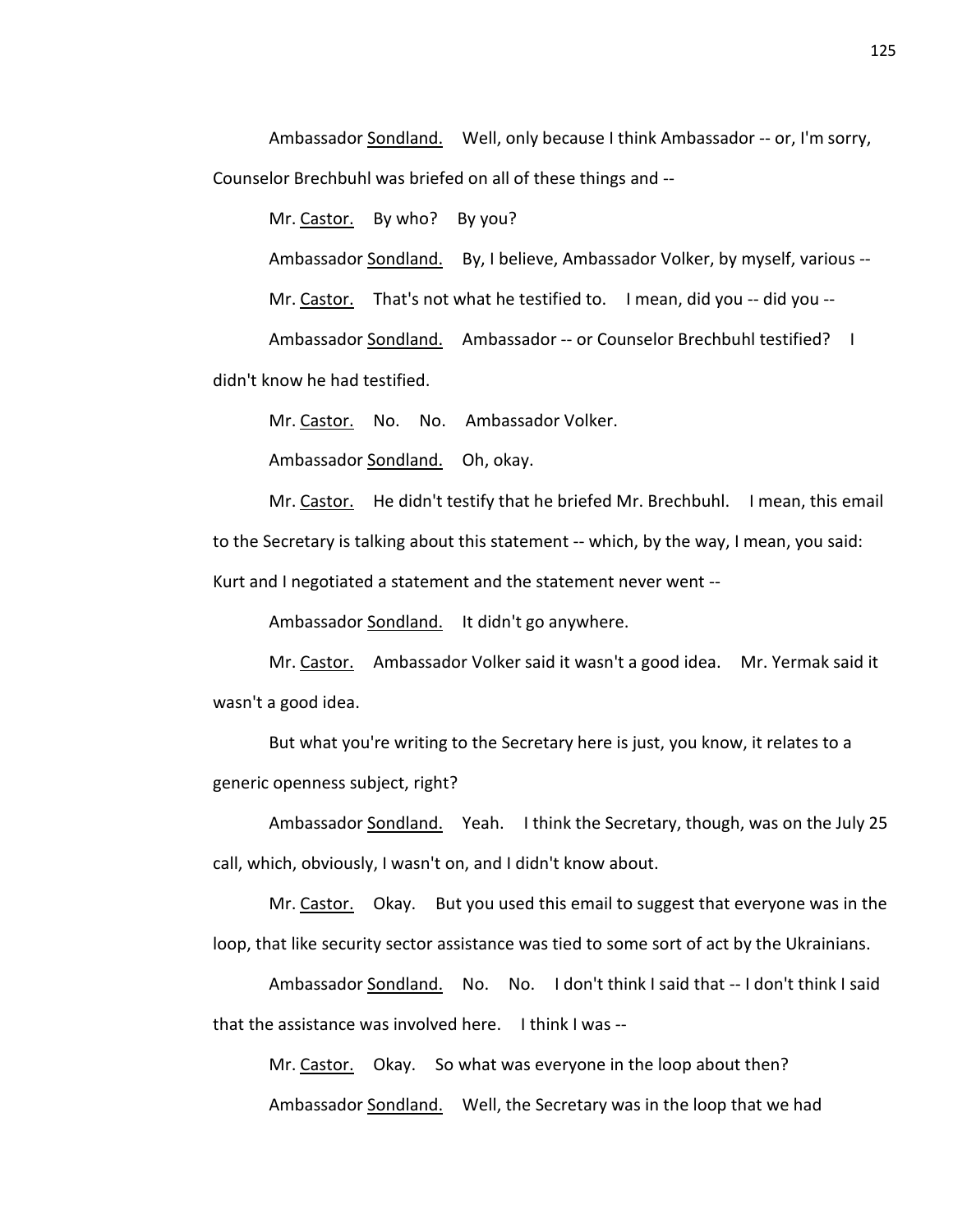negotiated a statement. I am fairly comfortable that the Secretary knows where the statement was at that point -- in other words the 2016 and Burisma -- and that Lisa passed that along to him and kept him informed.

Mr. Castor. Okay. So we can agree that at this point in time the Secretary wasn't in the loop that there was a conditionality on the security sector assistance?

Ambassador Sondland. Hold on a second. Are you asking about July 19th, exhibit 4?

Mr. Castor. I was asking about your email to the Secretary on August 11th.

Ambassador Sondland. Oh, okay. Well, on July 19th, which the Secretary was on, I talked about fully transparent investigation and turn over every stone. And the Secretary was on that. So --

Mr. Castor. Okay. But you testified at your deposition that on July 19th in this continuum you talked about --

Ambassador Sondland. Yeah.

Mr. Castor. -- at that point in the continuum it was just a generic investigation. It wasn't anything involving --

Ambassador Sondland. I think it went -- again, I'm not trying to put words in anyone -- I think it went from the original generic from, you know, May 23rd, when we left the Oval Office, we're talking about corruption and oligarchs, until Mr. Giuliani started to become involved, and then it transitioned into the Burisma and --

Mr. Castor. You hadn't even talked to Giuliani by that time. This is July 19th.

Mr. Luskin. Mr. Castor, with all due respect, will you allow him to finish his answer, please?

Mr. Castor. Sorry. Use the mike.

Mr. Luskin. Will you allow him to finish his answer, please?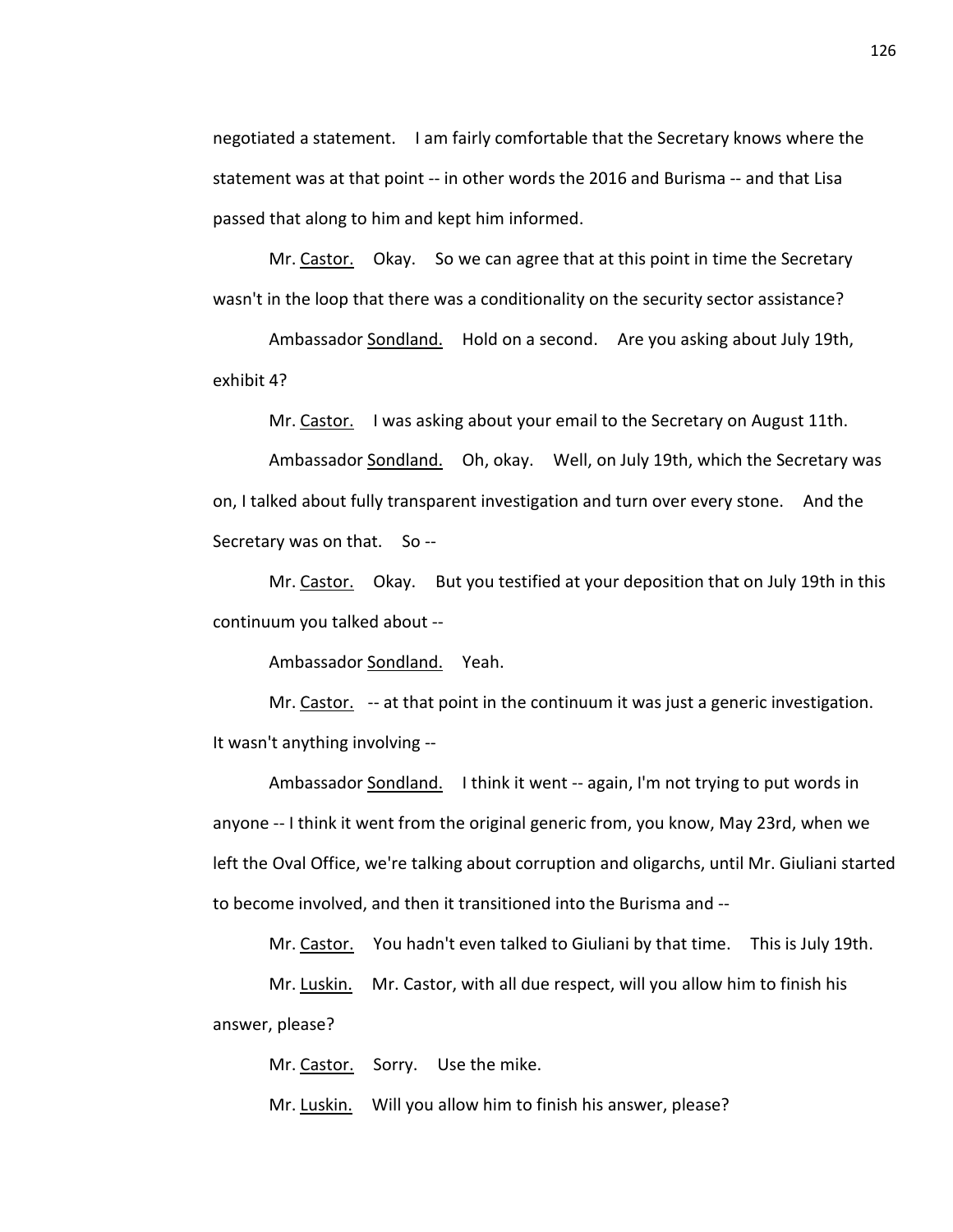Mr. Castor. Of course. I apologize.

Ambassador Sondland. We were communicating with Mr. Giuliani through Secretary Perry and through Ambassador Volker. I wasn't talking to Mr. Giuliani directly until after August 1st.

Mr. Castor. Good. But as of July 19th, weren't we still on the generic part of the continuum?

Ambassador Sondland. I don't know. I believe we were -- I believe by then we were talking about Burisma and 2016, to be candid.

Mr. Castor. But not Biden?

Ambassador Sondland. No. No. Not Biden, no.

Mr. Castor. Okay. And then turning to your email of August 11th.

Ambassador Sondland. Yeah, got it.

Mr. Castor. I'm sorry. We just dealt with that. August the 22nd.

Ambassador Sondland. 22nd?

Mr. Castor. Yeah. It's page 23 of your opener.

Ambassador Sondland. Yeah, I got it.

Mr. Castor. And this is where you were requesting a pull-aside for the President, and this is when the President was --

Ambassador Sondland. He was still going to go, yes.

Mr. Castor. He was going to go. It was before the hurricane bumped that off his schedule.

Ambassador Sondland. Right.

Mr. Castor. I would ask Zelensky to look him in the eye and tell him that once Ukraine's new Justice folks are in place Zelensky should be able to move forward publicly and with confidence on those issues of importance to the President and the United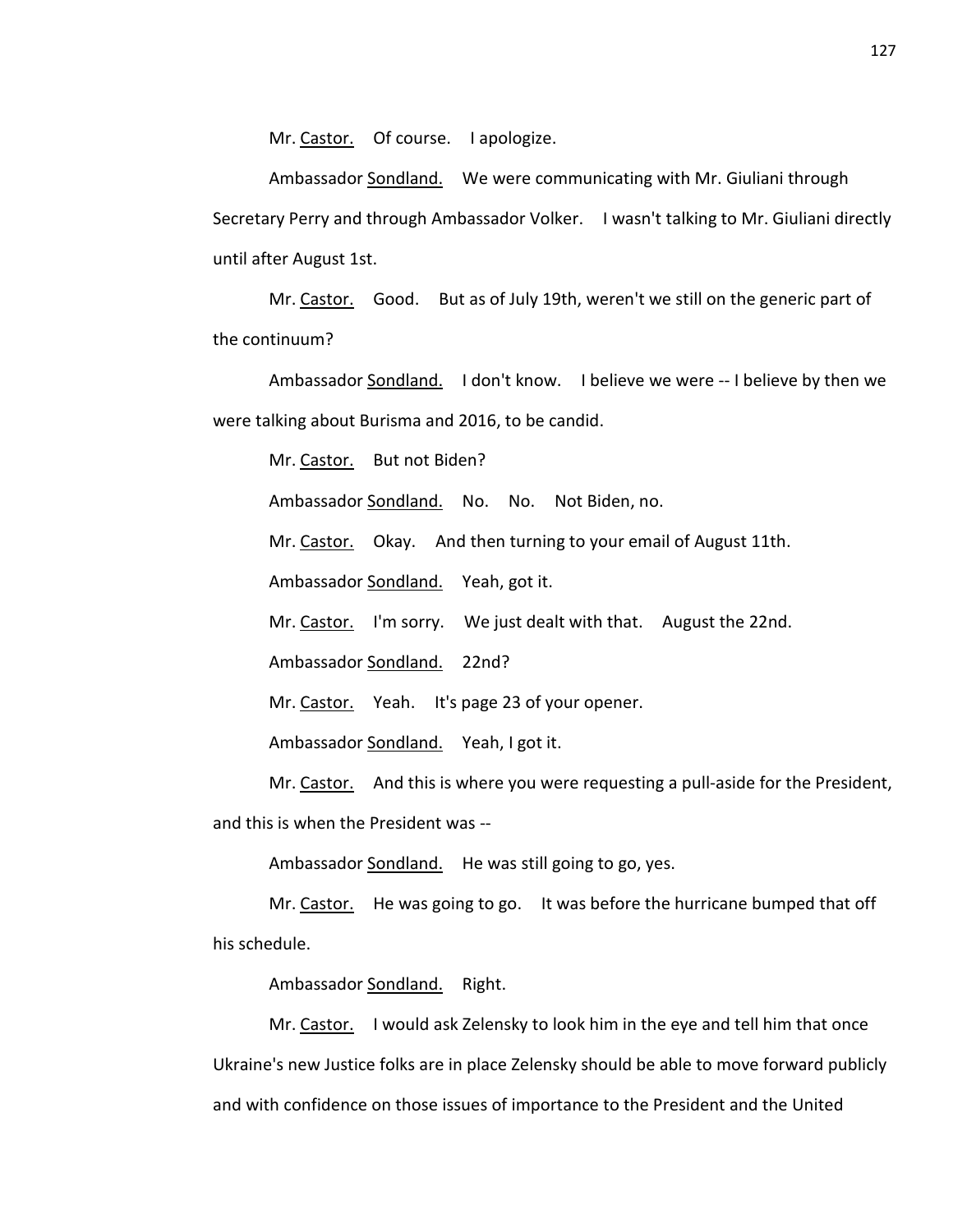States. Hopefully, that will break the logjam.

And at this point in time, the issues of importance to the President of the United States were what?

Ambassador Sondland. The two investigations.

Mr. Castor. Okay. But nothing to do with Vice President Biden, right? Ambassador Sondland. Again, I didn't make the connection.

Mr. Castor. I'm going to just pivot briefly to the President's concerns about foreign assistance.

Under Secretary Hale, who will be with us later today, testified that during this relevant timeframe there was a real focus to re-examine all Federal aid programs. Are you aware of that interest of the President?

Ambassador Sondland. I'm generally aware of the President's skepticism toward foreign aid and, you know, conditioning foreign aid on certain things. I'm generally aware of that, yes.

Mr. Castor. And Ambassador Hale testified, and his testimony has been public, almost a zero-based concept, that each assistance program and each country that receives the program be evaluated. The program made sense that we avoid nation building and that we not provide assistance to countries that are lost to us in terms of policy, whether it's because corruption or, you know, another reason.

Is that something you were aware of at the time?

Ambassador Sondland. Generally, yes.

Mr. Castor. Okay. And you're certainly aware that the President was concerned about the European allies, the contributions to the region?

Ambassador Sondland. Exactly why I was involved.

Mr. Castor. Okay. So, you know, as we get down to September 11th, right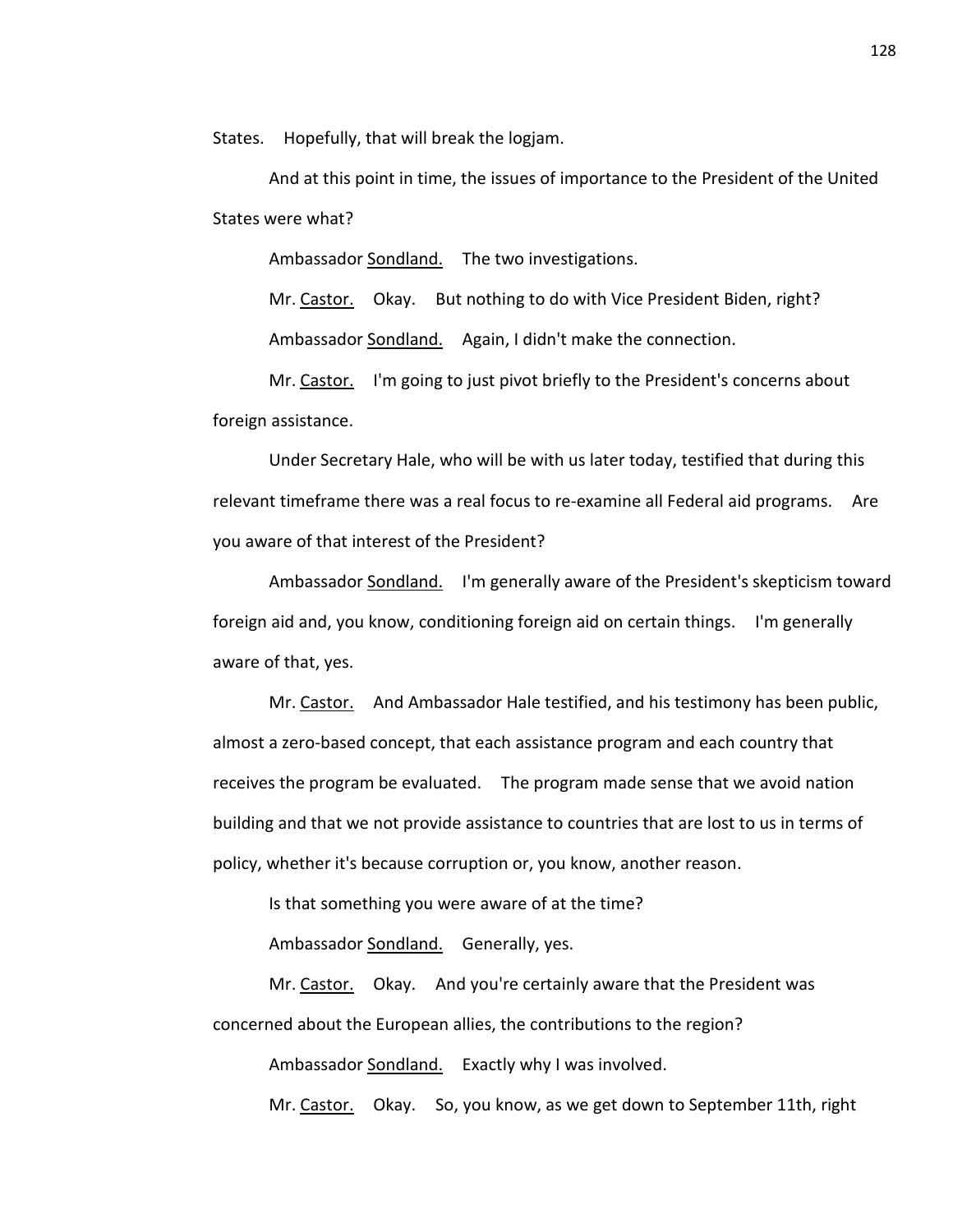before the aid, you know, you're advocating that the pause be lifted, correct? I mean, you can't --

Ambassador Sondland. I didn't think -- I personally didn't think the pause should have ever been put in place.

Mr. Castor. Okay. But as we get down to September 11th and you're talking with Senator Johnson and so forth, you don't know with certainty that the genuine reason the President was implementing the pause wasn't because of his concerns about the allies or his concerns about foreign assistance generally or that he wasn't just trying to hold the aid as long as he could to see what he could, you know, what type of information he could get about those two subjects?

Ambassador Sondland. Fair enough.

Mr. Castor. Okay. I am really trying to finish up before my -- so I can yield some time back. Do we have anything else?

Mr. Nunes. I have nothing else.

Mr. Castor. Thank you. I yield back.

The Chairman. The gentleman yields back.

Mr. Nunes. We yield back the balance of our time.

The Chairman. Let's take a 30-minute recess to allow Mr. Sondland, Ambassador Sondland, to get a bite to eat. I think the members of the committee might like to get a bite to eat. And then we will resume with the member rounds of questioning of 5 minutes.

If we could allow the witnesses to have the opportunity to leave the room first.

Mr. Luskin. Mr. Chairman, Ambassador Sondland had intended to fly back to Brussels to resume his duties at the end of the day. And so it would be a great convenience to us if we could have a shorter break now and resume with the members'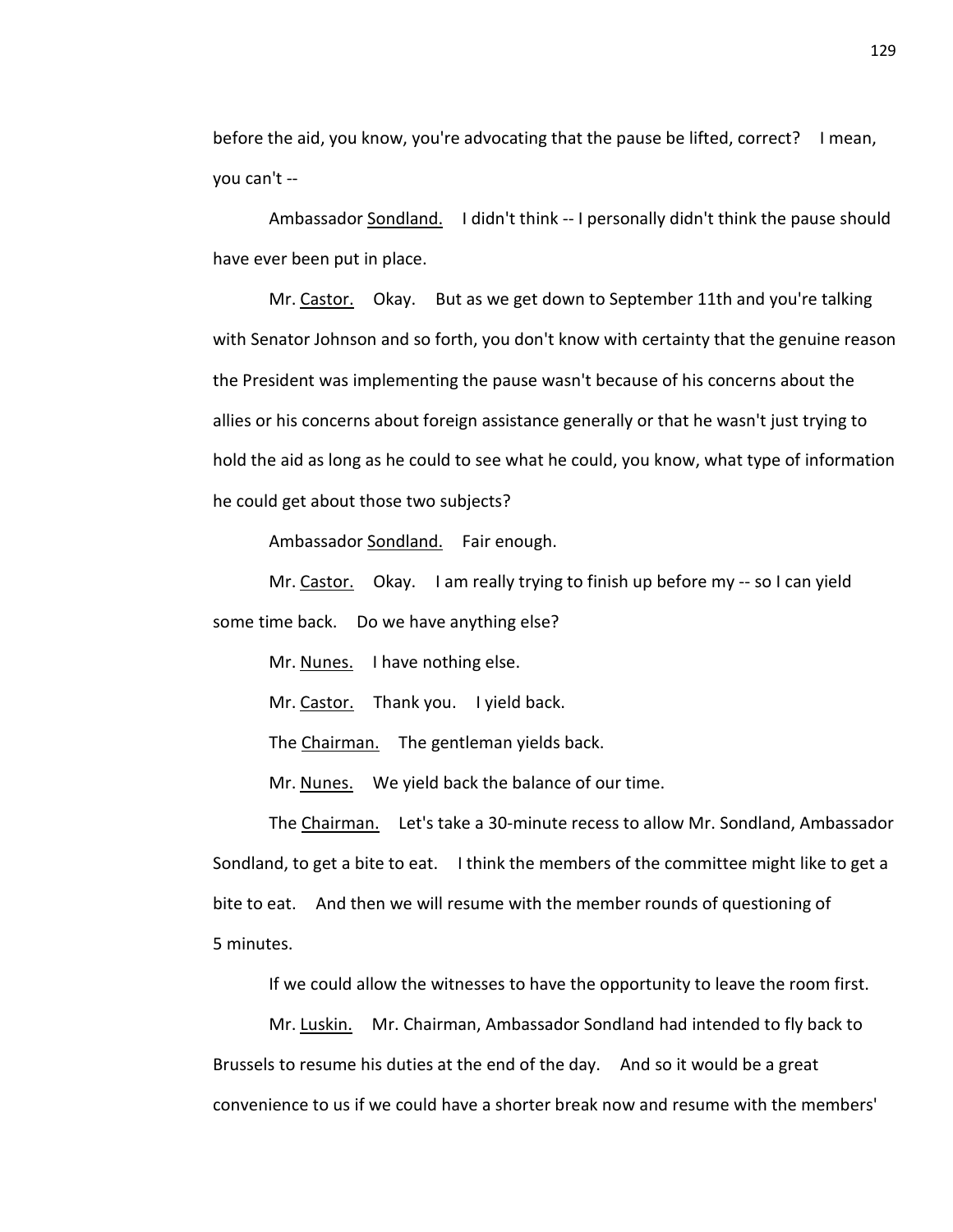questions and try and wrap up in time that he might be able to make his flight.

The Chairman. I appreciate that, counsel. We all have a busy schedule these days.

The member round of questions should take, I think, slightly less than 2 hours. So I think you should be good depending on the time of your flight. But we will endeavor to make the break as short as possible.

Mr. Luskin. Thank you, sir.

The Chairman. If you would like to excuse yourself from the room before the rest of the crowd.

Mr. Luskin. Thank you, Mr. Chairman.

The Chairman. We stand in recess.

[Recess.]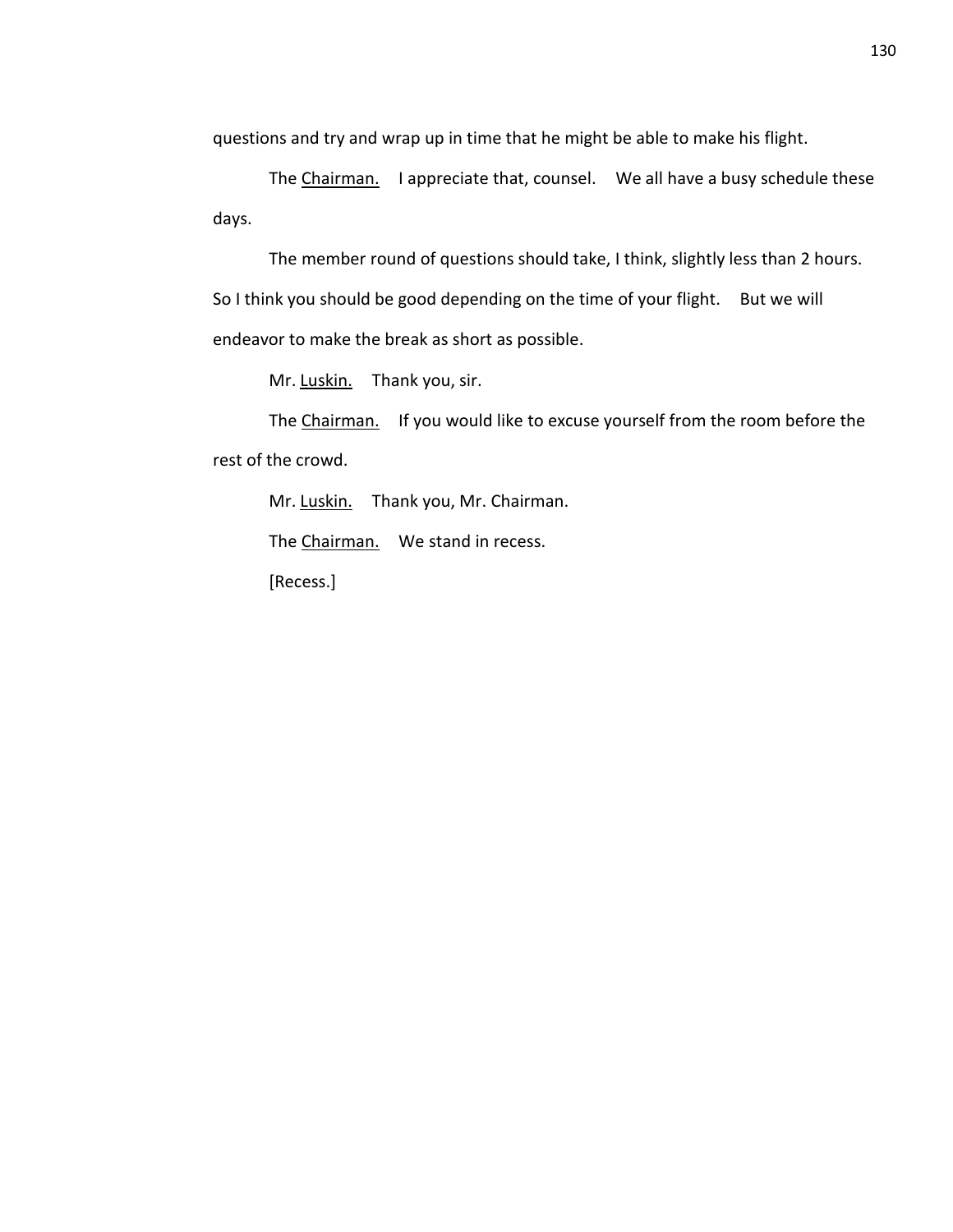## RPTR ZAMORA

## EDTR SECKMAN

[1:38 p.m.]

The Chairman. The committee will come to order.

We will now proceed to the 5-minute member questioning. First, I wanted to recognize myself for 5 minutes. First of all, I wanted to clarify something for the record. With respect to the witness who testified on Saturday -- that is Mr. Sandy; he is a career official with the Office of Management and Budget. He is today reviewing his transcript, an opportunity we give all the witnesses before their transcript is released to make sure that it's accurate and correct. As his deposition was only taken on Saturday, this was the soonest we could arrange that.

We did inform the minority yesterday that if they wish to use any of the questioning from Mr. Sandy's deposition, they could do so, and we would happily take whatever excerpts they needed even prior to the witness having the chance to go through it. They chose not to take advantage of that opportunity.

But I would make this far more significant point, which is he is not the top official at the Office of Management and Budget responsible for releasing foreign assistance. Those individuals are named Vought and Duffey. And both of those political appointees have been subpoenaed to testify, and both of those political appointees have refused.

In fact, as the deposition will make clear when the transcript is released, at a certain point, Mr. Sandy was taken out of at least one significant part of the process. But that transcript will be made available as soon as he finishes the review, and we can redact any personal information from it.

I want to ask you just a few questions, and our staff because of the expanded round, had time to get through much of what I wanted to ask you, Ambassador. But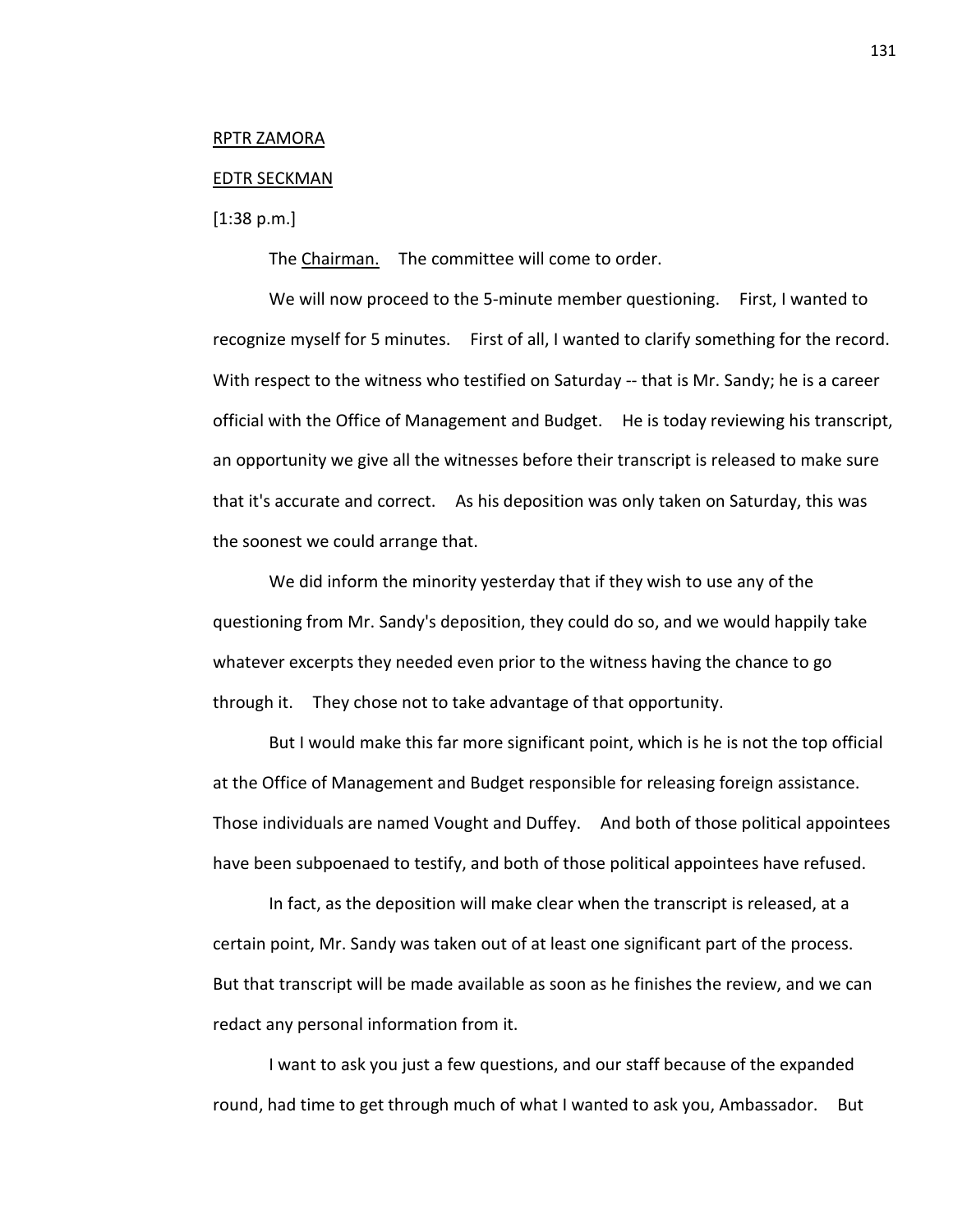with respect to the statement, you are going back, and I mean by you and others Ambassador Volker and others were going back and forth with the Ukrainians to figure out what statement they would have to make to get the meeting, correct?

Ambassador Sondland. Correct.

The Chairman. And they understood they were going to have to make this statement publicly in order to get the meeting?

Ambassador Sondland. Correct.

The Chairman. Similarly, you testified that pretty much everyone could put two and two together and make four and understood that the military assistance was also conditioned on the public announcement of these two investigations, correct?

Ambassador Sondland. That was my presumption, yeah.

The Chairman. You put two and two together and you got four. Is that right? Ambassador Sondland. Yes.

The Chairman. Now, you're capable of putting two and two together, and so are the Ukrainians. They can put two and two together. As well, they understood there was a hold on security assistance. There is testimony that they understood that in July or August, but it was without a doubt understood when it was made public in the newspaper. They understood that the security assistance was being held up, right?

Ambassador Sondland. I don't know when they understood it, but presumably they did.

The Chairman. Well, certainly once it was public, they understood the security assistance was withheld, right?

Ambassador Sondland. Once it was public, I assume so, yes.

The Chairman. And indeed that was one of the issues that was brought up in that meeting between Zelensky and Pence in Warsaw?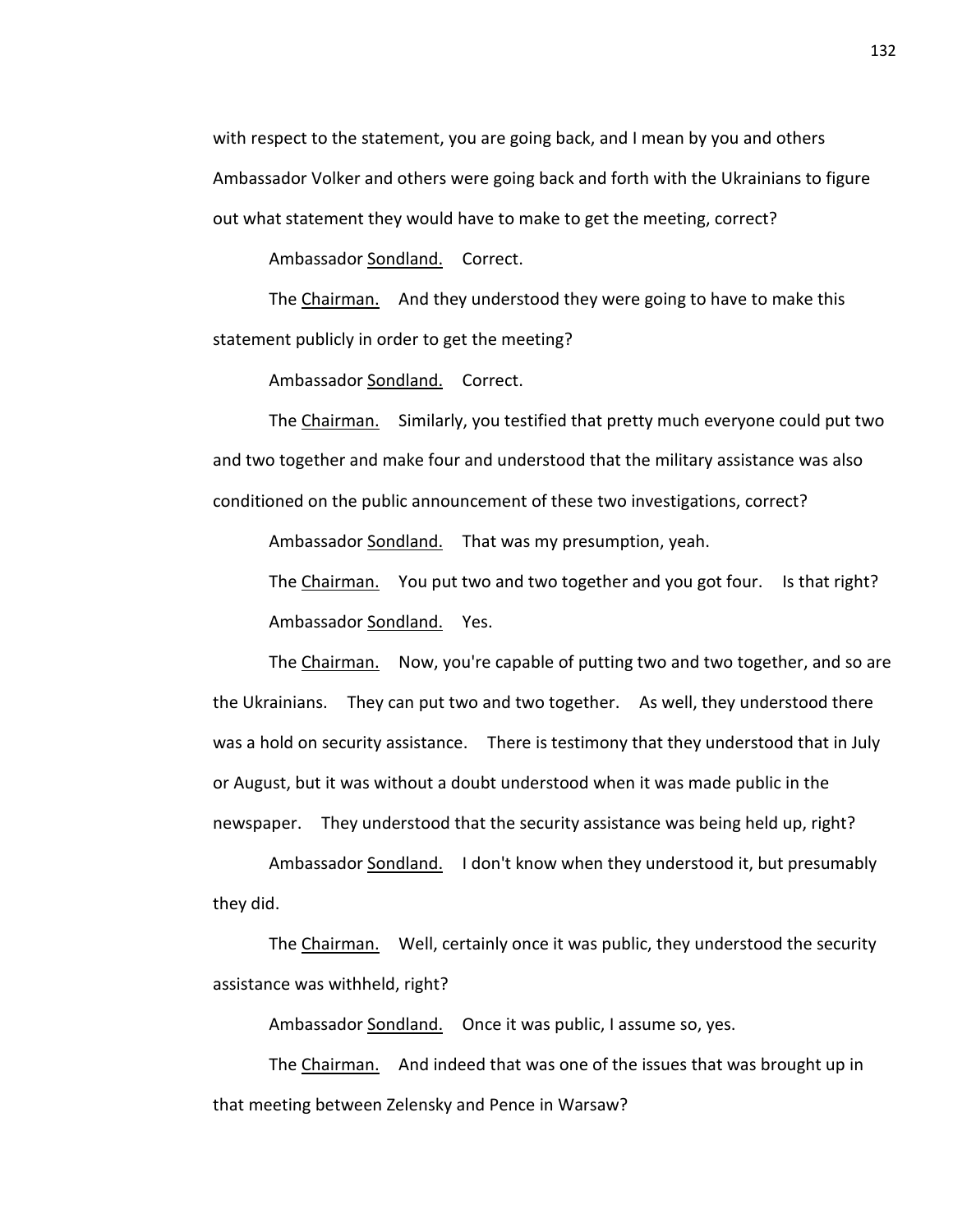Ambassador Sondland. I think, as I testified previously, Chairman, I think Zelensky, if I recall, asked the question more open ended, like when do we get our money?

The Chairman. Well, okay. So they understood they didn't have the money yet. It had been approved by Congress, there was a hold on it. You couldn't give them any explanation.

Ambassador Sondland. I couldn't.

The Chairman. Is that right?

Ambassador Sondland. That's right.

The Chairman. They asked. You couldn't tell them why it was being withheld, right?

Ambassador Sondland. I could not.

The Chairman. And if they couldn't put two and two together, you put two and two together for them because you told them in Warsaw they were going to need to make that public statement likely to get that aid released. Is that right?

Ambassador Sondland. I said I presume that might have to be done in order to get the aid released.

The Chairman. Because we've had a lot of argumentation here, "Well, the Ukrainians didn't know the aid was withheld," but the Ukrainians found out and then it was made abundantly clear, if they hadn't put two and two together themselves, that if they wanted that aid, they were going to have to make these statements, correct?

Ambassador Sondland. Correct.

The Chairman. Mr. Nunes.

Mr. Nunes. I yield to Mr. Ratcliffe.

Mr. Ratcliffe. Ambassador Sondland, I'm going to try and quickly move to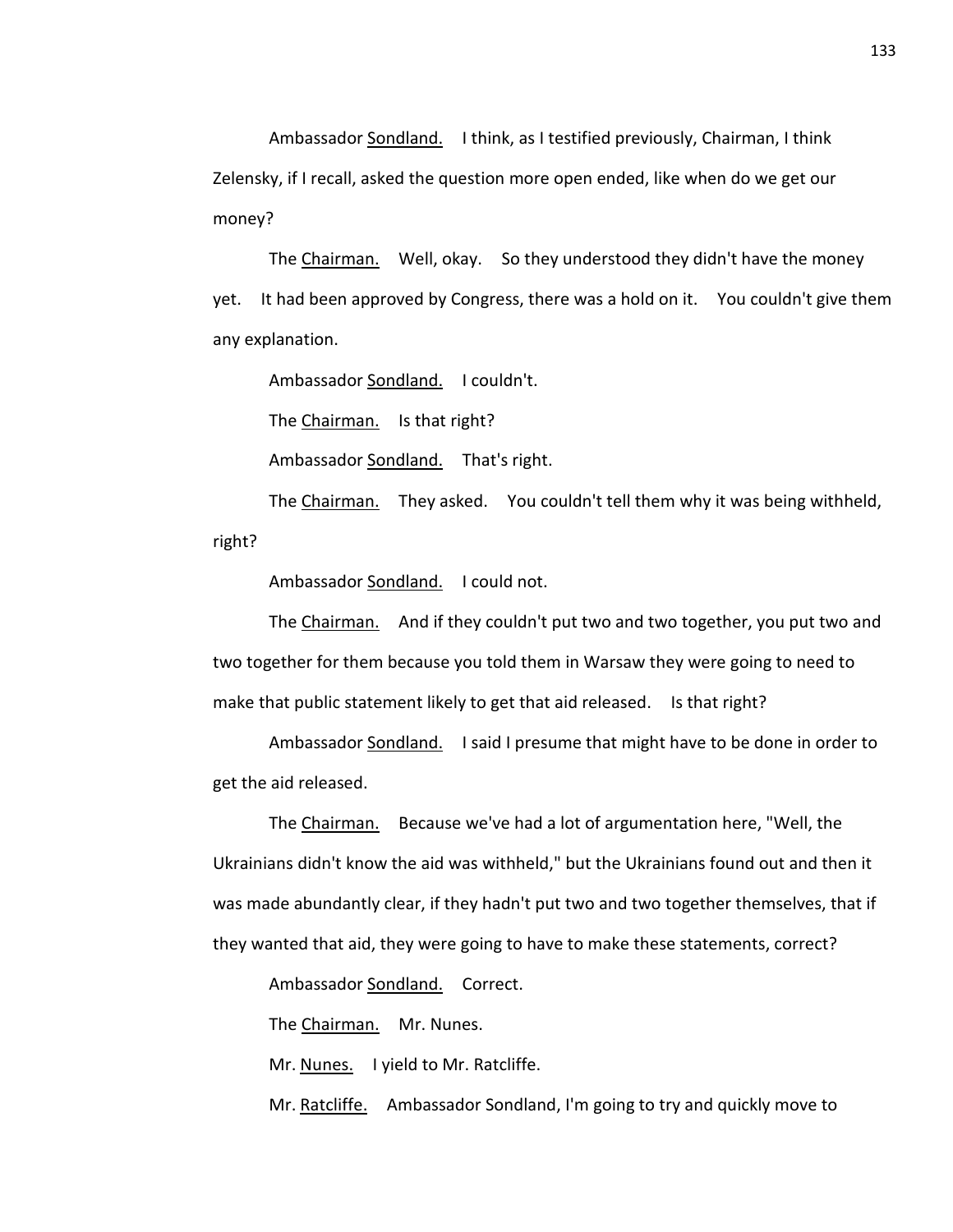summarize all of your direct communications with President Trump as it relates to this inquiry, and, of course, you can correct me if I get it wrong.

On May 23rd, you had a group meeting that included what you called a vanilla request about ending corruption involving Ukrainian oligarchs, correct?

Ambassador Sondland. Correct.

Mr. Ratcliffe. On July 25th, you called President Trump to say you were on your way to Ukraine but nothing of substance occurred on that call, correct?

Ambassador Sondland. Correct.

Mr. Ratcliffe. On July 26th, you had a 5-minute call at a restaurant that you didn't originally remember because it, according to your statement this morning, quote, did not strike me as significant at the time, end quote, but once refreshed recalled that the primary purpose was a rapper named A\$AP Rocky, correct?

Ambassador Sondland. Correct.

Mr. Ratcliffe. And on September 9th and, most importantly, reading from your deposition, you called President Trump to ask him: What do you want from Ukraine?

He responded: I want nothing. I want no quid pro quo. I want Zelensky to do the right thing. I want him to do what he ran on.

And what he ran on was fighting corruption, correct?

Ambassador Sondland. Correct.

Mr. Ratcliffe. And then, lastly, on October 2nd, in a random in-person meeting that you had, an event for the Finnish President, you ran into President Trump and advised him that you'd been called to testify before Congress, and he said to you, good. Go tell the truth.

Ambassador Sondland. That's correct.

Mr. Ratcliffe. All right. And that is the entirety of your recollection of your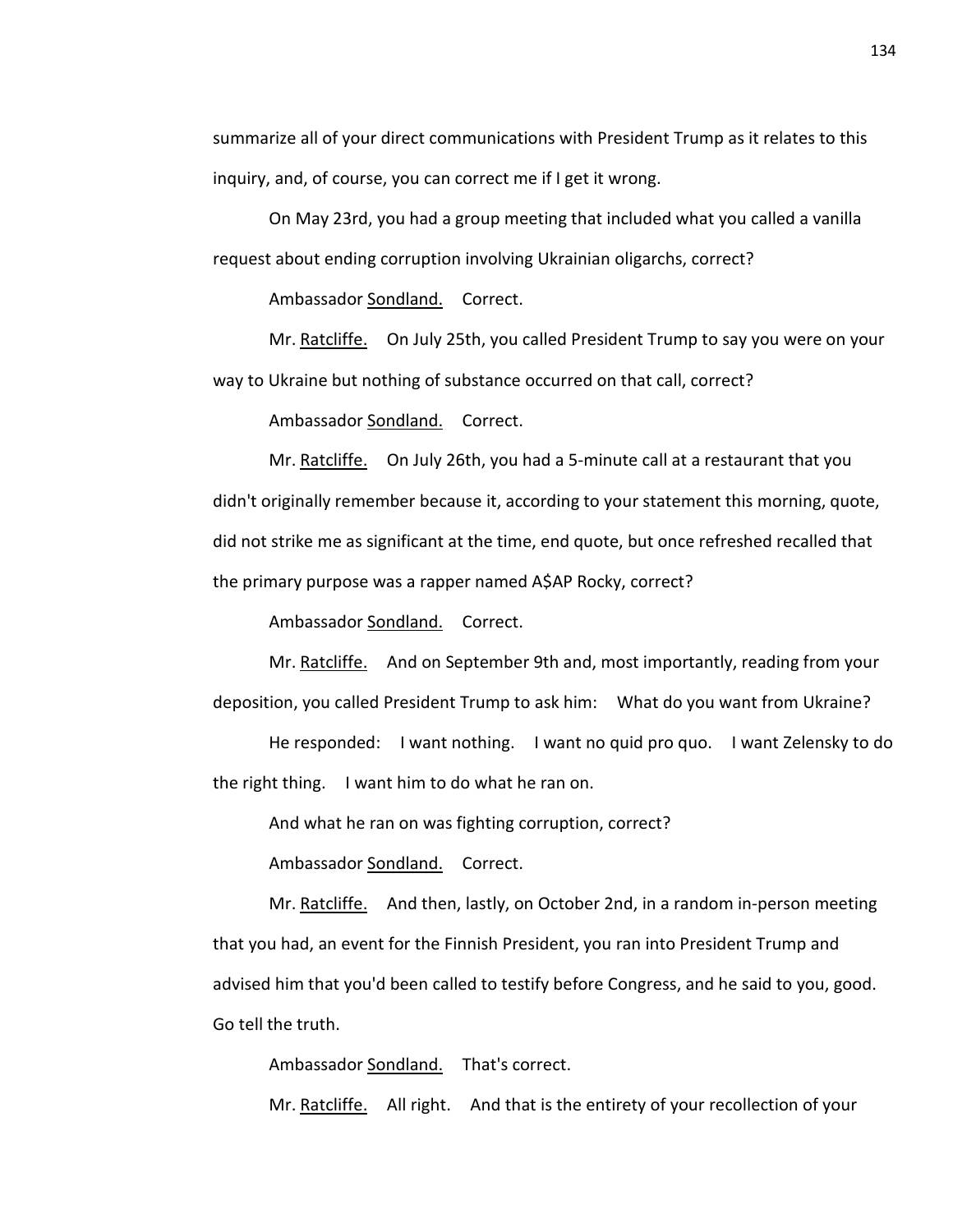direct communications with President Trump about these matters?

Ambassador Sondland. I may have had another call or meeting or two. Again, I wish, Mr. Ratcliffe, I had the record.

Mr. Ratcliffe. I understand. But this is what you recall?

Ambassador Sondland. This is what I recall.

Mr. Ratcliffe. Okay. So stop me if there's anything sinister or nefarious in any of this: A vanilla request about corruption; a call to say "I'm on my way to Ukraine"; a 5-minute call you didn't remember as significant, but its primary purpose was to discuss a rapper; a call that you made where the President said "I want nothing, I want no quid pro quo, I want Zelensky to do the right thing, I want him to do what he ran on"; and him telling you to go tell Congress the truth. Anything sinister or nefarious about any of that?

Ambassador Sondland. Not the way you present it.

Mr. Ratcliffe. Okay. And that is the truth, as you've presented it, correct? Ambassador Sondland. Correct.

Mr. Ratcliffe. All right. Why that's important, Ambassador Sondland, is because none of that is hearsay. None of that is speculation. None of that is opinion. That is direct evidence, and ultimately that is what, if this proceeds to the Senate, they're going to care about.

Unlike this proceeding, which has been based on largely speculation and presumption and opinion, this is direct testimony and direct evidence. And to that point, none of that included evidence about the Bidens and none of that included evidence about military assistance because President Trump never mentioned either of those to you, correct?

Ambassador Sondland. That's correct.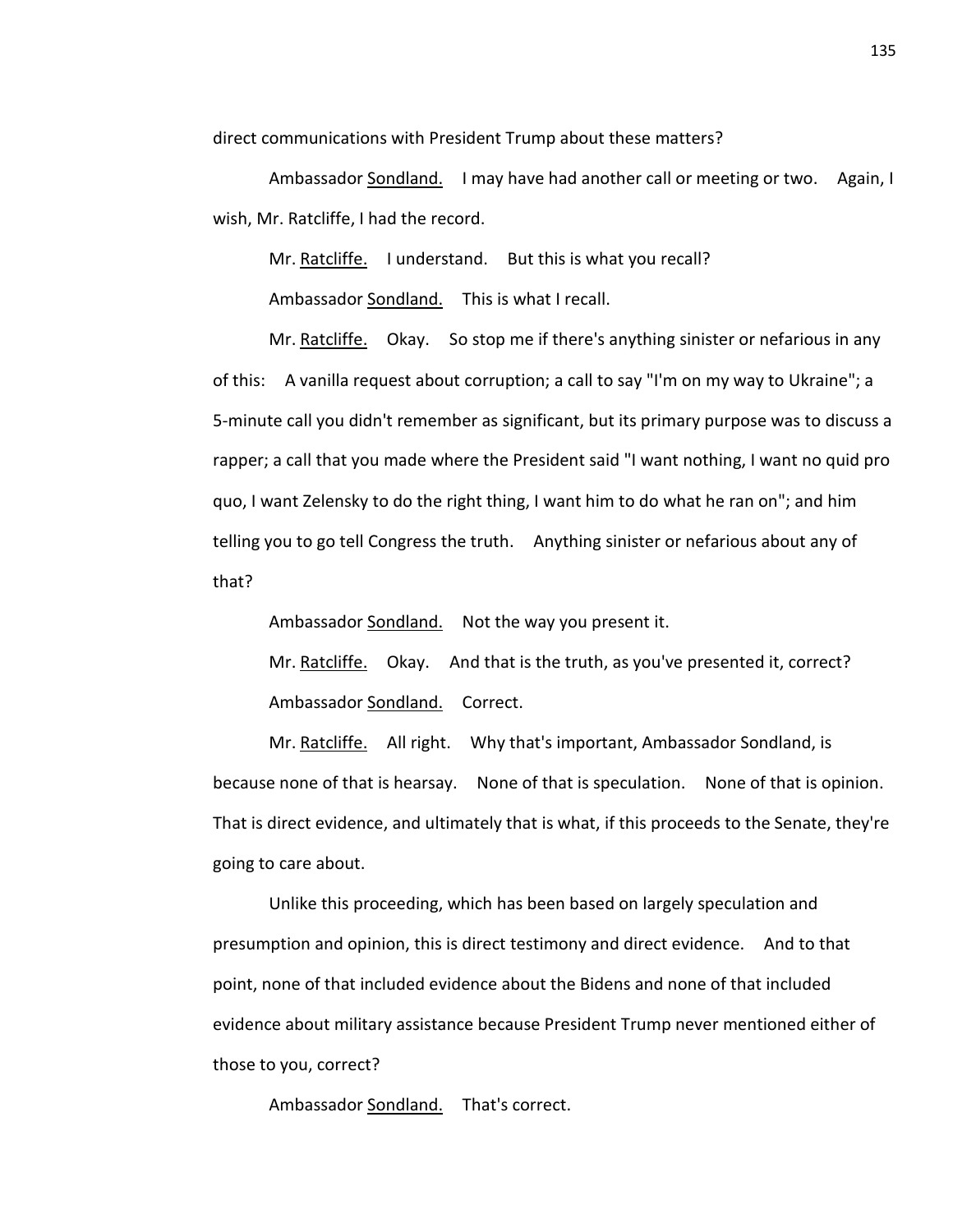Mr. Ratcliffe. All right. So, going back to the July 26th call, because it's going to be a spectacle tomorrow, you didn't remember it because it didn't strike you as significant at the time. Is it fair to say that, if the President of the United States was asking you to do or say something improper or unlawful, that would have been significant to you?

Ambassador Sondland. Yes.

Mr. Ratcliffe. All right. And if that call was part of a bribery or extortion scheme that you were part of as Democrats have alleged, you'd remember that as significant, wouldn't you?

Ambassador Sondland. I was not a part, and I would have remembered.

Mr. Ratcliffe. I understand that, and I agree with you.

Let's turn to the quid pro quo because it's been reported in the papers that this was Blockbuster testimony today about quid pro quo and new evidence. To be fair to you, Ambassador Sondland, according to your statement today, as you say on page 14, as you testified previously, this was your opinion that there was a quid pro quo, correct?

Ambassador Sondland. The 2016 Burisma and the -- excuse me, the 2016 election and Burisma in return for the White House meeting. That's correct.

Mr. Ratcliffe. Right. So you've shared that before. To that point, to be clear again, on the part of it that relates to military assistance, though, you don't have any direct evidence from President Trump about that part of it. That's your two-plus-two part of the equation, right, the presumption, correct?

Ambassador Sondland. That's correct.

Mr. Ratcliffe. All right. And you understand also that others disagree. Yesterday we heard from Mr. Morrison, Ambassador Volker. They testified that they didn't see a quid pro quo. Do you understand that?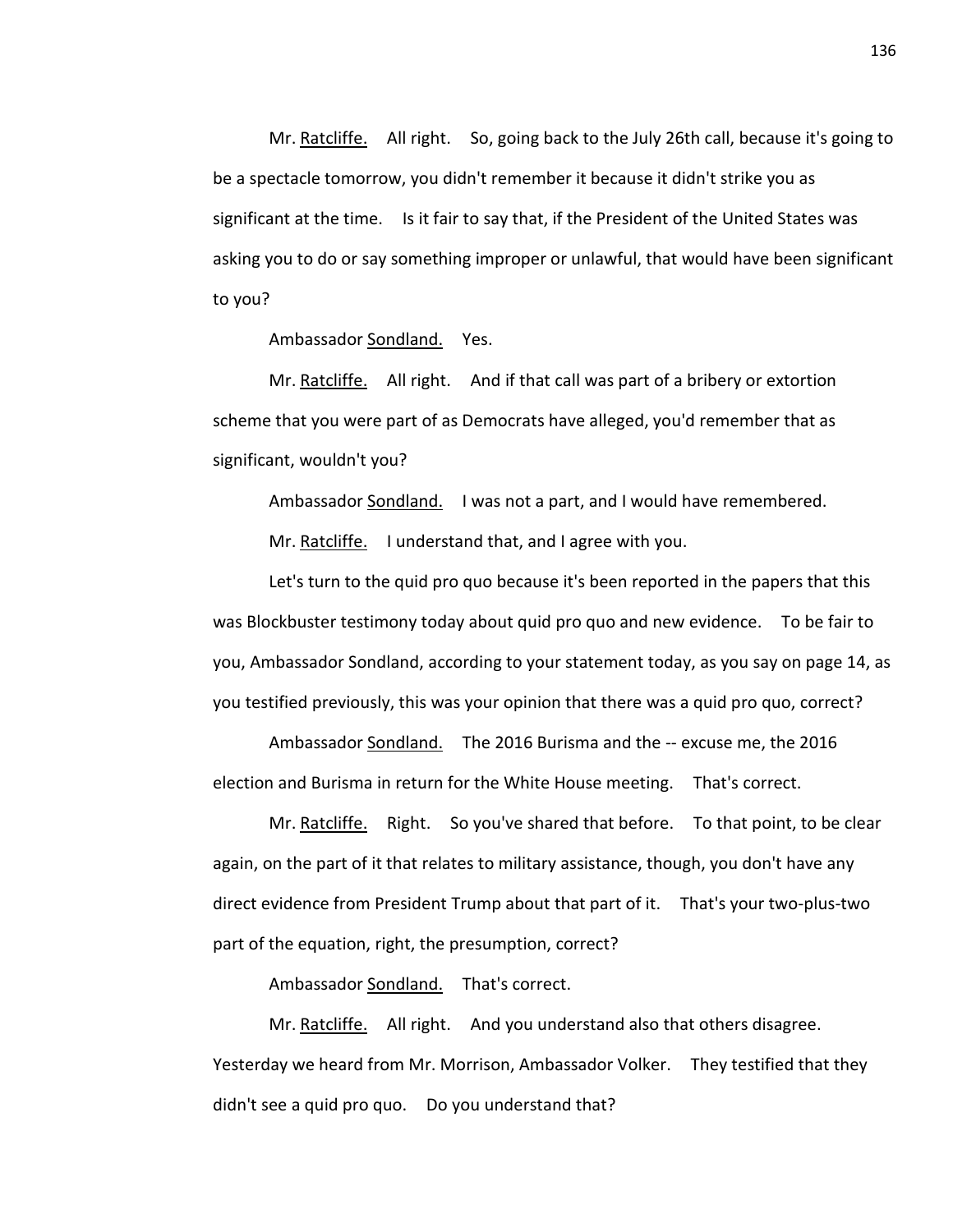## RPTR BRYANT

## EDTR HUMKE

[1:50 p.m.]

Ambassador Sondland. I understand that that's what they said.

Mr. Ratcliffe. Okay. That reasonable people could look at all of this and come to different conclusions, correct?

Ambassador Sondland. Correct.

Mr. Ratcliffe. I yield back.

The Chairman. Mr. Himes.

Mr. Himes. Thank you, Mr. Chairman.

Ambassador, thank you for testifying.

Ambassador, a couple things jumped out at me in your testimony. In your opening statement, you say: Mr. Giuliani demanded that Ukraine make a public statement announcing investigations of the 2016 election, DNC server, and Burisma. Mr. Giuliani was expressing the desires of the President of the United States, and we knew that these investigations were important to the President.

That last sentence is interesting. No conditionality, no modifiers. Mr. Giuliani was expressing the desires of the President of the United States.

Mr. Giuliani communicates in colorful and memorable terms. What did Mr. Giuliani say to you that caused you to say that he is expressing the desires of the President of the United States?

Ambassador Sondland. Mr. Himes, when that was originally communicated, that was before I was in touch with Mr. Giuliani directly. So this all came through Mr. Volker and others.

Mr. Himes. So Mr. Volker told you that he was expressing the desires of the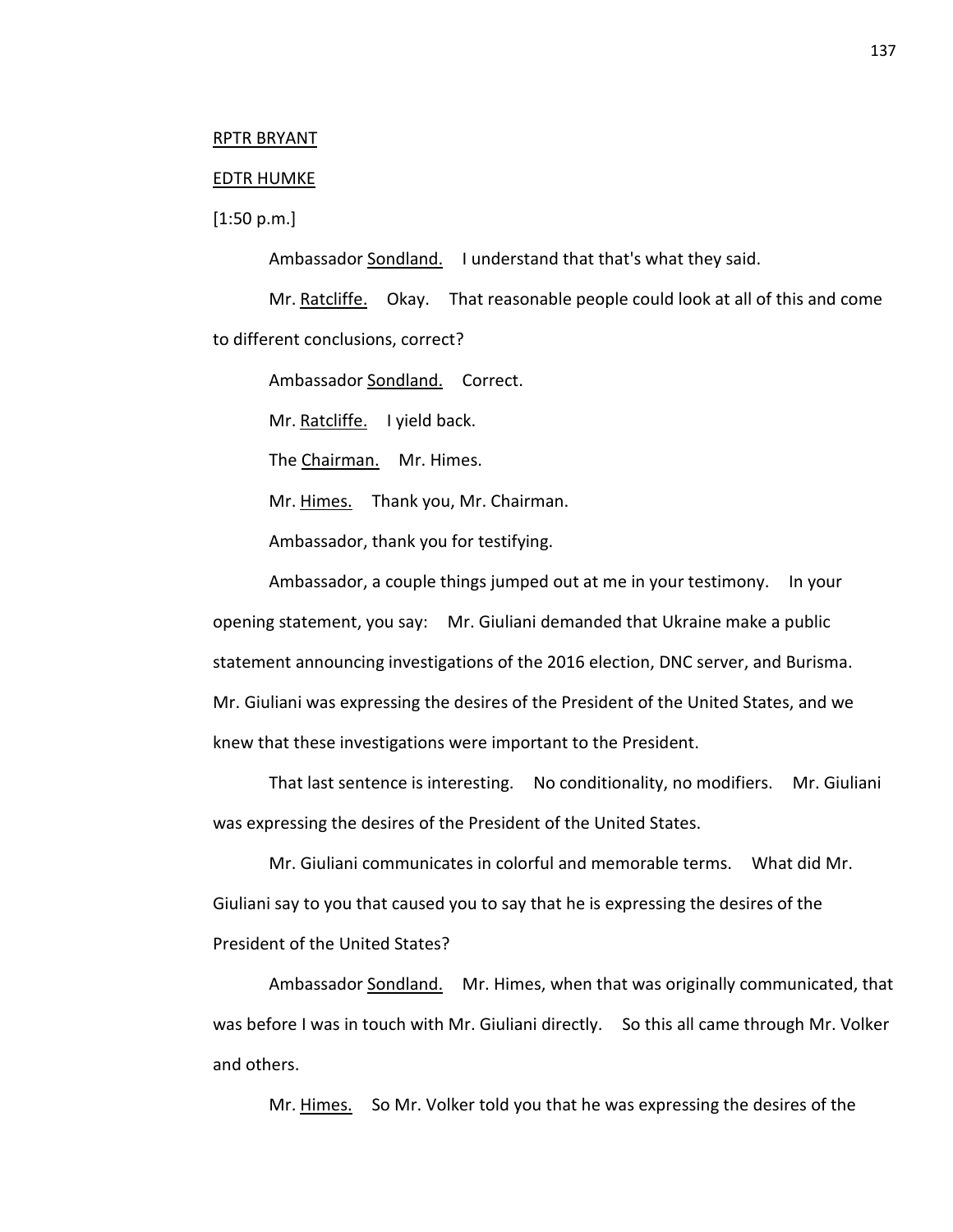President of the United States?

Ambassador Sondland. Correct.

Mr. Himes. And subsequently, when you saw the July -- the transcript of the July 25th conversation with President Zelensky, you put it all together and, yeah, this is the desire of the President of the United States?

Ambassador Sondland. After I saw the July 25th readout.

Mr. Himes. Right. Okay. The other thing that is interesting here, you were -- the theme of your testimony today is that everybody knew and signed off, which is a little different from what we've heard, right? We've heard this from others saying that your effort out there was irregular, it was shadow foreign policy, characterized as a drug deal. And by the way, that was not a Democratic characterization, despite what Mr. Nunes says. That, of course, was the National Security Advisor of the United States characterizing it as a drug deal.

What confuses me is that you have said and testified -- and it's in here -- that the Secretary of State was not only aware, but that he applauded you, good work, keep banging away. The Secretary of State, if this had been irregular or a drug deal or a shadow foreign policy, he would have been the one to put an end to it and yet he did not, right?

Ambassador Sondland. Well, the Secretary of State I think was taking into account the totality of what I had been working on, you know, globally and saying, you're doing a great job, including this.

Mr. Himes. Right, okay. So he was aware of what you were doing, and you're doing a great job includes this?

Ambassador Sondland. Yes.

Mr. Himes. So, in some sense, he was validating it rather than saying this was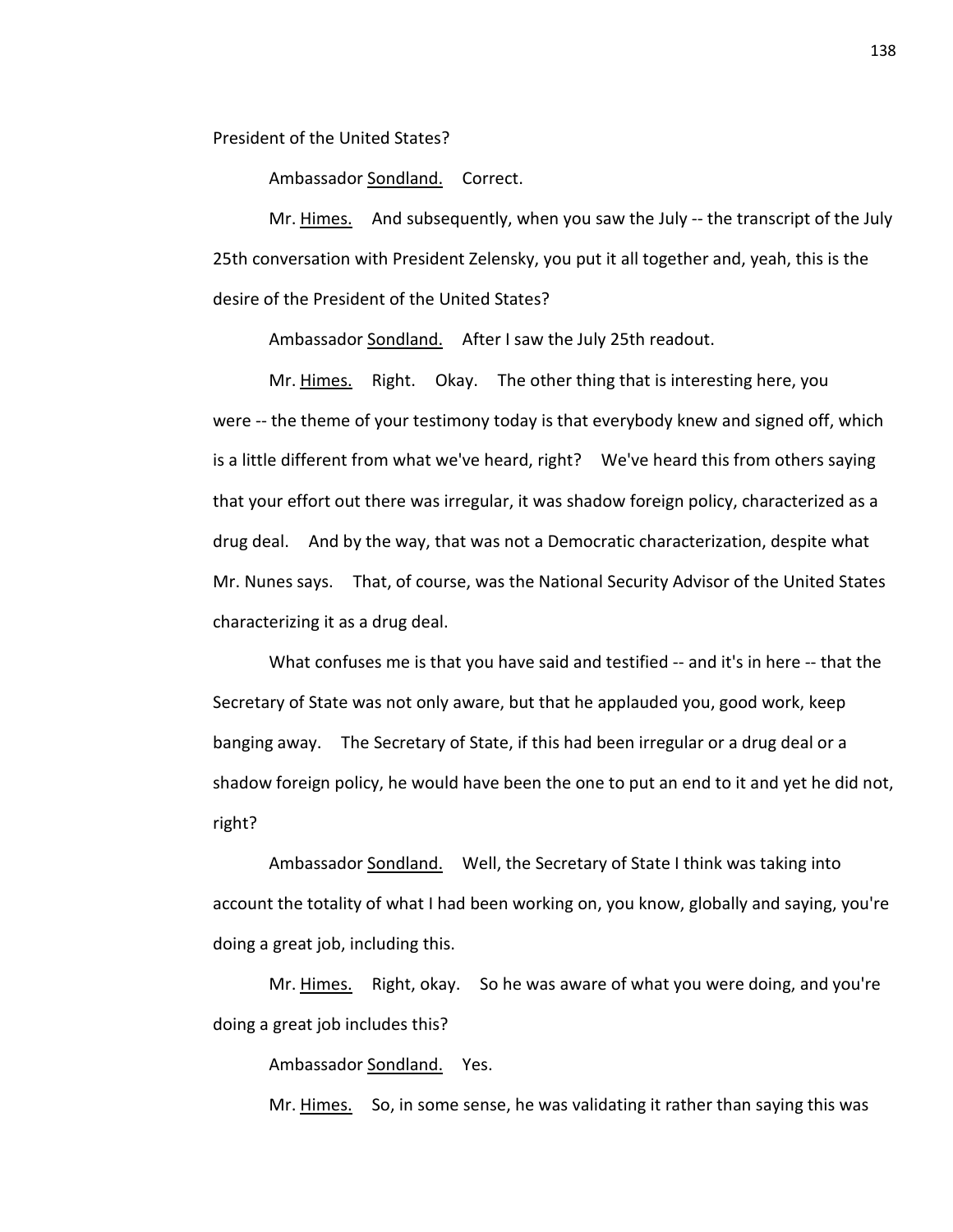irregular or shadow or a drug deal.

Ambassador Sondland. We never thought it was irregular. We thought it was in the center lane.

Mr. Himes. And why do you think the Secretary of State thought that?

Ambassador Sondland. Why did he think what?

Mr. Himes. Why did he think that this was a worthy thing to do when so many senior people, including the National Security Advisor, thought it was a drug deal?

Ambassador Sondland. I don't know. You'd have to ask him.

Mr. Himes. Okay. To your knowledge, did he have communications with the President about this?

Ambassador Sondland. I have no knowledge of his communications with the President.

Mr. Himes. Okay. Let me take you to the July 26 call that we've talked a little bit about. You basically haven't disputed Mr. Holmes' characterization of that report, although perhaps the mention of Biden, you don't recall that.

I'm actually pretty confident we'll get a transcript of that call. A conversation in public between a high-profile ambassador and the President of the United States will be the top target not for one but for many foreign intelligence services.

And because it's pretty sensitive stuff to this inquiry and pretty sensitive stuff, because this information could be used to embarrass the President or leverage public officials, my guess is we're going to see the transcript. Our people are pretty good, and if other people have it, we're going to see this transcript. Until then, all we've got is your recollection and the testimony of the other people there.

So I'm curious about your frame of mind. This statement: Ambassador Sondland agreed that the President did not give a fig -- not the word used -- about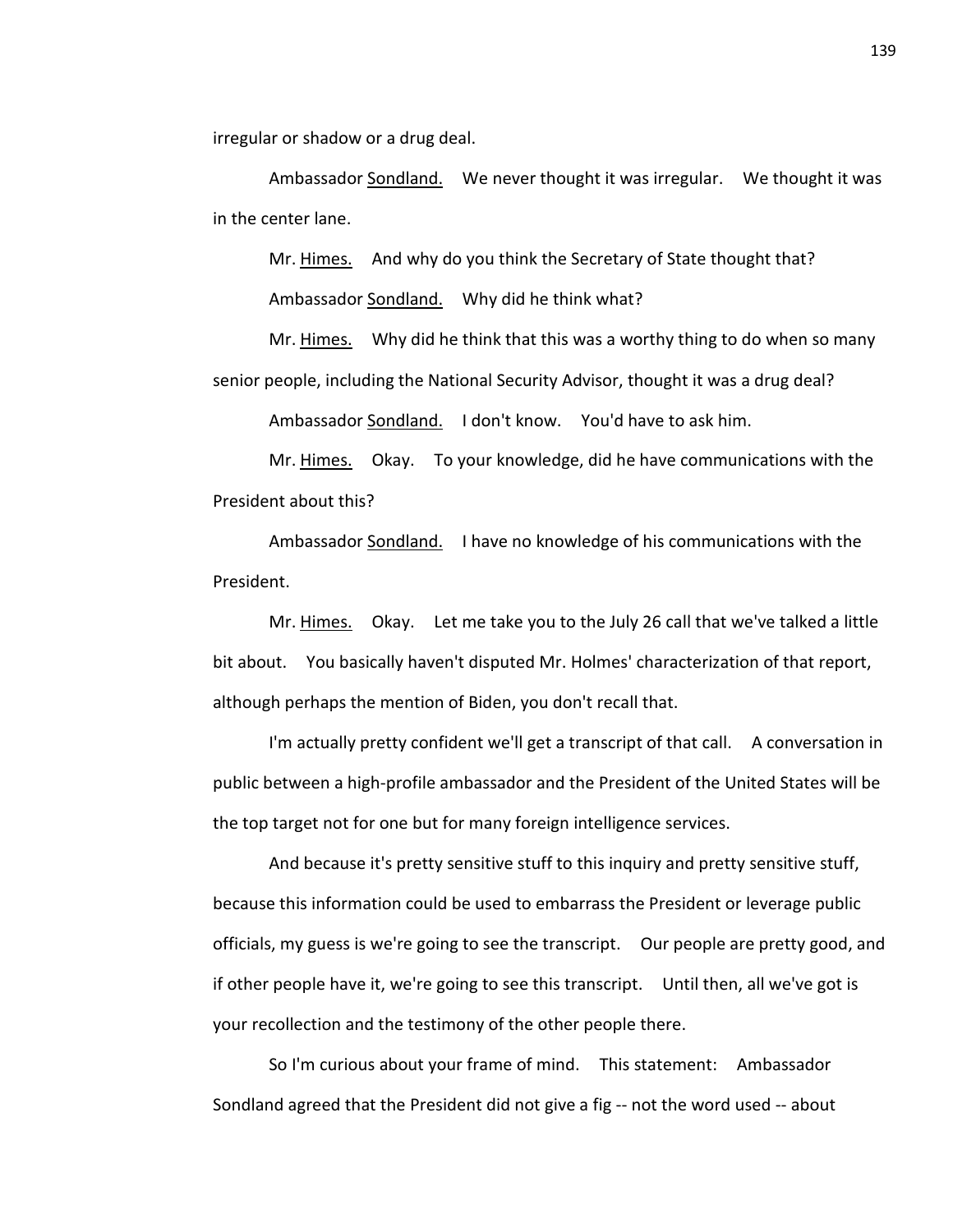Ukraine. Is that a statement you might make? Do you believe that the President doesn't give a fig about Ukraine?

Ambassador Sondland. Congressman, are you referring to the call or are you referring to my conversation --

Mr. Himes. So Mr. Holmes recounts, and I'll read it to you: Ambassador Sondland agreed that the President did not give a fig about Ukraine. Fig was not the word used there. And I'm asking you whether it's plausible that he might have heard that, because I'm asking you whether you believe that the President does not give a fig about Ukraine.

Ambassador Sondland. I don't -- I think that's too strong. I think that, based on the May 23rd meeting, the President was down on Ukraine for the reasons mentioned and would need a lot of convincing, and that's why we were pushing so hard for the meeting between the President and President Zelensky, because we thought once the two of them would meet his impression of Ukraine, his stock about Ukraine would go up.

Mr. Himes. And what about this line: And Ambassador Sondland replied that he meant, quote/unquote, big stuff that benefits the President. That's what you meant by big stuff.

So, again, we don't have the transcript. I suspect we will. But is that something you might say? Do you believe that the President really considers big stuff to be that which benefits him?

Ambassador Sondland. I don't recall saying "benefits him."

Mr. Himes. No, I understand that. I'm not asking what you recall. I'm asking whether it's plausible that you might have said that because you believe -- I'm asking you what you believe right now -- that the President doesn't give a fig about Ukraine and, in fact, cares about the big stuff that benefits the President. Do you believe that now?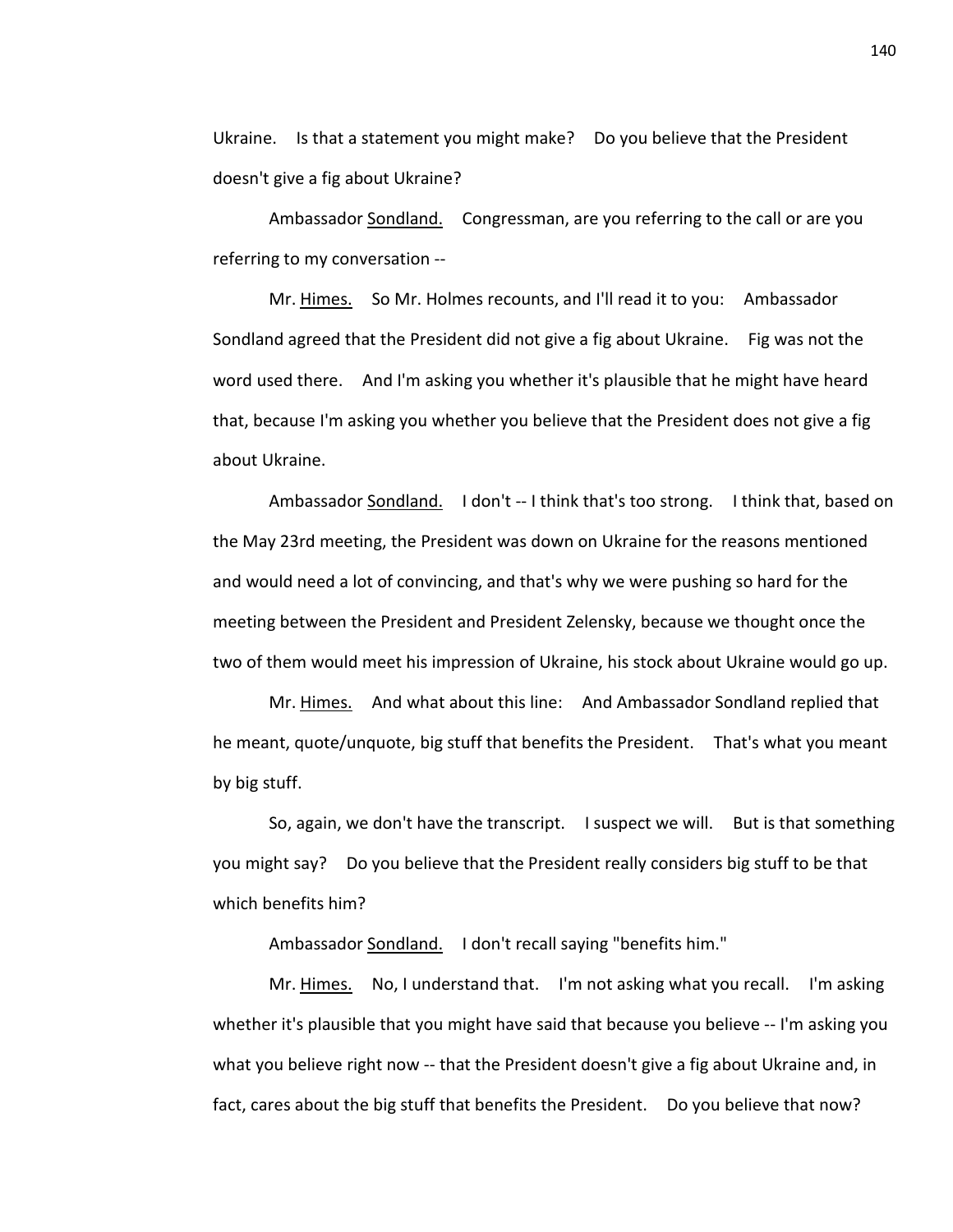Ambassador Sondland. I really can't -- I really can't opine.

Mr. Himes. Wait. I'm not asking for your opinion. I'm asking for your beliefs.

Ambassador Sondland. I don't understand your question. I want to answer your question. I just don't understand.

Mr. Himes. Let me try one more time.

Ambassador Sondland. Okay.

Mr. Himes. Do you believe what is alleged that you said on this phone call, that the President cares primarily about stuff, the big stuff that benefits the President. Is that a belief of yours?

Ambassador Sondland. I don't think President said that on his -- on the phone call. I don't think the President said that to me on the phone call. I was talking about --

The Chairman. The time of the gentleman --

Ambassador Sondland. -- A\$AP Rocky, and he mentioned investigations. I

don't know -- I don't -- I don't know why you're --

The Chairman. The time of the gentleman has expired.

Mr. Conaway.

Mr. Conaway. Thank you, Mr. Chairman. I yield 6 minutes to Mr. Jordan.

Mr. Jordan. I thank the gentleman for yielding.

Ambassador, when did it happen?

Ambassador Sondland. When did what happen?

Mr. Jordan. The announcement. When did President Zelensky announce that the investigation was going to happen? On page 14, you said this: Was there a quid pro quo? Today in your opening statement: As I testified previously, with regard to a requested White House call, White House meeting, the answer is yes, that there needed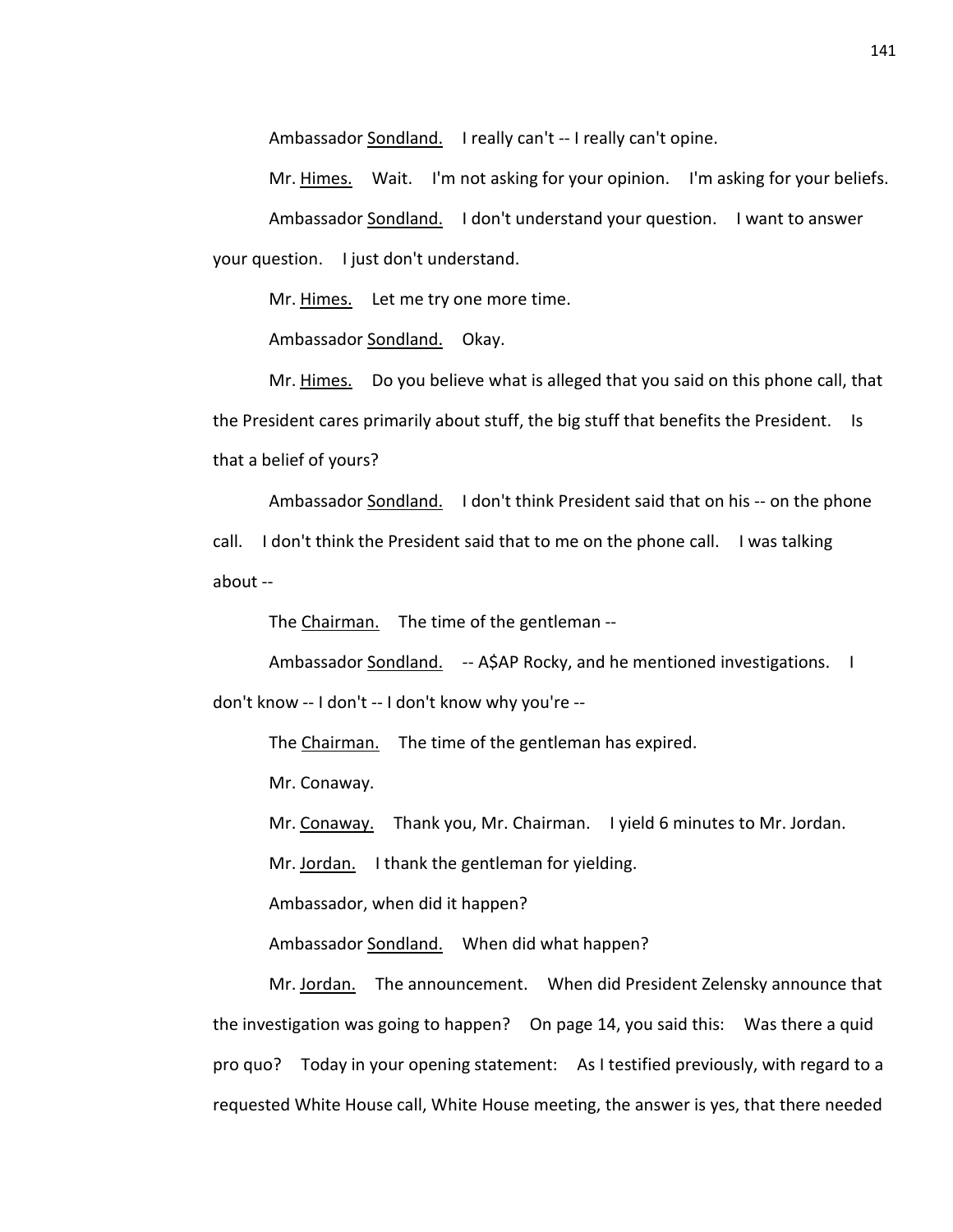to be a public statement from President Zelensky.

When the chairman asked you about the security assistance dollars, you said there needed to be a public announcement from Zelensky. So I'm asking you a simple question: When did that happen?

Ambassador Sondland. It never did.

Mr. Jordan. It never did. They got the call July 25th. They got the meeting, not in the White House but in New York, on September 25th. They got the money on September 11th. When did the meeting happen, again?

Ambassador Sondland. It never did.

Mr. Jordan. You don't know who was in the meeting?

Ambassador Sondland. Which meeting are you referring to?

Mr. Jordan. The meeting that never happened, who was in it?

Ambassador Sondland. The people that weren't there.

Mr. Jordan. Do you know how Zelensky announced it? Did he tweet it? Did he do a press statement? Did he do a press conference? Do you know how that happened?

Ambassador Sondland. No.

Mr. Jordan. I mean, you got all three of them wrong. They get the call, they get the meeting, they get the money. It's not two plus two, it's O for three. I've never seen anything like this.

And you told Mr. Castor that the President never told you that the announcement had to happen to get anything. In fact, he didn't just not tell you that, he explicitly said the opposite. The gentleman from Texas just read it. You said to the President of the United States: What do you want from Ukraine? The President: I want nothing. I want no quid pro quo. I want Zelensky to do the right thing. I want him to do what he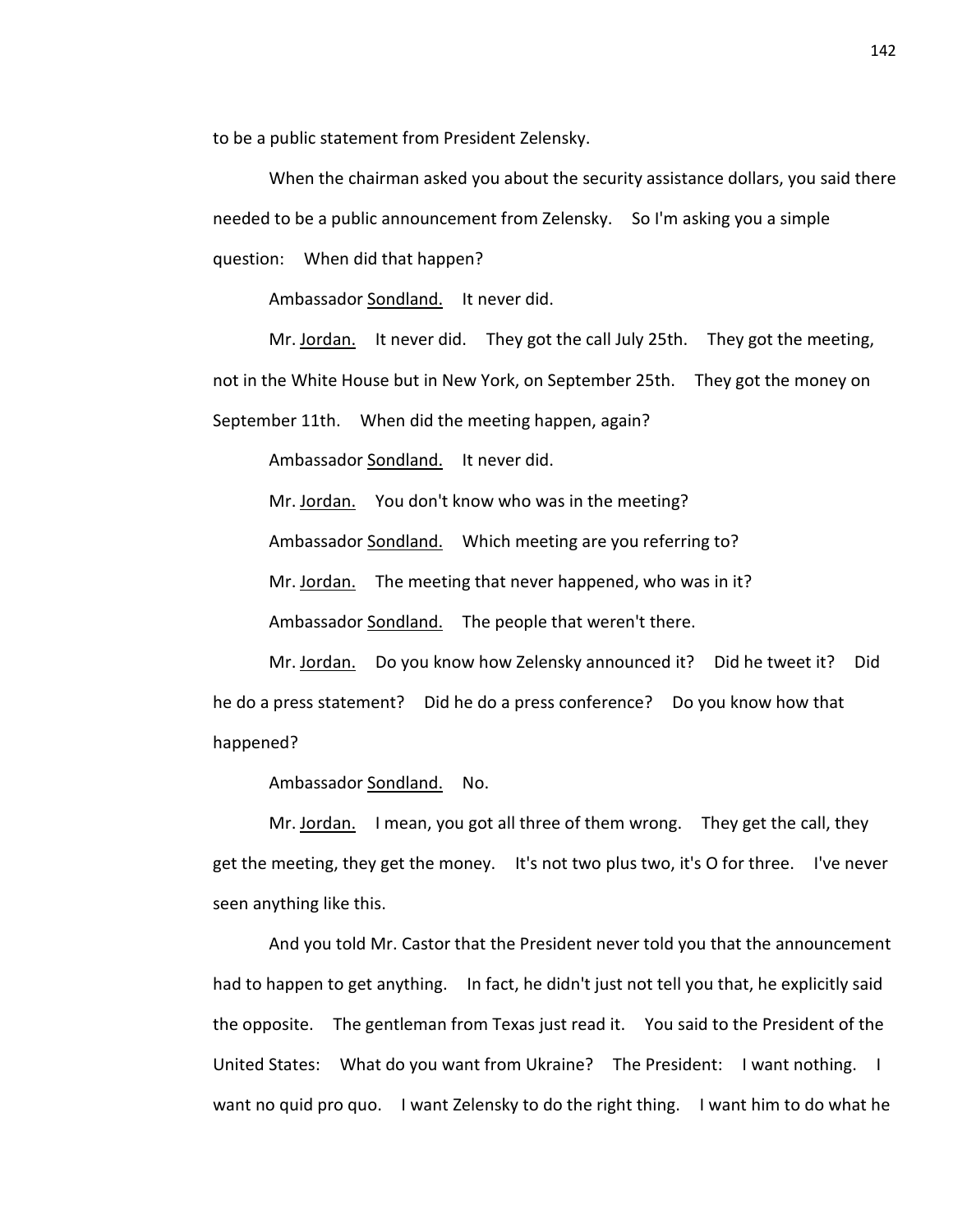ran on.

What did he run on, Ambassador Sondland?

Ambassador Sondland. Transparency.

Mr. Jordan. And dealing with corruption, right?

Ambassador Sondland. That's right.

Mr. Jordan. Mr. Castor raised another important point. Why didn't you put that statement in your opening statement? I think you said you couldn't fit it in. Is that right? You said we might be here for 46 minutes instead of 45 minutes.

Ambassador Sondland. It wasn't purposeful, trust me.

Mr. Jordan. It wasn't purposeful?

Ambassador Sondland. No.

Mr. Jordan. Couldn't fit it in a 23-page opener. The most important statement about the subject matter at hand, the President of the United -- in a direct conversation with you about the issue at hand, and the President says -- let me read it one more time. What do you want from Ukraine, Mr. President? I want nothing. I want no quid pro quo. I want this new guy, brand new guy in politics, his party just took over, I want Zelensky to do the right thing. I want him to run on and do what he ran on, which is deal with corruption. And you can't find the time to fit that in a 23-page opening statement.

Do you know what a quid pro quo is?

Ambassador Sondland. I do.

Mr. Jordan. This for that, right? It looks to me like Ukraine got that three times and there was no this. There was -- we didn't do anything -- or, excuse me, they didn't have to do anything. I've never seen anything like this.

And this is -- this is -- when the call came out, you all remember this? When the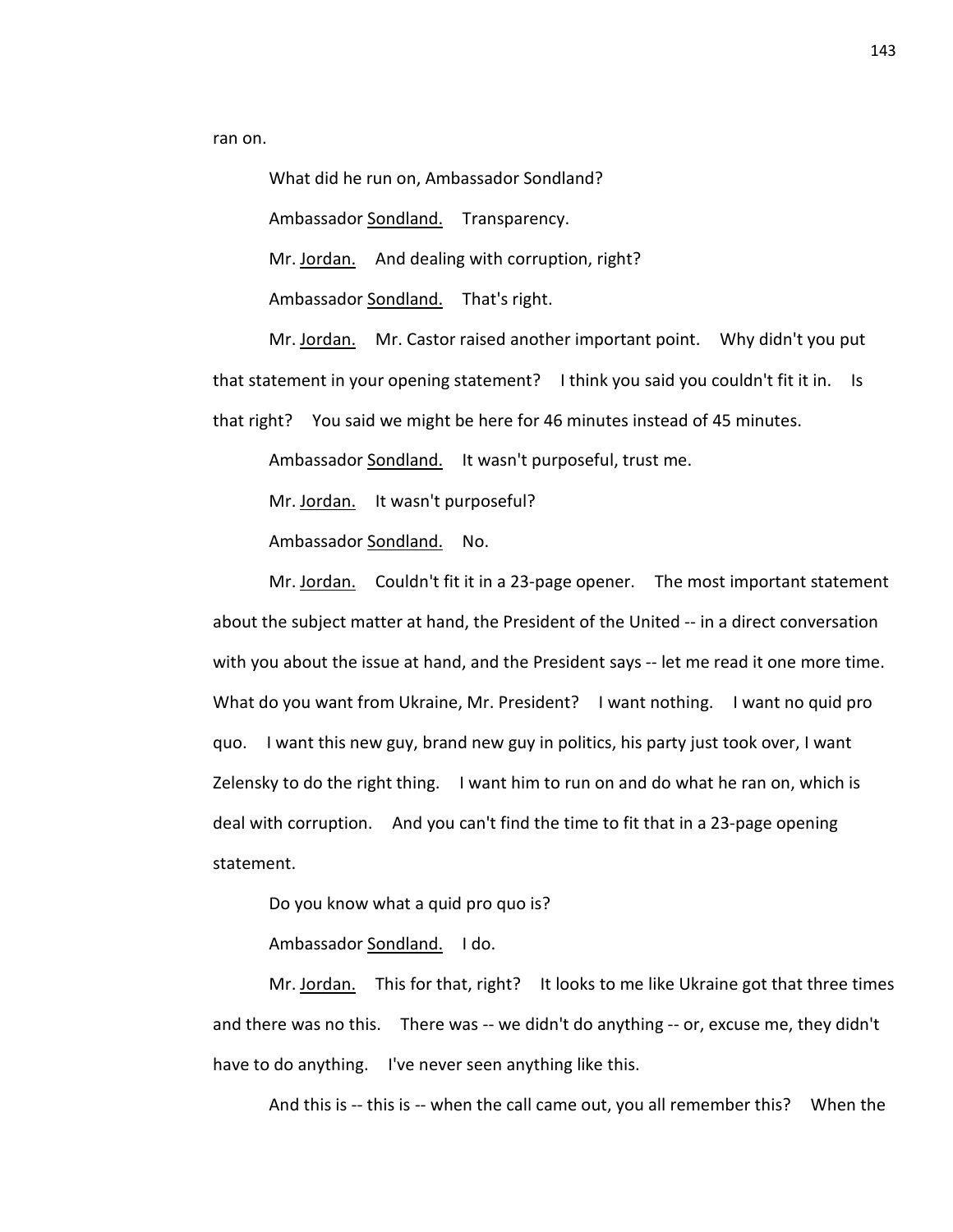call came out, everyone said, we're going to -- quid pro quo, there's going to be a -- that was what was in the call. And, of course -- of course, that didn't happen. That didn't happen.

Remember what the complaint said? Remember what the memo said of the whistleblower? This call was frightening, this call was scary, all those things. None of that materialized. None of that materialized.

I yield back.

The Chairman. Ms. Sewell.

Ms. Sewell. Thank you, Mr. Chairman.

I'd like to dig a little deeper in this quid pro quo. Did you not say in your opening statement and in previous testimony in closed door hearing that you thought there was a quid pro quo?

Ambassador Sondland. I thought the quid pro quo was the White House visit in return for the 2016, DNC server, and Burisma investigation announcement.

Ms. Sewell. So when you heard Burisma, you did not see that as code for Biden, the Bidens?

Ambassador Sondland. I did not.

Ms. Sewell. When did you even know that? Is your testimony that you only realized that Burisma included the Bidens when the readout came out on September 25th?

Ambassador Sondland. No. My testimony wasn't specific as to the date, because I really don't recall the date. It was very late in the game, though.

Ms. Sewell. September?

Ambassador Sondland. I don't recall the date.

Ms. Sewell. So if I told you that the legal definition of bribery was an event of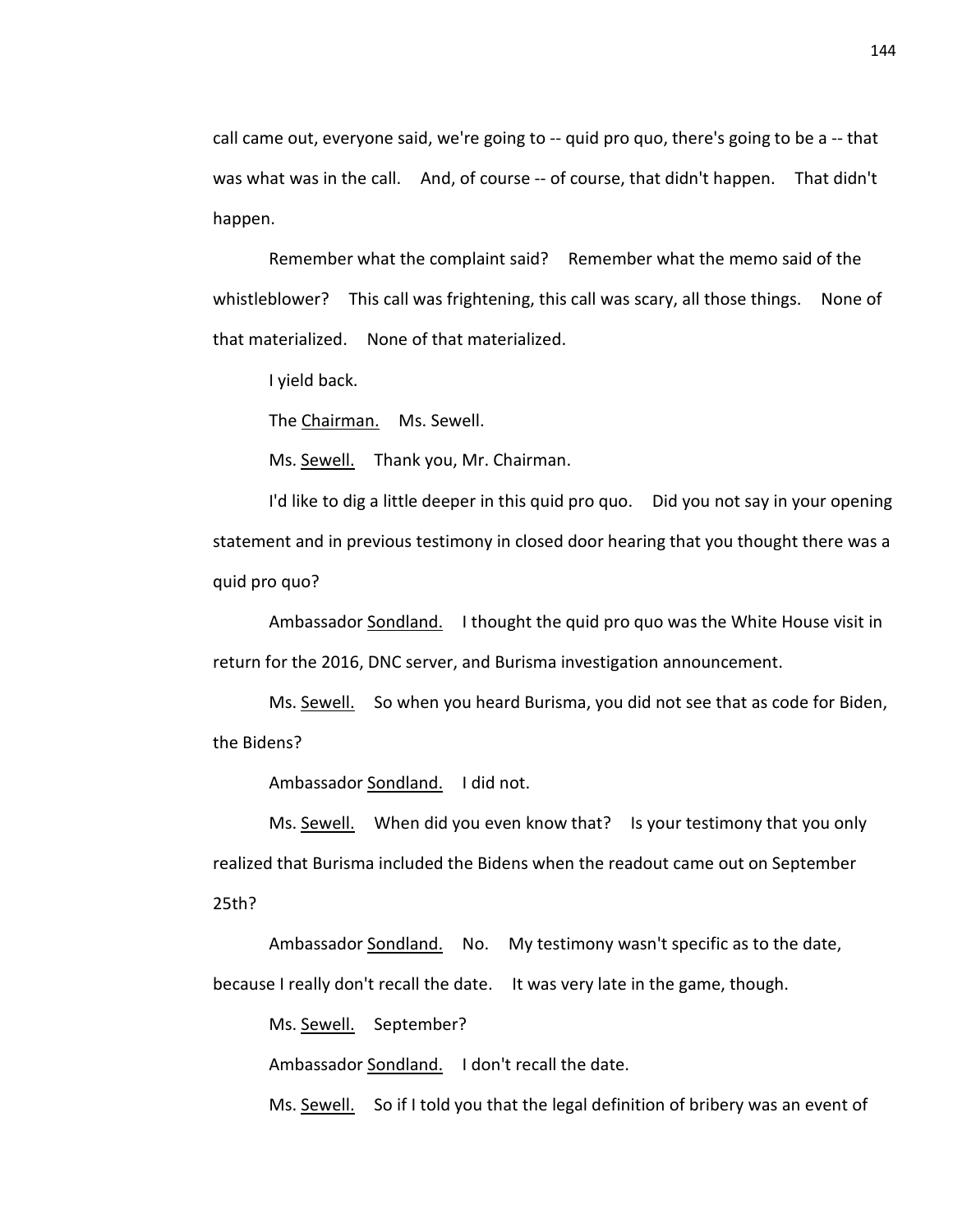offering, giving, soliciting or receiving of any item of value as a means of influencing an action of an individual holding a public or legal duty, do you believe that not only was it quid pro quo, but it was bribery?

Ambassador Sondland. I'm not a lawyer and I'm not going to characterize what something was or wasn't, legally.

Ms. Sewell. You also said in your opening statement that Secretary Perry and yourself as well as Ambassador Volker worked with Giuliani on the Ukraine matter at the express direction of the President. Is that right?

Ambassador Sondland. That is correct.

Ms. Sewell. You also go on to say that, we did not want to work with Giuliani. Simply put, we played the hand that we were dealt. What did you mean by that and, more importantly, what did you think would happen if you did not play that hand?

Ambassador Sondland. I think what you're asking me is -- well, you asked it.

Ms. Sewell. I did ask.

Ambassador Sondland. What would happen if we didn't? It was very fragile with Ukraine at the time. There was no new ambassador. The old ambassador had left. There was a new President. And we thought it was very, very important to shore up the relationship.

Ms. Sewell. In fact, you actually said, you go on to say: We all understood that if we refused to work with Mr. Giuliani, we would lose an important opportunity to cement relationships with the United States and Ukraine. So, quote, "we followed the President's orders." Did you see it as a directive?

Ambassador Sondland. I saw it as the only pathway to moving forward on Ukraine.

Ms. Sewell. So you would say that the efforts that Mr. Giuliani was undertaking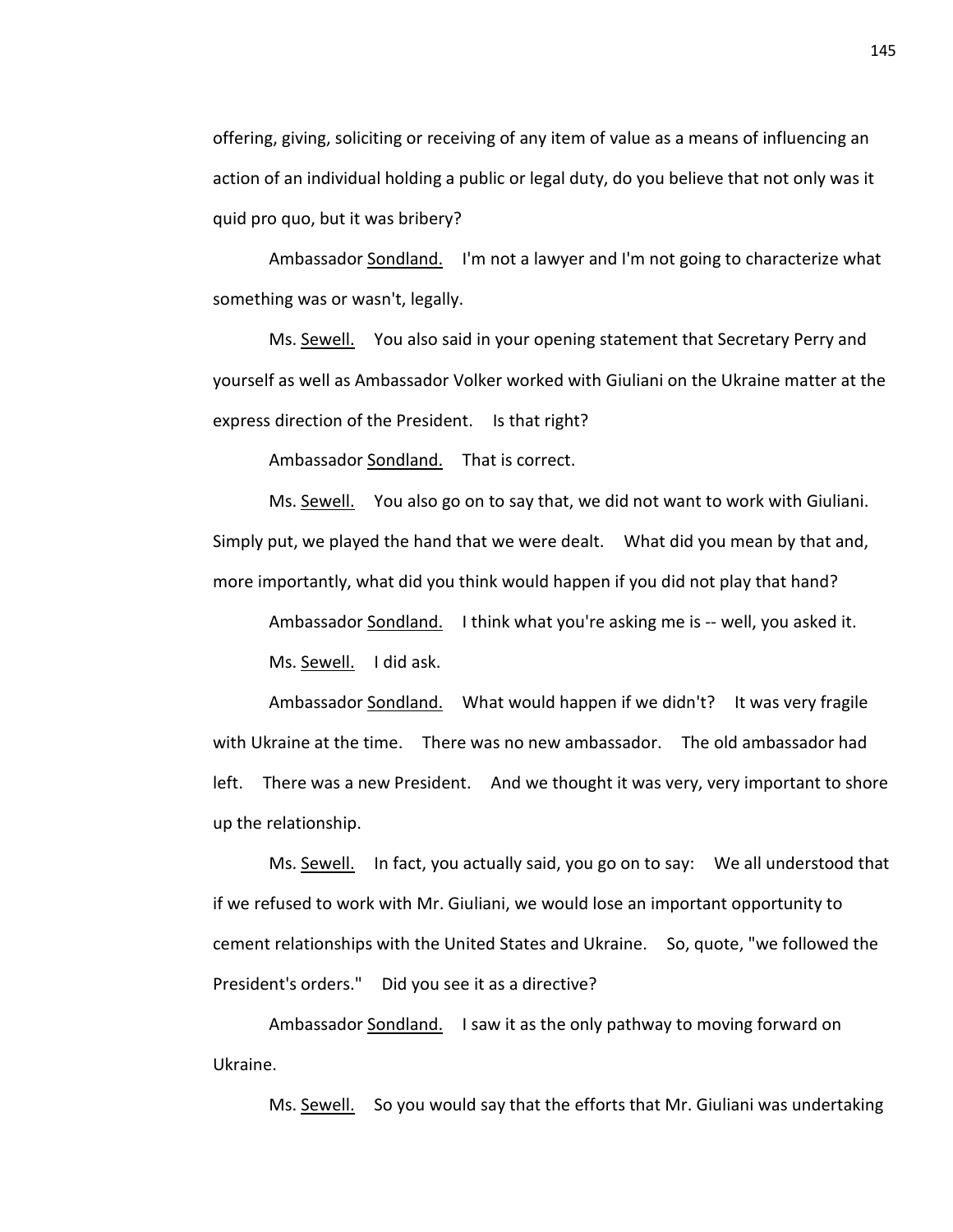became a part of the formal Ukraine U.S. policy?

Ambassador Sondland. I can't opine on that. All I can tell you is the President wanted us to communicate with Mr. Giuliani --

Ms. Sewell. But you went on to say that -- in your opening testimony that the suggestion that you engaged in some, quote, "irregular or rogue diplomacy is absolutely false." So if, in fact, what Giuliani was doing was okay and proper, which is actually what you said, initially you all thought that what he was doing was not improper, right?

Ambassador Sondland. We did not think it was improper. And when I referred to the fact that I was not engaging in rogue diplomacy, by definition, rogue diplomacy would have meant I would not have involved the leadership of the State Department and the White House.

Ms. Sewell. So you're saying that everyone in the chain of command knew about Giuliani's efforts to try to get the investigations into Burisma and to -- you know, and -- I'm just trying to figure out what you thought you were actually opining to.

Ambassador Sondland. Look, the President directed us to work with Mr. Giuliani, and the leadership of the State Department were knowledgeable, as was the NSC, that we were working with Mr. Giuliani.

Ms. Sewell. What's interesting is that Ambassador Taylor testified that he knew nothing about it, and clearly he would be in the chain of information if he was the Ambassador to Ukraine. At the end of the day, sir, with all due respect, you're the Ambassador to the European Union. Why would he not know about it?

Ambassador Sondland. I don't know.

Ms. Sewell. He was the one who said that there was both a regular and irregular channel.

Ambassador Sondland. He should have known about it.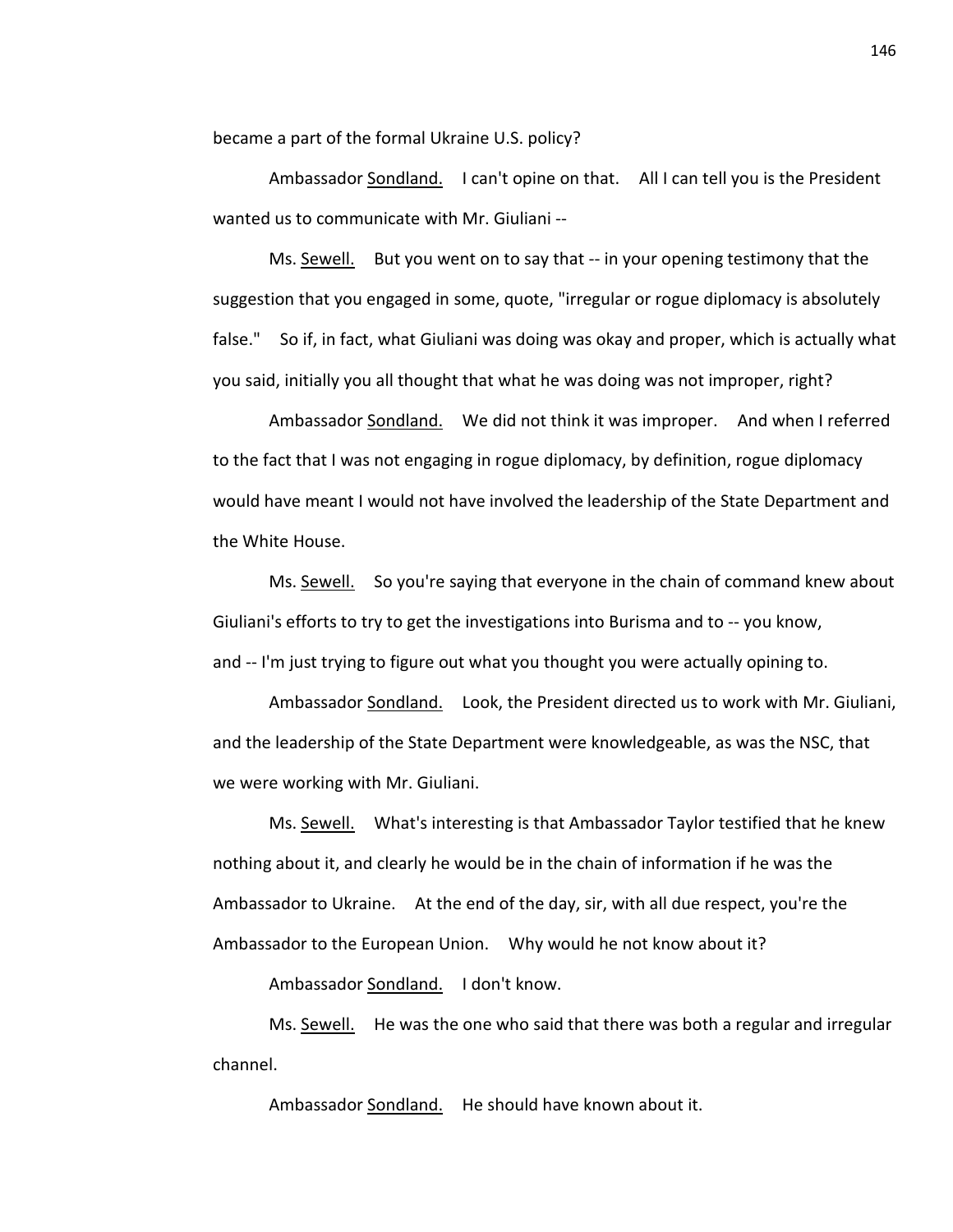Ms. Sewell. So although we don't want -- although you said that you did not want to work with Mr. Giuliani, you, in fact, did work with him.

Ambassador Sondland. That is correct.

Ms. Sewell. And do you think that the essence of what he was trying to achieve was accomplished?

Ambassador Sondland. I don't know what he was trying to achieve.

Ms. Sewell. You clearly had to have known, sir. If you think that this was actually going down the center lane is what you said, it was clearly important that we work with Mr. Giuliani to get what the President asked for, because it was a directive and an order, surely you must know whether or not mission was accomplished.

Ambassador Sondland. Well, I know what Mr. Giuliani communicated to us.

Ms. Sewell. And you thought that that was totally fine? Did you really think that it was okay --

Ambassador Sondland. Can I answer your question?

Ms. Sewell. Sure.

Ambassador Sondland. You asked what Mr. Giuliani was trying to achieve.

Ms. Sewell. No. I asked whether you thought that it was right for Mr. Giuliani to want to accomplish the efforts that he was involved in, which was to get them to investigate Burisma and the 2016 election, as you said.

Ambassador Sondland. All I can testify to is what I know that Mr. Giuliani either told me directly or told Ambassador Volker and others that was relayed to me.

Ms. Sewell. Thank you. I yield back.

The Chairman. Mr. Turner.

Mr. Turner. Ambassador Sondland, I want to walk through some of the portions of your testimony, because sometimes you seem to make direct connections and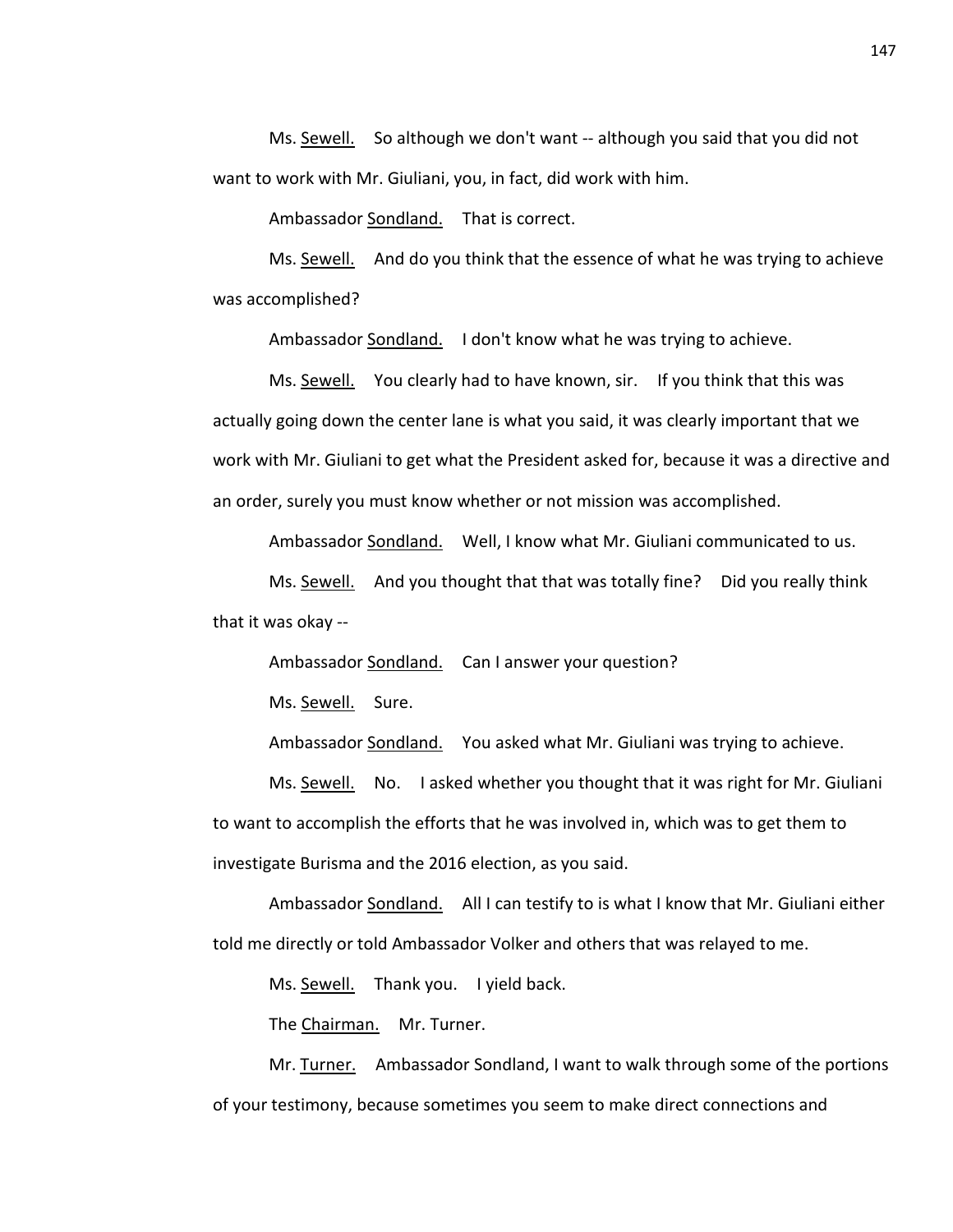sometimes they seem to be dead ends. And I kind of want to clear up one of the dead ends and one of the direct connections.

Yesterday, Ambassador Volker, who I consider to be very talented and a man of integrity, and I believe you think he's a man of integrity, correct?

Ambassador Sondland. I do.

Mr. Turner. He testified that the President of the United States did not tie either a meeting with the President, a phone call, or any aid to investigations of Burisma, 2016, or the Bidens, that the President did not do that. And you've testified that the President did not tell you that he tied them either, correct?

Ambassador Sondland. I did testify to that, although when Ambassador Volker and I were working on the statement and negotiating with the Ukrainians, it was clear to Ambassador Volker that a meeting would not happen without the Burisma and 2016. That was very clear to Ambassador Volker.

Mr. Turner. And how do you know that? What did he say to you? Because he said that was not clear to him. In fact, he said that's not the case. He was working on that. He knows that that's what the President wanted, but he didn't have it as this was a requirement.

Ambassador Sondland. Oh, I strongly disagree with that portion of his testimony. It was absolutely a requirement or we would have just had the meeting and been done with it.

Mr. Turner. What about the aid? He says that they weren't tied, that the aid was not tied --

Ambassador Sondland. And I didn't say they were conclusively tied either. I said I was presuming it.

Mr. Turner. Okay. And so the President never told you they were tied.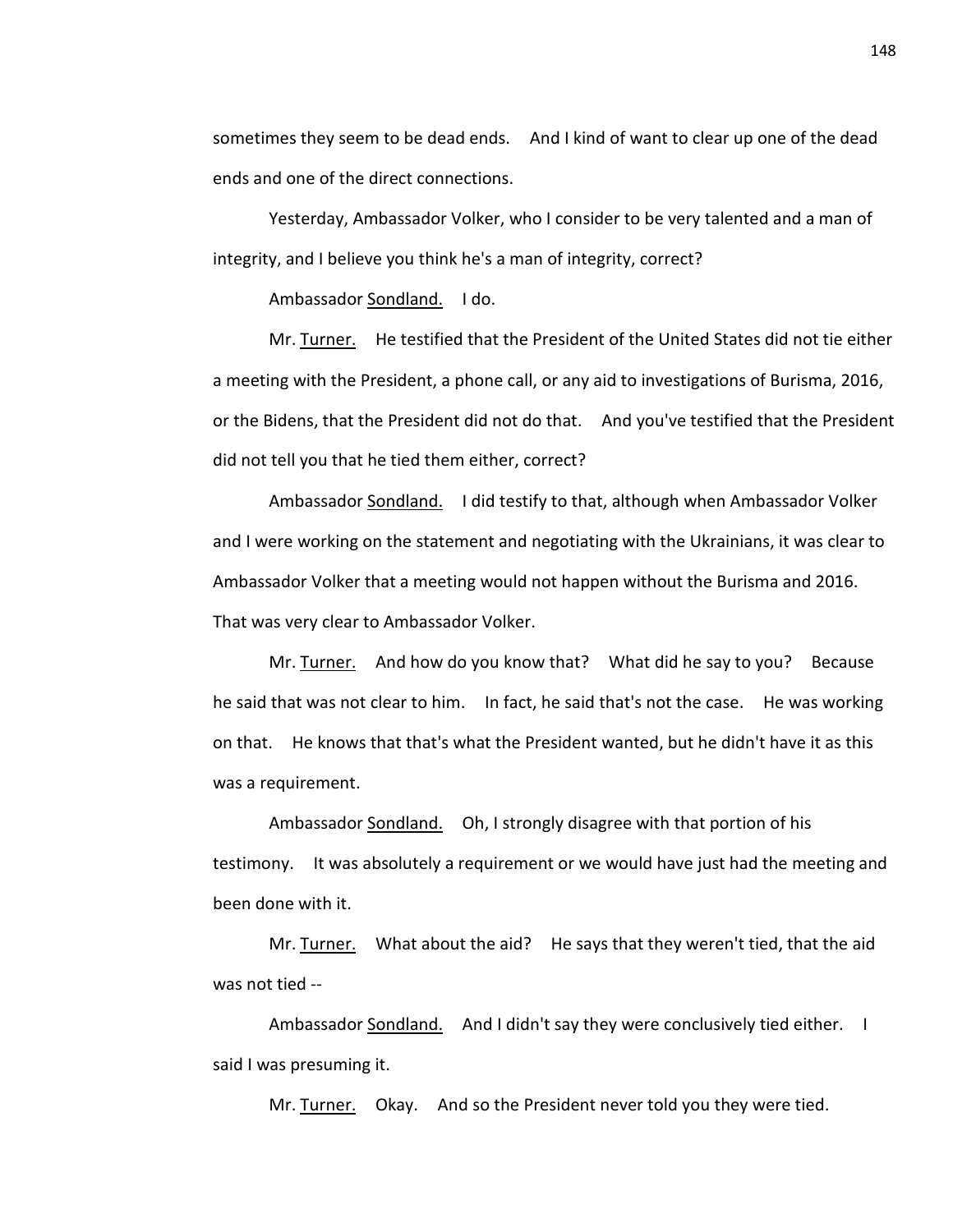Ambassador Sondland. That is correct.

Mr. Turner. So your testimony and his testimony is consistent, and the President did not tie aid to investigations.

Ambassador Sondland. That is correct.

Mr. Turner. Okay. He also testified that he spoke to Giuliani and that Giuliani did not relate that he was tying on behalf of the President or on the President's behalf aid, and that, in fact, Giuliani never said to him that aid was tied to investigations.

Now, the question I have for you is, did you ever have a conversation with Giuliani that did not involve Volker, because your testimony is a lot of we's and us's. So did you -- do you and Giuliani have a separate conference, a separate phone call where Giuliani told you that the aid was tied? Because Volker says -- and if he was on all your phone calls -- Volker says that never happened.

Ambassador Sondland. No, I did have a few conversations -- I don't recall how many because I don't have the records -- with Mr. Giuliani directly when Mr. Volker wasn't available. And I don't believe --

Mr. **Turner.** Did Giuliani say to you -- go ahead. What were you going to say?

Ambassador Sondland. I don't believe I testified that Mr. Giuliani told me that aid was tied.

Mr. Turner. Oh, I think -- see, this is part of the problem, Ambassador Sondland -- and I just want to walk you through this -- is you've said to us everyone was in the loop and everyone knew. Now, hold a second, hold on a second.

I've listened to you today, as have a lot of people, and not only are your answers somewhat circular, frequently you've contradicted yourself in your own answer.

Now, the text messages and emails that you put up there Kurt Volker walked us through, and he has a completely different understanding of what you were saying than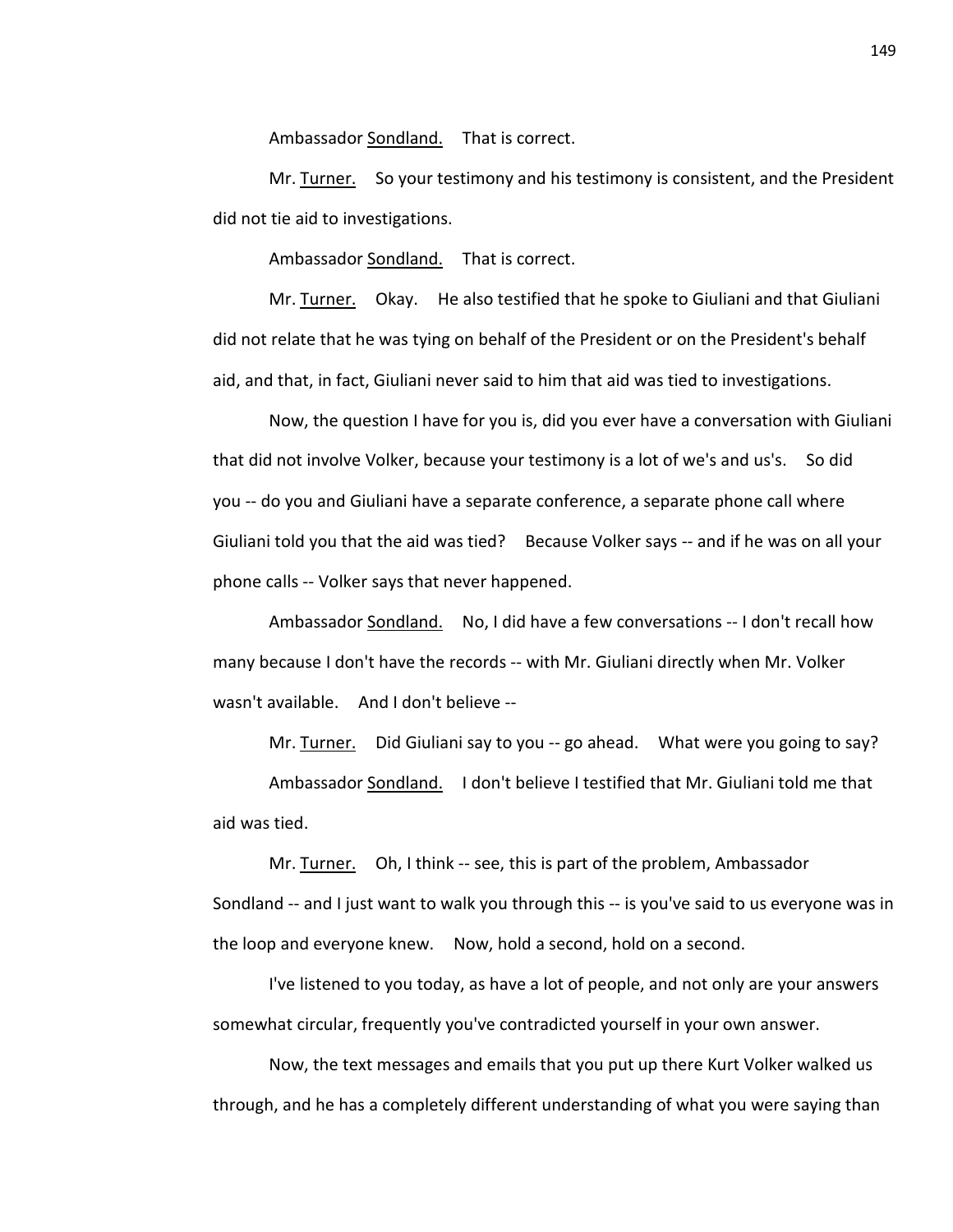you are saying you were saying. So I'm a little confused as to how everyone is in the loop, because they're -- if Giuliani didn't give you any express statement, then it can't be that you believe this from Giuliani. Now, let me tell you right now, because -- is Donald Trump your friend?

Ambassador Sondland. No, we're not friends. We have --

Mr. Turner. Do you like the President?

Ambassador Sondland. Yes.

Mr. Turner. Okay. You know, after you testified, Chairman Schiff ran out and gave a press conference and said he gets to impeach the President of the United States because of your testimony. And if you pull up CNN today, right now their banner says "Sondland ties Trump to withholding aid."

Is that your testimony today, Ambassador Sondland, that you have evidence that Donald Trump tied the investigations to the aid? Because I don't think you're saying that.

Ambassador Sondland. I've said repeatedly, Congressman, I was presuming. I also said that President Trump --

Mr. Turner. So no one told you, not just the President. Giuliani didn't tell you. Mulvaney didn't tell you. Nobody -- Pompeo didn't tell you. Nobody else on this planet told you that Donald Trump was tying aid to these investigations. Is that correct?

Ambassador Sondland. I think I already testified to that.

Mr. Turner. No. Answer the question. Is it correct? No one on this planet told you that Donald Trump was tying this aid to the investigations? Because if your answer is yes, then the chairman is wrong and the headline on CNN is wrong. No one on this planet told you that President Trump was tying aid to investigations, yes or no?

Ambassador Sondland. Yes.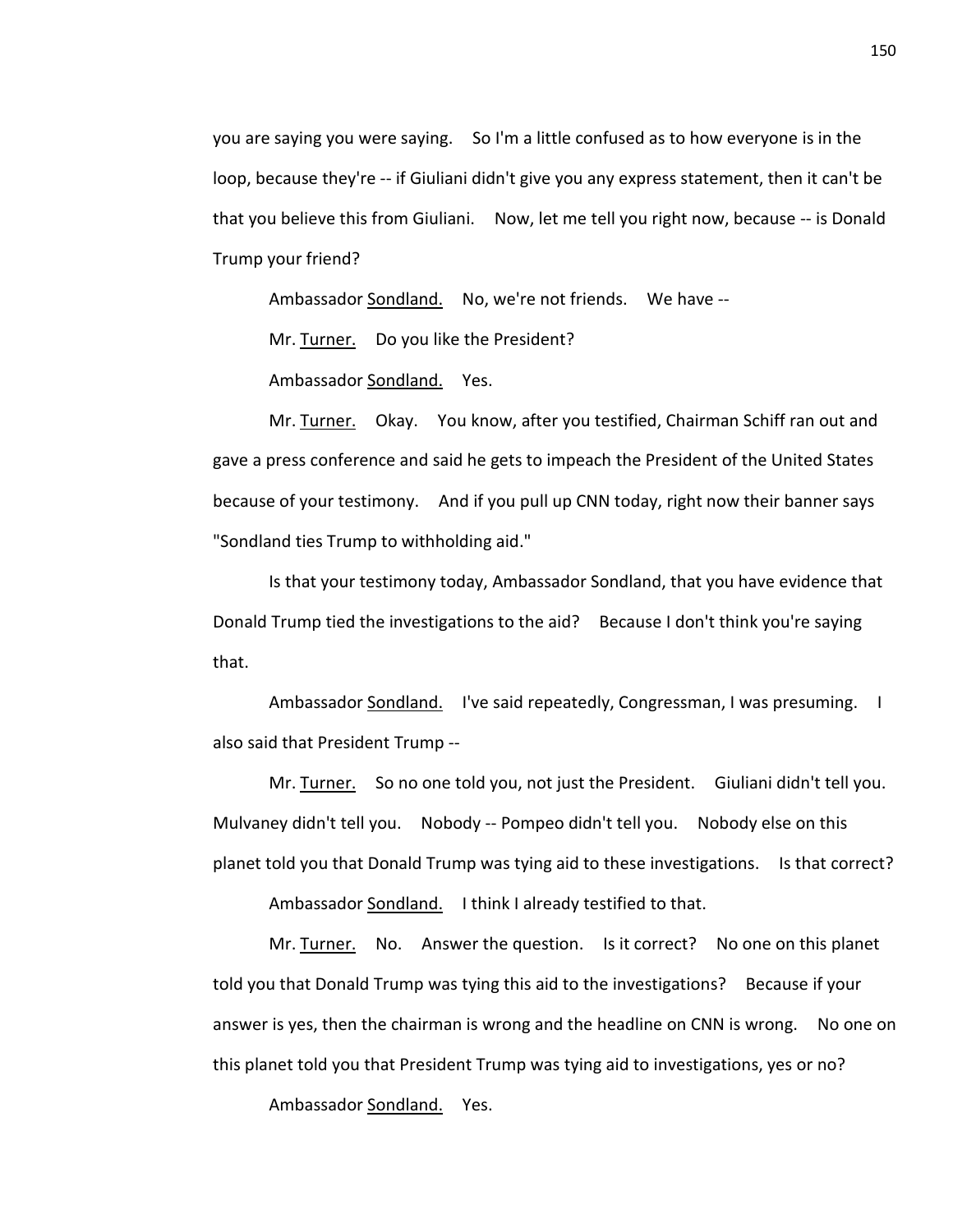Mr. Turner. So you really have no testimony today that ties President Trump to a scheme to withhold aid from Ukraine in exchange for these investigations?

Ambassador Sondland. Other than my own presumption.

Mr. Turner. Which is nothing. I mean, that's what I don't understand. So do you know what hearsay evidence is, Ambassador? Hearsay is when I testify what someone else told me. Do you know what made-up testimony is? Made-up testimony is when I just presume it.

I mean, you're just assuming all of these things. And then you're giving them the evidence that they're running out and doing press conferences and CNN's headline is saying that you're saying the President of the United States should be impeached because he tied aid to investigations, and you don't know that, correct?

Ambassador Sondland. I never said the President of the United States should be impeached.

Mr. Turner. No, but you did -- you have left people with the confusing impression that you were giving testimony that you did not. You do not have any evidence that the President of the United States was tied to withholding aid from Ukraine in exchange for investigations.

I yield back.

The Chairman. Mr. Carson.

Mr. Carson. Thank you, Chairman.

Ambassador Sondland, I really want to better understand Mr. Giuliani's role in carrying out the President's demand for investigations. So on May 23rd, sir, during a meeting in the Oval Office to discuss the future of the U.S.-Ukraine relations, President Trump told you and others to, quote, "talk to Rudy." Do I have that right, sir?

Ambassador Sondland. Correct.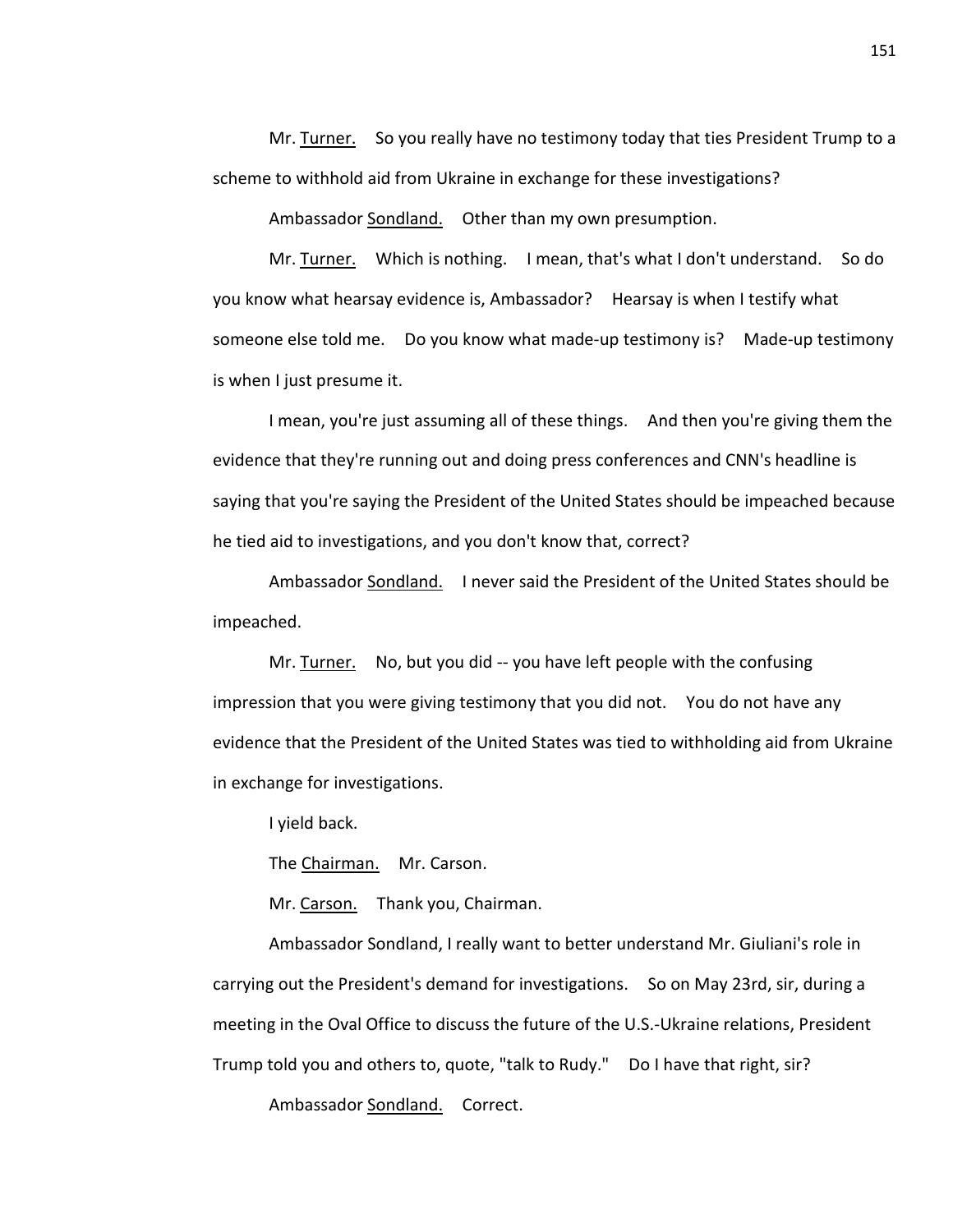Mr. Carson. Mr. Ambassador, did you listen to the President and talk to Rudy, sir?

Ambassador Sondland. Did I talk to Rudy?

Mr. Carson. Yes, sir.

Ambassador Sondland. Yes.

Mr. Carson. What did you understand to be Mr. Giuliani's relationship with President Trump?

Ambassador Sondland. I understood he was the President's personal lawyer.

Mr. Carson. What did you believe to be Mr. Giuliani -- what did you believe Mr. Giuliani was doing in Ukraine for President Trump, sir?

Ambassador Sondland. I don't know.

Mr. Carson. Ambassador Sondland, in August of this year, you and Ambassador Volker spoke with Mr. Giuliani about a draft statement to be issued by President Zelensky. During those discussions, it was Mr. Giuliani who suggested, in fact, insisted that the statement include specific language about Burisma, correct, sir?

Ambassador Sondland. Correct.

Mr. Carson. And he insisted that the statement include the mention of the 2016

elections. And Mr. Volker transmitted this message to a top Ukrainian official, right, sir? Ambassador Sondland. Correct.

Mr. Carson. Mr. Ambassador, and this statement was part of the deliverable that President Trump wanted, correct, sir?

Ambassador Sondland. Correct.

Mr. Carson. To your knowledge, sir, was pushing the Ukrainians to investigate Burisma, 2016, or the Bidens part of some official State Department policy, sir? Ambassador Sondland. I never testified that we were pushing anyone to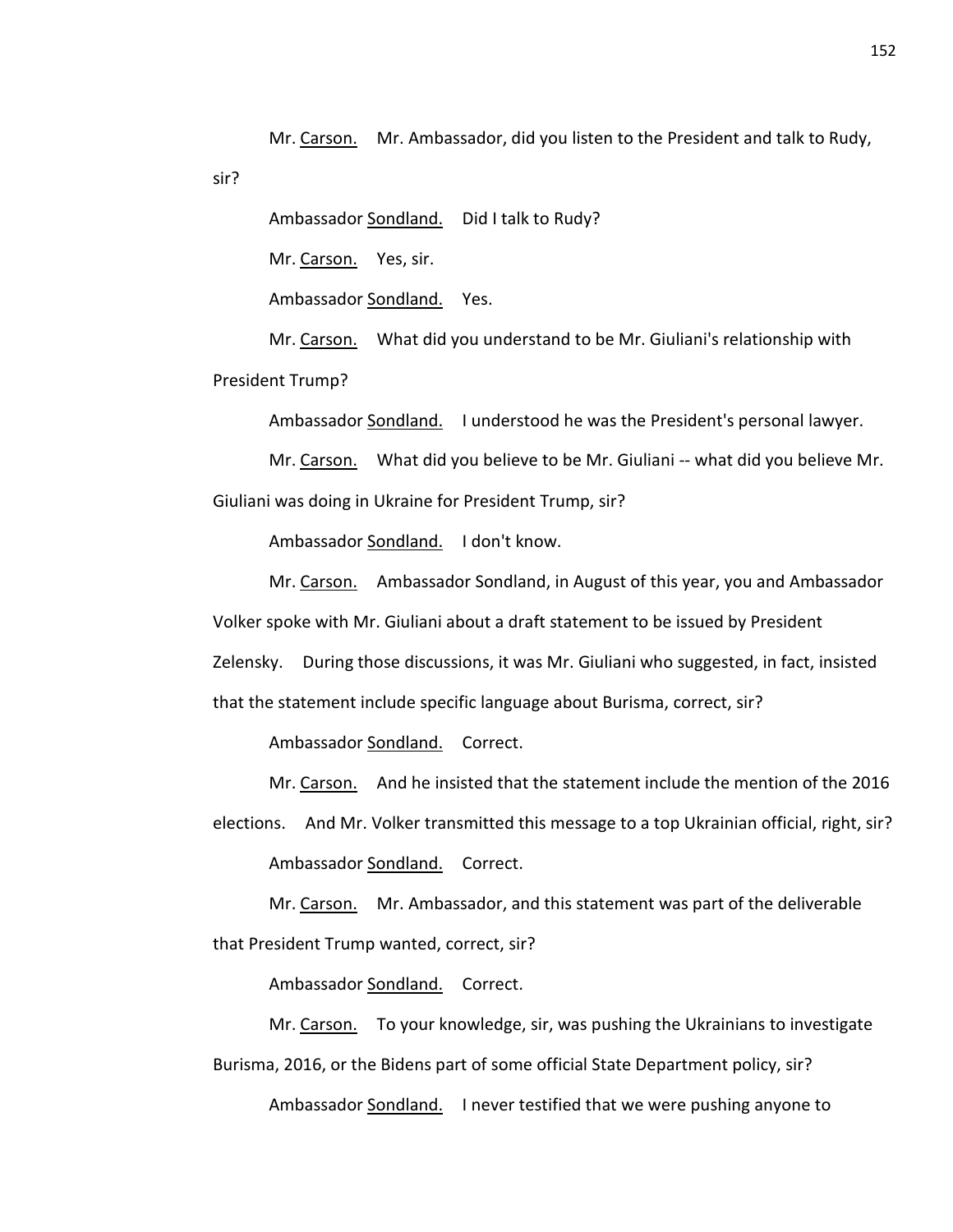investigate the Bidens. I said Burisma.

Mr. Carson. You were involved in Ukrainian policy, right, sir?

Ambassador Sondland. I told you what my role was, which was quite limited and focused.

Mr. Carson. Was it your understanding, Mr. Ambassador, that Ukraine policy should involve investigations into Americans or debunked conspiracy theories about the 2016 election, sir?

Ambassador Sondland. What I testified was that in order to get President Zelensky a White House visit, Mr. Giuliani conveyed the notion that President Trump wanted these announcements to happen.

Mr. Carson. Of course, it was not. It was a part of the President's political agenda, and it was done to benefit the President personally and politically.

Were you following the President's orders, Mr. Ambassador?

Ambassador Sondland. I was following the President's direction to speak with Mr. Giuliani.

Mr. Carson. Thank you, sir.

Mr. Chairman, I yield back.

The Chairman. I thank the gentleman for yielding.

I just want to point out a couple things, Ambassador, in response to my colleagues. My colleagues seem to be under the impression that unless the President spoke the words "Ambassador Sondland, I am bribing the Ukrainian President" that there is no evidence of bribery; if he didn't say, "Ambassador Sondland, I am telling you I am not going to give the aid unless they do this" that there's no evidence of a quid pro quo on military aid.

But nonetheless, Ambassador, you've given us a lot of evidence of precisely that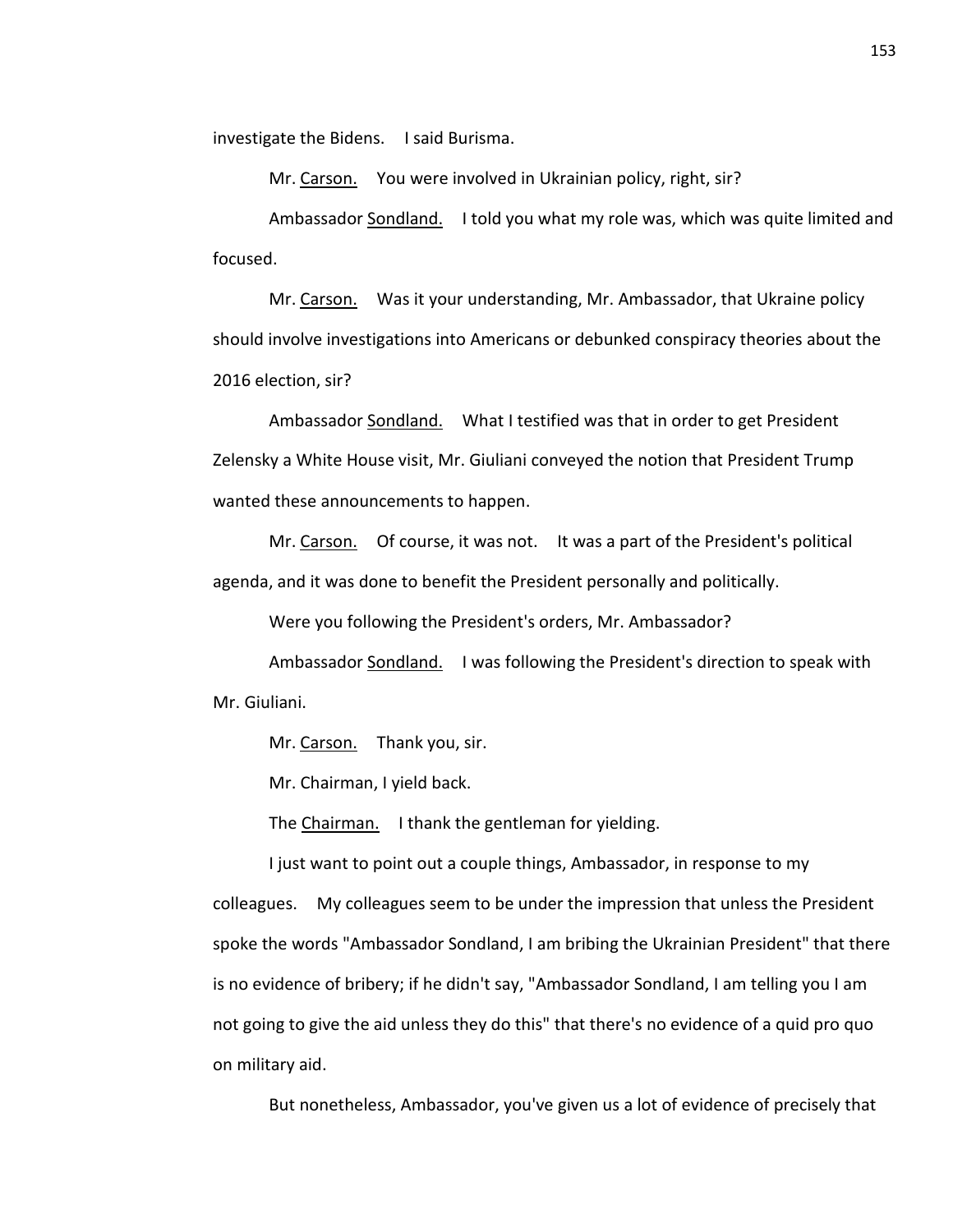conditionality of both the White House meeting and the military assistance. You've told us, Ambassador, have you not, that you emailed the Secretary of State and said that if these investigations were announced, a new justice person was put in place, that the Ukrainians were prepared to give the President what he wants and that would break the logjam. You've testified and showed us documents about this, have you not, Ambassador?

Ambassador Sondland. I have.

The Chairman. And in your written statement, you say that the logjam you're referring to includes the logjam on security assistance, correct?

Ambassador Sondland. Correct, as my presumption.

The Chairman. Yes. And we also have seen and you testified that you have also seen Ambassador -- or, rather, Acting Chief of Staff Mulvaney himself acknowledge that the military aid was withheld, in part, over the investigation into 2016 that you've talked about. You referenced that as well, correct?

Ambassador Sondland. Correct.

The Chairman. Now, they also seem to say that, well, they got the money. The money may have been conditioned, but they got the money. Yes, they got caught. They got caught. Now, they still don't have the White House meeting. They made no statement; they got no meeting. The statement on the investigations was the condition to get the meeting. They didn't make the statement; they got no meeting. But they got caught.

You're aware, aren't you, Ambassador, that 2 days before the aid was lifted, this inexplicable aid was lifted, Congress announced it was investigating this scheme. You're aware of that, aren't you, Ambassador?

Ambassador Sondland. I am now, yes.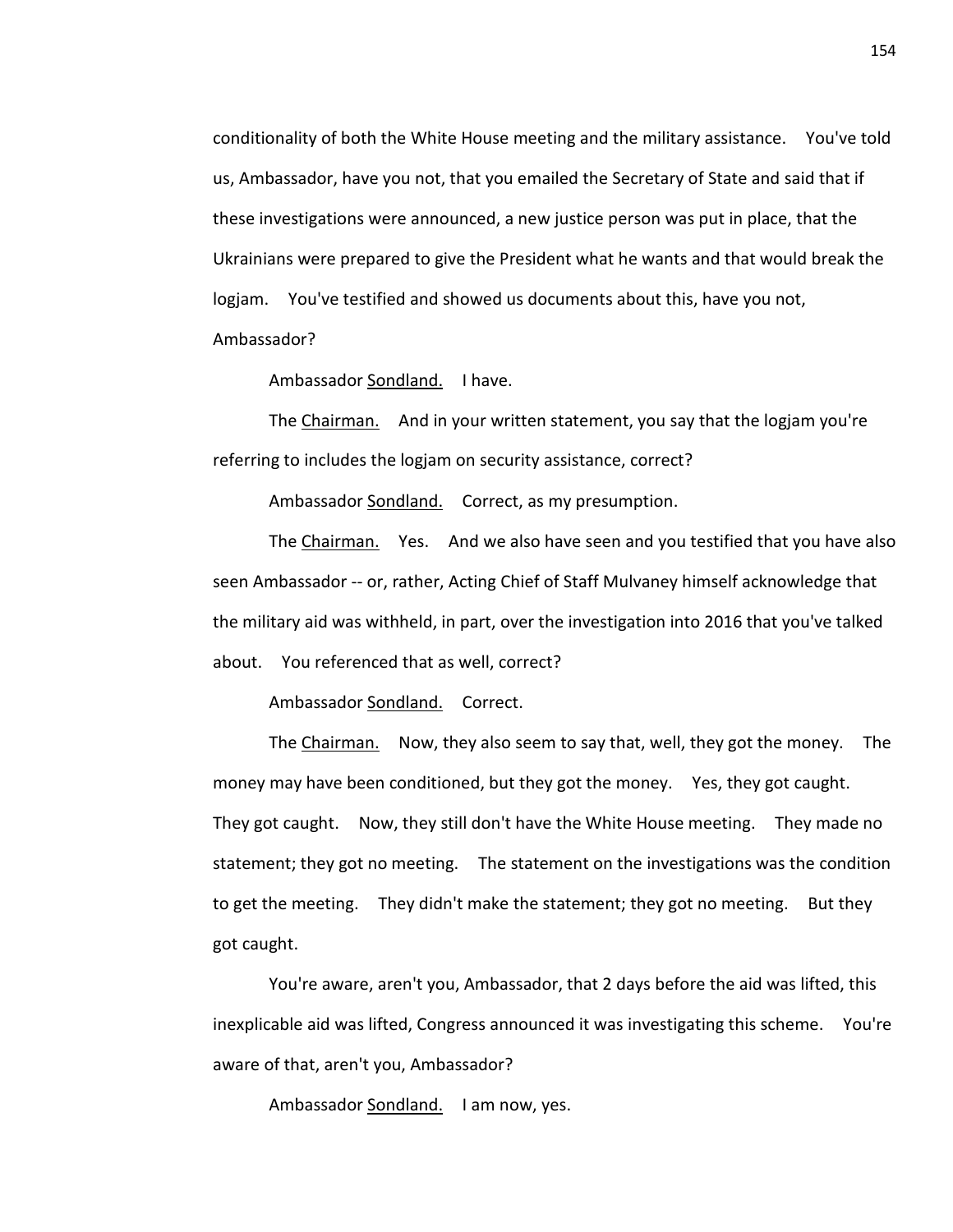The Chairman. Dr. Wenstrup.

Dr. Wenstrup. Thank you, Mr. Chairman.

Mr. Chairman, I'd like to address something, a claim that you made this morning, claiming that Republicans deny Russian attempts to influence our elections. That is false and you know it. In this committee, the Intel Committee, not the impeachment committee, but in this committee, time and time again we all agreed that Russia has tried to influence American elections as far back as the Soviet Union. So I wish you would quit making that comment.

Yesterday we established with Mr. Volker something quite obvious. More than one country can try to influence our elections. You see, Mr. Schiff, we didn't agree with your Russian collusion narrative, your DNC Clinton campaign coup attempt that occurred in conjunction with members of the FBI, and DOJ, and foreign sources, something that you have conveniently ignored as chairman of the Intelligence Committee as you became the chairman of the impeachment committee. But in this process today, I'm interested in facts. I'm not a prosecutor or a defense attorney. I'm not an attorney, like Mr. Turner.

Ambassador Sondland, you honestly have used the words "presumed," "presumption," "presuming," some form of the verb to presume repeatedly today. And today you said that was the problem, Mr. Goldman. No one ever told me the aid was tied to anything. I was presuming it was.

You see, in mathematic fact, two plus two does equal four; but in reality, two presumptions plus two presumptions does not equal even one fact. And the fact is the President did tell you, Ambassador Sondland, no quid pro quo. That's a fact. And another fact, no quid pro quo occurred.

At this time, I'd like to yield to Mr. Conaway.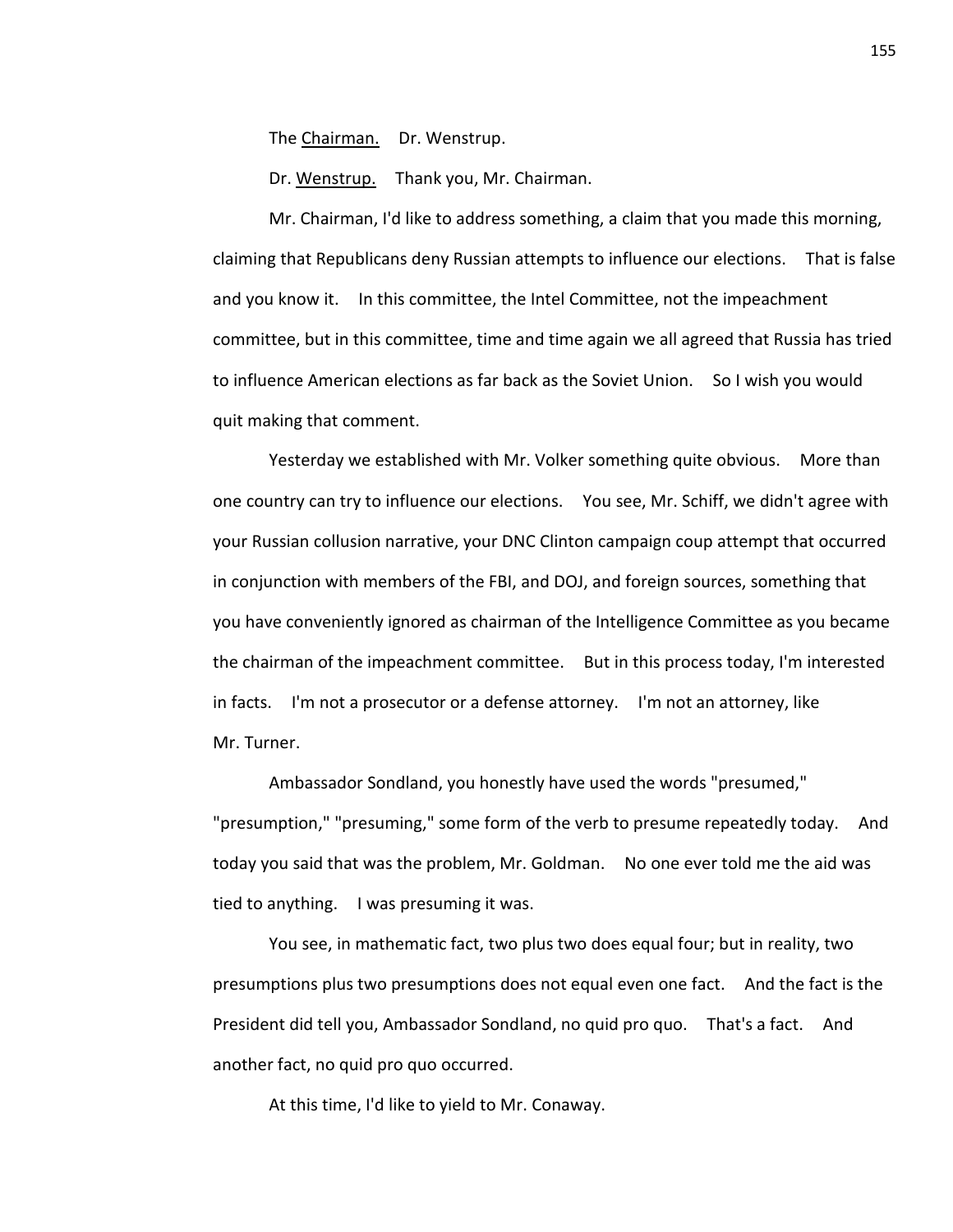Mr. Conaway. I thank the gentleman.

Mr. Chairman, I'd like unanimous consent to enter into the record a Washington Post article from today that's headlined "Schiff's claim that the whistleblower has a statutory right to anonymity received three Pinocchios," Pinocchios meaning that -- well, we all know what Pinocchios mean.

[The information follows:]

\*\*\*\*\*\*\*\* COMMITTEE INSERT \*\*\*\*\*\*\*\*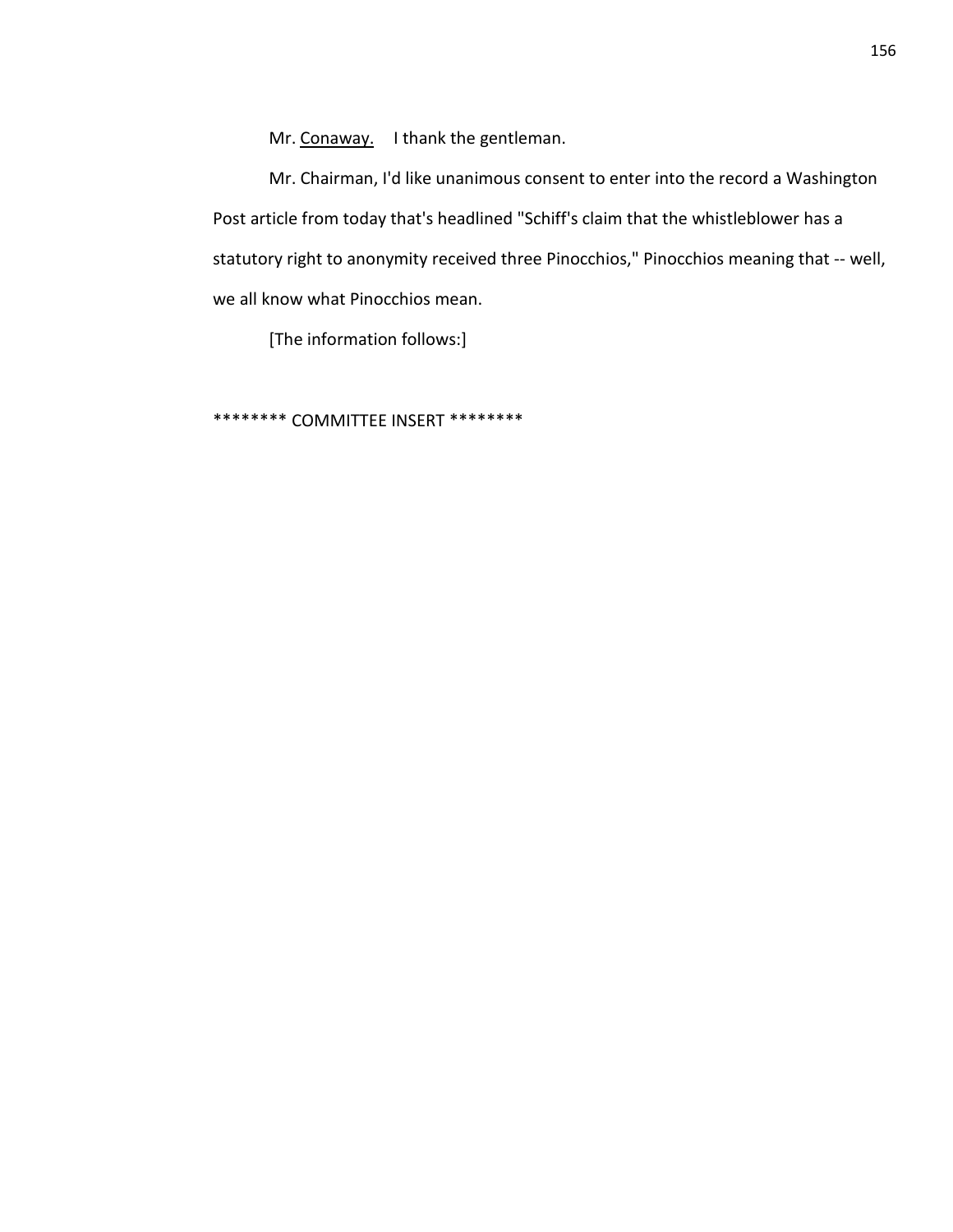Mr. Conaway. The interpretation of that would be that -- two interpretations: One that my colleagues on the other side would argue as they were trying to protect the whistleblower.

An equally valid and credible interpretation is that there's something to hide, and that this unlevel playing field that's been created by the chairman's insistence that there is a statutory right to anonymity maintains that unlevel playing field and the advantages that gives them.

Now, the chairman also announces at every hearing that he will not tolerate -- and I agree with him -- any witness intimidation, any threats or any issues of trying to bully a witness.

Ambassador Sondland, have you, your family or your businesses received any threats, or reprisals, or attempts to harm you in any way?

Ambassador Sondland. Many.

Mr. Conaway. Could you give us an example or two?

Ambassador Sondland. We have countless emails apparently to my wife. Our properties are being picketed and boycotted.

Mr. Conaway. Let's explore that one. Our own colleague Congressman Earl Blumenauer from Oregon has, in fact, called for a boycott of your hotel chain or your hotels in Oregon. I'm assuming he believes that that will harm you to the point that you will then be bullied into doing whatever he wants done. Now, my colleagues and I know that using the word "bully" and "Earl Blumenauer" in the same sentence is a bit over the top. But, nevertheless, he intended to harm you and your businesses. Is that what you surmise?

Ambassador Sondland. That's my understanding.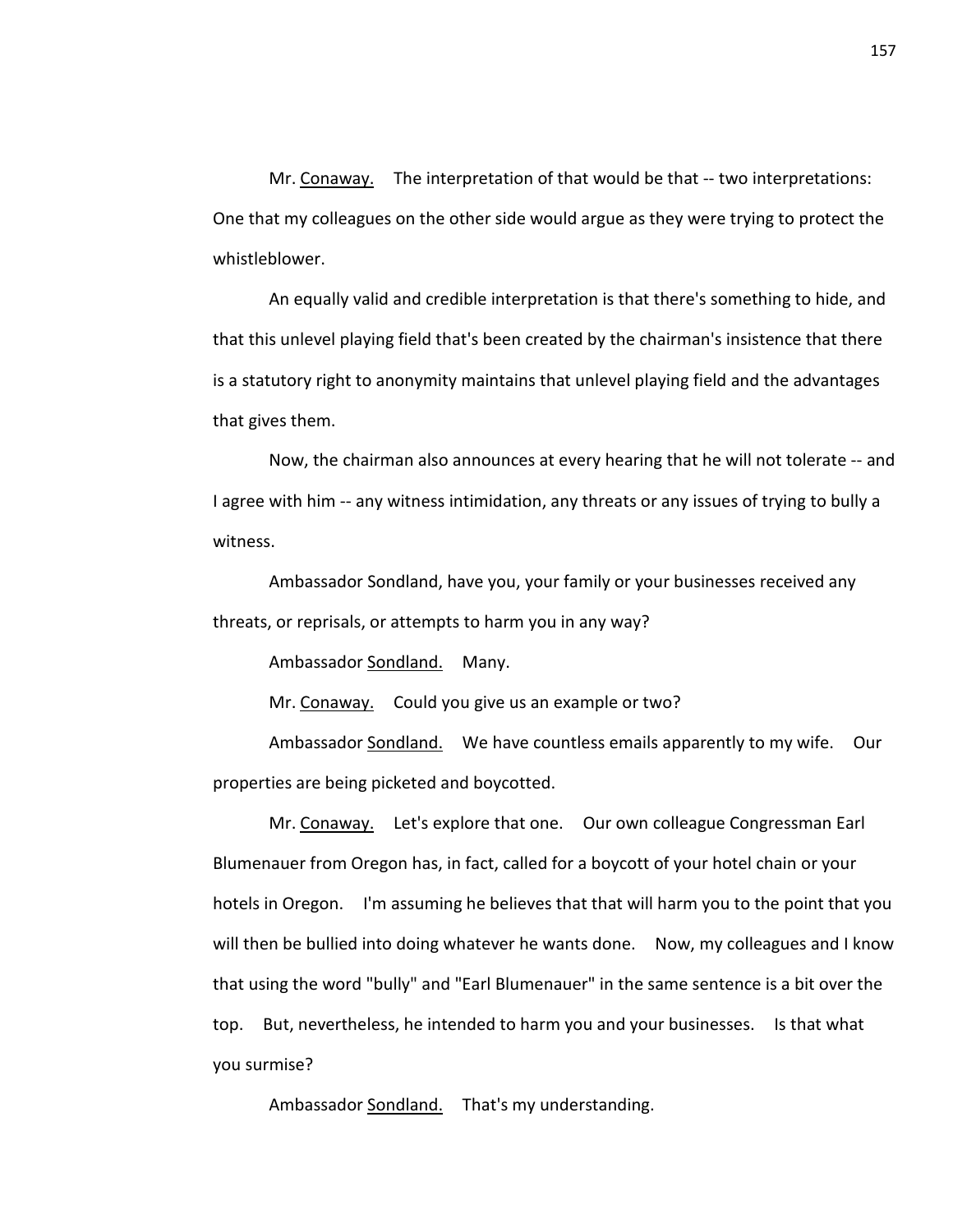Mr. Conaway. And that the boycotts, his call for boycott gave rise to demonstrations in front of your hotels that made your customers have to weave in and out of the demonstrators to try to actually get into the hotels?

Ambassador Sondland. As I understand, they're going on as we speak.

Mr. Conaway. Well, the words are better put by a couple of other Oregonians. It says: Congressman Blumenauer's irresponsible attempt to hurt a homegrown business that supports hundreds of jobs in our local economy is just shameful and ought to be an outrage to all Oregonians, some fellow named McDermott.

Then a lady named Ellen Carmichael, who I believe works for you, said: We are saddened to have our Congressman Earl Blumenauer call for a boycott that would put the livelihoods of thousands of his constituents in peril. The attack on our employees is unwarranted.

And I couldn't agree more, Mr. Ambassador. Mr. Blumenauer should not be using the vast influences that we as Members of Congress have to bully you and your businesses and to harm the hundreds or thousands of employees there, that operate in your business, by trying to take business away from you to force you into doing something that they wanted you to do, which is make you testify, and you actually have done that. But that's a shame for that.

And I'm hopeful that my colleagues on the other side of the aisle will join me in saying, Mr. Blumenauer, you really shouldn't be using your congressional influence to try to bully and threaten a witness before these proceedings, that is just wrong. I look forward to my colleagues' response.

And I yield back.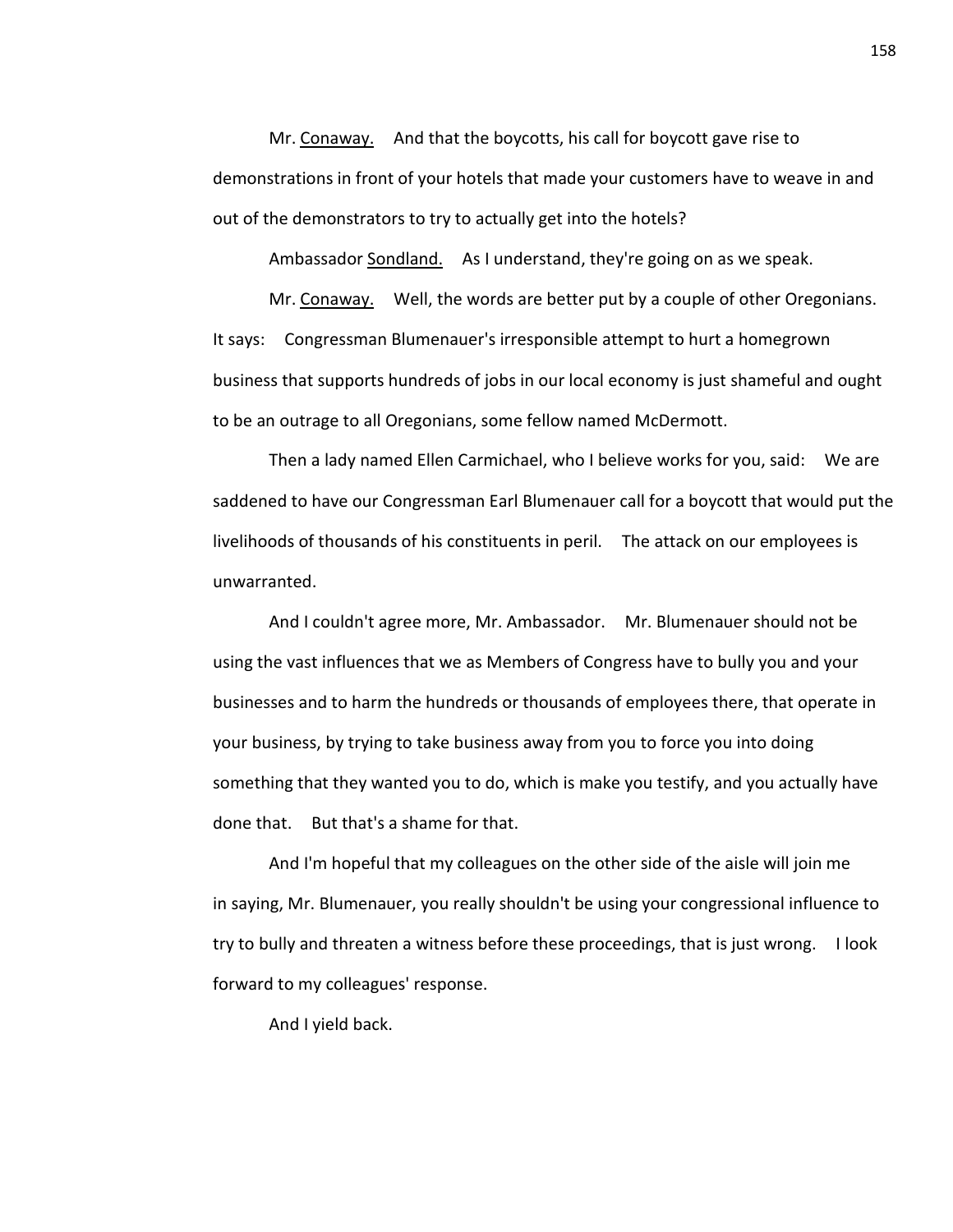## RPTR BRYANT

## EDTR SECKMAN

Ambassador Sondland. Thank you, Congressman.

The Chairman. Ms. Speier.

Ms. Speier. I was somewhat humored by your request that Mr. Blumenauer not bully to get something done when all we're talking about is the President bullying to get something he wants done.

But, having said that, I'd like to clarify one point about the whistleblower protection from the article that Mr. Conaway just provided. The law reads: Expressly restricts the Inspector General's Office from disclosing whistleblowers' identities.

It says, quote: The Inspector General shall not disclose the identity of the employee without the consent of the employee unless the Inspector General determines that such disclosure is unavoidable during the course of the investigation or the disclosure is made to an official of the Department of Justice responsible for determining whether a prosecution should be undertaken, unquote.

That appears to be the lone statutory restriction on disclosing a whistleblower's identity, applicable only to the Inspector General's Office. We found no court rulings on whether whistleblowers have a right to anonymity under the ICWPA or related statutes. Vladeck said: It is nonetheless a best practice to avoid disclosure of the Ukraine whistleblower's identity, given the concerns about retaliation.

McCullough said: We've stepped into bizarro-land when senior policymakers are trying to yank a CIA employee into the public spotlight in retaliation for making a whistleblowing complaint, especially when there are credible threats to that employee's personal safety.

And I don't know why our colleagues on the other side of the aisle --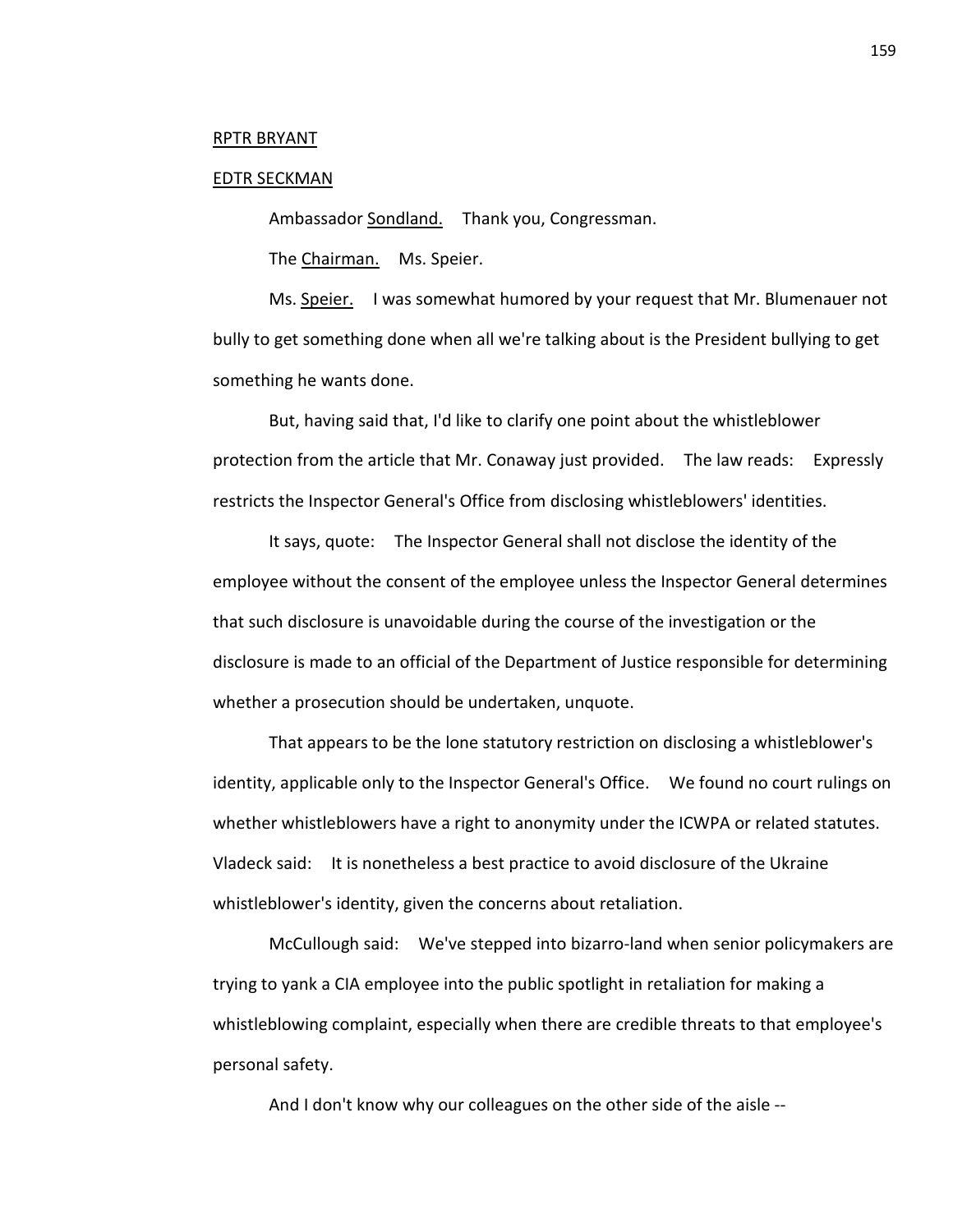Mr. Conaway. Would the gentlelady yield?

Ms. Speier. No, I'm afraid I only have 3 minutes, and I have some other issues, but thank you.

Mr. Conaway. Well, the end of the article does go through that and also says three Pinocchios, in spite of that conversation.

Ms. Speier. Well, the President of the United States has five Pinocchios on a daily basis, so let's not go there.

Ambassador Sondland, in your deposition, you lamented, quote: I was truly disappointed that the State Department prevented me at the last minute from testifying earlier on October 8, 2019, but your issuance of a subpoena has supported my appearance here today, and I am pleased to provide the following testimony.

So it is clear that the White House, the State Department did not want you to testify at that deposition. Is that correct?

Ambassador Sondland. That is correct.

Ms. Speier. And since then, you have on numerous occasions during your opening statement today indicated that you have not been able to access documents in the State Department. Is that correct?

Ambassador Sondland. Correct.

Ms. Speier. So you have been hampered in your ability to provide testimony to this committee. Is that correct?

Ambassador Sondland. I have been hampered to provide completely accurate testimony without the benefit of those documents.

Ms. Speier. In terms of your conversations with the President of the United States, what percentage of your conversations were about Ukraine as compared to your other duties?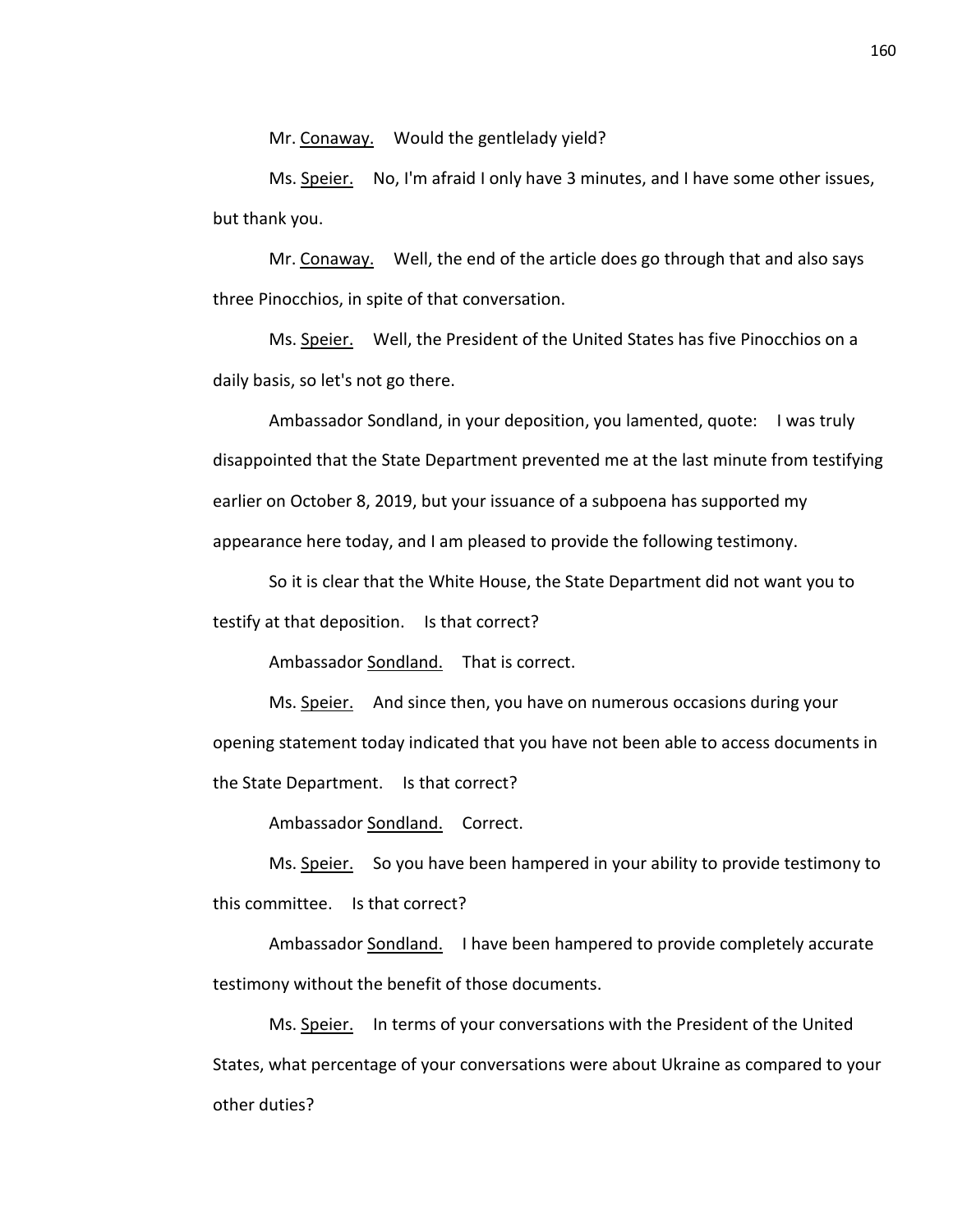Ambassador Sondland. I don't recall.

Ms. Speier. Well, you've only had six conversations or seven conversations with the President, you said. So --

Ambassador Sondland. About Ukraine, I think.

Ms. Speier. So you've had many other conversations?

Ambassador Sondland. Oh, yeah, about unrelated -- completely unrelated matters.

Ms. Speier. So how many conversations with the President of the United States have you had?

Ambassador Sondland. Again, I don't want to give you a number because it's going to be wrong if I don't have the records.

Ms. Speier. Is it less than 20?

Ambassador Sondland. It's probably in that range.

Ms. Speier. Would you say that delay in military aid and the lack of a meeting in the White House works to the benefit of Russia?

Ambassador Sondland. Repeat the question again, please.

Ms. Speier. Would you say that the delay in military aid to Ukraine and the reluctance to have a White House meeting has a benefit to Russia?

Ambassador Sondland. I think it could be looked that way, yes, looked at that way, yes.

Ms. Speier. All right. I'm going to just speak very briefly about code. When Michael Cohen was before the Oversight Committee, he was asked: You suggest the President sometimes communicates his wishes indirectly. For example, you say, quote: Mr. Trump did not directly tell me to lie to Congress, that's not how he operates. It would be different, he said. The nice -- he doesn't give you questions. He doesn't give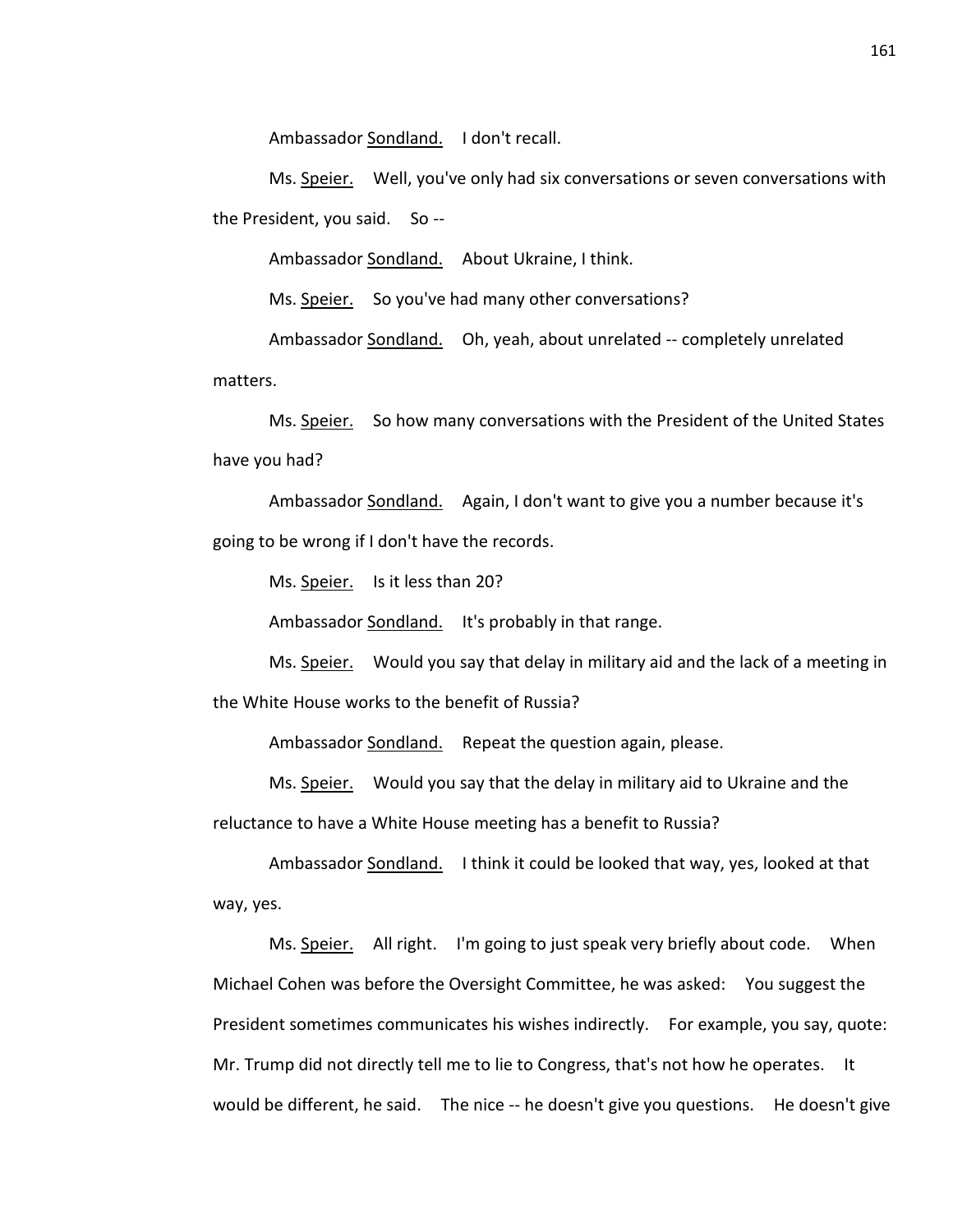you orders. He speaks in code. And I understand the code because I've been around him for a decade.

So do you think that the President was speaking in code when he would talk about wanting investigations?

Ambassador Sondland. I don't -- I can't characterize how the President was speaking. Every conversation I've had with the President has been fairly direct and straightforward.

Ms. Speier. All right. With that, I yield back.

The Chairman. Mr. Stewart.

Mr. Stewart. Mr. Chairman, I have a unanimous consent request.

The Chairman. You may state your request.

Mr. Stewart. DOE responds to Ambassador Sondland's comments before the House Intelligence Committee attributable to the DOE Secretary of -- the press secretary: Ambassador Sondland's testimony today misrepresented both Secretary Perry's interaction with Rudy Giuliani and direction the Secretary received from President Trump. As previously stated, Secretary Perry spoke to Rudy Giuliani only once at the President's request. No one else was on that call. At no point before, during, or after the phone call did the words "Biden" or "Burisma" ever come up in the presence of Secretary Perry.

Again, I ask that that be entered into the record.

The Chairman. Without objection, although I would note that they have also refused to come and testify under oath.

[The information follows:]

\*\*\*\*\*\*\*\* COMMITTEE INSERT \*\*\*\*\*\*\*\*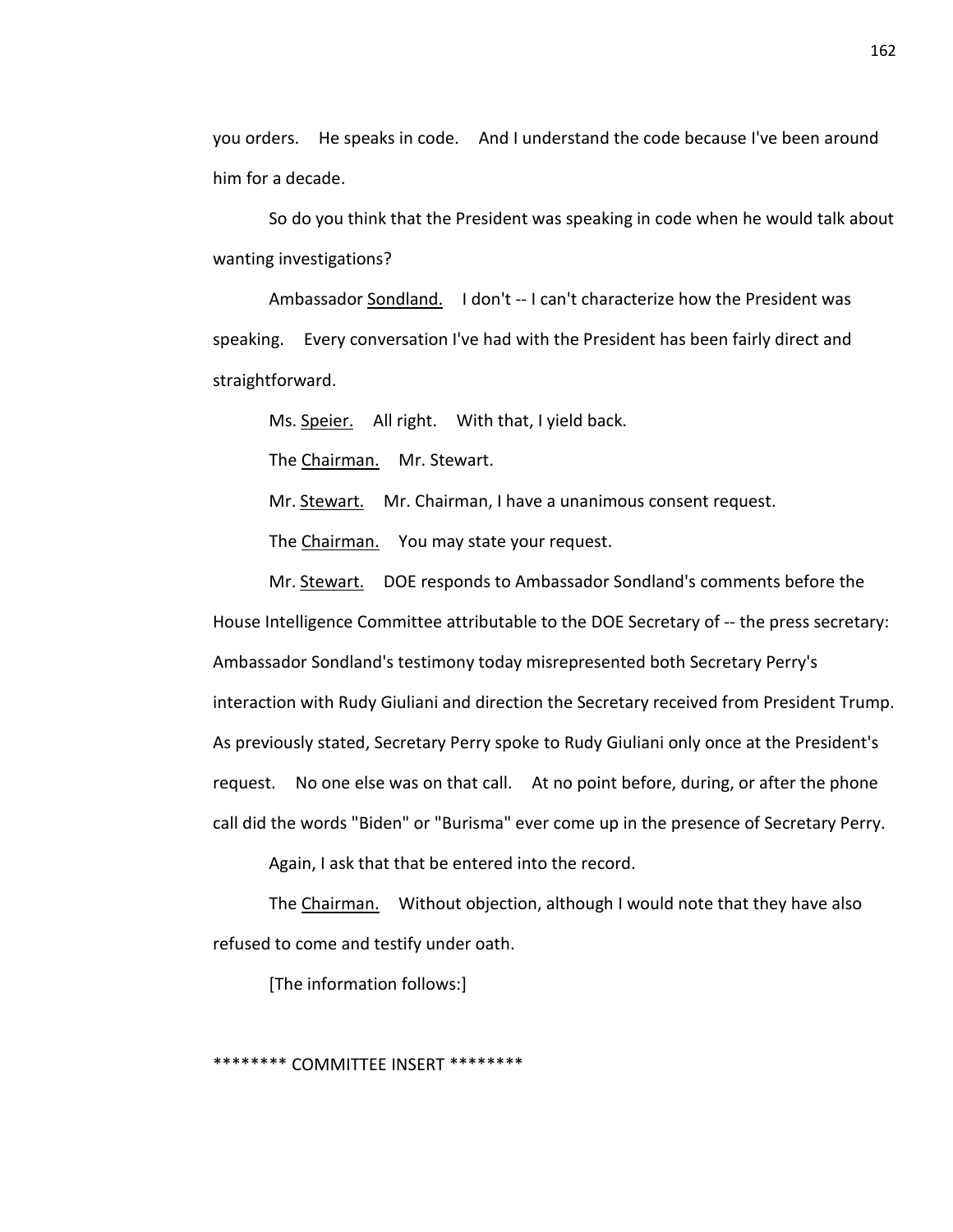Mr. Stewart. The American people expect a lot of things out of politics. Arguments, protests, we certainly see that, clash of principles and ideas. I think sometimes eventually they actually would like to see some compromise. But I think something they expect above everything else, fundamental, they expect there is a sense of fairness about it.

And I want to read part of a text I received from someone that I have tremendous respect for. Just a few hours ago, she wrote: Crafting a story to hurt another human being can never be right. The means of destroying and hurting another individual just does not justify the end, and politics does not give anyone a free pass to destroy other people.

Now, you can say a lot about the treatment of President Trump over the last few years, but I think one thing you cannot argue is that it has been fair. There were those calling for his impeachment literally before he was inaugurated. For 2 and a half years, we were told every single day he has betrayed our country. He is a Russian asset. He has committed treason. Accusations that we know now are not true and for which we never had any evidence to support that. He was accused of obstruction, and now here we are actually impeaching the President over, well, first quid pro quo, until we found out that didn't poll very well with focus groups. Then it was bribery, until virtually every witness before us who was asked a question said they had no evidence of bribery. And now it's extortion.

And, again, the American people expect some sense of fairness. So, when Nancy Pelosi goes, before she has seen a shred of evidence and she announces, the President has betrayed his oath of office, he has betrayed the American people, he betrayed national security, without seeing any evidence, again, the American people say, well,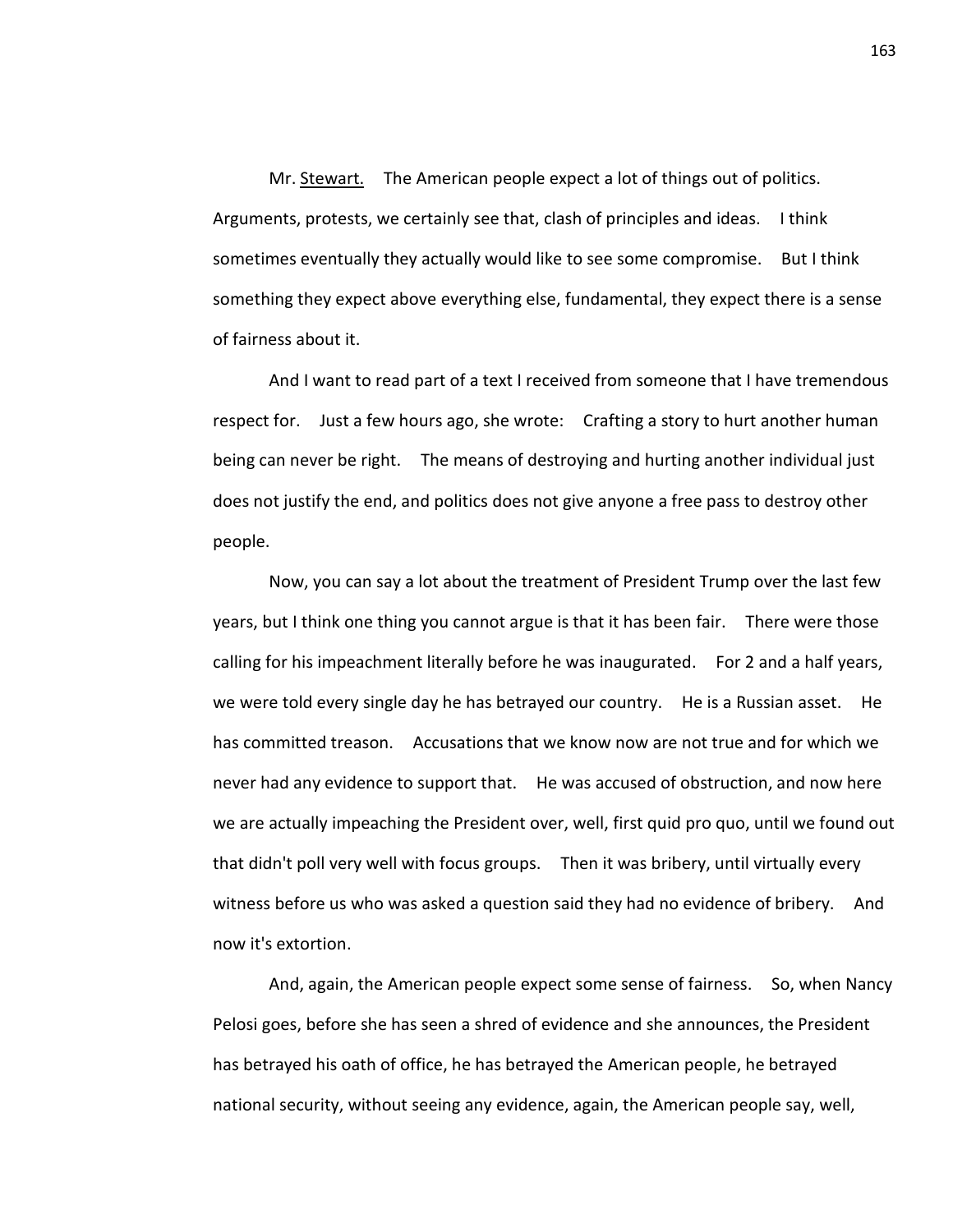what is fair about that?

So the question before us now is, again, extortion. That's the latest version of the charges against the President. And I'm not an attorney. Extortion sounds pretty scary. It's kind of serious. I had to look it up what it means. It means obtaining money or property by threat to a victim's property or loved ones.

Mr. Ambassador, I'm going to read you a couple quotes from President Zelensky and then ask you a question. First from a Ukrainian press release: Donald Trump is convinced that the new Ukrainian Government will be able to quickly improve the image of Ukraine, complete investigation of corruption, which inhibited the interaction with Ukraine and the USA. Does that sound like President Zelensky is being bribed or extorted in that comment?

Ambassador Sondland. As I testified previously, I'm not a lawyer either, and I don't want to characterize --

Mr. Stewart. Well, okay.

Ambassador Sondland. -- any legal terms. I really don't.

Mr. Stewart. That's fine. I think most people would read that and say, that doesn't sound like he's under severe pressure. He makes it very clear in his own words then. Ukrainian President Zelensky told reporters during a joint press conference with Donald Trump that he was not pressured by the U.S. President. Again, "I was not pressured." Here's another time. There was no blackmail.

I would ask you, do you think he felt like he was being extorted by the President, based on these comments?

Ambassador Sondland. I really think that's for the committee and the Congress  $to --$ 

Mr. Stewart. Well, you know what, Mr. Ambassador? It's really for the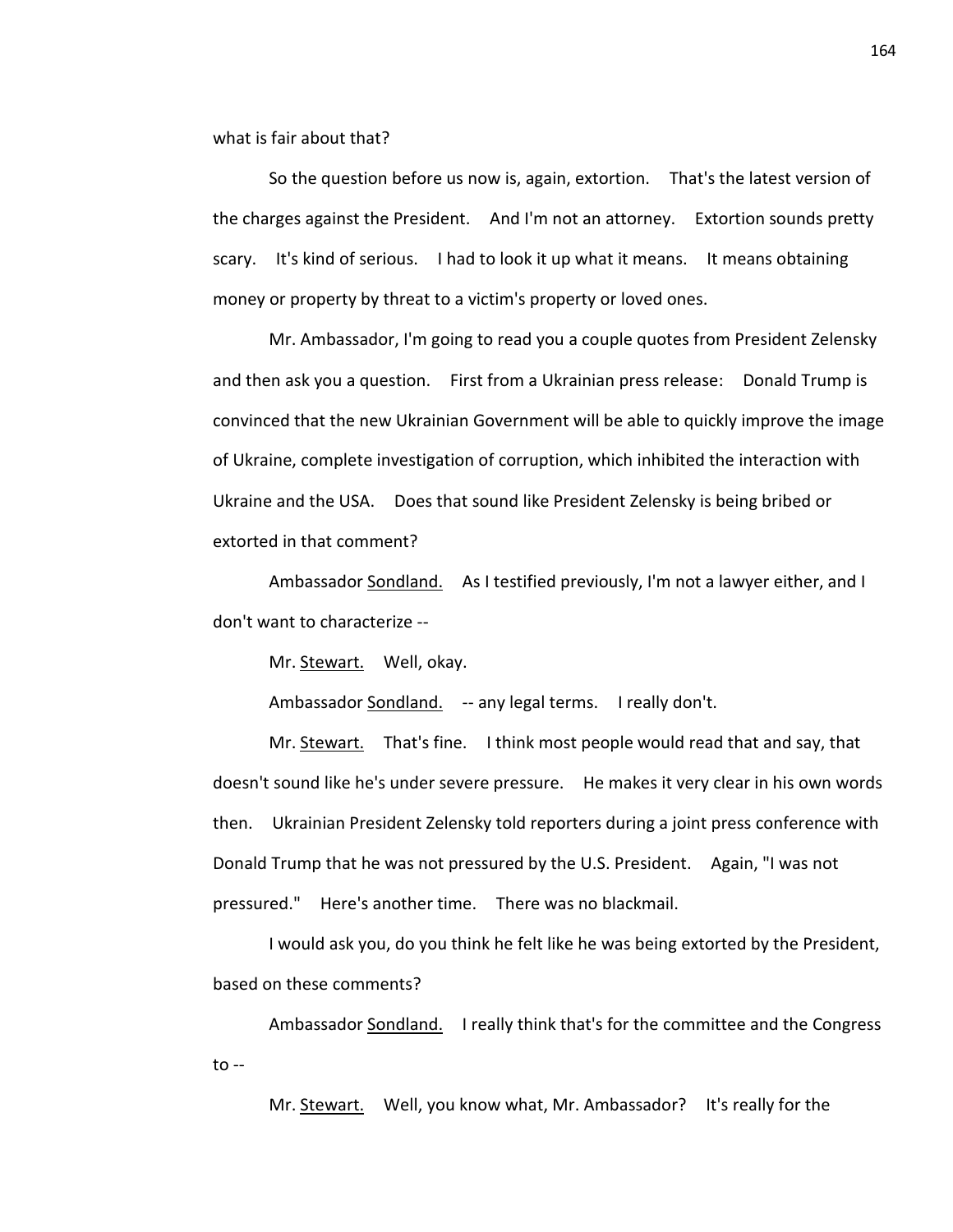American people.

Ambassador Sondland. I agree.

Mr. **Stewart.** And the American people aren't stupid, and the American people can hear that, and they can say: I don't think he was under duress. I don't think he was being extorted. I don't think there was an exchange of a bribe.

And I would conclude with this last observation. It is common for our national policy to withhold aid for various reasons. You know that's true as an Ambassador. Is that not true?

Ambassador Sondland. It's true.

Mr. Stewart. It's frequent, isn't it, that we will withhold aid for various reasons? Ambassador Sondland. That is correct.

Mr. Stewart. It is a policy. I mean, for example, President Bush did it. He suspended military aid to 35 countries over their lack of support for the International Criminal Court. I'll bet that helped his political standing back home, but I don't remember anyone suggesting we should impeach him for it.

President Trump did it last year with Afghanistan over corruption. We did it with Pakistan over much the same thing. And no one suggested that we impeach them for it. This is a common occurrence in international relations. It is hardly an impeachable offense.

The Chairman. The time of the gentleman has expired.

Mr. Quigley.

Mr. Quigley. Thank you, Mr. Chairman.

Thank you, sir, for being here today. You know, there are things we can agree with our colleagues on, things we can disagree. I can agree that -- with my colleague -- that we should turn over all -- the documents should be turned over.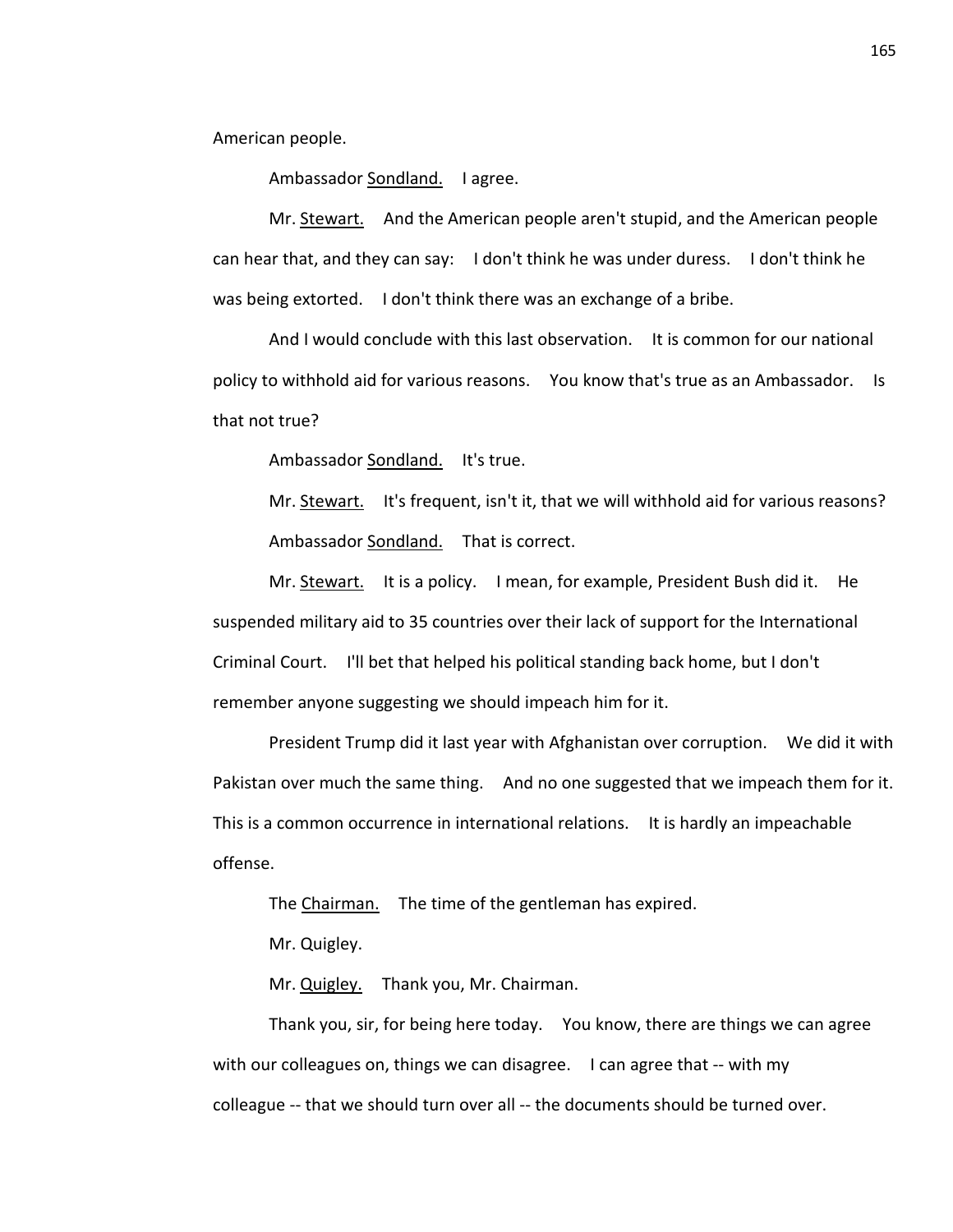Mr. Ambassador, I think you agree that it would have helped your testimony, helped you understood, that the State Department, the White House hasn't turned over a single document. The White House one -- the President's April phone conversation, but millions more are out there. So, on that, we can agree.

On others, we can disagree as to -- particularly as it relates to the whistleblower. It distresses me because I begin to wonder about the motivations. In the final analysis, the way I look at this is, if we are investigating an arson, you all would indict the person who pulled the fire alarm. That person's job is done, and we have seen the smoke, and we have seen the fire.

Whatever the whistleblower did doesn't change the President's actions, doesn't change the President's own words, which are in our testimony, are in our body of evidence. It doesn't change Mr. Mulvaney's own words. It doesn't change the body of evidence here. All it does is put this person at risk.

Back to the documents and what you know. And, clearly, Mr. Ambassador, you seem to have your memory jogged by documents. Let's talk about May 23rd and see if this one helps you. Senator Johnson, in referencing the May 23rd meeting in his letter, sir, says: I have no recollection of the President saying that during the meeting. It is entirely possible he did. Because I do not work for the President, if made, the comment simply did not register with me. He also says: I also remember Sondland staying behind to talk to the President as the rest of the delegation left the Oval Office.

Sir, do you recall this later conversation and what you and the President discussed?

Ambassador Sondland. I do.

Mr. Quigley. And what was that?

Ambassador Sondland. Just, again, recapping what -- it was sort of a free-for-all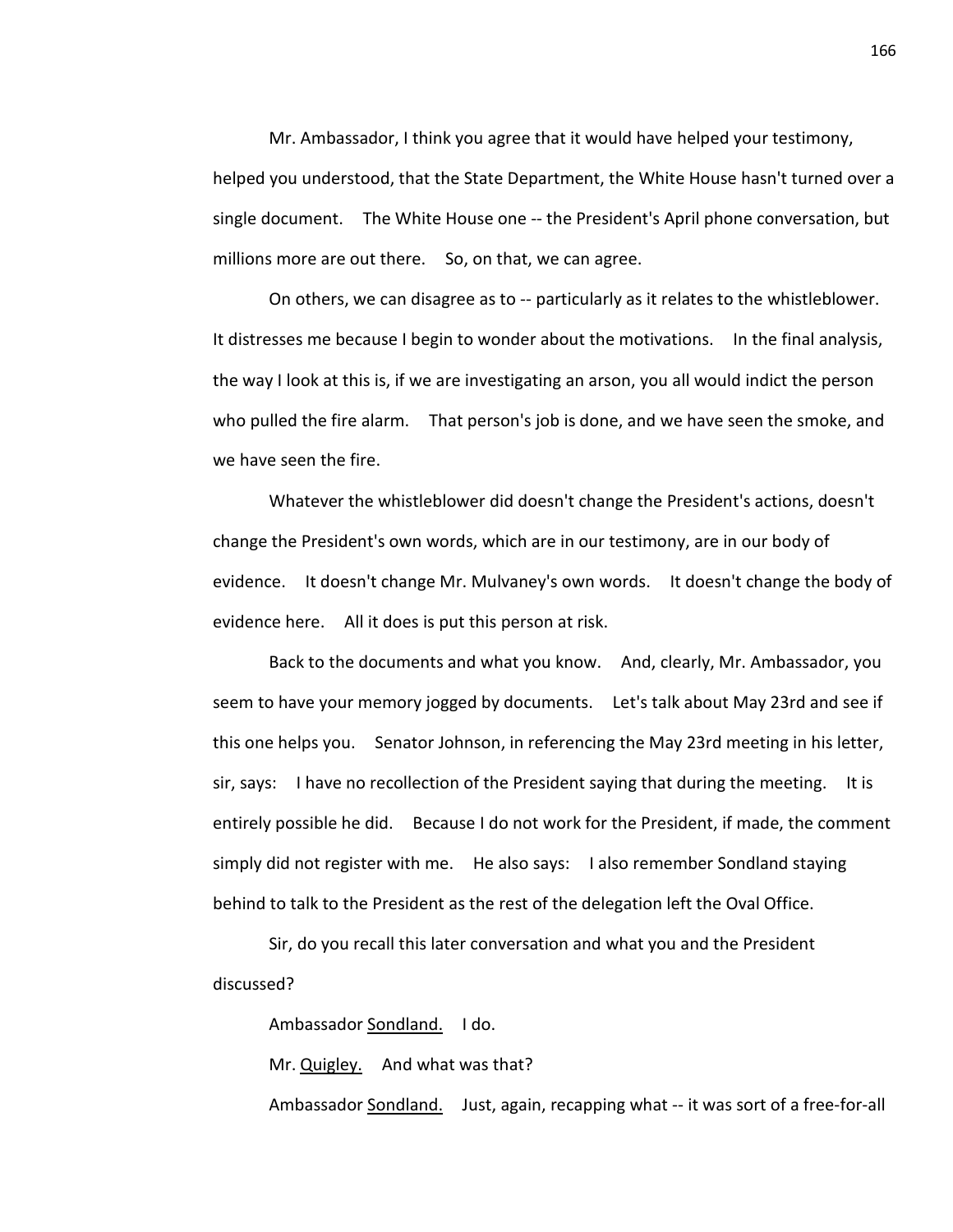conversation, and I wanted to tie down exactly what we agreed to do and what we didn't.

Mr. Quigley. And in that subsequent, he reinforced talk to Rudy. And did he --Ambassador Sondland. Talk to Rudy. You guys should work on this. Mr. Quigley. Did he go into any more detail about what that meant? Ambassador Sondland. No.

Mr. Quigley. Just said talk to Rudy.

Ambassador Sondland. It was a very short conversation.

Mr. Quigley. And the second part? You said there was something besides just "talk to Rudy"?

Ambassador Sondland. Yeah, to, you know, reconfirm that the three of us would be working on the Ukraine file and so on.

Mr. Quigley. Back to Rudy and these seemingly contradictory messages here. You now recall the prerequisite mentioned in the July 10th meeting, right, that when you were having this discussion the first meeting in John Bolton's office, sir?

Ambassador Sondland. Yes.

Mr. Quigley. That you referenced that there was a condition, correct?

Ambassador Sondland. I believe someone else testified that I raised that. And I didn't dispute that testimony that I said it's my understanding that, in order to get this visit done, there needs to be an announcement about -- I don't know if I said investigations or said specifically Burisma and 2016.

Mr. Quigley. Sure. But in your opening, you mention that, at the very same time that apparently there was a meeting with Rudy Giuliani, and the message you got was underscored, very concerned about what Lutsenko told them, that according to RG, Rudy Giuliani, the Z-POTUS meeting will not happen, which is not a condition. It's just not going to happen. Your understanding of the difference here?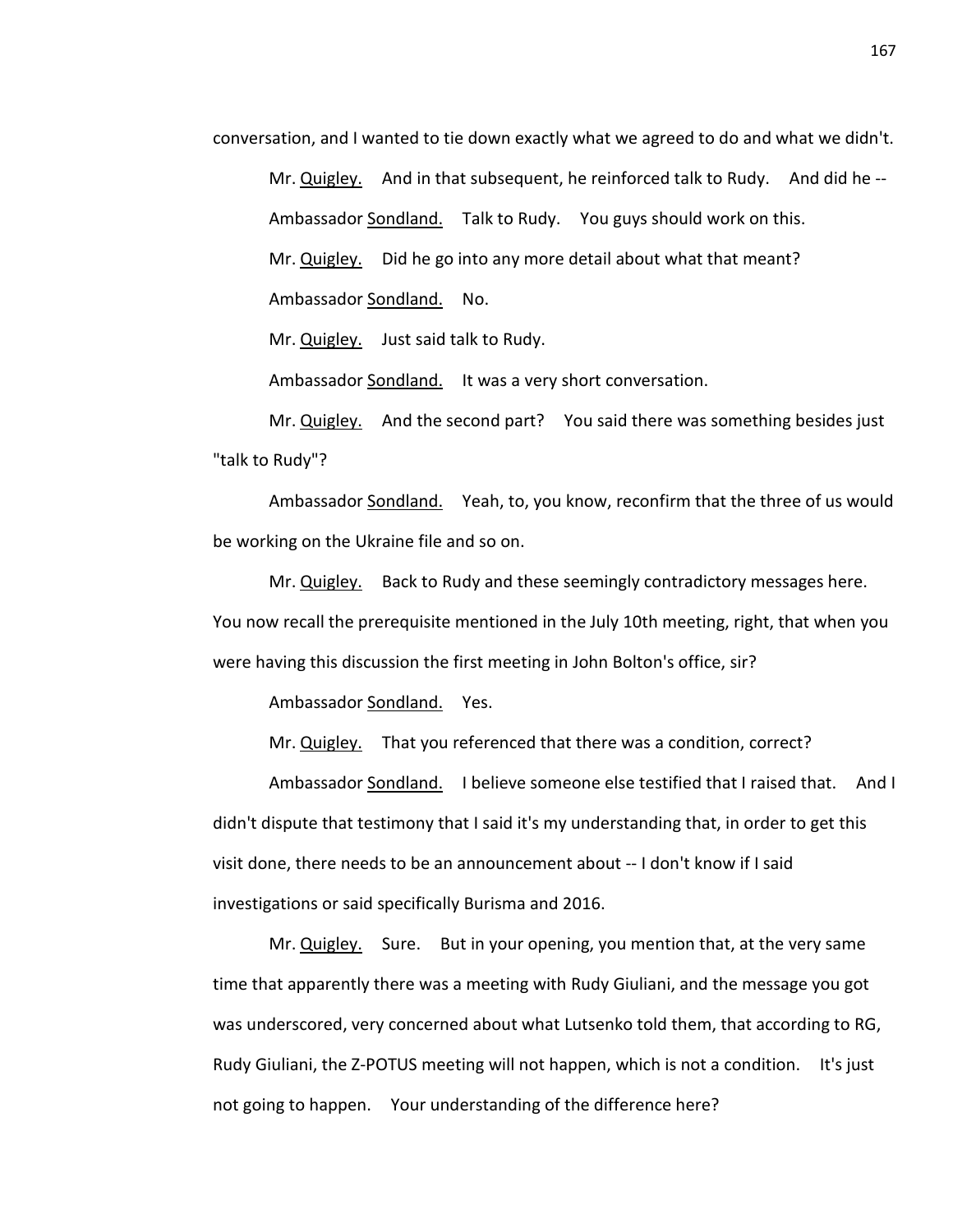Ambassador Sondland. I think what you're saying is this meeting I was talking about in my opening statement was apparently a meeting that Rudy Giuliani was having.

Mr. Quigley. At the same time.

Ambassador Sondland. At the same time in Ukraine.

Mr. Quigley. Right.

Ambassador Sondland. Unbeknownst to us.

Mr. Quigley. Right. But he's saying something different. He's saying it's not going to happen. There's no notice in here that it's conditioned in any way.

Ambassador Sondland. Well, that was Ambassador Volker's point. This was really an exchange with Ambassador Taylor and Ambassador Volker.

Mr. Quigley. Correct.

Ambassador Sondland. Ambassador Volker is saying: Don't let other people speak for the U.S. Government.

That was his point.

Mr. Quigley. But if Rudy is following the directions and he's saying what he's saying here and you're also following directions, right, and you're saying it's conditioned, who's giving you the instructions to say what you're saying?

Ambassador Sondland. That's why we thought it was problematic to work with Mr. Giuliani.

Mr. Quigley. Exactly. But who did you work with to say the things that you said? Did you have conversations with the chief of staff, with Secretary Pompeo, to say what you were saying? You didn't just say this on your own.

Ambassador Sondland. Are you talking about in the July 10th meeting?

Mr. Quigley. That is correct.

Ambassador Sondland. Oh, yes, with Ambassador Volker, because at that point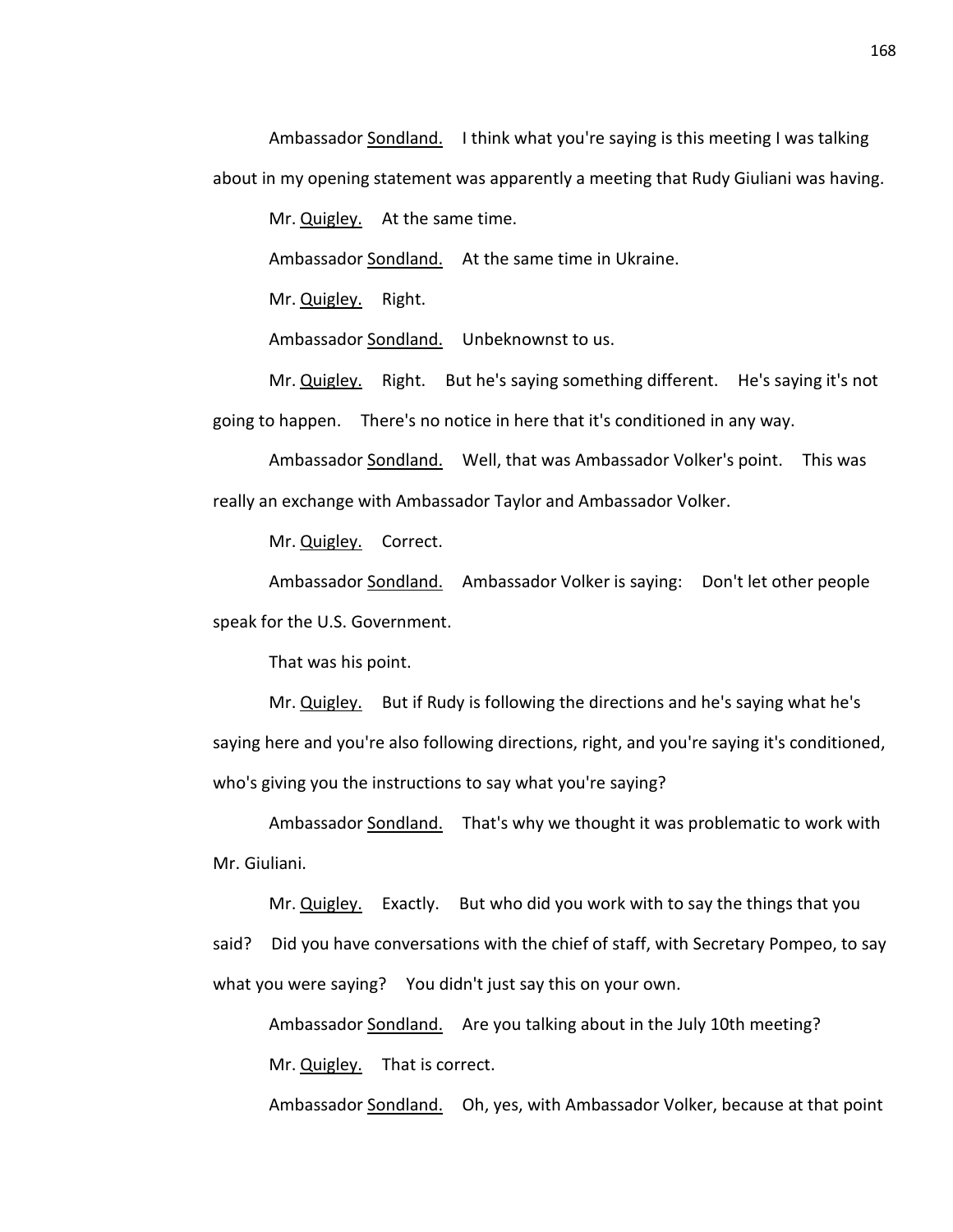Ambassador Volker was the one in touch with Mr. Giuliani, not me.

Mr. Quigley. But you had no direct conversations with Mr. Mulvaney about this, or Secretary Pompeo, to make this condition statement?

Ambassador Sondland. Only the texts and emails that I've already reviewed.

Mr. Quigley. Thank you. My time is up.

The Chairman. Ms. Stefanik.

Ms. Stefanik. Thank you, Ambassador Sondland, for your service.

And I also want to thank you for your recognition in your opening statement of

your hardworking staff at the U.S. mission to the EU.

Mr. Sondland, you testified that you never received any direct confirmation or specific information as to why there was a hold on aid.

Ambassador Sondland. That is correct.

Ms. Stefanik. And, in fact, you testified, quote: President Trump never told me directly that the aid was conditioned on the investigations, end quote.

Ambassador Sondland. That is correct.

Ms. Stefanik. You said, quote, "never heard those words from the President," correct?

Ambassador Sondland. Correct.

Ms. Stefanik. Instead, you testified that, in your September 9th call with President Trump, the President said, quote: No quid pro quo. I want nothing. I want nothing. I want President Zelensky to do the right thing, do what he ran on, end quote. Is that correct?

Ambassador Sondland. That is correct.

Ms. Stefanik. And the fact is the aid was given to Ukraine without any announcement of new investigations?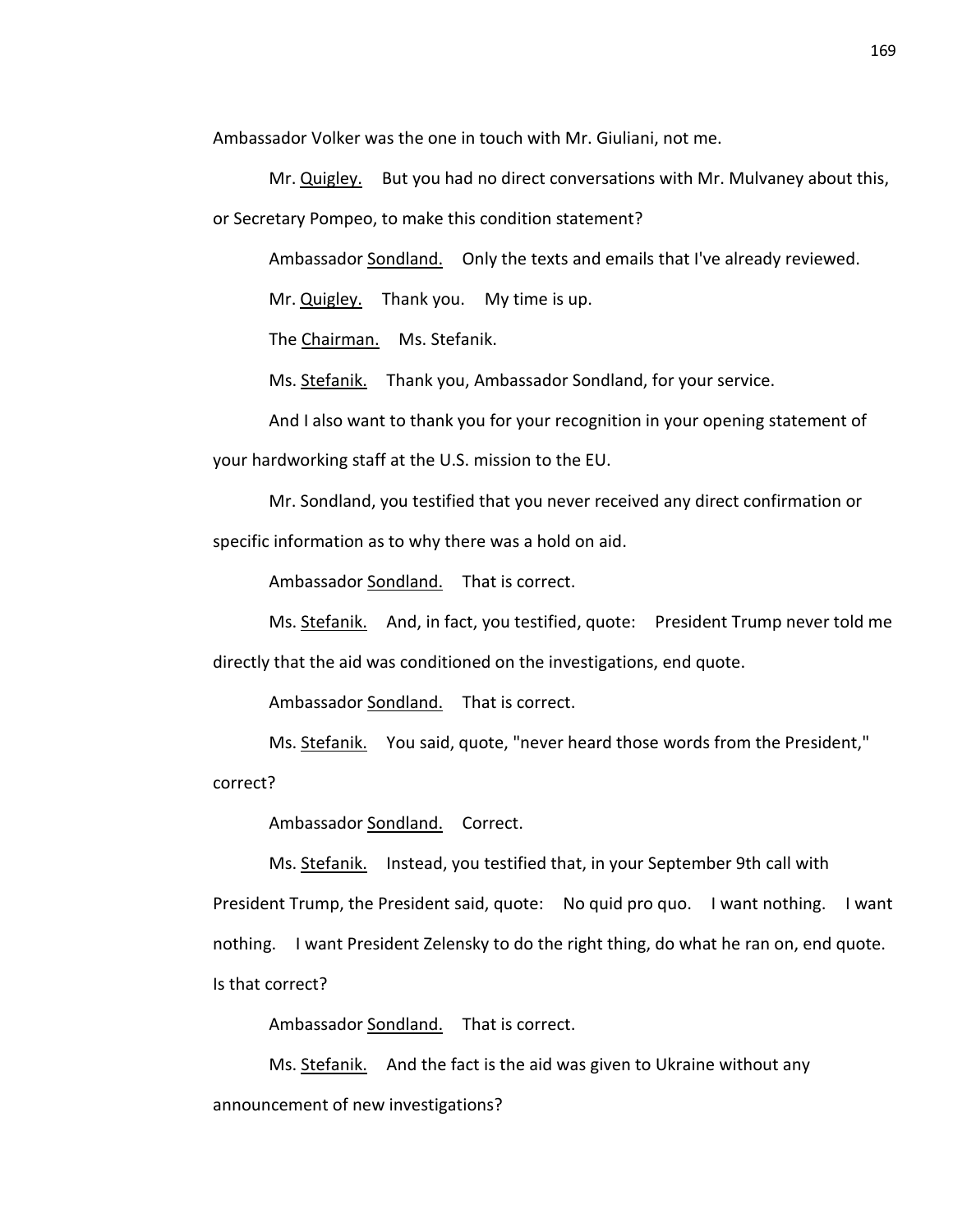Ambassador Sondland. That is correct.

Ms. Stefanik. And President Trump did, in fact, meet with President Zelensky in September at the United Nations, correct?

Ambassador Sondland. He did.

Ms. Stefanik. And there was no announcement of investigations before this meeting?

Ambassador Sondland. Correct.

Ms. Stefanik. And there was no announcement of investigations after this meeting?

Ambassador Sondland. That's right.

Ms. Stefanik. And you've been very clear when Chairman Schiff has asked you broadly about investigations, you've corrected that to say specifically your understanding of investigations are investigation into the 2016 elections and investigation into Burisma. Is that correct?

Ambassador Sondland. That is correct.

Ms. **Stefanik.** And are you aware that, during the Obama administration, the U.S. partnered with the U.K. and Ukraine on an investigation into the owner of Burisma, as part of Ukraine's anticorruption efforts?

Ambassador Sondland. I became aware of it today during the hearing.

Ms. Stefanik. Other witnesses have testified, but yes.

And, in fact, the Obama administration State Department was concerned about the potential appearance of conflict of interest with Hunter Biden serving on the board of Burisma because they raised this as they were preparing Ambassador Yovanovitch for her Senate confirmation.

Are you aware of that?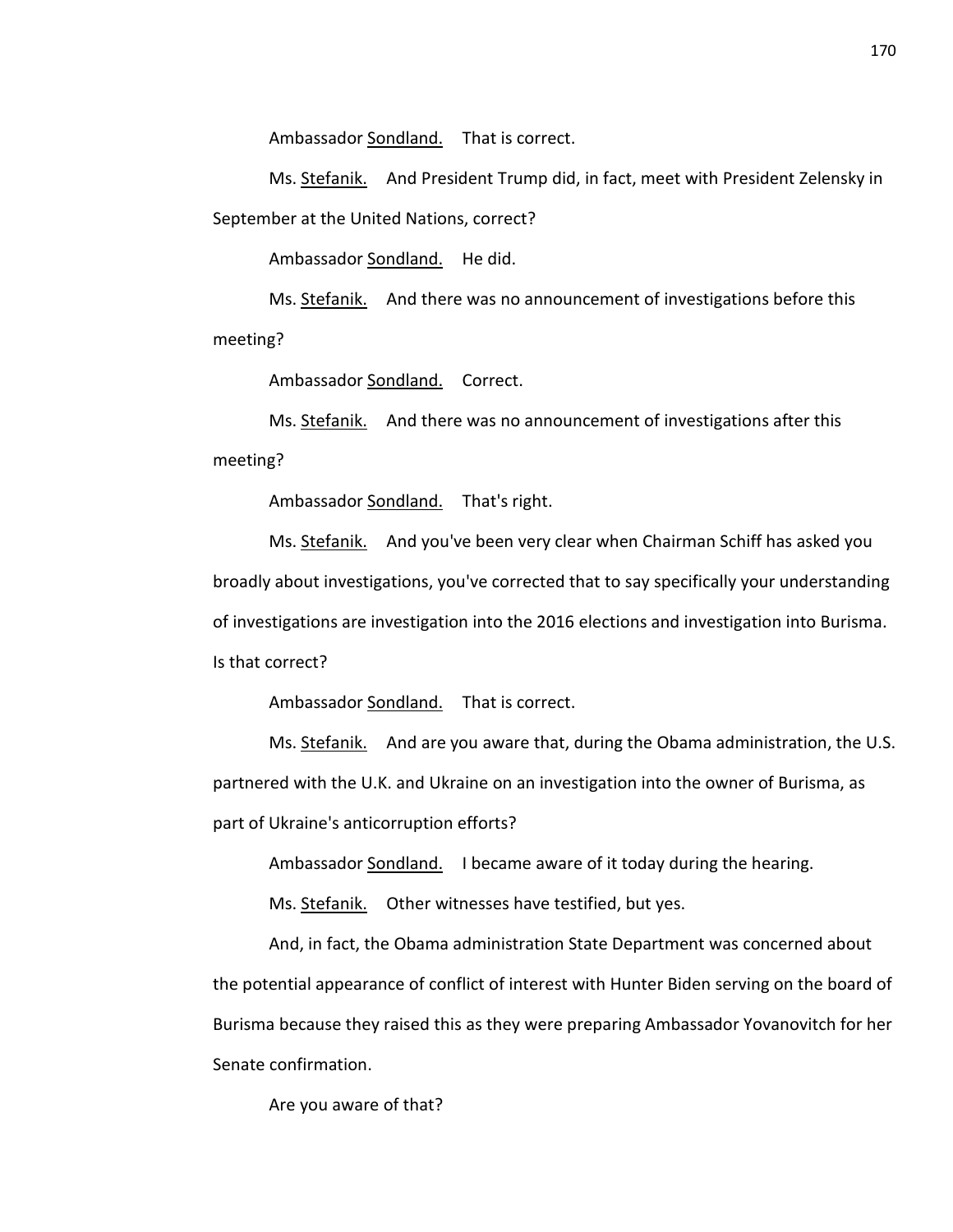Ambassador Sondland. I'm not aware of it.

Ms. Stefanik. She testified when I asked her that question both in the open hearing and the closed deposition. And I've asked most of our witnesses this, and every witness I've asked has said yes, and I want to ask you this today.

Do you believe that Hunter Biden having a position on the board of Burisma has the potential appearance of a conflict of interest?

Ambassador Sondland. I don't want to characterize Hunter Biden's service on the board one way or another. I just don't know enough.

Ms. Stefanik. So you disagree with every other witness that has answered yes, there is a potential appearance of a conflict of interest?

Ambassador Sondland. Well, you asked if there was a conflict or an appearance of a conflict?

Ms. Stefanik. A potential. My quote was the potential appearance of a conflict of interest.

Ambassador Sondland. I didn't hear the word "appearance." Well, clearly it's an appearance of a conflict.

Ms. **Stefanik.** Correct, clearly, it is an appearance of conflict of interest. Again, this is something that every witness has answered yes to or agreed with; it could have a potential appearance. And yet we are not allowed to call Hunter Biden to answer questions in front of this committee.

Thank you again for your truthful testimony today, and I yield back.

Ambassador Sondland. Thank you.

The Chairman. Mr. Swalwell.

Mr. Swalwell. Ambassador Sondland, you were told by the President and others to not show up. You showed up. I think that says a lot about you, and I think history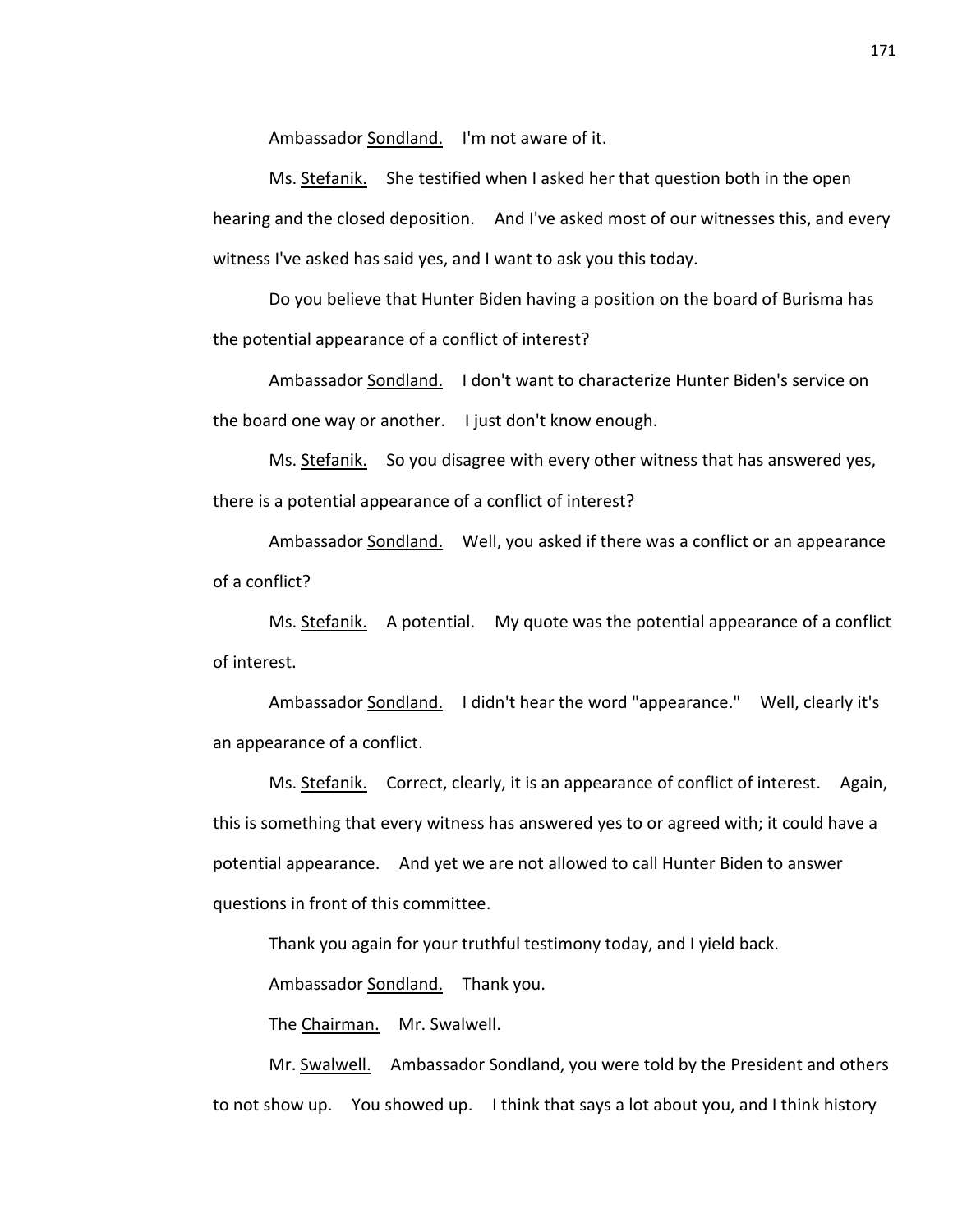will look kindly on you doing that. But there are consequences to that. And just a couple hours ago, President Trump was asked about you, and he said: I don't know him

well. I have not spoken to him much. This is not a man I know well.

Is that true?

Ambassador Sondland. It really depends on what you mean by "know well."

We are not close friends, no. We have a professional, cordial working relationship.

Mr. Swalwell. And in that working relationship, he knows who you are?

Ambassador Sondland. Yes.

Mr. Swalwell. And he has spoken to you often?

Ambassador Sondland. What's often?

Mr. Swalwell. Well, you said at least 20 times.

Ambassador Sondland. Okay. If that's often, then it's often.

Mr. Swalwell. And you donated a million dollars to his inaugural committee. Is that right?

Ambassador Sondland. I bought a VVIP ticket to the inauguration.

Mr. Swalwell. That's a lot of money, isn't it?

Ambassador Sondland. It's a lot of money.

Mr. Swalwell. And after that, the President makes you Ambassador to the European Union. Eventually, the Ambassador to Ukraine is removed and, as you told us in your deposition, you become a central figure as it relates to Ukraine. That's a pretty big responsibility, right?

Ambassador Sondland. Well, I don't know that I said I was a central figure. I was one of several people who were tasked to work on the Ukraine file.

Mr. Swalwell. And would you ever in that big responsibility take any actions that were not authorized by President Trump?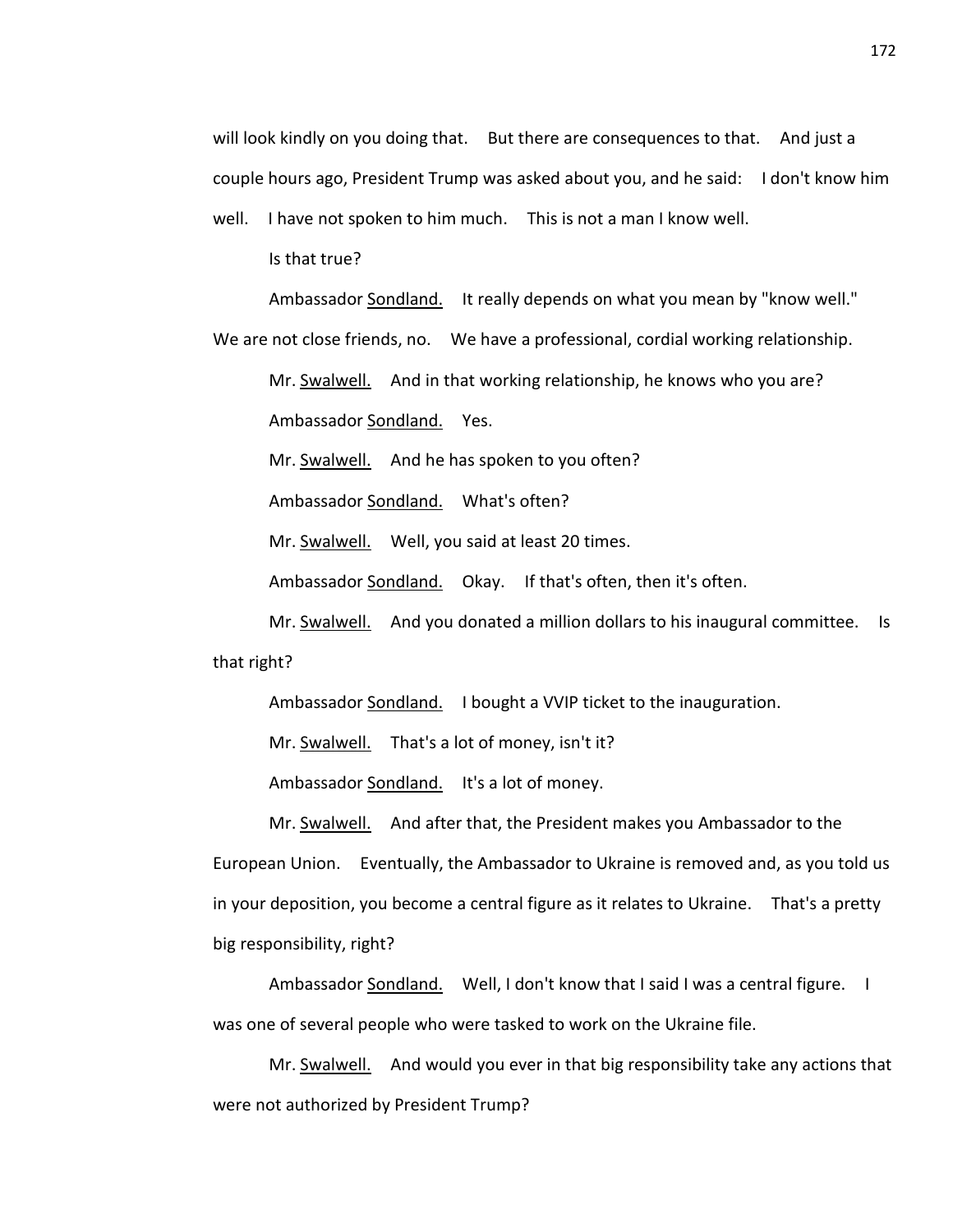Ambassador Sondland. Well, by President Trump or the leadership in the State Department.

Mr. Swalwell. Were you ever hauled into the leadership of the State Department for any actions you were taking -- you had taken around your work on Ukraine?

Ambassador Sondland. No.

Mr. Swalwell. As to Rudy Giuliani, on May 23rd, the President told you: Talk to Rudy.

You talked to him a couple times, as you told us; in September, talked to the

President a couple times. Did the President ever say to you, "Stop talking to Rudy"? Ambassador Sondland. No.

Mr. Swalwell. Did he ever say, "Don't any longer talk to Rudy"?

Ambassador Sondland. No.

Mr. Swalwell. On Ukraine, you said that you were playing the hand you were

dealt. President Trump was the dealer, wasn't he?

Ambassador Sondland. President Trump was what?

Mr. Swalwell. The dealer. In your metaphor, you were playing the hand you were dealt. The dealer is President Trump, right?

Ambassador Sondland. I'll recharacterize your question by saying we followed the direction of the President because that was the only pathway to working with Ukraine.

Mr. Swalwell. On page 4 of your testimony, you said: Given what we know -- given what we knew at the time, what we were asked to do did not appear to be wrong.

And you would agree now, Ambassador, knowing what you know now, what you did not know at the time, there are some things around Ukraine that were wrong?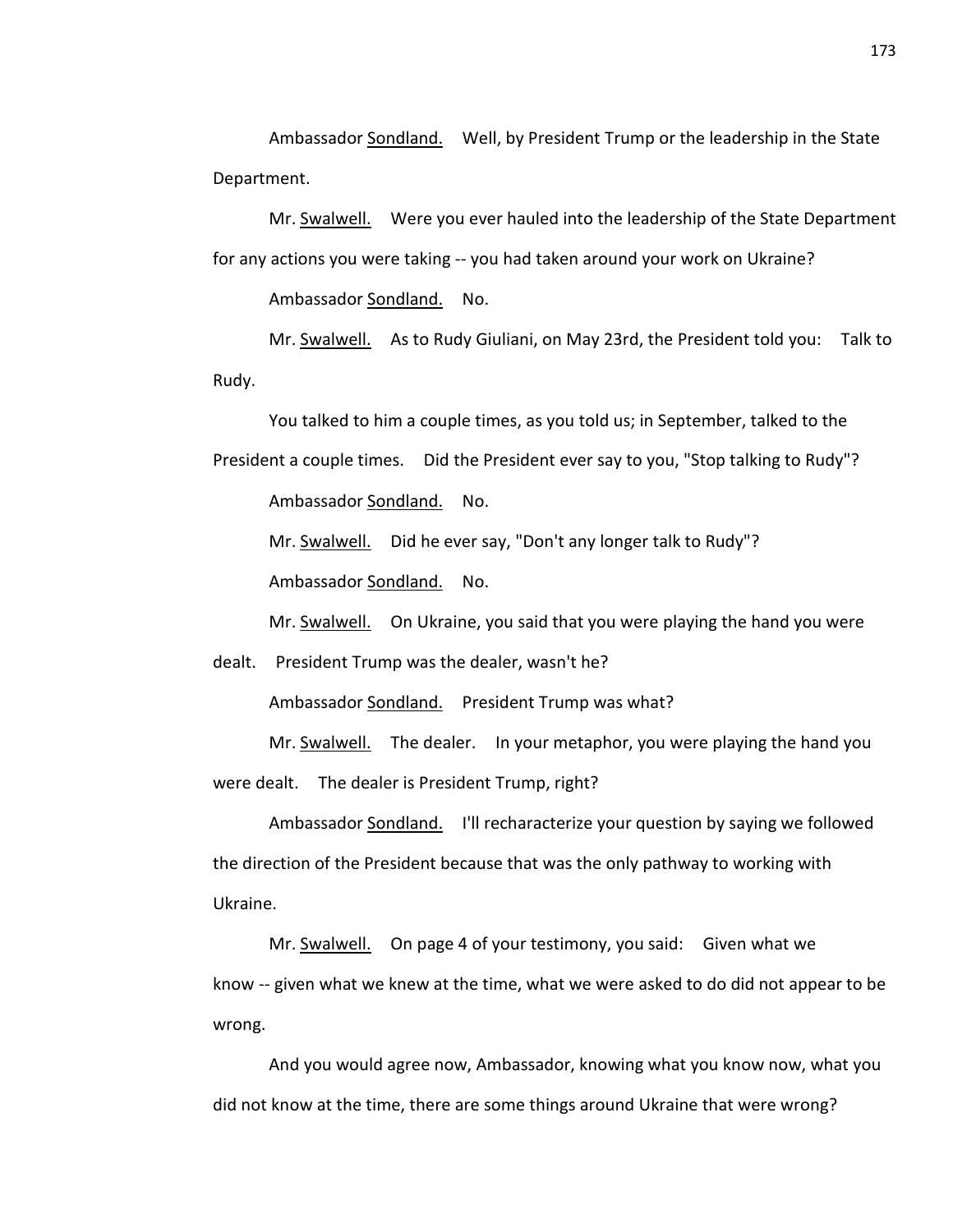Ambassador Sondland. I agree.

Mr. Swalwell. So let's take out any leveraging of security assistance over the Ukrainians and a White House visit. Would you agree that it is wrong for the President of the United States to ask the leader of a foreign government to investigate the President of the United States' political opponent?

Ambassador Sondland. Yes.

Mr. Swalwell. Would you agree that, in addition to making that request for an investigation, leveraging a visit at the White House that a foreign government leader desperately needs is also wrong?

Ambassador Sondland. Leveraging in what respect?

Mr. Swalwell. A meeting at the White House. If someone really needs a meeting at the White House to show their legitimacy to their people, then leveraging that meeting and asking for an investigation would be wrong?

Ambassador Sondland. Well, to be candid, Congressman, every meeting at the White House has conditions placed on it. I've never worked on a meeting at the White House that doesn't have a host of conditions placed.

Mr. Swalwell. But if one of those conditions is to investigate a political opponent, you would agree that would be wrong?

Ambassador Sondland. The political opponent, yes. But making announcements or investigations per se, no.

Mr. Swalwell. And if you asked a foreign government leader to investigate your political opponent, leveraged a White House meeting, and leveraged security assistance, in this hypothetical, you would agree all three of those are wrong?

Ambassador Sondland. In the hypothetical, yes, I would agree.

Mr. Swalwell. Now, you, before becoming an ambassador, worked as a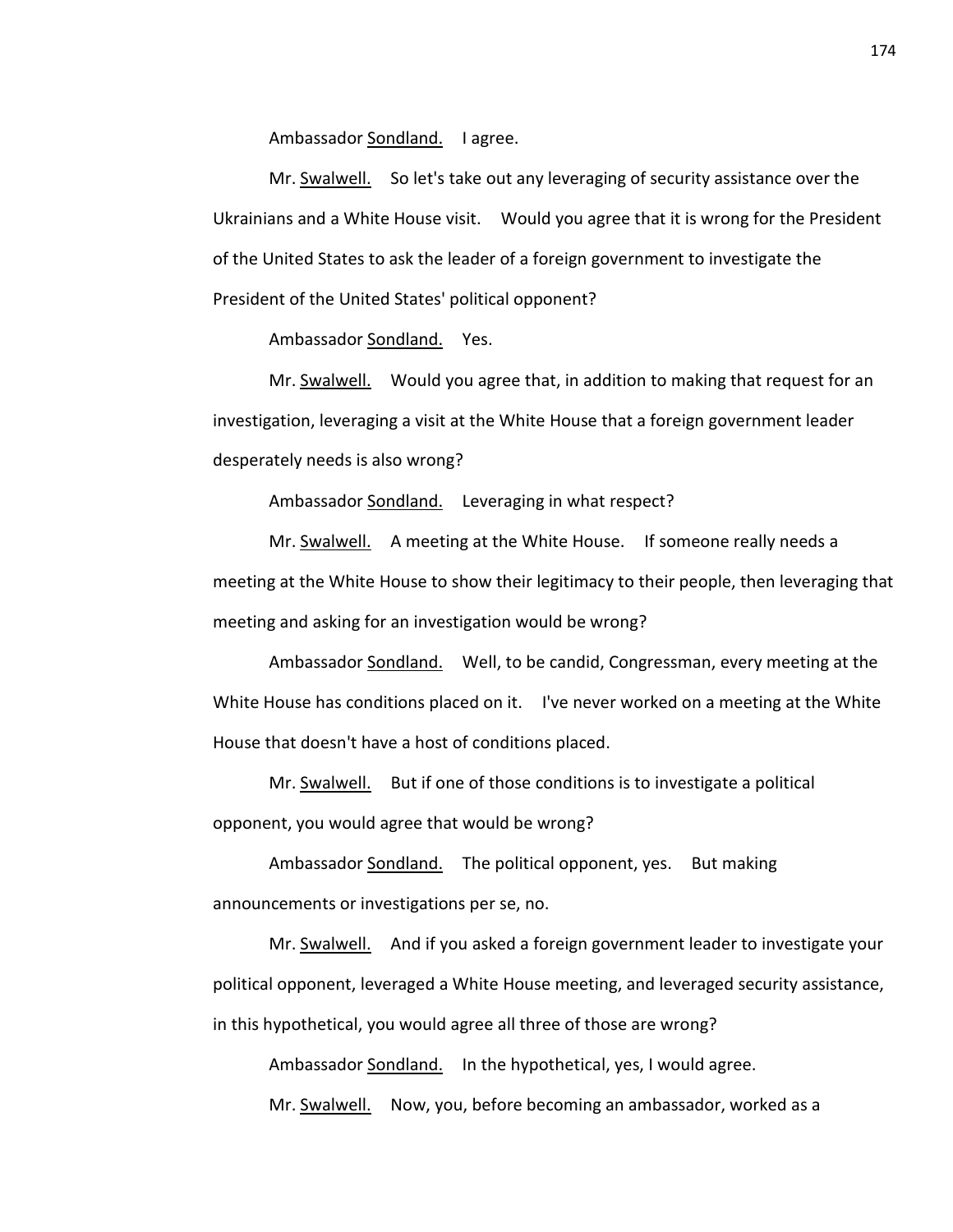businessman, and I presume you worked on a lot of deals. Is that right?

Ambassador Sondland. Correct.

Mr. Swalwell. Involving millions of dollars?

Ambassador Sondland. Correct.

Mr. Swalwell. You work for a guy now who wrote a book called "Art of the Deal." Is that right?

Ambassador Sondland. I do.

Mr. Swalwell. And State Department employees have told us that they don't want to make legal definitions around what occurred with the White House meeting being leveraged against the investigations, but you plainly call it a quid pro quo. Is that right?

Ambassador Sondland. I did.

Mr. Swalwell. And, finally, one final hypothetical. If someone walks through those two doors wearing rain boats, a raincoat, and holding an umbrella with raindrops falling off of them, do you have to see outside that it's raining to presume or conclude that it might be raining outside?

Ambassador Sondland. I understand your hypothetical.

Mr. Swalwell. I yield back. Thank you.

The Chairman. Mr. Hurd.

Mr. Hurd. Thank you, Mr. Ambassador. Good to see you.

Ambassador Sondland. Good to see you.

Mr. Hurd. My colleague from California basically implied that you've been supportive of President Trump's campaign. Is that correct?

Ambassador Sondland. I'm having a very hard time hearing you, sir.

Mr. Hurd. My colleague from California indicated that you were supportive of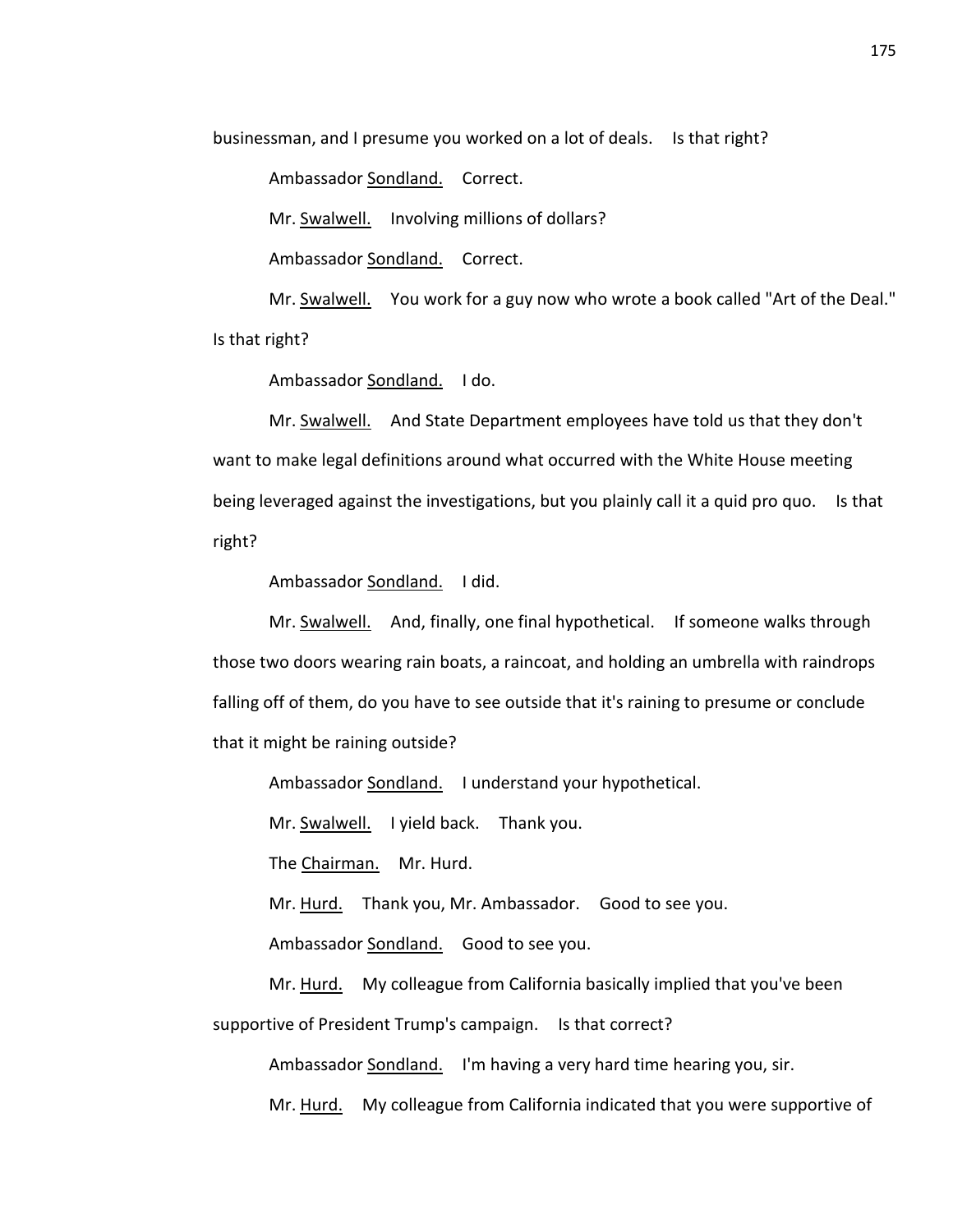the President's campaign. Is that correct?

Ambassador Sondland. I actually donated to the inaugural committee in order to secure tickets.

Mr. Hurd. So let me ask this question: Did you participate in or overhear any conversations about the potential information collected by Ukraine on the Bidens, collected by Ukrainians on the Bidens would be used for political gain?

Ambassador Sondland. Did I personally hear that? No.

Mr. Hurd. Did you participate in any conversations when this was being discussed?

Ambassador Sondland. Not that I recall.

Mr. Hurd. In your statement on page 5, you said: Mr. Giuliani's requests were a quid pro quo for arranging a White House visit for President Zelensky. And you also recount in your conversation with President Trump where he says, I want nothing, no quid pro quo.

How do you reconcile these two statements?

Ambassador Sondland. They're hard to reconcile. We were working along Mr. Giuliani's direction for a period of time. We still didn't have a White House meeting. Aid was now held up. There were lots of reasons being given by various people as to why those weren't moving forward. And I finally got exasperated by receiving Ambassador Taylor's latest texts, and I just picked up the phone. I got through to the President, and I said, what do you want?

Mr. Hurd. Sure. Are you aware of any specific conversations Mayor Giuliani had with the President between your May 23rd conversation and September 11, 2019?

Ambassador Sondland. I don't recall if Mayor Giuliani, when I was directly talking to him, either through a conference call or on a direct call, whether he quoted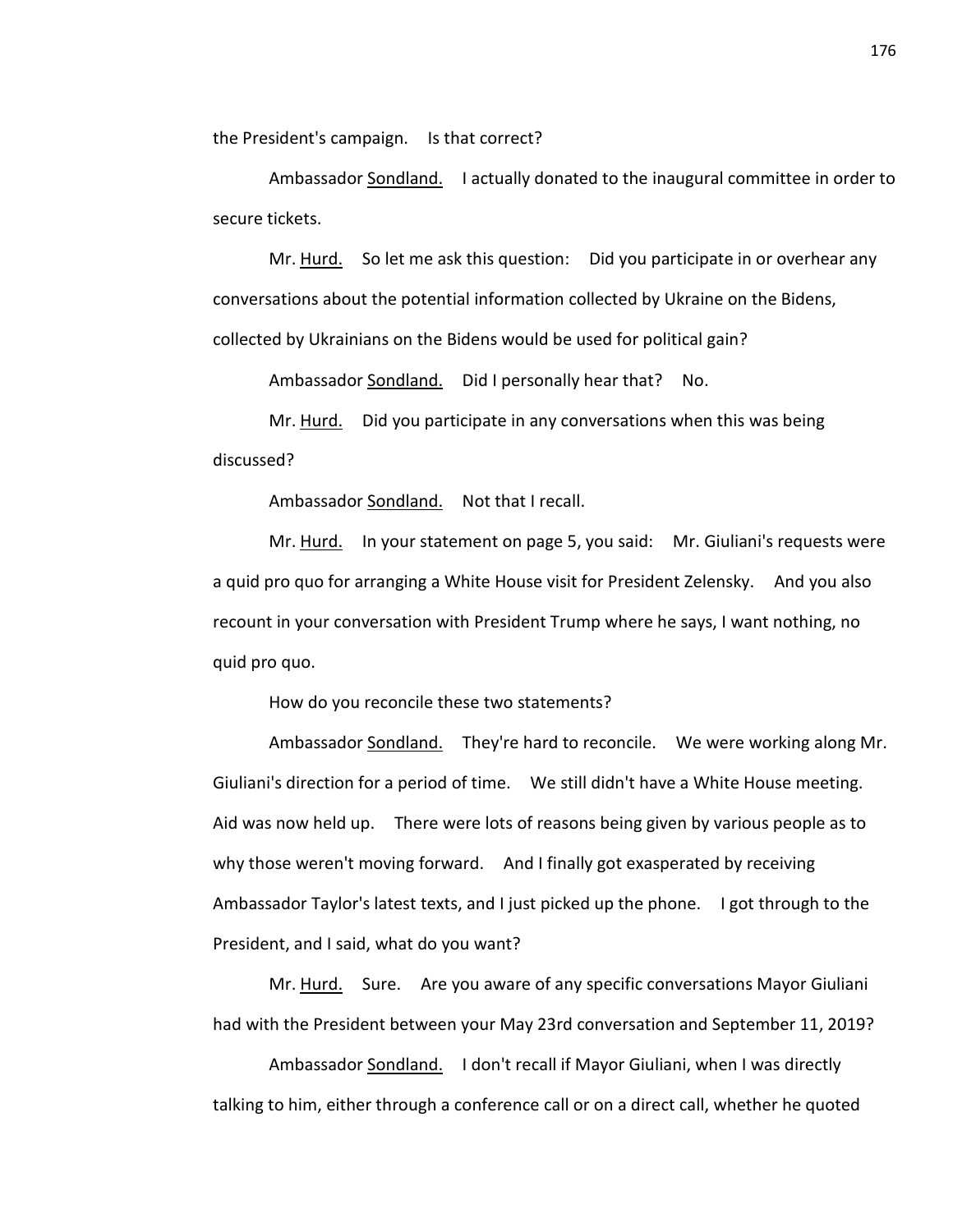from the President or said: I just talked to the President.

Most of the communications, as I said, went through Ambassador Volker initially. So I don't want to opine on what may or may not have been said.

Mr. Hurd. On page 11 of your testimony, you said: Mr. Giuliani had been communicating with Ukrainians without our knowledge. I'm assuming you're believing you, Mr. Volker, and Ambassador Taylor. Which Ukrainians was Rudy Giuliani communicating with?

Ambassador Sondland. Well, I was specifically referring to this text that I received from Ambassador Volker, where Mr. Giuliani was apparently telling the Ukrainians something that frustrated Ambassador Volker.

Mr. Hurd. Sure. So who specifically? We know that --

Ambassador Sondland. Mr. Lutsenko, the old prosecutor.

Mr. Hurd. And do you think Mr. Lutsenko has any gravitas within the Zelensky regime?

Ambassador Sondland. I don't know. He was the old Attorney General and --

Mr. Hurd. And ultimately got fired in August, when the new --

Ambassador Sondland. I think so, yeah.

Mr. Hurd. -- group came in. Okay.

So we know Rudy Giuliani has met with Mr. Yermak on the fringes of meetings in I think it was Spain. Do you know any other Ukrainian official within the Zelensky regime that Mayor Giuliani was meeting with?

Ambassador Sondland. I don't know who Mr. Giuliani was meeting with.

Mr. Hurd. Had you had any conversations with Ukrainian officials within the Zelensky regime that came to you and said, "Hey, I just got off the phone with Giuliani; what the hell is he talking about"?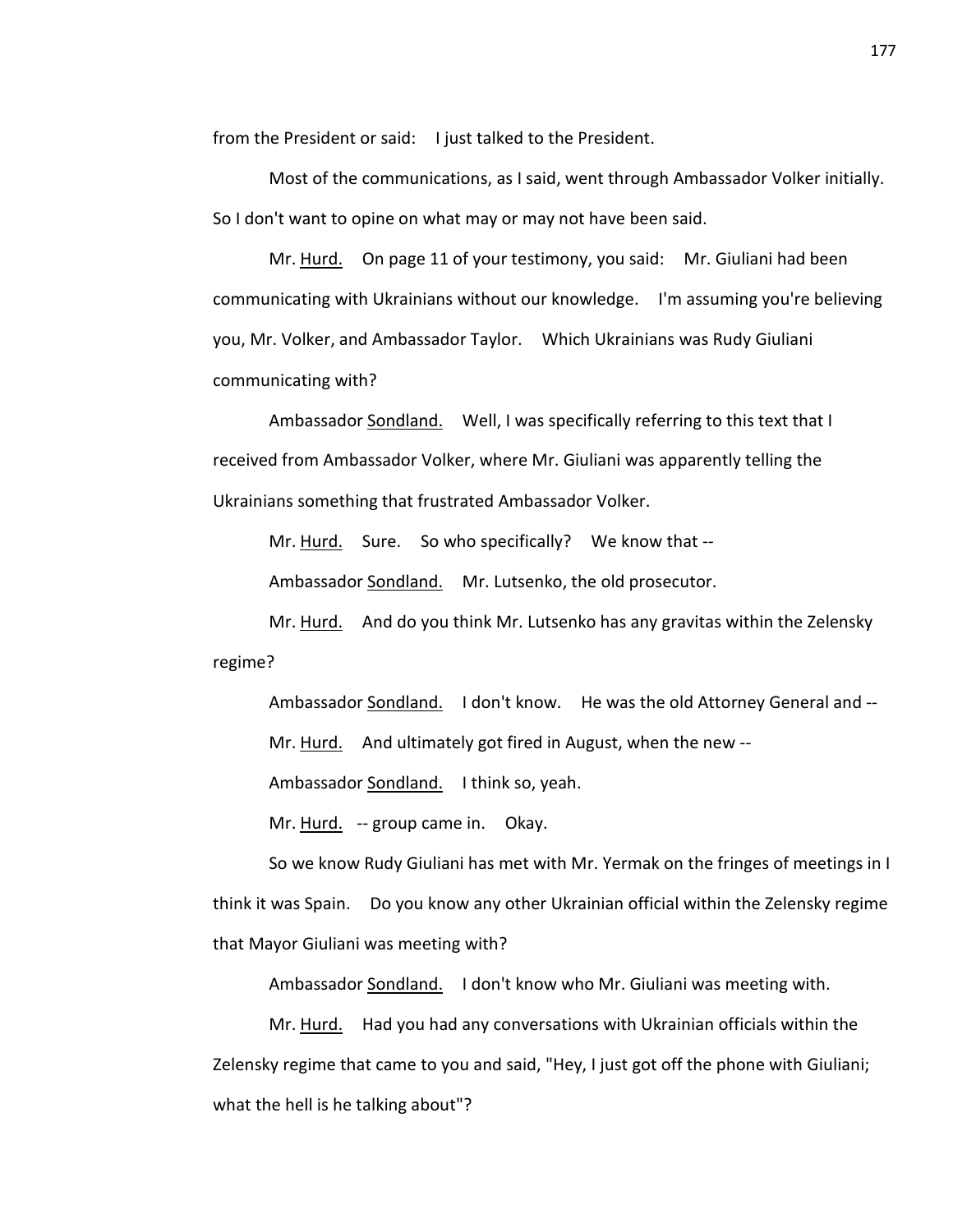Ambassador Sondland. I don't recall.

Mr. Hurd. Would that be normal?

Ambassador Sondland. Would what be --

Mr. Hurd. In all your interactions with ambassadors and heads of states and governments, if there is some element of the U.S. Government that they have spoken to, isn't it usually a step that they come in, talk to the ambassador, try to clarify what that statement was? Is that a true characterization of how elements of diplomacy work?

Ambassador Sondland. I think that's a reasonable possibility. Things work all kinds of different ways these days.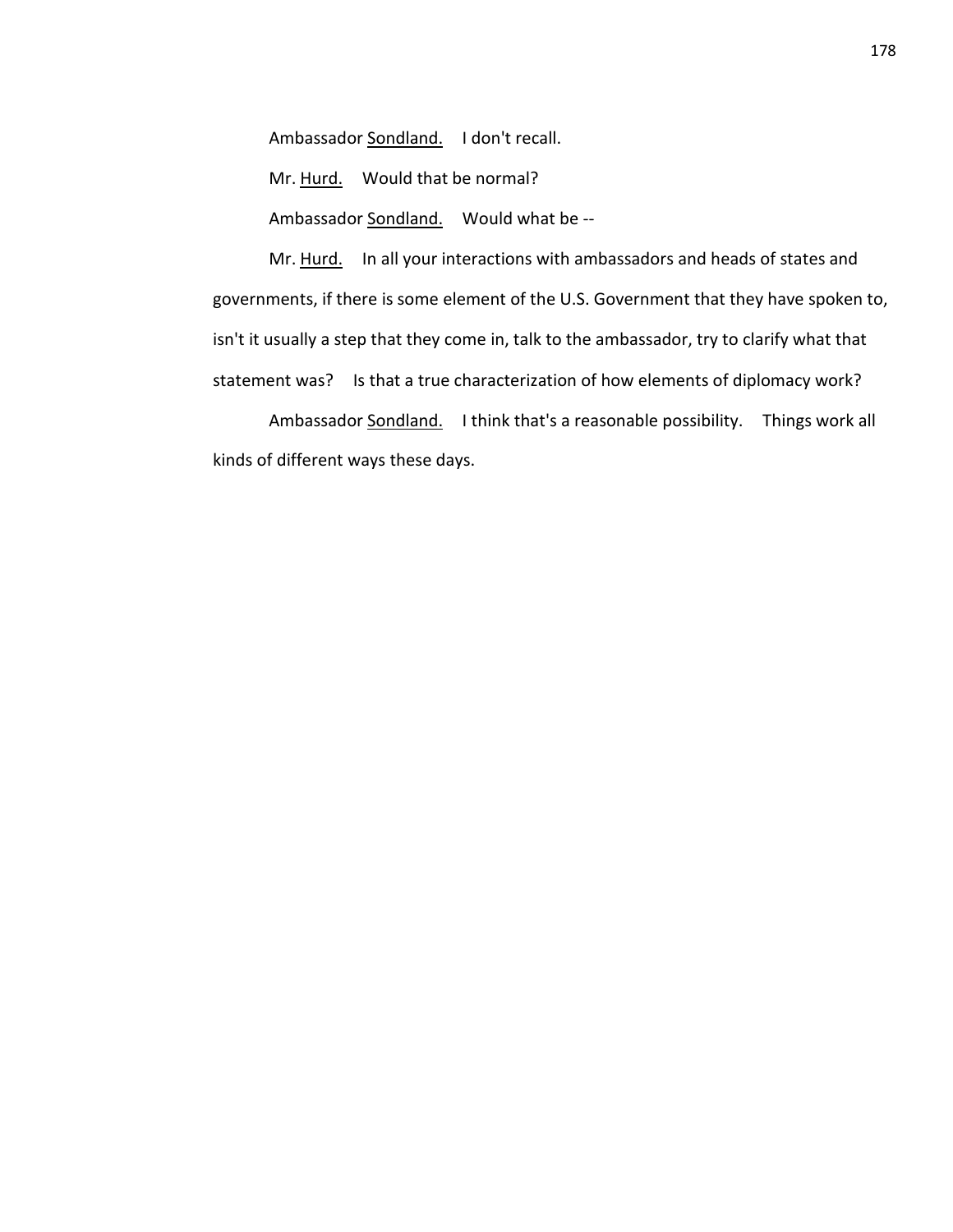## RPTR ZAMORA

## EDTR CRYSTAL

 $[2:49 \text{ p.m.}]$ 

Mr. Hurd. When you met with President Zelensky after the July 25th phone call, so you met him on July 26th, did the investigations or Joe Biden come up in that meeting?

Ambassador Sondland. I don't recall Joe Biden coming up.

Mr. Hurd. Was there any frustration expressed to you by the phone call that happened the day before?

Ambassador Sondland. No. As I testified, everyone said it was a good call.

Mr. Hurd. Is, in your opinion, your interactions with President Zelensky, is he a straight shooter, is he a liar -- or is he a liar?

Ambassador Sondland. He impressed me greatly, and that's why I wanted to get he and President Trump together as soon as possible.

Mr. Hurd. And so when he makes express statements you tend to believe him? Ambassador Sondland. Yeah, with my limited interaction with him, he seems very honorable.

Mr. Hurd. Thank you, Mr. Ambassador. I hope you make your plane back.

Ambassador Sondland. Thank you, Mr. Hurd.

Mr. Hurd. I yield back.

The Chairman. Mr. Castro.

Mr. Castro. Thank you, Chairman.

Good afternoon, Ambassador. Welcome.

Others close to President Trump have made it clear that investigations were, in fact, part of the conditions for U.S. assistance to Ukraine, including Rudy Giuliani and Mick Mulvaney, the acting chief of staff.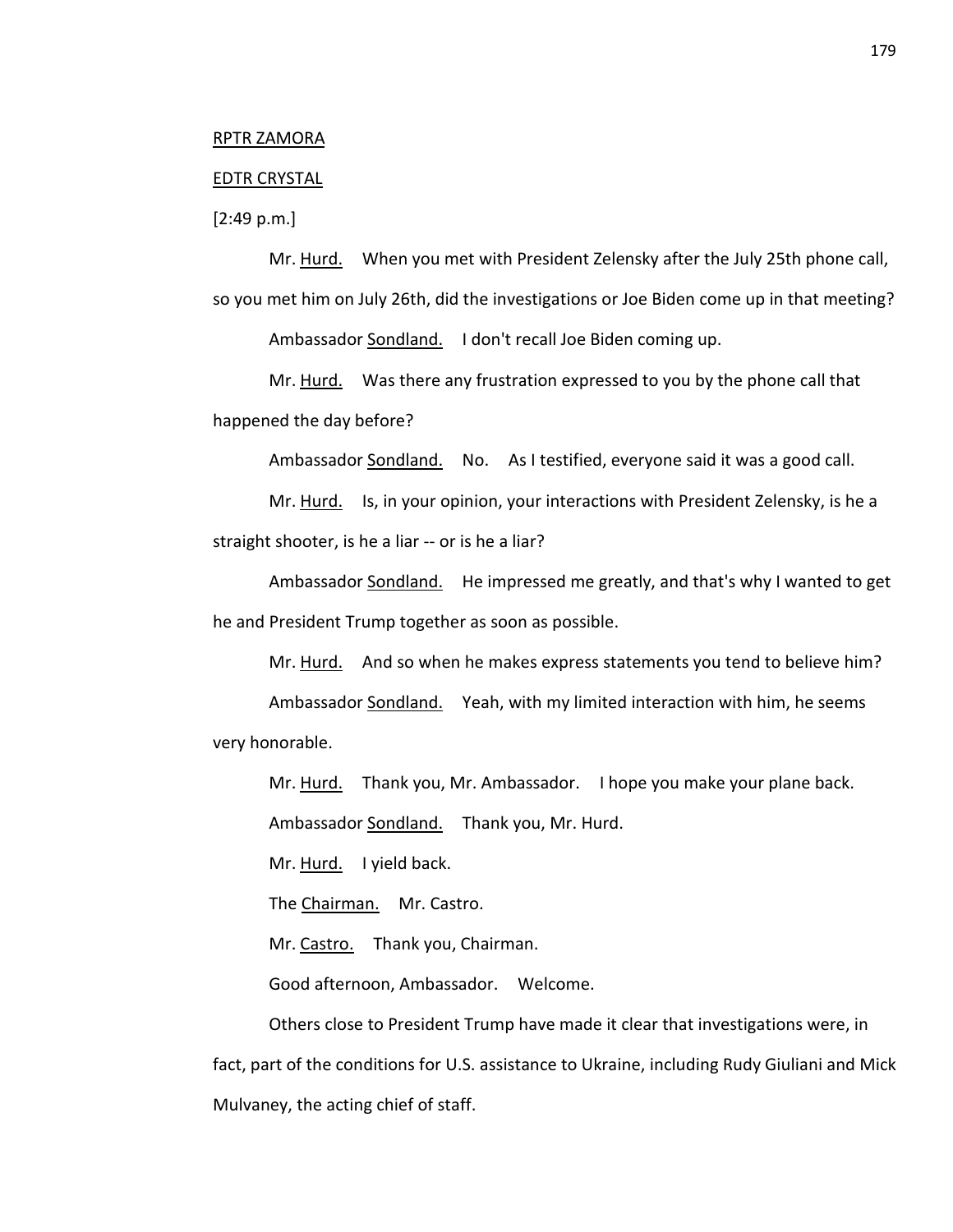So, Ambassador Sondland, at a press conference on October 17th, Acting White House Chief of Staff Mick Mulvaney discussed his belief that it's entirely appropriate to politicize U.S. foreign policy.

Ambassador, how often did you speak or meet with Mr. Mulvaney?

Ambassador Sondland. Again, based on my lack of records, I'm going by a bad memory --

Mr. Castro. Just based on your memory.

Ambassador Sondland. I only think I had one formal meeting with Mr. Mulvaney, and it had nothing to do with Ukraine. It had to do with a completely unrelated matter.

Mr. Castro. So did you have a chance to talk with Mr. Mulvaney about your efforts in the Ukraine?

Ambassador Sondland. I think most of our communication were through the stream of emails, which others were on generally, and I may have seen him at the White House casually and said hello and, you know, kept in touch. But we didn't have a back and forth.

Mr. Castro. Sure. Well, let me ask you this. Was it your sense that Mr. Mulvaney had a direct line to President Trump? He must have as acting chief of

staff. Is that right?

Ambassador Sondland. Of course.

Mr. Castro. Let us look at what Mr. Mick Mulvaney said during his October 17th press conference.

[Video shown.]

Mr. Castro. He said that President Trump, in that clip, had an interest in the investigations, did he not?

Ambassador Sondland. Apparently, yes.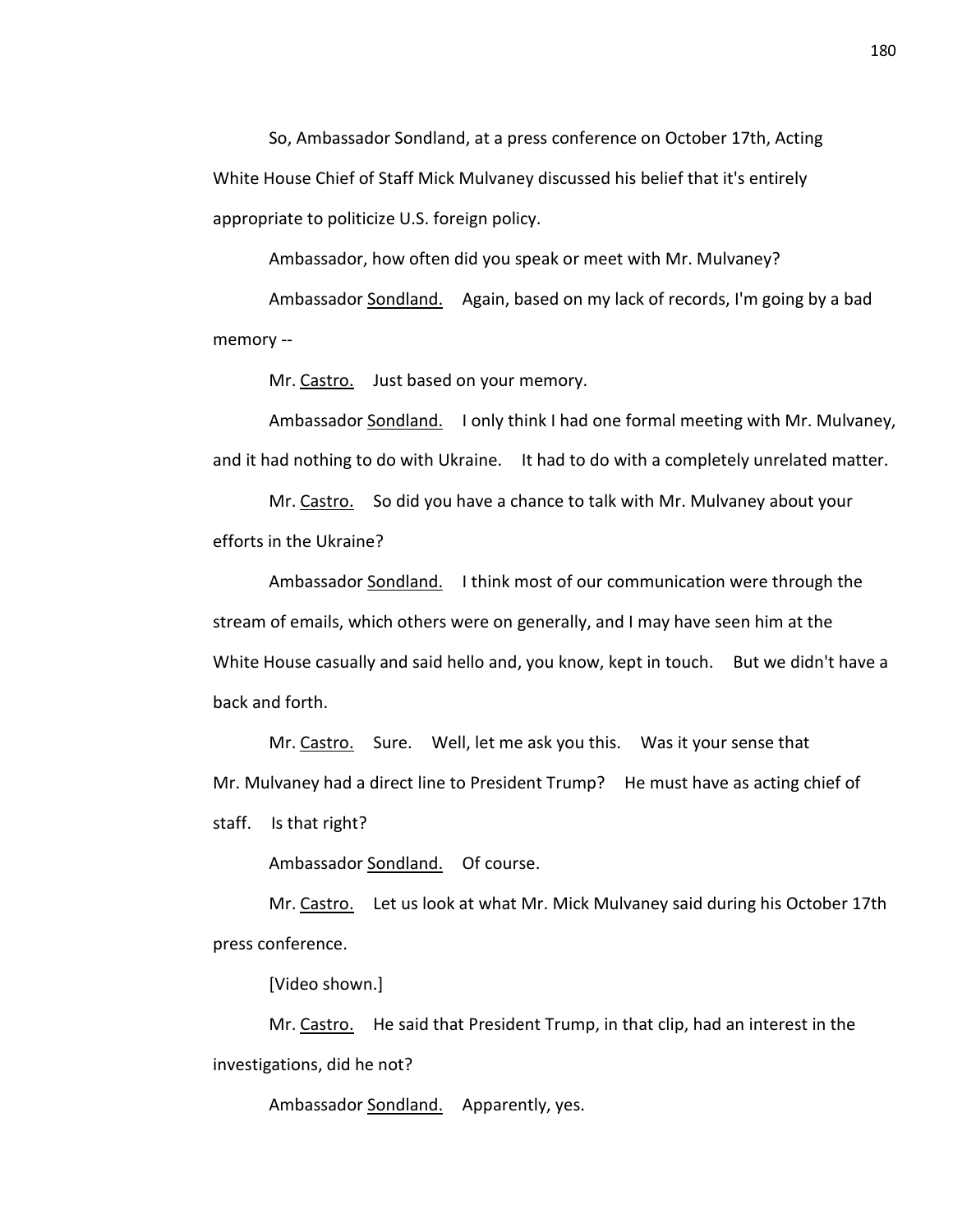Mr. Castro. He's the chief of staff. He's somebody that sees the President and has a conversation with the President every single day. Wouldn't you expect that?

Ambassador Sondland. I would expect he has a direct line to the President.

Mr. Castro. Ambassador Sondland, when did you first learn from Mr. Mulvaney that the investigations were holding up the security assistance, if at any time?

Ambassador Sondland. I don't know that I heard it from Mr. Mulvaney.

Mr. Castro. Okay. And, Ambassador Sondland, I know that you're not a career Foreign Service officer. Is it your understanding that the U.S. Government conditions security assistance on an investigation into a political rival all the time?

Ambassador Sondland. I've already testified I didn't think that would be proper.

Mr. Castro. All right. Well, let us also see what Mr. Mulvaney had to say about that at the same press conference.

[Video shown.]

Mr. Castro. I'll just go ahead and read it for you, because this thing -- I'll read it. He says, "And I have news for everybody. Get over it. There's going to be political influence in foreign policy."

Knowing what you know now about what was intended with Ukraine, do you agree with Mr. Mulvaney that there's just going to be political influence in foreign policy or that we should all just get over it and allow a President now or later to investigate a political rival and ask a foreign government to do that? Do you agree with Mr. Mulvaney?

Ambassador Sondland. I think there's a big difference between political influence and investigating a rival, because politics enters into everything relating to foreign policy.

Mr. Castro. So but you disagree that the President -- you agree that the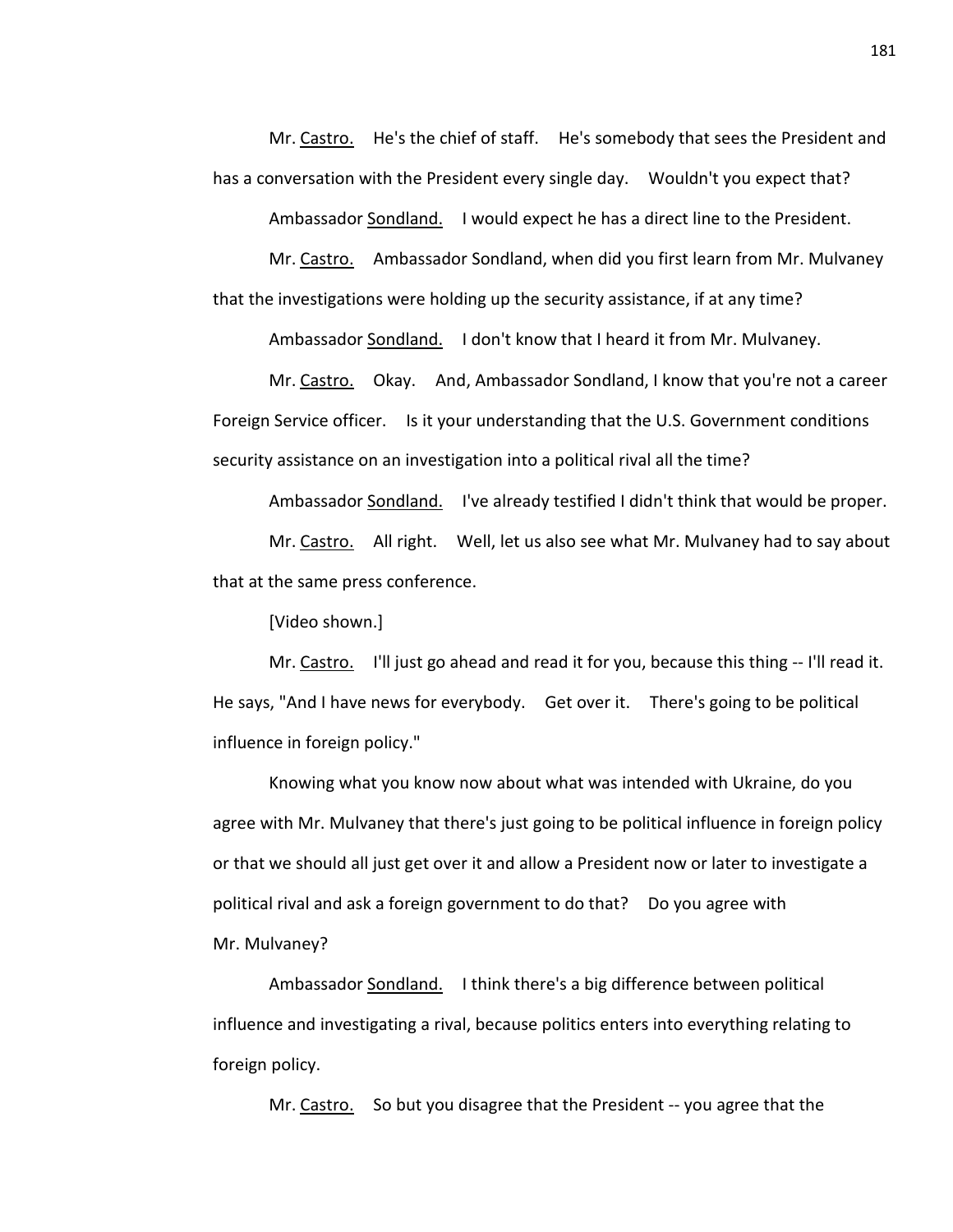President should not be allowed to ask for the investigation of a political rival?

Ambassador Sondland. In the context of what was going on in Ukraine, I believe that the President should not investigate a political rival in return for a quid pro quo.

Mr. Castro. And part of the way that you figured out that all of this stuff that was going on, that you were part of something that was basically wrong, is because in the July 25th phone call the President himself, he didn't tell you, we don't know if he told Rudy Giuliani or not because Rudy Giuliani won't come in here, he said directly to the President of Ukraine that he wanted the Bidens investigated. Wasn't that your reading of the call?

Ambassador Sondland. First of all, I don't believe that I was a part of something that was wrong, because based on what I knew, I thought we were operating well within the center lane of proper U.S. diplomacy.

Mr. Castro. I yield back.

The Chairman. Mr. Ratcliffe.

Mr. Ratcliffe. Chairman, thank you.

I ask unanimous consent to enter into the record a statement issued this morning from the Office of the Vice President by Chief of Staff Marc Short.

The Chairman. Without objection.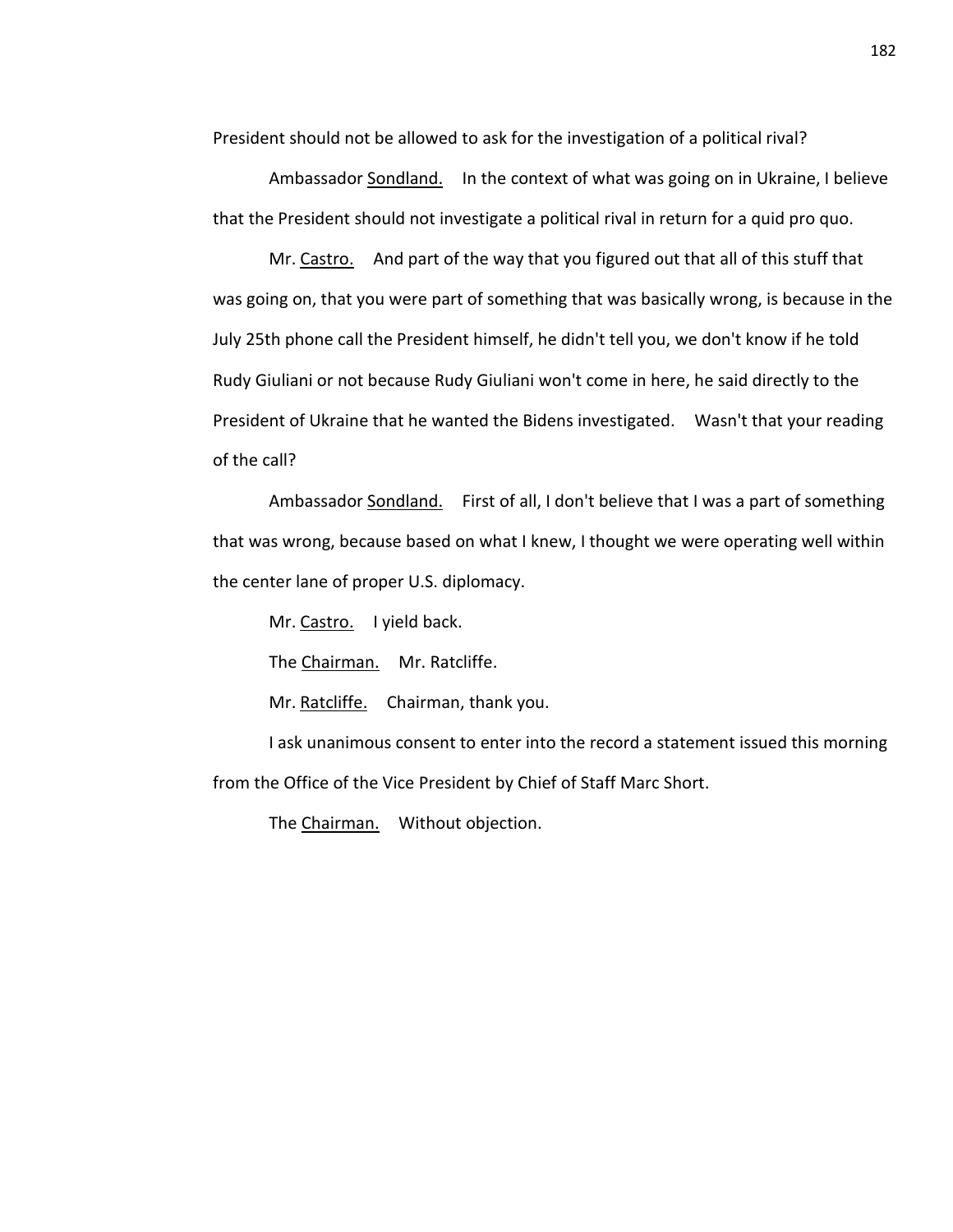[The information follows:]

\*\*\*\*\*\*\*\* COMMITTEE INSERT \*\*\*\*\*\*\*\*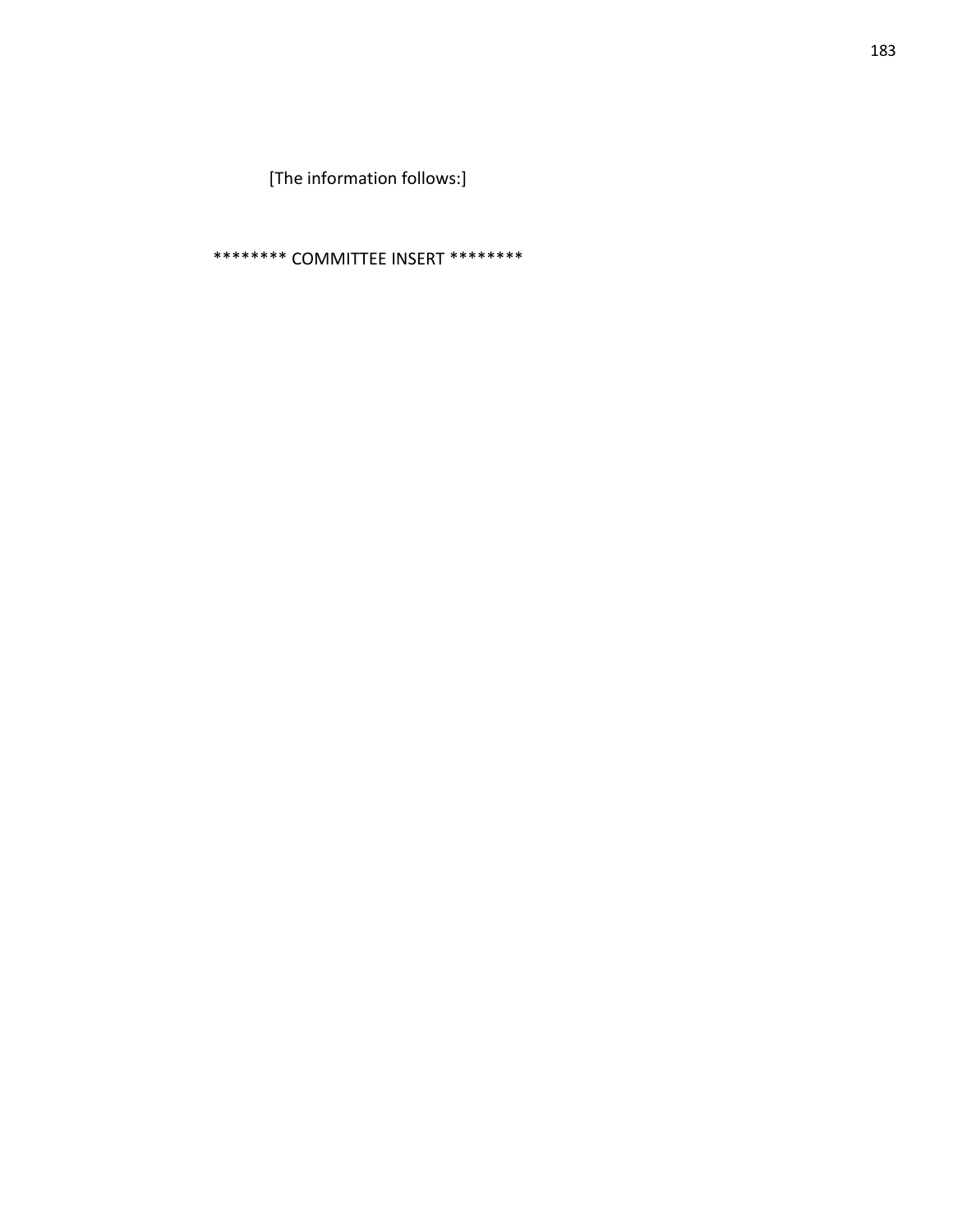Mr. Ratcliffe. Ambassador Sondland, I'll be brief.

In anticipation of Mr. Holmes' testimony tomorrow about this July 26th phone call that he overheard at a cafe in Kyiv that you had with President Trump, he overheard that even though -- the call was not on speakerphone, correct?

Ambassador Sondland. I don't believe so.

Mr. Ratcliffe. All right. Was it an open air cafe?

Ambassador Sondland. It was outdoors.

Mr. Ratcliffe. One of the points that my Democratic colleagues keep making is that David Holmes' prior testimony, which he'll apparently confirm tomorrow, is that President Trump said that he doesn't give a blank about Ukraine. You heard that earlier?

Ambassador Sondland. That was not on the phone call. I don't think he testified that was on the phone call. I think he was testifying that I summarized the phone call, and I don't recall saying that.

Mr. Ratcliffe. And you have no recollection of that?

Ambassador Sondland. I don't.

Mr. Ratcliffe. Yeah. Even if it was true, there's nothing wrong with that, to have an opinion about --

Ambassador Sondland. He can have whatever opinion he wants about Ukraine.

Mr. Ratcliffe. It's all part of the narrative that President Trump is a bad guy, that he doesn't care about the Ukrainians. But it seems to me, Ambassador Sondland, that nothing says you care more about the Ukrainians than sending Javelin antitank missiles. Do you agree with me?

Ambassador Sondland. I agree that sending Javelin antitank missiles is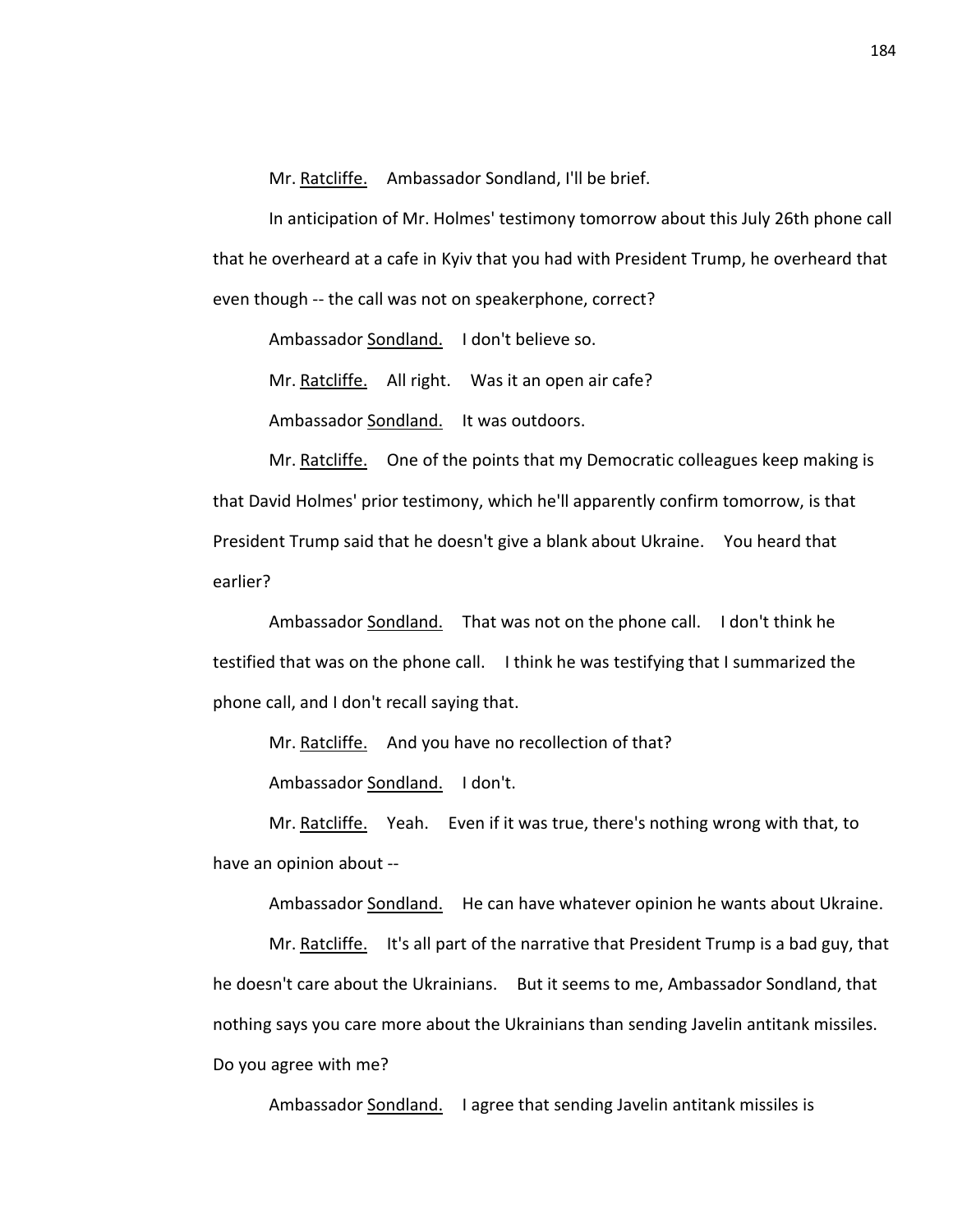something that Ukraine wanted and needed.

Mr. Ratcliffe. Certainly those work a lot better at stopping Russian tanks than the blankets that were sent by the Obama administration?

Ambassador Sondland. Your point is taken.

Mr. Ratcliffe. I'll yield back.

Ambassador Sondland. Thank you.

The Chairman. Mr. Heck.

Mr. Heck. Thank you, Mr. Chairman.

And, Ambassador, thank you for your stamina, sir. I have a few quick, fairly easy questions.

You would agree, would you not, sir, that foreign interference in our elections is or can be a threat to our democracy?

Ambassador Sondland. Under certain conditions, yes.

Mr. Heck. There are conditions under which their interference is not a threat?

Ambassador Sondland. I'm sorry, did you say foreign interference?

Mr. Heck. Yes.

Ambassador Sondland. Oh, always. Sorry.

Mr. Heck. And do you also agree that identifying and preventing that

interference should be a priority of the Federal Government?

Ambassador Sondland. It should be one of its priorities.

Mr. Heck. And when you were assisting President Trump in his effort to obtain those investigations, did you at all realize that those investigations could, in fact, impact the 2020 election?

Ambassador Sondland. No.

Mr. Heck. Do you believe, sir, that it is appropriate, ever appropriate, to invite,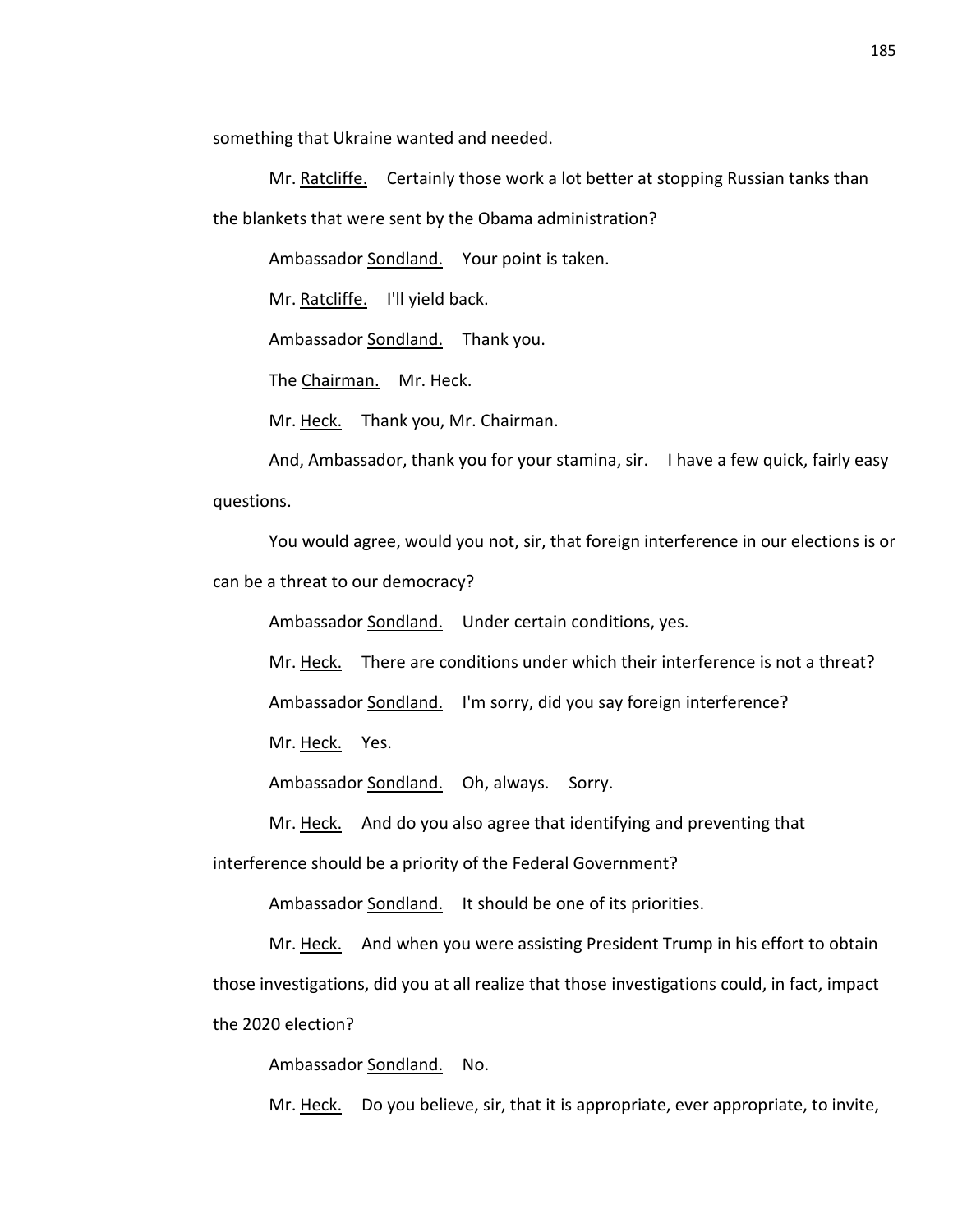press, bribe, or coerce foreign interference in our elections?

Ambassador Sondland. No.

Mr. Heck. Thank you.

I want to refer to something that you said in your opening statement.

"As I previously testified, had I known of all of Mr. Giuliani's dealings or of his associations with individuals now under criminal indictment, I would not have acquiesced to his participation."

It's hard to read that without believing that you thought that what he was doing was either wrong or that he was not reputable. Fair?

Ambassador Sondland. Well, with 20/20 hindsight, that's fair.

Mr. Heck. Yes. You have testified here today that you also came to believe that the request for investigations into Burisma was, in fact, a request to investigate the Bidens, both the former Vice President and Hunter. And indeed, the transcript of the July 25th call makes specific reference to that, including Hunter Biden, and today even the ranking member said we could clear all this up if we could have Hunter Biden.

And I have a simple question: What Ukrainian law did Hunter Biden violate? Ambassador Sondland. I'm not aware.

Mr. Heck. What evidence is there that he may have violated any Ukrainian law? Ambassador Sondland. I'm not aware.

Mr. Heck. That's because there is none, sir.

Finally, also from your opening statement you said, "As you know, I have already provided 10 hours of deposition testimony. I did so despite directives from the White House and the State Department that I refuse to appear as many others have done. I agreed to testify because I respect the gravity of the moment, and I believe I have an obligation to account fully for my role in these events."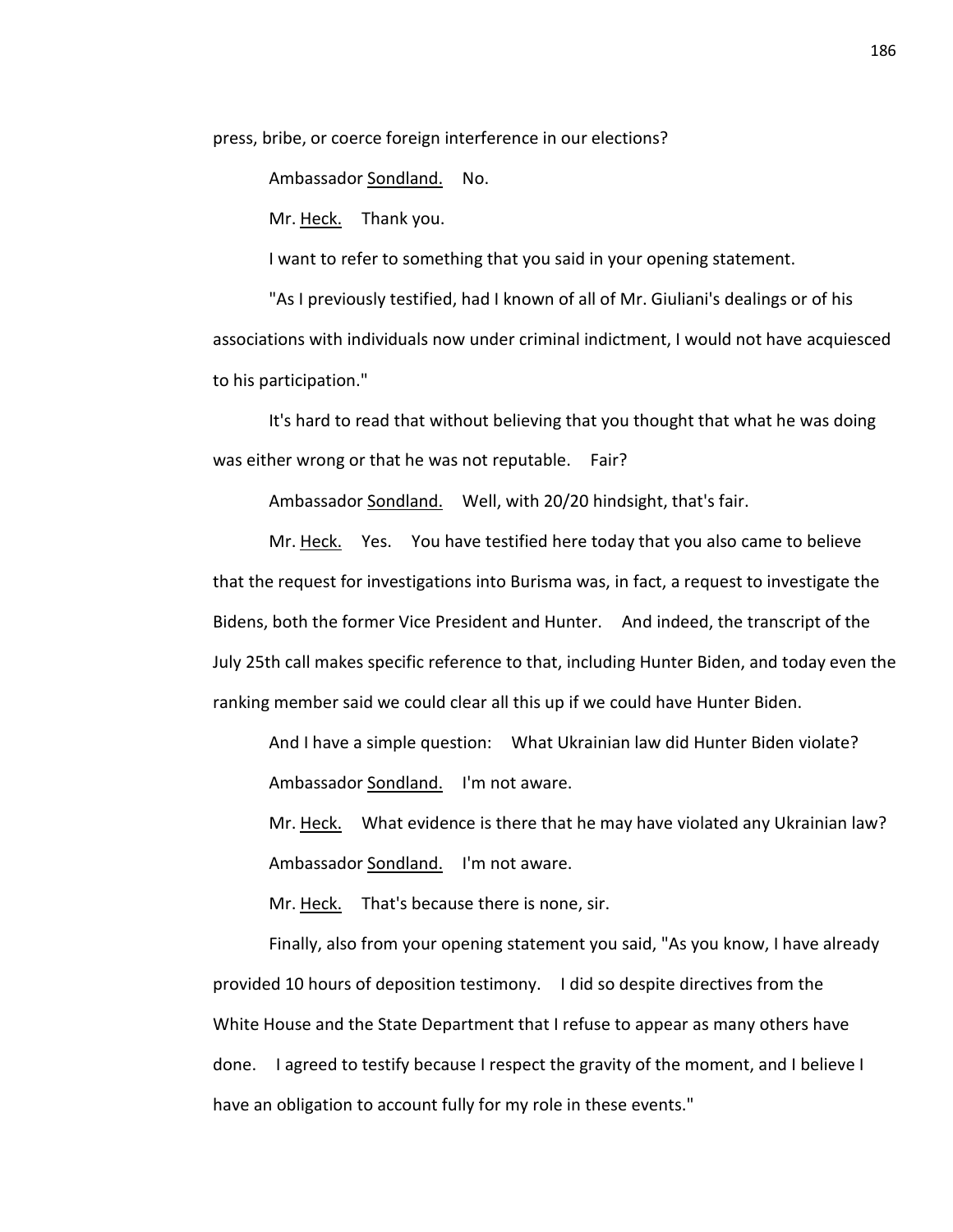Did by "obligation" you mean simply your legal obligation, or did you mean something bigger?

Ambassador Sondland. Well, both my legal obligation and my moral obligation. Mr. Heck. Your moral obligation.

I actually want to present an alternative theory. Your family came here escaping the Holocaust via Uruguay. And your parents moved Lucy and later you here, where, frankly, you've been an American success story. Through dint of hard work and innovation, good idea, a knack to hire the right people, and some luck, you've built a considerable successful business, one that I know for a fact would make your parents proud.

They came here because they knew that it was here that they could have freedom that they had not enjoyed, security that they had not enjoyed, and opportunity that they had not enjoyed. And no doubt, on some level, you're grateful and it's created a sense of patriotism in you. Is that fair to say?

Ambassador Sondland. Very fair.

Mr. Heck. Why then, sir, with your courage to come before us, does that same standard not apply to Mr. Mulvaney, Mr. Duffey, Mr. Pompeo, Mr. Bolton, Mr. Vought, Mr. Giuliani? Why shouldn't those same sentiments beat within their hearts to do their patriotic duty and do what you have done, sir? Indeed, why doesn't that same standard apply to the President of the United States?

Ambassador Sondland. I wish I could answer.

Mr. Heck. I suspect you can't because there is no good answer. But I do appreciate your willingness to come here today.

With that, I yield back, Mr. Chairman.

Ambassador Sondland. Thank you, Congressman.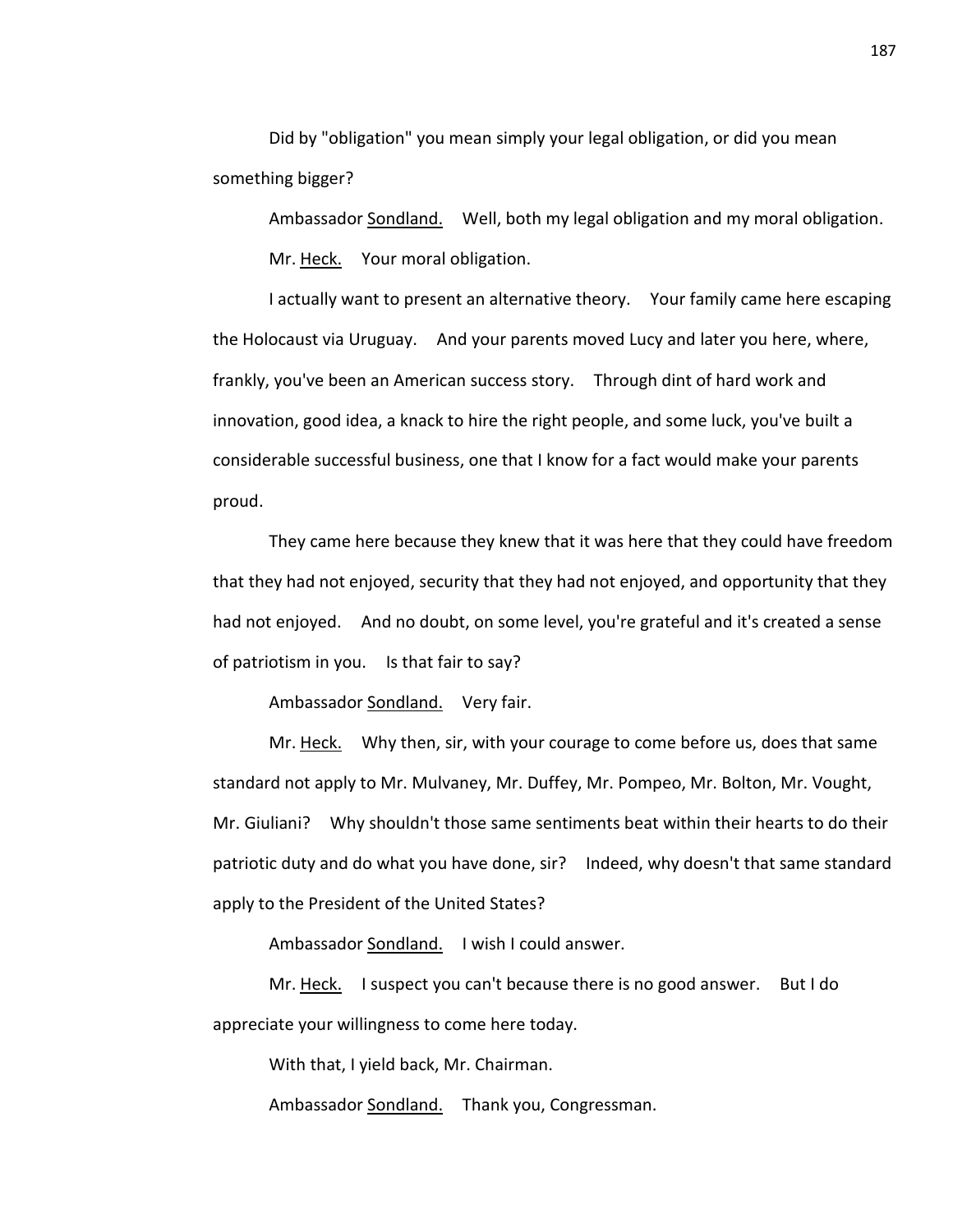The Chairman. Mr. Jordan.

Mr. Jordan. Thank you, Mr. Chairman.

I ask unanimous consent to enter into the record a statement from Chief of Staff Mick Mulvaney.

The Chairman. Without objection. We haven't seen all these statements, but I presume they are accurate, and no objection.

[The information follows:]

\*\*\*\*\*\*\*\* COMMITTEE INSERT \*\*\*\*\*\*\*\*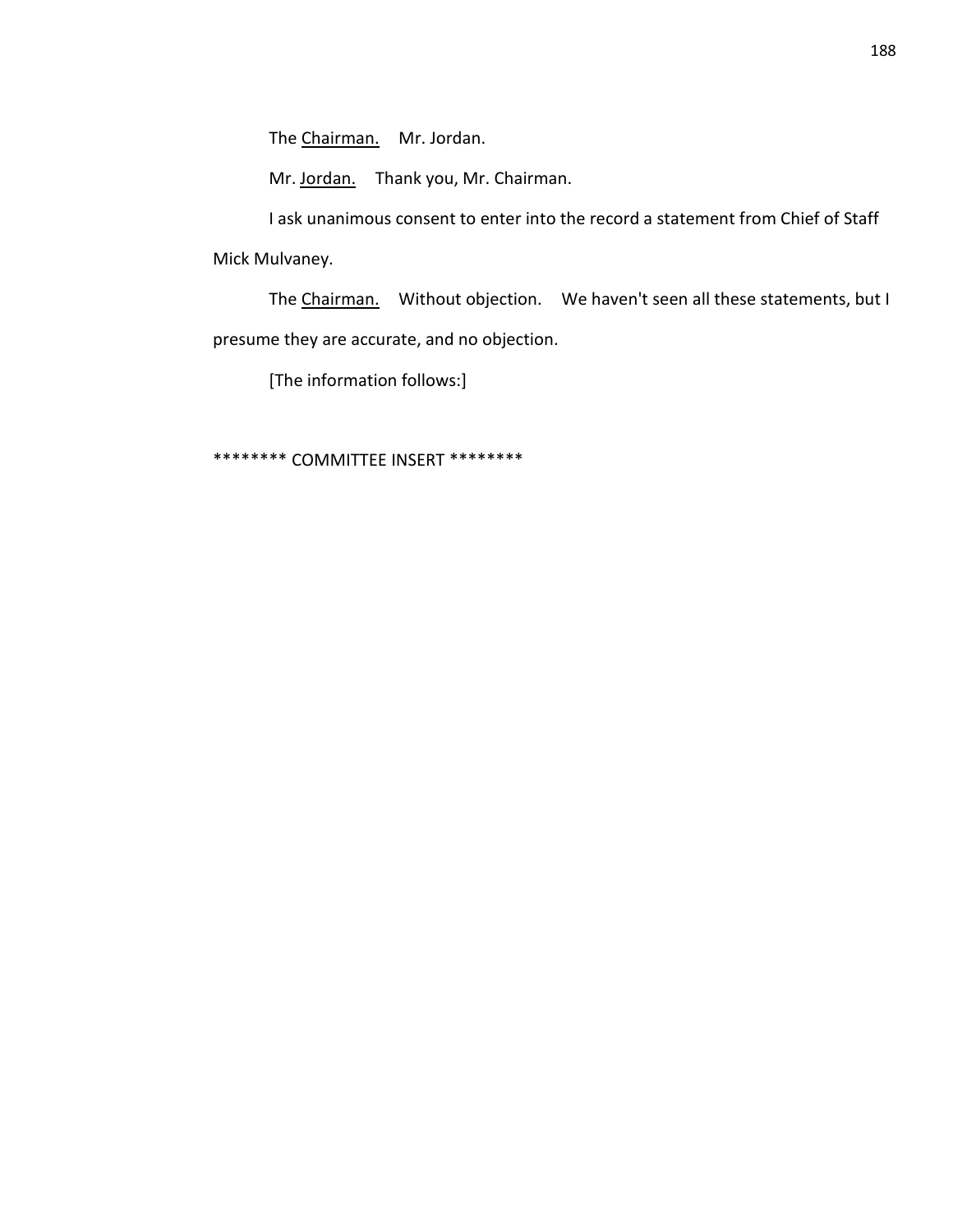Mr. Jordan. Thank you.

Ambassador, President Trump is not a big fan of foreign aid. Is that right?

Ambassador Sondland. I don't know if that's a fair characterization. I think he's careful.

Mr. Jordan. He's expressed concerns about --

Ambassador Sondland. Yeah.

Mr. Jordan. -- foreign aid going to certain countries?

Ambassador Sondland. Yeah.

Mr. Jordan. Okay. Fair enough. And he knew Ukraine was corrupt. Is that right?

Ambassador Sondland. He believed Ukraine was corrupt.

Mr. Jordan. Yeah. And he wanted Europe to do more?

Ambassador Sondland. Definitely.

Mr. Jordan. Definitely wanted Europe to do more.

And the President had a belief that Ukrainian Government officials, some senior Ukrainian Government officials supported his opponent in 2016. I won't go into all the details, but I think of the one member of parliament who said the majority of Ukrainian politicians want Hillary Clinton to win. So he had that belief as well.

And, obviously, he understood what was happening. We got a brand new guy in Ukraine, this Zelensky guy wins, right?

Ambassador Sondland. Right.

Mr. Jordan. And his party takes over and President Trump wants to see, with all these other things that are of concern to him, he wants to see if this new guy is actually, as I like to say, the real deal, a real reformer, and actually going to deal with the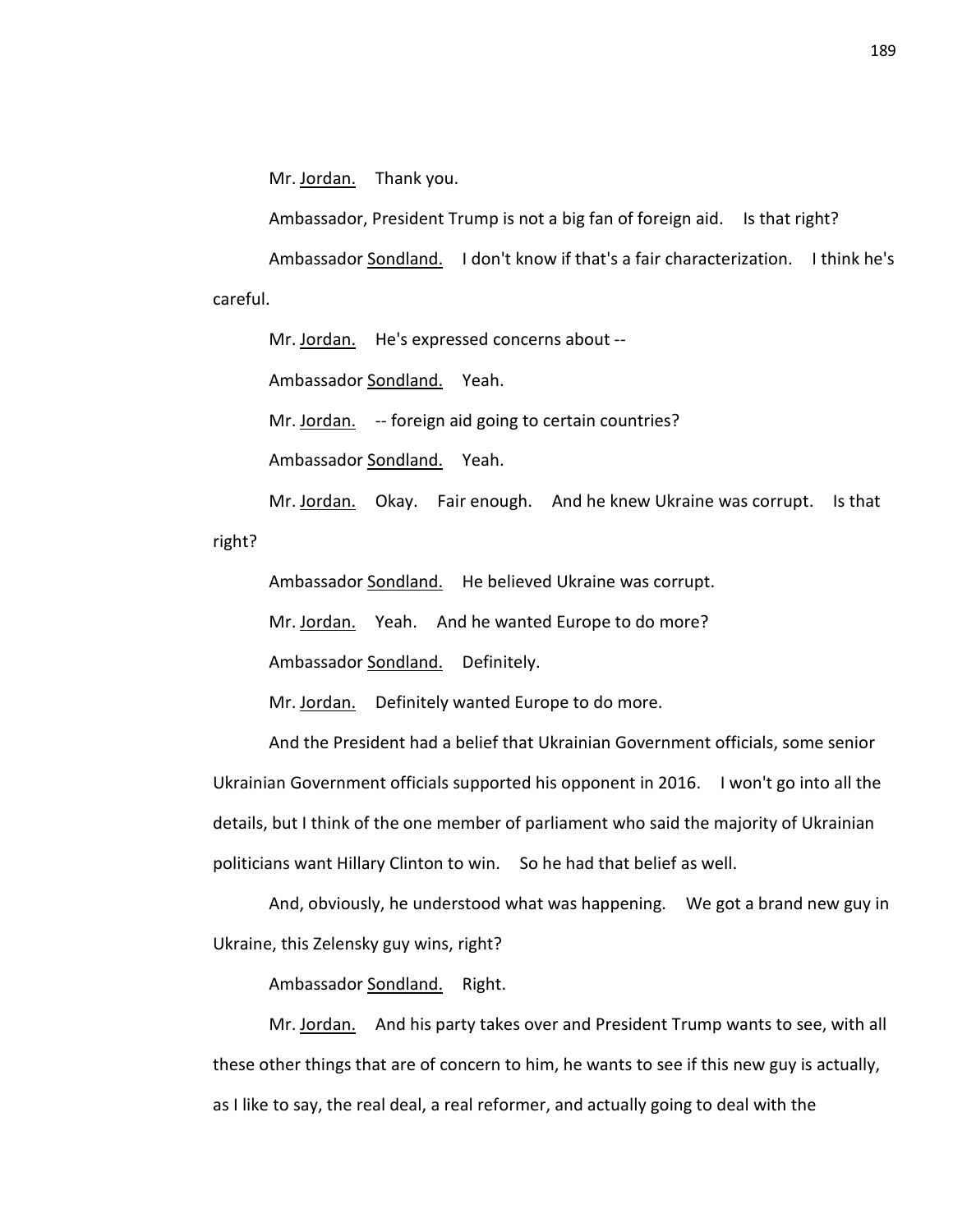corruption problem.

So aid gets held up for 55 days, gets held up on June 18th -- or, excuse me, July 18th -- and then is released on September 11th. But it seems to me more important than the 55-day pause is the 14 days when Ukraine realized aid was held up on the 29th. We've now had you testify to that. The two witnesses yesterday testified to that, the Politico article.

So aid gets held up on August -- excuse me -- Ukraine learns that aid is held on August 29th, and then, of course, released on September 11th.

In those 14 days, there are three important meetings with senior government officials and President Zelensky. There's the August 29 meeting between Ambassador Bolton and President Zelensky. There's the meeting September 1st that you're a part of, Vice President Pence meets with President Zelensky. And then there's the meeting on September 5th where U.S. Senators Murphy and Johnson meet with President Zelensky.

None of those meetings, none of those meetings did any linkage to security assistance dollars and an announcement or start of any investigation ever come up? None of them. But it seems to me the one that's the most important is probably the one we've talked least about, and that's the September 5th meeting, because that's actually a meeting where there is no one -- well, it's much more congressional focused than White House focused.

This is the meeting where Senators Murphy -- Senators Murphy and Johnson, bipartisan, meet with President Zelensky. And what's interesting is both Senators in the last 2 days have given us letters recounting what happened in that meeting.

Senator Murphy said: I broached the topic of pressure on Zelensky from Rudy Giuliani and the President's other emissaries to launch an investigation into Trump's political rival. Murphy brought it up. You got two Senators, who both strong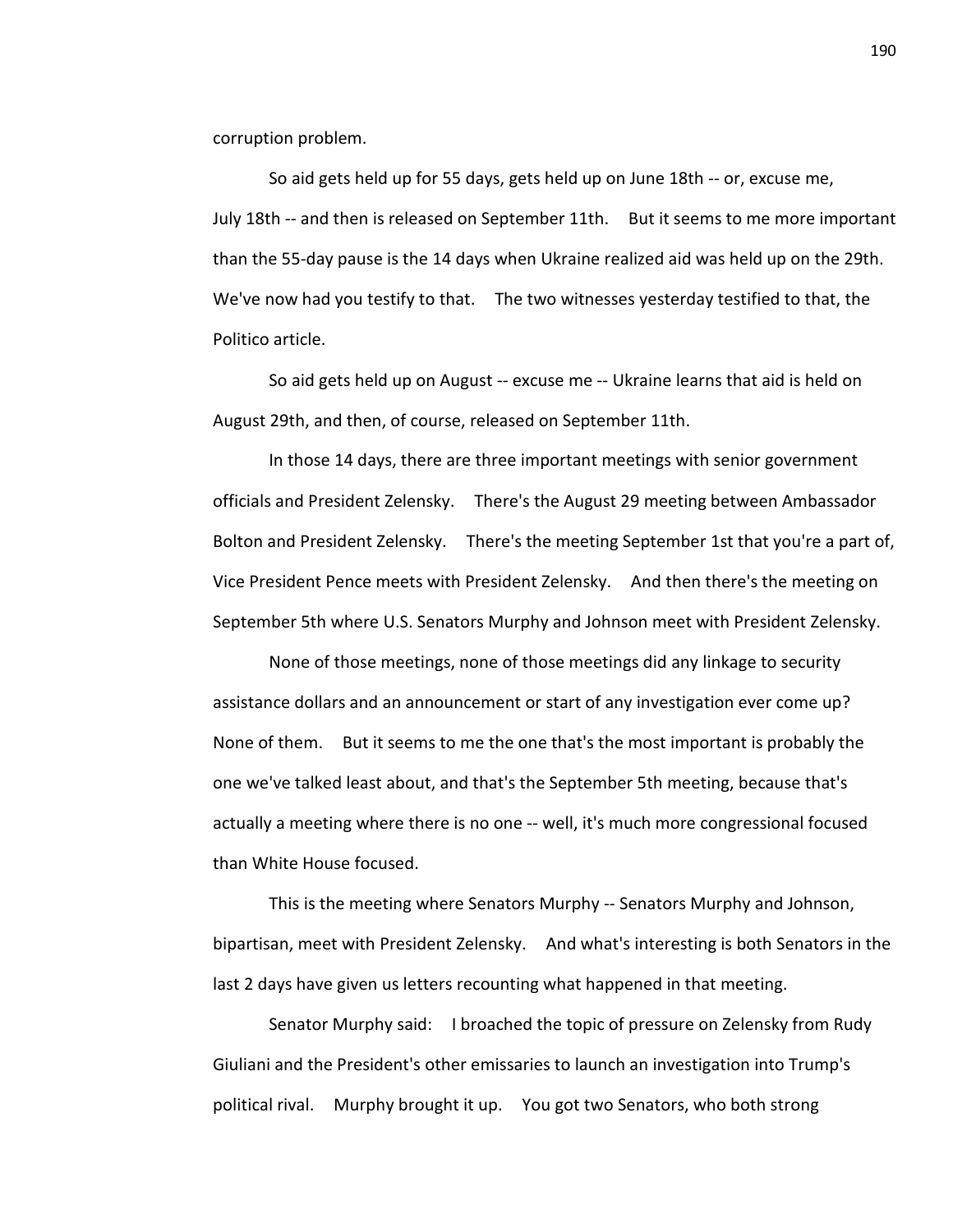supporters of money going to Ukraine, these guys are all for it, and Senator Murphy, the Democrat, even brings up the issue everyone has been talking about.

It seems to me if ever there was going to be a time where the President of Ukraine says, "Guys, you don't know what I'm dealing with, I'm getting pressure from the President of the United States, he wants me to do this, I've got to make an" -- it seems if ever there was a time that the President of Ukraine, the new guy, who now knows the aid has been on hold, if ever there was a time to bring it up, that would have been the time.

But guess what? At no time, Senator Johnson tells us, at no time during this meeting or on any other meeting on this trip was there any mention by Zelensky or any other Ukrainian that they were feeling pressure to do anything in return for military aid, not even, Senator Johnson says, not even after Murphy warned them about getting involved in the election.

So Murphy gave this big deal on Giuliani and nothing. Nothing. And guess what Murphy also said: I do not dispute any of Senator Johnson's factual representations regarding the meeting.

If ever it was going to happen, September 5th was the day. No one from the White House there, not Ambassador Bolton, not the Vice President, no one there. But even then it didn't happen. And we've got all kinds of other meetings when it didn't happen.

And, of course, as you testified earlier, there was never an announcement. You said there were three quid pro quos, but there weren't, because there was never an announcement.

I mean, this is as clear as it gets, but these guys want to keep stirring it up based on no direct evidence whatsoever. And the best direct evidence we have is actually what the President told you: I want nothing. There is no quid pro quo. I want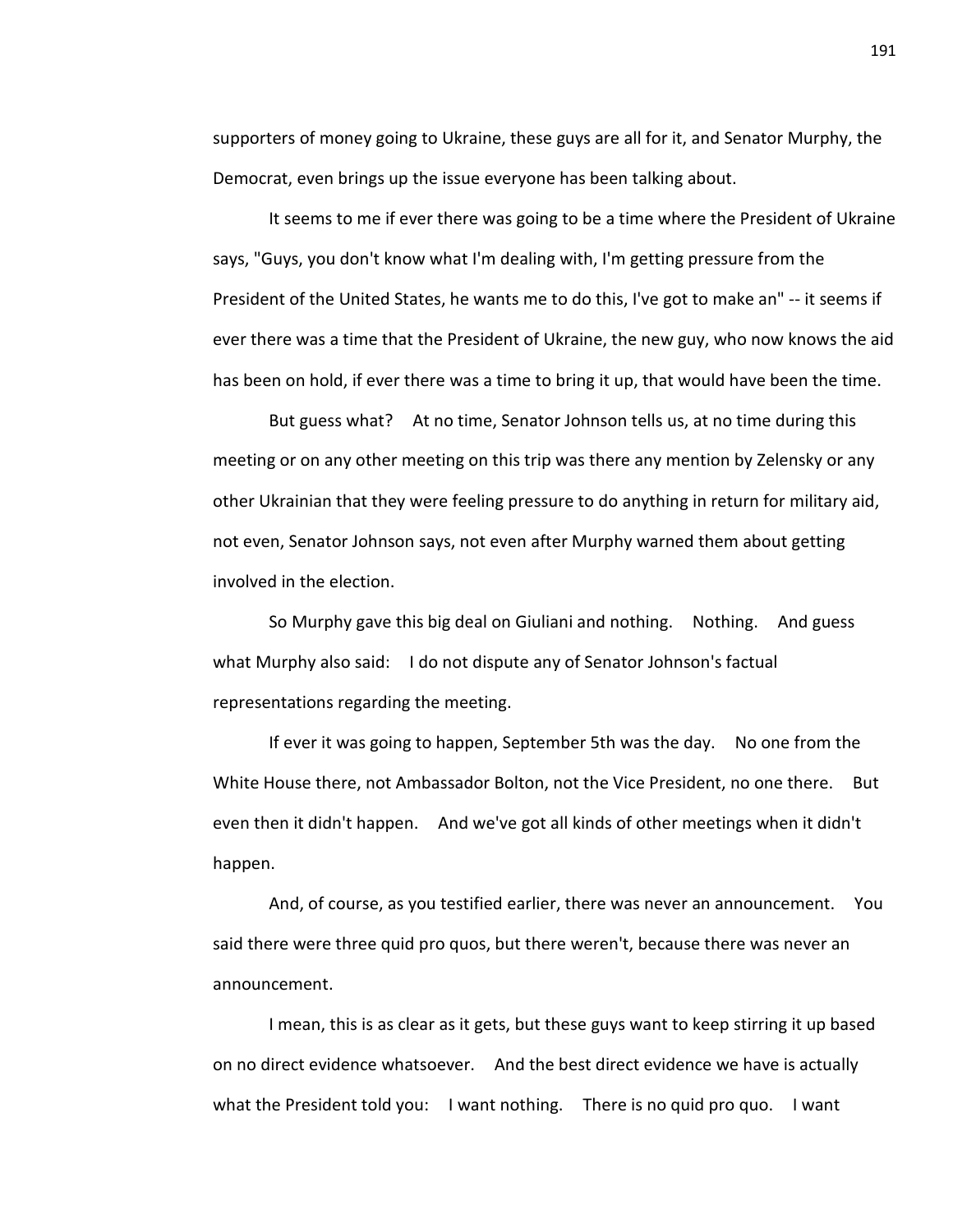Zelensky to do exactly what he campaigned on.

And when that became clear to us, guess what? They got the money. They got the money. God bless America. It all worked out, right?

This is crazy what we're going through, because the facts are so darn clear.

I yield back.

The Chairman. Mr. Welch.

Mr. Welch. Thank you, Mr. Chairman.

Mr. Ambassador, I'm impressed with your career. You've been very successful in business. I'm impressed with your commitment to public service. And I was very impressed with your forthright statement. So thank you for that.

You said it was the highest honor for you to have this opportunity to have this appointment to serve as ambassador to the EU, correct?

Ambassador Sondland. Correct.

Mr. Welch. And you quickly became very involved in Ukraine policy. And that policy, as been described by you and others, was really very clear: help Ukraine fight internal corruption and resist external aggression, correct?

Ambassador Sondland. Correct.

Mr. Welch. And this Congress, I think with the support of everybody up here, Republicans and Democrats, and in fact with a significant amount of Republican leadership, authorized the release of military aid, right?

Ambassador Sondland. Right.

Mr. Welch. And you and others who were working with you believed it was very important to the new government, President Zelensky, to have that White House meeting to show our support and send a signal to Russia, correct?

Ambassador Sondland. That's correct.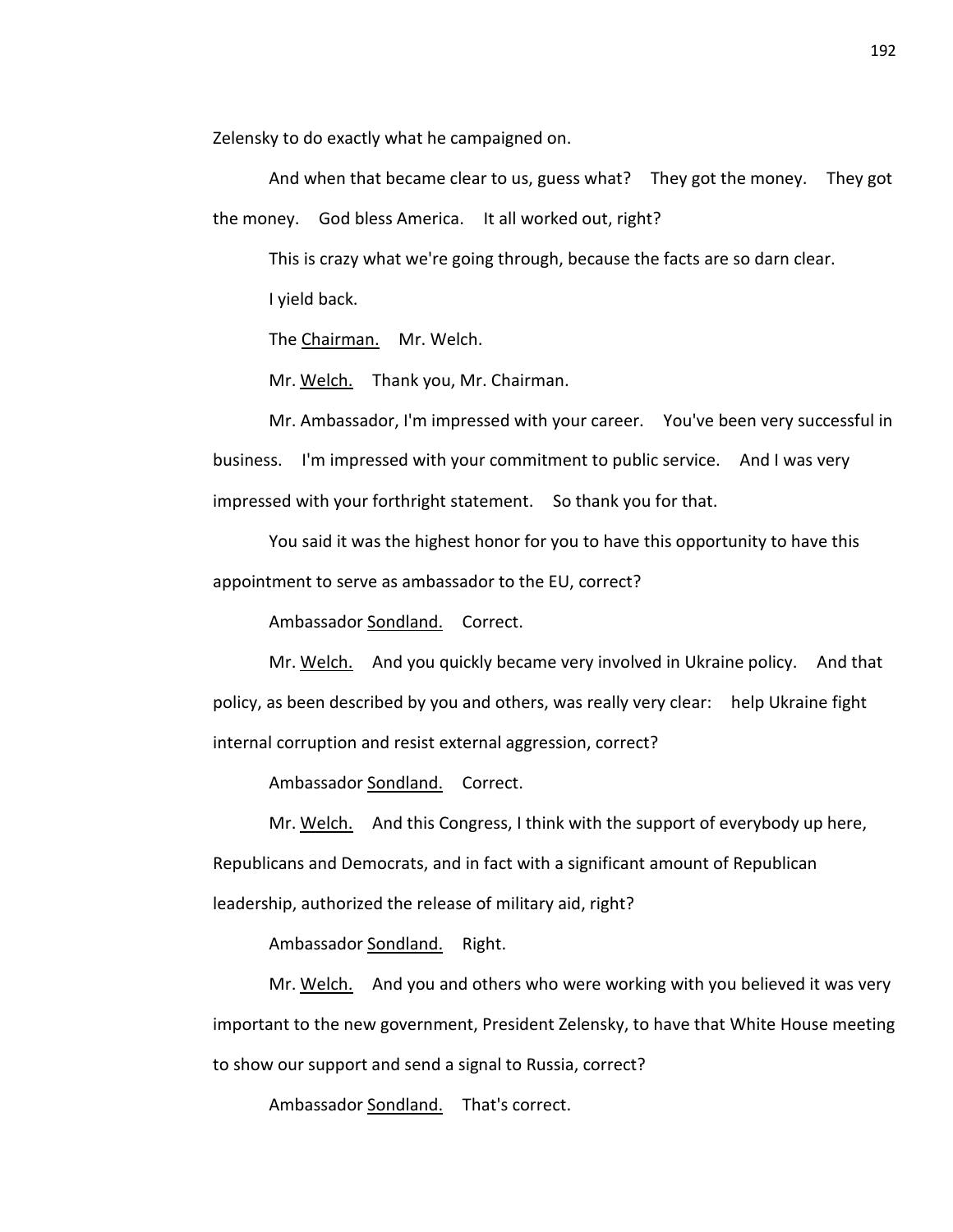Mr. Welch. And from hearing you and from hearing our other witnesses, Ambassador Yovanovitch, Ambassador Volker, Ambassador Taylor, there was a concerted

team effort on your part to get that meeting and release that aid, correct?

Ambassador Sondland. Well, there was always a concerted effort on my part to get the meeting. That was my singular narrow focus, was to get the meeting.

Mr. Welch. Right. And that was shared by all of the colleagues I just mentioned, correct?

Ambassador Sondland. Yes.

Mr. Welch. All right. And incredibly urgent. Ambassador Taylor described going to the front where Ukrainians were dying at the Donbas, 14,000 had died. And it was an existential issue for them that they get the aid. And you were well aware of that and shared, I'm sure, Ambassador Taylor's concern. Is that correct?

Ambassador Sondland. I did.

Mr. Welch. All right. And in your forthright testimony you've testified -- and it's really with the benefit of hindsight, because you couldn't piece it all together -- you know, Giuliani knew in realtime what you were trying to figure out as you went along. Is that a fair statement?

Ambassador Sondland. I think so.

Mr. Welch. One, you testified that you acted on the orders of the President. That was you acting on his orders, correct?

Ambassador Sondland. Correct.

Mr. Welch. And you said quite explicitly there was a quid pro quo.

Ambassador Sondland. Relating to the meeting and the Burisma, DNC.

Mr. Welch. That's exactly right. No meeting unless there's an investigation,

right?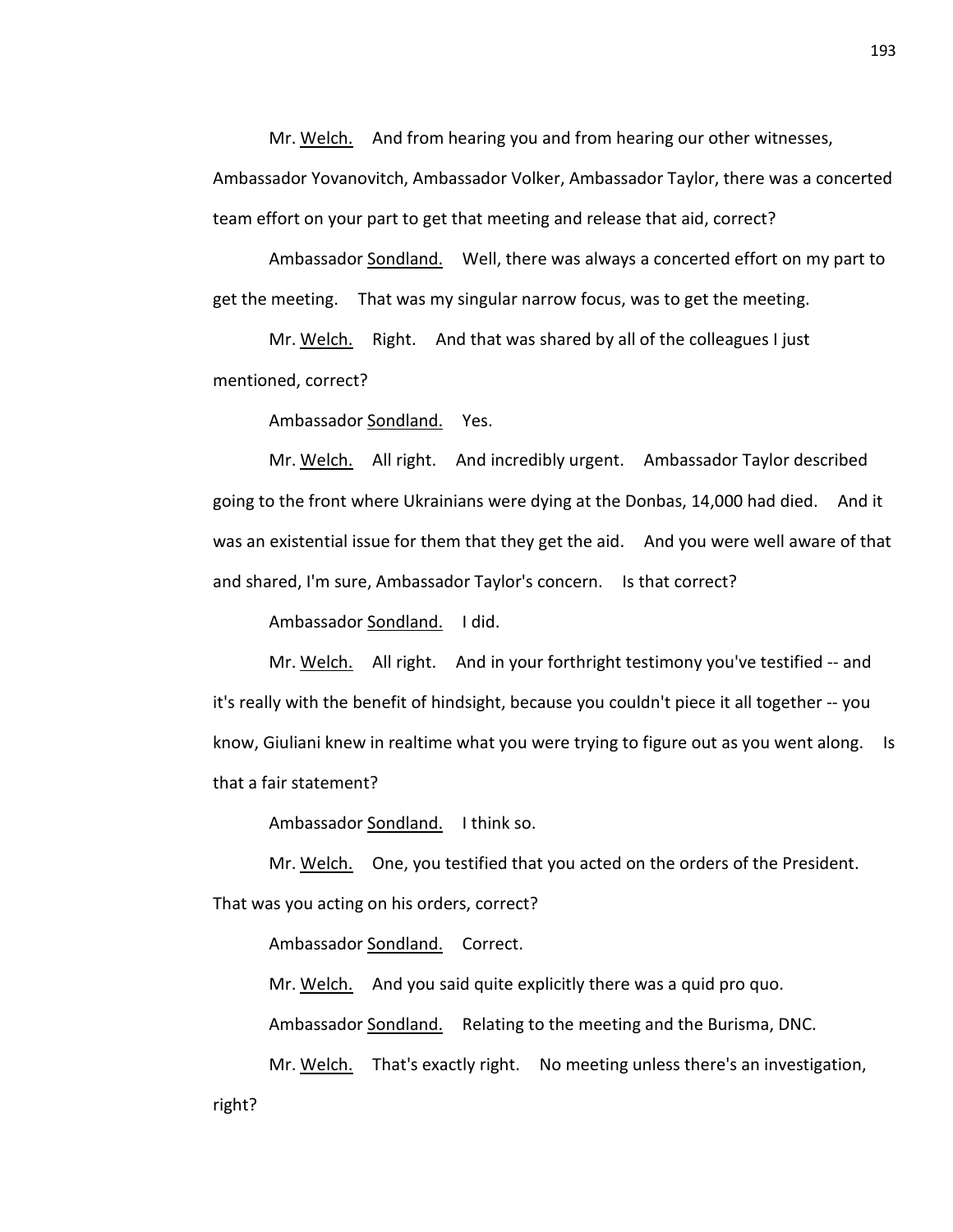Ambassador Sondland. That's what we were told by Mr. Giuliani.

Mr. Welch. All right. And Mr. Giuliani, you --

Ambassador Sondland. Wait. No meeting unless there was an announcement of an investigation.

Mr. Welch. Okay. Thank you.

And I asked -- by the way, did the efforts of Mr. Giuliani authorized by the

President impede the efforts that you and others were making to try to advance what you thought was the Ukraine policy?

Ambassador Sondland. Not initially. We were just working toward --

Mr. Welch. Ultimately?

Ambassador Sondland. Well, ultimately nothing happened.

Mr. Welch. Right. And Giuliani was the one who was absolutely insistent on the meeting, correct?

Ambassador Sondland. Giuliani was insistent on the --

Mr. Welch. On the investigation.

Ambassador Sondland. -- investigation, yeah.

Mr. Welch. All right.

Now, I asked this of Ambassador Taylor -- or Ambassador Volker. If the mayor of Portland said to the police chief, "I'm not going to authorize your budget unless you agree to do an investigation into my political opponent," would that be wrong?

Ambassador Sondland. Of course.

Mr. Welch. And likewise, if it were the governor of the State of Oregon doing the same thing, correct?

Ambassador Sondland. Correct.

Mr. Welch. And would that same rule apply to the President of the United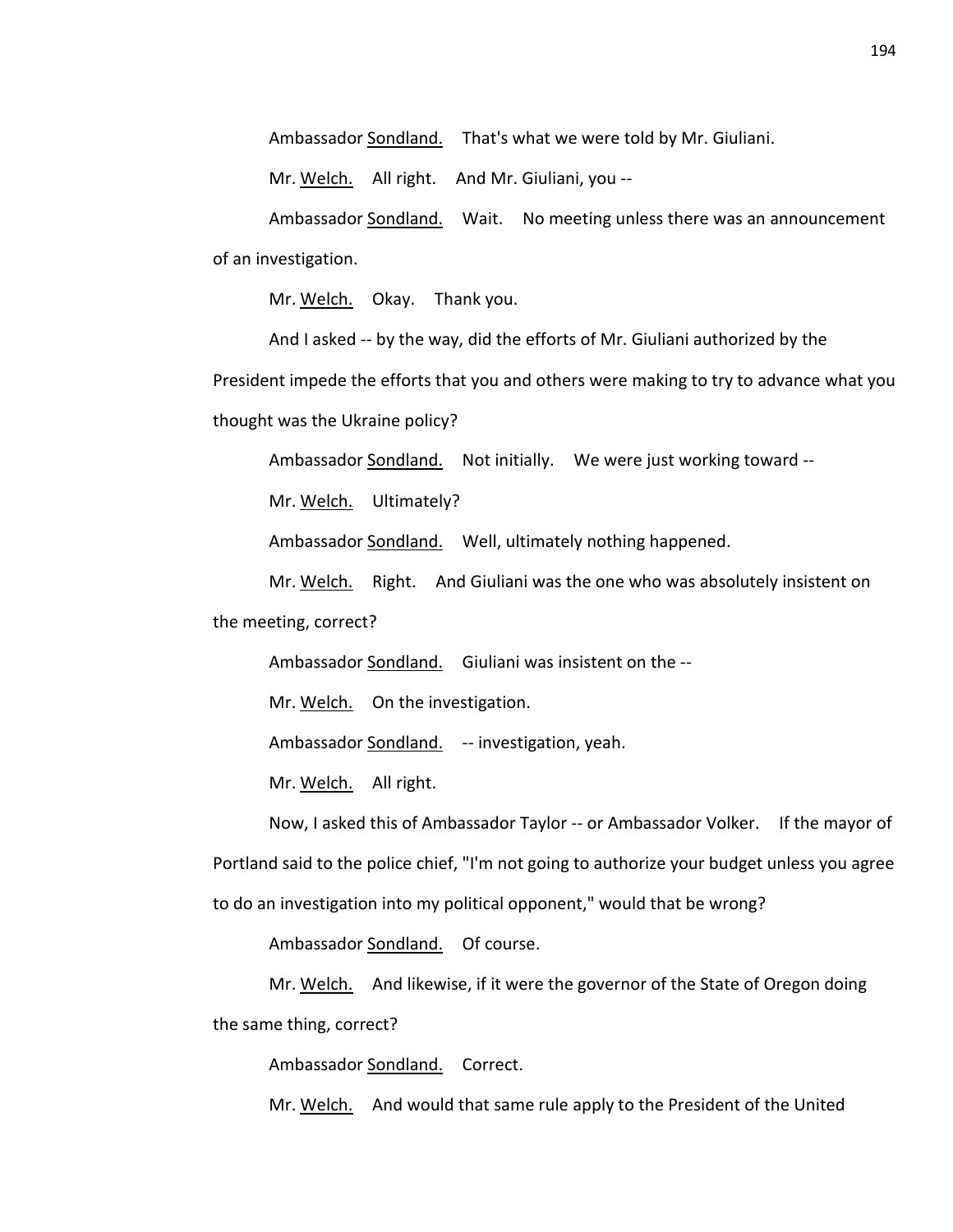States?

Ambassador Sondland. To investigate a political opponent? Yes.

Mr. Welch. That's correct.

Ambassador Sondland. Yes.

Mr. Welch. All right. So that's the question here. The President in his phone call, he asked President Zelensky, who desperately needed the release of that aid, who desperately needed the White House meeting, to do an investigation, and it was focused on the Bidens and Hunter Biden and Burisma and CrowdStrike. I mean, you don't have to answer that. The President's words speak for themselves.

Do you feel, as a person who went into public service to serve, who had a team of people that shared your desire to help Ukraine, do you feel in any way betrayed by the double dealing of the President? This is a real question.

Ambassador Sondland. I don't want to characterize --

Mr. Welch. You don't have to characterize him. I'm just -- you know, we all, if we get a chance to do something useful, we'd like to do it. And there's no better joy than when you're doing it with other people.

Ambassador Sondland. Mr. Welch, let me answer your question this way. I would have preferred that -- and I'm sure everyone would have preferred that the President simply met with Mr. Zelensky right away.

Our assessment of Mr. Zelensky was that he and the President would get on famously. He was smart, he was funny, he was charming. He was the kind of person the President would like. And once the two of them got together, we thought the chemistry would take over and good things would happen between the U.S. and Ukraine relationship. That's why we were pushing for a quick, unconditional meeting.

Mr. Welch. So it's unfortunate that he was --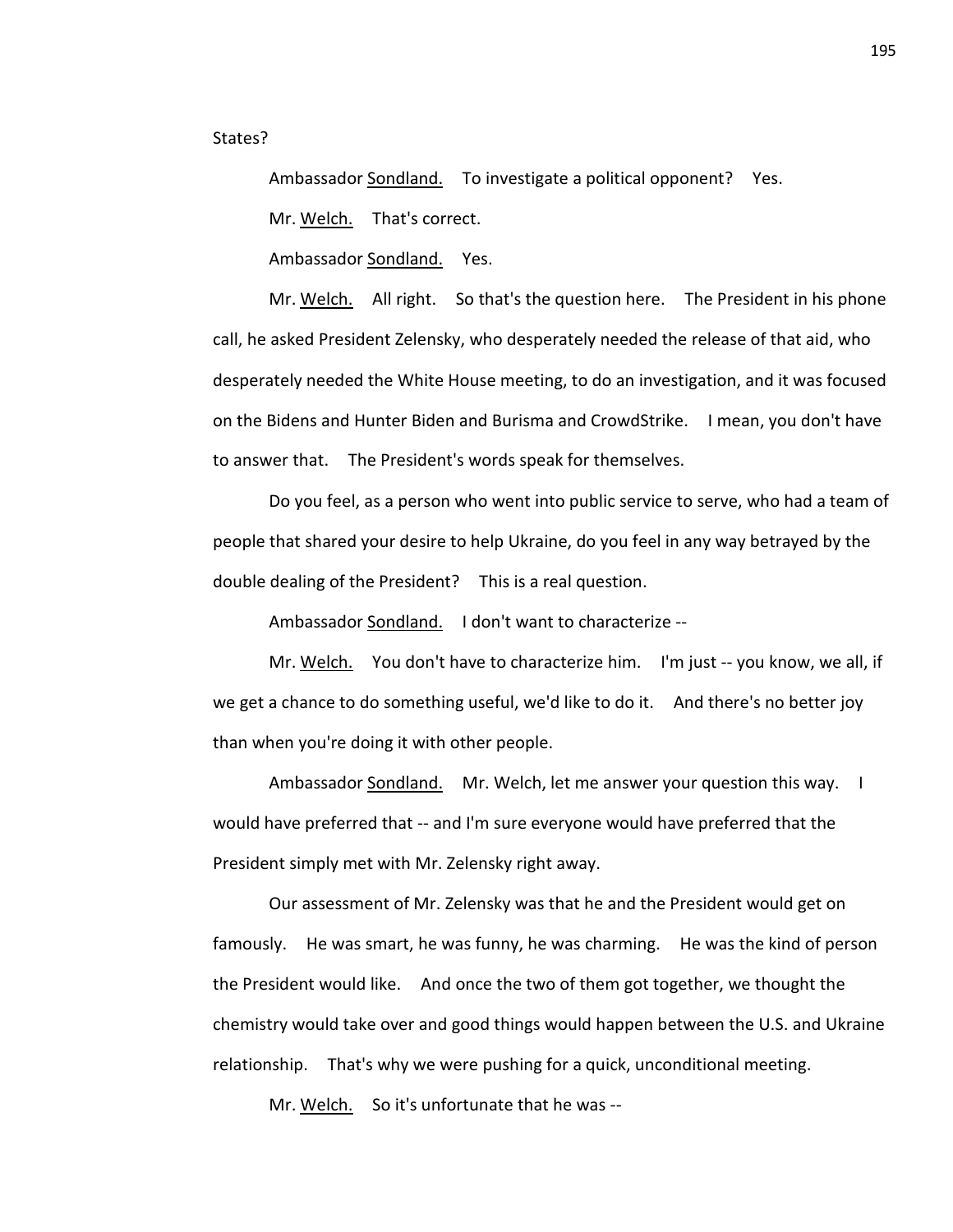Ambassador Sondland. That it didn't happen.

Mr. Welch. -- unwilling to meet without the commitment on the investigation. Thank you, Ambassador.

Ambassador Sondland. Thank you.

The Chairman. Mr. Maloney.

Mr. Maloney. Mr. Ambassador, let's pick up right there. You would have preferred if they just had the meeting with the President of Ukraine without these conditions. Is that what you're saying?

Ambassador Sondland. Yes.

Mr. Maloney. But there were these conditions, and it involved an investigation, right, and you've said that many times.

Ambassador Sondland. Well, remember, the initial invitation that the President sent to President Zelensky --

Mr. Maloney. I understand. I understand.

Ambassador Sondland. -- had no conditions.

Mr. Maloney. But that didn't last very long, did it? And then there were conditions -- this is not controversial at this point, I don't believe, sir -- there were conditions.

Ambassador Sondland. Yes.

Mr. Maloney. That the President wanted investigations, right?

Ambassador Sondland. Right.

Mr. Maloney. And you thought they were of Burisma and the 2016 election? Ambassador Sondland. Correct.

Mr. Maloney. We now know, of course, that Burisma means Bidens, right? Ambassador Sondland. Today we do.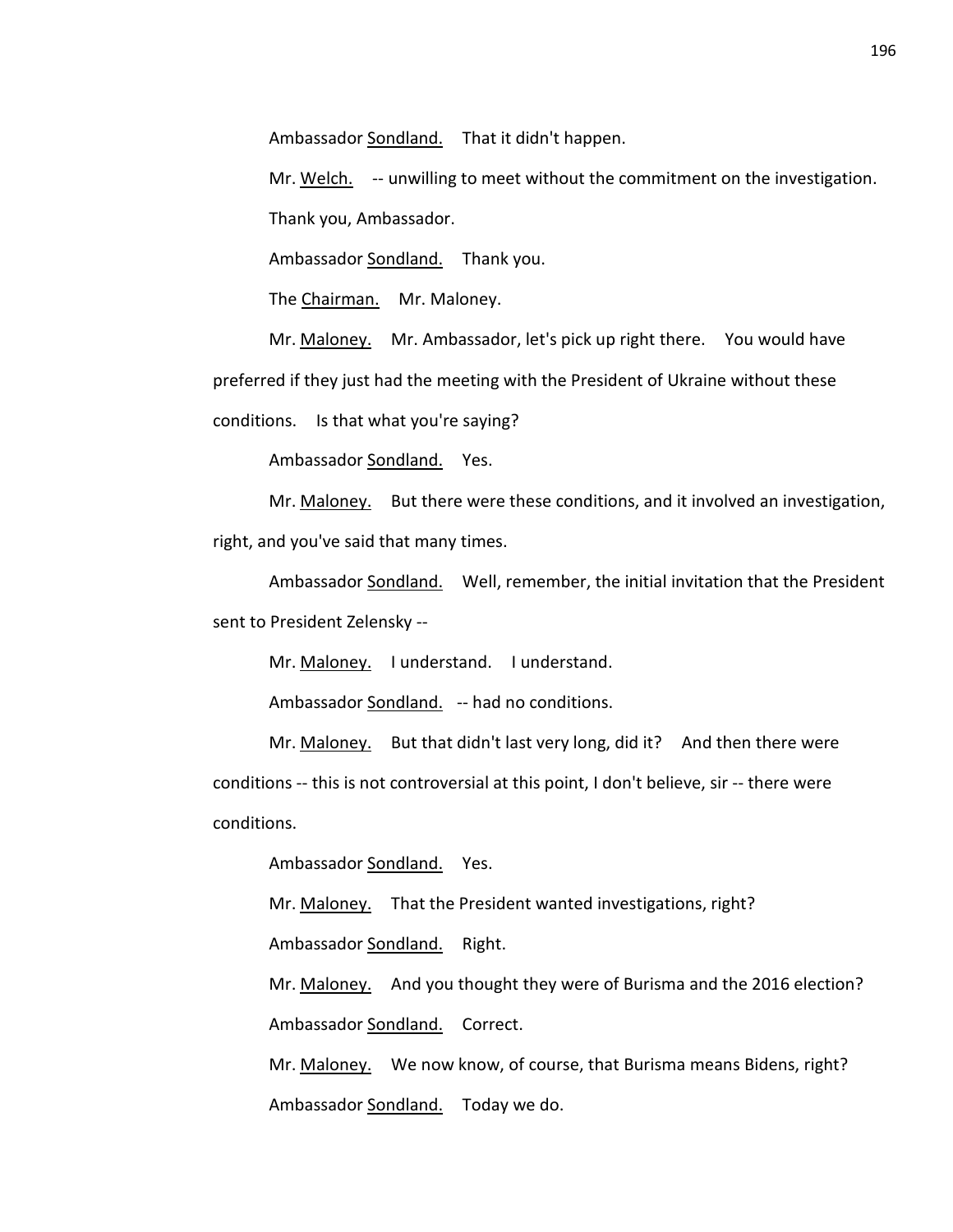Mr. Maloney. And we can probably from today until the end of time set aside any confusion that when somebody is asking for an investigation of Burisma over the summer what they really meant was Bidens, right?

Ambassador Sondland. With 20/20 hindsight, yes.

Mr. Maloney. Right, with hindsight.

And, of course, on the day after the President's famous call, you're having lunch with David Holmes, we've covered this, and he overhears your conversation. And I know you said you have no reason to dispute what Mr. Holmes said, and I think you said you wouldn't have any reason to think you didn't speak about investigations with the President.

The President raised investigations with you, right?

Ambassador Sondland. Correct.

Mr. Maloney. On the 26th?

Ambassador Sondland. Correct.

Mr. Maloney. And we now know, of course, that was about the Bidens and Burisma and 2016, right? I mean, I know you didn't know that at the time, that's your testimony, but we now know that, right?

Ambassador Sondland. I understood it meant to mean Burisma.

Mr. Maloney. Mr. Holmes says you said Bidens right after that, but I don't know you don't recall that, right?

Ambassador Sondland. That's correct.

Mr. Maloney. Do you dispute it?

Ambassador Sondland. I do.

Mr. Maloney. Okay. But you don't recall it. But we know that that's what the President meant, right? And you do confirm that he wanted to talk about investigations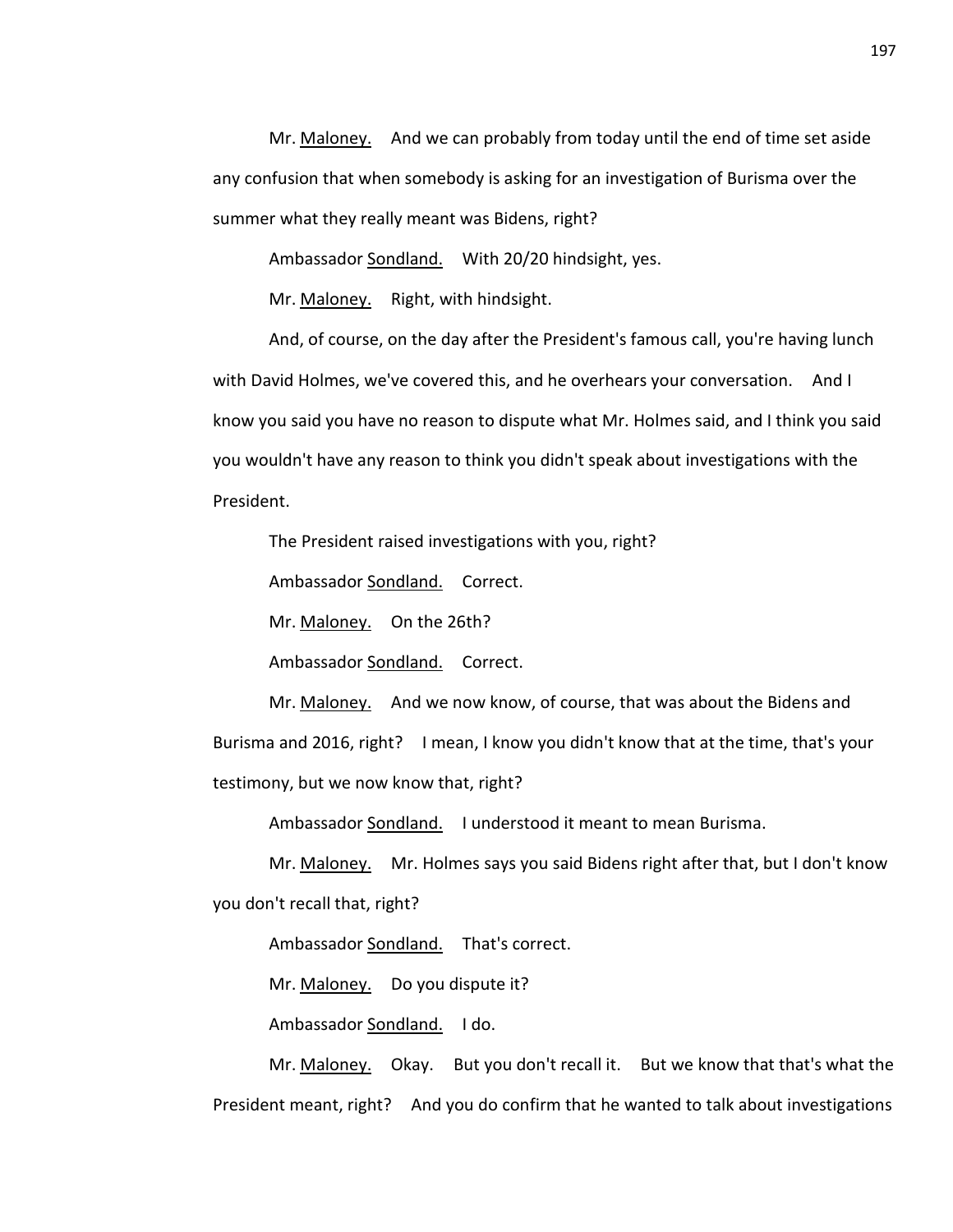with you.

Ambassador Sondland. Well, now with the complete picture --

Mr. Maloney. I understand.

Ambassador Sondland. -- what he said 24 hours before, yes --

Mr. Maloney. I understand.

Ambassador Sondland. -- it makes sense.

Mr. Maloney. And you've said it's wrong to investigate political opponents.

We've agreed on that today, haven't we, sir?

Ambassador Sondland. Yes.

Mr. Maloney. And yet, of course, that's what we know the President was asking for.

Let me ask you something. Who would have benefited from an investigation of the President's political opponents?

Ambassador Sondland. I don't want to characterize who would have and who would not have.

Mr. Maloney. I know you don't want to, sir. That's my question. Would you answer it for me?

Ambassador Sondland. Restate your question.

Mr. Maloney. Who would benefit from an investigation of the President's

political opponent?

Ambassador Sondland. Well, presumably that -- the person who asked for the investigation.

Mr. Maloney. Who was that?

Ambassador Sondland. If the President asked for the investigation, it would be he.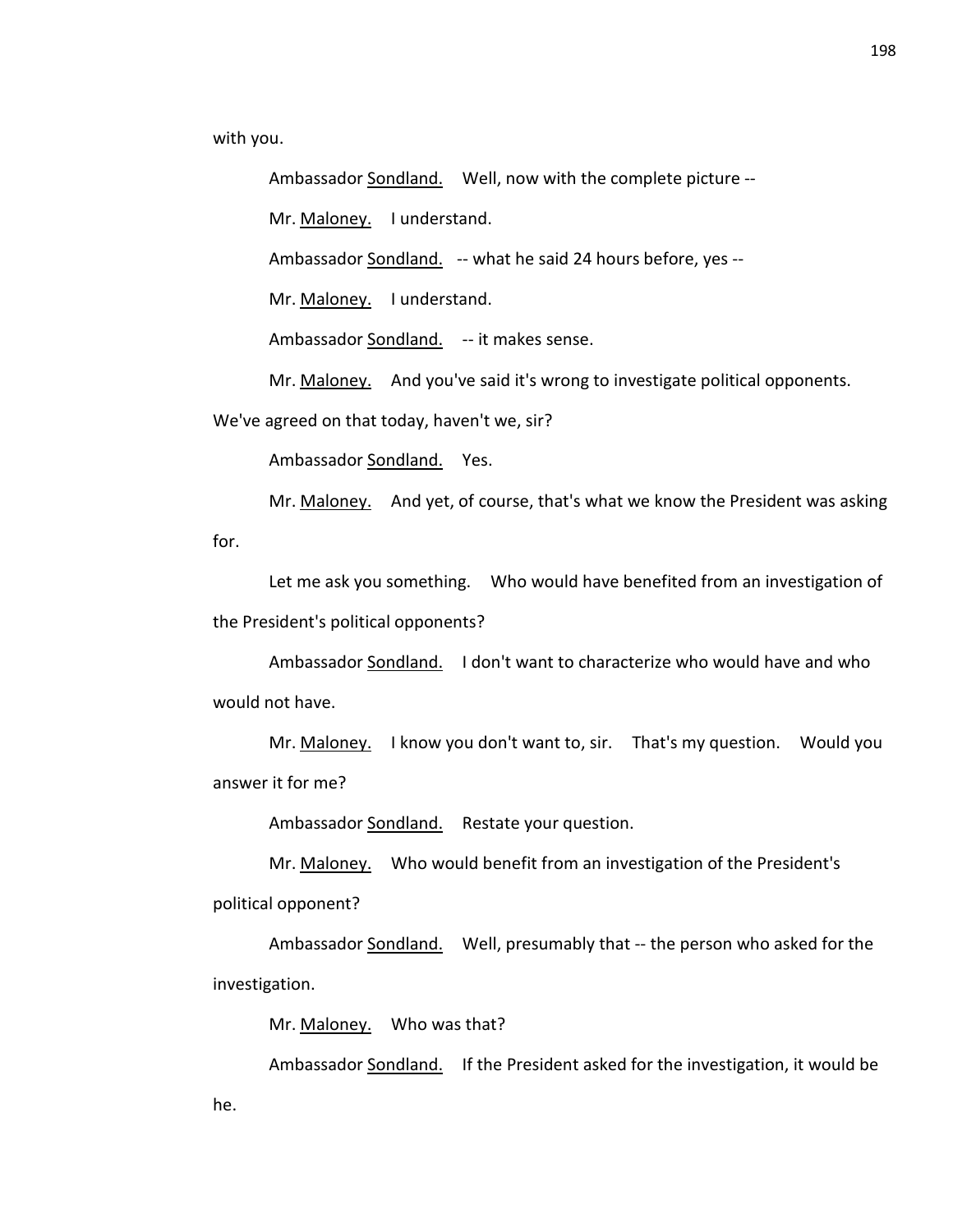Mr. Maloney. Well, it's not a hypothetical, is it, sir? We just went around this track, didn't we? The President asked you about investigations. He was talking about the Bidens. When he asked you about the Biden investigation, who was he seeking to benefit?

Ambassador Sondland. He did not ask me about the Biden investigation.

Mr. Maloney. When he asked you about investigations --

Ambassador Sondland. I've said that about 19 times, Mr. Maloney.

Mr. Maloney. Sir. Sir. We just went through this. When he asked you about investigations, which we all agree now means the Bidens -- we just did this about 30 seconds ago, right? It's a pretty simple question, isn't it? I guess I'm having trouble why you can't just say --

Ambassador Sondland. When he asked about investigations, I assumed he meant --

Mr. Maloney. I know what you assumed.

Ambassador Sondland. -- the company, Burisma.

Mr. Maloney. But who would benefit from an investigation of the Bidens? Ambassador Sondland. They're two different questions. Are you --

Mr. Maloney. I'm just asking you one. Who would benefit from an investigation of the Bidens?

Ambassador Sondland. I assume President Trump would benefit.

Mr. Maloney. There we have it, see. Didn't hurt a bit, did it? Didn't hurt a bit.

But let me ask you something --

Ambassador Sondland. Mr. Maloney --

Mr. Maloney. Hold on, sir.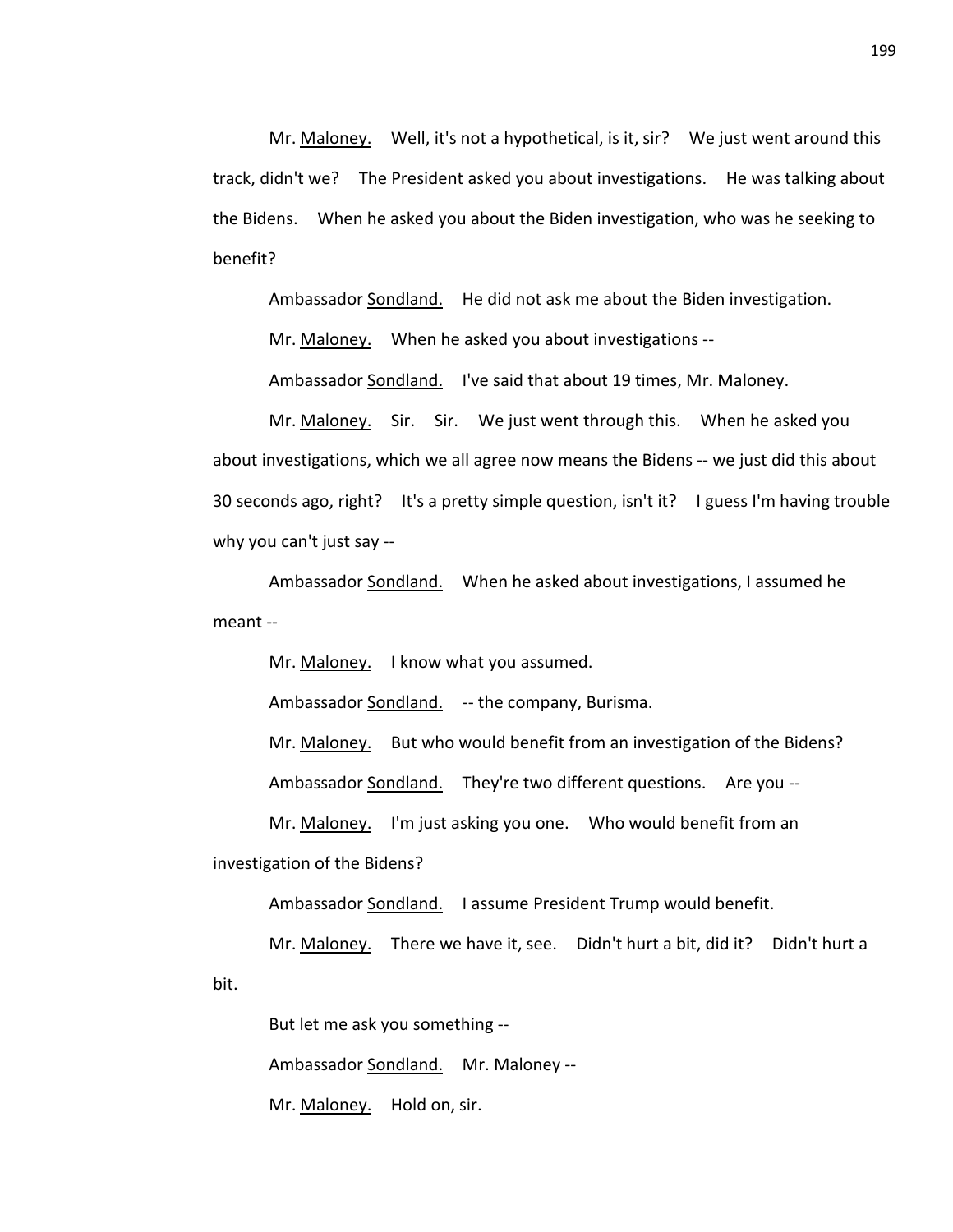Ambassador Sondland. -- excuse me. I've been very forthright, and I really resent what you're trying to do.

Mr. Maloney. Fair enough. You've been very forthright. This is your third try to do so, sir. Didn't work so well the first time, did it? We had a little declaration come in after, you remember that? And now we're in here a third time, and we've got a doozy of a statement from you this morning. There's a whole bunch of stuff you don't recall.

So all due respect, sir, we appreciate your candor, but let's be really clear on what it took to get it out of you.

So my question is, when the President is putting pressure on the Ukrainians, withholding a meeting, to get this investigation that you and I agree would benefit him politically, what kind of position does that put the Ukrainians in, sir?

Ambassador Sondland. A terrible position.

Mr. Maloney. A terrible position. Why?

Ambassador Sondland. Why does it put them in a terrible position?

Mr. Maloney. Why?

Ambassador Sondland. Well, obviously, they're not receiving ultimately what they thought was coming to them, and they're put in a position that jeopardizes their security.

Mr. Maloney. A position that jeopardizes their security, and they're being asked to do an investigation to help their security, essentially, that would benefit the President politically.

In other words, you might say they're being asked to give him a personal benefit in exchange for an official act. Is that a fair summary?

Ambassador Sondland. In your hypothetical, that's correct.

Mr. Maloney. It's not a hypothetical, sir. This is real life. Were they asked to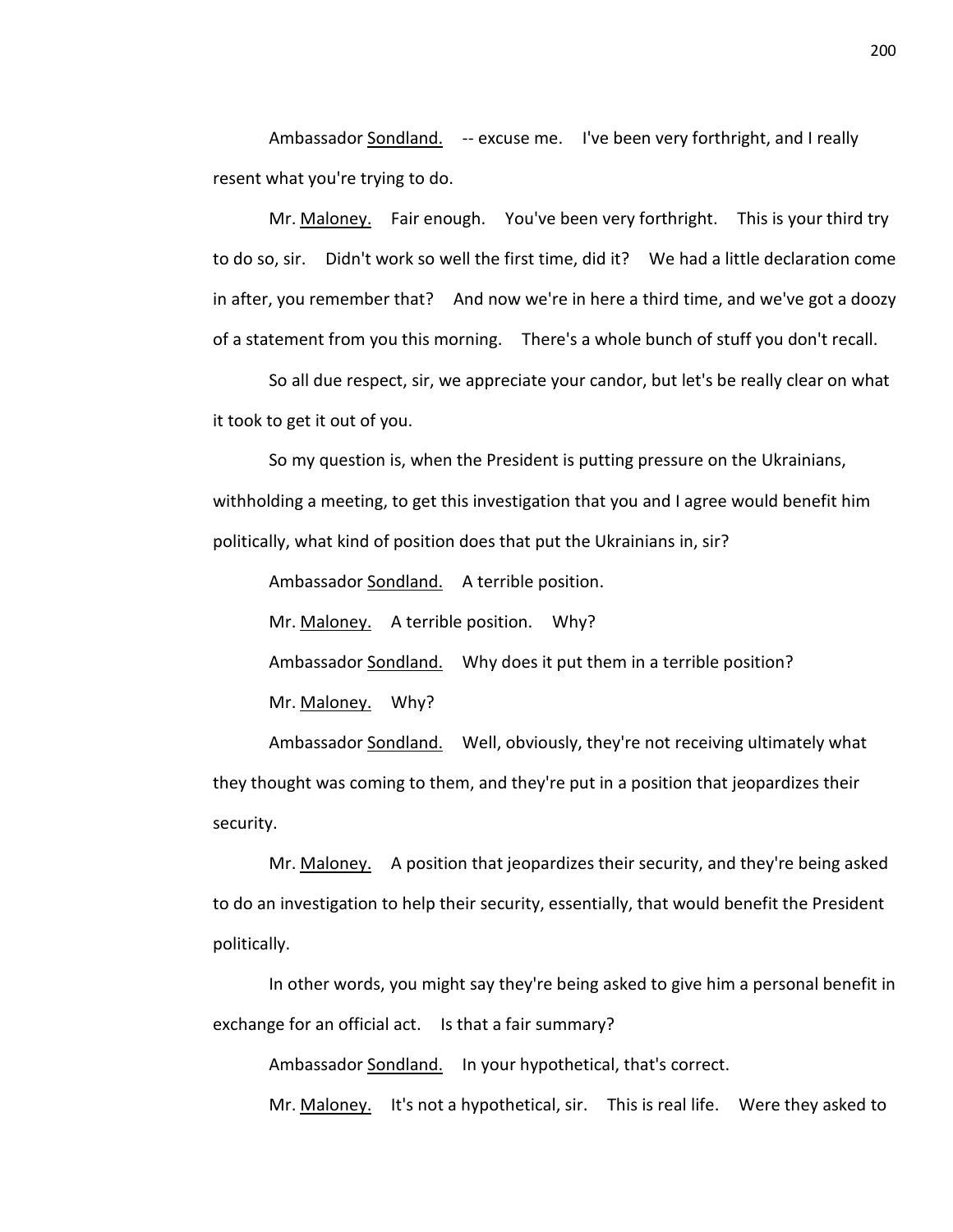give him a personal benefit --

Ambassador Sondland. By whom?

Mr. Maloney. -- in exchange for an official act?

Ambassador Sondland. Sir, I am not going to go around in circles with you. Please be clear about what you're asking me.

Mr. Maloney. My time has expired, sir. Thanks for your appearance.

The Chairman. Mrs. Demings.

Mrs. Demings. Good afternoon, Ambassador. It's good to see you again.

Ambassador Sondland. Thank you.

Mrs. Demings. Do you have any knowledge of a possible meeting on or around May 7th involving then President-elect Zelensky and several of his aides to discuss how to handle pressure from President Trump and Mr. Giuliani about investigating the Bidens?

Ambassador Sondland. I don't recall such a meeting.

Mrs. Demings. You don't recall such a meeting? You don't recall hearing anything about such a meeting --

Ambassador Sondland. Again --

Mrs. Demings. -- if you don't have firsthand knowledge?

Ambassador Sondland. Well, if I don't have -- if I don't have records, schedules.

I don't -- right now I don't recall anything about such a meeting.

Mrs. Demings. Ambassador, in the May --

Ambassador Sondland. Was this a meeting among the Ukrainians?

Mrs. Demings. This was a meeting among the Ukrainians involving then President-elect Zelensky, so this would have been early on in his Presidency, with several aides to discuss how to handle pressure from President Trump and Mr. Giuliani about investigating the Bidens.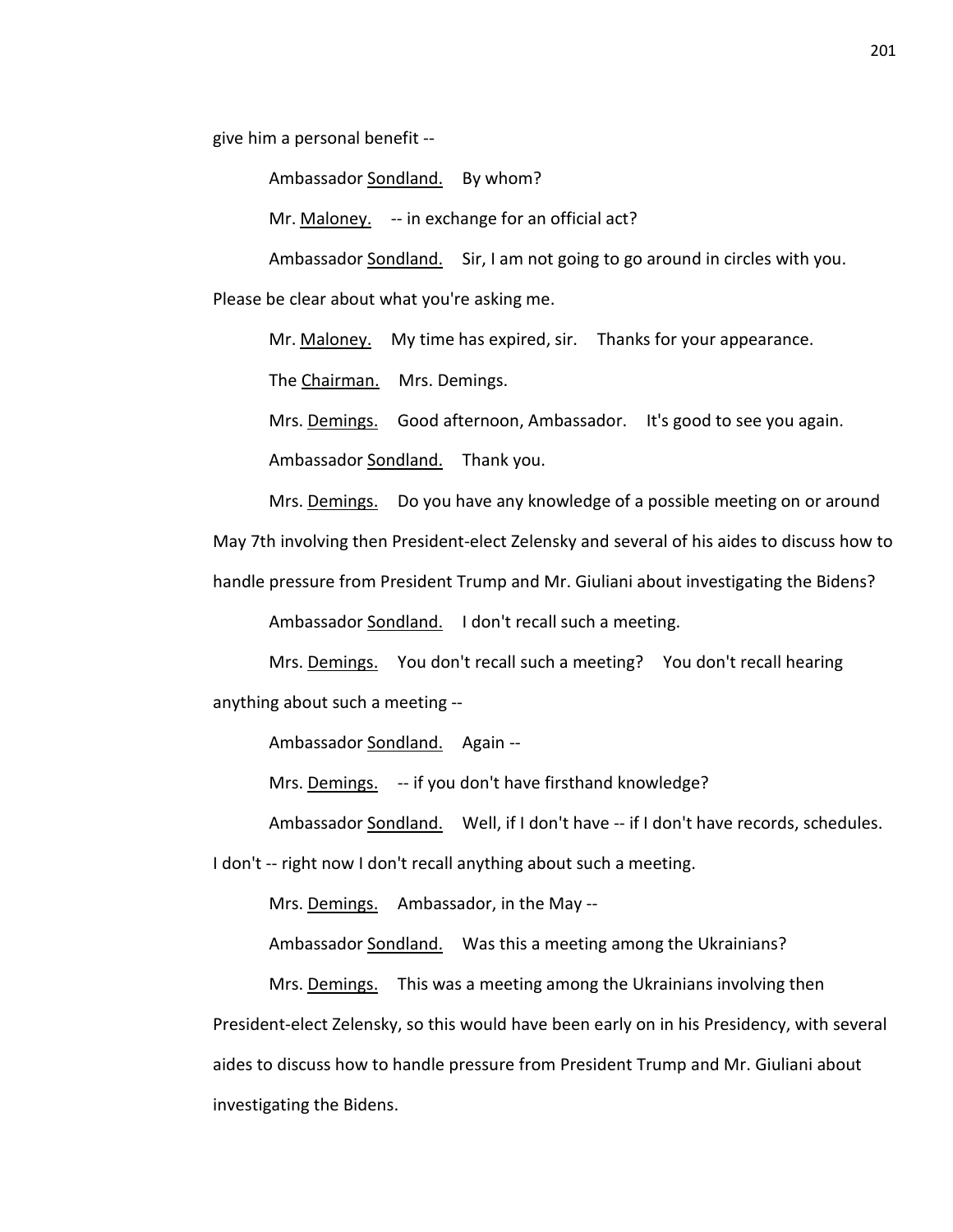Ambassador Sondland. Yeah, I don't recall such a meeting.

Mrs. Demings. You don't remember that.

Ambassador, in the May -- I believe it was the May 23rd meeting, you talked about how the President categorized Ukraine, what he thought about Ukraine. I believe that meeting was on May 23rd. Did you ever hear President Zelensky relay any concerns about you about how he felt about how the United States viewed him, whether he was being taken seriously, or any concerns about being used as a tool for political reasons?

Ambassador Sondland. Well, I saw that in an email from Ambassador Taylor. We obviously tried to relay to President Zelensky the glass-half-full version of how the United States felt about Ukraine, not the glass-half-empty version, which is: We're here for you, we support you, and we're trying very hard to get you the meeting with President Trump.

Mrs. Demings. So after hearing that from Ambassador Taylor, you relayed -- you tried to reassure President Zelensky that America was truly on their side. Is that what you just said?

Ambassador Sondland. I think we've been trying to assure President Zelensky throughout his entire -- his entire term as the President.

Mrs. Demings. Ambassador, I know you said you don't quite remember exactly when you came to the realization that Burisma actually meant Bidens. But back on May 6th, when asked about a news report about the role of former Vice President's son on Burisma, President Trump told FOX News that it was, and I quote, "a major scandal, major problem."

On May 9th, The New York Times reported that Rudy Giuliani planned to travel to Ukraine and, quote, "shortly to meet with President Zelensky to urge him to pursue the 2016 election and the involvement of Hunter Biden in Burisma," unquote.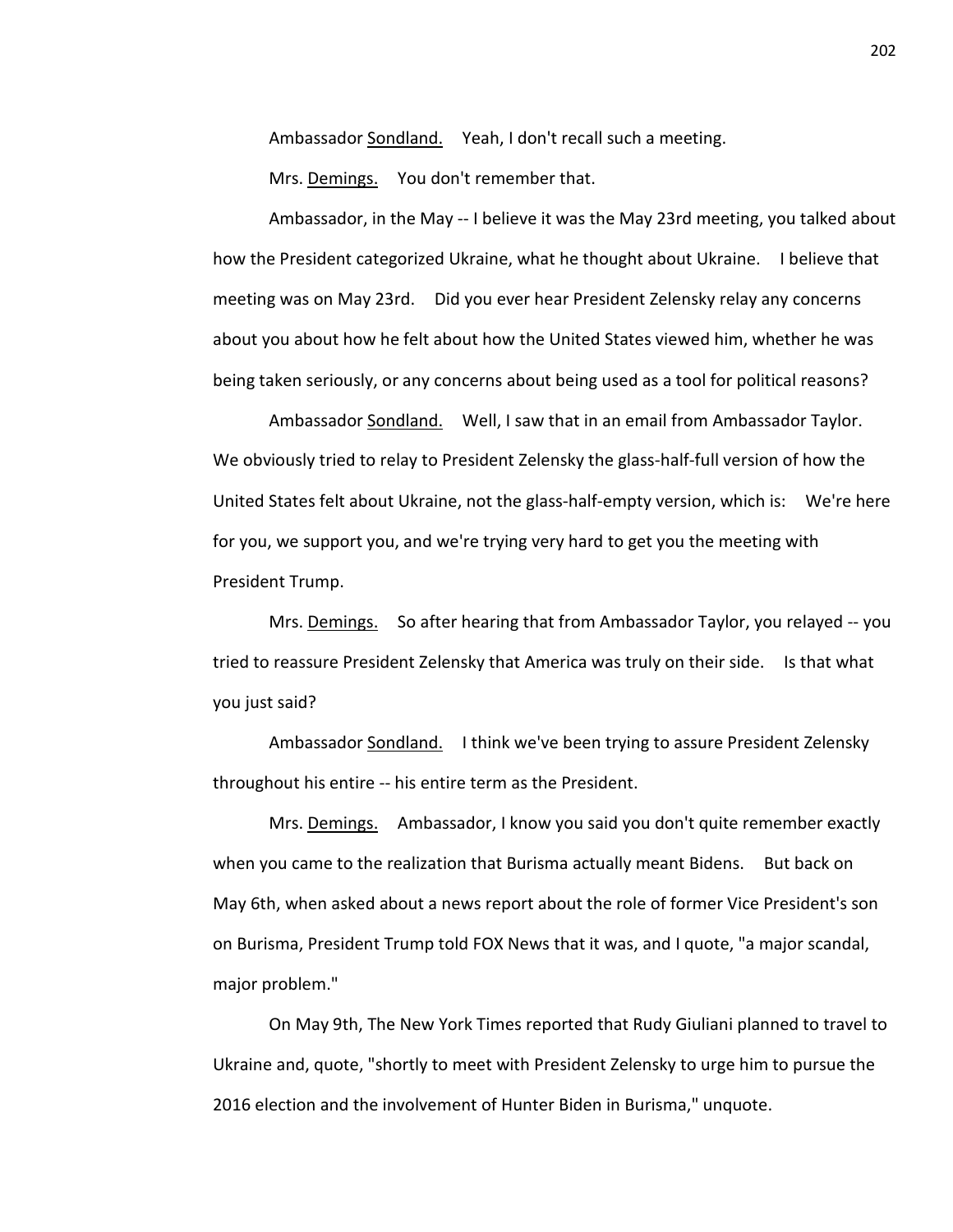Are you saying that you did not realize at that time -- we're talking about on May 9th of this year -- that Mr. Giuliani wanted to urge President Zelensky to pursue the 2016 election and the involvement of Hunter Biden of Burisma?

Ambassador Sondland. I do now, but I did not then.

Mrs. Demings. You did not know that. And I believe you said earlier that you did not pay any attention or much attention at all to any of the numerous news reports of the person you were directed by the President to work with when he was on television over and over and over again talking about Hunter Biden and Burisma.

Ambassador Sondland. No, I did not.

Mrs. Demings. On September 9th, in a text from Ambassador Taylor, he said something to the effect: Are we now saying that aid is tied to investigations? And I believe you text back: Call me. Then you had a conversation with President Trump, and President Trump said something to the effect that there is no quid pro quo.

Do you know what prompted him to say that? You asked him what do you want, and he goes directly to there is no quid pro quo, as opposed to going directly to the list of things that he wanted. What prompted him to use that term?

Ambassador Sondland. I have no clue.

Mrs. Demings. Did you discuss your conversation or your text from Ambassador Taylor with President Trump before he made that statement?

Ambassador Sondland. I did not. I asked a very open-ended question: What do you want from Ukraine?

Mrs. Demings. And you remember that directly, although there are several other conversations that you cannot recall because you don't have your notes or your documents or your emails or other information. But you remember that call specifically, exactly what the President said to you in response to your question about, what do you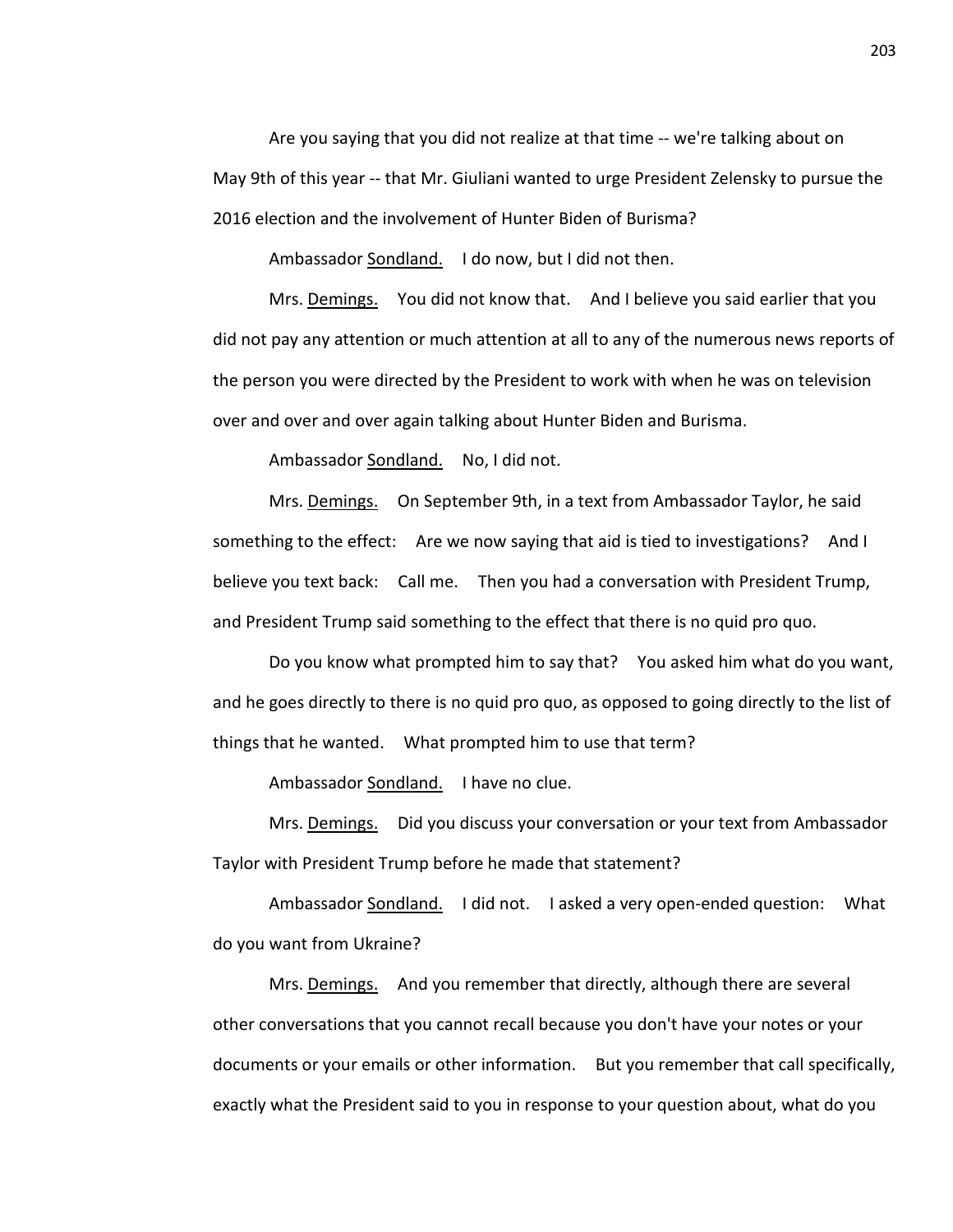want? Why is that?

Ambassador Sondland. I remember the first girl I kissed. I mean, I remember -- Mrs. Demings. You kissed -- well, I won't say that, but anyway.

Ambassador Sondland. I remembered that conversation because, as I said, it was a pretty intense, short conversation.

Mrs. Demings. And tell me again about the conversation you had at the restaurant that was overheard by Mr. Holmes, because that was a conversation with the President. Tell me about that conversation with the President. What was said on the phone?

Ambassador Sondland. Again, I don't remember the specifics. I'm being guided by what Mr. Holmes testified to. I said I didn't dispute the basic, you know, subject of the conversation. As I said, we were talking primarily about A\$AP Rocky. That was a completely unrelated matter.

And I think the President may have brought up, you know, how'd it go with Zelensky or is he going to do the investigations, which we'd been talking about for weeks.

And then, as I said, I dispute the -- Mr. -- is it Mr. Holmes' characterization of what I said afterwards.

Mrs. Demings. Thank you, Ambassador.

Mr. Chair, I yield back.

The Chairman. Mr. Krishnamoorthi.

Mr. Krishnamoorthi. Good afternoon, Ambassador.

I'm just going to pick up on that September 9th conversation, in which the President allegedly said: I want nothing, I don't want a quid pro quo.

I presume that on this September 9th conversation the President did not mention that that was the same day that we launched a congressional investigation into whether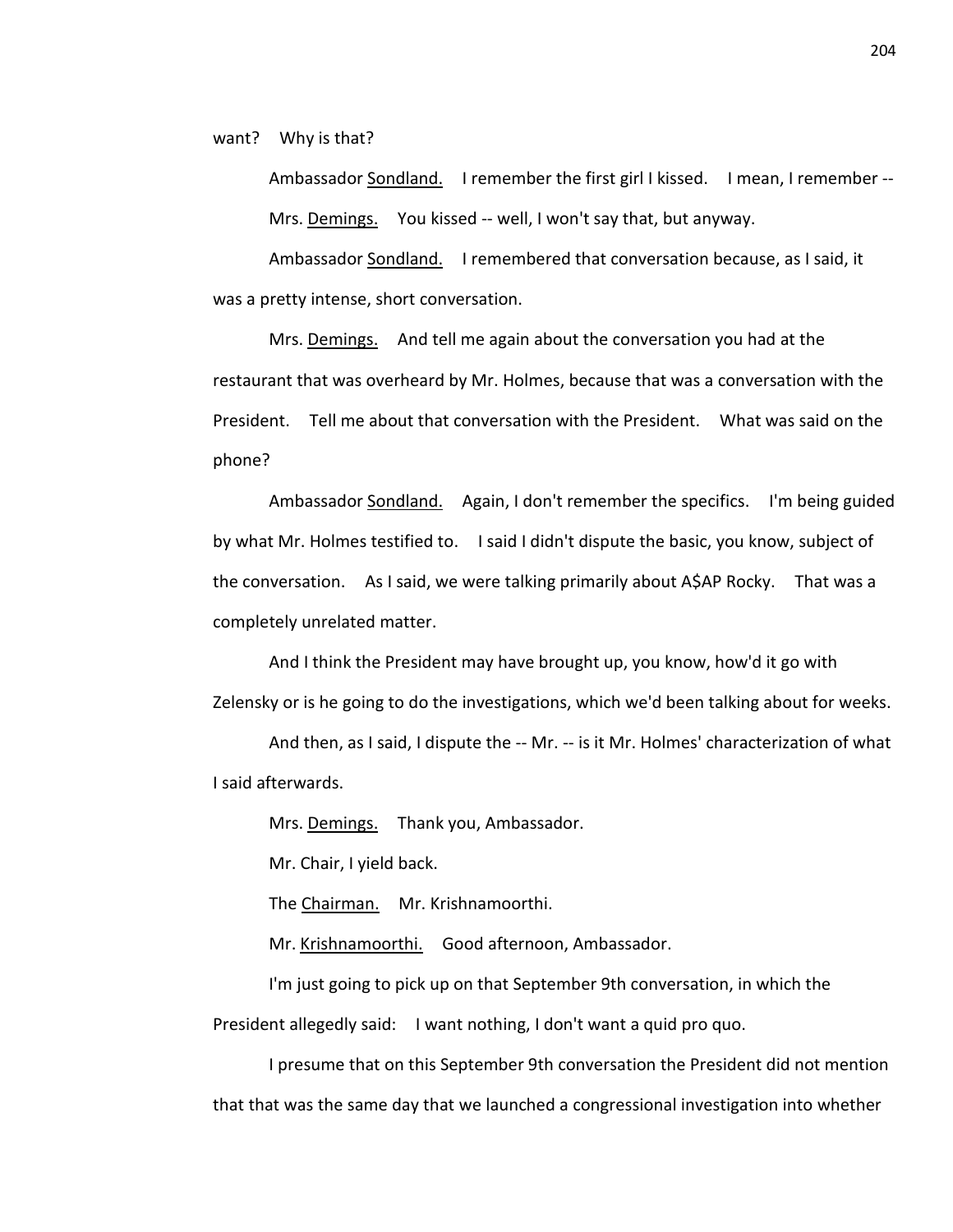there was a quid pro quo. Did he say that to you?

Ambassador Sondland. Again, I know all of that today, but he did not -- we didn't have time to talk about things like that.

Mr. Krishnamoorthi. And I presume he also didn't mention the whistleblower complaint that also alleged that there was a quid pro quo that day.

Ambassador Sondland. He did not.

Mr. Krishnamoorthi. Okay. So you can't rule out the possibility that the reason why he started talking that way on that day is because of the congressional investigation?

Ambassador Sondland. I can't rule that out.

Mr. Krishnamoorthi. You know, the inauguration of President Zelensky was on May 20th, correct?

Ambassador Sondland. Correct.

Mr. Krishnamoorthi. As you stated, you attended this inauguration with Senator Johnson, Secretary Perry, Lieutenant Colonel Vindman, and others, right?

Ambassador Sondland. Correct.

Mr. Krishnamoorthi. But Vice President Pence was supposed to originally attend that, correct?

Ambassador Sondland. I believe so.

Mr. Krishnamoorthi. We learned from Jennifer Williams, a witness who testified, that it was at the President's direction on May 13th that the Vice President not attend. She said, quote, that according to the Vice President's chief of staff, the President determined that the Vice President would not go.

Do you know why the Vice President did not attend the inauguration?

Ambassador Sondland. No clue.

Mr. Krishnamoorthi. I want to point to a New York Times article from last week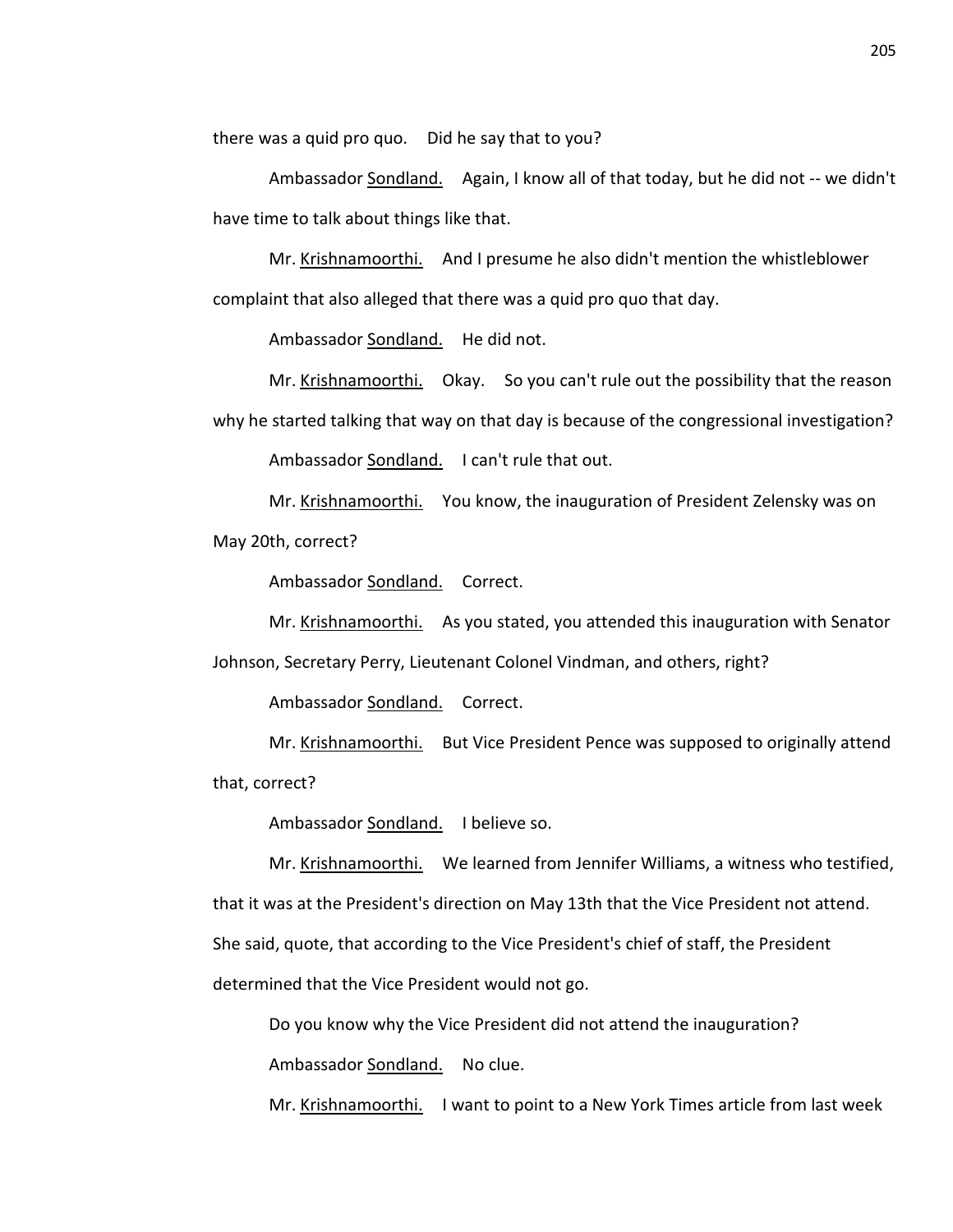that says that Lev Parnas' attorney -- you've heard of this gentlemen, Lev Parnas, an associate of Rudy Giuliani?

Ambassador Sondland. Only what I've read very recently.

Mr. Krishnamoorthi. He was recently indicted?

Ambassador Sondland. Yeah.

Mr. Krishnamoorthi. Mr. Parnas told a representative of the incoming government, the Zelensky government, that it had to announce an investigation into Trump's political rival, Joseph R. Biden, and his son, or else Vice President Mike Pence would not attend the swearing in of the new President and the United States would freeze aid.

Did the Vice President not attend possibly because this investigation had not yet been initiated by the Zelensky government?

Ambassador Sondland. I have no idea.

Mr. Krishnamoorthi. You can't rule it out, right?

Ambassador Sondland. Again, I have no idea.

Mr. Krishnamoorthi. You have no basis for ruling it out, however, correct? Ambassador Sondland. All I know is that the leader of the delegation was Secretary Perry who invited me along.

Mr. Krishnamoorthi. Interestingly, Ambassador Sondland, since you came forward in these proceedings, others in the administration have tried to distance themselves from you. You know, on October 14th, Rudy Giuliani told The Washington Post that Sondland, quote, "seemed to be in charge," close quote, of the effort to get Ukrainian officials to publish -- to publicly announce investigations.

Of course that's false, correct?

Ambassador Sondland. If I had been in charge, I would have asked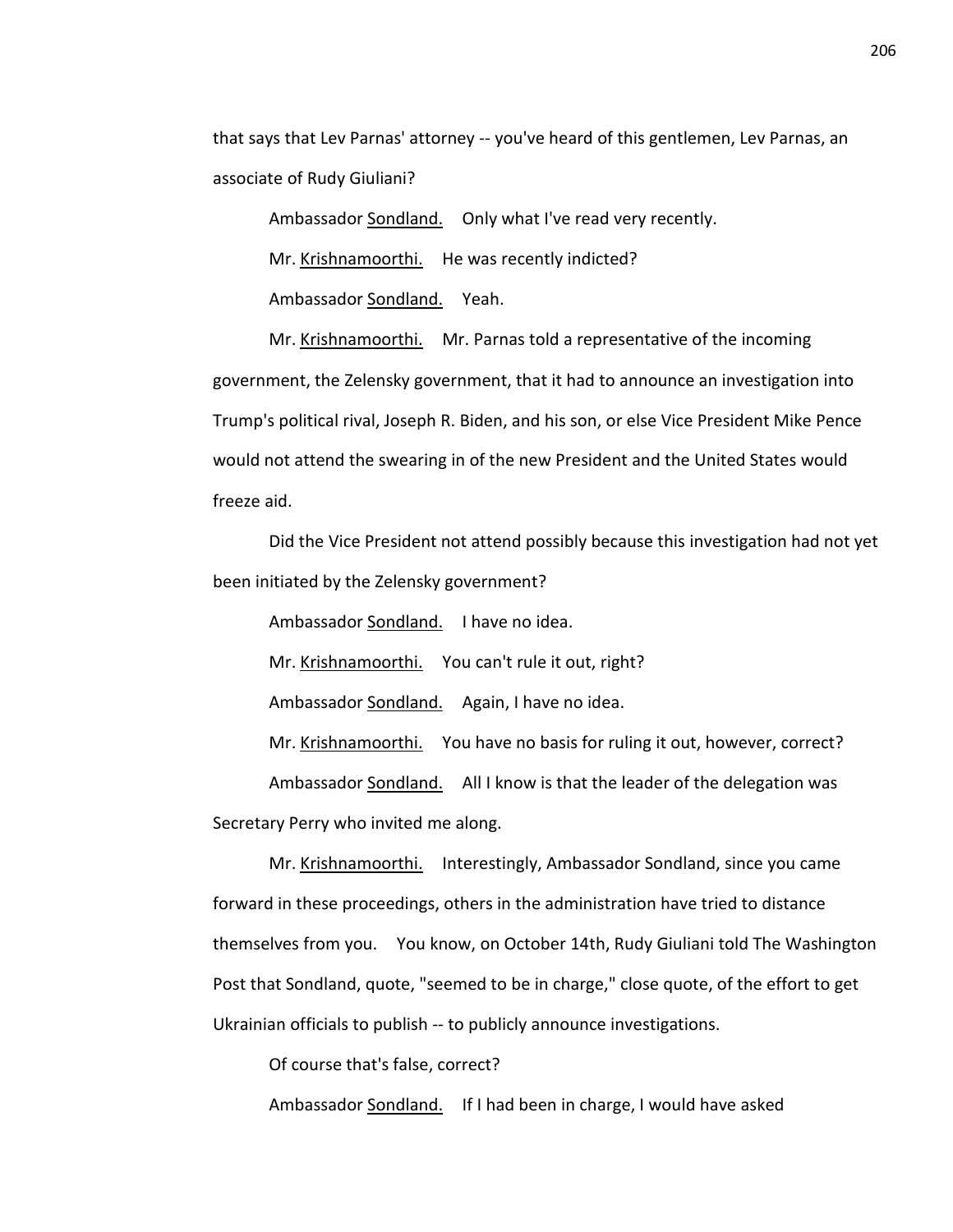President Trump to have the meeting without preconditions, and the meeting would have occurred a long time ago.

Mr. Krishnamoorthi. That's exactly right. The President is the one that wanted these investigations, as we learned later on in reading the July 25th call transcript. Isn't that right?

Ambassador Sondland. The President, through Mr. Giuliani, as conveyed through Mr. Giuliani, wanted the investigation.

Mr. Krishnamoorthi. Mr. Tim Morrison came in yesterday, and his deposition testimony as well as yesterday disparaged you too. He called you, quote/unquote, "the Gordon problem."

Ambassador Sondland. That's what my wife calls me. Maybe they're talking. Should I be worried?

Mr. Krishnamoorthi. Maybe.

You know, on October 8th of this year, the President tweeted that you are a really good man and a great American. And, of course, on November 8th, one month later, he said, "Let me just tell you, I hardly know the gentleman."

Ambassador Sondland. Easy come, easy go.

Mr. Krishnamoorthi. You know, what I'm concerned about -- you were part of the Three Amigos. But what I'm really concerned about, Ambassador Sondland, is that the President and the good folks over here, my Republican colleagues, are now casting you as the one Amigo, the one lonely Amigo they're going to throw under the bus.

But the truth is that, as you said in your opening statement, the suggestion that you were engaged in some rogue diplomacy or irregular channel of diplomacy is, quote/unquote, absolutely false. Isn't that right?

Ambassador Sondland. That's correct.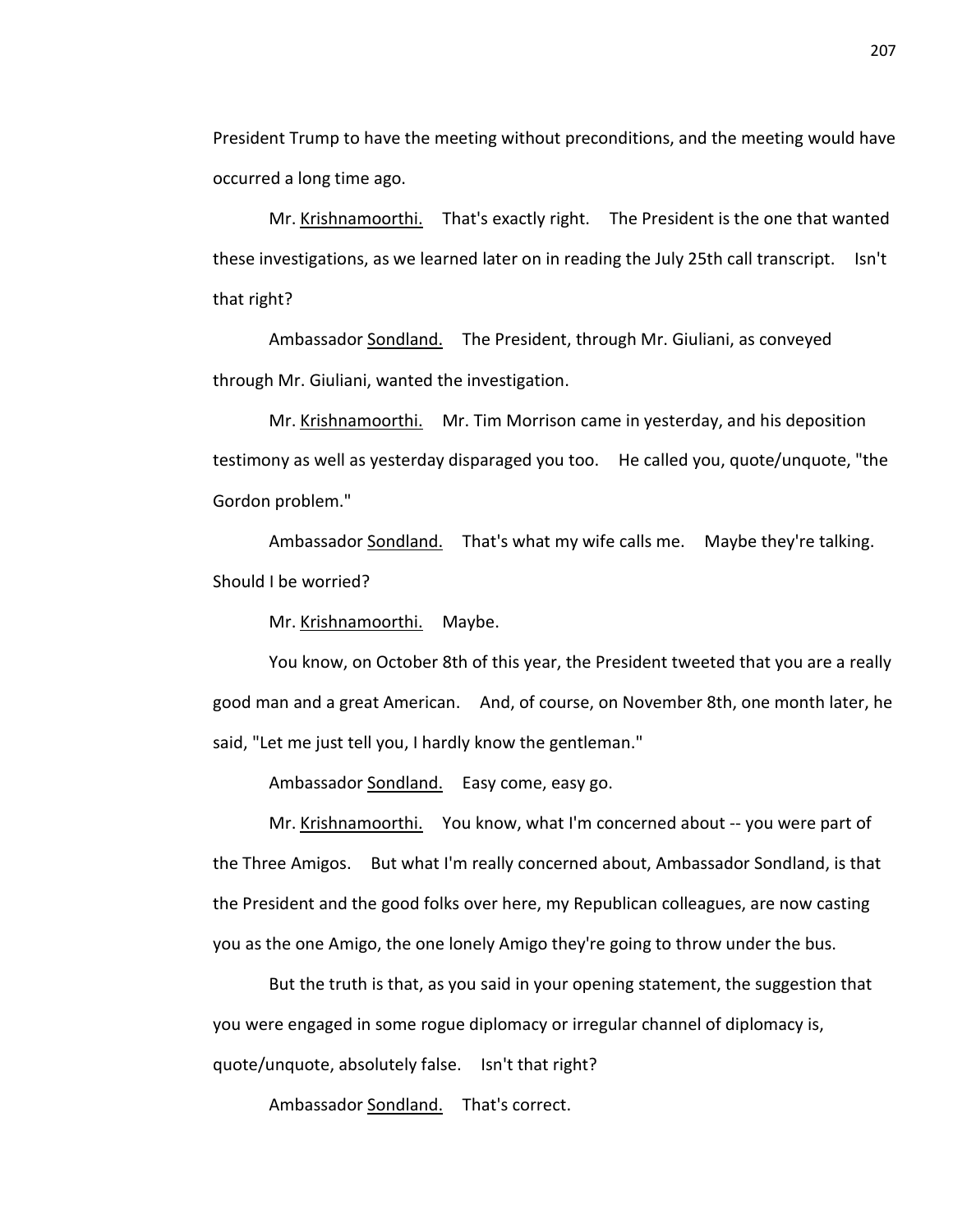Mr. Krishnamoorthi. The presumption that military aid was conditioned on investigations was based on Mulvaney's statement that we saw on the video. Isn't that right?

Ambassador Sondland. Well, I didn't have the benefit at that time of Mulvaney's statement.

Mr. Krishnamoorthi. But you would stand by the presumption that you had based on what you know now, right?

Ambassador Sondland. Correct.

Mr. Krishnamoorthi. And on September 1, when you told Andriy Yermak your presumption, which you've told us about military aid being conditioned on the investigations, you then told Mr. Morrison what you told Yermak, and Morrison did not try to dispute your presumption, correct?

Ambassador Sondland. I don't recall him disputing it. I think I went right over to him and just repeated the conversation.

Mr. Krishnamoorthi. And when you told Vice President Pence your concerns he did not dispute that as well?

Ambassador Sondland. He didn't respond. He just listened.

The Chairman. The time of the gentleman has expired.

Mr. Krishnamoorthi. And when you told Secretary Pompeo, that wasn't disputed as well?

Ambassador Sondland. I don't recall.

The Chairman. That concludes the member questioning.

Mr. Nunes, do you have any closing remarks?

Mr. Nunes. Just briefly.

Ambassador, I know you want to get on a plane, so I want to thank you for your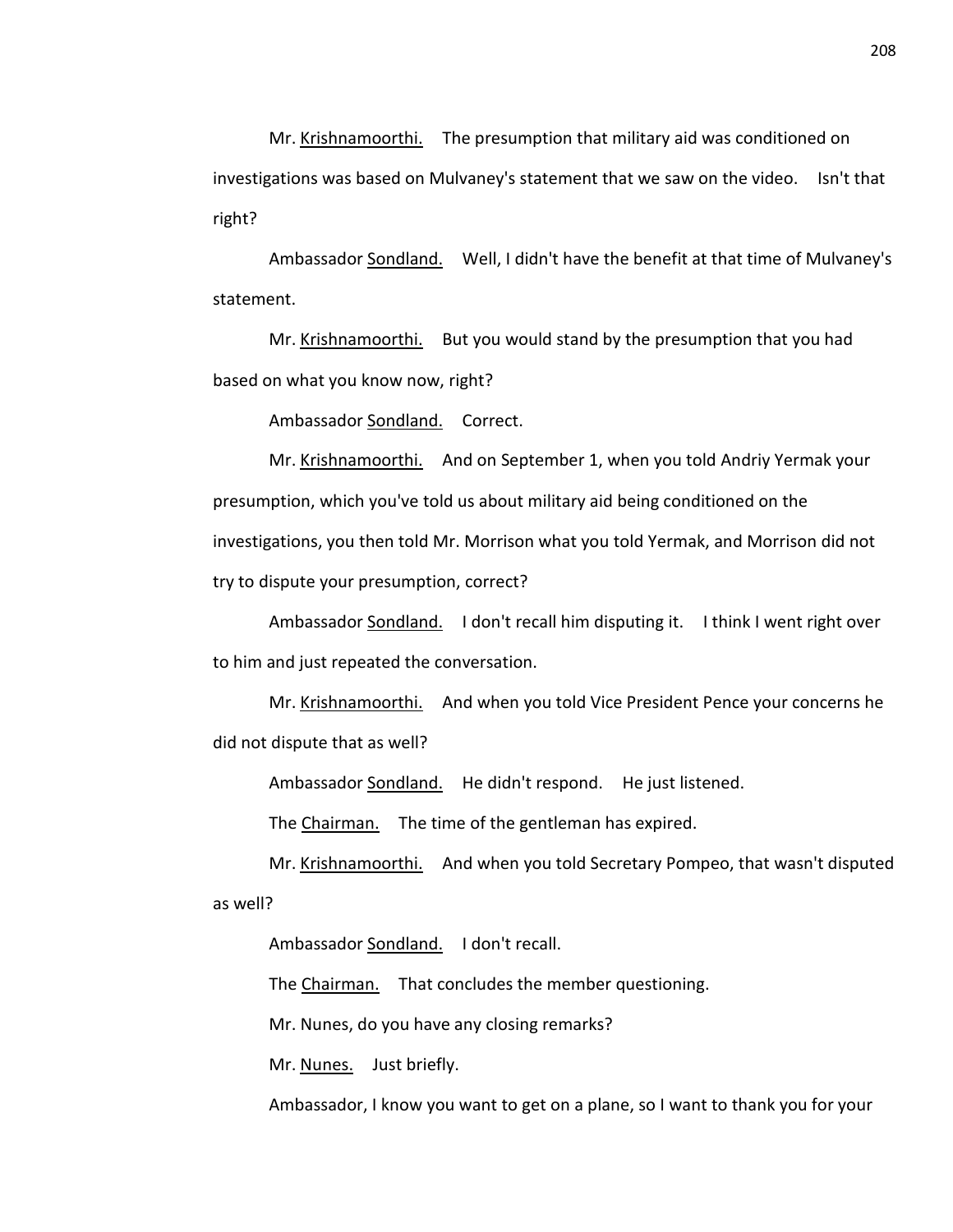indulgence today.

Once again, the American people have seen another failure of their preposterous conspiracy theory, which -- that's if their conspiracy theory doesn't change between now and our next hearing, which is in a few hours from now or another hour or so, and it keeps changing every day.

The claim, Ambassador, that you had an irregular -- you were accused of having an irregular channel, drug deals, now supposedly you're one Amigo. Nobody on this side of the aisle claimed that you were one Amigo.

Ambassador Sondland. I lost my Amigos?

Mr. Nunes. Yeah. Not from us. Not from us.

No bribes given to -- that you made any bribes to the Ukrainian people or to the Ukrainian President.

Your co-conspirator, Kurt Volker, I find it remarkable and troubling how the Democrats and their collaborators and the press have been able to vilify Ambassador Volker, who was supposed to work on these matters in Ukraine like you, Ambassador.

It was a very regular channel, and no amount of storytelling by the left and the Democrats on this dais will change that. It was the regular channel.

The testimony received today was far from compelling, conclusive, and provides zero evidence of any of the crimes that have been alleged. In fact, Ambassador Sondland testified that he presumed the temporary pause in military aid was conditioned on Ukraine carrying out the investigations the Democrats are desperate to portray as nefarious. The Democrats have, as their custom, seized on this presumption as proof they can use it against the President.

However, Ambassador Sondland testified in his deposition that when he asked President Trump what do you want from Ukraine, President Trump replied: I want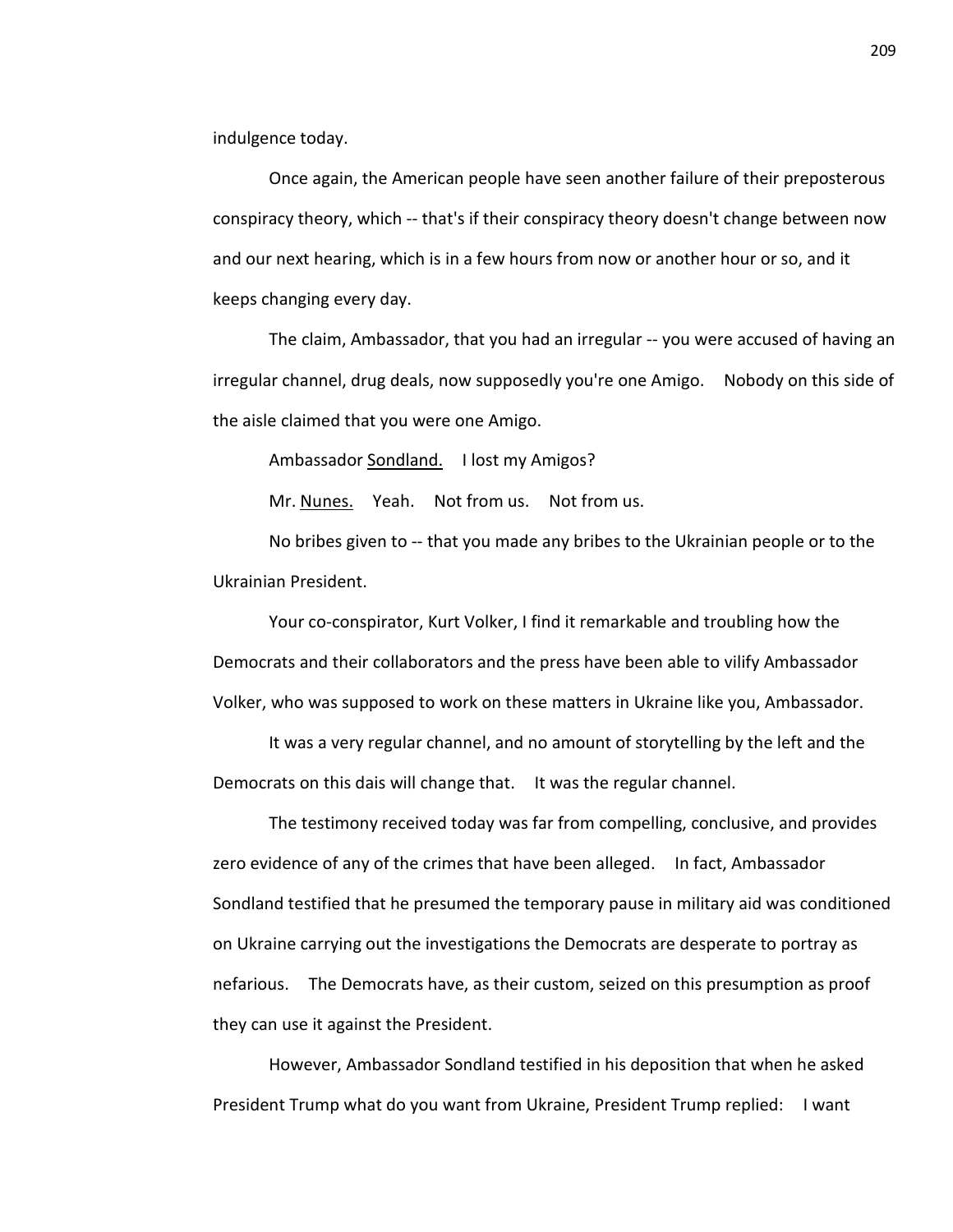nothing. There is no quid pro quo. Let me repeat, President Trump said: I want nothing. There is no quid pro quo.

This comes on the heels of the testimony by Ambassador Volker that he saw no evidence of bribery, extortion, quid pro quo, or treasonous actions. We didn't get to ask him about obstruction of justice because we didn't know that was on the table until today.

Like the President's call with President Zelensky, Democrats want the American people to believe, as one Democrat on this committee put it, that hearsay is much better than direct evidence. And I think Mr. Ratcliffe from Texas laid out the direct evidence that we have from your testimony today. Nothing we have heard establishes a claim that the President acted improperly in his dealings with Ukraine, and certainly nothing has been presented to support anything near impeachment.

In the meantime, Mr. Chair, we continue to have no answers to the questions that only you know, starting with who is the whistleblower who gave birth to this hoax, and what was the nature of his coordination with the Democrats on this committee; second, what is the full extent of Ukraine's election meddling against the Trump campaign in 2016; and finally, why did Burisma hire Hunter Biden? What did he do for them? And did his position impact any U.S. Government actions under the Obama administration? Another hearing in the books and no answers to basic three material, factual questions that we need answers to.

Yield back.

And thank you, Ambassador, for being here.

Ambassador Sondland. Thank you.

The Chairman. I thank the ranking member for his remarks.

Ambassador Sondland, thank you for your testimony today. This is a seminal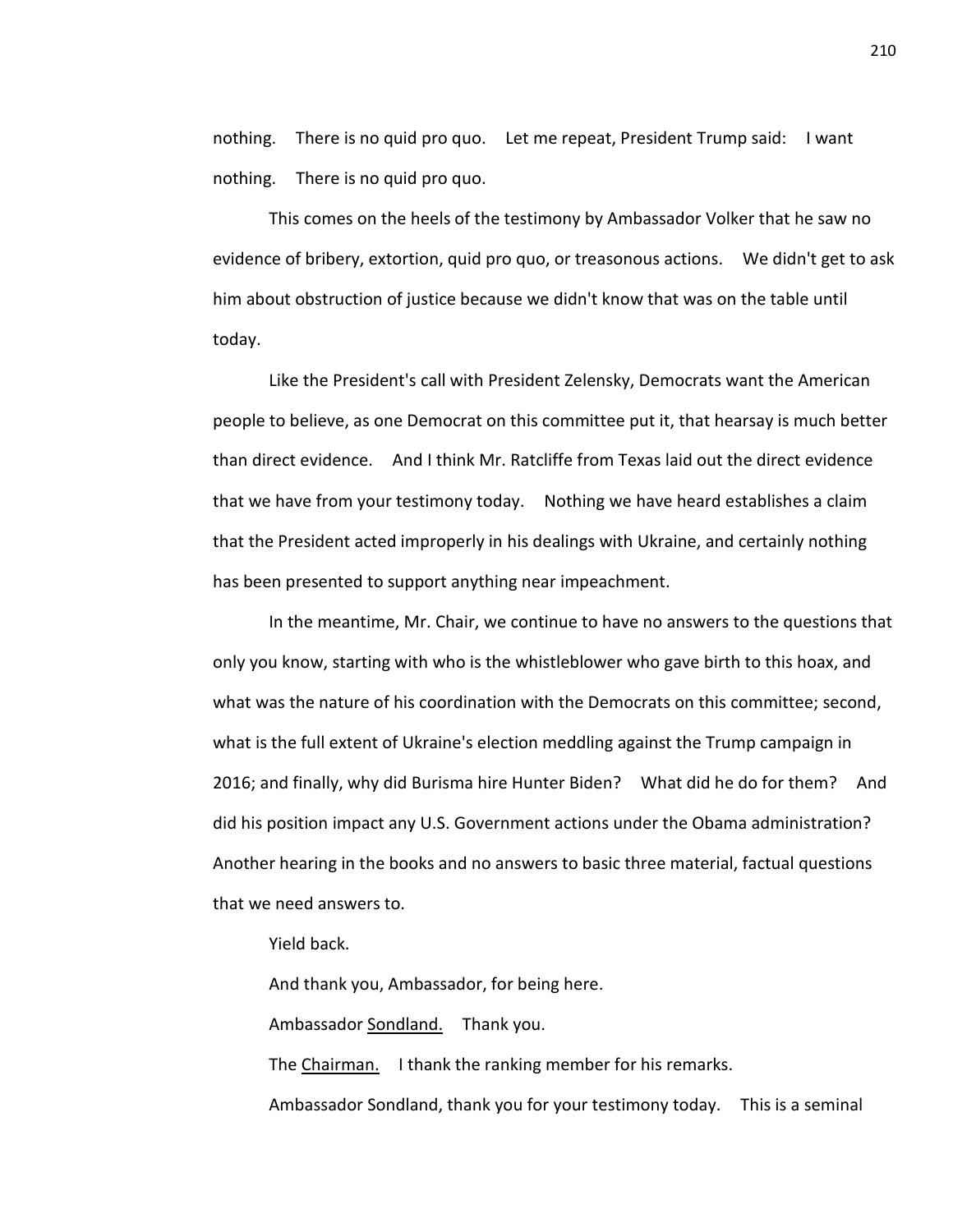moment in our investigation, and the evidence you have brought forward is deeply significant and troubling.

It's been a long hearing, and I know Americans watching throughout the country may not have had the opportunity to watch all of it, so I'm going to go through a few of the highlights. And I'm not going to try to paraphrase what you've said, I'm going to refer to your opening statement.

"We all understood that if we refused to work with Mr. Giuliani we would lose an important opportunity to cement relations between the United States and Ukraine. So we followed the President's orders."

"Mr. Giuliani's requests were a quid pro quo for arranging a White House visit for President Zelensky. Mr. Giuliani demanded that Ukraine make a public statement announcing investigations of the 2016 election, DNC server, and Burisma. Mr. Giuliani was expressing the desires of the President of the United States, and we knew that these investigations were important to the President."

Later you testified: "I tried diligently to ask why the aid was suspended, but I never received a clear answer. In the absence of any credible explanation for the suspension of aid, I later came to believe that the resumption of security aid would not occur until there was a public statement from Ukraine committing to the investigations of the 2016 election and Burisma as Mr. Giuliani had demanded. I shared concerns of the potential quid pro quo regarding the security aid with Senator Ron Johnson, and I also shared my concern with the Ukrainians."

So much for the Ukrainians didn't know. You can't have a quid pro quo unless the Ukrainians know, and you have testified today, Ambassador, the Ukrainians knew.

You further testified: "Mr. Giuliani emphasized that the President wanted a public statement from President Zelensky committing Ukraine to look into corruption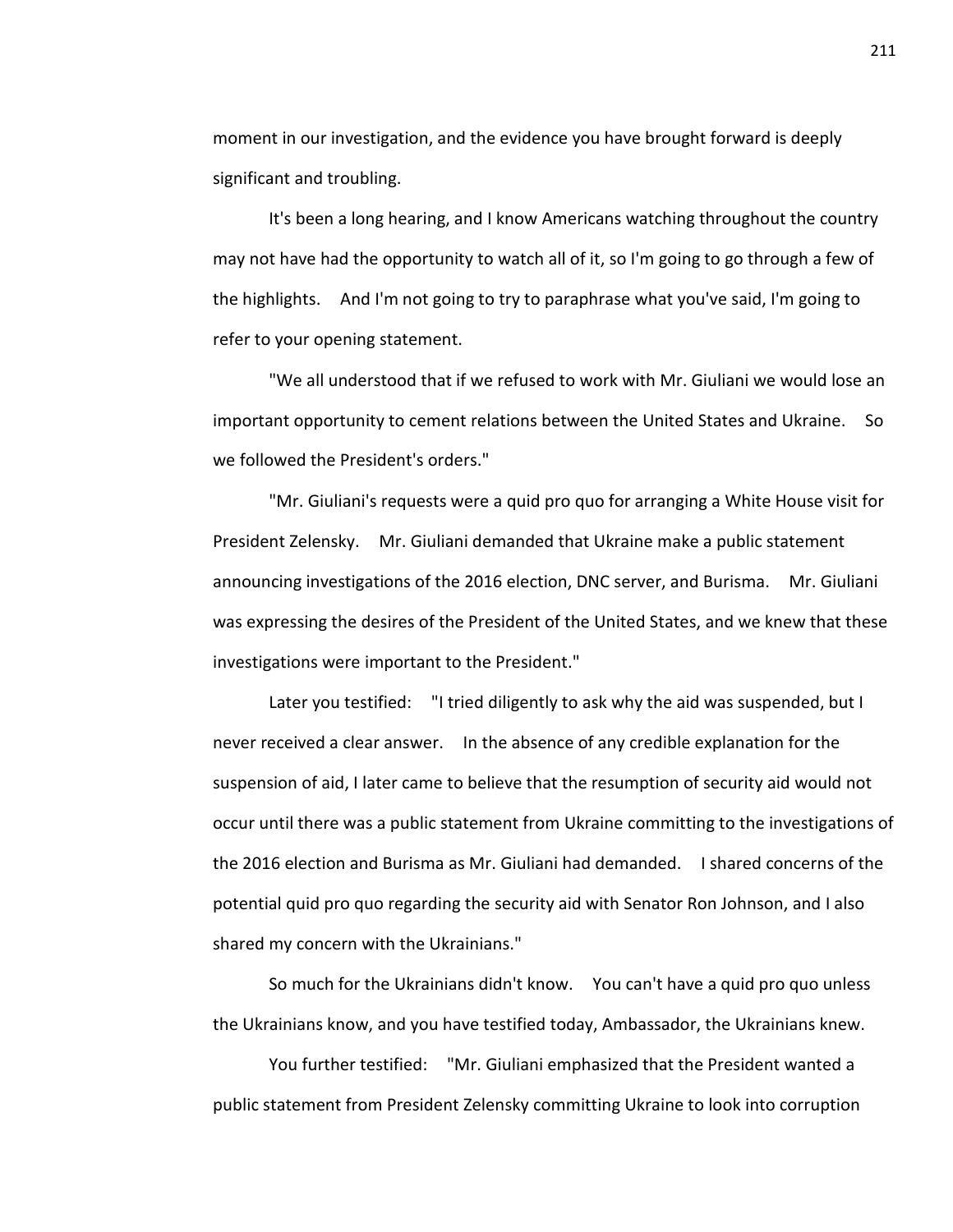issues. Mr. Giuliani specifically mentioned the 2016 election, including the DNC server and Burisma as two topics of importance to the President."

In reference to the July 10th meeting at the White House, which you attended with Ambassador Bolton and others and the Ukrainian delegation, you said: "I recall mentioning the prerequisite of investigations before any White House call or meeting."

You further testified: "Again, Mr. Giuliani's demand that President Zelensky make a public statement about investigations, I knew that the topic of investigations was important to President Trump."

You testified later: "I know that members of this committee have frequently framed these complicated issues in the form of a simple question: Was there a quid pro quo? As I testified previously, with regard to the requested White House call and White House meeting, the answer is yes. We all understood that these prerequisites for the White House call and White House meeting reflected President Trump's desires and requirements."

Later, on the subject of security aid, you testified: "In the absence of any credible explanation for the hold, I came to the conclusion that the aid, like the White House visit, was jeopardized in preparation for the September 1 meeting in Warsaw. I asked Secretary Pompeo whether a face-to-face conversation between Trump with Zelensky could help break the logjam."

And this is from an email that the State Department refuses to provide to us but you have provided to us, Ambassador. It reads: "Should we block time in Warsaw for a short pull-aside for POTUS to meet Zelensky? I would ask Zelensky to look him in the eye" -- that is the President -- "and tell him that once Ukraine's new Justice folks are in place in mid-September that Z should be able to move forward publicly with confidence on those issues of importance to POTUS and to the United States. Hopefully that will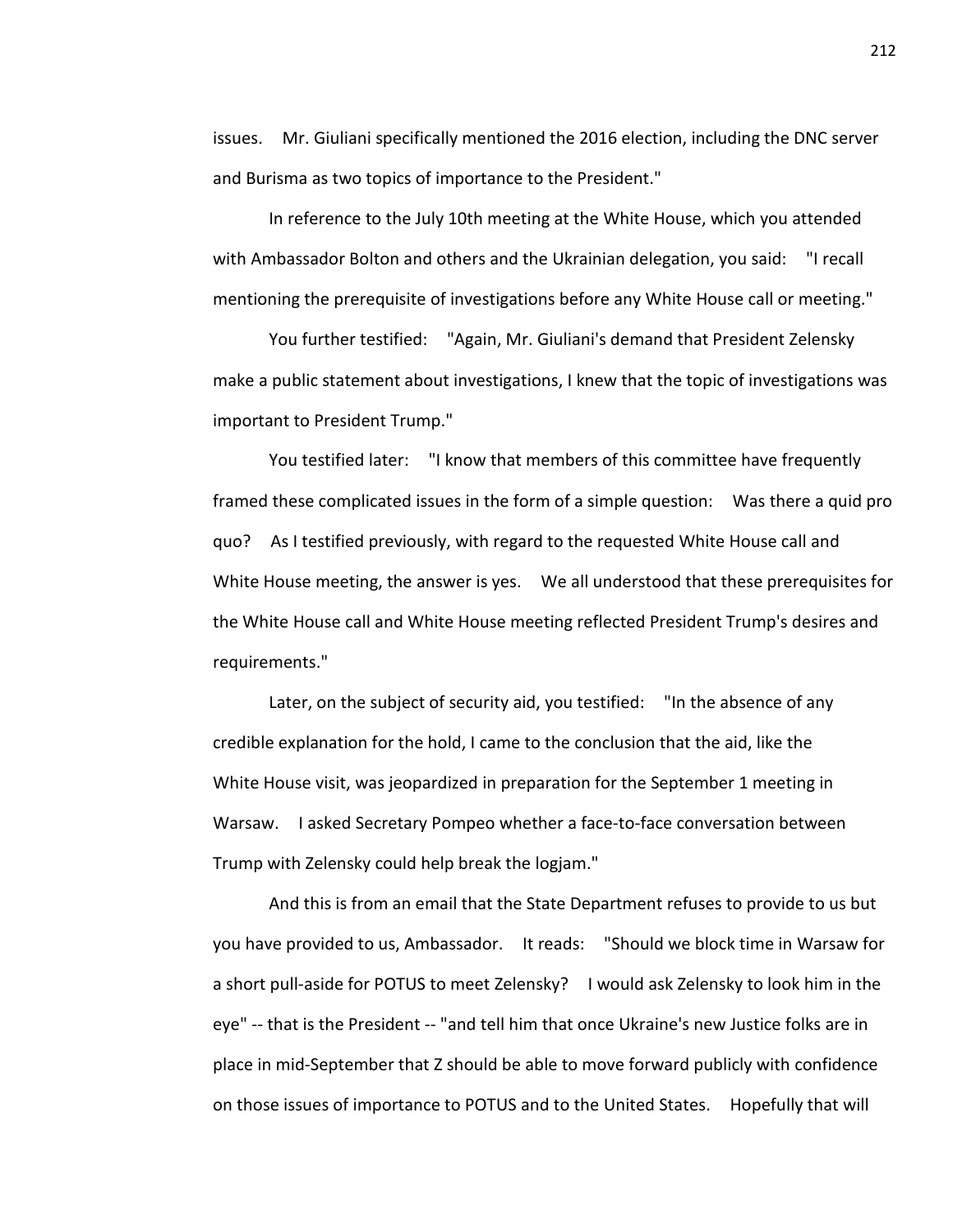break the logjam."

And Secretary Pompeo's reply: "Yes." Not, "What issues of importance to the POTUS?" Not, "What are you talking about, Ambassador Sondland?" Because Secretary Pompeo was on the July 25th phone call, he knew what issues were important to POTUS, and there were two of them, the investigation into 2016 and the DNC server and the investigation into the Bidens.

By the end of August you testified: "My belief was that if Ukraine did something to demonstrate a serious intention to fight corruption specifically addressing Burisma and the 2016 server, then the hold on military aid would be lifted. I mentioned to Vice President Pence before the meetings with Ukrainians that I had concerns that the delay in aid had become tied to the issue of investigations."

And as you testified, he gave you no response. No, "What are you talking about, Ambassador? How could that be, Ambassador? How do we clear this up, Ambassador?" He merely nodded his head or took it in.

And, of course, the record of that 25th call between President Trump and Zelensky was in the Vice President's reading book earlier.

Then you testified: "My goal at the time was to do what was necessary to get the aid released, to break the logjam. I believe that the public statement we have been discussing for weeks was essential to advancing that goal."

Now, my colleagues seem to believe -- and let me add, too, about this call you had with the President. You have confirmed today, in addition to claiming there was no quid pro quo, the President was adamant that President Zelensky had to, quote, "clear things up and do it in public." That's what you have confirmed. That is what you also told Ambassador Taylor. So he would deny there was a quid pro quo, but he was adamant that Zelensky had to, quote, "clear things up and do it in public."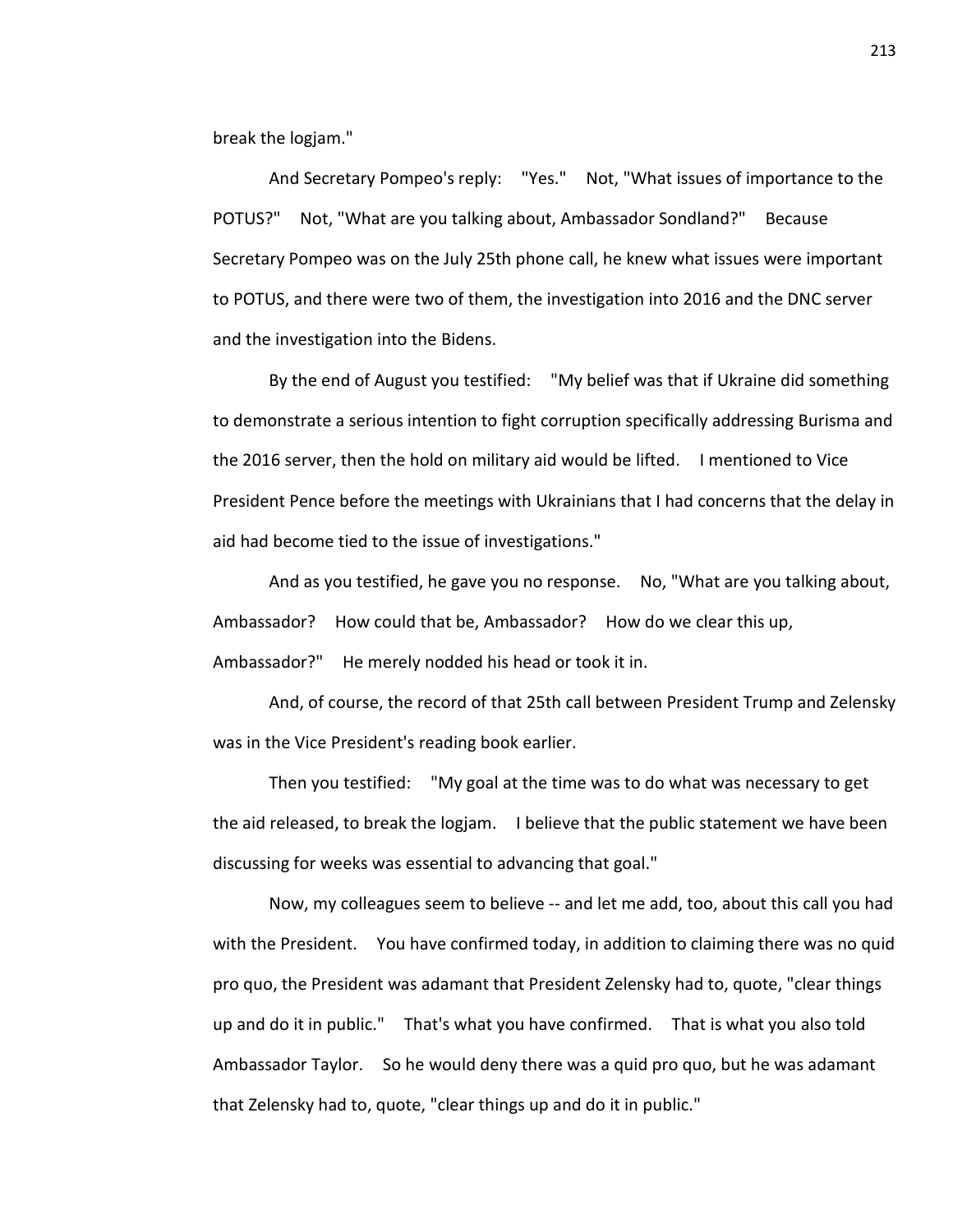Now, I have said a lot of things about President Trump over the years. I have very strong feelings about President Trump, which are neither here nor there. But I will say this on the President's behalf: I do not believe that the President would allow himself to be led by the nose, by Rudy Giuliani or Ambassador Sondland or anybody else. I think the President was the one who decided whether a meeting would happen, whether aid would be lifted, not anyone who worked for him.

And so the answer to the question, who was refusing the meeting with Zelensky that you believe should take place, that Ambassador Volker believes should take place, and everybody believes should take place, the only question was when, who was the one standing in the way of that meeting? Who was the one refusing to take that meeting? There's only one answer to that question, and it's Donald J. Trump, 45th President of the United States.

So who was holding up the military assistance? Was it you, Ambassador Sondland? No, it wasn't. Was it Ambassador Volker? No. Was it Ambassador Taylor? No. Was it Deputy Secretary Kent? No. Was it Secretary of State Pompeo? No. Who had the decision to release the aid? It was one person, Donald J. Trump, President of the United States.

Now, my colleagues seem to think unless the President says the magic words "I hereby bribed the Ukrainians" that there's no evidence of bribery or other high crimes or misdemeanors. But let's look to the best evidence of what's in the President's head, what's his intent, what's the reason behind the hold on the meeting, and on the aid. Let's look at what the President has to say. Let's look at what's undisputed about what the President has to say.

And you know how we know what the President has to say? Not because what you have represented or others have represented, but because we have a record of his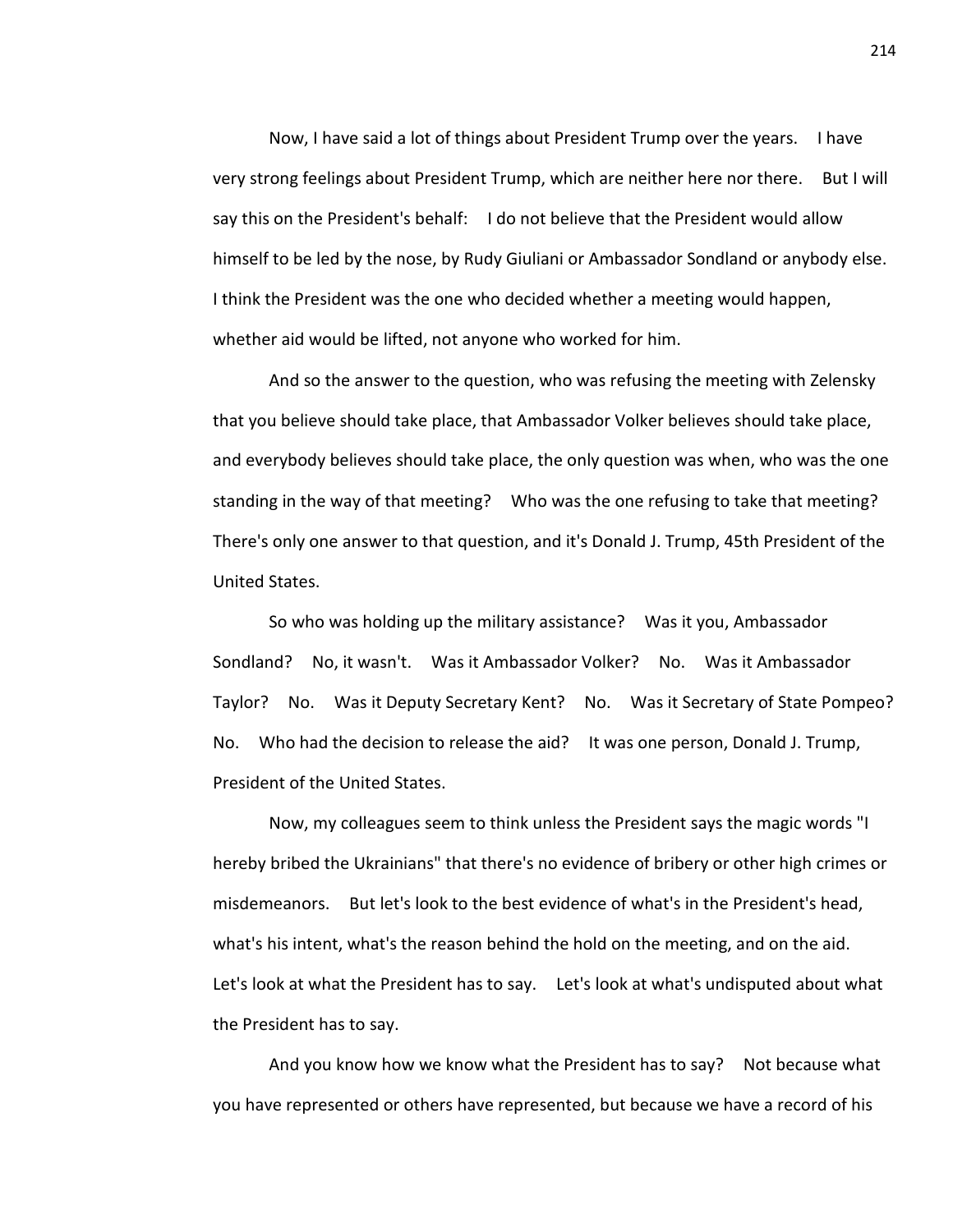conversation. And with who? The one who really matters, with the other President, Zelensky.

And this is what he says. He says: "Rudy very much knows what's happening and he is a very capable guy." This is after he says he wants a favor, and he goes into CrowdStrike and 2016. He says: "Rudy very much knows what's happening and he's a very capable guy. If you could speak to him, that would be great."

The former ambassador from the United States, the woman was bad news. And the people she was dealing with in Ukraine were bad news. So I just want to let you know that. The other thing, there's a lot of talk about Biden's son, that Biden stopped the prosecution, and a lot of people want to find out about that, so whatever you can do with the Attorney General, that would be great. Biden went around bragging that he stopped the prosecution, so if you could look into it...it sounds horrible to me.

So what's in the President's mind when he has placed this otherwise inexplicable hold on the aid when he refuses to take the meeting? What's on his mind? Biden. He makes that abundantly clear.

I understand, Ambassador, you've said you didn't make the connection between Burisma and Biden. I will let the American people judge the credibility of that answer. But there's no mistaking what Donald Trump's interest was. There's no mistaking about what Donald Trump meant when he had that call with you on an unsecure phone as you're sitting there in an outdoor terrace in Ukraine, when the President said investigation, he meant Biden. He made that abundantly clear to the President of Ukraine the day before.

The question is not what the President meant. The question is not whether he was responsible for holding up the aid. He was. The question is not whether everybody knew, and apparently they did.